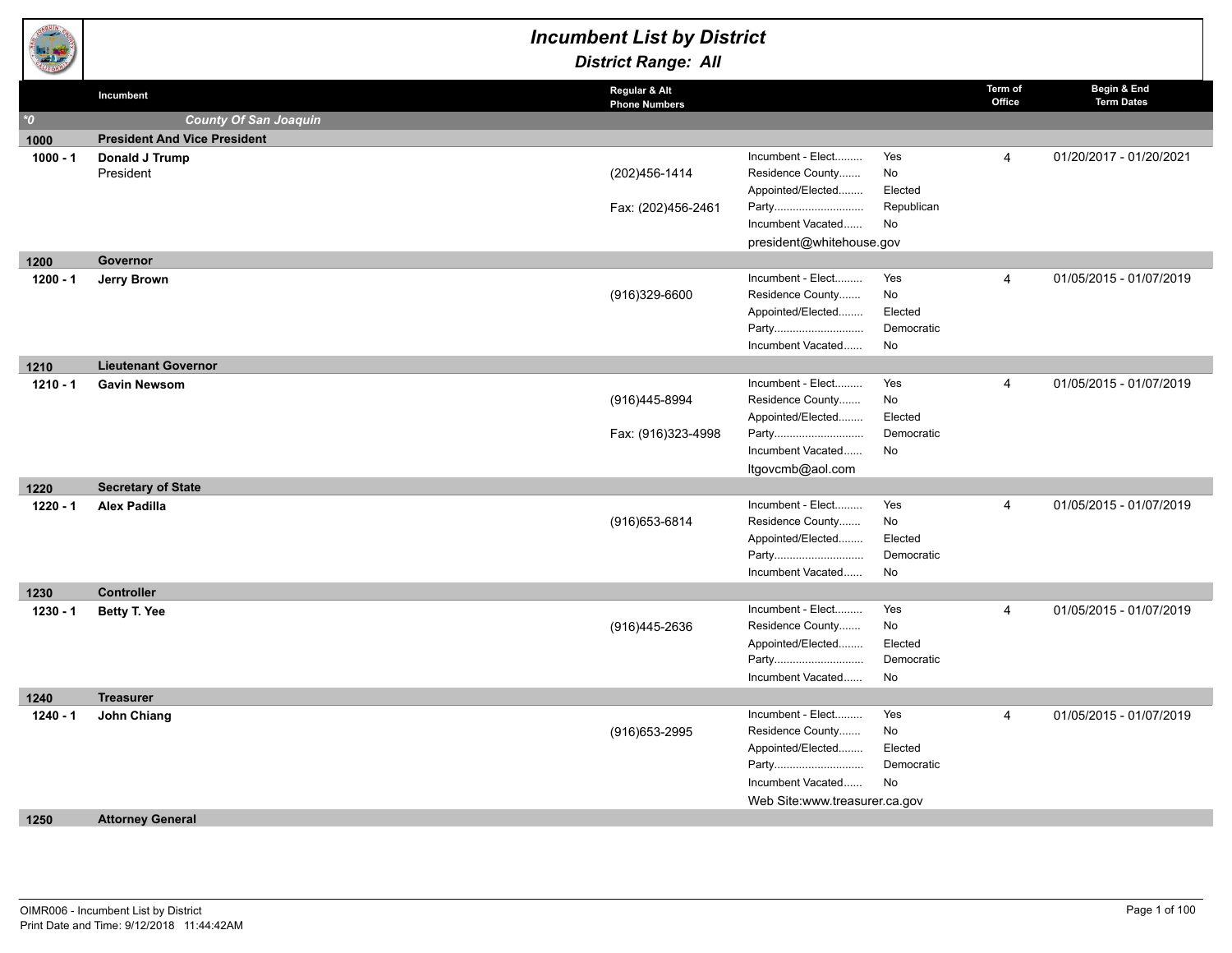|            | Incumbent                                    | Regular & Alt<br><b>Phone Numbers</b> |                                       |                  | Term of<br>Office | Begin & End<br><b>Term Dates</b> |
|------------|----------------------------------------------|---------------------------------------|---------------------------------------|------------------|-------------------|----------------------------------|
| $^{\ast}0$ | <b>County Of San Joaquin</b>                 |                                       |                                       |                  |                   |                                  |
| 1250       | <b>Attorney General</b>                      |                                       |                                       |                  |                   |                                  |
| 1250 - 1   | Kamala D. Harris                             |                                       | Incumbent - Elect                     | Yes              | 4                 | 01/05/2015 - 01/07/2019          |
|            |                                              | (916)322-3360                         | Residence County                      | No               |                   |                                  |
|            |                                              | (800)952-5225                         | Appointed/Elected                     | Elected          |                   |                                  |
|            |                                              |                                       | Party                                 | Democratic       |                   |                                  |
|            |                                              |                                       | Incumbent Vacated                     | No               |                   |                                  |
|            |                                              |                                       | Web Site:caag.state.ca.us             |                  |                   |                                  |
| 1260       | <b>Insurance Commissioner</b>                |                                       |                                       |                  |                   |                                  |
| 1260 - 1   | Dave Jones                                   |                                       | Incumbent - Elect                     | Yes              | 4                 | 01/05/2015 - 01/07/2019          |
|            |                                              | (800)967-9331                         | Residence County<br>Appointed/Elected | No<br>Elected    |                   |                                  |
|            |                                              | (916) 322-3555<br>Fax: (916)327-6907  | Party                                 | Democratic       |                   |                                  |
|            |                                              |                                       | Incumbent Vacated                     | No               |                   |                                  |
|            |                                              |                                       | License.Bureau@insurance.ca.gov       |                  |                   |                                  |
| 1300       | <b>United States Senator</b>                 |                                       |                                       |                  |                   |                                  |
| 1300 - 1   | <b>Kamala D Harris</b>                       |                                       | Incumbent - Elect                     | Yes              | 6                 | 01/02/2017 - 01/03/2023          |
|            |                                              | (202) 224-3553                        | Residence County                      | No               |                   |                                  |
|            |                                              | $(916)448-278$ x                      | Appointed/Elected                     | Elected          |                   |                                  |
|            |                                              |                                       | Party                                 | Democratic       |                   |                                  |
|            |                                              |                                       | Incumbent Vacated                     | No               |                   |                                  |
|            |                                              |                                       | senator@harris.senate.gov             |                  |                   |                                  |
| 1350       | <b>United States Senator</b>                 |                                       |                                       |                  |                   |                                  |
| 1350 - 1   | <b>Dianne Feinstein</b>                      |                                       | Incumbent - Elect                     | Yes              | 6                 | 01/01/2013 - 01/01/2019          |
|            |                                              | (202) 224-9650                        | Residence County                      | No               |                   |                                  |
|            |                                              | (415)393-0707                         | Appointed/Elected                     | Elected          |                   |                                  |
|            |                                              | Fax: (202)228-3900                    | Party<br>Incumbent Vacated            | Democratic<br>No |                   |                                  |
|            |                                              |                                       | senator@feinstein.senate.gov          |                  |                   |                                  |
| 2270       | <b>Green County Council</b>                  |                                       |                                       |                  |                   |                                  |
| $2270 - 1$ | <b>Vacant Green Co Council</b>               |                                       | Incumbent - Elect                     | No               | 4                 | 07/01/2010 - 07/01/2016          |
|            | Green Party County Council                   |                                       | Residence County                      | No               |                   |                                  |
|            |                                              |                                       | Appointed/Elected                     | Elected          |                   |                                  |
|            |                                              |                                       | Party                                 | Green            |                   |                                  |
|            |                                              |                                       | Incumbent Vacated                     | Yes              |                   |                                  |
| $2270 - 2$ | <b>Green Co Council Vacant</b>               |                                       | Incumbent - Elect                     | No               | 4                 | 07/01/2010 - 07/01/2016          |
|            | Green Party County Council                   |                                       | Residence County                      | No               |                   |                                  |
|            |                                              |                                       | Appointed/Elected                     | Elected          |                   |                                  |
|            |                                              |                                       | Party                                 |                  |                   |                                  |
|            |                                              |                                       | Incumbent Vacated                     | Yes              |                   |                                  |
| 2301       | <b>Calif Supreme Court Chief Justice</b>     |                                       |                                       |                  |                   |                                  |
| $2301 - 1$ | Tani G Cantil-Sakauye                        |                                       | Incumbent - Elect<br>Residence County | Yes<br>No        | 12                | 01/03/2011 - 01/03/2023          |
|            | Chief Justice of the Supreme Court           | (916)322-5957                         | Appointed/Elected                     | Elected          |                   |                                  |
|            |                                              |                                       | Party                                 |                  |                   |                                  |
|            |                                              |                                       | Incumbent Vacated                     | No               |                   |                                  |
| 2302       | <b>Calif Supreme Court Associate Justice</b> |                                       |                                       |                  |                   |                                  |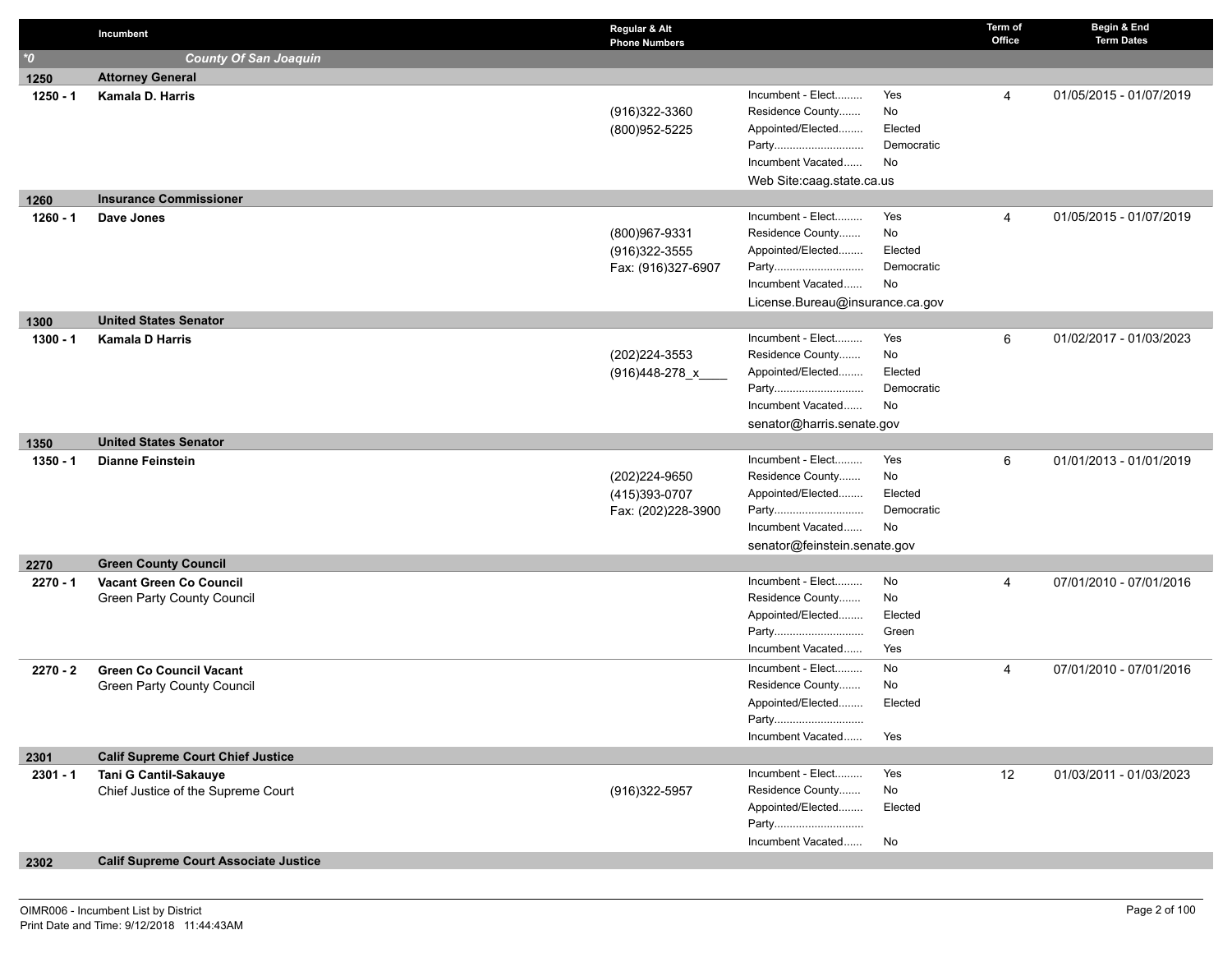|                     | Incumbent                                                                  | Regular & Alt<br><b>Phone Numbers</b> |                            |         | Term of<br>Office | Begin & End<br><b>Term Dates</b> |
|---------------------|----------------------------------------------------------------------------|---------------------------------------|----------------------------|---------|-------------------|----------------------------------|
| $^{\star}\!{\rm O}$ | <b>County Of San Joaquin</b>                                               |                                       |                            |         |                   |                                  |
| 2302                | <b>Calif Supreme Court Associate Justice</b>                               |                                       |                            |         |                   |                                  |
| $2302 - 1$          | <b>Goodwin Liu</b>                                                         |                                       | Incumbent - Elect          | Yes     | 12                | 01/05/2015 - 01/04/2027          |
|                     | Associate Justice of the Supreme Court                                     | (916) 322-5957                        | Residence County           | No      |                   |                                  |
|                     |                                                                            |                                       | Appointed/Elected          | Elected |                   |                                  |
|                     |                                                                            |                                       | Party                      |         |                   |                                  |
|                     |                                                                            |                                       | Incumbent Vacated          | No      |                   |                                  |
| 2303                | <b>Calif Supreme Court Associate Justice</b>                               |                                       |                            |         |                   |                                  |
| $2303 - 1$          | Kathryn M Werdegar                                                         |                                       | Incumbent - Elect          | Yes     | 12                | 01/05/2015 - 01/04/2027          |
|                     | Associate Justice of the Supreme Court                                     | (916) 322-5957                        | Residence County           | No      |                   |                                  |
|                     |                                                                            |                                       | Appointed/Elected          | Elected |                   |                                  |
|                     |                                                                            |                                       | Party                      |         |                   |                                  |
|                     |                                                                            |                                       | Incumbent Vacated          | No      |                   |                                  |
| 2304                | <b>Calif Supreme Court Associate Justice</b>                               |                                       |                            |         |                   |                                  |
| $2304 - 1$          | Joyce Luther Kennard                                                       |                                       | Incumbent - Elect          | Yes     | 12                | 01/08/2007 - 01/01/2019          |
|                     | Associate Justice of the Supreme Court                                     | (916) 322-5957                        | Residence County           | No      |                   |                                  |
|                     |                                                                            |                                       | Appointed/Elected          | Elected |                   |                                  |
|                     |                                                                            |                                       | Party                      |         |                   |                                  |
|                     |                                                                            |                                       | Incumbent Vacated          | No      |                   |                                  |
| 2305                | <b>Calif Supreme Court Associate Justice</b>                               |                                       |                            |         |                   |                                  |
| $2305 - 1$          | <b>Ming William Chin</b>                                                   |                                       | Incumbent - Elect          | Yes     | 12                | 01/03/2011 - 01/03/2023          |
|                     | Associate Justice of the Supreme Court                                     | (916) 322-5957                        | Residence County           | No      |                   |                                  |
|                     |                                                                            |                                       | Appointed/Elected<br>Party | Elected |                   |                                  |
|                     |                                                                            |                                       | Incumbent Vacated          | No      |                   |                                  |
|                     |                                                                            |                                       |                            |         |                   |                                  |
| 2306                | <b>Calif Supreme Court Associate Justice</b><br>Mariano-Florentino Cuéllar |                                       | Incumbent - Elect          | Yes     | $12 \overline{ }$ | 01/05/2015 - 01/04/2027          |
| $2306 - 1$          | Associate Justice of the Supreme Court                                     | (916)322-5957                         | Residence County           | No      |                   |                                  |
|                     |                                                                            |                                       | Appointed/Elected          | Elected |                   |                                  |
|                     |                                                                            |                                       | Party                      |         |                   |                                  |
|                     |                                                                            |                                       | Incumbent Vacated          | No      |                   |                                  |
| 2307                | <b>Calif Supreme Court Associate Justice</b>                               |                                       |                            |         |                   |                                  |
| $2307 - 1$          | <b>Carol Corrigan</b>                                                      |                                       | Incumbent - Elect          | Yes     | $12 \overline{ }$ | 01/08/2007 - 01/01/2019          |
|                     | Associate Justice of the Supreme Court                                     | (916)322-5957                         | Residence County           | No      |                   |                                  |
|                     |                                                                            |                                       | Appointed/Elected          | Elected |                   |                                  |
|                     |                                                                            |                                       | Party                      |         |                   |                                  |
|                     |                                                                            |                                       | Incumbent Vacated          | No      |                   |                                  |
| 2351                | 3rd Dist Court of Appeal Presiding Judge                                   |                                       |                            |         |                   |                                  |
| $2351 - 1$          | Vance W Raye                                                               |                                       | Incumbent - Elect          | Yes     | 12                | 01/05/2015 - 01/04/2027          |
|                     | Presiding Justice, Court of Appeal 3rd Appellate District                  | (916) 654-0209                        | Residence County           | No      |                   |                                  |
|                     |                                                                            |                                       | Appointed/Elected          | Elected |                   |                                  |
|                     |                                                                            |                                       | Party                      |         |                   |                                  |
|                     |                                                                            |                                       | Incumbent Vacated          | No      |                   |                                  |
| 2352                | 3rd Dist Court of Appeal Associate Justice                                 |                                       |                            |         |                   |                                  |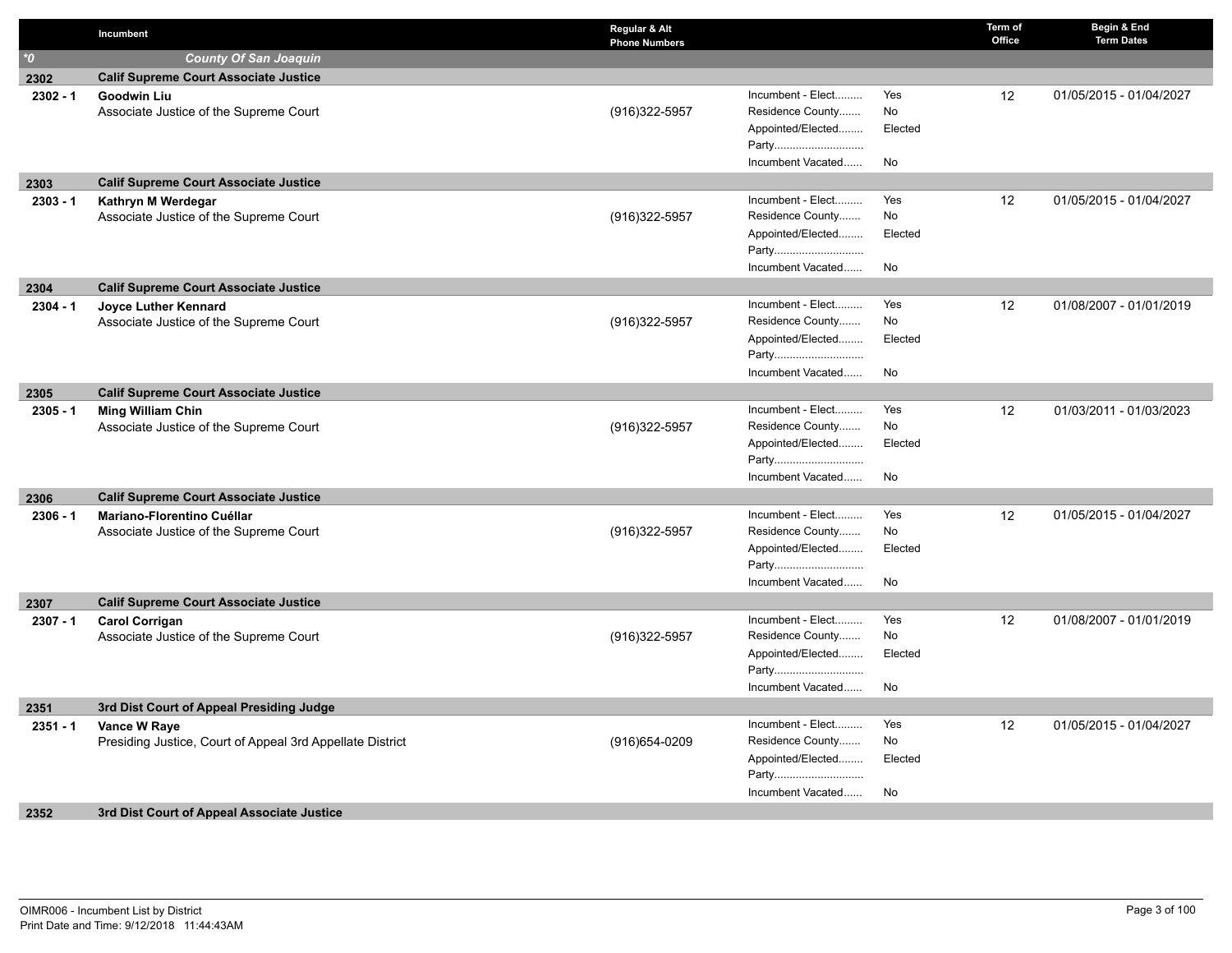|                  | Incumbent                                                                   | Regular & Alt<br><b>Phone Numbers</b> |                                       |         | Term of<br>Office | Begin & End<br><b>Term Dates</b> |
|------------------|-----------------------------------------------------------------------------|---------------------------------------|---------------------------------------|---------|-------------------|----------------------------------|
| $\boldsymbol{v}$ | <b>County Of San Joaquin</b>                                                |                                       |                                       |         |                   |                                  |
| 2352             | 3rd Dist Court of Appeal Associate Justice                                  |                                       |                                       |         |                   |                                  |
| $2352 - 1$       | <b>Ronald B Robie</b>                                                       |                                       | Incumbent - Elect                     | Yes     | $12 \overline{ }$ | 01/05/2015 - 01/04/2027          |
|                  | Associate Justice, Court of Appeal 3rd Appellate District                   | $(916)654 - 0209$                     | Residence County                      | No      |                   |                                  |
|                  |                                                                             |                                       | Appointed/Elected                     | Elected |                   |                                  |
|                  |                                                                             |                                       | Party                                 |         |                   |                                  |
|                  |                                                                             |                                       | Incumbent Vacated                     | No      |                   |                                  |
| 2353             | 3rd Dist Court of Appeal Associate Justice                                  |                                       |                                       |         |                   |                                  |
| $2353 - 1$       | <b>George Nicholoson</b>                                                    |                                       | Incumbent - Elect                     | No      | 12                | 01/03/2011 - 01/03/2023          |
|                  | Associate Justice, Court Of Appeal 3rd Appellate District                   | (916) 654-0209                        | Residence County                      | No      |                   |                                  |
|                  |                                                                             |                                       | Appointed/Elected                     | Elected |                   |                                  |
|                  |                                                                             |                                       | Party                                 |         |                   |                                  |
|                  |                                                                             |                                       | Incumbent Vacated                     | No      |                   |                                  |
| 2354             | 3rd Dist Court of Appeal Associate Justice                                  |                                       |                                       |         |                   |                                  |
| $2354 - 1$       | William J Murray Jr                                                         |                                       | Incumbent - Elect                     | Yes     | 12                | 01/05/2015 - 01/04/2027          |
|                  | Associate Justice, Court of Appeal 3rd Appellate District                   | $(916)654 - 0209$                     | Residence County                      | No      |                   |                                  |
|                  |                                                                             |                                       | Appointed/Elected                     | Elected |                   |                                  |
|                  |                                                                             |                                       | Party                                 |         |                   |                                  |
|                  |                                                                             |                                       | Incumbent Vacated                     | No      |                   |                                  |
| 2355             | 3rd Dist Court of Appeal Associate Justice                                  |                                       |                                       |         |                   |                                  |
| $2355 - 1$       | Harry E Hull Jr                                                             |                                       | Incumbent - Elect                     | No      | 12                | 01/03/2011 - 01/03/2023          |
|                  | Associate Justice, Court of Appeal 3rd Appellate District                   | $(916)654 - 0209$                     | Residence County<br>Appointed/Elected | No      |                   |                                  |
|                  |                                                                             |                                       | Party                                 | Elected |                   |                                  |
|                  |                                                                             |                                       | Incumbent Vacated                     | No      |                   |                                  |
|                  |                                                                             |                                       |                                       |         |                   |                                  |
| 2356             | 3rd Dist Court of Appeal Associate Justice                                  |                                       | Incumbent - Elect                     | Yes     | 12                | 01/05/2015 - 01/04/2027          |
| $2356 - 1$       | Elena J Duarte<br>Associate Justice, Court of Appeal 3rd Appellate District | (916) 654-0209                        | Residence County                      | No      |                   |                                  |
|                  |                                                                             |                                       | Appointed/Elected                     | Elected |                   |                                  |
|                  |                                                                             |                                       | Party                                 |         |                   |                                  |
|                  |                                                                             |                                       | Incumbent Vacated                     | No      |                   |                                  |
| 2357             | 3rd Dist Court of Appeal Associate Justice                                  |                                       |                                       |         |                   |                                  |
| $2357 - 1$       | Andrea Lynn Hoch                                                            |                                       | Incumbent - Elect                     | Yes     | 12                | 01/05/2015 - 01/04/2027          |
|                  | Associate Justice, Court of Appeal 3rd Appellate District                   | (916) 654-0209                        | Residence County                      | No      |                   |                                  |
|                  |                                                                             |                                       | Appointed/Elected                     | Elected |                   |                                  |
|                  |                                                                             |                                       | Party                                 |         |                   |                                  |
|                  |                                                                             |                                       | Incumbent Vacated                     | No      |                   |                                  |
| 2358             | 3rd Dist Court of Appeal Associate Justice                                  |                                       |                                       |         |                   |                                  |
| $2358 - 1$       | <b>M Kathleen Butz</b>                                                      |                                       | Incumbent - Elect                     | No      | 12                | 01/03/2011 - 01/03/2023          |
|                  | Associate Justice, Court of Appeal 3rd Appellate District                   | (916) 654-0209                        | Residence County                      | No      |                   |                                  |
|                  |                                                                             |                                       | Appointed/Elected                     | Elected |                   |                                  |
|                  |                                                                             |                                       | Party                                 |         |                   |                                  |
|                  |                                                                             |                                       | Incumbent Vacated                     | No      |                   |                                  |
| 2359             | 3rd Dist Court of Appeal Associate Justice                                  |                                       |                                       |         |                   |                                  |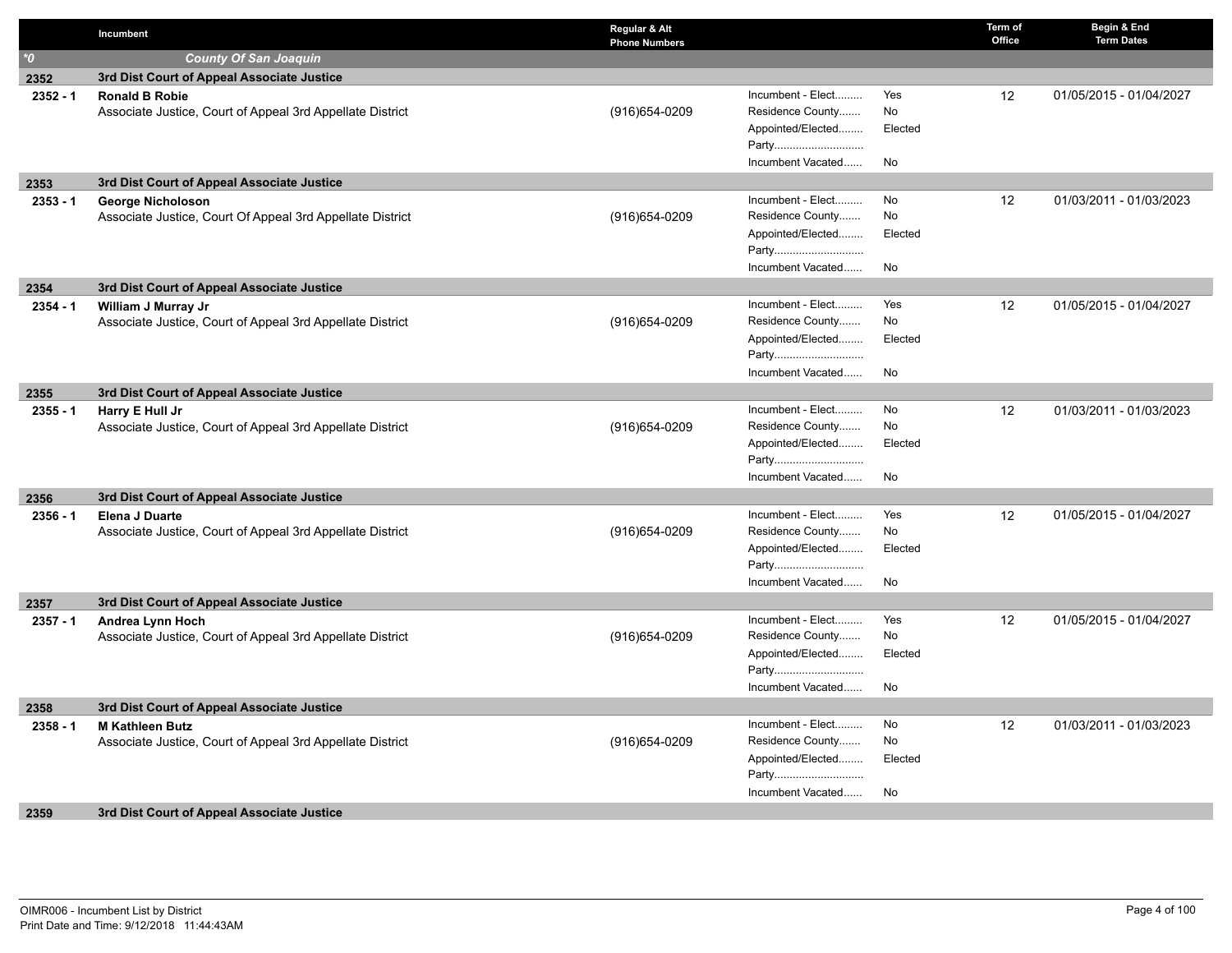|                    | Incumbent                                                 | Regular & Alt<br><b>Phone Numbers</b> |                                       |                   | Term of<br>Office | Begin & End<br><b>Term Dates</b> |
|--------------------|-----------------------------------------------------------|---------------------------------------|---------------------------------------|-------------------|-------------------|----------------------------------|
| $^{\star}$ 0       | <b>County Of San Joaquin</b>                              |                                       |                                       |                   |                   |                                  |
| 2359               | 3rd Dist Court of Appeal Associate Justice                |                                       |                                       |                   |                   |                                  |
| $2359 - 1$         | Jonathan K Renner                                         |                                       | Incumbent - Elect                     | Yes               | 12                | 01/05/2015 - 01/04/2027          |
|                    | Associate Justice, Court of Appeal 3rd Appellate District | (916) 654-0209                        | Residence County                      | No                |                   |                                  |
|                    |                                                           |                                       | Appointed/Elected                     | Elected           |                   |                                  |
|                    |                                                           |                                       | Party                                 |                   |                   |                                  |
|                    |                                                           |                                       | Incumbent Vacated                     | No                |                   |                                  |
| 2360               | 3rd Dist Court of Appeal Associate Justice                |                                       |                                       |                   |                   |                                  |
| $2360 - 1$         | <b>Coleman A Blease</b>                                   |                                       | Incumbent - Elect                     | No                | 12                | 01/08/2007 - 01/01/2019          |
|                    | Associate Justice, Court of Appeal 3rd Appellate District | $(916)$ 654-0209x                     | Residence County                      | No                |                   |                                  |
|                    |                                                           |                                       | Appointed/Elected                     | Elected           |                   |                                  |
|                    |                                                           |                                       | Party                                 |                   |                   |                                  |
|                    |                                                           |                                       | Incumbent Vacated                     | No                |                   |                                  |
| 2361               | 3rd Dist Court of Appeal Associate Justice                |                                       |                                       |                   |                   |                                  |
| $2361 - 0$         | <b>Louis Mauro</b>                                        |                                       | Incumbent - Elect                     | Yes               | 12                | 01/08/2007 - 01/07/2019          |
|                    | Associate Justice, Court of Appeal 3rd Appellate District | (916) 654-0209                        | Residence County                      | No                |                   |                                  |
|                    |                                                           |                                       | Appointed/Elected                     | Elected           |                   |                                  |
|                    |                                                           |                                       | Party<br>Incumbent Vacated            |                   |                   |                                  |
|                    |                                                           |                                       |                                       | No                |                   |                                  |
| 2401               | <b>Superior Court Judge</b>                               |                                       |                                       |                   |                   |                                  |
| $2401 - 1$         | <b>Lauren P Thomasson</b>                                 |                                       | Incumbent - Elect<br>Residence County | Yes<br>Yes        | 6                 | 01/02/2015 - 01/04/2021          |
|                    | Judge of the Superior Court                               | (209)468-2827                         | Appointed/Elected                     |                   |                   |                                  |
|                    |                                                           |                                       | Party                                 | Appointed In Lieu |                   |                                  |
|                    |                                                           |                                       | Incumbent Vacated                     | No                |                   |                                  |
|                    | <b>Superior Court Judge, Office 1</b>                     |                                       |                                       |                   |                   |                                  |
| 2402<br>$2402 - 1$ | Barbara Aysha Kronlund                                    |                                       | Incumbent - Elect                     | Yes               | 6                 |                                  |
|                    | Judge of the Superior Court - Office 1                    | (209)992-5287                         | Residence County                      | Yes               |                   |                                  |
|                    |                                                           |                                       | Appointed/Elected                     | Elected           |                   |                                  |
|                    |                                                           |                                       | Party                                 |                   |                   |                                  |
|                    |                                                           |                                       | Incumbent Vacated                     | No                |                   |                                  |
| 2403               | <b>Superior Court Judge, Office 2</b>                     |                                       |                                       |                   |                   |                                  |
| $2403 - 1$         | <b>Richard A Viavianos</b>                                |                                       | Incumbent - Elect                     | Yes               | 6                 |                                  |
|                    | Judge of the Superior Court - Office 2                    | (209)992-5287                         | Residence County                      | Yes               |                   |                                  |
|                    |                                                           |                                       | Appointed/Elected                     | Elected           |                   |                                  |
|                    |                                                           |                                       | Party                                 |                   |                   |                                  |
|                    |                                                           |                                       | Incumbent Vacated                     | No                |                   |                                  |
| 2404               | <b>Superior Court Judge</b>                               |                                       |                                       |                   |                   |                                  |
| $2404 - 1$         | Jose L Alva                                               |                                       | Incumbent - Elect                     | Yes               | 6                 | 01/02/2015 - 01/04/2021          |
|                    | Judge of the Superior Court                               | (209)468-2827                         | Residence County                      | Yes               |                   |                                  |
|                    |                                                           |                                       | Appointed/Elected                     | Appointed In Lieu |                   |                                  |
|                    |                                                           |                                       | Party                                 |                   |                   |                                  |
|                    |                                                           |                                       | Incumbent Vacated                     | No                |                   |                                  |
| 2405               | <b>Superior Court Judge, Office 3</b>                     |                                       |                                       |                   |                   |                                  |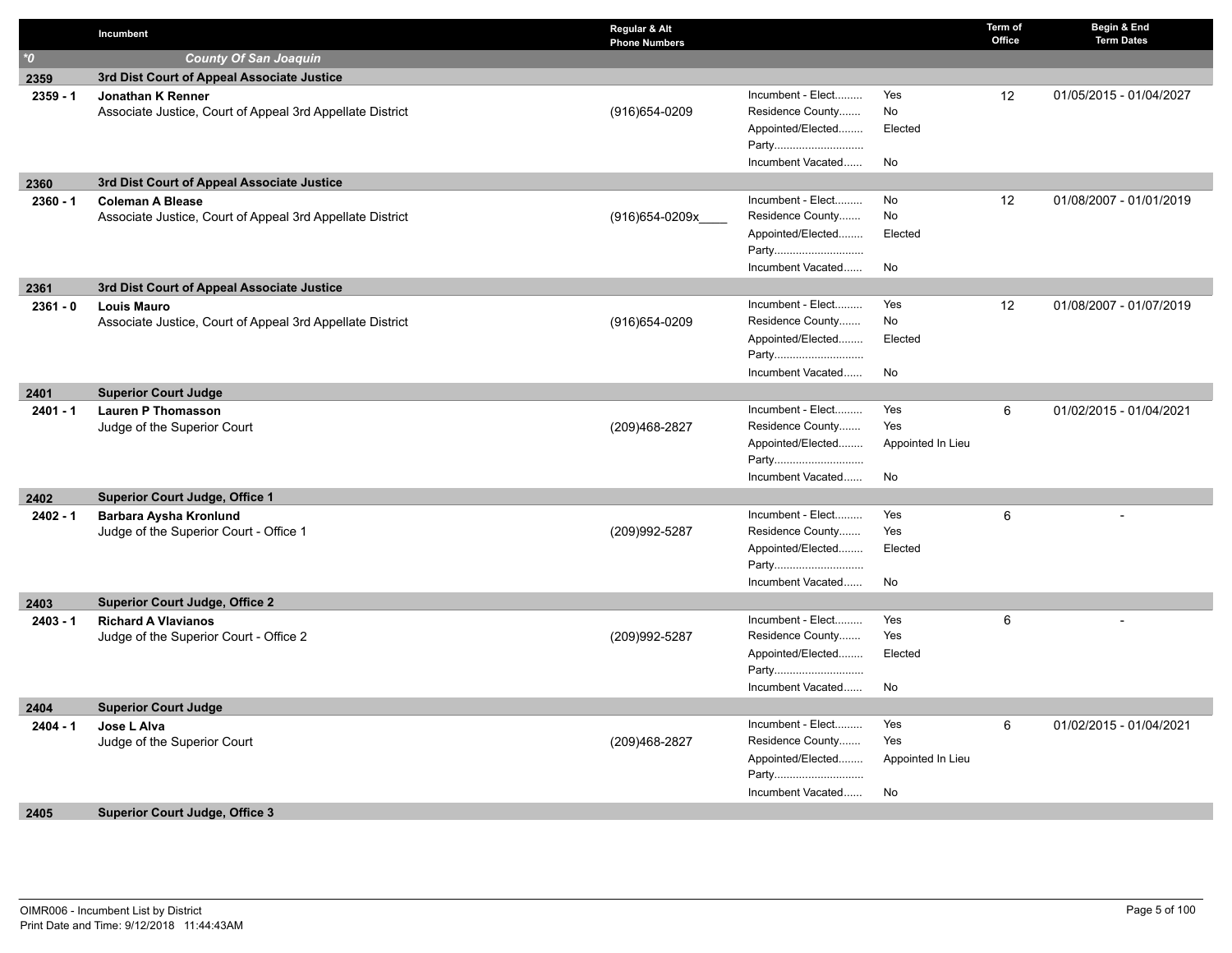|                  | Incumbent                                                              | Regular & Alt<br><b>Phone Numbers</b> |                                       |                   | Term of<br>Office | Begin & End<br><b>Term Dates</b> |
|------------------|------------------------------------------------------------------------|---------------------------------------|---------------------------------------|-------------------|-------------------|----------------------------------|
| $\boldsymbol{v}$ | <b>County Of San Joaquin</b>                                           |                                       |                                       |                   |                   |                                  |
| 2405             | <b>Superior Court Judge, Office 3</b>                                  |                                       |                                       |                   |                   |                                  |
| $2405 - 1$       | <b>William D Johnson</b>                                               |                                       | Incumbent - Elect                     | Yes               | 6                 |                                  |
|                  | Judge of the Superior Court - Office 3                                 | (209)992-5287                         | Residence County                      | Yes               |                   |                                  |
|                  |                                                                        |                                       | Appointed/Elected                     | Elected           |                   |                                  |
|                  |                                                                        |                                       | Party                                 |                   |                   |                                  |
|                  |                                                                        |                                       | Incumbent Vacated                     | No                |                   |                                  |
| 2406             | <b>Superior Court Judge</b>                                            |                                       |                                       |                   |                   |                                  |
| 2406 - 1         | Michael Jeffrey Mulvihill Jr                                           |                                       | Incumbent - Elect                     | Yes               | 6                 | 01/02/2015 - 01/04/2021          |
|                  | Judge of the Superior Court                                            | (209)815-0917                         | Residence County                      | Yes               |                   |                                  |
|                  |                                                                        |                                       | Appointed/Elected                     | Appointed In Lieu |                   |                                  |
|                  |                                                                        |                                       | Party                                 |                   |                   |                                  |
|                  |                                                                        |                                       | Incumbent Vacated                     | No                |                   |                                  |
| 2407             | <b>Superior Court Judge, Office 4</b>                                  |                                       |                                       |                   |                   |                                  |
| $2407 - 1$       | <b>Carter P Holly</b>                                                  |                                       | Incumbent - Elect                     | Yes               | 6                 |                                  |
|                  | Judge of the Superior Court - Office 4                                 | (209)992-5287                         | Residence County                      | Yes               |                   |                                  |
|                  |                                                                        |                                       | Appointed/Elected                     | Elected           |                   |                                  |
|                  |                                                                        |                                       | Party                                 |                   |                   |                                  |
|                  |                                                                        |                                       | Incumbent Vacated                     | No                |                   |                                  |
| 2408             | <b>Superior Court Judge, Office 5</b>                                  |                                       |                                       |                   |                   |                                  |
| $2408 - 1$       | <b>W Stephen Scott</b>                                                 |                                       | Incumbent - Elect<br>Residence County | Yes<br>Yes        | 6                 | 01/01/2013 - 01/01/2019          |
|                  | Judge of the Superior Court - Office 5                                 | (209)468-0539                         | Appointed/Elected                     | Elected           |                   |                                  |
|                  |                                                                        |                                       | Party                                 |                   |                   |                                  |
|                  |                                                                        |                                       | Incumbent Vacated                     | No                |                   |                                  |
| $2408 - 2$       |                                                                        |                                       | Incumbent - Elect                     | Yes               | 6                 |                                  |
|                  | <b>William Stephen Scott</b><br>Judge of the Superior Court - Office 5 | (209)992-5287                         | Residence County                      | No                |                   |                                  |
|                  |                                                                        |                                       | Appointed/Elected                     | Elected           |                   |                                  |
|                  |                                                                        |                                       | Party                                 |                   |                   |                                  |
|                  |                                                                        |                                       | Incumbent Vacated                     | No                |                   |                                  |
| 2409             | <b>Superior Court Judge</b>                                            |                                       |                                       |                   |                   |                                  |
| $2409 - 1$       | <b>Robin C Appel</b>                                                   |                                       | Incumbent - Elect                     | No                | 6                 | 01/03/2017 - 01/03/2023          |
|                  | Judge of the Superior Court                                            | (209) 992-5278                        | Residence County                      | Yes               |                   |                                  |
|                  |                                                                        |                                       | Appointed/Elected                     | Appointed In Lieu |                   |                                  |
|                  |                                                                        |                                       | Party                                 |                   |                   |                                  |
|                  |                                                                        |                                       | Incumbent Vacated                     | No                |                   |                                  |
| 2410             | <b>Superior Court Judge, Office 6</b>                                  |                                       |                                       |                   |                   |                                  |
| 2410 - 1         | <b>Brett Morgan</b>                                                    |                                       | Incumbent - Elect                     | Yes               | 6                 |                                  |
|                  | Judge of the Superior Court - Office 6                                 | (209)992-5287                         | Residence County                      | No                |                   |                                  |
|                  |                                                                        |                                       | Appointed/Elected                     | Elected           |                   |                                  |
|                  |                                                                        |                                       | Party                                 |                   |                   |                                  |
|                  |                                                                        |                                       | Incumbent Vacated                     | No                |                   |                                  |
| 2411             | <b>Superior Court Judge, Office 7</b>                                  |                                       |                                       |                   |                   |                                  |
| $2411 - 1$       | <b>Anthony P Lucaccini</b>                                             |                                       | Incumbent - Elect                     | Yes               | 6                 |                                  |
|                  | Judge of the Superior Court - Office 7                                 | (209)992-5287                         | Residence County                      | Yes               |                   |                                  |
|                  |                                                                        |                                       | Appointed/Elected                     | Elected           |                   |                                  |
|                  |                                                                        |                                       | Party                                 |                   |                   |                                  |
|                  |                                                                        |                                       | Incumbent Vacated                     | No                |                   |                                  |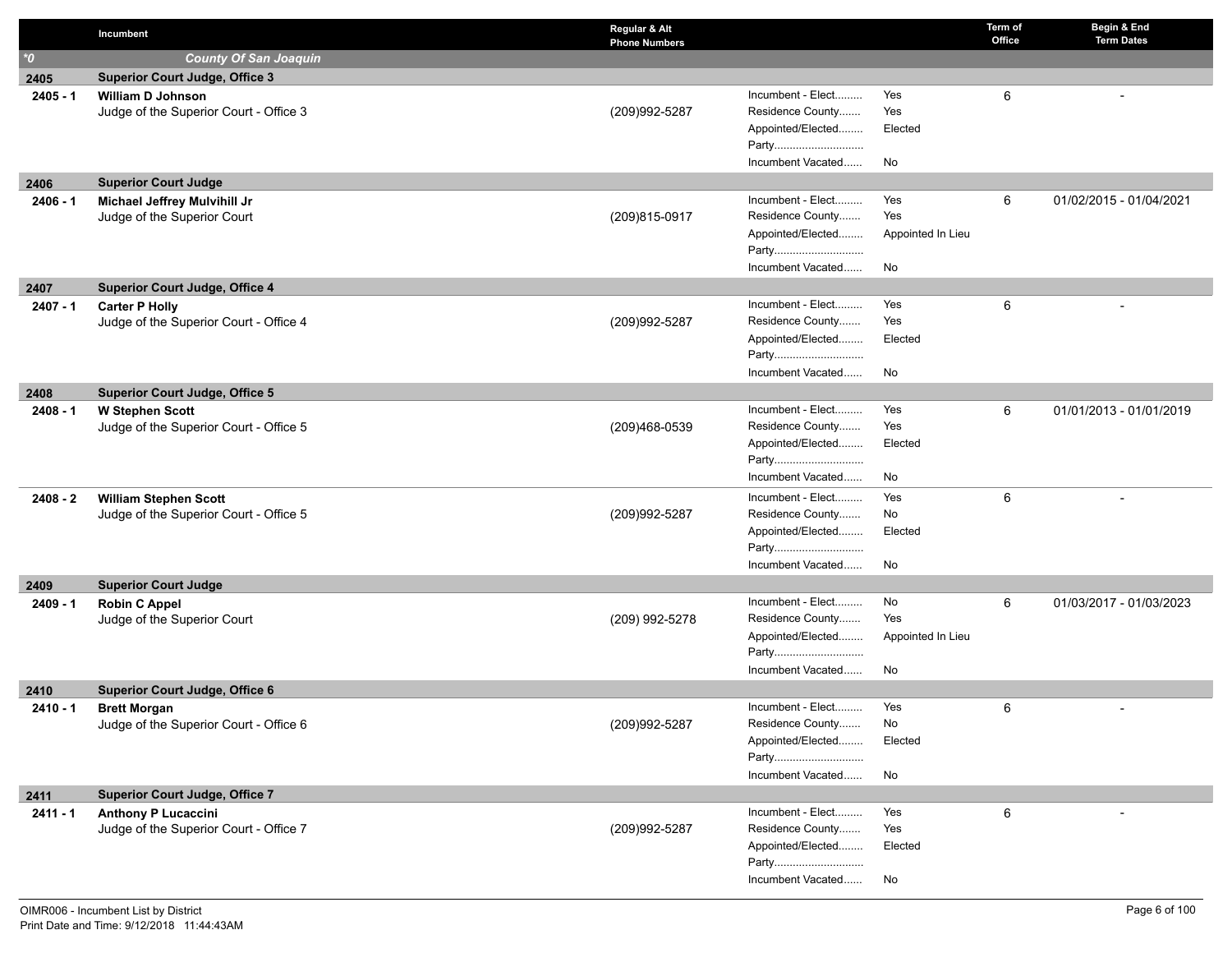|                  | Incumbent                                                   | Regular & Alt<br><b>Phone Numbers</b> |                                       |                   | Term of<br>Office | Begin & End<br><b>Term Dates</b> |
|------------------|-------------------------------------------------------------|---------------------------------------|---------------------------------------|-------------------|-------------------|----------------------------------|
| $\boldsymbol{v}$ | <b>County Of San Joaquin</b>                                |                                       |                                       |                   |                   |                                  |
| 2412             | <b>Superior Court Judge</b>                                 |                                       |                                       |                   |                   |                                  |
| $2412 - 1$       | <b>Richard James Guiliani</b>                               |                                       | Incumbent - Elect                     | No                | 6                 | 01/03/2017 - 01/03/2023          |
|                  | Judge of the Superior Court                                 | (209) 992-5278                        | Residence County                      | Yes               |                   |                                  |
|                  |                                                             |                                       | Appointed/Elected                     | Appointed In Lieu |                   |                                  |
|                  |                                                             |                                       | Party                                 |                   |                   |                                  |
|                  |                                                             |                                       | Incumbent Vacated                     | No                |                   |                                  |
|                  |                                                             |                                       | rguiliani@sjcourts.org                |                   |                   |                                  |
| 2413             | <b>Superior Court Judge</b>                                 |                                       | Incumbent - Elect                     | No                |                   |                                  |
| $2413 - 1$       | <b>Lesley D Holland</b><br>Judge of the Superior Court      | (209) 992-5278                        | Residence County                      | Yes               | 6                 | 01/03/2017 - 01/03/2023          |
|                  |                                                             | (209)468-0539                         | Appointed/Elected                     | Appointed In Lieu |                   |                                  |
|                  |                                                             |                                       | Party                                 |                   |                   |                                  |
|                  |                                                             |                                       | Incumbent Vacated                     | No                |                   |                                  |
| 2414             | <b>Superior Court Judge</b>                                 |                                       |                                       |                   |                   |                                  |
| $2414 - 1$       | <b>Bernard J Garber</b>                                     |                                       | Incumbent - Elect                     | Yes               | 6                 | 01/02/2015 - 01/04/2021          |
|                  | Judge of the Superior Court                                 | (209)468-2954                         | Residence County                      | Yes               |                   |                                  |
|                  |                                                             | (209)915-8524                         | Appointed/Elected                     | Appointed In Lieu |                   |                                  |
|                  |                                                             |                                       | Party                                 |                   |                   |                                  |
|                  |                                                             |                                       | Incumbent Vacated                     | No                |                   |                                  |
|                  |                                                             |                                       | bg875@yahoo.com                       |                   |                   |                                  |
| 2415             | <b>Superior Court Judge</b>                                 |                                       |                                       |                   |                   |                                  |
| $2415 - 1$       | <b>Charlotte Jean Orcutt</b><br>Judge of the Superior Court | (209)468-8121                         | Incumbent - Elect<br>Residence County | Yes<br>Yes        | 6                 | 01/02/2015 - 01/04/2021          |
|                  |                                                             |                                       | Appointed/Elected                     | Appointed In Lieu |                   |                                  |
|                  |                                                             |                                       | Party                                 |                   |                   |                                  |
|                  |                                                             |                                       | Incumbent Vacated                     | No                |                   |                                  |
| 2416             | <b>Superior Court Judge, Office 8</b>                       |                                       |                                       |                   |                   |                                  |
| $2416 - 1$       | <b>Richard M Mallett</b>                                    |                                       | Incumbent - Elect                     | Yes               | 6                 |                                  |
|                  | Judge of the Superior Court - Office 8                      | (209) 992-5287                        | Residence County                      | Yes               |                   |                                  |
|                  |                                                             |                                       | Appointed/Elected                     | Elected           |                   |                                  |
|                  |                                                             |                                       | Party                                 |                   |                   |                                  |
|                  |                                                             |                                       | Incumbent Vacated                     | No                |                   |                                  |
| 2417             | <b>Superior Court Judge, Office 9</b>                       |                                       |                                       |                   |                   |                                  |
| $2417 - 1$       | <b>Linda L Lofthus</b>                                      | (209)992-5287                         | Incumbent - Elect<br>Residence County | Yes<br>Yes        | 6                 |                                  |
|                  | Judge of the Superior Court - Office 9                      |                                       | Appointed/Elected                     | Elected           |                   |                                  |
|                  |                                                             |                                       | Party                                 |                   |                   |                                  |
|                  |                                                             |                                       | Incumbent Vacated                     | No                |                   |                                  |
|                  |                                                             |                                       | llofthus@sjcourts.org                 |                   |                   |                                  |
| 2418             | <b>Superior Court Judge, Office 10</b>                      |                                       |                                       |                   |                   |                                  |
| $2418 - 1$       | Seth R Hoyt Jr.                                             |                                       | Incumbent - Elect                     | Yes               | 6                 |                                  |
|                  | Judge of the Superior Court - Office 10                     | (209)992-5287                         | Residence County                      | No                |                   |                                  |
|                  |                                                             |                                       | Appointed/Elected                     | Elected           |                   |                                  |
|                  |                                                             |                                       | Party                                 |                   |                   |                                  |
|                  |                                                             |                                       | Incumbent Vacated                     | No                |                   |                                  |
| 2419             | <b>Superior Court Judge</b>                                 |                                       |                                       |                   |                   |                                  |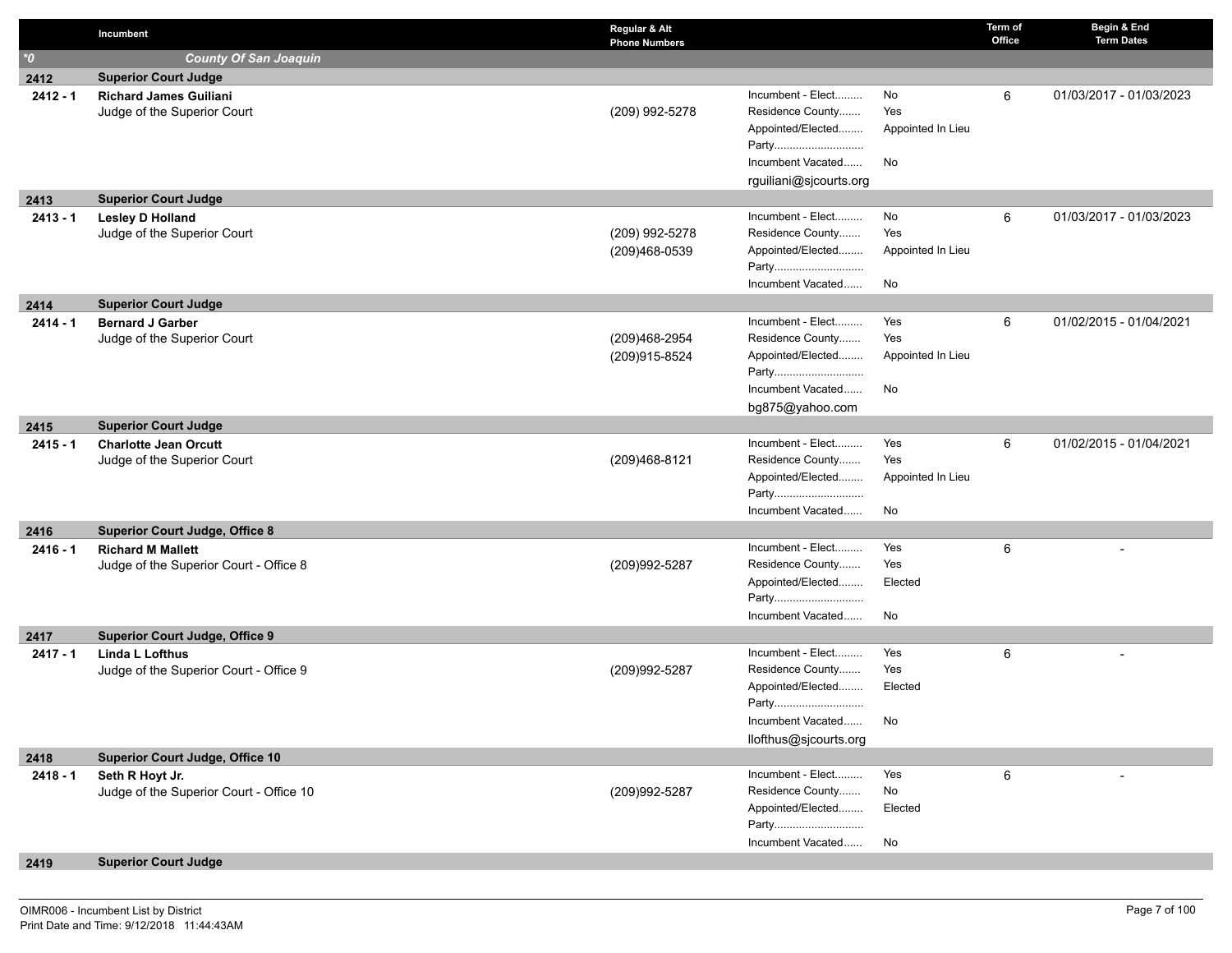|              | Incumbent                               | Regular & Alt<br><b>Phone Numbers</b> |                           |                   | Term of<br>Office | Begin & End<br><b>Term Dates</b> |
|--------------|-----------------------------------------|---------------------------------------|---------------------------|-------------------|-------------------|----------------------------------|
| $^{\ast}\!0$ | <b>County Of San Joaquin</b>            |                                       |                           |                   |                   |                                  |
| 2419         | <b>Superior Court Judge</b>             |                                       |                           |                   |                   |                                  |
| $2419 - 1$   | <b>Elizabeth Humphreys</b>              |                                       | Incumbent - Elect         | No                | 6                 | 01/03/2017 - 01/03/2023          |
|              | Judge of the Superior Court             | (209) 992-5278                        | Residence County          | Yes               |                   |                                  |
|              |                                         |                                       | Appointed/Elected         | Appointed In Lieu |                   |                                  |
|              |                                         |                                       | Party                     |                   |                   |                                  |
|              |                                         |                                       | Incumbent Vacated         | No                |                   |                                  |
| 2420         | <b>Superior Court Judge, Office 11</b>  |                                       |                           |                   |                   |                                  |
| 2420 - 1     | David P Warner                          |                                       | Incumbent - Elect         | Yes               | 6                 | 01/01/2013 - 01/01/2019          |
|              | Judge of the Superior Court - Office 11 | (209)468-0539                         | Residence County          | Yes               |                   |                                  |
|              |                                         |                                       | Appointed/Elected         | Elected           |                   |                                  |
|              |                                         |                                       | Party                     |                   |                   |                                  |
|              |                                         |                                       | Incumbent Vacated         | No                |                   |                                  |
| 2420 - 2     | John Richard Soldati                    |                                       | Incumbent - Elect         | Yes               | 6                 |                                  |
|              | Judge of the Superior Court - Office 11 | (209) 663-8437                        | Residence County          | No                |                   |                                  |
|              |                                         |                                       | Appointed/Elected         | Elected           |                   |                                  |
|              |                                         |                                       | Party                     |                   |                   |                                  |
|              |                                         |                                       | Incumbent Vacated         | No                |                   |                                  |
|              |                                         |                                       | soldatiforjudge@yahoo.com |                   |                   |                                  |
| 2421         | <b>Superior Court Judge</b>             |                                       |                           |                   |                   |                                  |
| 2421 - 1     | <b>Ronald A Northup</b>                 |                                       | Incumbent - Elect         | Yes               | 6                 | 01/02/2015 - 01/04/2021          |
|              | Judge of the Superior Court             | (209)468-2827                         | Residence County          | Yes               |                   |                                  |
|              |                                         |                                       | Appointed/Elected         | Appointed In Lieu |                   |                                  |
|              |                                         |                                       | Party                     |                   |                   |                                  |
|              |                                         |                                       | Incumbent Vacated         | No                |                   |                                  |
|              |                                         |                                       | rnorthup@sjcourts.org     |                   |                   |                                  |
| 2422         | <b>Superior Court Judge, Office 12</b>  |                                       |                           |                   |                   |                                  |
| $2422 - 1$   | George J. Abdallah Jr                   |                                       | Incumbent - Elect         | Yes               | 6                 |                                  |
|              | Judge of the Superior Court - Office 12 | (209)992-5287                         | Residence County          | Yes               |                   |                                  |
|              |                                         |                                       | Appointed/Elected         | Elected           |                   |                                  |
|              |                                         |                                       | Party                     |                   |                   |                                  |
|              |                                         |                                       | Incumbent Vacated         | No                |                   |                                  |
| 2423         | <b>Superior Court Judge, Office 13</b>  |                                       |                           |                   |                   |                                  |
| $2423 - 1$   | Michael D. Coughlan                     |                                       | Incumbent - Elect         | Yes               | 6                 |                                  |
|              | Judge of the Superior Court - Office 13 | (209)992-5287                         | Residence County          | Yes               |                   |                                  |
|              |                                         |                                       | Appointed/Elected         | Elected           |                   |                                  |
|              |                                         |                                       | Party                     |                   |                   |                                  |
|              |                                         |                                       | Incumbent Vacated         | No                |                   |                                  |
| 2424         | Superior Court Judge, Office 14         |                                       |                           |                   |                   |                                  |
| 2424 - 1     | <b>Gus Correa Barrera II</b>            |                                       | Incumbent - Elect         | No                | 6                 |                                  |
|              | Judge of the Superior Court - Office 14 | (209)992-5287                         | Residence County          | Yes               |                   |                                  |
|              |                                         |                                       | Appointed/Elected         | Elected           |                   |                                  |
|              |                                         |                                       | Party                     |                   |                   |                                  |
|              |                                         |                                       | Incumbent Vacated         | No                |                   |                                  |
|              |                                         |                                       | gus@gblawfirm.com         |                   |                   |                                  |
| 0.405        | <b>Cunoriar Court Judge</b>             |                                       |                           |                   |                   |                                  |

## **2425 Superior Court Judge**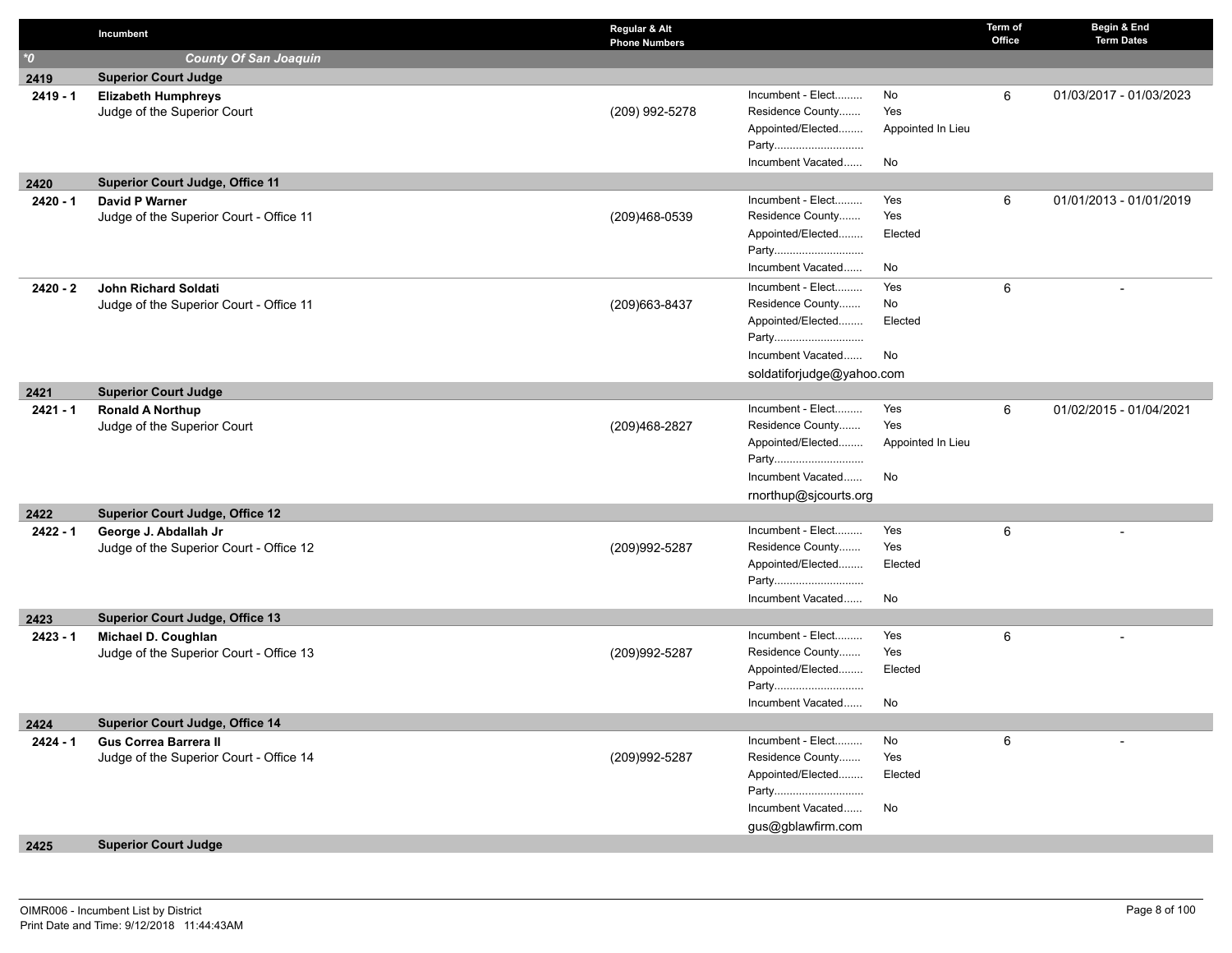|                    | Incumbent                                                           | Regular & Alt<br><b>Phone Numbers</b> |                                | Term of<br>Office | Begin & End<br><b>Term Dates</b> |
|--------------------|---------------------------------------------------------------------|---------------------------------------|--------------------------------|-------------------|----------------------------------|
| $\boldsymbol{0}^*$ | <b>County Of San Joaquin</b>                                        |                                       |                                |                   |                                  |
| 2425               | <b>Superior Court Judge</b>                                         |                                       |                                |                   |                                  |
| $2425 - 1$         | <b>Phillip R Urie</b>                                               |                                       | Incumbent - Elect<br>Yes       | 6                 | 01/02/2015 - 01/04/2021          |
|                    | Judge of the Superior Court                                         | (209)468-2827                         | Residence County<br>Yes        |                   |                                  |
|                    |                                                                     |                                       | Appointed/Elected              | Appointed In Lieu |                                  |
|                    |                                                                     |                                       | Party                          |                   |                                  |
|                    |                                                                     |                                       | Incumbent Vacated<br>No        |                   |                                  |
| 2426               | <b>Superior Court Judge, Office 15</b>                              |                                       | Incumbent - Elect<br>Yes       |                   |                                  |
| $2426 - 1$         | <b>Kristine A Eagle</b><br>Judge of the Superior Court - Office 15  | (209)992-5287                         | Residence County<br>Yes        | 6                 |                                  |
|                    |                                                                     |                                       | Appointed/Elected              | Elected           |                                  |
|                    |                                                                     |                                       | Party                          |                   |                                  |
|                    |                                                                     |                                       | Incumbent Vacated<br>No        |                   |                                  |
| 2427               | <b>Superior Court Judge</b>                                         |                                       |                                |                   |                                  |
| $2427 - 1$         | Xapuri B Villapudua                                                 |                                       | Incumbent - Elect<br>No        | 6                 | 01/03/2017 - 01/03/2023          |
|                    | Judge of the Superior Court                                         | (209) 992-5278                        | Residence County<br>Yes        |                   |                                  |
|                    |                                                                     |                                       | Appointed/Elected              | Appointed In Lieu |                                  |
|                    |                                                                     |                                       | Party                          |                   |                                  |
|                    |                                                                     |                                       | Incumbent Vacated<br>No        |                   |                                  |
| 2428               | <b>Superior Court Judge</b>                                         |                                       | Incumbent - Elect              |                   |                                  |
| $2428 - 0$         | <b>Roger Ross</b><br>Judge of the Superior Court                    | (209) 992-5695                        | No<br>Residence County<br>Yes  | 6                 | 01/03/2017 - 01/03/2023          |
|                    |                                                                     |                                       | Appointed/Elected              | Appointed In Lieu |                                  |
|                    |                                                                     |                                       | Party                          |                   |                                  |
|                    |                                                                     |                                       | Incumbent Vacated<br>No        |                   |                                  |
| 2429               | <b>Superior Court Judge</b>                                         |                                       |                                |                   |                                  |
| $2429 - 0$         | Antonino James Agbayani                                             |                                       | Incumbent - Elect<br>No        | 6                 | 01/03/2017 - 01/03/2023          |
|                    | Judge of the Superior Court                                         | (209) 992-5278                        | Residence County<br>Yes        |                   |                                  |
|                    |                                                                     |                                       | Appointed/Elected              | Appointed In Lieu |                                  |
|                    |                                                                     |                                       | Party                          |                   |                                  |
|                    |                                                                     |                                       | Incumbent Vacated<br>No        |                   |                                  |
| 2500<br>$2500 - 1$ | <b>Superintendent of Public Instruction</b><br><b>Tom Torlakson</b> |                                       | Incumbent - Elect<br>Yes       | $\overline{4}$    | 01/05/2015 - 01/07/2019          |
|                    |                                                                     | (925)386-6774                         | Residence County<br>No         |                   |                                  |
|                    |                                                                     |                                       | Appointed/Elected              | Elected           |                                  |
|                    |                                                                     |                                       | Party                          |                   |                                  |
|                    |                                                                     |                                       | Incumbent Vacated<br>No        |                   |                                  |
| 2510               | <b>County Superintendent of Schools</b>                             |                                       |                                |                   |                                  |
| $2510 - 1$         | <b>James Andrew Mousalimas</b>                                      |                                       | Incumbent - Elect<br>Yes       | 4                 |                                  |
|                    |                                                                     | (209)914-1366                         | Residence County<br>Yes        |                   |                                  |
|                    |                                                                     | (209)914-1366                         | Appointed/Elected              | Elected           |                                  |
|                    |                                                                     |                                       | Party<br>Incumbent Vacated     |                   |                                  |
|                    |                                                                     |                                       | No<br>mousalimas2018@gmail.com |                   |                                  |
| 3051               | <b>Assessor-Recorder-County Clerk</b>                               |                                       |                                |                   |                                  |
|                    |                                                                     |                                       |                                |                   |                                  |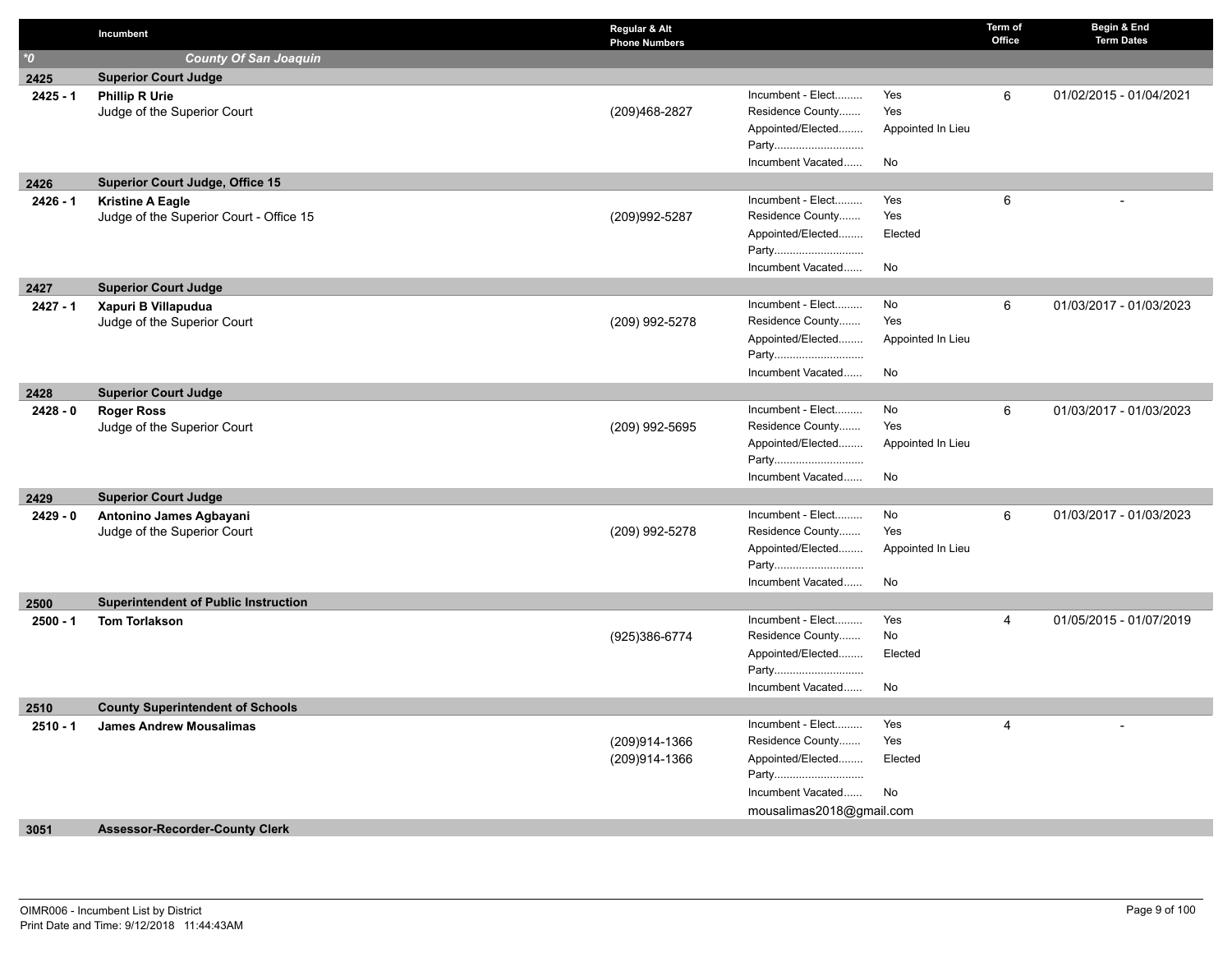|            | Incumbent                                   | Regular & Alt<br><b>Phone Numbers</b> |                               |                  | Term of<br>Office | Begin & End<br><b>Term Dates</b> |
|------------|---------------------------------------------|---------------------------------------|-------------------------------|------------------|-------------------|----------------------------------|
| $^*$ 0     | <b>County Of San Joaquin</b>                |                                       |                               |                  |                   |                                  |
| 3051       | <b>Assessor-Recorder-County Clerk</b>       |                                       |                               |                  |                   |                                  |
| $3051 - 1$ | <b>Steve Jim Bestolarides</b>               |                                       | Incumbent - Elect             | No               | 4                 |                                  |
|            |                                             | (209)468-2630                         | Residence County              | Yes              |                   |                                  |
|            |                                             | (209) 952-5445                        | Appointed/Elected             | Elected          |                   |                                  |
|            |                                             | Fax: (209)468-0422                    | Party                         | Republican       |                   |                                  |
|            |                                             |                                       | Incumbent Vacated             | No               |                   |                                  |
|            |                                             |                                       | sbestolarides@yahoo.com       |                  |                   |                                  |
| 3052       | <b>Auditor-Controller</b>                   |                                       |                               |                  |                   |                                  |
| $3052 - 1$ | Jerome Charles Wilverding                   |                                       | Incumbent - Elect             | No               | 4                 |                                  |
|            |                                             | (209)468-3337                         | Residence County              | Yes              |                   |                                  |
|            |                                             | (925) 980-6188                        | Appointed/Elected             | Elected          |                   |                                  |
|            |                                             |                                       | Party                         |                  |                   |                                  |
|            |                                             |                                       | Incumbent Vacated             | No               |                   |                                  |
|            |                                             |                                       | jwilverding@comcast.net       |                  |                   |                                  |
| 3054       | <b>District Attorney</b>                    |                                       |                               |                  |                   |                                  |
| $3054 - 2$ | Victoria Margarita Verber-Salazar           |                                       | Incumbent - Elect             | Yes              | 4                 |                                  |
|            |                                             | (209) 663-8072                        | Residence County              | Yes              |                   |                                  |
|            |                                             |                                       | Appointed/Elected             | Elected          |                   |                                  |
|            |                                             |                                       | Party<br>Incumbent Vacated    | Republican<br>No |                   |                                  |
|            |                                             |                                       |                               |                  |                   |                                  |
|            | <b>Sheriff-Coroner Public Administrator</b> |                                       | toriverber5@gmail.com         |                  |                   |                                  |
| 3057       | <b>Stephan D Moore</b>                      |                                       | Incumbent - Elect             | Yes              | 4                 | 01/05/2015 - 01/07/2019          |
| $3057 - 1$ | Sheriff-Coroner-Public Administrator        | (209)468-4310                         | Residence County              | Yes              |                   |                                  |
|            |                                             | (209)887-3953                         | Appointed/Elected             | Elected          |                   |                                  |
|            |                                             |                                       | Party                         |                  |                   |                                  |
|            |                                             |                                       | Incumbent Vacated             | No               |                   |                                  |
|            |                                             |                                       | smoore@moore4sheriff.com      |                  |                   |                                  |
| $3057 - 2$ | <b>Patrick T Withrow</b>                    |                                       | Incumbent - Elect             | Yes              | 4                 |                                  |
|            | Sheriff-Coroner-Public Administrator        | (209)603-3780                         | Residence County              | No               |                   |                                  |
|            |                                             | (209) 838-8132                        | Appointed/Elected             | Elected          |                   |                                  |
|            |                                             |                                       | Party                         |                  |                   |                                  |
|            |                                             |                                       | Incumbent Vacated             | No               |                   |                                  |
|            |                                             |                                       | patrick@withrowforsheriff.com |                  |                   |                                  |
| 3058       | <b>Treasurer-Tax Collector</b>              |                                       |                               |                  |                   |                                  |
| $3058 - 1$ | <b>Shabbir A Khan</b>                       |                                       | Incumbent - Elect             | Yes              | 4                 | 01/05/2015 - 01/07/2019          |
|            |                                             | 2094682130                            | Residence County              | Yes              |                   |                                  |
|            |                                             | (209)603-8453                         | Appointed/Elected             | Elected          |                   |                                  |
|            |                                             | Fax: (209)957-5510                    | Party                         |                  |                   |                                  |
|            |                                             |                                       | Incumbent Vacated             | No               |                   |                                  |
| $3058 - 2$ | <b>Phonxay Keokham</b>                      |                                       | Incumbent - Elect             | Yes              | 4                 |                                  |
|            |                                             | (209)468-2133                         | Residence County              | No               |                   |                                  |
|            |                                             |                                       | Appointed/Elected             | Elected          |                   |                                  |
|            |                                             |                                       | Party<br>Incumbent Vacated    |                  |                   |                                  |
|            |                                             |                                       |                               | No               |                   |                                  |
| $*109$     | 9th Congressional District                  |                                       | pkeokham@keokham.com          |                  |                   |                                  |
|            |                                             |                                       |                               |                  |                   |                                  |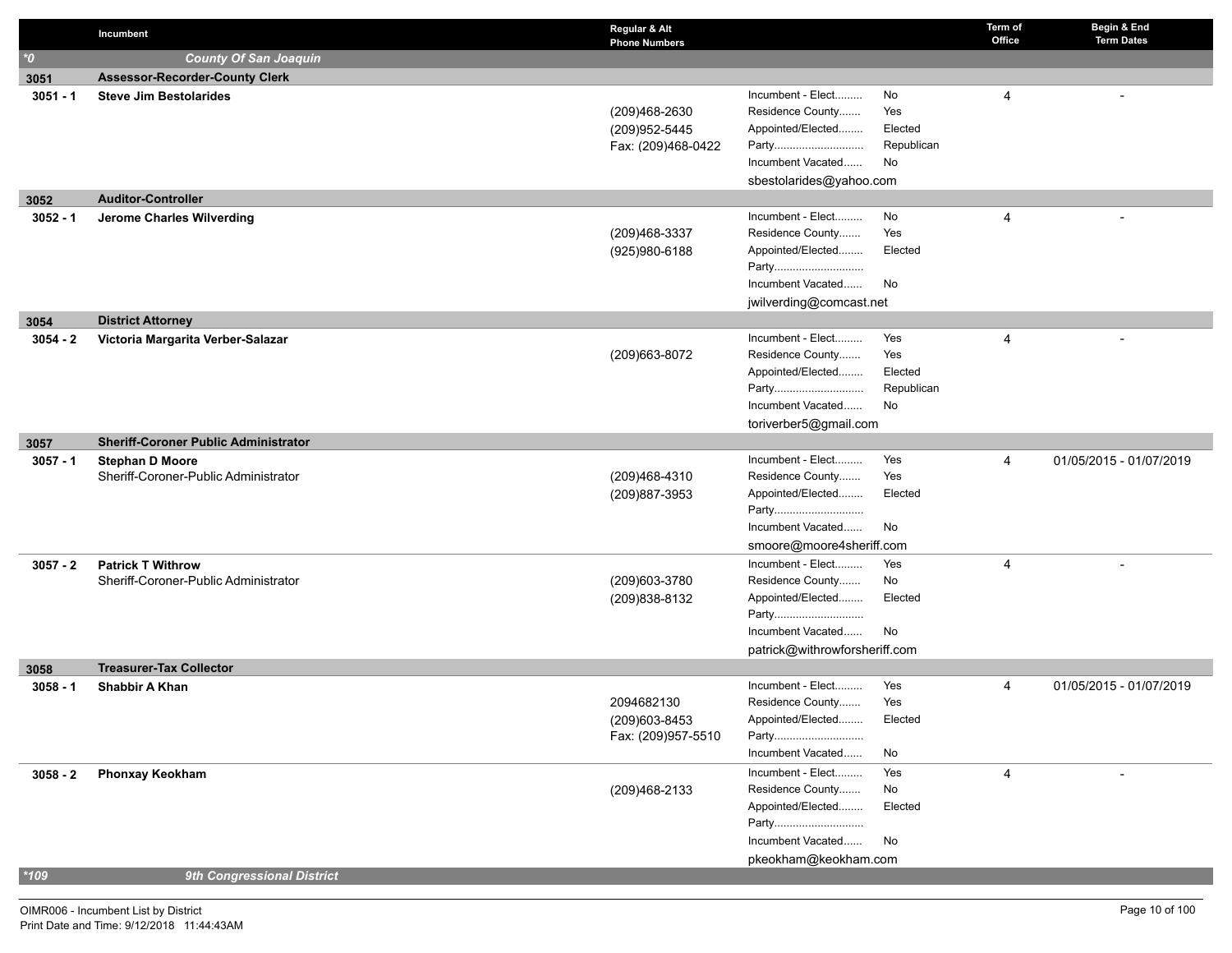|            | Incumbent                                          | Regular & Alt<br><b>Phone Numbers</b>                |                                                                                                                        |                                           | Term of<br>Office | Begin & End<br><b>Term Dates</b> |
|------------|----------------------------------------------------|------------------------------------------------------|------------------------------------------------------------------------------------------------------------------------|-------------------------------------------|-------------------|----------------------------------|
| $*109$     | 9th Congressional District                         |                                                      |                                                                                                                        |                                           |                   |                                  |
| 1410       | U. S. Representative in Congress 9th District      |                                                      |                                                                                                                        |                                           |                   |                                  |
| $1410 - 0$ | <b>Gerald Mark McNerney</b>                        |                                                      | Incumbent - Elect<br>Residence County<br>Appointed/Elected<br>Party<br>Incumbent Vacated<br>info@jerrymcnerney.org     | Yes<br>Yes<br>Elected<br>Democratic<br>No | $\overline{2}$    | 01/02/2017 - 01/02/2019          |
| $*110$     | <b>10th Congressional District</b>                 |                                                      |                                                                                                                        |                                           |                   |                                  |
| 1420       | U. S. Representative in Congress 10th District     |                                                      |                                                                                                                        |                                           |                   |                                  |
| $1420 - 0$ | <b>Jeff Denham</b>                                 | (209)756-6592                                        | Incumbent - Elect<br>Residence County<br>Appointed/Elected<br>Party<br>Incumbent Vacated<br>info@denhamforcongress.com | Yes<br>No<br>Elected<br>Republican<br>No  | 2                 | 01/02/2017 - 01/02/2019          |
| $*205$     | <b>5th Senatorial District</b>                     |                                                      |                                                                                                                        |                                           |                   |                                  |
| 1550       | <b>State Senate 5th Dist.</b>                      |                                                      |                                                                                                                        |                                           |                   |                                  |
| $1550 - 0$ | <b>Cathleen Galgiani</b><br>5th District           | (916) 216-1643<br>(209)473-2395                      | Incumbent - Elect<br>Residence County<br>Appointed/Elected<br>Party<br>Incumbent Vacated                               | Yes<br>Yes<br>Elected<br>Democratic<br>No | 4                 | 12/02/2016 - 12/04/2020          |
| $*309$     | <b>9th Assembly District</b>                       |                                                      |                                                                                                                        |                                           |                   |                                  |
| 1710       | <b>State Assembly 9th Dist.</b>                    |                                                      |                                                                                                                        |                                           |                   |                                  |
| $1710 - 0$ | Jim Cooper<br>9th District                         | (916)691-8220<br>(916)601-1982<br>Fax: (916)737-9325 | Incumbent - Elect<br>Residence County<br>Appointed/Elected<br>Party<br>Incumbent Vacated                               | Yes<br>No<br>Elected<br>Democratic<br>No  | $\overline{2}$    | 12/02/2016 - 12/03/2018          |
| $*312$     | <b>12th Assembly District</b>                      |                                                      |                                                                                                                        |                                           |                   |                                  |
| 1720       | <b>State Assembly 12th Dist.</b>                   |                                                      |                                                                                                                        |                                           |                   |                                  |
| 1720 - 1   | <b>Heath Hubert Flora</b><br>12th District         | (209)613-1983<br>Fax: (209)758-0238                  | Incumbent - Elect<br>Residence County<br>Appointed/Elected<br>Party<br>Incumbent Vacated                               | Yes<br>Yes<br>Elected<br>Republican<br>No | $\overline{2}$    | 12/02/2016 - 12/04/2018          |
| $*313$     | <b>13th Assembly District</b>                      |                                                      |                                                                                                                        |                                           |                   |                                  |
| 1730       | State Assembly 13th Dist.                          |                                                      |                                                                                                                        |                                           |                   |                                  |
| $1730 - 0$ | Susan Eggman<br>13th District                      | (209)462-7489                                        | Incumbent - Elect<br>Residence County<br>Appointed/Elected<br>Party<br>Incumbent Vacated<br>susan_eggman@yahoo.com     | Yes<br>Yes<br>Elected<br>Democratic<br>No | $\overline{2}$    | 12/02/2016 - 12/03/2018          |
| $*401$     | <b>1st Supervisorial Dist</b>                      |                                                      |                                                                                                                        |                                           |                   |                                  |
| 2010       | Democratic Central Com. 1st Supervisorial District |                                                      |                                                                                                                        |                                           |                   |                                  |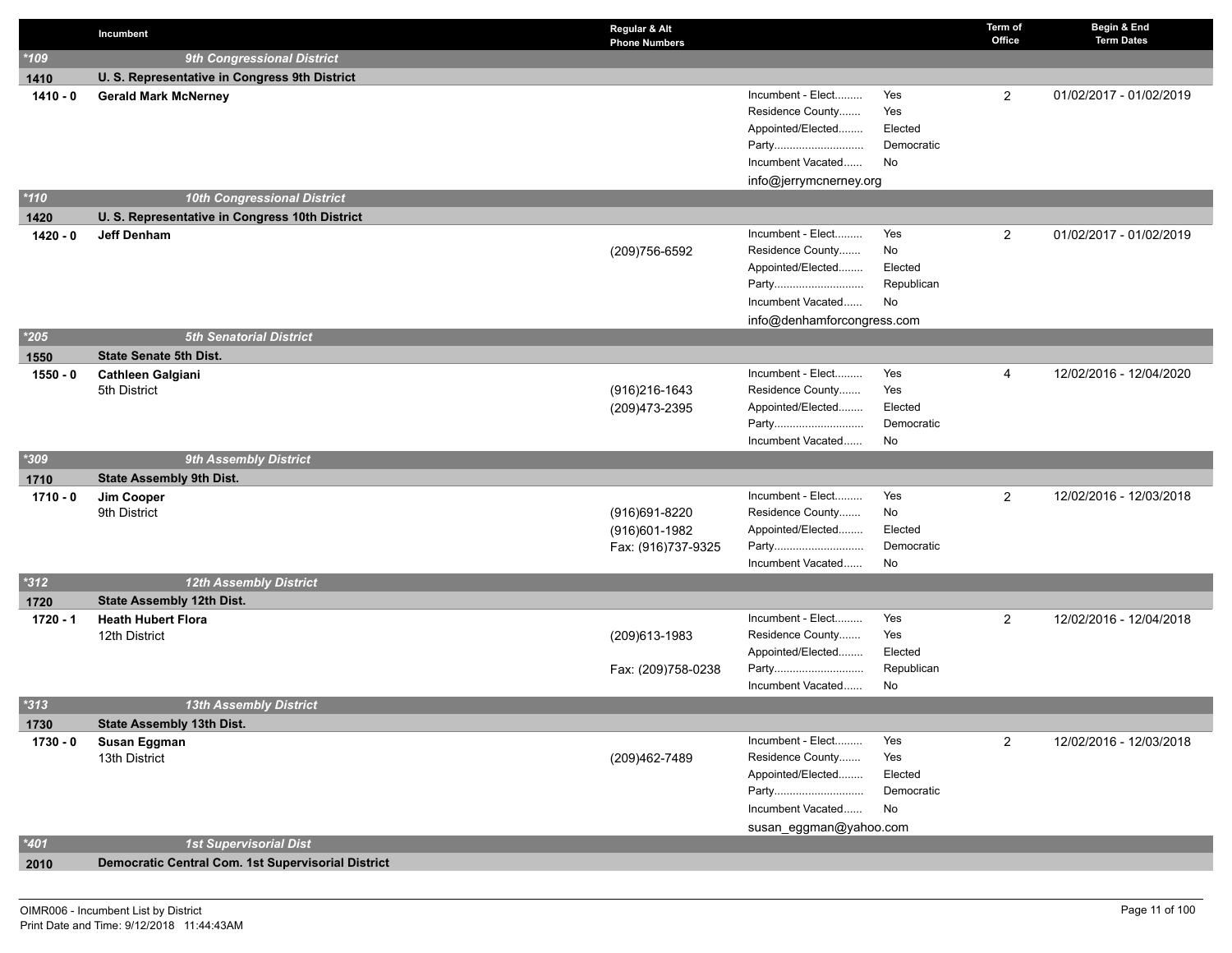|            | Incumbent                                                 | Regular & Alt<br><b>Phone Numbers</b> |                         |                   | Term of<br>Office | Begin & End<br><b>Term Dates</b> |
|------------|-----------------------------------------------------------|---------------------------------------|-------------------------|-------------------|-------------------|----------------------------------|
| $*401$     | <b>1st Supervisorial Dist</b>                             |                                       |                         |                   |                   |                                  |
| 2010       | Democratic Central Com. 1st Supervisorial District        |                                       |                         |                   |                   |                                  |
| $2010 - 1$ | Gina Jessica Castillano                                   |                                       | Incumbent - Elect       | No                | $\overline{4}$    |                                  |
|            | Democratic Central Committee                              | (209)942-3881                         | Residence County        | Yes               |                   |                                  |
|            |                                                           |                                       | Appointed/Elected       | Appointed In Lieu |                   |                                  |
|            |                                                           |                                       | Party                   | Democratic        |                   |                                  |
|            |                                                           |                                       | Incumbent Vacated       | No                |                   |                                  |
|            |                                                           |                                       | stcgina@aol.com         |                   |                   |                                  |
| $2010 - 2$ | <b>Ernest Leon Williams</b>                               |                                       | Incumbent - Elect       | No                | $\overline{4}$    | 07/01/2012 - 07/01/2016          |
|            | <b>Democratic Central Committee</b>                       |                                       | Residence County        | Yes               |                   |                                  |
|            |                                                           |                                       | Appointed/Elected       | Appointed In Lieu |                   |                                  |
|            |                                                           |                                       | Party                   | Democratic        |                   |                                  |
|            |                                                           |                                       | Incumbent Vacated       | No                |                   |                                  |
|            |                                                           |                                       | pastorelw@gmail.com     |                   |                   |                                  |
| $2010 - 3$ | <b>Dyane Luerene Burgos</b>                               |                                       | Incumbent - Elect       | No                | $\overline{4}$    | 07/01/2012 - 07/01/2016          |
|            | Democratic Central Committee                              | (209)403-6722                         | Residence County        | Yes               |                   |                                  |
|            |                                                           |                                       | Appointed/Elected       | Appointed In Lieu |                   |                                  |
|            |                                                           |                                       | Party                   | Democratic        |                   |                                  |
|            |                                                           |                                       | Incumbent Vacated       | <b>No</b>         |                   |                                  |
|            |                                                           |                                       | dyane.burgos@me.com     |                   |                   |                                  |
| $2010 - 4$ | Samuel Edward Fant Jr                                     |                                       | Incumbent - Elect       | No                | $\overline{4}$    | 07/01/2012 - 07/01/2016          |
|            | Democratic Central Committee                              | (209)513-0810                         | Residence County        | Yes               |                   |                                  |
|            |                                                           |                                       | Appointed/Elected       | Appointed In Lieu |                   |                                  |
|            |                                                           |                                       | Party                   | Democratic        |                   |                                  |
|            |                                                           |                                       | Incumbent Vacated       | No                |                   |                                  |
|            |                                                           |                                       | sfant87@yahoo.com       |                   |                   |                                  |
| $2010 - 5$ | <b>Tejpaul Bainiwal</b>                                   |                                       | Incumbent - Elect       | Yes               | 4                 | $\overline{a}$                   |
|            | Democratic Central Committee                              | (209) 627-9233                        | Residence County        | No                |                   |                                  |
|            |                                                           |                                       | Appointed/Elected       | Appointed In Lieu |                   |                                  |
|            |                                                           |                                       | Party                   | Democratic        |                   |                                  |
|            |                                                           |                                       | Incumbent Vacated       | No                |                   |                                  |
|            |                                                           |                                       | tbainiwal@gmail.com     |                   |                   |                                  |
| $2010 - 6$ | <b>Richard Slezak</b>                                     |                                       | Incumbent - Elect       | Yes               | $\overline{4}$    |                                  |
|            | Democratic Central Committee                              |                                       | Residence County        | No                |                   |                                  |
|            |                                                           |                                       | Appointed/Elected       | Appointed In Lieu |                   |                                  |
|            |                                                           |                                       | Party                   | Democratic        |                   |                                  |
|            |                                                           |                                       | Incumbent Vacated       | No                |                   |                                  |
| $2010 - 7$ | <b>Satnam Singh</b>                                       |                                       | Incumbent - Elect       | Yes               | 4                 |                                  |
|            | Democratic Central Committee                              | (209)992-1052                         | Residence County        | No                |                   |                                  |
|            |                                                           | (209)992-1052                         | Appointed/Elected       | Appointed In Lieu |                   |                                  |
|            |                                                           |                                       | Party                   | Democratic        |                   |                                  |
|            |                                                           |                                       | Incumbent Vacated       | <b>No</b>         |                   |                                  |
|            |                                                           |                                       | satnamsinghusa@live.com |                   |                   |                                  |
| 2110       | <b>Republican Central Com. 1st Supervisorial District</b> |                                       |                         |                   |                   |                                  |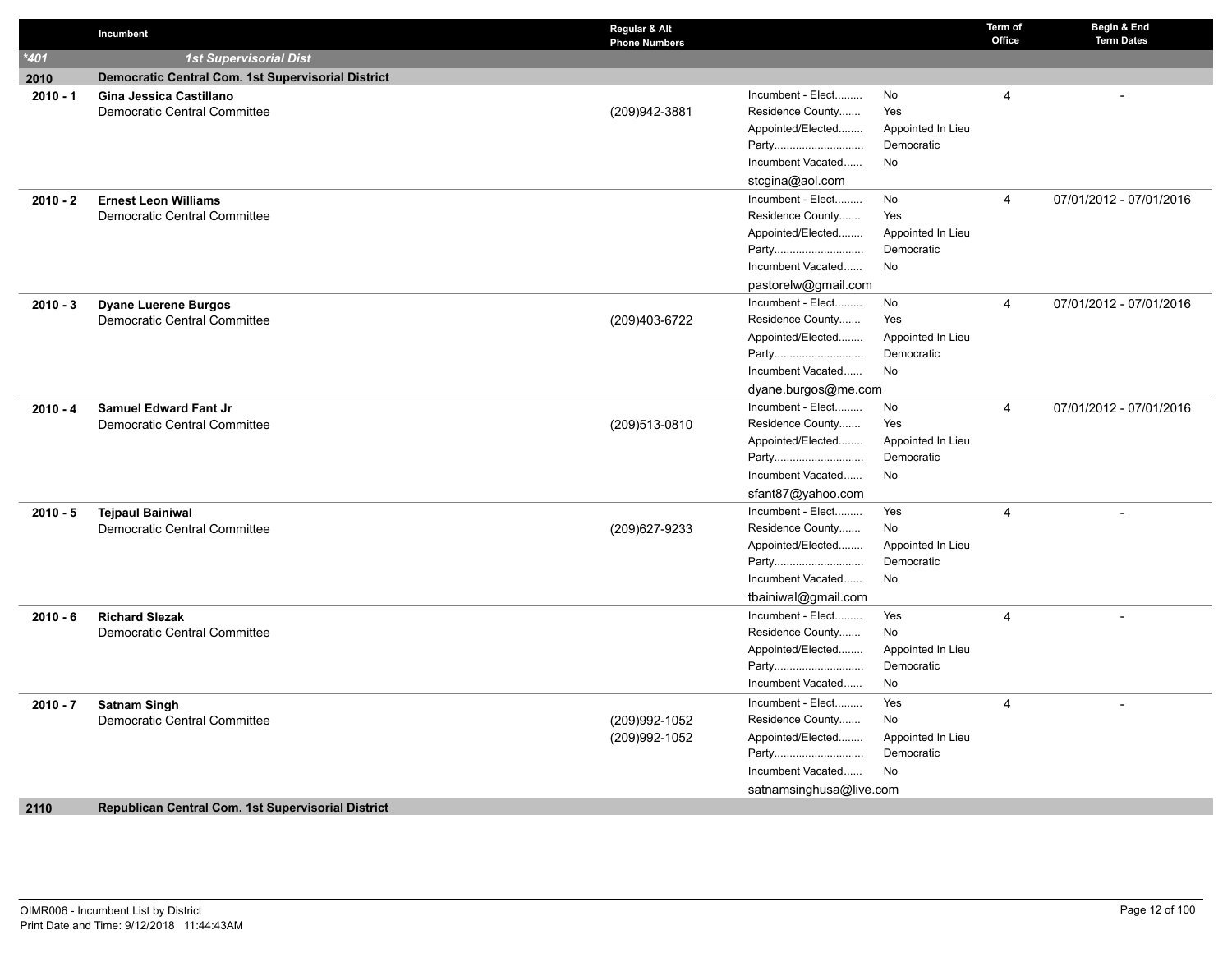|            | Incumbent                                                | Regular & Alt<br><b>Phone Numbers</b> |                                       |                                 | Term of<br>Office | Begin & End<br><b>Term Dates</b> |
|------------|----------------------------------------------------------|---------------------------------------|---------------------------------------|---------------------------------|-------------------|----------------------------------|
| $*401$     | <b>1st Supervisorial Dist</b>                            |                                       |                                       |                                 |                   |                                  |
| 2110       | Republican Central Com. 1st Supervisorial District       |                                       |                                       |                                 |                   |                                  |
| $2110 - 1$ | <b>Nancy Law Cochran</b>                                 |                                       | Incumbent - Elect                     | No                              | $\overline{4}$    |                                  |
|            | Republican Central Committee                             | (209)234-2886                         | Residence County                      | Yes                             |                   |                                  |
|            |                                                          | (209) 835-1682                        | Appointed/Elected                     | Appointed In Lieu               |                   |                                  |
|            |                                                          |                                       | Party                                 | Republican                      |                   |                                  |
|            |                                                          |                                       | Incumbent Vacated                     | No                              |                   |                                  |
|            |                                                          |                                       | dncochran@clearwire.net               |                                 |                   |                                  |
| $2110 - 2$ | Sonia M Spatola                                          |                                       | Incumbent - Elect                     | No                              | $\overline{4}$    |                                  |
|            | Republican Central Committee                             | (209)462-1916                         | Residence County                      | Yes                             |                   |                                  |
|            |                                                          | (209)518-9824                         | Appointed/Elected<br>Party            | Appointed In Lieu<br>Republican |                   |                                  |
|            |                                                          |                                       | Incumbent Vacated                     | No                              |                   |                                  |
|            |                                                          |                                       | colonelswife209@sbcglobal.net         |                                 |                   |                                  |
| 3001       | <b>County Supervisor 1st Dist.</b>                       |                                       |                                       |                                 |                   |                                  |
| $3001 - 1$ | <b>Miguel Angel Villapudua</b>                           |                                       | Incumbent - Elect                     | Yes                             | $\overline{4}$    | 01/02/2017 - 01/04/2021          |
|            | <b>County Supervisor</b>                                 | (209)346-1790                         | Residence County                      | Yes                             |                   |                                  |
|            |                                                          | (209)810-6580                         | Appointed/Elected                     | Elected                         |                   |                                  |
|            |                                                          |                                       | Party                                 |                                 |                   |                                  |
|            |                                                          |                                       | Incumbent Vacated                     | No                              |                   |                                  |
|            |                                                          |                                       | Migvill@gmail.com                     |                                 |                   |                                  |
| $*402$     | 2nd Supervisorial Dist                                   |                                       |                                       |                                 |                   |                                  |
| 2020       | Democratic Central Com. 2nd Supervisorial District       |                                       |                                       |                                 |                   |                                  |
| $2020 - 1$ | Elizabeth Nicole Linnerman                               |                                       | Incumbent - Elect                     | No                              | $\overline{4}$    |                                  |
|            | Democratic Central Committee                             | (209)610-2960                         | Residence County                      | Yes                             |                   |                                  |
|            |                                                          | (209)610-2960                         | Appointed/Elected                     | Appointed In Lieu               |                   |                                  |
|            |                                                          |                                       | Party                                 | Democratic                      |                   |                                  |
|            |                                                          |                                       | Incumbent Vacated                     | No                              |                   |                                  |
|            |                                                          |                                       | linerman@pacbell.net                  |                                 |                   |                                  |
| $2020 - 2$ | <b>Maria L Patterson</b><br>Democratic Central Committee |                                       | Incumbent - Elect<br>Residence County | No<br>Yes                       | 4                 |                                  |
|            |                                                          | (209)337-5400                         | Appointed/Elected                     | Appointed In Lieu               |                   |                                  |
|            |                                                          |                                       | Party                                 | Democratic                      |                   |                                  |
|            |                                                          |                                       | Incumbent Vacated                     | No                              |                   |                                  |
|            |                                                          |                                       | mariapatterson0604@att.net            |                                 |                   |                                  |
| $2020 - 3$ | <b>Renee Elliott</b>                                     |                                       | Incumbent - Elect                     | No                              | $\overline{4}$    | 07/01/2012 - 07/01/2016          |
|            | Democratic Central Committee                             | (209)466-2448                         | Residence County                      | Yes                             |                   |                                  |
|            |                                                          | (209) 649-7051                        | Appointed/Elected                     | Elected                         |                   |                                  |
|            |                                                          |                                       | Party                                 | Democratic                      |                   |                                  |
|            |                                                          |                                       | Incumbent Vacated                     | No                              |                   |                                  |
|            |                                                          |                                       | relliott3@att.net                     |                                 |                   |                                  |
| $2020 - 4$ | <b>Cheryl Renee Elliott</b>                              |                                       | Incumbent - Elect                     | Yes                             | 4                 |                                  |
|            | Democratic Central Committee                             | (209) 649-7051                        | Residence County                      | No                              |                   |                                  |
|            |                                                          |                                       | Appointed/Elected                     | Appointed In Lieu               |                   |                                  |
|            |                                                          |                                       | Party                                 | Democratic                      |                   |                                  |
|            |                                                          |                                       | Incumbent Vacated                     | No                              |                   |                                  |
|            |                                                          |                                       | relliott3@att.net                     |                                 |                   |                                  |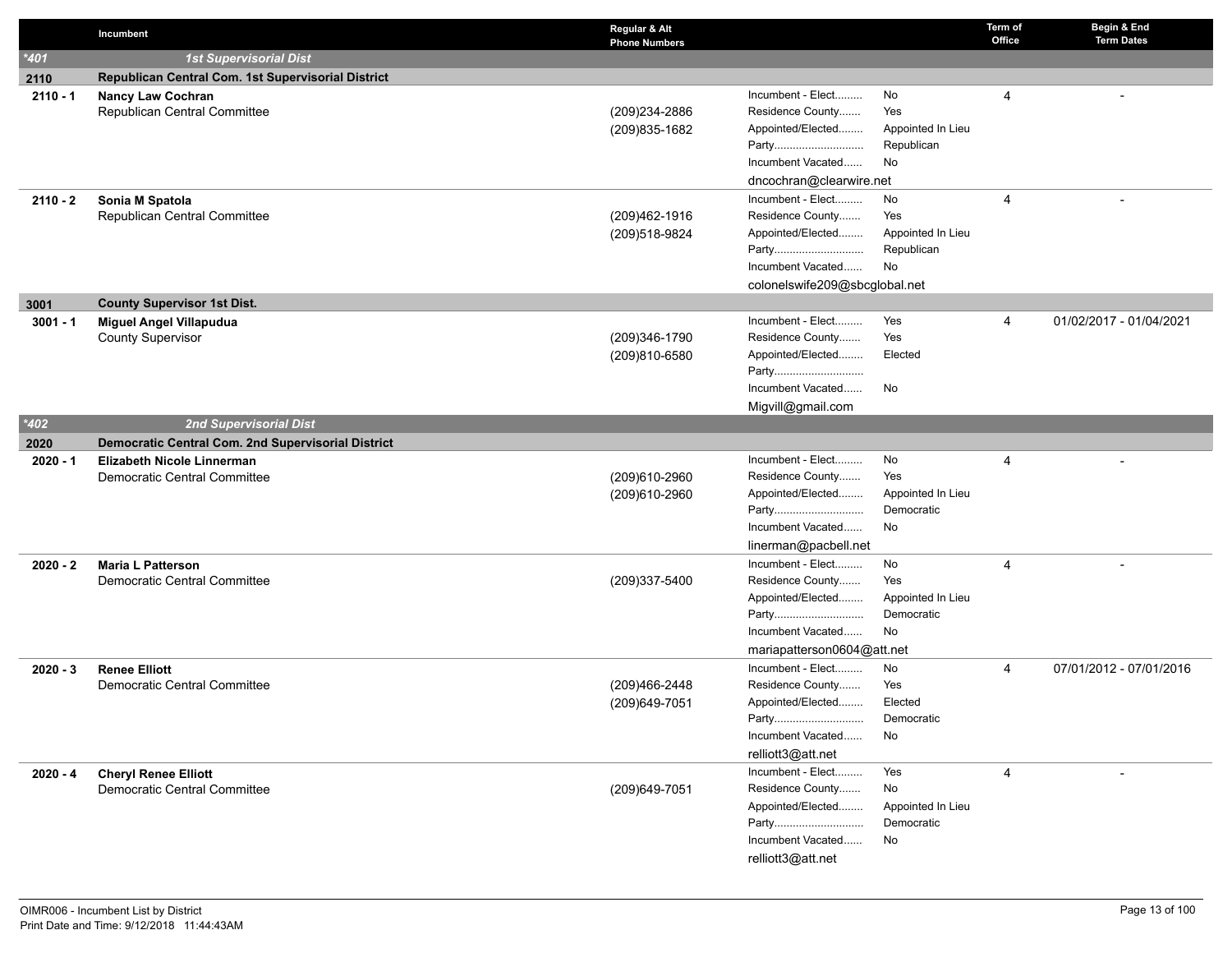|            | Incumbent                                          | Regular & Alt<br><b>Phone Numbers</b> |                                                                | Term of<br>Office | Begin & End<br><b>Term Dates</b> |
|------------|----------------------------------------------------|---------------------------------------|----------------------------------------------------------------|-------------------|----------------------------------|
| $*402$     | <b>2nd Supervisorial Dist</b>                      |                                       |                                                                |                   |                                  |
| 2020       | Democratic Central Com. 2nd Supervisorial District |                                       |                                                                |                   |                                  |
| $2020 - 5$ | <b>Theresa Breakfield</b>                          |                                       | Incumbent - Elect<br>Yes                                       | 4                 |                                  |
|            | Democratic Central Committee                       | (209)981-0891                         | Residence County<br>No                                         |                   |                                  |
|            |                                                    |                                       | Appointed/Elected<br>Appointed In Lieu                         |                   |                                  |
|            |                                                    |                                       | Democratic<br>Party                                            |                   |                                  |
|            |                                                    |                                       | Incumbent Vacated<br>No                                        |                   |                                  |
| $2020 - 6$ | <b>Candelaria Vargas</b>                           |                                       | Incumbent - Elect<br>Yes                                       | 4                 |                                  |
|            | Democratic Central Committee                       | (209)640-0804                         | Residence County<br>No                                         |                   |                                  |
|            |                                                    | (209)640-0804                         | Appointed/Elected<br>Appointed In Lieu<br>Party<br>Democratic  |                   |                                  |
|            |                                                    |                                       | Incumbent Vacated<br>No                                        |                   |                                  |
|            |                                                    |                                       | vargascs1@gmail.com                                            |                   |                                  |
| $2020 - 7$ | <b>Steven A Bojorques</b>                          |                                       | Incumbent - Elect<br>Yes                                       | 4                 |                                  |
|            | Democratic Central Committee                       | (209)868-7038                         | Residence County<br>No                                         |                   |                                  |
|            |                                                    |                                       | Appointed/Elected<br>Appointed In Lieu                         |                   |                                  |
|            |                                                    |                                       | Democratic<br>Party                                            |                   |                                  |
|            |                                                    |                                       | Incumbent Vacated<br>No.                                       |                   |                                  |
|            |                                                    |                                       | steven.bojorques@yahoo.com                                     |                   |                                  |
| 2120       | Republican Central Com. 2nd Supervisorial District |                                       |                                                                |                   |                                  |
| $2120 - 1$ | <b>Patricia Karen Griggs</b>                       |                                       | Incumbent - Elect<br>No                                        | 4                 |                                  |
|            | Republican Central Committee                       | (209)910-0543                         | Residence County<br>Yes                                        |                   |                                  |
|            |                                                    |                                       | Appointed/Elected<br>Appointed In Lieu                         |                   |                                  |
|            |                                                    |                                       | Republican<br>Party                                            |                   |                                  |
|            |                                                    |                                       | Incumbent Vacated<br>No                                        |                   |                                  |
|            |                                                    |                                       | kagimom1@yahoo.com                                             |                   |                                  |
| $2120 - 2$ | <b>Steven A Colangelo</b>                          |                                       | Incumbent - Elect<br>No                                        | 4                 | 07/01/2012 - 07/01/2016          |
|            | Republican Central Committee                       | (209)916-4800                         | Residence County<br>Yes                                        |                   |                                  |
|            |                                                    |                                       | Appointed/Elected<br>Appointed To Vacan<br>Republican<br>Party |                   |                                  |
|            |                                                    |                                       | Incumbent Vacated<br>No                                        |                   |                                  |
|            |                                                    |                                       | steve@americaneventrentals.com                                 |                   |                                  |
| $2120 - 3$ | Deborah P Wygant                                   |                                       | Incumbent - Elect<br>No                                        | 4                 | 07/01/2012 - 07/01/2016          |
|            | Republican Central Committee                       | (209)639-2699                         | Residence County<br>Yes                                        |                   |                                  |
|            |                                                    |                                       | Appointed/Elected<br>Appointed To Vacan                        |                   |                                  |
|            |                                                    |                                       | Party<br>Republican                                            |                   |                                  |
|            |                                                    |                                       | Incumbent Vacated<br>No                                        |                   |                                  |
| $2120 - 4$ | <b>Bethany Rachelle Acquistapace</b>               |                                       | Incumbent - Elect<br>Yes                                       | 4                 |                                  |
|            | Republican Central Committee                       | (209)603-3653                         | Residence County<br>No                                         |                   |                                  |
|            |                                                    | (209)603-3653                         | Appointed/Elected<br>Appointed In Lieu                         |                   |                                  |
|            |                                                    |                                       | Party<br>Republican                                            |                   |                                  |
|            |                                                    |                                       | Incumbent Vacated<br>No                                        |                   |                                  |
|            |                                                    |                                       | b_acquistapace@hotmail.com                                     |                   |                                  |
| $2120 - 5$ | Donavan N Vigil                                    |                                       | Incumbent - Elect<br>Yes                                       | 4                 |                                  |
|            | Republican Central Committee                       | (209)948-5375                         | Residence County<br>No                                         |                   |                                  |
|            |                                                    | (209)662-1464                         | Appointed/Elected<br>Appointed In Lieu                         |                   |                                  |
|            |                                                    |                                       | Republican<br>Party                                            |                   |                                  |
|            |                                                    |                                       | Incumbent Vacated<br>No                                        |                   |                                  |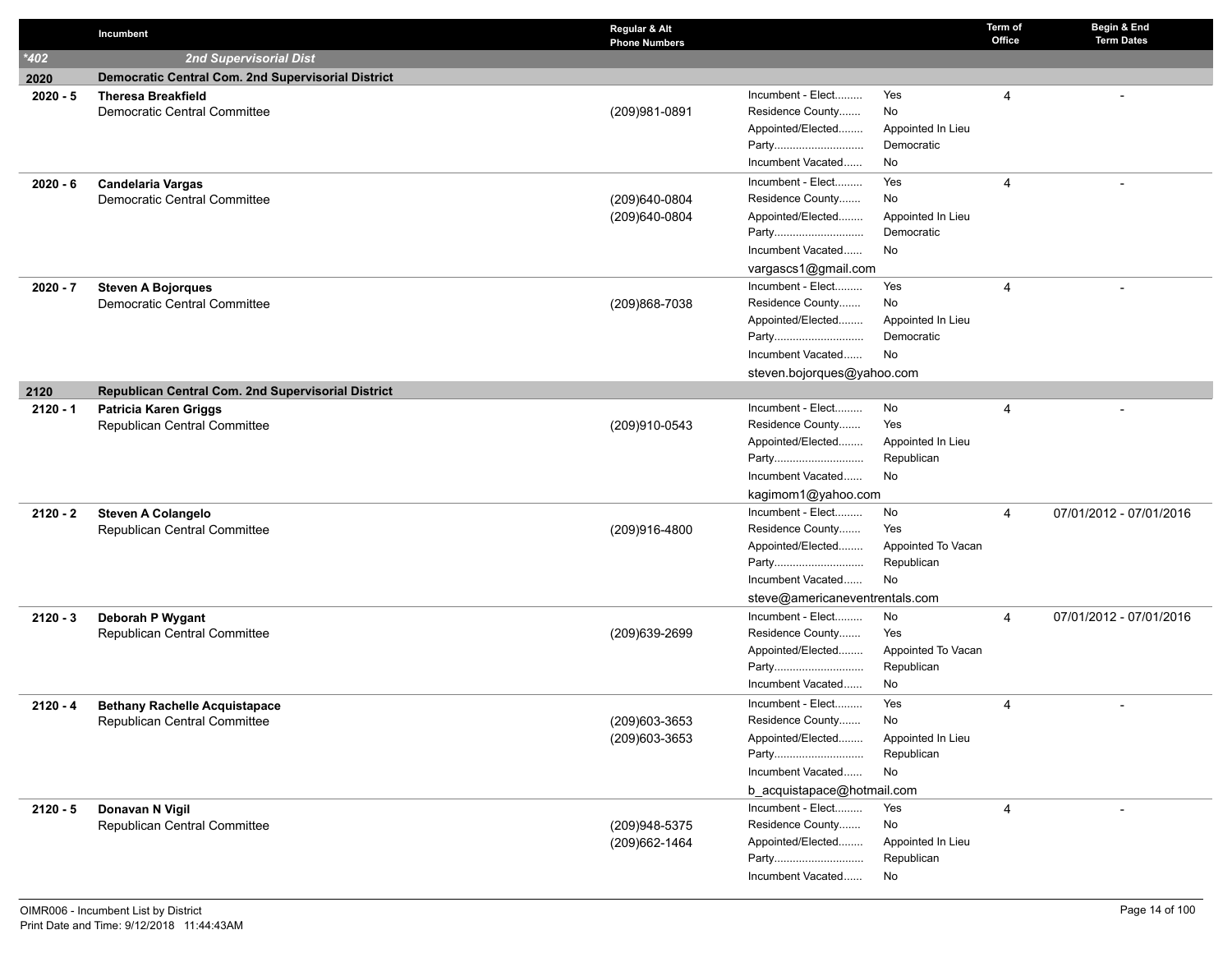|            | Incumbent                                                 | Regular & Alt<br><b>Phone Numbers</b> |                                       |                   | Term of<br>Office | Begin & End<br><b>Term Dates</b> |
|------------|-----------------------------------------------------------|---------------------------------------|---------------------------------------|-------------------|-------------------|----------------------------------|
| $*402$     | 2nd Supervisorial Dist                                    |                                       |                                       |                   |                   |                                  |
| 2120       | <b>Republican Central Com. 2nd Supervisorial District</b> |                                       |                                       |                   |                   |                                  |
|            |                                                           |                                       | indivigil@comcast.net                 |                   |                   |                                  |
| $2120 - 6$ | Jeff Paul Torre Acquistapace                              |                                       | Incumbent - Elect                     | Yes               | $\overline{4}$    |                                  |
|            | Republican Central Committee                              | (209) 649-2057                        | Residence County                      | <b>No</b>         |                   |                                  |
|            |                                                           |                                       | Appointed/Elected                     | Appointed In Lieu |                   |                                  |
|            |                                                           |                                       | Party                                 | Republican        |                   |                                  |
|            |                                                           |                                       | Incumbent Vacated                     | No                |                   |                                  |
|            |                                                           |                                       | jeff@3amcom.com                       |                   |                   |                                  |
| 3002       | <b>County Supervisor 2nd District</b>                     |                                       |                                       |                   |                   |                                  |
| $3002 - 1$ | <b>Katherine M Miller</b>                                 |                                       | Incumbent - Elect                     | Yes               | $\overline{4}$    |                                  |
|            | <b>County Supervisor</b>                                  | (209)468-3113                         | Residence County                      | Yes               |                   |                                  |
|            |                                                           | (209)468-3113                         | Appointed/Elected                     | Elected           |                   |                                  |
|            |                                                           |                                       | Party                                 |                   |                   |                                  |
|            |                                                           |                                       | Incumbent Vacated                     | No                |                   |                                  |
|            |                                                           |                                       | electkathymiller@gmail.com            |                   |                   |                                  |
| $*403$     | 3rd Supervisorial Dist                                    |                                       |                                       |                   |                   |                                  |
| 2030       | Democratic Central Com. 3rd Supervisorial District        |                                       |                                       |                   |                   |                                  |
| $2030 - 1$ | <b>Steve Lopez</b>                                        |                                       | Incumbent - Elect                     | No                | $\overline{4}$    |                                  |
|            | Democratic Central Committee                              | (209) 598-8223                        | Residence County                      | Yes               |                   |                                  |
|            |                                                           | (209) 598-8223                        | Appointed/Elected                     | Appointed In Lieu |                   |                                  |
|            |                                                           |                                       | Party                                 | Democratic        |                   |                                  |
|            |                                                           |                                       | Incumbent Vacated                     | No                |                   |                                  |
|            |                                                           |                                       | slopez952@yahoo.com                   |                   |                   |                                  |
| $2030 - 2$ | Dcc 3 (2) Vacant                                          |                                       | Incumbent - Elect                     | No<br>No          | $\overline{4}$    | 07/01/2012 - 07/01/2016          |
|            | Democratic Central Committee                              |                                       | Residence County<br>Appointed/Elected | Elected           |                   |                                  |
|            |                                                           |                                       | Party                                 | Democratic        |                   |                                  |
|            |                                                           |                                       | Incumbent Vacated                     | Yes               |                   |                                  |
|            |                                                           |                                       |                                       |                   |                   |                                  |
| $2030 - 3$ | Dcc 3 (3) Vacant                                          |                                       | Incumbent - Elect<br>Residence County | No<br>No          | 4                 | 07/01/2012 - 07/01/2016          |
|            | Democratic Central Committee                              |                                       | Appointed/Elected                     | Elected           |                   |                                  |
|            |                                                           |                                       | Party                                 | Democratic        |                   |                                  |
|            |                                                           |                                       | Incumbent Vacated                     | Yes               |                   |                                  |
|            |                                                           |                                       | Incumbent - Elect                     | No                | $\overline{4}$    |                                  |
| $2030 - 4$ | Dcc 3 (4) Vacant<br>Democratic Central Committee          |                                       | Residence County                      | No                |                   | 07/01/2012 - 07/01/2016          |
|            |                                                           |                                       | Appointed/Elected                     | Elected           |                   |                                  |
|            |                                                           |                                       | Party                                 |                   |                   |                                  |
|            |                                                           |                                       | Incumbent Vacated                     | Yes               |                   |                                  |
|            |                                                           |                                       | Incumbent - Elect                     | No                | $\overline{4}$    | 07/01/2012 - 07/01/2016          |
| $2030 - 5$ | Dcc 3 (5) Vacant<br>Democratic Central Committee          |                                       | Residence County                      | No                |                   |                                  |
|            |                                                           |                                       | Appointed/Elected                     | Elected           |                   |                                  |
|            |                                                           |                                       | Party                                 | Democratic        |                   |                                  |
|            |                                                           |                                       | Incumbent Vacated                     | Yes               |                   |                                  |
|            |                                                           |                                       |                                       |                   |                   |                                  |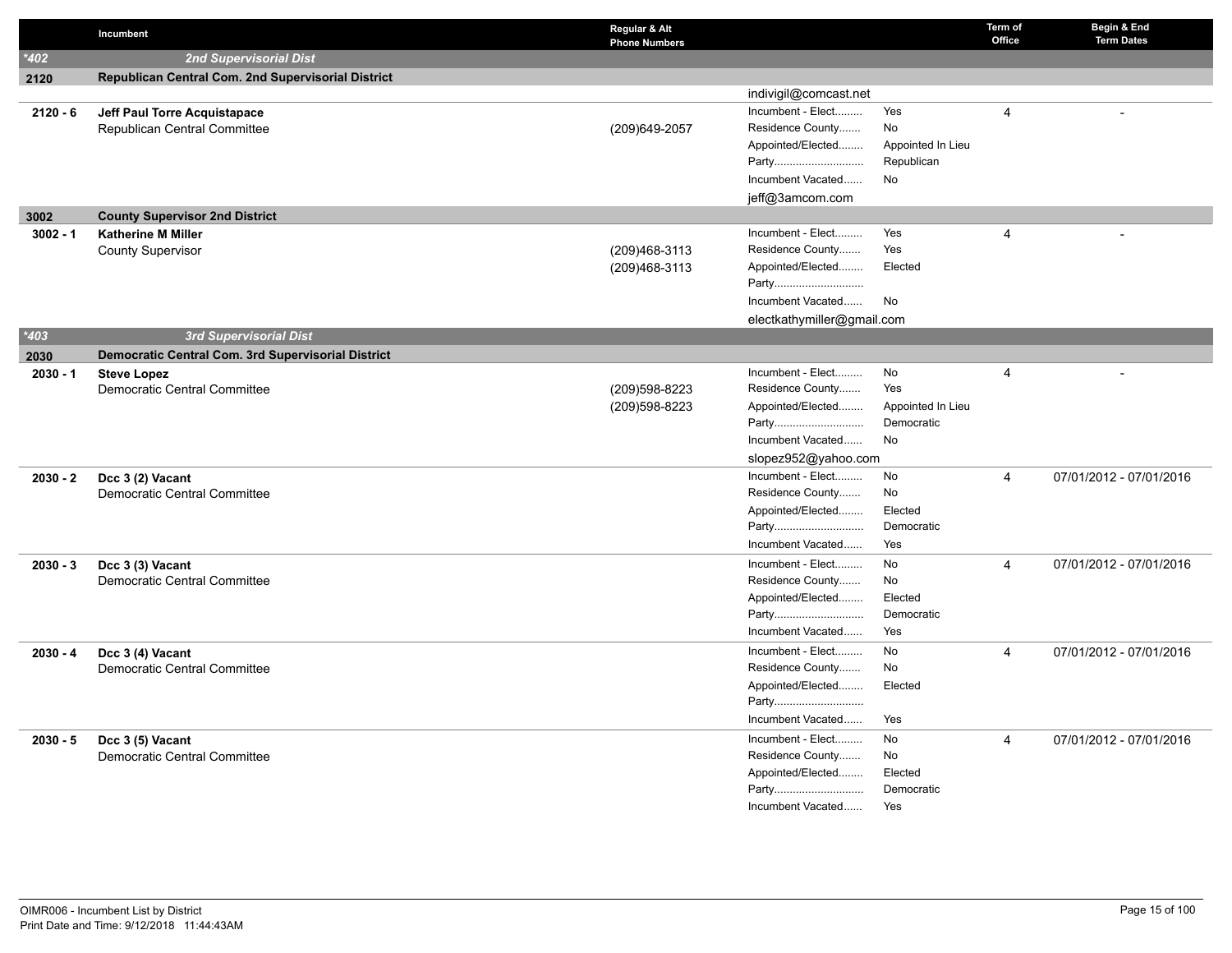|            | Incumbent                                          | Regular & Alt<br><b>Phone Numbers</b> |                               |                                 | Term of<br>Office | Begin & End<br><b>Term Dates</b> |
|------------|----------------------------------------------------|---------------------------------------|-------------------------------|---------------------------------|-------------------|----------------------------------|
| $*403$     | 3rd Supervisorial Dist                             |                                       |                               |                                 |                   |                                  |
| 2030       | Democratic Central Com. 3rd Supervisorial District |                                       |                               |                                 |                   |                                  |
| $2030 - 6$ | <b>Mary Ann C Cox-Martin</b>                       |                                       | Incumbent - Elect             | Yes                             | $\overline{4}$    |                                  |
|            | <b>Democratic Central Committee</b>                | (209)969-9017                         | Residence County              | No                              |                   |                                  |
|            |                                                    |                                       | Appointed/Elected             | Appointed In Lieu               |                   |                                  |
|            |                                                    |                                       | Party                         | Democratic                      |                   |                                  |
|            |                                                    |                                       | Incumbent Vacated             | No                              |                   |                                  |
| $2030 - 7$ | John T Crouson                                     |                                       | Incumbent - Elect             | Yes                             | 4                 |                                  |
|            | Democratic Central Committee                       | (209)465-0718                         | Residence County              | No                              |                   |                                  |
|            |                                                    |                                       | Appointed/Elected             | Appointed In Lieu<br>Democratic |                   |                                  |
|            |                                                    |                                       | Party<br>Incumbent Vacated    | No                              |                   |                                  |
|            |                                                    |                                       | Incumbent - Elect             | Yes                             |                   |                                  |
| $2030 - 8$ | Laura L Prater<br>Democratic Central Committee     | (209)465-0718                         | Residence County              | No                              | 4                 |                                  |
|            |                                                    |                                       | Appointed/Elected             | Appointed In Lieu               |                   |                                  |
|            |                                                    |                                       | Party                         | Democratic                      |                   |                                  |
|            |                                                    |                                       | Incumbent Vacated             | No                              |                   |                                  |
| $2030 - 9$ | <b>Zachary James Denney</b>                        |                                       | Incumbent - Elect             | Yes                             | 4                 | $\overline{a}$                   |
|            | <b>Democratic Central Committee</b>                | (209)981-3607                         | Residence County              | No                              |                   |                                  |
|            |                                                    |                                       | Appointed/Elected             | Appointed In Lieu               |                   |                                  |
|            |                                                    |                                       | Party                         | Democratic                      |                   |                                  |
|            |                                                    |                                       | Incumbent Vacated             | No                              |                   |                                  |
|            |                                                    |                                       | zdenney@icloud.com            |                                 |                   |                                  |
| 2030 - 10  | <b>Ramanpreet S Bhinder</b>                        |                                       | Incumbent - Elect             | Yes                             | 4                 |                                  |
|            | Democratic Central Committee                       | (209)200-0298                         | Residence County              | No                              |                   |                                  |
|            |                                                    | (209)200-0298                         | Appointed/Elected             | Appointed In Lieu               |                   |                                  |
|            |                                                    | Fax: (866)505-1801                    | Party                         | Democratic                      |                   |                                  |
|            |                                                    |                                       | Incumbent Vacated             | No                              |                   |                                  |
|            |                                                    |                                       | romibhinder@hotmail.com       |                                 |                   |                                  |
| 2030 - 11  | Jasmine Fiagafaga Dellafosse                       |                                       | Incumbent - Elect             | Yes                             | 4                 |                                  |
|            | Democratic Central Committee                       | (209)507-5609                         | Residence County              | No                              |                   |                                  |
|            |                                                    |                                       | Appointed/Elected<br>Party    | Appointed In Lieu<br>Democratic |                   |                                  |
|            |                                                    |                                       | Incumbent Vacated             | No                              |                   |                                  |
|            |                                                    |                                       | jasminedellafosse12@gmail.com |                                 |                   |                                  |
| 2130       | Republican Central Com. 3rd Supervisorial District |                                       |                               |                                 |                   |                                  |
| $2130 - 1$ | <b>Loretta P White</b>                             |                                       | Incumbent - Elect             | No                              | 4                 | 07/01/2012 - 07/01/2016          |
|            | Republican Central Committee                       | (209)239-8786                         | Residence County              | Yes                             |                   |                                  |
|            |                                                    |                                       | Appointed/Elected             | Appointed In Lieu               |                   |                                  |
|            |                                                    |                                       | Party                         | Republican                      |                   |                                  |
|            |                                                    |                                       | Incumbent Vacated             | No                              |                   |                                  |
|            |                                                    |                                       | darlor@jps.net                |                                 |                   |                                  |
| $2130 - 2$ | <b>Louis G Lemos</b>                               |                                       | Incumbent - Elect             | No                              | 4                 | 07/01/2012 - 07/01/2016          |
|            | Republican Central Committee                       | (209)952-7043                         | Residence County              | Yes                             |                   |                                  |
|            |                                                    | (209)483-7910                         | Appointed/Elected             | Appointed To Vacan              |                   |                                  |
|            |                                                    | Fax: (209)460-1047                    | Party                         | Republican                      |                   |                                  |
|            |                                                    |                                       | Incumbent Vacated             | No                              |                   |                                  |
|            |                                                    |                                       | lou@lemoscpa.com              |                                 |                   |                                  |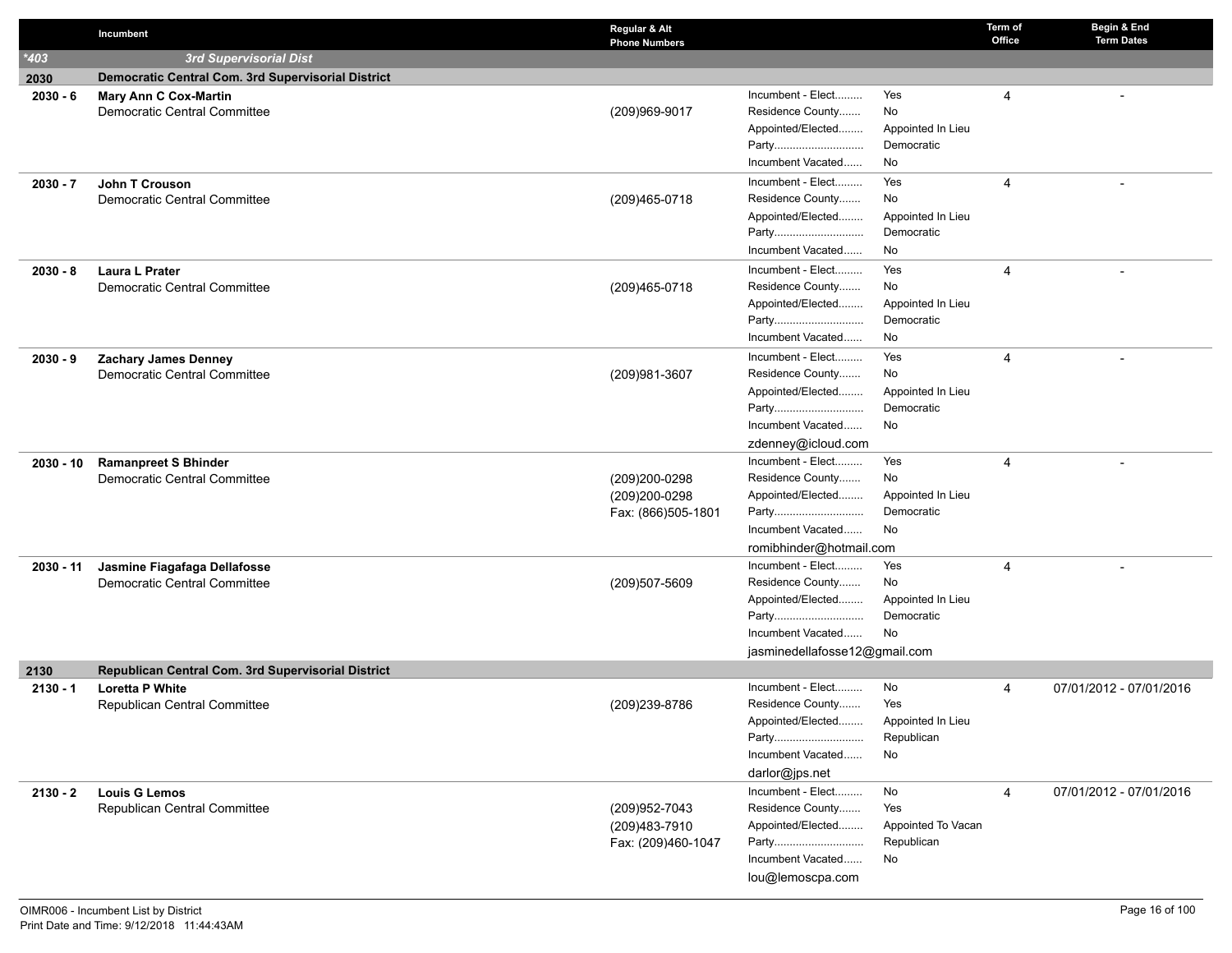|            | Incumbent                                          | Regular & Alt<br><b>Phone Numbers</b> |                              |                    | Term of<br>Office | Begin & End<br><b>Term Dates</b> |
|------------|----------------------------------------------------|---------------------------------------|------------------------------|--------------------|-------------------|----------------------------------|
| $*403$     | <b>3rd Supervisorial Dist</b>                      |                                       |                              |                    |                   |                                  |
| 2130       | Republican Central Com. 3rd Supervisorial District |                                       |                              |                    |                   |                                  |
| $2130 - 3$ | Sara J Blicharz                                    |                                       | Incumbent - Elect            | No                 | $\overline{4}$    |                                  |
|            | <b>Republican Central Committee</b>                | (209)477-2829                         | Residence County             | Yes                |                   |                                  |
|            |                                                    | (209)915-7272                         | Appointed/Elected            | Elected            |                   |                                  |
|            |                                                    | Fax: (209)477-1966                    | Party                        | Republican         |                   |                                  |
|            |                                                    |                                       | Incumbent Vacated            | No                 |                   |                                  |
|            |                                                    |                                       | sblicharz@sbcglobal.net      |                    |                   |                                  |
| $2130 - 4$ | <b>Dolores Mae Cooper</b>                          |                                       | Incumbent - Elect            | No                 | 4                 | 07/01/2012 - 07/01/2016          |
|            | Republican Central Committee                       | (209) 474-1514                        | Residence County             | Yes                |                   |                                  |
|            |                                                    | (209)601-2140                         | Appointed/Elected            | Appointed To Vacan |                   |                                  |
|            |                                                    |                                       | Party                        | Republican         |                   |                                  |
|            |                                                    |                                       | Incumbent Vacated            | No                 |                   |                                  |
|            |                                                    |                                       | dolores cooper@sbcglobal.net |                    |                   |                                  |
| $2130 - 5$ | <b>Carol N Hadley</b>                              |                                       | Incumbent - Elect            | Yes                | $\overline{4}$    |                                  |
|            | <b>Republican Central Committee</b>                | (209) 483-1915                        | Residence County             | No                 |                   |                                  |
|            |                                                    |                                       | Appointed/Elected            | Elected            |                   |                                  |
|            |                                                    |                                       | Party                        | Republican         |                   |                                  |
|            |                                                    |                                       | Incumbent Vacated            | No                 |                   |                                  |
|            |                                                    |                                       | chadley824@aol.com           |                    |                   |                                  |
| $2130 - 6$ | <b>Scott Charles Winn</b>                          |                                       | Incumbent - Elect            | Yes                | $\overline{4}$    |                                  |
|            | <b>Republican Central Committee</b>                | (714) 227-8964                        | Residence County             | No                 |                   |                                  |
|            |                                                    | (714) 227-8964                        | Appointed/Elected            | Elected            |                   |                                  |
|            |                                                    |                                       | Party                        | Republican         |                   |                                  |
|            |                                                    |                                       | Incumbent Vacated            | No                 |                   |                                  |
|            |                                                    |                                       | swinn@voterlink.com          |                    |                   |                                  |
| $2130 - 7$ | Sol H Jobrack                                      |                                       | Incumbent - Elect            | Yes                | 4                 |                                  |
|            | <b>Republican Central Committee</b>                | (209)304-9124                         | Residence County             | No                 |                   |                                  |
|            |                                                    |                                       | Appointed/Elected            | Elected            |                   |                                  |
|            |                                                    |                                       | Party                        | Republican         |                   |                                  |
|            |                                                    |                                       | Incumbent Vacated            | No                 |                   |                                  |
| $2130 - 8$ | <b>Dwight Earl Williams</b>                        |                                       | Incumbent - Elect            | Yes                | 4                 |                                  |
|            | <b>Republican Central Committee</b>                | (209) 298-1357                        | Residence County             | No                 |                   |                                  |
|            |                                                    | (209)730-9500                         | Appointed/Elected            | Elected            |                   |                                  |
|            |                                                    |                                       | Party                        | Republican         |                   |                                  |
|            |                                                    |                                       | Incumbent Vacated            | No                 |                   |                                  |
|            |                                                    |                                       | revdwightwilliams@gmail.com  |                    |                   |                                  |
| 2230       | AIP Central Com. 3rd Supervisorial District        |                                       |                              |                    |                   |                                  |
| $2230 - 1$ | <b>Vacant-Aip Cent Comm</b>                        |                                       | Incumbent - Elect            | No                 | 4                 | 07/01/2010 - 07/01/2016          |
|            | <b>AIP Central Committee</b>                       |                                       | Residence County             | No                 |                   |                                  |
|            |                                                    |                                       | Appointed/Elected            | Elected            |                   |                                  |
|            |                                                    |                                       | Party                        |                    |                   |                                  |
|            |                                                    |                                       | Incumbent Vacated            | Yes                |                   |                                  |
| 3003       | <b>County Supervisor 3rd Dist.</b>                 |                                       |                              |                    |                   |                                  |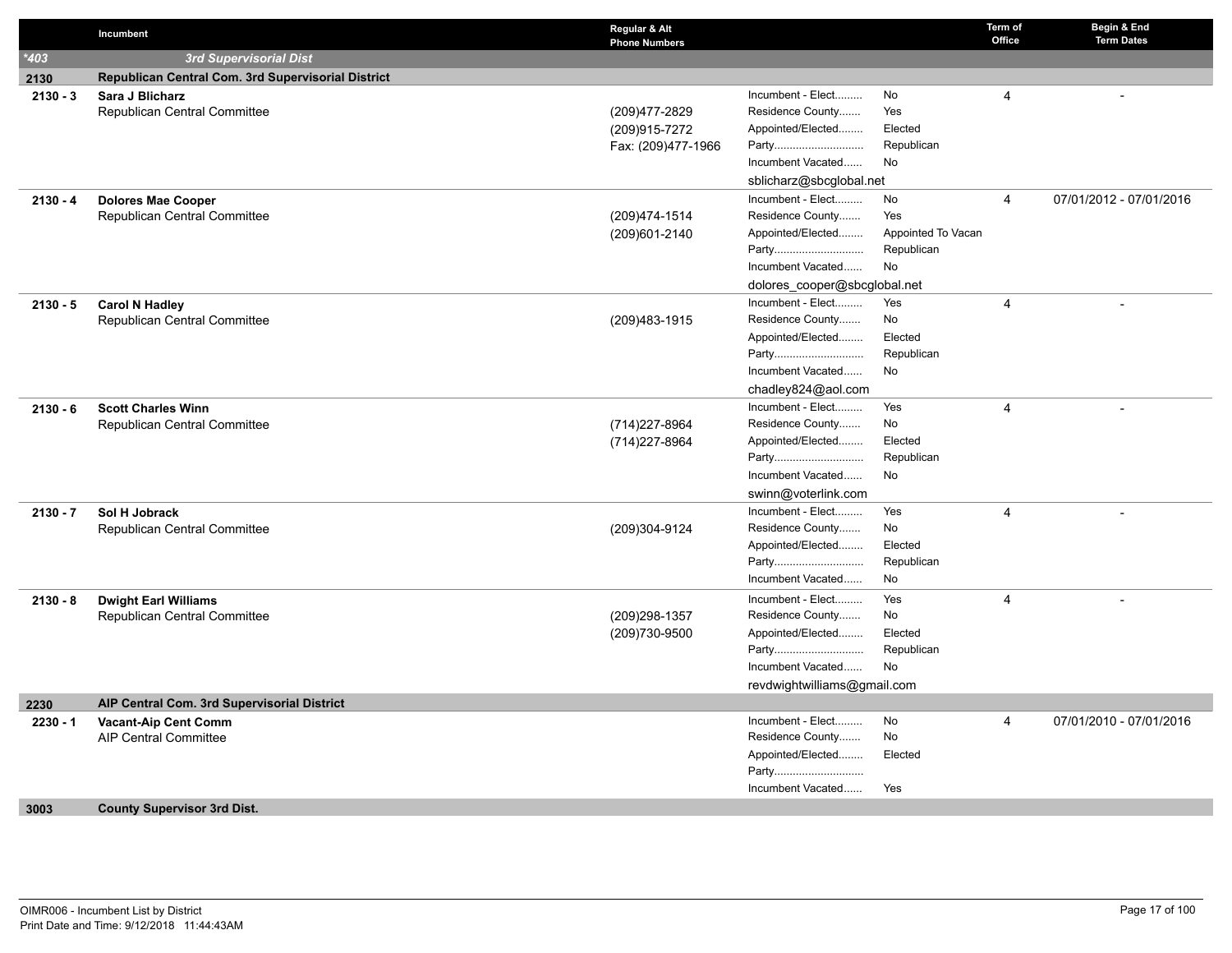|            | Incumbent                                                            | Regular & Alt<br><b>Phone Numbers</b> |                             |                       | Term of<br>Office | Begin & End<br><b>Term Dates</b> |
|------------|----------------------------------------------------------------------|---------------------------------------|-----------------------------|-----------------------|-------------------|----------------------------------|
| $*403$     | 3rd Supervisorial Dist                                               |                                       |                             |                       |                   |                                  |
| 3003       | <b>County Supervisor 3rd Dist.</b>                                   |                                       |                             |                       |                   |                                  |
| $3003 - 1$ | <b>Thomas Anthony Patti</b>                                          |                                       | Incumbent - Elect           | Yes                   | 4                 | 01/02/2017 - 01/04/2021          |
|            | <b>County Supervisor</b>                                             | (209)948-1724                         | Residence County            | Yes                   |                   |                                  |
|            |                                                                      |                                       | Appointed/Elected           | Elected               |                   |                                  |
|            |                                                                      |                                       | Party                       |                       |                   |                                  |
|            |                                                                      |                                       | Incumbent Vacated           | No                    |                   |                                  |
|            |                                                                      |                                       | tompatti44@gmail.com        |                       |                   |                                  |
| $*404$     | <b>4th Supervisorial Dist</b>                                        |                                       |                             |                       |                   |                                  |
| 2040       | <b>Democratic Central Com. 4th Supervisorial District</b>            |                                       |                             |                       |                   |                                  |
| $2040 - 1$ | <b>Richard Michael Blackston</b>                                     |                                       | Incumbent - Elect           | No                    | $\overline{4}$    |                                  |
|            | Democratic Central Committee                                         | (415) 342-2244                        | Residence County            | Yes                   |                   |                                  |
|            |                                                                      |                                       | Appointed/Elected           | Appointed In Lieu     |                   |                                  |
|            |                                                                      |                                       | Party                       | Democratic            |                   |                                  |
|            |                                                                      |                                       | Incumbent Vacated           | No                    |                   |                                  |
|            |                                                                      |                                       | richardblackston@yahoo.com  |                       |                   |                                  |
| $2040 - 2$ | Dcc 4 (2) Vacant                                                     |                                       | Incumbent - Elect           | No                    | 4                 | 07/01/2012 - 07/01/2016          |
|            | Democratic Central Committee                                         | $\rightarrow$                         | Residence County            | No                    |                   |                                  |
|            |                                                                      |                                       | Appointed/Elected           | Elected<br>Democratic |                   |                                  |
|            |                                                                      |                                       | Party<br>Incumbent Vacated  | Yes                   |                   |                                  |
|            |                                                                      |                                       |                             |                       |                   |                                  |
| $2040 - 3$ | Dcc 4 (3) Vacant                                                     |                                       | Incumbent - Elect           | No<br>No              | $\overline{4}$    | 07/01/2012 - 07/01/2016          |
|            | Democratic Central Committee                                         | $\rightarrow$ $-$                     | Residence County            | Elected               |                   |                                  |
|            |                                                                      |                                       | Appointed/Elected<br>Party  | Democratic            |                   |                                  |
|            |                                                                      |                                       | Incumbent Vacated           | Yes                   |                   |                                  |
|            |                                                                      |                                       | Incumbent - Elect           | No                    | $\overline{4}$    | 07/01/2012 - 07/01/2016          |
| $2040 - 4$ | <b>Charlene Gay Leathers Sibblis</b><br>Democratic Central Committee | (209) 957-7315                        | Residence County            | Yes                   |                   |                                  |
|            |                                                                      | (209) 957-7315                        | Appointed/Elected           | Elected               |                   |                                  |
|            |                                                                      |                                       | Party                       | Democratic            |                   |                                  |
|            |                                                                      |                                       | Incumbent Vacated           | <b>No</b>             |                   |                                  |
|            |                                                                      |                                       | charlene_leathers@yahoo.com |                       |                   |                                  |
| $2040 - 5$ | <b>Charles Walker Sr</b>                                             |                                       | Incumbent - Elect           | Yes                   | $\overline{4}$    |                                  |
|            | Democratic Central Committee                                         | (209)367-1853                         | Residence County            | No                    |                   |                                  |
|            |                                                                      |                                       | Appointed/Elected           | Appointed In Lieu     |                   |                                  |
|            |                                                                      | Fax: (209)367-4805                    | Party                       | Democratic            |                   |                                  |
|            |                                                                      |                                       | Incumbent Vacated           | No                    |                   |                                  |
|            |                                                                      |                                       | cwalkers@pacbell.net        |                       |                   |                                  |
| $2040 - 6$ | <b>Cynthia Leanta Harris</b>                                         |                                       | Incumbent - Elect           | Yes                   | 4                 |                                  |
|            | Democratic Central Committee                                         | (209) 747-8339                        | Residence County            | No                    |                   |                                  |
|            |                                                                      |                                       | Appointed/Elected           | Appointed In Lieu     |                   |                                  |
|            |                                                                      |                                       | Party                       | Democratic            |                   |                                  |
|            |                                                                      |                                       | Incumbent Vacated           | No                    |                   |                                  |
|            |                                                                      |                                       | cindy.harris.ca@gmail.com   |                       |                   |                                  |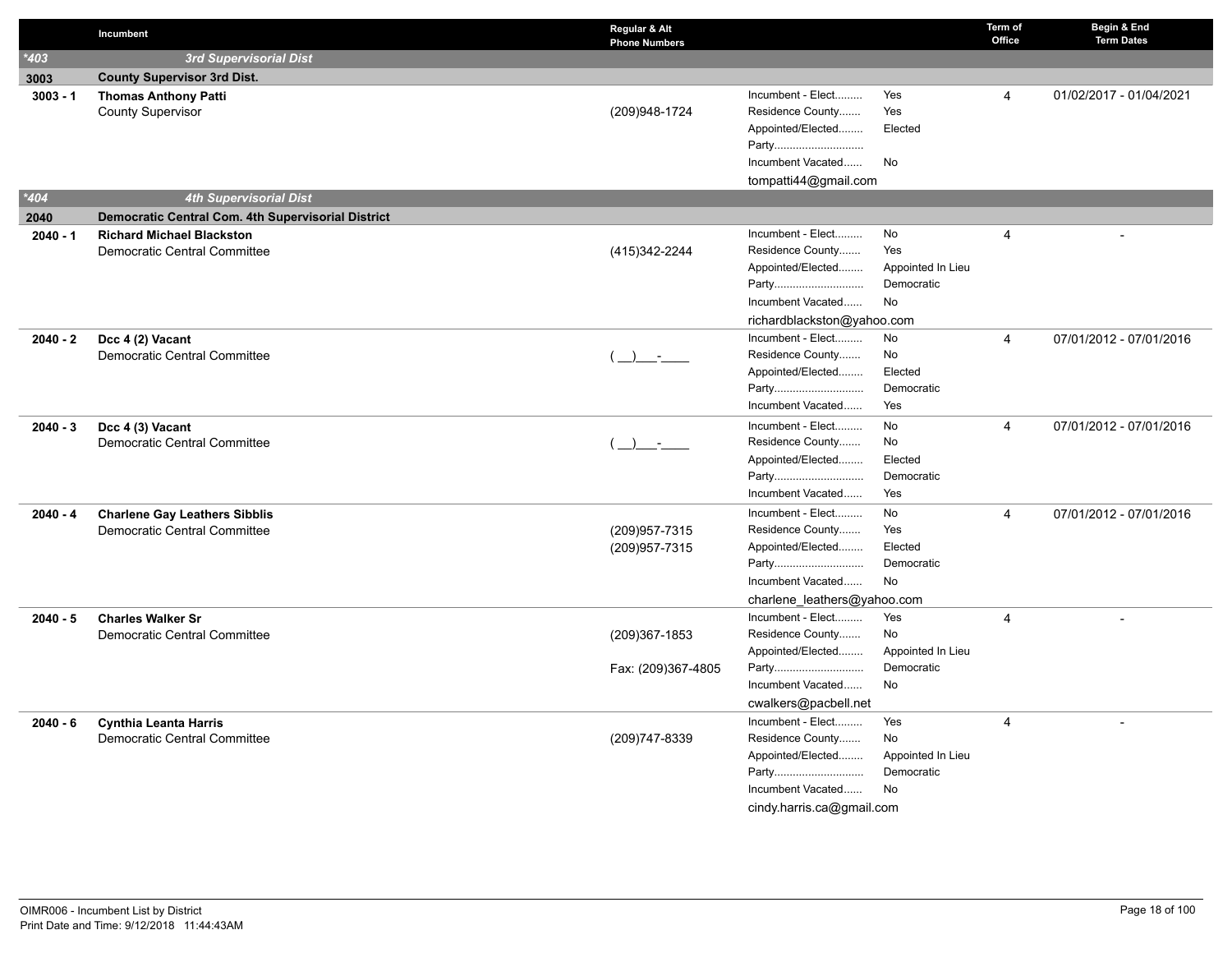|            | Incumbent                                                 | Regular & Alt<br><b>Phone Numbers</b> |                          |                   | Term of<br>Office | Begin & End<br><b>Term Dates</b> |
|------------|-----------------------------------------------------------|---------------------------------------|--------------------------|-------------------|-------------------|----------------------------------|
| $*404$     | <b>4th Supervisorial Dist</b>                             |                                       |                          |                   |                   |                                  |
| 2040       | <b>Democratic Central Com. 4th Supervisorial District</b> |                                       |                          |                   |                   |                                  |
| $2040 - 7$ | <b>Bruce R Rubly</b>                                      |                                       | Incumbent - Elect        | Yes               | 4                 |                                  |
|            | Democratic Central Committee                              | (916) 949-5567                        | Residence County         | No                |                   |                                  |
|            |                                                           |                                       | Appointed/Elected        | Appointed In Lieu |                   |                                  |
|            |                                                           |                                       | Party                    | Democratic        |                   |                                  |
|            |                                                           |                                       | Incumbent Vacated        | No                |                   |                                  |
| $2040 - 8$ | <b>Mary Louise Webb</b>                                   |                                       | Incumbent - Elect        | Yes               | 4                 |                                  |
|            | Democratic Central Committee                              | (209) 712-4376                        | Residence County         | No                |                   |                                  |
|            |                                                           |                                       | Appointed/Elected        | Appointed In Lieu |                   |                                  |
|            |                                                           |                                       | Party                    | Democratic        |                   |                                  |
|            |                                                           |                                       | Incumbent Vacated        | No                |                   |                                  |
|            |                                                           |                                       | redmolly1024@gmail.com   |                   |                   |                                  |
| 2140       | Republican Central Com. 4th Supervisorial District        |                                       |                          |                   |                   |                                  |
| $2140 - 1$ | <b>Karl Marion Geletich III</b>                           |                                       | Incumbent - Elect        | No                | 4                 |                                  |
|            | Republican Central Committee                              | (209)499-8759                         | Residence County         | Yes               |                   |                                  |
|            |                                                           |                                       | Appointed/Elected        | Elected           |                   |                                  |
|            |                                                           |                                       | Party                    | Republican        |                   |                                  |
|            |                                                           |                                       | Incumbent Vacated        | <b>No</b>         |                   |                                  |
|            |                                                           |                                       | karl@ccgusa.org          |                   |                   |                                  |
| $2140 - 2$ | <b>Gordon Floyd Rupp</b>                                  |                                       | Incumbent - Elect        | No                | $\overline{4}$    | 07/01/2012 - 07/01/2016          |
|            | Republican Central Committee                              | (209) 477-4179                        | Residence County         | Yes               |                   |                                  |
|            |                                                           | (209) 477-4179                        | Appointed/Elected        | Appointed In Lieu |                   |                                  |
|            |                                                           |                                       | Party                    | Republican        |                   |                                  |
|            |                                                           |                                       | Incumbent Vacated        | No                |                   |                                  |
|            |                                                           |                                       | GRUPP5000@AOL.COM        |                   |                   |                                  |
| $2140 - 3$ | Susan A Vander Schaaf                                     |                                       | Incumbent - Elect        | No                | 4                 |                                  |
|            | Republican Central Committee                              | (209)480-3947                         | Residence County         | Yes               |                   |                                  |
|            |                                                           | (209)480-3947                         | Appointed/Elected        | Elected           |                   |                                  |
|            |                                                           | Fax: (209)462-5018                    | Party                    | Republican        |                   |                                  |
|            |                                                           |                                       | Incumbent Vacated        | No                |                   |                                  |
|            |                                                           |                                       | susanps374@velociter.net |                   |                   |                                  |
| $2140 - 4$ | <b>Evelia Lopez Amador</b>                                |                                       | Incumbent - Elect        | No                | 4                 |                                  |
|            | Republican Central Committee                              | (916) 628-8923                        | Residence County         | Yes               |                   |                                  |
|            |                                                           | (916) 628-8923                        | Appointed/Elected        | Elected           |                   |                                  |
|            |                                                           |                                       | Party                    | Republican        |                   |                                  |
|            |                                                           |                                       | Incumbent Vacated        | No                |                   |                                  |
|            |                                                           |                                       | evelia.amador@yahoo.com  |                   |                   |                                  |
| $2140 - 5$ | <b>Charles E Winn</b>                                     |                                       | Incumbent - Elect        | No                | 4                 |                                  |
|            | Republican Central Committee                              | (209)599-2409                         | Residence County         | Yes               |                   |                                  |
|            |                                                           |                                       | Appointed/Elected        | Elected           |                   |                                  |
|            |                                                           |                                       | Party                    | Republican        |                   |                                  |
|            |                                                           |                                       | Incumbent Vacated        | No                |                   |                                  |
|            |                                                           |                                       | cwinn@charter.net        |                   |                   |                                  |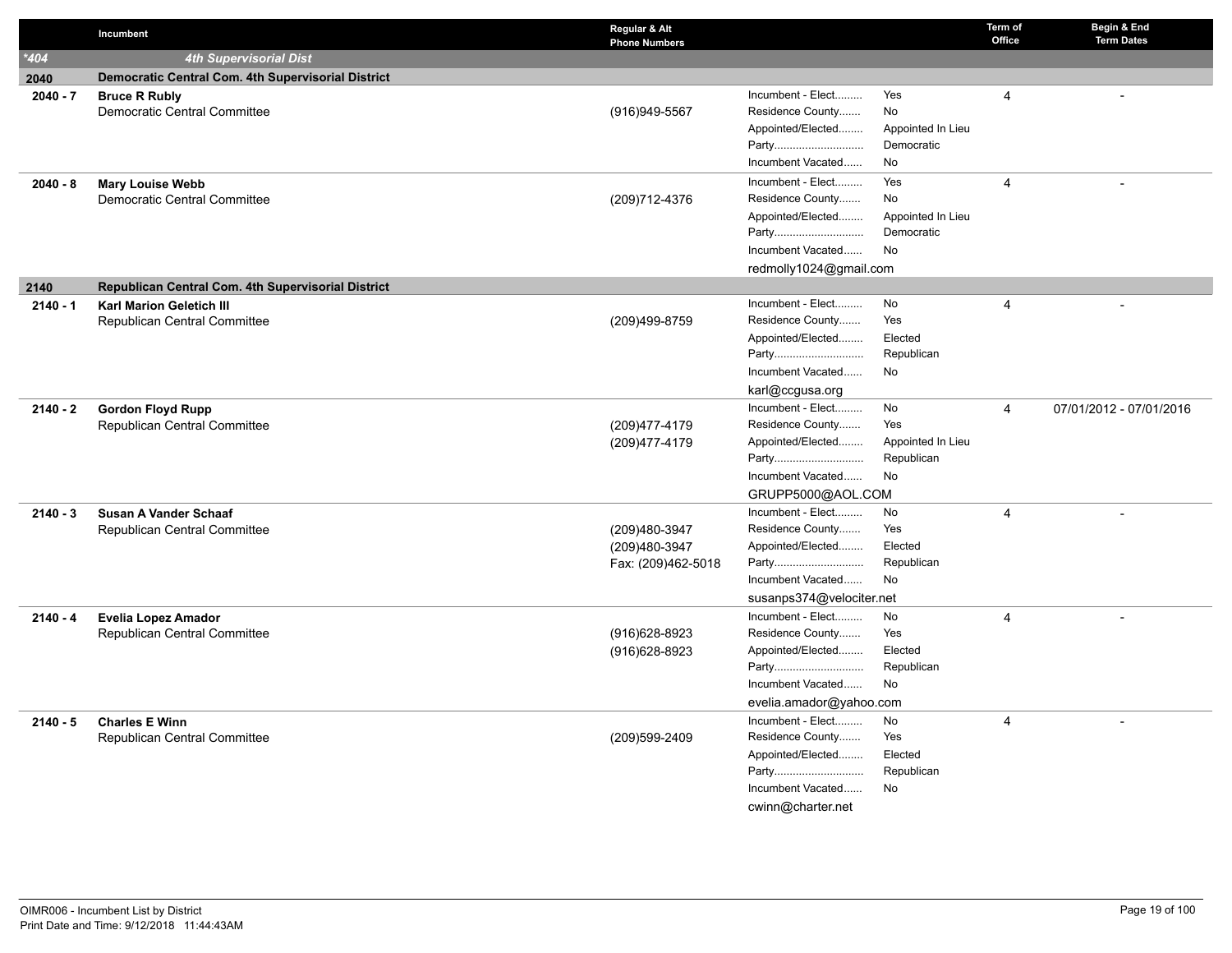|            | Incumbent                                          | Regular & Alt<br><b>Phone Numbers</b> |                          |                    | Term of<br>Office | Begin & End<br><b>Term Dates</b> |
|------------|----------------------------------------------------|---------------------------------------|--------------------------|--------------------|-------------------|----------------------------------|
| $*404$     | <b>4th Supervisorial Dist</b>                      |                                       |                          |                    |                   |                                  |
| 2140       | Republican Central Com. 4th Supervisorial District |                                       |                          |                    |                   |                                  |
| $2140 - 6$ | <b>James H Shoemaker</b>                           |                                       | Incumbent - Elect        | No                 | $\overline{4}$    |                                  |
|            | Republican Central Committee                       | (209) 747-1167                        | Residence County         | Yes                |                   |                                  |
|            |                                                    |                                       | Appointed/Elected        | Elected            |                   |                                  |
|            |                                                    |                                       | Party                    | Republican         |                   |                                  |
|            |                                                    |                                       | Incumbent Vacated        | No                 |                   |                                  |
|            |                                                    |                                       | shoemakerj@hotmail.com   |                    |                   |                                  |
| $2140 - 7$ | <b>Laura Christine Spence</b>                      |                                       | Incumbent - Elect        | No                 | 4                 | 07/01/2012 - 07/01/2016          |
|            | Republican Central Committee                       | (209)599-8692                         | Residence County         | Yes                |                   |                                  |
|            |                                                    | (209)604-8044                         | Appointed/Elected        | Appointed To Vacan |                   |                                  |
|            |                                                    |                                       | Party                    | Republican         |                   |                                  |
|            |                                                    |                                       | Incumbent Vacated        | No                 |                   |                                  |
|            |                                                    |                                       | spences09@aol.com        |                    |                   |                                  |
| $2140 - 8$ | <b>Alexander Spilios Aliferis</b>                  |                                       | Incumbent - Elect        | Yes                | 4                 |                                  |
|            | Republican Central Committee                       | (530)400-5821                         | Residence County         | No                 |                   |                                  |
|            |                                                    | (530)400-5821                         | Appointed/Elected        | Elected            |                   |                                  |
|            |                                                    |                                       | Party                    | Republican         |                   |                                  |
|            |                                                    |                                       | Incumbent Vacated        | No                 |                   |                                  |
|            |                                                    |                                       | aaaliferis@yahoo.com     |                    |                   |                                  |
| $2140 - 9$ | <b>Antonio Candia Amador</b>                       |                                       | Incumbent - Elect        | Yes                | 4                 |                                  |
|            | Republican Central Committee                       | (209)662-3800                         | Residence County         | No                 |                   |                                  |
|            |                                                    | (209)662-3800                         | Appointed/Elected        | Elected            |                   |                                  |
|            |                                                    |                                       | Party                    | Republican         |                   |                                  |
|            |                                                    |                                       | Incumbent Vacated        | No                 |                   |                                  |
|            |                                                    |                                       | antonio.amador@yahoo.com |                    |                   |                                  |
| 2140 - 10  | <b>Daniel Leo Degraaf</b>                          |                                       | Incumbent - Elect        | Yes                | 4                 |                                  |
|            | Republican Central Committee                       | (209) 614-2745                        | Residence County         | No                 |                   |                                  |
|            |                                                    | (209) 614-2745                        | Appointed/Elected        | Elected            |                   |                                  |
|            |                                                    |                                       | Party                    | Republican         |                   |                                  |
|            |                                                    |                                       | Incumbent Vacated        | No                 |                   |                                  |
|            |                                                    |                                       | ddegraaf4@aol.com        |                    |                   |                                  |
| 3004       | <b>County Supervisor 4th District</b>              |                                       |                          |                    |                   |                                  |
| $3004 - 1$ | <b>Charles E Winn</b>                              |                                       | Incumbent - Elect        | Yes                | 4                 |                                  |
|            | <b>County Supervisor</b>                           | (209)468-3113                         | Residence County         | Yes                |                   |                                  |
|            |                                                    | (209)599-2108                         | Appointed/Elected        | Elected            |                   |                                  |
|            |                                                    |                                       | Party                    |                    |                   |                                  |
|            |                                                    |                                       | Incumbent Vacated        | No                 |                   |                                  |
| $*405$     | <b>5th Supervisorial Dist</b>                      |                                       |                          |                    |                   |                                  |
| 2050       | Democratic Central Com. 5th Supervisorial District |                                       |                          |                    |                   |                                  |
| $2050 - 1$ | Roger Adhikari                                     |                                       | Incumbent - Elect        | No                 | 4                 | 07/01/2012 - 07/01/2016          |
|            | Democratic Central Committee                       | (209)830-9284                         | Residence County         | Yes                |                   |                                  |
|            |                                                    | (209)382-6338                         | Appointed/Elected        | Appointed In Lieu  |                   |                                  |
|            |                                                    |                                       | Party                    | Democratic         |                   |                                  |
|            |                                                    |                                       | Incumbent Vacated        | No                 |                   |                                  |
|            |                                                    |                                       | roger.adhikari@gmail.com |                    |                   |                                  |
|            |                                                    |                                       |                          |                    |                   |                                  |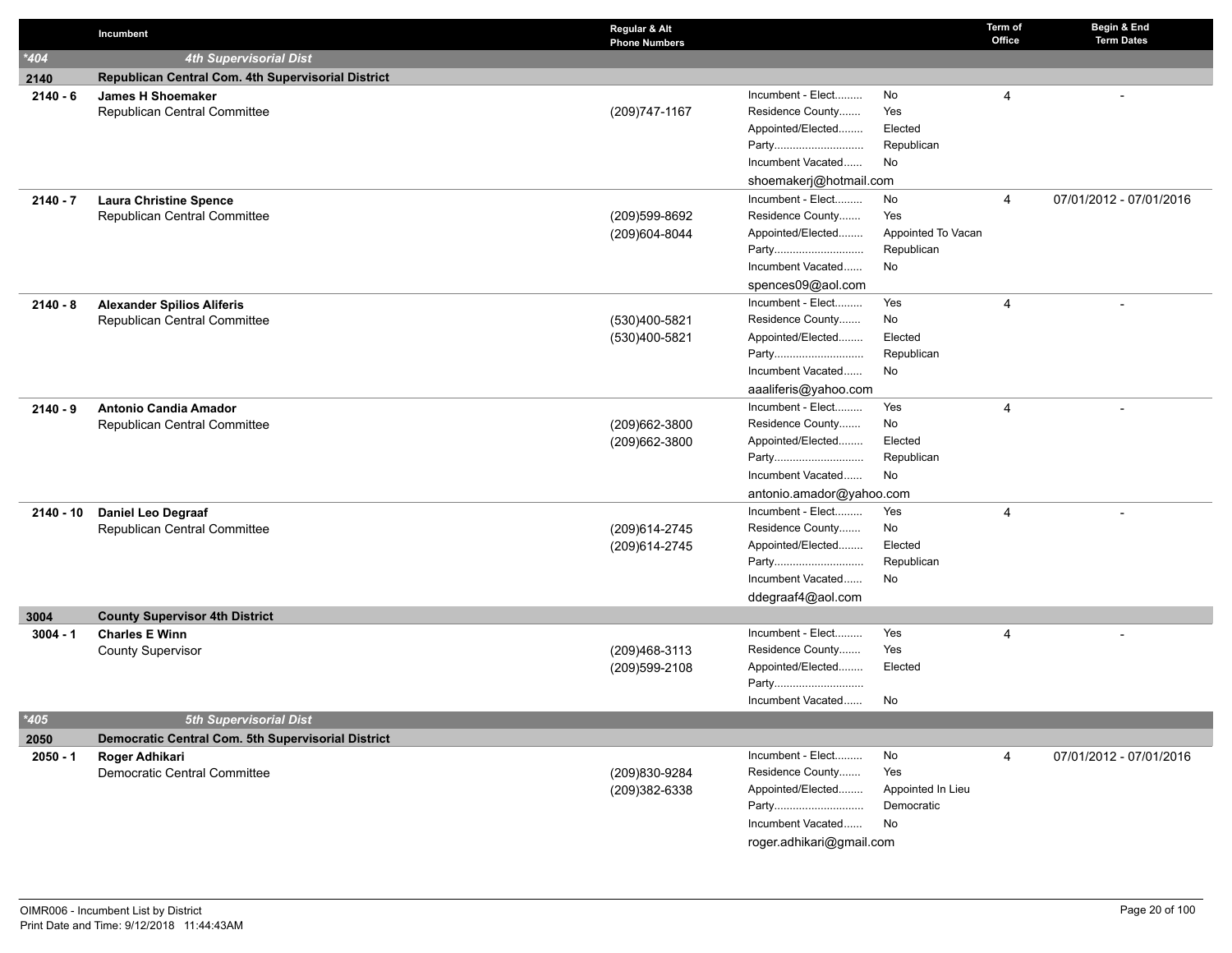|            | Incumbent                                                 | Regular & Alt<br><b>Phone Numbers</b> |                               |                   | Term of<br>Office | Begin & End<br><b>Term Dates</b> |
|------------|-----------------------------------------------------------|---------------------------------------|-------------------------------|-------------------|-------------------|----------------------------------|
| $*405$     | <b>5th Supervisorial Dist</b>                             |                                       |                               |                   |                   |                                  |
| 2050       | <b>Democratic Central Com. 5th Supervisorial District</b> |                                       |                               |                   |                   |                                  |
| $2050 - 2$ | <b>Madan Hingmang Gorkhali</b>                            |                                       | Incumbent - Elect             | No                | 4                 | 07/01/2012 - 07/01/2016          |
|            | Democratic Central Committee                              |                                       | Residence County              | Yes               |                   |                                  |
|            |                                                           |                                       | Appointed/Elected             | Appointed In Lieu |                   |                                  |
|            |                                                           |                                       | Party                         | Democratic        |                   |                                  |
|            |                                                           |                                       | Incumbent Vacated             | <b>No</b>         |                   |                                  |
|            |                                                           |                                       | mgorkhali2003@gmail.com       |                   |                   |                                  |
| $2050 - 3$ | <b>Mercedes Rea Silveira</b>                              |                                       | Incumbent - Elect             | No                | 4                 |                                  |
|            | Democratic Central Committee                              | (209)833-2282                         | Residence County              | Yes               |                   |                                  |
|            |                                                           | (209)740-8186                         | Appointed/Elected             | Appointed In Lieu |                   |                                  |
|            |                                                           |                                       | Party                         | Democratic        |                   |                                  |
|            |                                                           |                                       | Incumbent Vacated             | No                |                   |                                  |
|            |                                                           |                                       | mercedesg.silveira@gmail.com  |                   |                   |                                  |
| $2050 - 4$ | Walter J Gouveia                                          |                                       | Incumbent - Elect             | No                | $\overline{4}$    | 07/01/2012 - 07/01/2016          |
|            | <b>Democratic Central Committee</b>                       | (209)833-0452                         | Residence County              | Yes               |                   |                                  |
|            |                                                           |                                       | Appointed/Elected             | Appointed In Lieu |                   |                                  |
|            |                                                           |                                       | Party                         | Democratic        |                   |                                  |
|            |                                                           |                                       | Incumbent Vacated             | No.               |                   |                                  |
|            |                                                           |                                       | wgouveia@tusd.net             |                   |                   |                                  |
| $2050 - 5$ | Dcc 5 (5) Vacant                                          |                                       | Incumbent - Elect             | No                | $\overline{4}$    | 07/01/2012 - 07/01/2016          |
|            | Democratic Central Committee                              |                                       | Residence County              | No                |                   |                                  |
|            |                                                           |                                       | Appointed/Elected             | Elected           |                   |                                  |
|            |                                                           |                                       | Party                         | Democratic        |                   |                                  |
|            |                                                           |                                       | Incumbent Vacated             | Yes               |                   |                                  |
| $2050 - 6$ | John H Forrest                                            |                                       | Incumbent - Elect             | Yes               | $\overline{4}$    |                                  |
|            | <b>Democratic Central Committee</b>                       | (209) 833-9171                        | Residence County              | No                |                   |                                  |
|            |                                                           |                                       | Appointed/Elected             | Appointed In Lieu |                   |                                  |
|            |                                                           | Fax: (877)683-8715                    | Party                         | Democratic        |                   |                                  |
|            |                                                           |                                       | Incumbent Vacated             | No                |                   |                                  |
|            |                                                           |                                       | jforrest26@hotmail.com        |                   |                   |                                  |
| $2050 - 7$ | <b>Catalina Olvera</b>                                    |                                       | Incumbent - Elect             | Yes               | 4                 |                                  |
|            | <b>Democratic Central Committee</b>                       | (818) 326-2895                        | Residence County              | No                |                   |                                  |
|            |                                                           |                                       | Appointed/Elected             | Appointed In Lieu |                   |                                  |
|            |                                                           |                                       | Party                         | Democratic        |                   |                                  |
|            |                                                           |                                       | Incumbent Vacated             | No                |                   |                                  |
|            |                                                           |                                       | dr.catalina.olvera@icloud.com |                   |                   |                                  |
| 2150       | Republican Central Com. 5th Supervisorial District        |                                       |                               |                   |                   |                                  |
| $2150 - 1$ | <b>Richard Lee Silverman</b>                              |                                       | Incumbent - Elect             | No                | $\overline{4}$    | 07/01/2012 - 07/01/2016          |
|            | Republican Central Committee                              | (209)239-1486                         | Residence County              | Yes               |                   |                                  |
|            |                                                           |                                       | Appointed/Elected             | Elected           |                   |                                  |
|            |                                                           |                                       | Party                         | Republican        |                   |                                  |
|            |                                                           |                                       | Incumbent Vacated             | No                |                   |                                  |
|            |                                                           |                                       | rlsilve@aol.com               |                   |                   |                                  |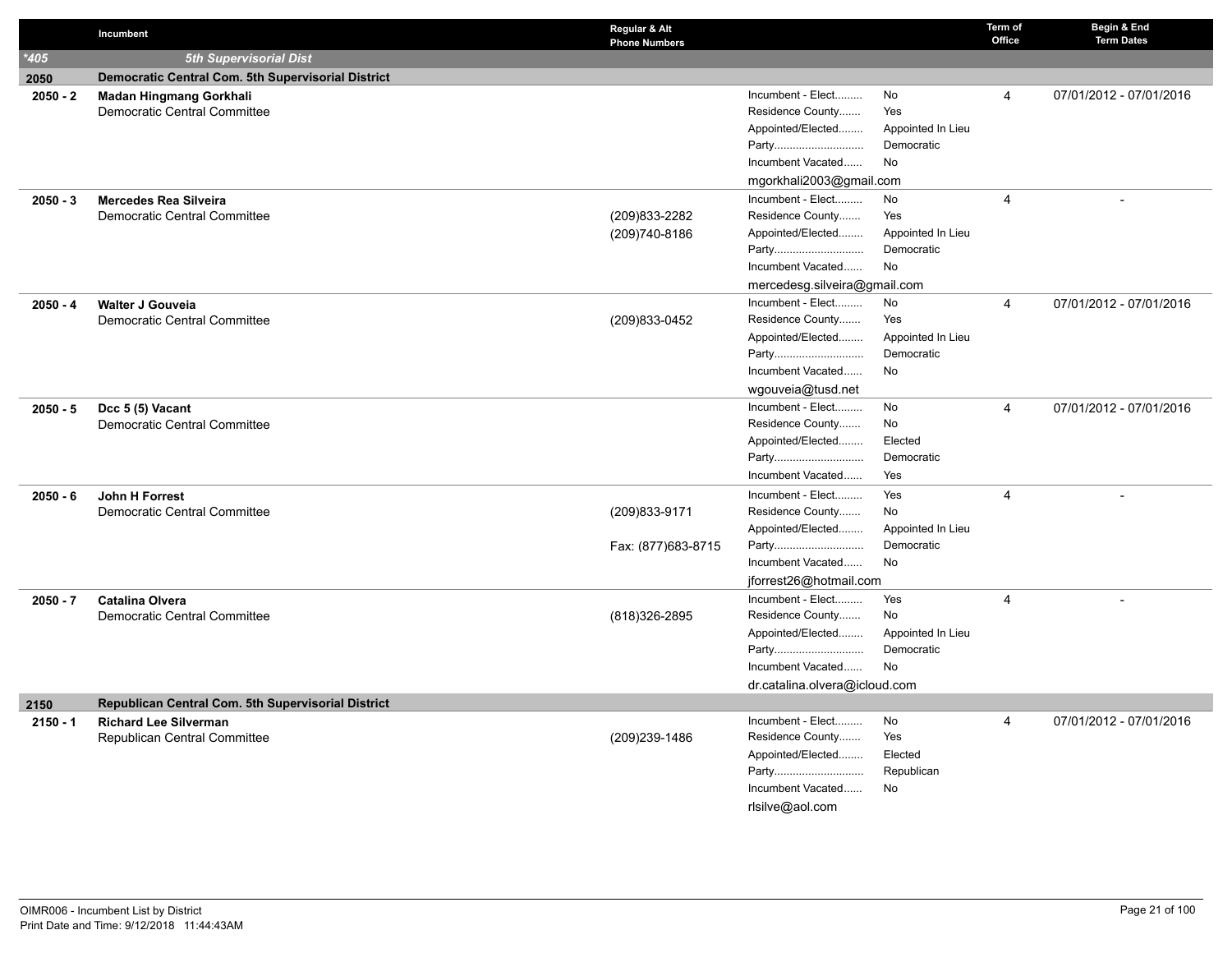|            | Incumbent                                          | Regular & Alt<br><b>Phone Numbers</b> |                                       |                  | Term of<br>Office | Begin & End<br><b>Term Dates</b> |
|------------|----------------------------------------------------|---------------------------------------|---------------------------------------|------------------|-------------------|----------------------------------|
| $*405$     | <b>5th Supervisorial Dist</b>                      |                                       |                                       |                  |                   |                                  |
| 2150       | Republican Central Com. 5th Supervisorial District |                                       |                                       |                  |                   |                                  |
| $2150 - 2$ | <b>Linda Carol Silverman</b>                       |                                       | Incumbent - Elect                     | No               | 4                 |                                  |
|            | Republican Central Committee                       | (209)239-1486                         | Residence County                      | Yes              |                   |                                  |
|            |                                                    | (209)239-1486                         | Appointed/Elected                     | Elected          |                   |                                  |
|            |                                                    |                                       | Party                                 | Republican       |                   |                                  |
|            |                                                    |                                       | Incumbent Vacated                     | No               |                   |                                  |
|            |                                                    |                                       | Linsilverman@Aol.com                  |                  |                   |                                  |
| $2150 - 3$ | <b>Monica L Dias</b>                               |                                       | Incumbent - Elect                     | Yes              | $\overline{4}$    | 07/01/2012 - 07/01/2016          |
|            | Republican Central Committee                       | (209) 835-6103                        | Residence County                      | Yes              |                   |                                  |
|            |                                                    | (209) 483-5027                        | Appointed/Elected                     | Elected          |                   |                                  |
|            |                                                    |                                       | Party                                 | Republican       |                   |                                  |
|            |                                                    |                                       | Incumbent Vacated                     | No               |                   |                                  |
|            |                                                    |                                       | triplel@caldsl.net                    |                  |                   |                                  |
| $2150 - 4$ | <b>Stephen Paul Wampler</b>                        |                                       | Incumbent - Elect                     | Yes              | $\overline{4}$    | 07/01/2012 - 07/01/2016          |
|            | Republican Central Committee                       | (209) 833-6745                        | Residence County                      | Yes              |                   |                                  |
|            |                                                    | (925) 784-0166                        | Appointed/Elected                     | Elected          |                   |                                  |
|            |                                                    |                                       | Party                                 | Republican       |                   |                                  |
|            |                                                    |                                       | Incumbent Vacated                     | No               |                   |                                  |
|            |                                                    |                                       | swampler@jps.com                      |                  |                   |                                  |
| $2150 - 5$ | <b>Mary Beth Park</b>                              |                                       | Incumbent - Elect                     | Yes              | $\overline{4}$    |                                  |
|            | Republican Central Committee                       | (209)814-0144                         | Residence County                      | Yes              |                   |                                  |
|            |                                                    | (209)814-0144                         | Appointed/Elected                     | Elected          |                   |                                  |
|            |                                                    |                                       | Party                                 | Republican       |                   |                                  |
|            |                                                    |                                       | Incumbent Vacated                     | No               |                   |                                  |
|            |                                                    |                                       | mbpark@comcast.net                    |                  |                   |                                  |
| $2150 - 6$ | John Milton Morley                                 |                                       | Incumbent - Elect                     | Yes              | $\overline{4}$    | $\overline{a}$                   |
|            | Republican Central Committee                       | (209)830-1022                         | Residence County                      | Yes              |                   |                                  |
|            |                                                    | (209)969-0274                         | Appointed/Elected                     | Elected          |                   |                                  |
|            |                                                    |                                       | Party                                 | Republican       |                   |                                  |
|            |                                                    |                                       | Incumbent Vacated                     | No               |                   |                                  |
|            |                                                    |                                       | tracyteapartypatriots@comcast.com     |                  |                   |                                  |
| $2150 - 7$ | <b>Brad Dias</b>                                   |                                       | Incumbent - Elect                     | Yes              | 4                 |                                  |
|            | Republican Central Committee                       | (209) 835-6103                        | Residence County                      | No               |                   |                                  |
|            |                                                    |                                       | Appointed/Elected                     | Elected          |                   |                                  |
|            |                                                    |                                       | Party<br>Incumbent Vacated            | Republican<br>No |                   |                                  |
|            |                                                    |                                       |                                       |                  |                   |                                  |
| 2250       | AIP Central Com. 5th Supervisorial District        |                                       |                                       |                  |                   |                                  |
| $2250 - 1$ | Vacant-Aip Cen Comm                                |                                       | Incumbent - Elect<br>Residence County | No<br>No         | $\overline{4}$    | 07/01/2010 - 07/01/2016          |
|            | <b>AIP Central Committee</b>                       |                                       | Appointed/Elected                     | Elected          |                   |                                  |
|            |                                                    |                                       | Party                                 |                  |                   |                                  |
|            |                                                    |                                       | Incumbent Vacated                     | Yes              |                   |                                  |
|            |                                                    |                                       |                                       |                  |                   |                                  |
| 3005       | <b>County Supervisor 5th Dist.</b>                 |                                       |                                       |                  |                   |                                  |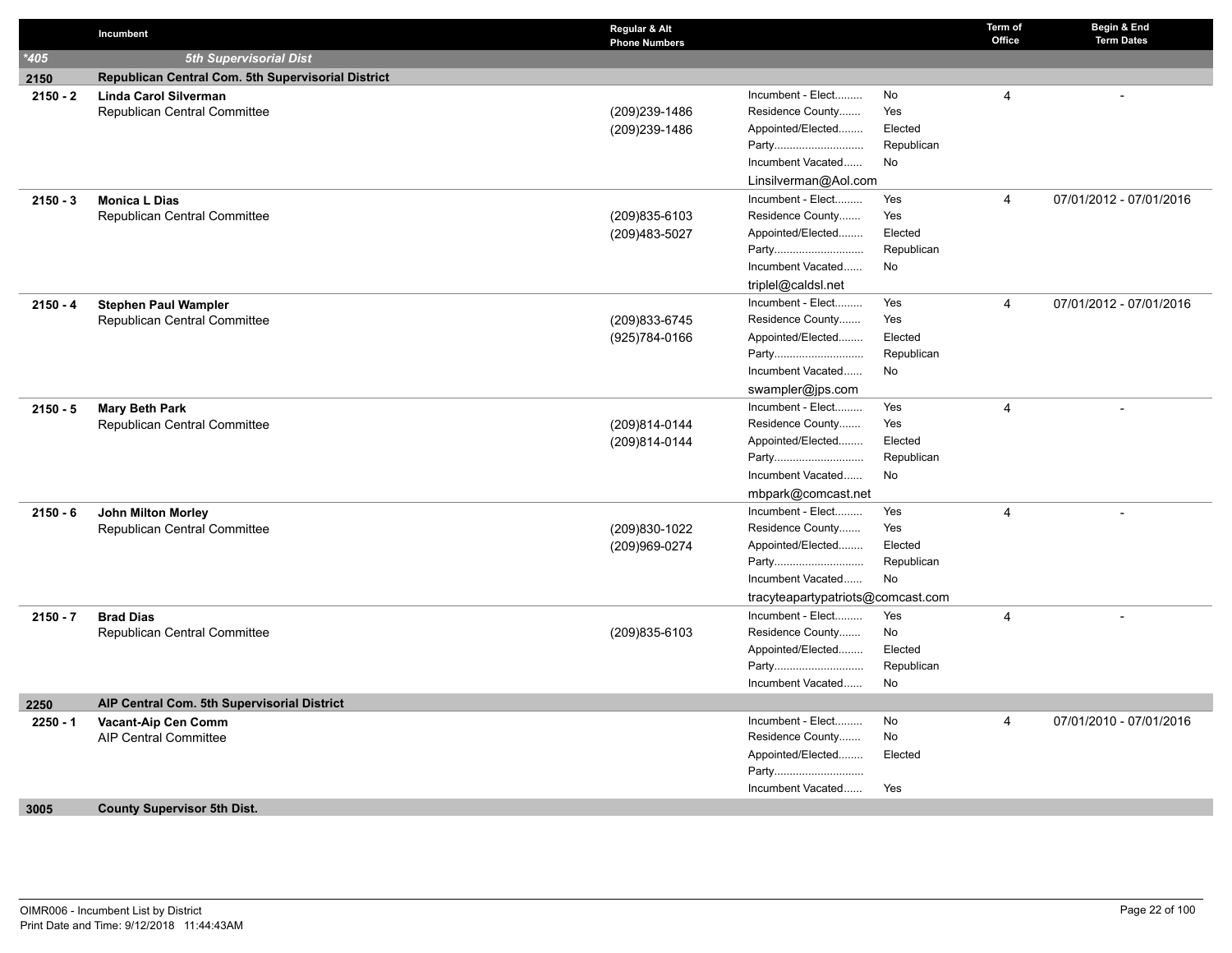|            | Incumbent                                    | Regular & Alt<br><b>Phone Numbers</b> |                                       |                | Term of<br>Office | Begin & End<br><b>Term Dates</b> |
|------------|----------------------------------------------|---------------------------------------|---------------------------------------|----------------|-------------------|----------------------------------|
| $*405$     | <b>5th Supervisorial Dist</b>                |                                       |                                       |                |                   |                                  |
| 3005       | <b>County Supervisor 5th Dist.</b>           |                                       |                                       |                |                   |                                  |
| $3005 - 1$ | <b>Robert V Elliott</b>                      |                                       | Incumbent - Elect                     | Yes            | $\overline{4}$    | 01/03/2017 - 01/04/2021          |
|            | <b>County Supervisor</b>                     | (209)468-3113                         | Residence County                      | Yes            |                   |                                  |
|            |                                              | (209)814-0494                         | Appointed/Elected                     | Elected        |                   |                                  |
|            |                                              |                                       | Party                                 |                |                   |                                  |
|            |                                              |                                       | Incumbent Vacated                     | No             |                   |                                  |
|            |                                              |                                       | elliottrv@earthlink.net               |                |                   |                                  |
| $*501$     | <b>City Of Stockton</b>                      |                                       |                                       |                |                   |                                  |
| 3500       | <b>Stockton Mayor</b>                        |                                       |                                       |                |                   |                                  |
| $3500 - 1$ | <b>Michael Tubbs</b>                         |                                       | Incumbent - Elect                     | Yes            | $\overline{4}$    | 01/02/2017 - 01/04/2021          |
|            | Mayor                                        | (209)351-2956                         | Residence County                      | Yes            |                   |                                  |
|            |                                              |                                       | Appointed/Elected                     | Elected        |                   |                                  |
|            |                                              |                                       | Party                                 |                |                   |                                  |
|            |                                              |                                       | Incumbent Vacated                     | No             |                   |                                  |
|            |                                              |                                       | mdtubbs@gmail.com                     |                |                   |                                  |
| $*501 - 1$ | <b>City Of Stockton-1st Council District</b> |                                       |                                       |                |                   |                                  |
| 3501       | <b>Stockton City Council District 1</b>      |                                       |                                       |                |                   |                                  |
| $3501 - 1$ | Elbert Hoyt Holman Jr                        |                                       | Incumbent - Elect                     | Yes            | 4                 | 01/01/2015 - 01/01/2019          |
|            | Member of the City Council,                  | (209) 473-2533                        | Residence County<br>Appointed/Elected | Yes<br>Elected |                   |                                  |
|            |                                              |                                       | Party                                 |                |                   |                                  |
|            |                                              |                                       | Incumbent Vacated                     | No             |                   |                                  |
|            |                                              |                                       | dist1@ci.stockton.ca.us               |                |                   |                                  |
| $3501 - 2$ | Sol H Jobrack                                |                                       | Incumbent - Elect                     | Yes            | $\overline{4}$    | $\overline{\phantom{a}}$         |
|            | Member of the City Council,                  | (209)304-9124                         | Residence County                      | No             |                   |                                  |
|            |                                              |                                       | Appointed/Elected                     | Elected        |                   |                                  |
|            |                                              |                                       | Party                                 |                |                   |                                  |
|            |                                              |                                       | Incumbent Vacated                     | No             |                   |                                  |
|            |                                              |                                       | soljobrack@gmail.com                  |                |                   |                                  |
| $*501 - 2$ | <b>City Of Stockton-2nd Council District</b> |                                       |                                       |                |                   |                                  |
| 3502       | <b>Stockton City Council Dist. 2</b>         |                                       |                                       |                |                   |                                  |
| $3502 - 1$ | Daniel R Wright                              |                                       | Incumbent - Elect                     | Yes            | $\overline{4}$    | 01/02/2017 - 01/04/2021          |
|            | Member of the City Council,                  | (209) 518-2516                        | Residence County                      | Yes            |                   |                                  |
|            |                                              | (209)933-7205                         | Appointed/Elected                     | Elected        |                   |                                  |
|            |                                              |                                       | Party                                 |                |                   |                                  |
|            |                                              |                                       | Incumbent Vacated                     | No             |                   |                                  |
| $*501 - 3$ | <b>City Of Stockton-3rd Council District</b> |                                       |                                       |                |                   |                                  |
| 3503       | <b>Stockton City Council District 3</b>      |                                       |                                       |                |                   |                                  |
| $3503 - 1$ | <b>Susan Virginia Lofthus</b>                |                                       | Incumbent - Elect                     | Yes            | 4                 | 01/01/2015 - 01/01/2019          |
|            | Member of the City Council,                  | (209)956-5311                         | Residence County                      | Yes            |                   |                                  |
|            |                                              | (209)298-2328                         | Appointed/Elected                     | Elected        |                   |                                  |
|            |                                              |                                       | Party                                 | Democratic     |                   |                                  |
|            |                                              |                                       | Incumbent Vacated                     | No             |                   |                                  |
| $*501 - 4$ | <b>City Of Stockton-4th Council District</b> |                                       | susanlofthus4citycoumcil@gmail.com    |                |                   |                                  |
|            |                                              |                                       |                                       |                |                   |                                  |
| 3504       | <b>Stockton City Council Dist. 4</b>         |                                       |                                       |                |                   |                                  |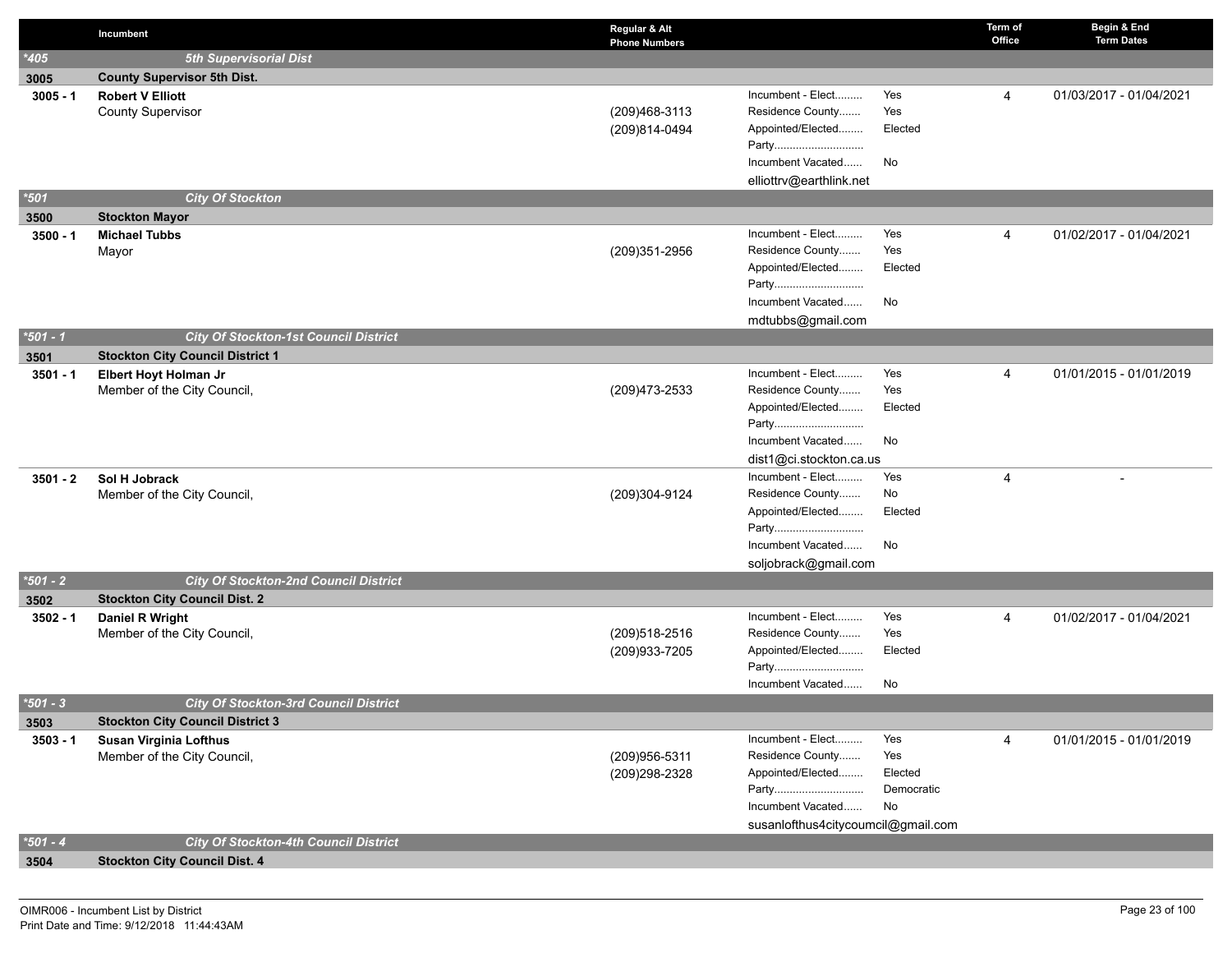|            | Incumbent                                         | Regular & Alt<br><b>Phone Numbers</b> |                                       |                | Term of<br>Office | Begin & End<br><b>Term Dates</b> |
|------------|---------------------------------------------------|---------------------------------------|---------------------------------------|----------------|-------------------|----------------------------------|
| $*501 - 4$ | <b>City Of Stockton-4th Council District</b>      |                                       |                                       |                |                   |                                  |
| 3504       | <b>Stockton City Council Dist. 4</b>              |                                       |                                       |                |                   |                                  |
| $3504 - 1$ | <b>Susan H Lenz</b>                               |                                       | Incumbent - Elect                     | Yes            | 4                 | 01/02/2017 - 01/04/2021          |
|            | Member of the City Council,                       | (209)476-1256                         | Residence County                      | Yes            |                   |                                  |
|            |                                                   |                                       | Appointed/Elected                     | Elected        |                   |                                  |
|            |                                                   |                                       | Party                                 |                |                   |                                  |
|            |                                                   |                                       | Incumbent Vacated                     | No             |                   |                                  |
| $*501 - 5$ | <b>City Of Stockton-5th Council District</b>      |                                       |                                       |                |                   |                                  |
| 3505       | <b>Stockton City Council District 5</b>           |                                       |                                       |                |                   |                                  |
| $3505 - 1$ | Christina Katherine Fugazi                        |                                       | Incumbent - Elect                     | Yes            | 4                 | 01/01/2015 - 01/01/2019          |
|            | Member of the City Council,                       | (209)464-4548                         | Residence County<br>Appointed/Elected | Yes<br>Elected |                   |                                  |
|            |                                                   | (209)403-6722                         | Party                                 |                |                   |                                  |
|            |                                                   |                                       | Incumbent Vacated                     | No             |                   |                                  |
|            |                                                   |                                       | fugazi2014@gmail.com                  |                |                   |                                  |
| $*501 - 6$ | <b>City Of Stockton-6th Council District</b>      |                                       |                                       |                |                   |                                  |
| 3506       | <b>Stockton City Council Dist. 6</b>              |                                       |                                       |                |                   |                                  |
| $3506 - 1$ | Jesús Andrade                                     |                                       | Incumbent - Elect                     | Yes            | 4                 | 01/02/2017 - 01/04/2021          |
|            | Member of the City Council,                       | x                                     | Residence County                      | Yes            |                   |                                  |
|            |                                                   |                                       | Appointed/Elected                     | Elected        |                   |                                  |
|            |                                                   |                                       | Party                                 |                |                   |                                  |
|            |                                                   |                                       | Incumbent Vacated                     | No             |                   |                                  |
| $*503$     | <b>City Of Tracy</b>                              |                                       |                                       |                |                   |                                  |
| 3540       | <b>Tracy Mayor</b>                                |                                       |                                       |                |                   |                                  |
| $3540 - 1$ | <b>Robert J Rickman</b>                           |                                       | Incumbent - Elect                     | Yes            | $\overline{2}$    | 12/06/2016 - 12/04/2018          |
|            | Mayor                                             | (209) 835-1075                        | Residence County                      | Yes            |                   |                                  |
|            |                                                   | (209) 835-2468                        | Appointed/Elected                     | Elected        |                   |                                  |
|            |                                                   |                                       | Party<br>Incumbent Vacated            | No             |                   |                                  |
|            |                                                   |                                       |                                       |                |                   |                                  |
| 3541       | <b>Tracy City Treasurer</b>                       |                                       | Incumbent - Elect                     | Yes            | 4                 | 12/06/2016 - 12/01/2020          |
| $3541 - 1$ | <b>Raymond W Mc Cray</b><br><b>City Treasurer</b> | (209)835-0980                         | Residence County                      | Yes            |                   |                                  |
|            |                                                   | (209)835-0980                         | Appointed/Elected                     | Elected        |                   |                                  |
|            |                                                   |                                       | Party                                 |                |                   |                                  |
|            |                                                   |                                       | Incumbent Vacated                     | No             |                   |                                  |
| 3543       | <b>Tracy City Council</b>                         |                                       |                                       |                |                   |                                  |
| $3543 - 1$ | <b>Tracy CC Vacant</b>                            |                                       | Incumbent - Elect                     | Yes            | 4                 | 12/05/2014 - 12/07/2018          |
|            | Member of the City Council                        |                                       | Residence County                      | Yes            |                   |                                  |
|            |                                                   |                                       | Appointed/Elected                     | Elected        |                   |                                  |
|            |                                                   |                                       | Party                                 |                |                   |                                  |
|            |                                                   |                                       | Incumbent Vacated                     | No             |                   |                                  |
| $3543 - 2$ | Veronica A Vargas                                 |                                       | Incumbent - Elect                     | Yes            | 4                 | 12/05/2014 - 12/07/2018          |
|            | Member of the City Council                        | (209) 595-9818                        | Residence County                      | Yes            |                   |                                  |
|            |                                                   | (209)815-8041                         | Appointed/Elected                     | Elected        |                   |                                  |
|            |                                                   |                                       | Party                                 |                |                   |                                  |
|            |                                                   |                                       | Incumbent Vacated                     | No             |                   |                                  |
|            | <b>Tracy City Council</b>                         |                                       | veronicavargas@me.com                 |                |                   |                                  |
| 3544       |                                                   |                                       |                                       |                |                   |                                  |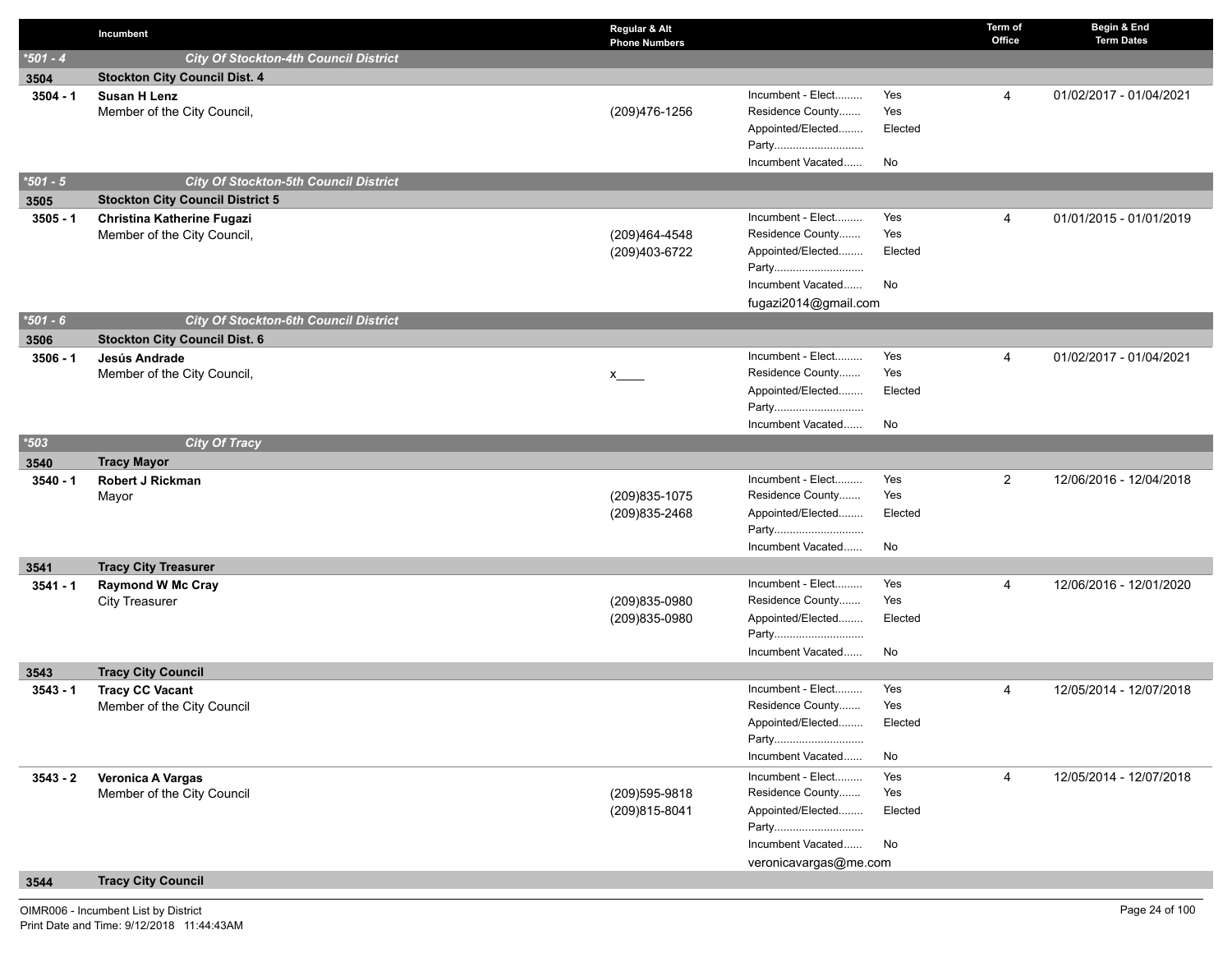|            | Incumbent                                      | Regular & Alt<br><b>Phone Numbers</b> |                                       |                   | Term of<br>Office | Begin & End<br><b>Term Dates</b> |
|------------|------------------------------------------------|---------------------------------------|---------------------------------------|-------------------|-------------------|----------------------------------|
| $*503$     | <b>City Of Tracy</b>                           |                                       |                                       |                   |                   |                                  |
| 3544       | <b>Tracy City Council</b>                      |                                       |                                       |                   |                   |                                  |
| $3544 - 1$ | <b>Rhodesia Rhushan Ransom</b>                 |                                       | Incumbent - Elect                     | Yes               | 4                 | 12/06/2016 - 12/01/2020          |
|            | Member of the City Council                     | (209) 834-8114                        | Residence County                      | Yes               |                   |                                  |
|            |                                                |                                       | Appointed/Elected                     | Elected           |                   |                                  |
|            |                                                |                                       | Party                                 | Democratic        |                   |                                  |
|            |                                                |                                       | Incumbent Vacated                     | No                |                   |                                  |
|            |                                                |                                       | msrhodesia@aol.com                    |                   |                   |                                  |
| $3544 - 2$ | <b>Nancy Diane Young</b>                       |                                       | Incumbent - Elect                     | Yes               | 4                 | 12/06/2016 - 12/01/2020          |
|            | Member of the City Council                     | (510)459-5505                         | Residence County                      | Yes               |                   |                                  |
|            |                                                | (925) 251-4149                        | Appointed/Elected<br>Party            | Elected           |                   |                                  |
|            |                                                |                                       | Incumbent Vacated                     | No                |                   |                                  |
|            |                                                |                                       | nancy.d.young@jpmchase.com            |                   |                   |                                  |
| $*504$     | <b>City Of Lodi</b>                            |                                       |                                       |                   |                   |                                  |
| 3530       | <b>Lodi City Council</b>                       |                                       |                                       |                   |                   |                                  |
| $3530 - 1$ | <b>Mark H Chandler</b>                         |                                       | Incumbent - Elect                     | Yes               | 4                 | 12/05/2014 - 12/07/2018          |
|            | Member of the City Council                     |                                       | Residence County                      | Yes               |                   |                                  |
|            |                                                |                                       | Appointed/Elected                     | Elected           |                   |                                  |
|            |                                                |                                       | Party                                 |                   |                   |                                  |
|            |                                                |                                       | Incumbent Vacated                     | No                |                   |                                  |
|            |                                                |                                       | mark@chandlerforcouncil.com           |                   |                   |                                  |
| $3530 - 2$ | <b>Douglas Raymond Kuehne</b>                  |                                       | Incumbent - Elect                     | Yes               | 4                 | 12/05/2014 - 12/07/2018          |
|            | Member of the City Council                     | (209) 747-5583                        | Residence County                      | Yes               |                   |                                  |
|            |                                                |                                       | Appointed/Elected                     | Elected           |                   |                                  |
|            |                                                |                                       | Party                                 |                   |                   |                                  |
|            |                                                |                                       | Incumbent Vacated                     | No                |                   |                                  |
|            |                                                |                                       | lodiansfordoug@gmail.com              |                   |                   |                                  |
| $3530 - 3$ | Alan S Nakanishi<br>Member of the City Council | (209) 478-1797                        | Incumbent - Elect<br>Residence County | Yes<br>Yes        | 4                 | 12/05/2014 - 12/07/2018          |
|            |                                                | (209)369-1826                         | Appointed/Elected                     | Elected           |                   |                                  |
|            |                                                |                                       | Party                                 |                   |                   |                                  |
|            |                                                |                                       | Incumbent Vacated                     | No                |                   |                                  |
| 3531       | <b>Lodi City Council</b>                       |                                       |                                       |                   |                   |                                  |
| $3531 - 1$ | Robert J Johnson                               |                                       | Incumbent - Elect                     | No                | $\overline{4}$    | 12/07/2016 - 12/02/2020          |
|            | Member of the City Council                     | (209)334-0370x___                     | Residence County                      | Yes               |                   |                                  |
|            |                                                | (209)334-0370                         | Appointed/Elected                     | Appointed In Lieu |                   |                                  |
|            |                                                |                                       | Party                                 |                   |                   |                                  |
|            |                                                |                                       | Incumbent Vacated                     | No                |                   |                                  |
|            |                                                |                                       | value@softcom.net                     |                   |                   |                                  |
| $3531 - 2$ | Jo Anne L Mounce                               |                                       | Incumbent - Elect                     | No                | 4                 | 12/07/2016 - 12/02/2020          |
|            | Member of the City Council                     | (209)333-2814                         | Residence County                      | Yes               |                   |                                  |
|            |                                                | (209)333-2814                         | Appointed/Elected                     | Appointed In Lieu |                   |                                  |
|            |                                                | Fax: (209)476-1112                    | Party<br>Incumbent Vacated            | No                |                   |                                  |
|            |                                                |                                       | jmounce@lodicitycouncil.com           |                   |                   |                                  |
| $*505$     | <b>City Of Manteca</b>                         |                                       |                                       |                   |                   |                                  |
| 3525       | <b>Manteca Mayor</b>                           |                                       |                                       |                   |                   |                                  |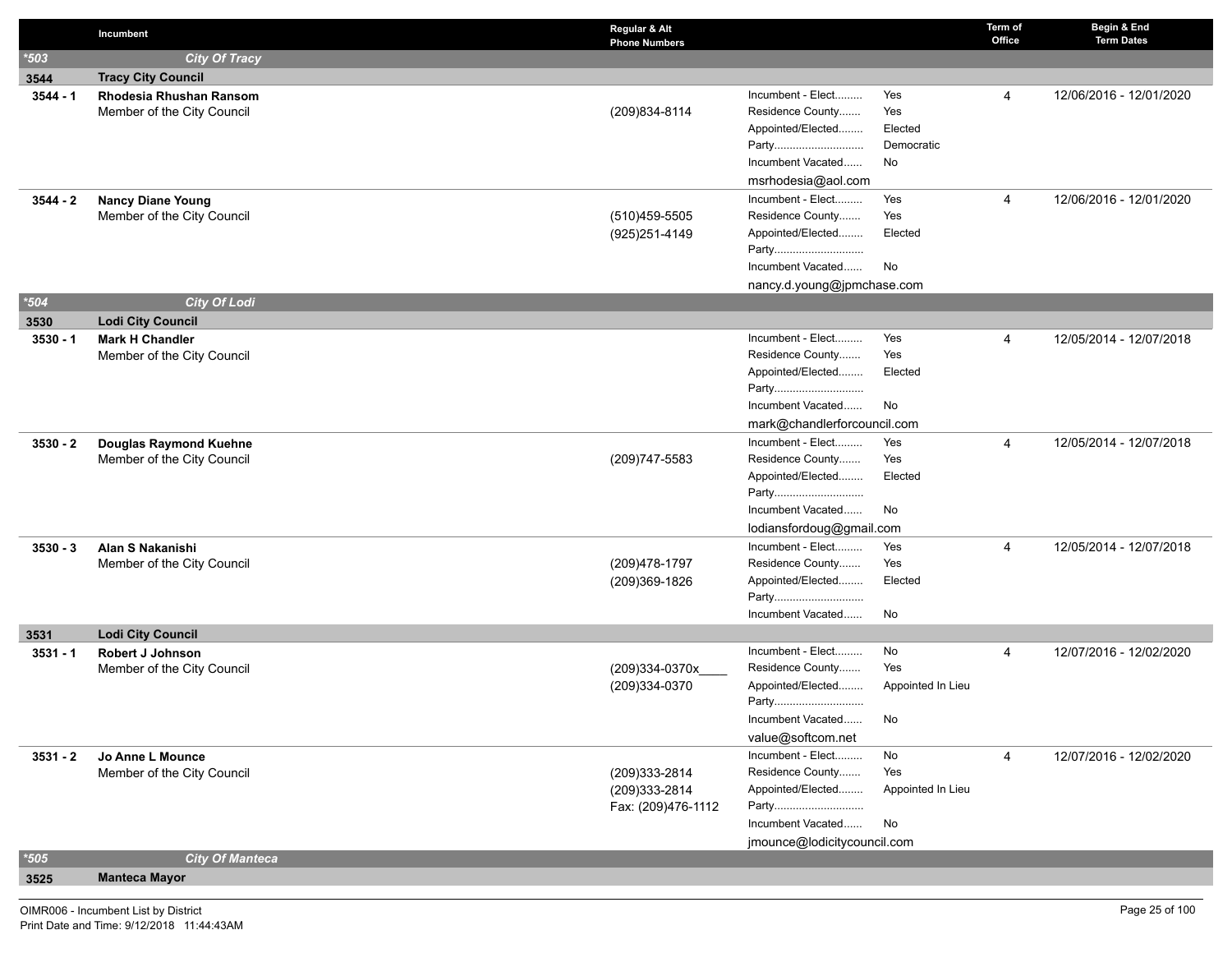|            | Incumbent                                         | Regular & Alt<br><b>Phone Numbers</b> |                            |                   | Term of<br>Office | Begin & End<br><b>Term Dates</b> |
|------------|---------------------------------------------------|---------------------------------------|----------------------------|-------------------|-------------------|----------------------------------|
| $*505$     | <b>City Of Manteca</b>                            |                                       |                            |                   |                   |                                  |
| 3525       | <b>Manteca Mayor</b>                              |                                       |                            |                   |                   |                                  |
| $3525 - 1$ | <b>Stephen F De Brum</b>                          |                                       | Incumbent - Elect          | Yes               | 4                 | 12/05/2014 - 12/07/2018          |
|            | Mayor                                             | (209)606-9014                         | Residence County           | Yes               |                   |                                  |
|            |                                                   | (209) 823-7068                        | Appointed/Elected          | Elected           |                   |                                  |
|            |                                                   | Fax: (209)825-2648                    | Party                      | Republican        |                   |                                  |
|            |                                                   |                                       | Incumbent Vacated          | No                |                   |                                  |
| 3526       | <b>Manteca City Council</b>                       |                                       |                            |                   |                   |                                  |
| $3526 - 1$ | <b>Michael Ray Morowit</b>                        |                                       | Incumbent - Elect          | Yes               | $\overline{4}$    | 12/05/2014 - 12/07/2018          |
|            | Member of the City Council                        | (209) 612-2143                        | Residence County           | Yes               |                   |                                  |
|            |                                                   |                                       | Appointed/Elected          | Elected           |                   |                                  |
|            |                                                   |                                       | Party                      |                   |                   |                                  |
|            |                                                   |                                       | Incumbent Vacated          | No                |                   |                                  |
|            |                                                   |                                       | morowitmike@yahoo.com      |                   |                   |                                  |
| $3526 - 2$ | <b>Richard Lee Silverman</b>                      |                                       | Incumbent - Elect          | Yes               | $\overline{4}$    | 12/05/2014 - 12/07/2018          |
|            | Member of the City Council                        | (209)239-1486                         | Residence County           | Yes               |                   |                                  |
|            |                                                   | (209) 923-3354                        | Appointed/Elected          | Elected           |                   |                                  |
|            |                                                   |                                       | Party                      |                   |                   |                                  |
|            |                                                   |                                       | Incumbent Vacated          | No                |                   |                                  |
|            |                                                   |                                       | rlsilve@aol.com            |                   |                   |                                  |
| 3527       | <b>Manteca City Council</b>                       |                                       |                            |                   |                   |                                  |
| $3527 - 1$ | <b>Gurminder Singh</b>                            |                                       | Incumbent - Elect          | Yes               | $\overline{4}$    | 12/06/2016 - 12/01/2020          |
|            | Member of the City Council                        | (209)612-6161                         | Residence County           | Yes               |                   |                                  |
|            |                                                   | (209)823-7068x                        | Appointed/Elected          | Elected           |                   |                                  |
|            |                                                   | Fax: (209)825-2648                    | Party                      |                   |                   |                                  |
|            |                                                   |                                       | Incumbent Vacated          | No                |                   |                                  |
|            |                                                   |                                       | SINGHSELLS@GMAIL.COM       |                   |                   |                                  |
| $3527 - 2$ | Debby Ann Moorhead                                |                                       | Incumbent - Elect          | Yes               | $\overline{4}$    | 12/06/2016 - 12/01/2020          |
|            | Member of the City Council                        | (650)642-7335x                        | Residence County           | Yes               |                   |                                  |
|            |                                                   |                                       | Appointed/Elected          | Elected           |                   |                                  |
|            |                                                   |                                       | Party<br>Incumbent Vacated | <b>No</b>         |                   |                                  |
| $*506$     | <b>City Of Escalon</b>                            |                                       |                            |                   |                   |                                  |
|            |                                                   |                                       |                            |                   |                   |                                  |
| 3520       | <b>Escalon City Council</b>                       |                                       | Incumbent - Elect          | No                | $\overline{4}$    | 12/05/2014 - 12/07/2018          |
| $3520 - 1$ | <b>Edward Alves</b><br>Member of the City Council |                                       | Residence County           | Yes               |                   |                                  |
|            |                                                   |                                       | Appointed/Elected          | Appointed In Lieu |                   |                                  |
|            |                                                   |                                       | Party                      |                   |                   |                                  |
|            |                                                   |                                       | Incumbent Vacated          | No                |                   |                                  |
| $3520 - 2$ |                                                   |                                       | Incumbent - Elect          | No                | $\overline{4}$    | 12/05/2014 - 12/07/2018          |
|            | Danny A Fox<br>Member of the City Council         | (209)838-3059                         | Residence County           | Yes               |                   |                                  |
|            |                                                   |                                       | Appointed/Elected          | Appointed In Lieu |                   |                                  |
|            |                                                   |                                       | Party                      |                   |                   |                                  |
|            |                                                   |                                       | Incumbent Vacated          | No                |                   |                                  |
|            |                                                   |                                       |                            |                   |                   |                                  |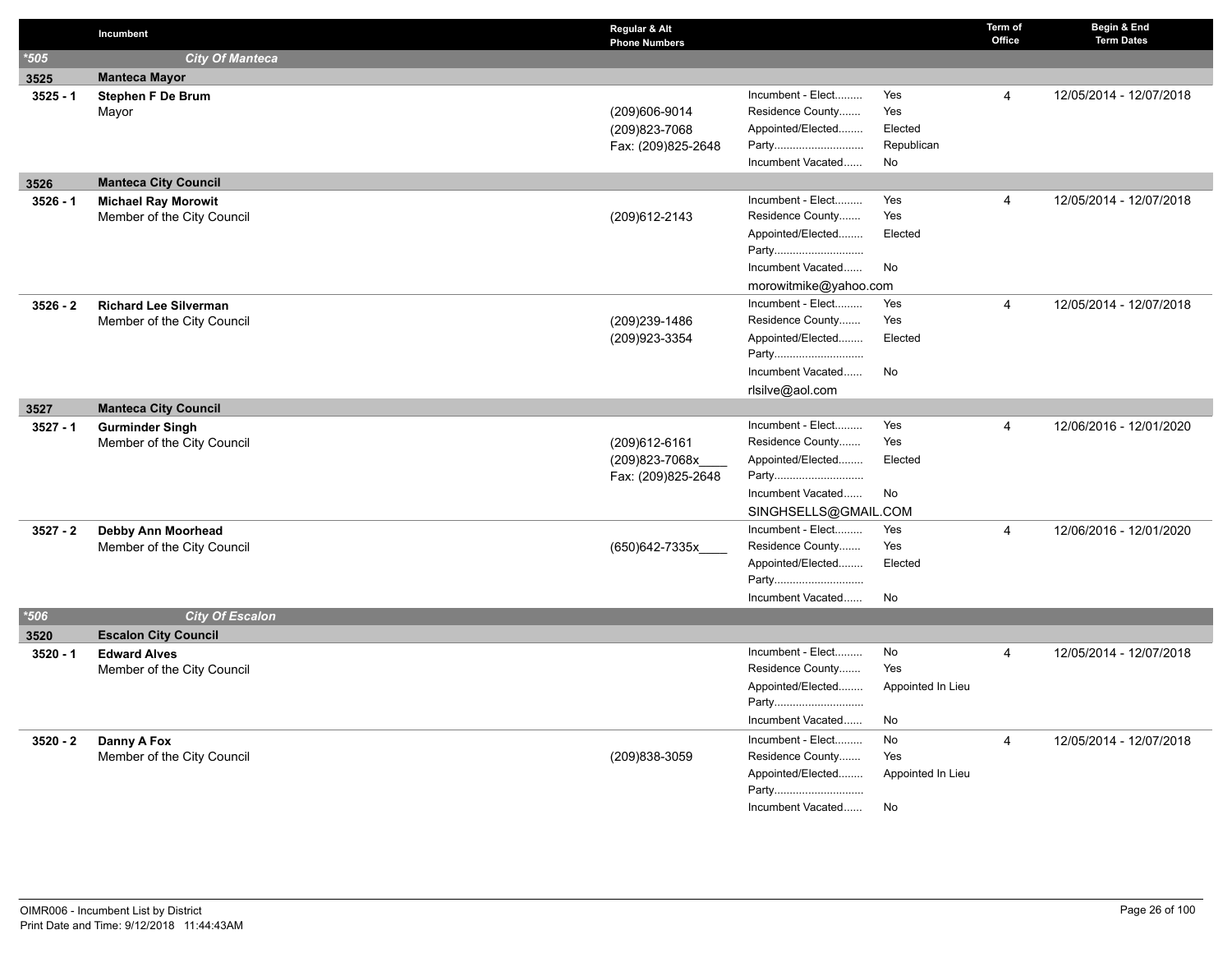|            | Incumbent                   | Regular & Alt<br><b>Phone Numbers</b> |                            |                   | Term of<br>Office | Begin & End<br><b>Term Dates</b> |
|------------|-----------------------------|---------------------------------------|----------------------------|-------------------|-------------------|----------------------------------|
| $*506$     | <b>City Of Escalon</b>      |                                       |                            |                   |                   |                                  |
| 3520       | <b>Escalon City Council</b> |                                       |                            |                   |                   |                                  |
| $3520 - 3$ | <b>Robert E Swift</b>       |                                       | Incumbent - Elect          | No                | $\overline{4}$    | 12/05/2014 - 12/07/2018          |
|            | Member of the City Council  | (209) 838-3437                        | Residence County           | Yes               |                   |                                  |
|            |                             |                                       | Appointed/Elected<br>Party | Appointed In Lieu |                   |                                  |
|            |                             |                                       | Incumbent Vacated          | No                |                   |                                  |
| 3521       | <b>Escalon City Council</b> |                                       |                            |                   |                   |                                  |
| $3521 - 1$ | <b>Walter P Murken</b>      |                                       | Incumbent - Elect          | Yes               | $\overline{4}$    | 12/06/2016 - 12/01/2020          |
|            | Member of the City Council  | (209)839-4273x                        | Residence County           | Yes               |                   |                                  |
|            |                             | (209)838-1608x                        | Appointed/Elected          | Elected           |                   |                                  |
|            |                             |                                       | Party                      |                   |                   |                                  |
|            |                             |                                       | Incumbent Vacated          | No                |                   |                                  |
| $3521 - 2$ | <b>Jeffrey M Laugero</b>    |                                       | Incumbent - Elect          | Yes               | 4                 | 12/06/2016 - 12/01/2020          |
|            | Member of the City Council  | (209) 838-8181                        | Residence County           | Yes               |                   |                                  |
|            |                             | (209)838-8181x                        | Appointed/Elected          | Elected           |                   |                                  |
|            |                             |                                       | Party                      |                   |                   |                                  |
|            |                             |                                       | Incumbent Vacated          | No                |                   |                                  |
|            |                             |                                       | laugeroes@charter.net      |                   |                   |                                  |
| $*507$     | <b>City Of Ripon</b>        |                                       |                            |                   |                   |                                  |
| 3551       | <b>Ripon City Council</b>   |                                       |                            |                   |                   |                                  |
| $3551 - 1$ | <b>Dean David Uecker</b>    |                                       | Incumbent - Elect          | Yes               | $\overline{4}$    | 12/05/2014 - 12/07/2018          |
|            | Member of the City Council  | (209)599-6339                         | Residence County           | Yes               |                   |                                  |
|            |                             | (209)612-3982                         | Appointed/Elected<br>Party | Elected           |                   |                                  |
|            |                             |                                       | Incumbent Vacated          | No                |                   |                                  |
|            |                             |                                       | ueckerios@yahoo.com        |                   |                   |                                  |
| $3551 - 2$ | <b>Michael P Restuccia</b>  |                                       | Incumbent - Elect          | Yes               | 4                 | 12/05/2014 - 12/07/2018          |
|            | Member of the City Council  | (209)471-2996                         | Residence County           | Yes               |                   |                                  |
|            |                             | (209) 599-7475                        | Appointed/Elected          | Elected           |                   |                                  |
|            |                             |                                       | Party                      |                   |                   |                                  |
|            |                             |                                       | Incumbent Vacated          | No                |                   |                                  |
|            |                             |                                       | mrestuccia@verizon.net     |                   |                   |                                  |
| 3552       | <b>Ripon City Council</b>   |                                       |                            |                   |                   |                                  |
| $3552 - 1$ | <b>Jacob A Parks</b>        |                                       | Incumbent - Elect          | Yes               | $\overline{4}$    | 12/06/2016 - 12/01/2020          |
|            | Member of the City Council  | (209) 599-1947                        | Residence County           | Yes               |                   |                                  |
|            |                             |                                       | Appointed/Elected          | Elected           |                   |                                  |
|            |                             |                                       | Party                      |                   |                   |                                  |
|            |                             |                                       | Incumbent Vacated          | No                |                   |                                  |
| $3552 - 2$ | Daniel Leo Degraaf          |                                       | Incumbent - Elect          | Yes               | $\overline{4}$    | 12/06/2016 - 12/01/2020          |
|            | Member of the City Council  | x                                     | Residence County           | Yes               |                   |                                  |
|            |                             | (209)599-6660                         | Appointed/Elected<br>Party | Elected           |                   |                                  |
|            |                             |                                       | Incumbent Vacated          | No                |                   |                                  |
|            |                             |                                       |                            |                   |                   |                                  |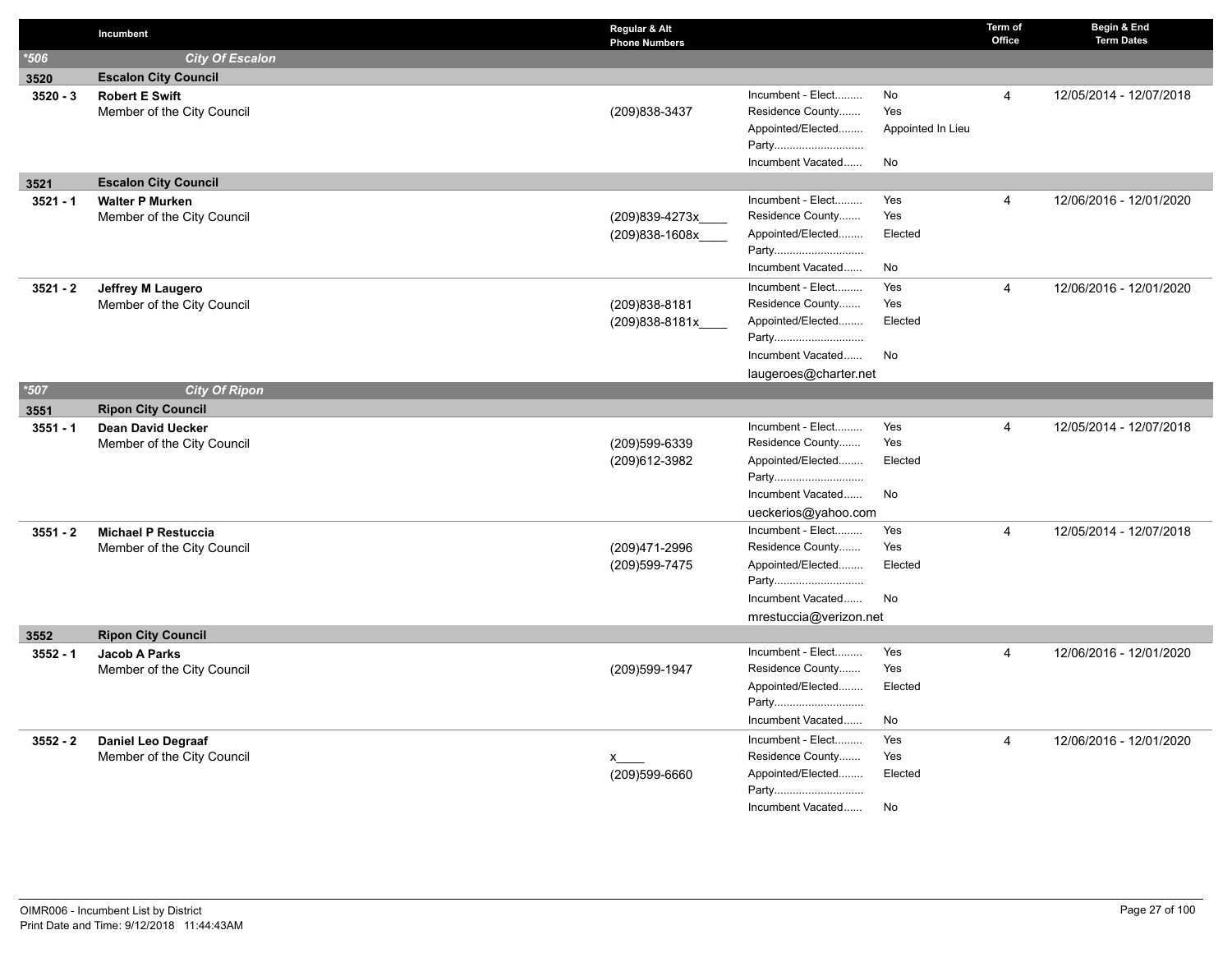|                  | Incumbent                                              | Regular & Alt<br><b>Phone Numbers</b> |                                       |                    | Term of<br>Office | Begin & End<br><b>Term Dates</b> |
|------------------|--------------------------------------------------------|---------------------------------------|---------------------------------------|--------------------|-------------------|----------------------------------|
| $*507$           | <b>City Of Ripon</b>                                   |                                       |                                       |                    |                   |                                  |
| 3552             | <b>Ripon City Council</b>                              |                                       |                                       |                    |                   |                                  |
| $3552 - 3$       | Leo M Zuber Jr                                         |                                       | Incumbent - Elect                     | Yes                | 4                 | 12/06/2016 - 12/01/2020          |
|                  | Member of the City Council                             | (209) 599-7876                        | Residence County                      | Yes                |                   |                                  |
|                  |                                                        | $x =$                                 | Appointed/Elected                     | Elected            |                   |                                  |
|                  |                                                        |                                       | Party                                 |                    |                   |                                  |
|                  |                                                        |                                       | Incumbent Vacated                     | No                 |                   |                                  |
| $*508$           | <b>City Of Lathrop</b>                                 |                                       |                                       |                    |                   |                                  |
| 3570             | <b>Lathrop Mayor</b>                                   |                                       |                                       |                    |                   |                                  |
| $3570 - 1$       | <b>Sukhminder S Dhaliwal</b><br>Mayor                  | (209)941-7318                         | Incumbent - Elect<br>Residence County | Yes<br>Yes         | $\overline{2}$    | 12/13/2016 - 12/11/2018          |
|                  |                                                        | (209) 670-4053                        | Appointed/Elected                     | Elected            |                   |                                  |
|                  |                                                        |                                       | Party                                 |                    |                   |                                  |
|                  |                                                        |                                       | Incumbent Vacated                     | No                 |                   |                                  |
|                  |                                                        |                                       | sonnysdhaliwal@yahoo.com              |                    |                   |                                  |
| 3571             | <b>Lathrop City Council Member</b>                     |                                       |                                       |                    |                   |                                  |
| $3571 - 1$       | <b>Mark A Elliott</b>                                  |                                       | Incumbent - Elect                     | No                 | 4                 | 12/13/2016 - 12/01/2020          |
|                  | Member of the City Council                             | (209) 858-5721                        | Residence County                      | Yes                |                   |                                  |
|                  |                                                        | (209)982-1798                         | Appointed/Elected                     | Appointed To Vacan |                   |                                  |
|                  |                                                        |                                       | Party                                 |                    |                   |                                  |
|                  |                                                        |                                       | Incumbent Vacated                     | No                 |                   |                                  |
| $3571 - 2$       | <b>Martha Elena Salcedo</b>                            |                                       | Incumbent - Elect                     | Yes                | 4                 | 12/13/2016 - 12/01/2020          |
|                  | Member of the City Council                             | (209)649-7953x                        | Residence County                      | Yes                |                   |                                  |
|                  |                                                        |                                       | Appointed/Elected                     | Elected            |                   |                                  |
|                  |                                                        | Fax: (209)629-8313                    | Party                                 |                    |                   |                                  |
|                  |                                                        |                                       | Incumbent Vacated                     | No                 |                   |                                  |
|                  |                                                        |                                       | marthasalcedo@comcast.net             |                    |                   |                                  |
| 3572             | <b>Lathrop City Council Member</b>                     |                                       | Incumbent - Elect                     | Yes                |                   | 12/05/2014 - 12/07/2018          |
| $3572 - 1$       | <b>Stephen A Dresser</b><br>Member of the City Council | (209) 982-1798                        | Residence County                      | Yes                | 4                 |                                  |
|                  |                                                        |                                       | Appointed/Elected                     | Elected            |                   |                                  |
|                  |                                                        |                                       | Party                                 |                    |                   |                                  |
|                  |                                                        |                                       | Incumbent Vacated                     | No                 |                   |                                  |
| $3572 - 2$       | Paul O Akinjo                                          |                                       | Incumbent - Elect                     | Yes                | 4                 | 12/05/2014 - 12/07/2018          |
|                  | Member of the City Council                             | (510)272-3595                         | Residence County                      | Yes                |                   |                                  |
|                  |                                                        | (209)234-8785                         | Appointed/Elected                     | Elected            |                   |                                  |
|                  |                                                        |                                       | Party                                 |                    |                   |                                  |
|                  |                                                        |                                       | Incumbent Vacated                     | No                 |                   |                                  |
|                  |                                                        |                                       | pakinjo@gmail.com                     |                    |                   |                                  |
| <b>BDEQU</b>     | <b>State Board Of Equalization #1</b>                  |                                       |                                       |                    |                   |                                  |
| 1280             | St. Bd. of Equalization District 1                     |                                       |                                       |                    |                   |                                  |
| 1280 - 1         | <b>George Runner</b>                                   |                                       | Incumbent - Elect                     | Yes                | 4                 | 01/05/2015 - 01/07/2019          |
|                  | Member, State Board of Equalization                    | (916)445-2181                         | Residence County                      | No                 |                   |                                  |
|                  |                                                        | (209)948-7720                         | Appointed/Elected                     | Elected            |                   |                                  |
|                  |                                                        |                                       | Party<br>Incumbent Vacated            | Republican<br>No   |                   |                                  |
| <b>BOE01 - 1</b> | <b>Board Of Education Tr-Area 1-2011</b>               |                                       |                                       |                    |                   |                                  |
| 2511             | S J Co. Board of Education Trustee Area No. 1          |                                       |                                       |                    |                   |                                  |
|                  |                                                        |                                       |                                       |                    |                   |                                  |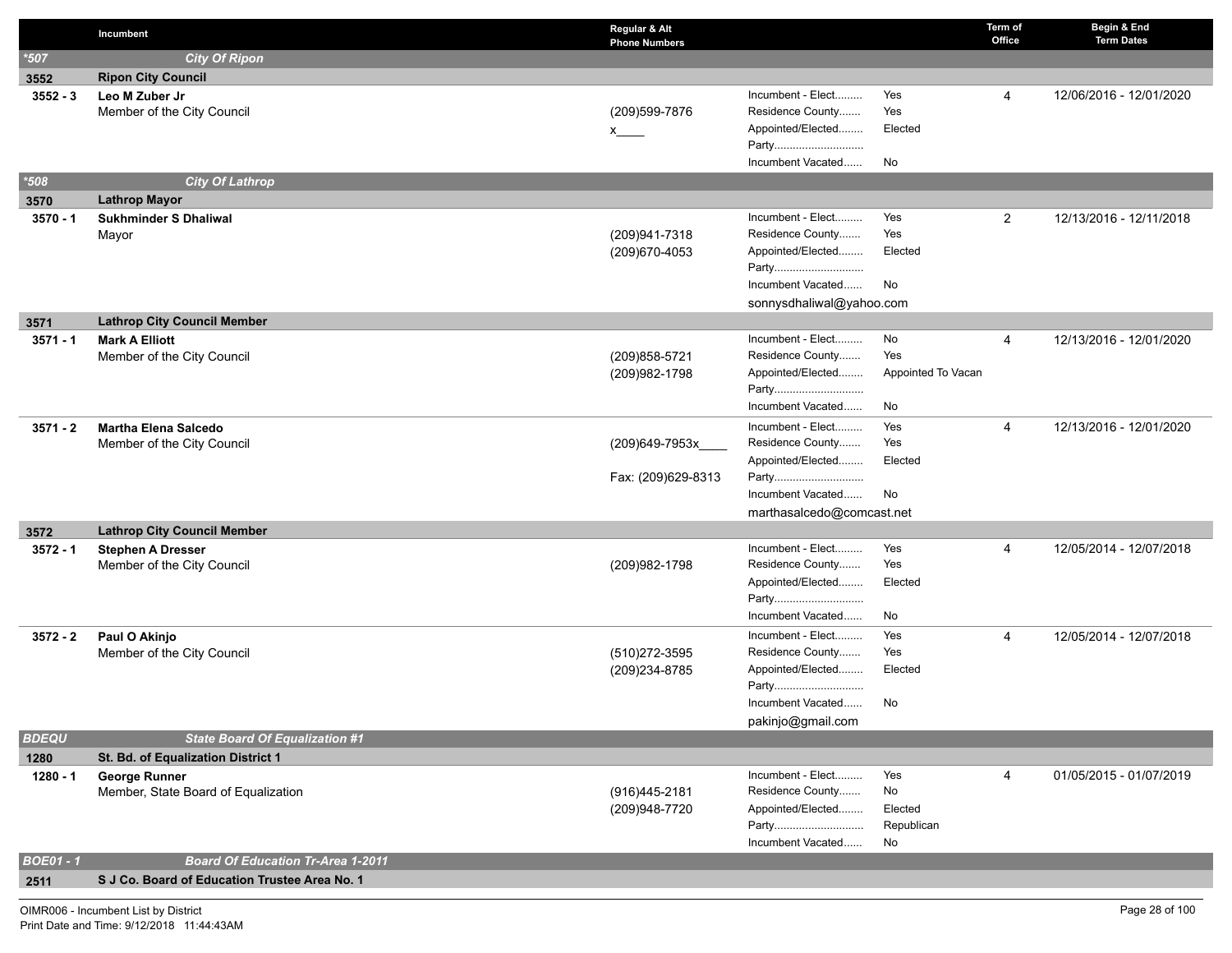|                  | Incumbent                                     | Regular & Alt<br><b>Phone Numbers</b> |                            |                   | Term of<br>Office | Begin & End<br><b>Term Dates</b> |
|------------------|-----------------------------------------------|---------------------------------------|----------------------------|-------------------|-------------------|----------------------------------|
| <b>BOE01 - 1</b> | <b>Board Of Education Tr-Area 1-2011</b>      |                                       |                            |                   |                   |                                  |
| 2511             | S J Co. Board of Education Trustee Area No. 1 |                                       |                            |                   |                   |                                  |
| $2511 - 1$       | Janet D Dyk                                   |                                       | Incumbent - Elect          | No                | 6                 |                                  |
|                  | Governing Board Member,                       | (209)480-6104                         | Residence County           | Yes               |                   |                                  |
|                  |                                               |                                       | Appointed/Elected          | Elected           |                   |                                  |
|                  |                                               |                                       | Party                      |                   |                   |                                  |
|                  |                                               |                                       | Incumbent Vacated          | No                |                   |                                  |
|                  |                                               |                                       | magpieantiques1@gmail.com  |                   |                   |                                  |
| <b>BOE01 - 2</b> | <b>Board Of Education Tr-Area 2-2011</b>      |                                       |                            |                   |                   |                                  |
| 2512             | S J Co. Board of Education Trustee Area No. 2 |                                       |                            |                   |                   |                                  |
| $2512 - 1$       | <b>Mark A Thiel</b>                           |                                       | Incumbent - Elect          | No                | 6                 | 07/01/2012 - 06/30/2018          |
|                  | Governing Board Member,                       | (209)887-2204                         | Residence County           | Yes               |                   |                                  |
|                  |                                               | (209)481-8791                         | Appointed/Elected          | Appointed In Lieu |                   |                                  |
|                  |                                               | Fax: (209)475-4951                    | Party                      |                   |                   |                                  |
|                  |                                               |                                       | Incumbent Vacated          | No                |                   |                                  |
|                  |                                               |                                       | Thiellaw@Inreach.com       |                   |                   |                                  |
| $2512 - 2$       | <b>Kenneth S Vogel</b>                        |                                       | Incumbent - Elect          | Yes               | 6                 |                                  |
|                  | Governing Board Member,                       | (209)815-5803                         | Residence County           | No                |                   |                                  |
|                  |                                               |                                       | Appointed/Elected          | Appointed In Lieu |                   |                                  |
|                  |                                               |                                       | Party                      |                   |                   |                                  |
|                  | <b>Board Of Education Tr-Area 3-2011</b>      |                                       | Incumbent Vacated          | No                |                   |                                  |
| <b>BOE01 - 3</b> |                                               |                                       |                            |                   |                   |                                  |
| 2513             | S J Co. Board of Education Trustee Area No. 3 |                                       |                            |                   |                   |                                  |
| $2513 - 1$       | Peter J Ottesen                               |                                       | Incumbent - Elect          | Yes               | 6                 | 07/01/2014 - 07/01/2020          |
|                  | Governing Board Member,                       | (209)462-5237x                        | Residence County           | Yes               |                   |                                  |
|                  |                                               | (209)462-5237x                        | Appointed/Elected<br>Party | Elected           |                   |                                  |
|                  |                                               |                                       | Incumbent Vacated          | No                |                   |                                  |
| <b>BOE01-4</b>   | <b>Board Of Education Tr-Area 4-2011</b>      |                                       |                            |                   |                   |                                  |
| 2514             | S J Co. Board of Education Trustee Area No. 4 |                                       |                            |                   |                   |                                  |
| $2514 - 1$       | Vernon Joseph Gebhardt                        |                                       | Incumbent - Elect          | Yes               | 6                 | 07/01/2014 - 07/01/2020          |
|                  | Governing Board Member,                       | (209) 823-1523                        | Residence County           | Yes               |                   |                                  |
|                  |                                               |                                       | Appointed/Elected          | Elected           |                   |                                  |
|                  |                                               |                                       | Party                      |                   |                   |                                  |
|                  |                                               |                                       | Incumbent Vacated          | No                |                   |                                  |
|                  |                                               |                                       | VERNONGEBHARDT@COMCAST.NET |                   |                   |                                  |
| $BOE01 - 5$      | <b>Board Of Education Tr-Area 5-2011</b>      |                                       |                            |                   |                   |                                  |
| 2515             | S J Co. Board of Education Trustee Area No. 5 |                                       |                            |                   |                   |                                  |
| $2515 - 1$       | David Joseph Sorgent                          |                                       | Incumbent - Elect          | No                | 6                 | 07/01/2012 - 06/30/2018          |
|                  | Governing Board Member,                       | (209)339-9794                         | Residence County           | Yes               |                   |                                  |
|                  |                                               | (209)339-9794                         | Appointed/Elected          | Appointed In Lieu |                   |                                  |
|                  |                                               | Fax: (209)468-4975                    | Party                      |                   |                   |                                  |
|                  |                                               |                                       | Incumbent Vacated          | No                |                   |                                  |
|                  |                                               |                                       | dsorgent@att.net           |                   |                   |                                  |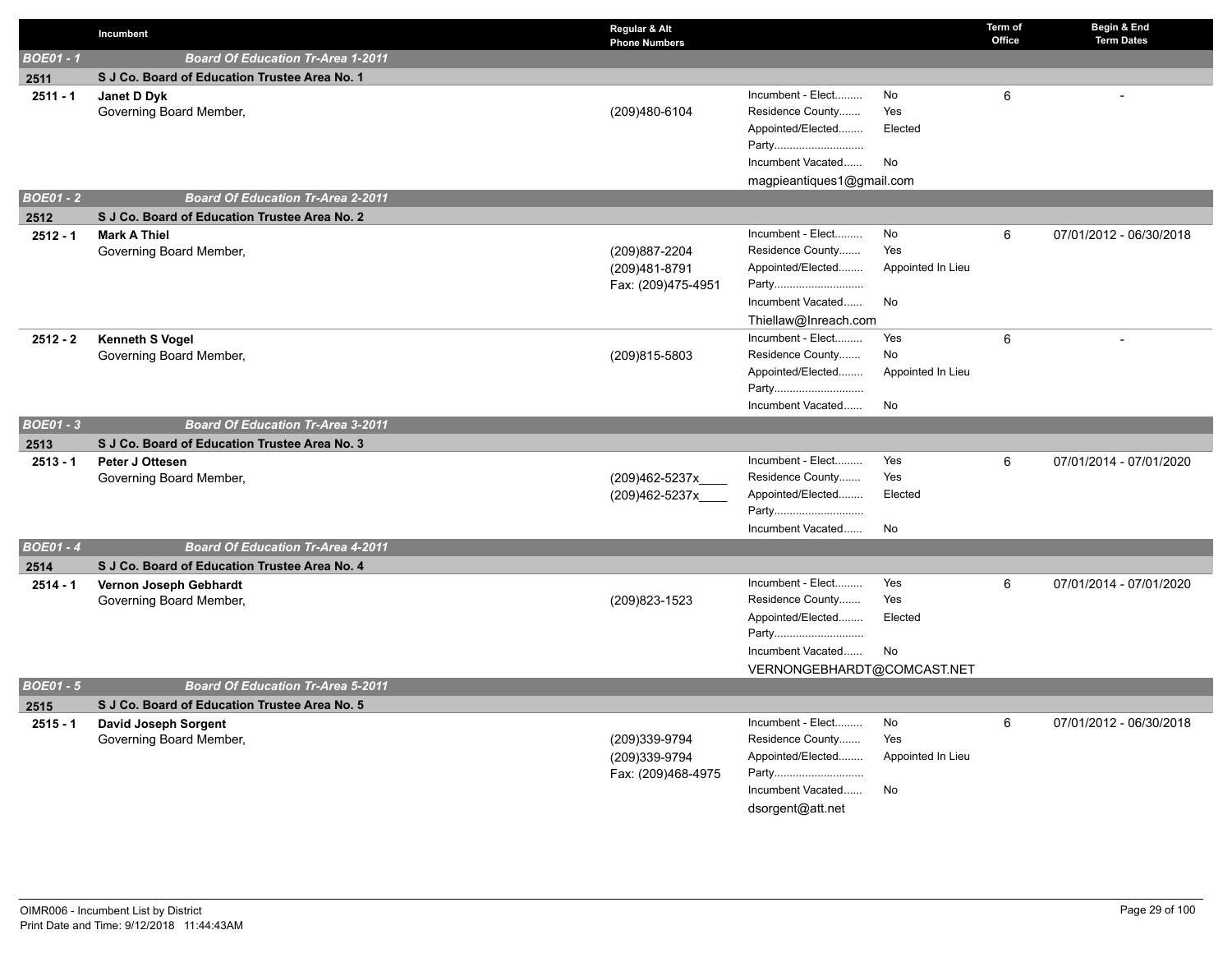|                  | Incumbent                                                   | Regular & Alt<br><b>Phone Numbers</b> |                                       |                   | Term of<br>Office | Begin & End<br><b>Term Dates</b> |
|------------------|-------------------------------------------------------------|---------------------------------------|---------------------------------------|-------------------|-------------------|----------------------------------|
| <b>BOE01 - 5</b> | <b>Board Of Education Tr-Area 5-2011</b>                    |                                       |                                       |                   |                   |                                  |
| 2515             | S J Co. Board of Education Trustee Area No. 5               |                                       |                                       |                   |                   |                                  |
| $2515 - 2$       | <b>Edwin Gregory Clark</b>                                  |                                       | Incumbent - Elect                     | Yes               | 6                 |                                  |
|                  | Governing Board Member,                                     | (209)333-1693                         | Residence County                      | No                |                   |                                  |
|                  |                                                             | (209)210-7949                         | Appointed/Elected                     | Appointed In Lieu |                   |                                  |
|                  |                                                             |                                       | Party                                 |                   |                   |                                  |
|                  |                                                             |                                       | Incumbent Vacated                     | No                |                   |                                  |
|                  |                                                             |                                       | clark4board2018@gmail.com             |                   |                   |                                  |
| BOE03            | <b>Board Of Education-Stanislaus County</b>                 |                                       |                                       |                   |                   |                                  |
| 2519             | Stanislaus Cty Bd of Ed. Tr Area No.1 (S J part)            |                                       |                                       |                   |                   |                                  |
| $2519 - 1$       | <b>Kim A Rose</b>                                           |                                       | Incumbent - Elect                     | No                | $\overline{4}$    | 12/06/2013 - 12/01/2017          |
|                  | Stanislaus County Board Of Education,                       | (209)918-5519                         | Residence County                      | No                |                   |                                  |
|                  |                                                             |                                       | Appointed/Elected                     | Appointed In Lieu |                   |                                  |
|                  |                                                             |                                       | Party<br>Incumbent Vacated            | <b>No</b>         |                   |                                  |
| BOE06            | <b>Board Of Education-Sacramento County</b>                 |                                       |                                       |                   |                   |                                  |
| 2516             | Sacramento Cty Bd of Ed Trustee Area No VI                  |                                       |                                       |                   |                   |                                  |
| $2516 - 1$       | <b>Heather Davis</b>                                        |                                       | Incumbent - Elect                     | Yes               | 4                 | 07/01/2016 - 06/30/2020          |
|                  | Sacramento County Board Of Education,                       |                                       | Residence County                      | No                |                   |                                  |
|                  |                                                             |                                       | Appointed/Elected                     | Elected           |                   |                                  |
|                  |                                                             |                                       | Party                                 |                   |                   |                                  |
|                  |                                                             |                                       | Incumbent Vacated                     | No                |                   |                                  |
| CC01             | <b>San Joaquin Delta Community College District</b>         |                                       |                                       |                   |                   |                                  |
| 2531             | S.J. Delta Community College Trustee Area No. 1 Board Membe |                                       |                                       |                   |                   |                                  |
| $2531 - 1$       | <b>Jennet C Stebbins</b>                                    |                                       | Incumbent - Elect                     | Yes               | $\overline{4}$    | 12/02/2016 - 12/04/2020          |
|                  | Governing Board Member,                                     | (209)943-0444                         | Residence County                      | Yes               |                   |                                  |
|                  |                                                             |                                       | Appointed/Elected                     | Elected           |                   |                                  |
|                  |                                                             |                                       | Party                                 |                   |                   |                                  |
|                  |                                                             |                                       | Incumbent Vacated                     | No                |                   |                                  |
|                  |                                                             |                                       | womenrealty@yahoo.com                 |                   |                   |                                  |
| 2532             | S.J. Delta Community College Trustee Area No. 2 Board Membe |                                       |                                       |                   |                   |                                  |
| $2532 - 1$       | <b>Carlos A Huerta</b>                                      |                                       | Incumbent - Elect                     | Yes               | $\overline{4}$    | 12/02/2016 - 12/04/2020          |
|                  | Governing Board Member,                                     | (209)951-0408x8018                    | Residence County<br>Appointed/Elected | Yes<br>Elected    |                   |                                  |
|                  |                                                             | (209)957-9976                         | Party                                 | Democratic        |                   |                                  |
|                  |                                                             |                                       | Incumbent Vacated                     | <b>No</b>         |                   |                                  |
|                  |                                                             |                                       | CARLOSHUERTA8@YAHOO.COM               |                   |                   |                                  |
| 2533             | S.J. Delta Community College Trustee Area No. 3 Board Membe |                                       |                                       |                   |                   |                                  |
| $2533 - 1$       | Janet A Rivera                                              |                                       | Incumbent - Elect                     | No                | $\overline{4}$    | 12/05/2014 - 12/07/2018          |
|                  | Governing Board Member,                                     | (209)401-9903                         | Residence County                      | Yes               |                   |                                  |
|                  |                                                             | (209)468-9195                         | Appointed/Elected                     | Appointed In Lieu |                   |                                  |
|                  |                                                             | Fax: (209)468-4890                    | Party                                 |                   |                   |                                  |
|                  |                                                             |                                       | Incumbent Vacated                     | No                |                   |                                  |
|                  |                                                             |                                       | jrivera@sjcoe.net                     |                   |                   |                                  |
| 2534             | S.J. Delta Community College Trustee Area No. 4 Board Membe |                                       |                                       |                   |                   |                                  |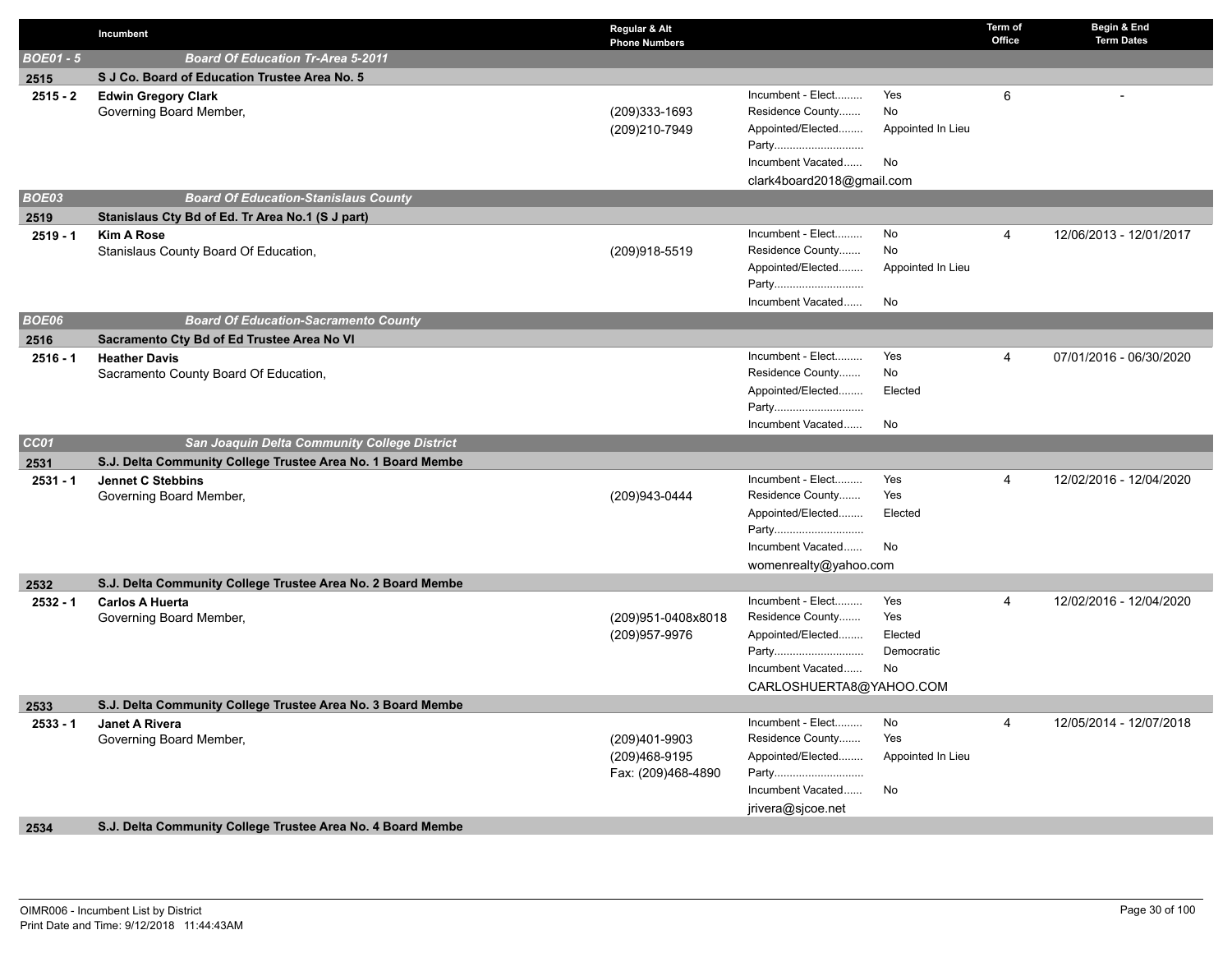|                       | Incumbent                                                   | Regular & Alt<br><b>Phone Numbers</b> |                                       |                   | Term of<br>Office | Begin & End<br><b>Term Dates</b> |
|-----------------------|-------------------------------------------------------------|---------------------------------------|---------------------------------------|-------------------|-------------------|----------------------------------|
| CC01                  | San Joaquin Delta Community College District                |                                       |                                       |                   |                   |                                  |
| 2534                  | S.J. Delta Community College Trustee Area No. 4 Board Membe |                                       |                                       |                   |                   |                                  |
| $2534 - 1$            | <b>Richard Vasquez</b>                                      |                                       | Incumbent - Elect                     | Yes               | $\overline{4}$    | 12/05/2014 - 12/07/2018          |
|                       | Governing Board Member,                                     | (209) 570-3259                        | Residence County                      | Yes               |                   |                                  |
|                       |                                                             |                                       | Appointed/Elected                     | Elected           |                   |                                  |
|                       |                                                             | Fax: $( )$ -                          | Party                                 |                   |                   |                                  |
|                       |                                                             |                                       | Incumbent Vacated                     | No                |                   |                                  |
|                       |                                                             |                                       | calikid2227@yahoo.com                 |                   |                   |                                  |
| 2535                  | S.J. Delta Community College Trustee Area No. 5 Board Membe |                                       |                                       |                   |                   |                                  |
| $2535 - 1$            | <b>Steve Castellanos</b>                                    |                                       | Incumbent - Elect                     | No                | $\overline{4}$    | 12/02/2016 - 12/04/2018          |
|                       | Governing Board Member,                                     | (209)481-9678                         | Residence County                      | No                |                   |                                  |
|                       |                                                             | (209) 786-2630                        | Appointed/Elected                     | Appointed In Lieu |                   |                                  |
|                       |                                                             |                                       | Party                                 |                   |                   |                                  |
|                       |                                                             |                                       | Incumbent Vacated                     | No                |                   |                                  |
|                       |                                                             |                                       | stephancastellanos@mac.com            |                   |                   |                                  |
| 2536                  | S.J. Delta Community College Trustee Area No. 6 Board Membe |                                       |                                       |                   |                   |                                  |
| $2536 - 1$            | <b>Teresa Rash Brown</b>                                    |                                       | Incumbent - Elect<br>Residence County | Yes<br>Yes        | 4                 | 12/02/2016 - 12/04/2020          |
|                       | Governing Board Member,                                     | (209) 836-8911                        | Appointed/Elected                     | Elected           |                   |                                  |
|                       |                                                             | (209) 597-1868                        | Party                                 |                   |                   |                                  |
|                       |                                                             |                                       | Incumbent Vacated                     | No                |                   |                                  |
|                       |                                                             |                                       | teresabrown@sbcglobal.net             |                   |                   |                                  |
| 2537                  | S.J. Delta Community College Trustee Area No. 7 Board Membe |                                       |                                       |                   |                   |                                  |
| $2537 - 1$            | <b>Catherine Frohock Mathis</b>                             |                                       | Incumbent - Elect                     | Yes               | $\overline{4}$    | 12/05/2014 - 12/07/2018          |
|                       | Governing Board Member,                                     | (209) 823-4858                        | Residence County                      | Yes               |                   |                                  |
|                       |                                                             | (310) 955-7637                        | Appointed/Elected                     | Elected           |                   |                                  |
|                       |                                                             |                                       | Party                                 | Democratic        |                   |                                  |
|                       |                                                             |                                       | Incumbent Vacated                     | No                |                   |                                  |
|                       |                                                             |                                       | cfmathis3@gmail.com                   |                   |                   |                                  |
| $CC02 - 1$            | Yosemite Community College Trustee Dist 1                   |                                       |                                       |                   |                   |                                  |
| 2550                  | Yosemite Community College Trustee Area No. 1 Board Membe   |                                       |                                       |                   |                   |                                  |
| $2550 - 1$            | <b>Lynn C Martin</b>                                        |                                       | Incumbent - Elect                     | No                | $\overline{4}$    | 12/05/2014 - 12/07/2018          |
|                       | Governing Board Member,                                     | (209) 532-4954                        | Residence County                      | No                |                   |                                  |
|                       |                                                             |                                       | Appointed/Elected                     | Appointed In Lieu |                   |                                  |
|                       |                                                             |                                       | Party                                 |                   |                   |                                  |
|                       |                                                             |                                       | Incumbent Vacated                     | No                |                   |                                  |
| $\overline{CC02 - 5}$ | <b>Yosemite Community College Trustee Dist 5</b>            |                                       |                                       |                   |                   |                                  |
| 2555                  | Yosemite Community College Trustee Area No. 5 Board Membe   |                                       |                                       |                   |                   |                                  |
| $2555 - 1$            | <b>Darin Gharat</b>                                         |                                       | Incumbent - Elect                     | Yes               | 4                 | 12/02/2016 - 12/04/2020          |
|                       | Governing Board Member,                                     | (209) 527-5301                        | Residence County                      | No                |                   |                                  |
|                       |                                                             |                                       | Appointed/Elected                     | Elected           |                   |                                  |
|                       |                                                             |                                       | Party                                 |                   |                   |                                  |
|                       |                                                             |                                       | Incumbent Vacated                     | No                |                   |                                  |
|                       |                                                             |                                       | gharat4yccd@gmail.com                 |                   |                   |                                  |
| <b>CS01</b>           | <b>Lockeford Community Services Dist</b>                    |                                       |                                       |                   |                   |                                  |
| 4001                  | <b>Lockeford Community Services District Board Member</b>   |                                       |                                       |                   |                   |                                  |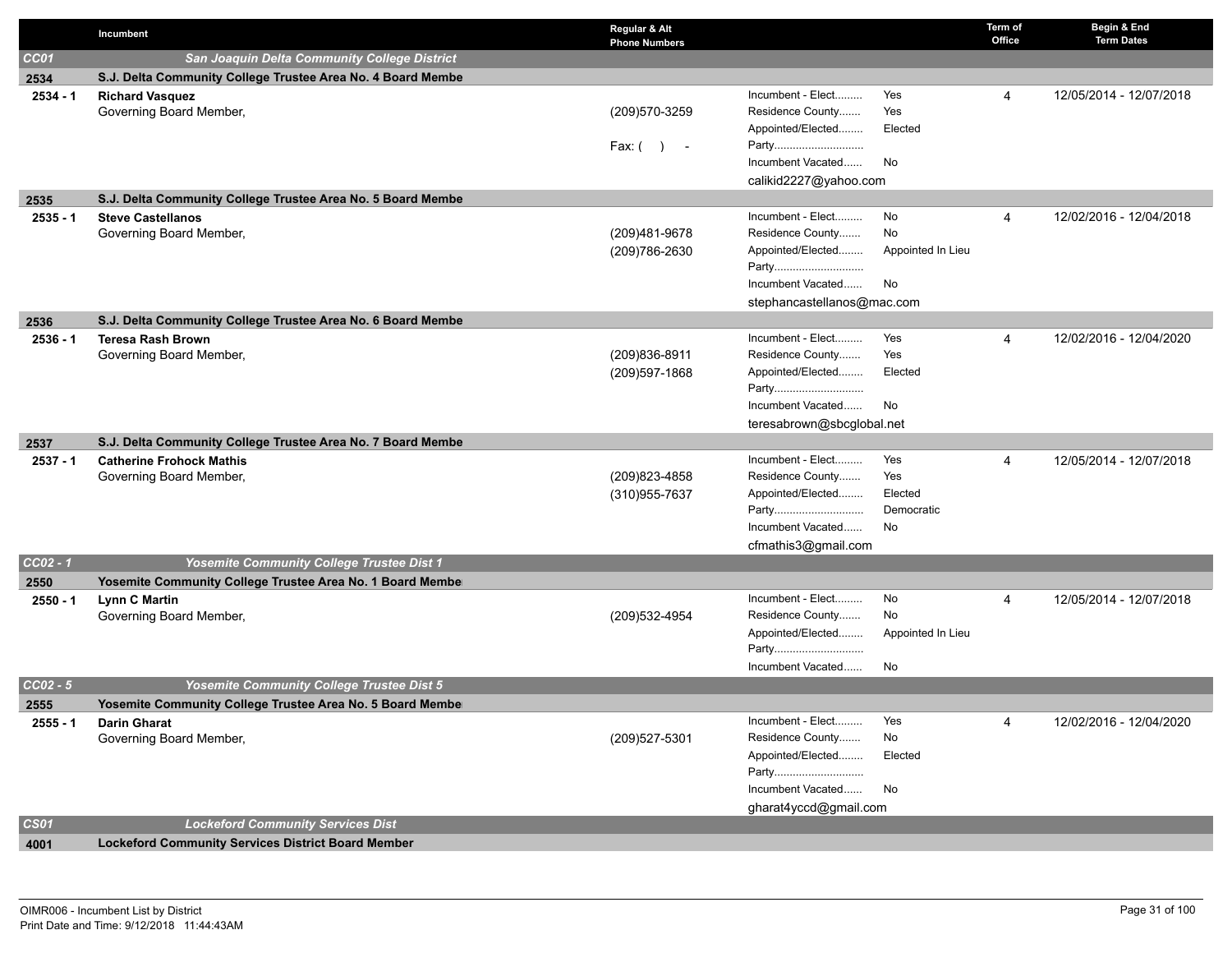|             | Incumbent                                                 | Regular & Alt<br><b>Phone Numbers</b> |                                       |                   | Term of<br>Office | Begin & End<br><b>Term Dates</b> |
|-------------|-----------------------------------------------------------|---------------------------------------|---------------------------------------|-------------------|-------------------|----------------------------------|
| <b>CS01</b> | <b>Lockeford Community Services Dist</b>                  |                                       |                                       |                   |                   |                                  |
| 4001        | <b>Lockeford Community Services District Board Member</b> |                                       |                                       |                   |                   |                                  |
| $4001 - 1$  | <b>Noel Burton Stetson</b>                                |                                       | Incumbent - Elect                     | Yes               | $\overline{4}$    | 12/05/2014 - 12/07/2018          |
|             | <b>Board of Directors</b>                                 | (209) 727-3471                        | Residence County                      | Yes               |                   |                                  |
|             |                                                           |                                       | Appointed/Elected                     | Elected           |                   |                                  |
|             |                                                           |                                       | Party                                 |                   |                   |                                  |
|             |                                                           |                                       | Incumbent Vacated                     | No                |                   |                                  |
| 4001 - 2    | David M Rowe                                              |                                       | Incumbent - Elect                     | Yes               | 4                 | 12/05/2014 - 12/07/2018          |
|             | <b>Board of Directors</b>                                 | (209) 727-3466                        | Residence County                      | Yes               |                   |                                  |
|             |                                                           | (209)483-6155                         | Appointed/Elected                     | Elected           |                   |                                  |
|             |                                                           | Fax: (209)727-5776                    | Party                                 |                   |                   |                                  |
|             |                                                           |                                       | Incumbent Vacated                     | No                |                   |                                  |
|             |                                                           |                                       | hornpout@sbcglobal.net                |                   |                   |                                  |
| $4001 - 3$  | <b>Gary L Gordon</b>                                      |                                       | Incumbent - Elect                     | Yes               | $\overline{4}$    | 12/05/2014 - 12/07/2018          |
|             | <b>Board of Directors</b>                                 | (209) 727-5154                        | Residence County                      | Yes               |                   |                                  |
|             |                                                           |                                       | Appointed/Elected                     | Elected           |                   |                                  |
|             |                                                           |                                       | Party<br>Incumbent Vacated            | No                |                   |                                  |
|             |                                                           |                                       |                                       |                   |                   |                                  |
| 4002        | <b>Lockeford Community Services District Board Member</b> |                                       |                                       |                   |                   |                                  |
| $4002 - 1$  | <b>Stephen E Granlees</b><br><b>Board of Directors</b>    | (209) 727-3600                        | Incumbent - Elect<br>Residence County | No<br>Yes         | 4                 | 12/02/2016 - 12/04/2020          |
|             |                                                           | (209) 727-3600                        | Appointed/Elected                     | Appointed In Lieu |                   |                                  |
|             |                                                           | Fax: (209)727-3600                    | Party                                 |                   |                   |                                  |
|             |                                                           |                                       | Incumbent Vacated                     | No                |                   |                                  |
|             |                                                           |                                       | stevegranlees@gmail.com               |                   |                   |                                  |
| $4002 - 2$  | Mark J True                                               |                                       | Incumbent - Elect                     | No                | $\overline{4}$    | 12/02/2016 - 12/04/2020          |
|             | <b>Board of Directors</b>                                 |                                       | Residence County                      | Yes               |                   |                                  |
|             |                                                           |                                       | Appointed/Elected                     | Appointed In Lieu |                   |                                  |
|             |                                                           |                                       | Party                                 |                   |                   |                                  |
|             |                                                           |                                       | Incumbent Vacated                     | No                |                   |                                  |
| <b>CS02</b> | <b>Mountain House Community Services Dist</b>             |                                       |                                       |                   |                   |                                  |
| 4006        | Mountain House Community Services District Board Member   |                                       |                                       |                   |                   |                                  |
| $4006 - 1$  | Steven Joseph Gutierrez Jr                                |                                       | Incumbent - Elect                     | Yes               | 4                 | 12/05/2014 - 12/07/2018          |
|             | <b>Board of Directors</b>                                 | (209) 627-0713                        | Residence County                      | Yes               |                   |                                  |
|             |                                                           | (209)914-8064                         | Appointed/Elected                     | Elected           |                   |                                  |
|             |                                                           |                                       | Party                                 |                   |                   |                                  |
|             |                                                           |                                       | Incumbent Vacated                     | No                |                   |                                  |
|             |                                                           |                                       | sj2521@sbcglobal.net                  |                   |                   |                                  |
| 4006 - 2    | <b>Brian Maurice Lucid</b>                                |                                       | Incumbent - Elect                     | Yes               | 4                 | 12/05/2014 - 12/07/2018          |
|             | <b>Board of Directors</b>                                 | (209) 835-8842                        | Residence County                      | Yes               |                   |                                  |
|             |                                                           | (831) 239-9493                        | Appointed/Elected                     | Elected           |                   |                                  |
|             |                                                           |                                       | Party<br>Incumbent Vacated            | No                |                   |                                  |
|             |                                                           |                                       | brianmlucid@gmail.com                 |                   |                   |                                  |
| 4007        | Mountain House Community Services District Board Member   |                                       |                                       |                   |                   |                                  |
|             |                                                           |                                       |                                       |                   |                   |                                  |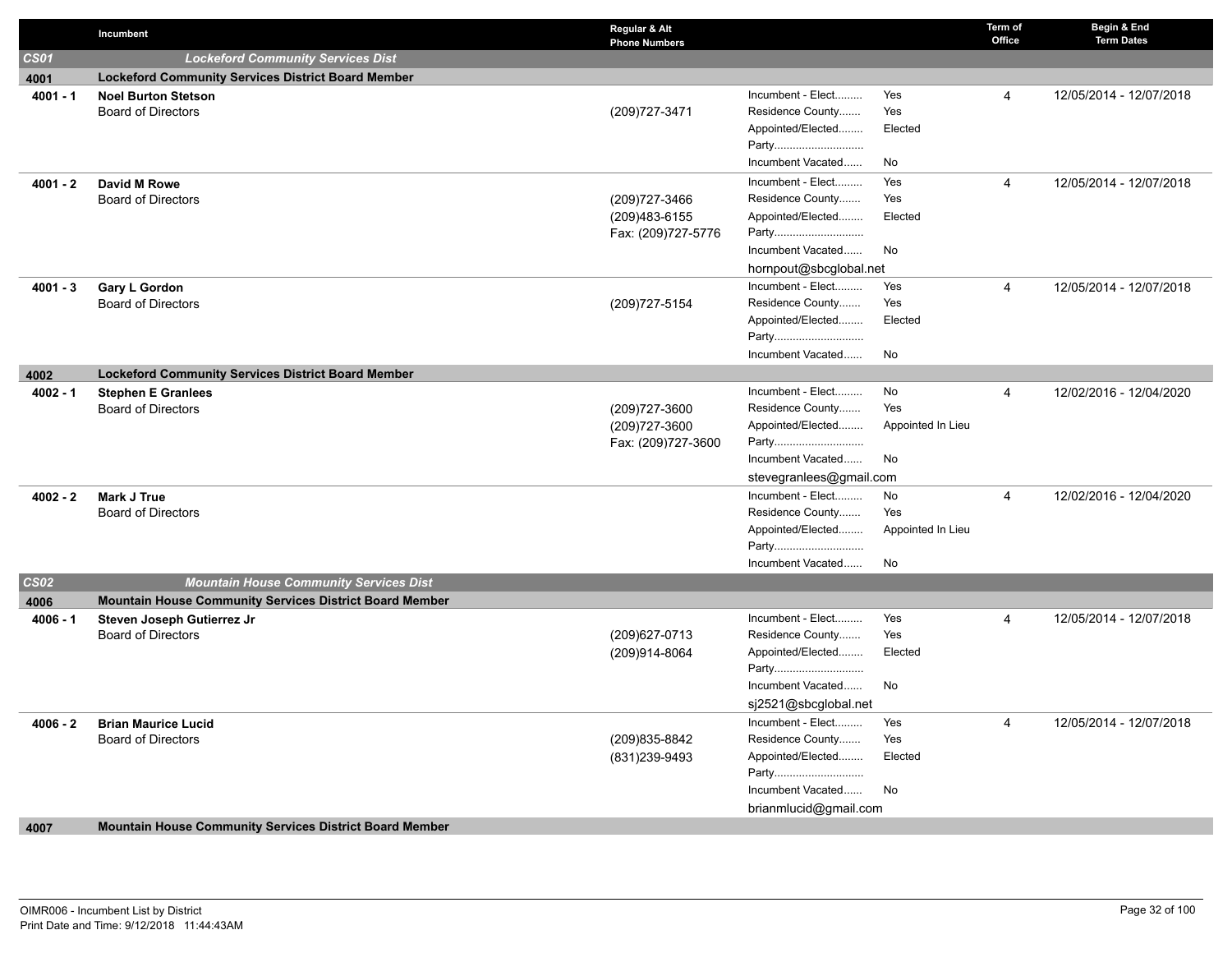|                 | Incumbent                                                  | Regular & Alt<br><b>Phone Numbers</b> |                                       |                   | Term of<br>Office | Begin & End<br><b>Term Dates</b> |
|-----------------|------------------------------------------------------------|---------------------------------------|---------------------------------------|-------------------|-------------------|----------------------------------|
| CS02            | <b>Mountain House Community Services Dist</b>              |                                       |                                       |                   |                   |                                  |
| 4007            | Mountain House Community Services District Board Member    |                                       |                                       |                   |                   |                                  |
| $4007 - 1$      | Andy K Su                                                  |                                       | Incumbent - Elect                     | Yes               | 4                 | 12/02/2016 - 12/04/2020          |
|                 | <b>Board of Directors</b>                                  | (209)833-9597                         | Residence County                      | Yes               |                   |                                  |
|                 |                                                            | (209)833-9597                         | Appointed/Elected                     | Elected           |                   |                                  |
|                 |                                                            |                                       | Party                                 |                   |                   |                                  |
|                 |                                                            |                                       | Incumbent Vacated                     | No                |                   |                                  |
|                 |                                                            |                                       | andy_k_su@yahoo.com                   |                   |                   |                                  |
| $4007 - 2$      | <b>Daniel Edward Harrison</b><br><b>Board of Directors</b> |                                       | Incumbent - Elect<br>Residence County | Yes<br>Yes        | $\overline{4}$    | 12/02/2016 - 12/04/2020          |
|                 |                                                            | (209)835-6919                         | Appointed/Elected                     | Elected           |                   |                                  |
|                 |                                                            | Fax: (925)443-3622                    | Party                                 |                   |                   |                                  |
|                 |                                                            |                                       | Incumbent Vacated                     | No                |                   |                                  |
|                 |                                                            |                                       | danosvtx@att.net                      |                   |                   |                                  |
| $4007 - 3$      | <b>Bernice King Tingle</b>                                 |                                       | Incumbent - Elect                     | Yes               | 4                 | 12/02/2016 - 12/04/2020          |
|                 | <b>Board of Directors</b>                                  | (209) 836-8818                        | Residence County                      | Yes               |                   |                                  |
|                 |                                                            | (510)304-8480                         | Appointed/Elected                     | Elected           |                   |                                  |
|                 |                                                            |                                       | Party                                 |                   |                   |                                  |
|                 |                                                            |                                       | Incumbent Vacated                     | No                |                   |                                  |
|                 |                                                            |                                       | b.tingle6402@sbcglobal.net            |                   |                   |                                  |
| <b>DR01</b>     | <b>New Jerusalem Drainage District</b>                     |                                       |                                       |                   |                   |                                  |
| 4014            | New Jerusalem Drainage District Board Member At Large      |                                       |                                       |                   |                   |                                  |
| $4014 - 1$      | <b>Zachary John Reece</b>                                  |                                       | Incumbent - Elect                     | No                | 4                 | 12/01/2017 - 12/03/2021          |
|                 | <b>Board of Directors</b>                                  | (209)601-8855                         | Residence County                      | Yes               |                   |                                  |
|                 |                                                            |                                       | Appointed/Elected                     | Appointed In Lieu |                   |                                  |
|                 |                                                            |                                       | Party                                 |                   |                   |                                  |
|                 |                                                            |                                       | Incumbent Vacated                     | No                |                   |                                  |
| $4014 - 2$      | Joseph A Perez                                             |                                       | Incumbent - Elect<br>Residence County | No<br>Yes         | 4                 | 12/01/2017 - 12/03/2021          |
|                 | <b>Board of Directors</b>                                  | (209)835-9082                         | Appointed/Elected                     | Appointed In Lieu |                   |                                  |
|                 |                                                            |                                       | Party                                 |                   |                   |                                  |
|                 |                                                            |                                       | Incumbent Vacated                     | No                |                   |                                  |
| 4015            | New Jerusalem Drainage District Board Member At Large      |                                       |                                       |                   |                   |                                  |
| $4015 - 1$      | <b>Michael M Petz</b>                                      |                                       | Incumbent - Elect                     | No                | 4                 | 12/04/2015 - 12/06/2019          |
|                 | <b>Board of Directors</b>                                  | (209)836-4936                         | Residence County                      | Yes               |                   |                                  |
|                 |                                                            |                                       | Appointed/Elected                     | Appointed In Lieu |                   |                                  |
|                 |                                                            |                                       | Party                                 |                   |                   |                                  |
|                 |                                                            |                                       | Incumbent Vacated                     | No                |                   |                                  |
| DR01 - 1        | New Jerusalem Drainage Dist-Div 1                          |                                       |                                       |                   |                   |                                  |
| 4011            | New Jerusalem Drainage District Board Member, Division 1   |                                       |                                       |                   |                   |                                  |
| $4011 - 1$      | Roger W Mc Leod                                            |                                       | Incumbent - Elect                     | No                | 4                 | 12/06/2013 - 12/01/2017          |
|                 | <b>Board of Directors</b>                                  | (209)836-3080                         | Residence County                      | Yes               |                   |                                  |
|                 |                                                            |                                       | Appointed/Elected                     | Appointed In Lieu |                   |                                  |
|                 |                                                            |                                       | Party                                 |                   |                   |                                  |
|                 |                                                            |                                       | Incumbent Vacated                     | No                |                   |                                  |
| <b>DR01 - 2</b> | <b>New Jerusalem Drainage Dist-Div 2</b>                   |                                       |                                       |                   |                   |                                  |
| 4012            | New Jerusalem Drainage District Board Member, Division 2   |                                       |                                       |                   |                   |                                  |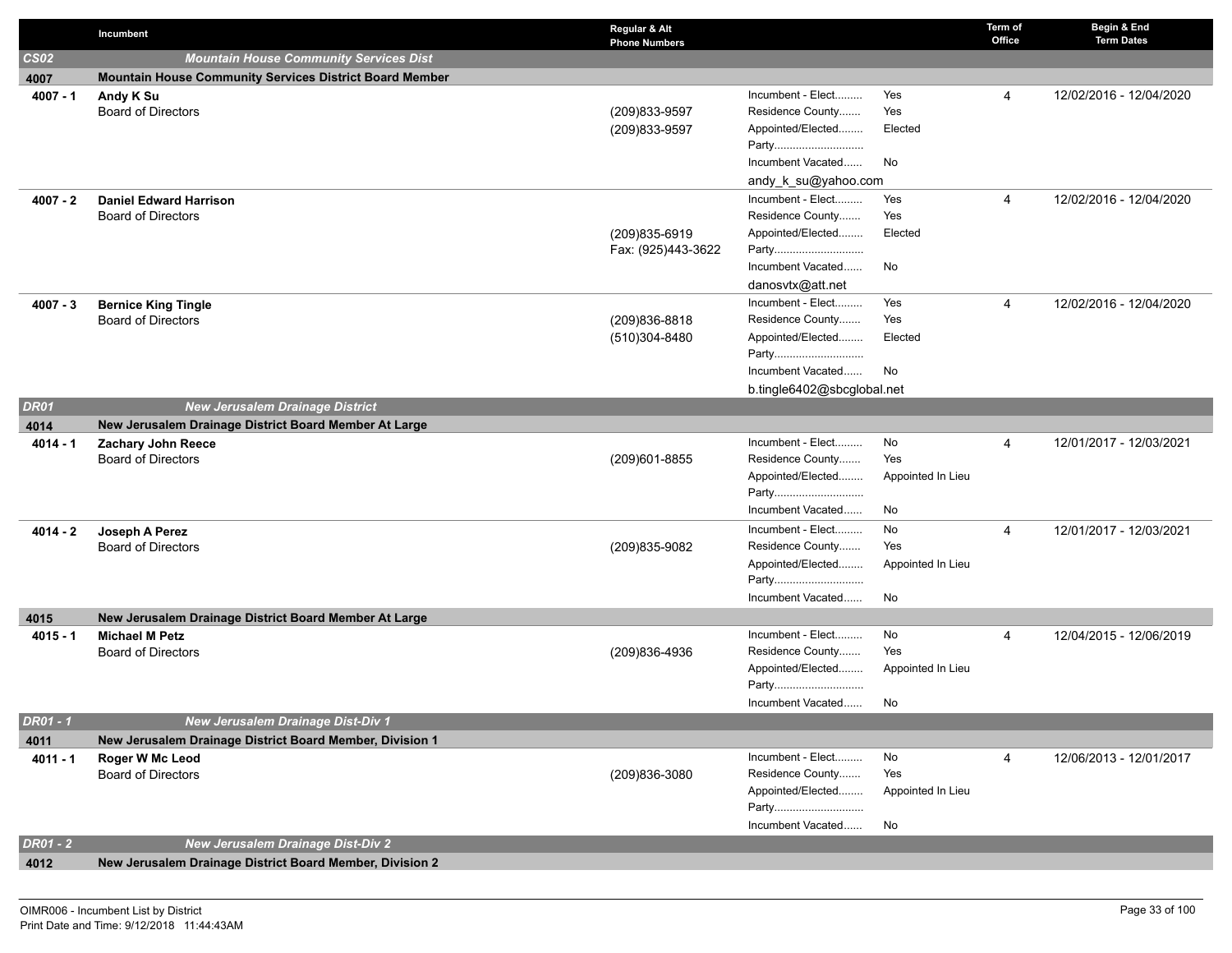|             | Incumbent                                                          | Regular & Alt<br><b>Phone Numbers</b> |                                       |                   | Term of<br>Office | Begin & End<br><b>Term Dates</b> |
|-------------|--------------------------------------------------------------------|---------------------------------------|---------------------------------------|-------------------|-------------------|----------------------------------|
| DR01 - 2    | <b>New Jerusalem Drainage Dist-Div 2</b>                           |                                       |                                       |                   |                   |                                  |
| 4012        | New Jerusalem Drainage District Board Member, Division 2           |                                       |                                       |                   |                   |                                  |
| $4012 - 1$  | Peter A Reece                                                      |                                       | Incumbent - Elect                     | No                | 4                 | 12/04/2015 - 12/06/2019          |
|             | <b>Board of Directors</b>                                          | (209)836-0058                         | Residence County                      | Yes               |                   |                                  |
|             |                                                                    |                                       | Appointed/Elected                     | Appointed In Lieu |                   |                                  |
|             |                                                                    |                                       | Party                                 |                   |                   |                                  |
|             |                                                                    |                                       | Incumbent Vacated                     | No                |                   |                                  |
| DR01 - 3    | <b>New Jerusalem Drainage Dist-Div 3</b>                           |                                       |                                       |                   |                   |                                  |
| 4013        | New Jerusalem Drainage District Board Member, Division 3           |                                       |                                       |                   |                   |                                  |
| $4013 - 1$  | <b>Timothy J Bogetti</b>                                           |                                       | Incumbent - Elect                     | No                | 4                 | 12/04/2015 - 12/06/2019          |
|             | <b>Board of Directors</b>                                          |                                       | Residence County                      | Yes               |                   |                                  |
|             |                                                                    |                                       | Appointed/Elected                     | Appointed In Lieu |                   |                                  |
|             |                                                                    |                                       | Party                                 |                   |                   |                                  |
|             |                                                                    |                                       | Incumbent Vacated                     | No                |                   |                                  |
| <b>FI01</b> | <b>BOGGS TRACT FIRE PROTECTION DISTRICT</b>                        |                                       |                                       |                   |                   |                                  |
| 4030        | <b>Boggs Tract Fire Protection District Board Member</b>           |                                       |                                       |                   |                   |                                  |
| $4030 - 1$  | <b>Vacant-Boggs Tract Fire</b><br><b>Board of Directors</b>        |                                       | Incumbent - Elect<br>Residence County | No<br>No          | 4                 | 12/06/2013 - 12/01/2017          |
|             |                                                                    | $\rightarrow$ $-$                     | Appointed/Elected                     | Elected           |                   |                                  |
|             |                                                                    |                                       | Party                                 |                   |                   |                                  |
|             |                                                                    |                                       | Incumbent Vacated                     | Yes               |                   |                                  |
| $4030 - 2$  |                                                                    |                                       | Incumbent - Elect                     | No                | 4                 | 12/06/2013 - 12/01/2017          |
|             | <b>Vacant-Boggs Tract Fire</b><br><b>Board of Directors</b>        | $(+)$ -                               | Residence County                      | No                |                   |                                  |
|             |                                                                    |                                       | Appointed/Elected                     | Elected           |                   |                                  |
|             |                                                                    |                                       | Party                                 |                   |                   |                                  |
|             |                                                                    |                                       | Incumbent Vacated                     | Yes               |                   |                                  |
| 4031        | <b>Boggs Tract Fire Protection District Board Member</b>           |                                       |                                       |                   |                   |                                  |
| $4031 - 1$  | <b>Vacant-Boggs Tract Fire</b>                                     |                                       | Incumbent - Elect                     | No                | 4                 | 12/04/2015 - 12/06/2019          |
|             | <b>Board of Directors</b>                                          |                                       | Residence County                      | No                |                   |                                  |
|             |                                                                    |                                       | Appointed/Elected                     | Elected           |                   |                                  |
|             |                                                                    |                                       | Party                                 |                   |                   |                                  |
|             |                                                                    |                                       | Incumbent Vacated                     | Yes               |                   |                                  |
| $4031 - 2$  | <b>Vacant-Boggs Tract Fire</b>                                     |                                       | Incumbent - Elect                     | No                | 4                 | 12/04/2015 - 12/06/2019          |
|             | <b>Board of Directors</b>                                          |                                       | Residence County                      | No                |                   |                                  |
|             |                                                                    |                                       | Appointed/Elected                     | Elected           |                   |                                  |
|             |                                                                    |                                       | Party                                 |                   |                   |                                  |
|             |                                                                    |                                       | Incumbent Vacated                     | Yes               |                   |                                  |
| $4031 - 3$  | <b>Vacant-Boggs Tract Fire</b>                                     |                                       | Incumbent - Elect                     | No                | 4                 | 12/04/2015 - 12/06/2019          |
|             | <b>Board of Directors</b>                                          |                                       | Residence County                      | No                |                   |                                  |
|             |                                                                    |                                       | Appointed/Elected                     | Elected           |                   |                                  |
|             |                                                                    |                                       | Party                                 |                   |                   |                                  |
|             |                                                                    |                                       | Incumbent Vacated                     | Yes               |                   |                                  |
| F102        | <b>CLEMENTS RURAL FIRE PROTECTION DISTRICT</b>                     |                                       |                                       |                   |                   |                                  |
| 4035        | <b>Clements Rural County Fire Protection District Board Member</b> |                                       |                                       |                   |                   |                                  |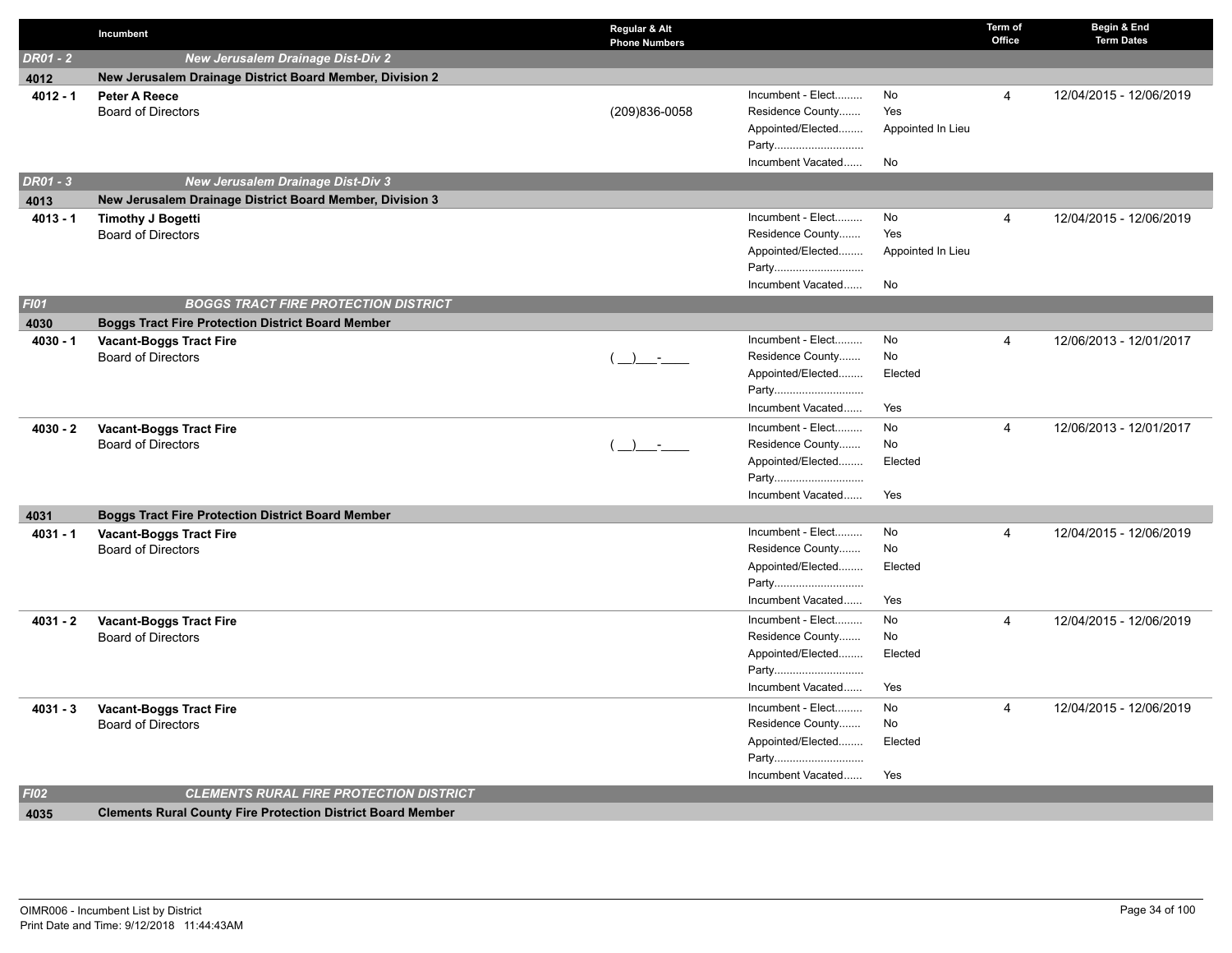|            | Incumbent                                                          | Regular & Alt<br><b>Phone Numbers</b> |                                       |                    | Term of<br>Office | Begin & End<br><b>Term Dates</b> |
|------------|--------------------------------------------------------------------|---------------------------------------|---------------------------------------|--------------------|-------------------|----------------------------------|
| F102       | <b>CLEMENTS RURAL FIRE PROTECTION DISTRICT</b>                     |                                       |                                       |                    |                   |                                  |
| 4035       | <b>Clements Rural County Fire Protection District Board Member</b> |                                       |                                       |                    |                   |                                  |
| $4035 - 1$ | <b>Russell Machado</b>                                             |                                       | Incumbent - Elect                     | No                 | 4                 | 12/05/2014 - 12/07/2018          |
|            | <b>Board of Directors</b>                                          | (209) 759-3265                        | Residence County                      | Yes                |                   |                                  |
|            |                                                                    |                                       | Appointed/Elected                     | Appointed To Vacan |                   |                                  |
|            |                                                                    |                                       | Party<br>Incumbent Vacated            | No                 |                   |                                  |
| $4035 - 2$ | Robert L Buchwalter Jr                                             |                                       | Incumbent - Elect                     | No                 | 4                 | 12/05/2014 - 12/07/2018          |
|            | <b>Board of Directors</b>                                          | (209) 953-7858                        | Residence County                      | Yes                |                   |                                  |
|            |                                                                    |                                       | Appointed/Elected                     | Appointed In Lieu  |                   |                                  |
|            |                                                                    |                                       | Party                                 |                    |                   |                                  |
|            |                                                                    |                                       | Incumbent Vacated                     | No                 |                   |                                  |
| 4036       | <b>Clements Rural County Fire Protection District Board Member</b> |                                       |                                       |                    |                   |                                  |
| $4036 - 1$ | <b>Raymond F Engel</b>                                             |                                       | Incumbent - Elect                     | No                 | 4                 | 12/02/2016 - 12/04/2020          |
|            | <b>Board of Directors</b>                                          |                                       | Residence County                      | Yes                |                   |                                  |
|            |                                                                    | (209)481-4501                         | Appointed/Elected                     | Appointed In Lieu  |                   |                                  |
|            |                                                                    | Fax: (209)759-9387                    | Party<br>Incumbent Vacated            | No                 |                   |                                  |
|            |                                                                    |                                       | faengel@verizon.net                   |                    |                   |                                  |
| 4036 - 2   | <b>Ronald L Swearengin</b>                                         |                                       | Incumbent - Elect                     | No                 | 4                 | 12/02/2016 - 12/04/2020          |
|            | <b>Board of Directors</b>                                          |                                       | Residence County                      | Yes                |                   |                                  |
|            |                                                                    |                                       | Appointed/Elected                     | Appointed In Lieu  |                   |                                  |
|            |                                                                    |                                       | Party                                 |                    |                   |                                  |
|            |                                                                    |                                       | Incumbent Vacated                     | No                 |                   |                                  |
| $4036 - 3$ | <b>William Earl Henderson</b>                                      |                                       | Incumbent - Elect                     | No                 | 4                 | 12/02/2016 - 12/04/2020          |
|            | <b>Board of Directors</b>                                          | (209) 759-3062                        | Residence County                      | Yes                |                   |                                  |
|            |                                                                    |                                       | Appointed/Elected<br>Party            | Appointed In Lieu  |                   |                                  |
|            |                                                                    |                                       | Incumbent Vacated                     | No                 |                   |                                  |
| F104       | <b>EASTSIDE RURAL FIRE PROTECTION DISTRICT</b>                     |                                       |                                       |                    |                   |                                  |
| 4040       | <b>Eastside Rural County Fire Protection District Board Member</b> |                                       |                                       |                    |                   |                                  |
| $4040 - 1$ | <b>Martin Louis Asborno</b>                                        |                                       | Incumbent - Elect                     | No                 | 4                 | 12/05/2014 - 12/07/2018          |
|            | <b>Board of Directors</b>                                          | (209)608-8321                         | Residence County                      | Yes                |                   |                                  |
|            |                                                                    | (209)943-6003                         | Appointed/Elected                     | Appointed In Lieu  |                   |                                  |
|            |                                                                    |                                       | Party                                 |                    |                   |                                  |
|            |                                                                    |                                       | Incumbent Vacated                     | No                 |                   |                                  |
| $4040 - 2$ | <b>Lynne M Armanino</b><br><b>Board of Directors</b>               | (209) 931-3471                        | Incumbent - Elect<br>Residence County | No<br>Yes          | 4                 | 12/05/2014 - 12/07/2018          |
|            |                                                                    | (209)993-5228                         | Appointed/Elected                     | Appointed In Lieu  |                   |                                  |
|            |                                                                    | Fax: (209)931-3471                    | Party                                 |                    |                   |                                  |
|            |                                                                    |                                       | Incumbent Vacated                     | No                 |                   |                                  |
|            |                                                                    |                                       | johnlynnea@hotmail.com                |                    |                   |                                  |
| $4040 - 3$ | Kathleen A Garcia                                                  |                                       | Incumbent - Elect                     | No                 | 4                 | 12/05/2014 - 12/07/2018          |
|            | <b>Board of Directors</b>                                          | (209)463-8159                         | Residence County                      | Yes                |                   |                                  |
|            |                                                                    |                                       | Appointed/Elected                     | Appointed In Lieu  |                   |                                  |
|            |                                                                    |                                       | Party                                 |                    |                   |                                  |
|            |                                                                    |                                       | Incumbent Vacated                     | No                 |                   |                                  |

## **4041 Eastside Rural County Fire Protection District Board Member**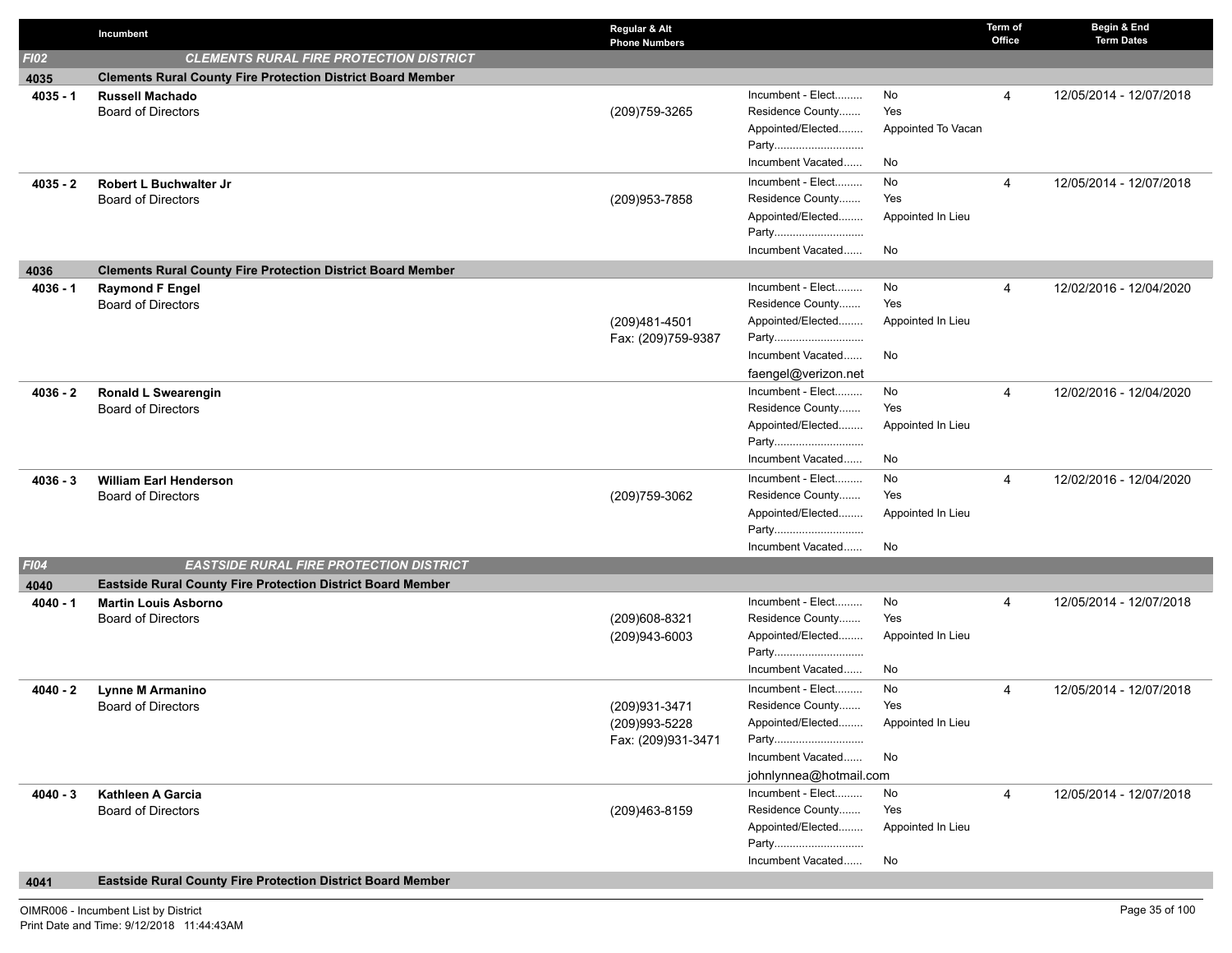|             | Incumbent                                                           | Regular & Alt<br><b>Phone Numbers</b> |                                       |                   | Term of<br>Office | Begin & End<br><b>Term Dates</b> |
|-------------|---------------------------------------------------------------------|---------------------------------------|---------------------------------------|-------------------|-------------------|----------------------------------|
| F104        | <b>EASTSIDE RURAL FIRE PROTECTION DISTRICT</b>                      |                                       |                                       |                   |                   |                                  |
| 4041        | <b>Eastside Rural County Fire Protection District Board Member</b>  |                                       |                                       |                   |                   |                                  |
| $4041 - 1$  | <b>Susan K Trammel</b>                                              |                                       | Incumbent - Elect                     | No                | $\overline{4}$    | 12/02/2016 - 12/04/2020          |
|             | <b>Board of Directors</b>                                           | (209)462-8215                         | Residence County                      | Yes               |                   |                                  |
|             |                                                                     |                                       | Appointed/Elected                     | Appointed In Lieu |                   |                                  |
|             |                                                                     |                                       | Party                                 |                   |                   |                                  |
|             |                                                                     |                                       | Incumbent Vacated                     | No                |                   |                                  |
| 4041 - 2    | <b>Benjamin F Moore</b>                                             |                                       | Incumbent - Elect                     | No                | $\overline{4}$    | 12/02/2016 - 12/04/2020          |
|             | <b>Board of Directors</b>                                           |                                       | Residence County                      | Yes               |                   |                                  |
|             |                                                                     | (209)462-6398                         | Appointed/Elected                     | Appointed In Lieu |                   |                                  |
|             |                                                                     |                                       | Party                                 |                   |                   |                                  |
|             |                                                                     |                                       | Incumbent Vacated                     | No                |                   |                                  |
| <b>FI06</b> | <b>ESCALON CONSOLIDATED FIRE DISTRICT</b>                           |                                       |                                       |                   |                   |                                  |
| 4045        | <b>Escalon Consolidated Fire Protection District Board Member</b>   |                                       | Incumbent - Elect                     | No                |                   |                                  |
| $4045 - 1$  | Joseph Andrew Dugo<br><b>Board of Directors</b>                     | (209) 838-7297                        | Residence County                      | Yes               | $\overline{4}$    | 12/05/2014 - 12/07/2018          |
|             |                                                                     | (209) 838-7297                        | Appointed/Elected                     | Appointed In Lieu |                   |                                  |
|             |                                                                     |                                       | Party                                 |                   |                   |                                  |
|             |                                                                     |                                       | Incumbent Vacated                     | No                |                   |                                  |
| 4045 - 2    | Joe L Camara                                                        |                                       | Incumbent - Elect                     | No                | $\overline{4}$    | 12/05/2014 - 12/07/2018          |
|             | <b>Board of Directors</b>                                           | (209)838-0239                         | Residence County                      | Yes               |                   |                                  |
|             |                                                                     | (209)985-1959                         | Appointed/Elected                     | Appointed In Lieu |                   |                                  |
|             |                                                                     |                                       | Party                                 |                   |                   |                                  |
|             |                                                                     |                                       | Incumbent Vacated                     | No                |                   |                                  |
|             |                                                                     |                                       | sergeantdad@sbcglobal.net             |                   |                   |                                  |
| $4045 - 3$  | <b>Michael M Schilber</b>                                           |                                       | Incumbent - Elect                     | No                | $\overline{4}$    | 12/05/2014 - 12/07/2018          |
|             | <b>Board of Directors</b>                                           | (209) 838-8418                        | Residence County                      | Yes               |                   |                                  |
|             |                                                                     | (209) 838-7311                        | Appointed/Elected                     | Appointed In Lieu |                   |                                  |
|             |                                                                     | Fax: (209)838-2785                    | Party                                 |                   |                   |                                  |
|             |                                                                     |                                       | Incumbent Vacated                     | No                |                   |                                  |
| 4046        | <b>Escalon Consolidated Fire Protection District Board Member</b>   |                                       |                                       |                   |                   |                                  |
| $4046 - 1$  | <b>Stephen Anthony Reichmuth</b><br><b>Board of Directors</b>       |                                       | Incumbent - Elect<br>Residence County | Yes<br>Yes        | $\overline{4}$    | 12/02/2016 - 12/04/2020          |
|             |                                                                     | (209) 838-1306                        | Appointed/Elected                     | Elected           |                   |                                  |
|             |                                                                     |                                       | Party                                 |                   |                   |                                  |
|             |                                                                     |                                       | Incumbent Vacated                     | No                |                   |                                  |
|             |                                                                     |                                       | gr8sonz@charter.net                   |                   |                   |                                  |
| 4046 - 2    | <b>Joshua Cummings</b>                                              |                                       | Incumbent - Elect                     | Yes               | $\overline{4}$    | 12/02/2016 - 12/04/2020          |
|             | <b>Board of Directors</b>                                           |                                       | Residence County                      | Yes               |                   |                                  |
|             |                                                                     | (650)208-0758                         | Appointed/Elected                     | Elected           |                   |                                  |
|             |                                                                     |                                       | Party                                 |                   |                   |                                  |
|             |                                                                     |                                       | Incumbent Vacated                     | No                |                   |                                  |
|             |                                                                     |                                       | jana.cummings@sbcglobal.net           |                   |                   |                                  |
| <b>FI07</b> | <b>FARMINGTON COUNTY FIRE PROTECTION DISTRICT</b>                   |                                       |                                       |                   |                   |                                  |
| 4050        | <b>Farmington Rural County Fire Protection District Board Membe</b> |                                       |                                       |                   |                   |                                  |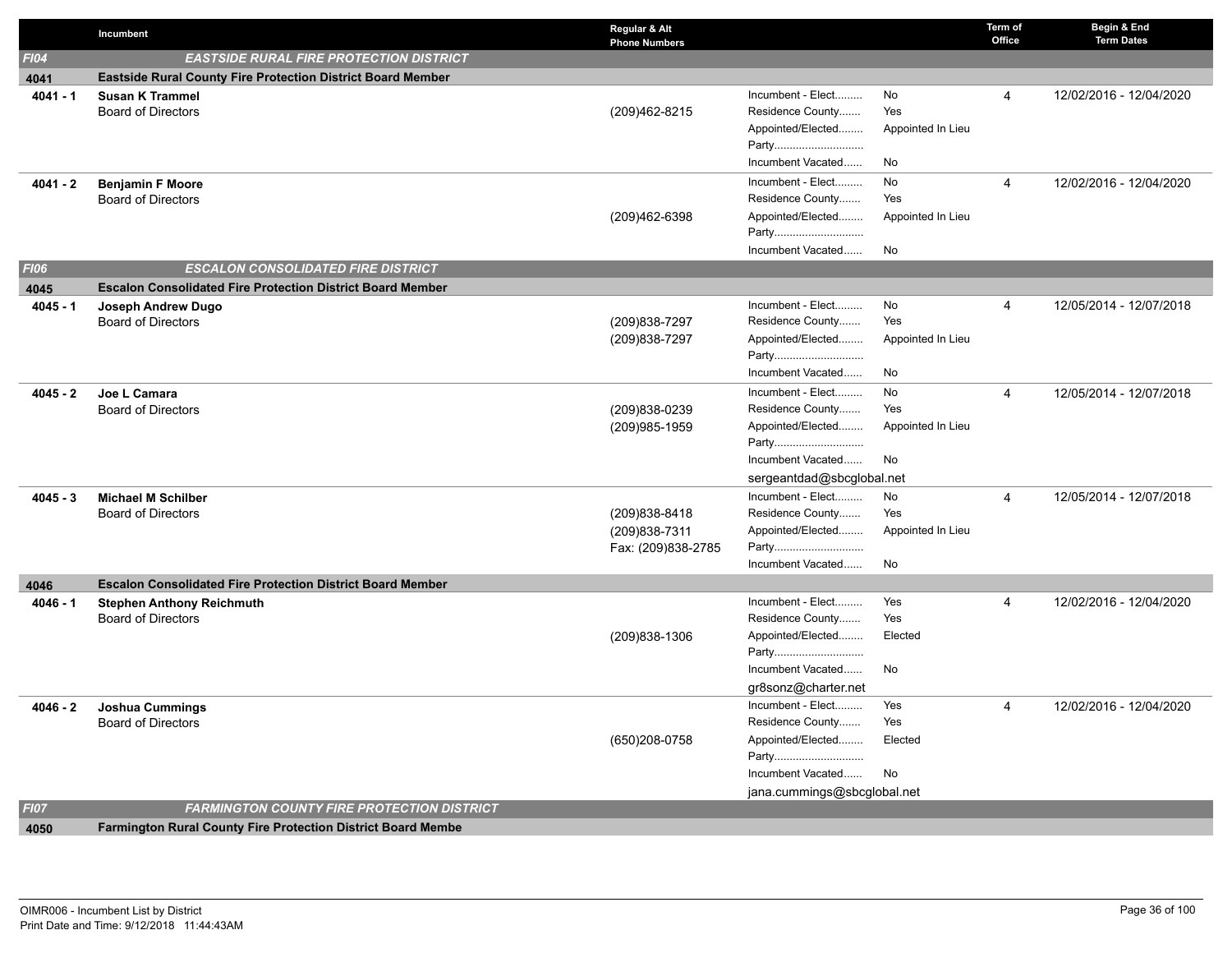|                    | Incumbent                                                    | Regular & Alt<br><b>Phone Numbers</b> |                                       |                   | Term of<br>Office | Begin & End<br><b>Term Dates</b> |
|--------------------|--------------------------------------------------------------|---------------------------------------|---------------------------------------|-------------------|-------------------|----------------------------------|
| <b>FI07</b>        | <b>FARMINGTON COUNTY FIRE PROTECTION DISTRICT</b>            |                                       |                                       |                   |                   |                                  |
| 4050               | Farmington Rural County Fire Protection District Board Membe |                                       |                                       |                   |                   |                                  |
| $4050 - 1$         | <b>Matt Bailey</b>                                           |                                       | Incumbent - Elect                     | No                | 4                 | 12/05/2014 - 12/07/2018          |
|                    | <b>Board of Directors</b>                                    | (209)886-5321                         | Residence County                      | Yes               |                   |                                  |
|                    |                                                              | (209)886-5502                         | Appointed/Elected                     | Appointed In Lieu |                   |                                  |
|                    |                                                              |                                       | Party                                 |                   |                   |                                  |
|                    |                                                              |                                       | Incumbent Vacated                     | No                |                   |                                  |
| $4050 - 2$         | <b>Cleve P Latini</b>                                        |                                       | Incumbent - Elect                     | No                | 4                 | 12/05/2014 - 12/07/2018          |
|                    | <b>Board of Directors</b>                                    |                                       | Residence County                      | Yes               |                   |                                  |
|                    |                                                              |                                       | Appointed/Elected<br>Party            | Appointed In Lieu |                   |                                  |
|                    |                                                              |                                       | Incumbent Vacated                     | No                |                   |                                  |
|                    | Farmington Rural County Fire Protection District Board Membe |                                       |                                       |                   |                   |                                  |
| 4051<br>$4051 - 1$ | <b>Michael Lee Keener</b>                                    |                                       | Incumbent - Elect                     | No                | 4                 | 12/02/2016 - 12/04/2020          |
|                    | <b>Board of Directors</b>                                    | (209)838-8060                         | Residence County                      | Yes               |                   |                                  |
|                    |                                                              | (209)838-8060                         | Appointed/Elected                     | Appointed In Lieu |                   |                                  |
|                    |                                                              |                                       | Party                                 |                   |                   |                                  |
|                    |                                                              |                                       | Incumbent Vacated                     | No                |                   |                                  |
|                    |                                                              |                                       | mike_keener@ymail.com                 |                   |                   |                                  |
| 4051 - 2           | <b>Frank Edward Bracco Jr</b>                                |                                       | Incumbent - Elect                     | No                | 4                 | 12/02/2016 - 12/04/2020          |
|                    | <b>Board of Directors</b>                                    | (209)886-1094                         | Residence County                      | Yes               |                   |                                  |
|                    |                                                              | (209)609-9467                         | Appointed/Elected                     | Appointed In Lieu |                   |                                  |
|                    |                                                              |                                       | Party                                 |                   |                   |                                  |
|                    |                                                              |                                       | Incumbent Vacated                     | No                |                   |                                  |
|                    |                                                              |                                       | febracco45@aol.com                    |                   |                   |                                  |
| $4051 - 3$         | <b>Kelly Howard Ogilvie</b>                                  |                                       | Incumbent - Elect                     | No                | 4                 | 12/02/2016 - 12/04/2020          |
|                    | <b>Board of Directors</b>                                    | (209)886-5026                         | Residence County                      | Yes               |                   |                                  |
|                    |                                                              | Fax: (209)403-4950                    | Appointed/Elected<br>Party            | Appointed In Lieu |                   |                                  |
|                    |                                                              |                                       | Incumbent Vacated                     | No                |                   |                                  |
| <b>FI09</b>        | FRENCH CAMP-MC KINLEY COUNTY FIRE PROTECTION DISTRICT        |                                       |                                       |                   |                   |                                  |
| 4060               | French Camp-Mc Kinley Rural Fire District Board Member       |                                       |                                       |                   |                   |                                  |
| 4060 - 1           | James L Lee Jr                                               |                                       | Incumbent - Elect                     | No                | 4                 | 12/05/2014 - 12/07/2018          |
|                    | <b>Board of Directors</b>                                    | (209)983-0338                         | Residence County                      | Yes               |                   |                                  |
|                    |                                                              |                                       | Appointed/Elected                     | Appointed In Lieu |                   |                                  |
|                    |                                                              |                                       | Party                                 |                   |                   |                                  |
|                    |                                                              |                                       | Incumbent Vacated                     | No                |                   |                                  |
| $4060 - 2$         | <b>Mark L Wulfing</b>                                        |                                       | Incumbent - Elect                     | No                | 4                 | 12/05/2014 - 12/07/2018          |
|                    | <b>Board of Directors</b>                                    | (209) 823-6720                        | Residence County                      | Yes               |                   |                                  |
|                    |                                                              |                                       | Appointed/Elected                     | Appointed In Lieu |                   |                                  |
|                    |                                                              |                                       | Party<br>Incumbent Vacated            |                   |                   |                                  |
|                    |                                                              |                                       |                                       | No                |                   |                                  |
| 4061               | French Camp-Mc Kinley Rural Fire District Board Member       |                                       |                                       |                   |                   |                                  |
| $4061 - 1$         | <b>Bobbie Melvin Pico</b><br><b>Board of Directors</b>       | (209)982-0862                         | Incumbent - Elect<br>Residence County | No<br>Yes         | 4                 | 12/02/2016 - 12/04/2020          |
|                    |                                                              | (209)481-5005                         | Appointed/Elected                     | Appointed In Lieu |                   |                                  |
|                    |                                                              |                                       | Party                                 |                   |                   |                                  |
|                    |                                                              |                                       | Incumbent Vacated                     | No                |                   |                                  |
|                    |                                                              |                                       |                                       |                   |                   |                                  |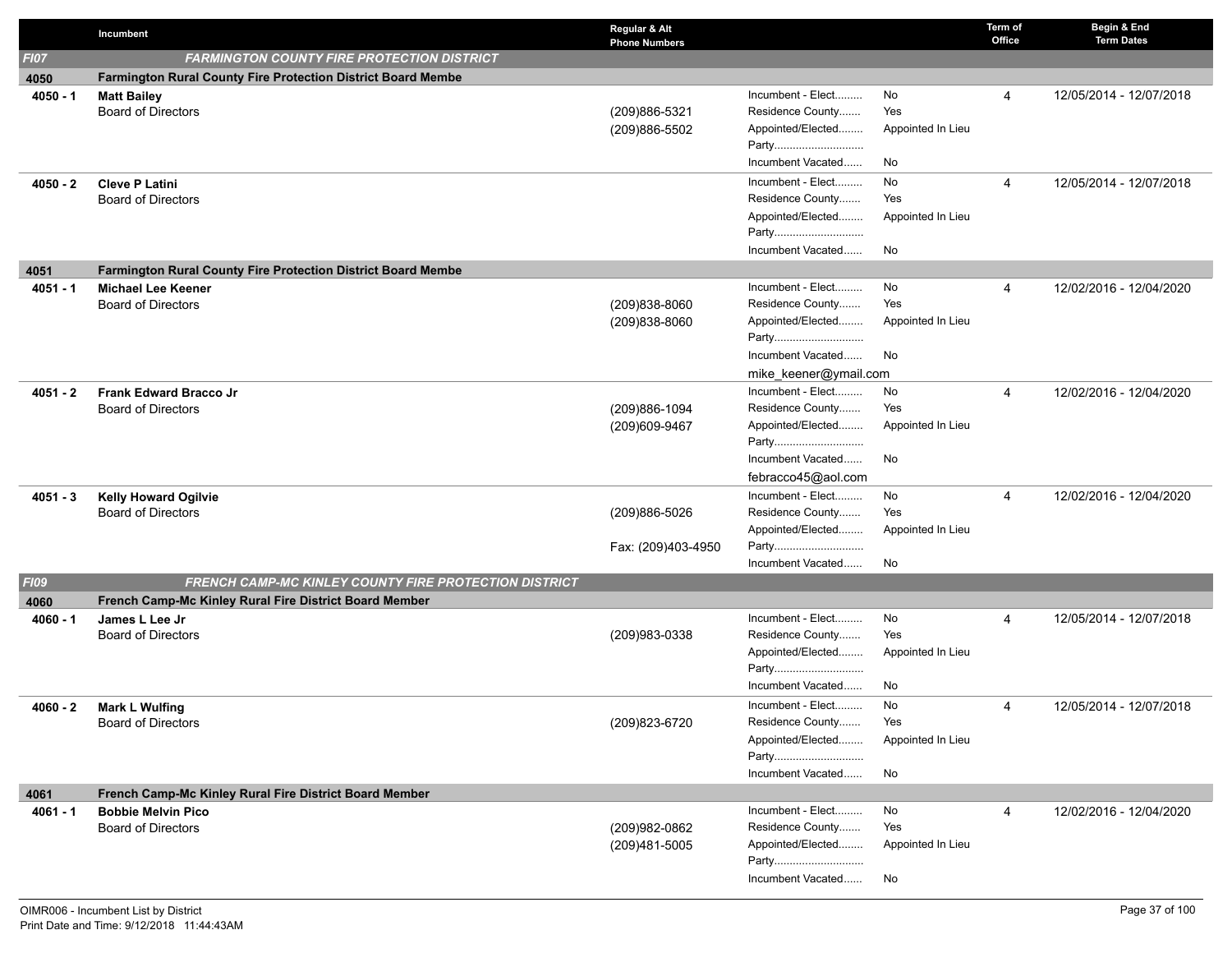|             | Incumbent                                                         | Regular & Alt<br><b>Phone Numbers</b> |                                       |                    | Term of<br>Office | Begin & End<br><b>Term Dates</b> |
|-------------|-------------------------------------------------------------------|---------------------------------------|---------------------------------------|--------------------|-------------------|----------------------------------|
| F109        | FRENCH CAMP-MC KINLEY COUNTY FIRE PROTECTION DISTRICT             |                                       |                                       |                    |                   |                                  |
| 4061        | French Camp-Mc Kinley Rural Fire District Board Member            |                                       |                                       |                    |                   |                                  |
| $4061 - 2$  | <b>Gorman H Houbein</b>                                           |                                       | Incumbent - Elect                     | No                 | $\overline{4}$    | 12/02/2016 - 12/04/2020          |
|             | <b>Board of Directors</b>                                         | (209)982-1896                         | Residence County                      | Yes                |                   |                                  |
|             |                                                                   | (209)815-5614                         | Appointed/Elected                     | Appointed In Lieu  |                   |                                  |
|             |                                                                   |                                       | Party                                 |                    |                   |                                  |
|             |                                                                   |                                       | Incumbent Vacated                     | No                 |                   |                                  |
|             |                                                                   |                                       | gormanhoubein@att.net                 |                    |                   |                                  |
| $4061 - 3$  | <b>Mary Ann Nicholson</b>                                         |                                       | Incumbent - Elect                     | No                 | $\overline{4}$    | 12/02/2016 - 12/04/2020          |
|             | <b>Board of Directors</b>                                         | (209)234-2802                         | Residence County                      | Yes                |                   |                                  |
|             |                                                                   | (209)403-6926                         | Appointed/Elected                     | Appointed To Vacan |                   |                                  |
|             |                                                                   |                                       | Party                                 |                    |                   |                                  |
|             |                                                                   |                                       | Incumbent Vacated                     | No                 |                   |                                  |
| <b>FI10</b> | <b>LIBERTY RURAL FIRE PROTECTION DISTRICT</b>                     |                                       |                                       |                    |                   |                                  |
| 4065        | <b>Liberty Rural County Fire Protection District Board Member</b> |                                       |                                       |                    |                   |                                  |
| $4065 - 1$  | <b>Howard A Wegat Jr</b>                                          |                                       | Incumbent - Elect<br>Residence County | No<br>Yes          | $\overline{4}$    | 12/05/2014 - 12/07/2018          |
|             | <b>Board of Directors</b>                                         |                                       | Appointed/Elected                     |                    |                   |                                  |
|             |                                                                   | (209)986-7368                         | Party                                 | Appointed In Lieu  |                   |                                  |
|             |                                                                   |                                       | Incumbent Vacated                     | No                 |                   |                                  |
|             | <b>Liberty Rural County Fire Protection District Board Member</b> |                                       |                                       |                    |                   |                                  |
| 4066        | Galen J Gribaudo                                                  |                                       | Incumbent - Elect                     | No                 | $\overline{4}$    | 12/02/2016 - 12/04/2020          |
| $4066 - 1$  | <b>Board of Directors</b>                                         |                                       | Residence County                      | Yes                |                   |                                  |
|             |                                                                   | <b>xFAX</b>                           | Appointed/Elected                     | Appointed In Lieu  |                   |                                  |
|             |                                                                   |                                       | Party                                 |                    |                   |                                  |
|             |                                                                   |                                       | Incumbent Vacated                     | No                 |                   |                                  |
| $4066 - 2$  | <b>Robert A Erman</b>                                             |                                       | Incumbent - Elect                     | No                 | $\overline{4}$    | 12/02/2016 - 12/04/2020          |
|             | <b>Board of Directors</b>                                         |                                       | Residence County                      | Yes                |                   |                                  |
|             |                                                                   | (209)368-7072                         | Appointed/Elected                     | Appointed In Lieu  |                   |                                  |
|             |                                                                   |                                       | Party                                 |                    |                   |                                  |
|             |                                                                   |                                       | Incumbent Vacated                     | No                 |                   |                                  |
| F111        | <b>LINCOLN COUNTY FIRE PROTECTION DISTRICT</b>                    |                                       |                                       |                    |                   |                                  |
| 4070        | <b>Lincoln Rural County Fire Protection District Board Member</b> |                                       |                                       |                    |                   |                                  |
| 4070 - 1    | <b>Brent Lesovsky</b>                                             |                                       | Incumbent - Elect                     | No                 | $\overline{4}$    | 12/05/2014 - 12/07/2018          |
|             | <b>Board of Directors</b>                                         | (209)478-3996                         | Residence County                      | Yes                |                   |                                  |
|             |                                                                   | (209)9430405                          | Appointed/Elected                     | Appointed In Lieu  |                   |                                  |
|             |                                                                   |                                       | Party                                 |                    |                   |                                  |
|             |                                                                   |                                       | Incumbent Vacated                     | No                 |                   |                                  |
|             |                                                                   |                                       | blesovsky@ldapartners.com             |                    |                   |                                  |
| 4070 - 2    | <b>Dale H Williams</b>                                            |                                       | Incumbent - Elect                     | No                 | 4                 | 12/05/2014 - 12/07/2018          |
|             | <b>Board of Directors</b>                                         | (209)957-6396                         | Residence County                      | Yes                |                   |                                  |
|             |                                                                   |                                       | Appointed/Elected                     | Appointed In Lieu  |                   |                                  |
|             |                                                                   |                                       | Party                                 |                    |                   |                                  |
|             |                                                                   |                                       | Incumbent Vacated                     | No                 |                   |                                  |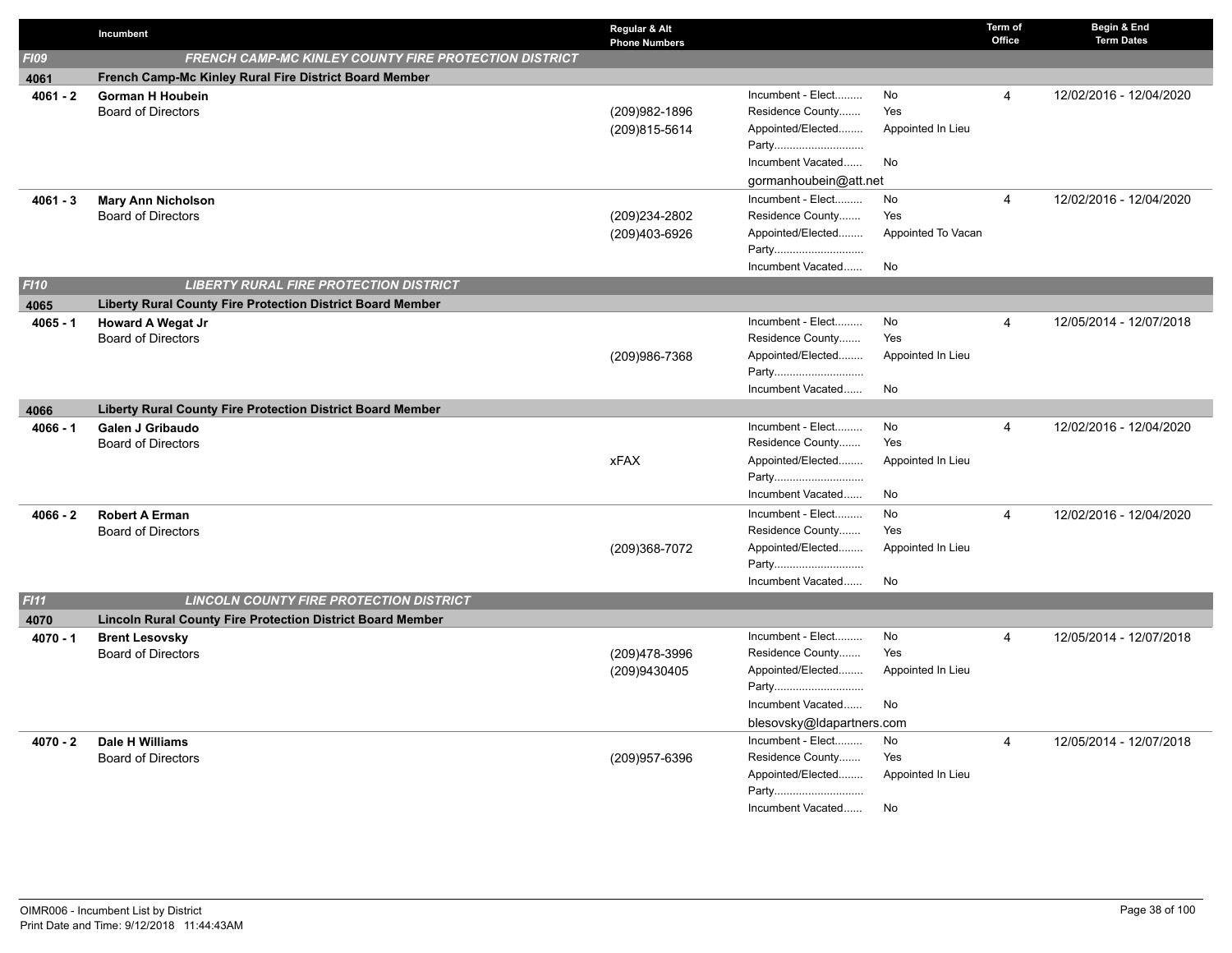|            | Incumbent                                                         | Regular & Alt<br><b>Phone Numbers</b> |                            |                   | Term of<br>Office | Begin & End<br><b>Term Dates</b> |
|------------|-------------------------------------------------------------------|---------------------------------------|----------------------------|-------------------|-------------------|----------------------------------|
| FI11       | <b>LINCOLN COUNTY FIRE PROTECTION DISTRICT</b>                    |                                       |                            |                   |                   |                                  |
| 4070       | <b>Lincoln Rural County Fire Protection District Board Member</b> |                                       |                            |                   |                   |                                  |
| $4070 - 3$ | <b>Margaret V Bernier</b>                                         |                                       | Incumbent - Elect          | No                | 4                 | 12/05/2014 - 12/07/2018          |
|            | <b>Board of Directors</b>                                         | (209)406-7304                         | Residence County           | Yes               |                   |                                  |
|            |                                                                   |                                       | Appointed/Elected          | Appointed In Lieu |                   |                                  |
|            |                                                                   |                                       | Party                      |                   |                   |                                  |
|            |                                                                   |                                       | Incumbent Vacated          | No                |                   |                                  |
| 4071       | Lincoln Rural County Fire Protection District Board Member        |                                       |                            |                   |                   |                                  |
| $4071 - 1$ | <b>Frederick Hanker</b>                                           |                                       | Incumbent - Elect          | No                | 4                 | 12/02/2016 - 12/04/2020          |
|            | <b>Board of Directors</b>                                         |                                       | Residence County           | Yes               |                   |                                  |
|            |                                                                   | (209)478-3949                         | Appointed/Elected<br>Party | Appointed In Lieu |                   |                                  |
|            |                                                                   | Fax: (209)478-3999                    | Incumbent Vacated          | No                |                   |                                  |
|            |                                                                   |                                       | Incumbent - Elect          | No                |                   |                                  |
| $4071 - 2$ | <b>Steve C Plinski</b><br><b>Board of Directors</b>               | (209)474-9083                         | Residence County           | Yes               | 4                 | 12/02/2016 - 12/04/2020          |
|            |                                                                   |                                       | Appointed/Elected          | Appointed In Lieu |                   |                                  |
|            |                                                                   |                                       | Party                      |                   |                   |                                  |
|            |                                                                   |                                       | Incumbent Vacated          | No                |                   |                                  |
| F112       | <b>LINDEN-PETERS RURAL FIRE PROTECTION DISTRICT</b>               |                                       |                            |                   |                   |                                  |
| 4075       | <b>Linden-Peters Rural Fire Protection District Board Member</b>  |                                       |                            |                   |                   |                                  |
| $4075 - 1$ | John E Plotz                                                      |                                       | Incumbent - Elect          | No                | 4                 | 12/04/2015 - 12/06/2019          |
|            | <b>Board of Directors</b>                                         | (209)931-3730                         | Residence County           | Yes               |                   |                                  |
|            |                                                                   | (209)810-2333                         | Appointed/Elected          | Appointed In Lieu |                   |                                  |
|            |                                                                   |                                       | Party                      |                   |                   |                                  |
|            |                                                                   |                                       | Incumbent Vacated          | No                |                   |                                  |
| $4075 - 2$ | <b>Thomas G Watkins</b>                                           |                                       | Incumbent - Elect          | No                | 4                 | 12/04/2015 - 12/06/2019          |
|            | <b>Board of Directors</b>                                         |                                       | Residence County           | Yes               |                   |                                  |
|            |                                                                   | (209)887-3021                         | Appointed/Elected          | Appointed In Lieu |                   |                                  |
|            |                                                                   |                                       | Party                      |                   |                   |                                  |
|            |                                                                   |                                       | Incumbent Vacated          | No                |                   |                                  |
| $4075 - 3$ | David J Frison                                                    |                                       | Incumbent - Elect          | No                | 4                 | 12/04/2015 - 12/06/2019          |
|            | <b>Board of Directors</b>                                         | (209)887-3060                         | Residence County           | Yes               |                   |                                  |
|            |                                                                   |                                       | Appointed/Elected<br>Party | Appointed In Lieu |                   |                                  |
|            |                                                                   |                                       | Incumbent Vacated          | No                |                   |                                  |
| 4076       | <b>Linden-Peters Rural Fire Protection District Board Member</b>  |                                       |                            |                   |                   |                                  |
| $4076 - 1$ | <b>Paul Castillou</b>                                             |                                       | Incumbent - Elect          | No                | 4                 | 12/06/2013 - 12/01/2017          |
|            | <b>Board of Directors</b>                                         | (209) 887-2602                        | Residence County           | Yes               |                   |                                  |
|            |                                                                   |                                       | Appointed/Elected          | Appointed In Lieu |                   |                                  |
|            |                                                                   |                                       | Party                      |                   |                   |                                  |
|            |                                                                   |                                       | Incumbent Vacated          | No                |                   |                                  |
| $4076 - 2$ | <b>Duane R Brown</b>                                              |                                       | Incumbent - Elect          | No                | 4                 | 12/06/2013 - 12/01/2017          |
|            | <b>Board of Directors</b>                                         |                                       | Residence County           | Yes               |                   |                                  |
|            |                                                                   | (209) 887-2675                        | Appointed/Elected          | Appointed In Lieu |                   |                                  |
|            |                                                                   |                                       | Party                      |                   |                   |                                  |
|            |                                                                   |                                       | Incumbent Vacated          | No                |                   |                                  |
| F113       | <b>LATHROP-MANTECA FIRE PROTECTION DISTRICT</b>                   |                                       |                            |                   |                   |                                  |
| 4080       | Lathrop-Manteca Rural Fire Protection District Board Member       |                                       |                            |                   |                   |                                  |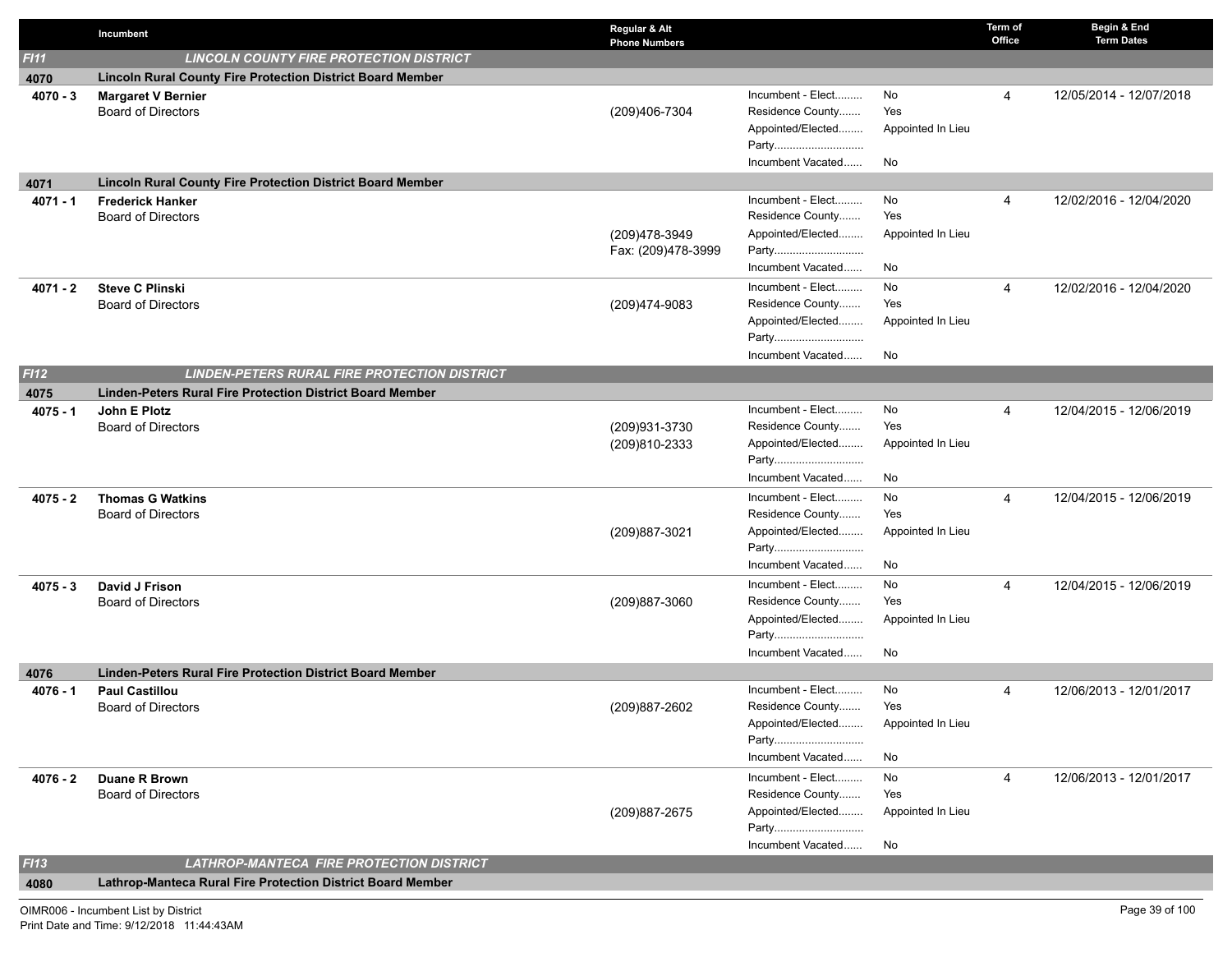|            | Incumbent                                                   | Regular & Alt<br><b>Phone Numbers</b> |                             |                   | Term of<br>Office | Begin & End<br><b>Term Dates</b> |
|------------|-------------------------------------------------------------|---------------------------------------|-----------------------------|-------------------|-------------------|----------------------------------|
| F113       | <b>LATHROP-MANTECA FIRE PROTECTION DISTRICT</b>             |                                       |                             |                   |                   |                                  |
| 4080       | Lathrop-Manteca Rural Fire Protection District Board Member |                                       |                             |                   |                   |                                  |
| $4080 - 1$ | <b>Robert D Gleason</b>                                     |                                       | Incumbent - Elect           | No                | $\overline{4}$    | 12/05/2014 - 12/07/2018          |
|            | <b>Board of Directors</b>                                   | (209)234-0125                         | Residence County            | Yes               |                   |                                  |
|            |                                                             | (209)234-0125                         | Appointed/Elected           | Appointed In Lieu |                   |                                  |
|            |                                                             |                                       | Party                       |                   |                   |                                  |
|            |                                                             |                                       | Incumbent Vacated           | No                |                   |                                  |
|            |                                                             |                                       | directorgleason30@gmail.com |                   |                   |                                  |
| $4080 - 2$ | <b>Tyehimba Peyton</b>                                      |                                       | Incumbent - Elect           | No                | $\overline{4}$    | 12/05/2014 - 12/07/2018          |
|            | <b>Board of Directors</b>                                   | (510) 755-7051                        | Residence County            | Yes               |                   |                                  |
|            |                                                             |                                       | Appointed/Elected           | Appointed In Lieu |                   |                                  |
|            |                                                             |                                       | Party                       |                   |                   |                                  |
|            |                                                             |                                       | Incumbent Vacated           | No                |                   |                                  |
|            |                                                             |                                       | tyepeyton@ymail.com         |                   |                   |                                  |
| 4081       | Lathrop-Manteca Rural Fire Protection District Board Member |                                       |                             |                   |                   |                                  |
| $4081 - 1$ | <b>Gloryanna Rhodes</b>                                     |                                       | Incumbent - Elect           | Yes               | $\overline{4}$    | 12/02/2016 - 12/04/2020          |
|            | <b>Board of Directors</b>                                   | (209) 858-2856                        | Residence County            | Yes               |                   |                                  |
|            |                                                             | Fax: (209)858-5852                    | Appointed/Elected<br>Party  | Elected           |                   |                                  |
|            |                                                             |                                       | Incumbent Vacated           | No                |                   |                                  |
|            |                                                             |                                       | therushinlathrop@yahoo.com  |                   |                   |                                  |
| $4081 - 2$ | Jeremy James Coe                                            |                                       | Incumbent - Elect           | Yes               | $\overline{4}$    | 12/02/2016 - 12/04/2020          |
|            | <b>Board of Directors</b>                                   | (209)815-9145                         | Residence County            | Yes               |                   |                                  |
|            |                                                             | (209)607-4395                         | Appointed/Elected           | Elected           |                   |                                  |
|            |                                                             |                                       | Party                       | Democratic        |                   |                                  |
|            |                                                             |                                       | Incumbent Vacated           | No                |                   |                                  |
|            |                                                             |                                       | Jeremyjcoe@me.com           |                   |                   |                                  |
| $4081 - 3$ | <b>John Edward Gish</b>                                     |                                       | Incumbent - Elect           | Yes               | $\overline{4}$    | 12/02/2016 - 12/04/2020          |
|            | <b>Board of Directors</b>                                   | (209)470-3786                         | Residence County            | Yes               |                   |                                  |
|            |                                                             |                                       | Appointed/Elected           | Elected           |                   |                                  |
|            |                                                             |                                       | Party                       | Republican        |                   |                                  |
|            |                                                             |                                       | Incumbent Vacated           | <b>No</b>         |                   |                                  |
|            |                                                             |                                       | fcfdcaptain112@yahoo.com    |                   |                   |                                  |
| F114       | <b>MOKELUMNE RURAL FIRE PROTECTION DISTRICT</b>             |                                       |                             |                   |                   |                                  |
| 4085       | Mokelumne Rural County Fire Protection District Board Membe |                                       |                             |                   |                   |                                  |
| $4085 - 1$ | <b>Aaron Richard Ayers</b>                                  |                                       | Incumbent - Elect           | Yes               | $\overline{4}$    | 12/05/2014 - 12/07/2018          |
|            | <b>Board of Directors</b>                                   | (209)986-9498                         | Residence County            | Yes               |                   |                                  |
|            |                                                             |                                       | Appointed/Elected           | Elected           |                   |                                  |
|            |                                                             |                                       | Party                       | Republican        |                   |                                  |
|            |                                                             |                                       | Incumbent Vacated           | No                |                   |                                  |
|            |                                                             |                                       | voltron@rescueteam.com      |                   |                   |                                  |
| 4085 - 2   | <b>Claude E Brown</b>                                       |                                       | Incumbent - Elect           | Yes               | 4                 | 12/05/2014 - 12/07/2018          |
|            | <b>Board of Directors</b>                                   | (209)369-1994                         | Residence County            | Yes               |                   |                                  |
|            |                                                             | (209)481-0465<br>Fax: (209)368-4052   | Appointed/Elected<br>Party  | Elected           |                   |                                  |
|            |                                                             |                                       | Incumbent Vacated           | No                |                   |                                  |
|            |                                                             |                                       |                             |                   |                   |                                  |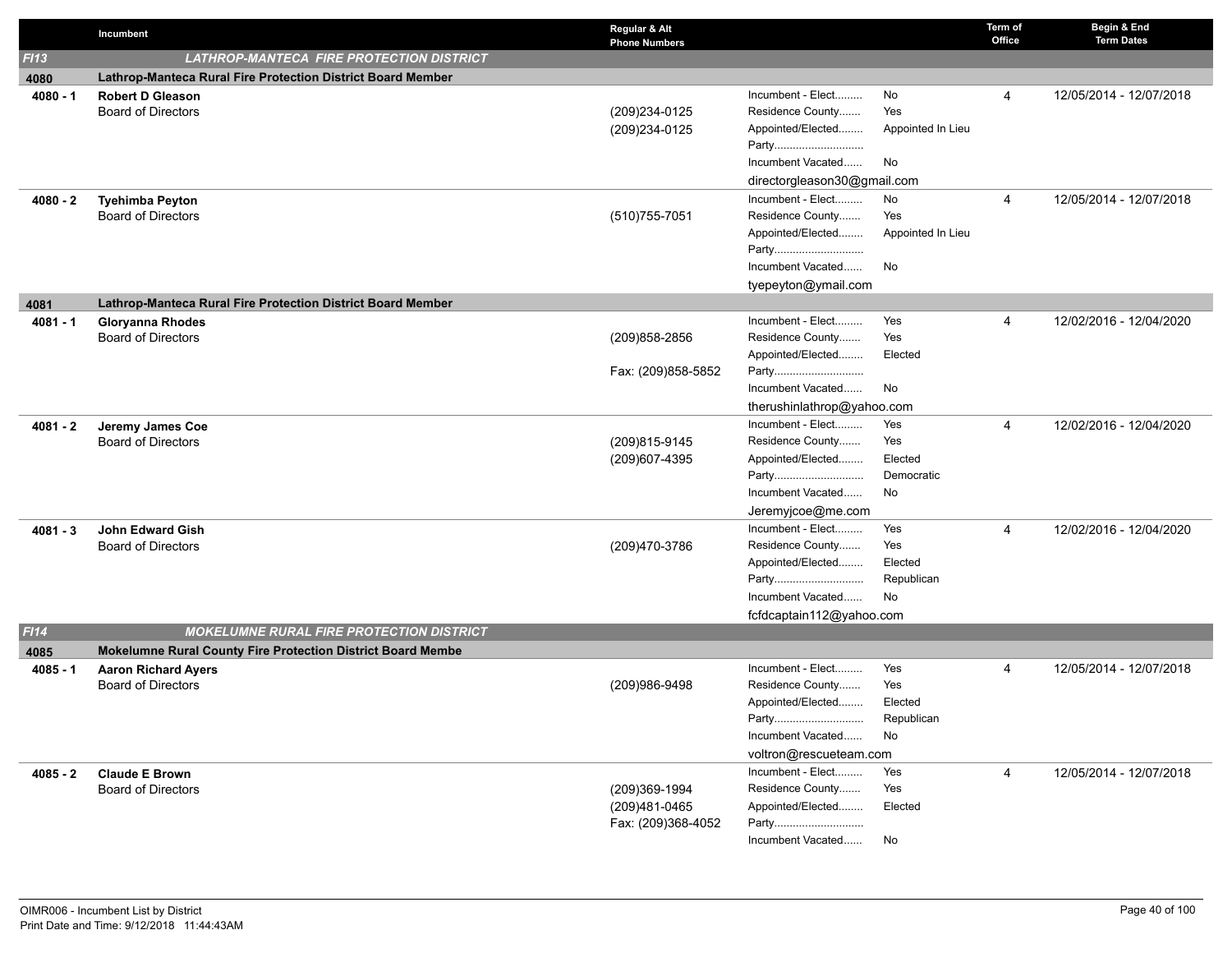|            | Incumbent                                                                                           | Regular & Alt<br><b>Phone Numbers</b> |                      |                   | Term of<br>Office | Begin & End<br><b>Term Dates</b> |
|------------|-----------------------------------------------------------------------------------------------------|---------------------------------------|----------------------|-------------------|-------------------|----------------------------------|
| F114       | <b>MOKELUMNE RURAL FIRE PROTECTION DISTRICT</b>                                                     |                                       |                      |                   |                   |                                  |
| 4085       | <b>Mokelumne Rural County Fire Protection District Board Membe</b>                                  |                                       |                      |                   |                   |                                  |
| $4085 - 3$ | James Tsugio Tamura                                                                                 |                                       | Incumbent - Elect    | Yes               | 4                 | 12/05/2014 - 12/07/2018          |
|            | <b>Board of Directors</b>                                                                           |                                       | Residence County     | Yes               |                   |                                  |
|            |                                                                                                     | (209)482-1475                         | Appointed/Elected    | Elected           |                   |                                  |
|            |                                                                                                     |                                       | Party                |                   |                   |                                  |
|            |                                                                                                     |                                       | Incumbent Vacated    | No                |                   |                                  |
| 4086       | Mokelumne Rural County Fire Protection District Board Membe                                         |                                       |                      |                   |                   |                                  |
| $4086 - 1$ | John A Anagnos                                                                                      |                                       | Incumbent - Elect    | No                | $\overline{4}$    | 12/02/2016 - 12/04/2020          |
|            | <b>Board of Directors</b>                                                                           | (209)333-3399                         | Residence County     | Yes               |                   |                                  |
|            |                                                                                                     | (209)329-2194                         | Appointed/Elected    | Appointed In Lieu |                   |                                  |
|            |                                                                                                     |                                       | Party                | Republican        |                   |                                  |
|            |                                                                                                     |                                       | Incumbent Vacated    | No                |                   |                                  |
| $4086 - 2$ | <b>Michael L Young</b>                                                                              |                                       | Incumbent - Elect    | No                | $\overline{4}$    | 12/02/2016 - 12/04/2020          |
|            | <b>Board of Directors</b>                                                                           | (209) 727-5366                        | Residence County     | Yes               |                   |                                  |
|            |                                                                                                     | (209)614-9412                         | Appointed/Elected    | Appointed In Lieu |                   |                                  |
|            |                                                                                                     |                                       | Party                |                   |                   |                                  |
|            |                                                                                                     |                                       | Incumbent Vacated    | No                |                   |                                  |
| FI15       | <b>MONTEZUMA FIRE PROTECTION DISTRICT</b><br><b>Montezuma Fire Protection District Board Member</b> |                                       |                      |                   |                   |                                  |
| 4090       |                                                                                                     |                                       | Incumbent - Elect    | No                | $\overline{4}$    | 12/05/2014 - 12/07/2018          |
| $4090 - 1$ | Jeff J Hachman<br><b>Board of Directors</b>                                                         | (209)487-4376                         | Residence County     | Yes               |                   |                                  |
|            |                                                                                                     |                                       | Appointed/Elected    | Appointed In Lieu |                   |                                  |
|            |                                                                                                     |                                       | Party                |                   |                   |                                  |
|            |                                                                                                     |                                       | Incumbent Vacated    | No                |                   |                                  |
|            |                                                                                                     |                                       | jhachman@yahoo.com   |                   |                   |                                  |
| 4091       | <b>Montezuma Fire Protection District Board Member</b>                                              |                                       |                      |                   |                   |                                  |
| $4091 - 1$ | <b>Maggie Sue Heaton</b>                                                                            |                                       | Incumbent - Elect    | No                | 4                 | 12/02/2016 - 12/04/2020          |
|            | <b>Board of Directors</b>                                                                           |                                       | Residence County     | Yes               |                   |                                  |
|            |                                                                                                     |                                       | Appointed/Elected    | Appointed In Lieu |                   |                                  |
|            |                                                                                                     |                                       | Party                |                   |                   |                                  |
|            |                                                                                                     |                                       | Incumbent Vacated    | No                |                   |                                  |
| $4091 - 2$ | <b>Linda A Todd</b>                                                                                 |                                       | Incumbent - Elect    | No                | $\overline{4}$    | 12/02/2016 - 12/04/2020          |
|            | <b>Board of Directors</b>                                                                           | (209)941-0188                         | Residence County     | Yes               |                   |                                  |
|            |                                                                                                     |                                       | Appointed/Elected    | Appointed In Lieu |                   |                                  |
|            |                                                                                                     |                                       | Party                |                   |                   |                                  |
|            |                                                                                                     |                                       | Incumbent Vacated    | No                |                   |                                  |
|            |                                                                                                     |                                       | bregtroy@comcast.net |                   |                   |                                  |
| F117       | <b>RIPON CONSOLIDATED FIRE DISTRICT</b>                                                             |                                       |                      |                   |                   |                                  |
| 4095       | <b>Ripon Consolidated Fire District Board Member</b>                                                |                                       |                      |                   |                   |                                  |
| $4095 - 1$ | <b>Bryce D Perkins</b>                                                                              |                                       | Incumbent - Elect    | No                | $\overline{4}$    | 12/05/2014 - 12/07/2018          |
|            | <b>Board of Directors</b>                                                                           | (209)599-6894                         | Residence County     | Yes               |                   |                                  |
|            |                                                                                                     |                                       | Appointed/Elected    | Appointed In Lieu |                   |                                  |
|            |                                                                                                     |                                       | Party                |                   |                   |                                  |
|            |                                                                                                     |                                       | Incumbent Vacated    | No                |                   |                                  |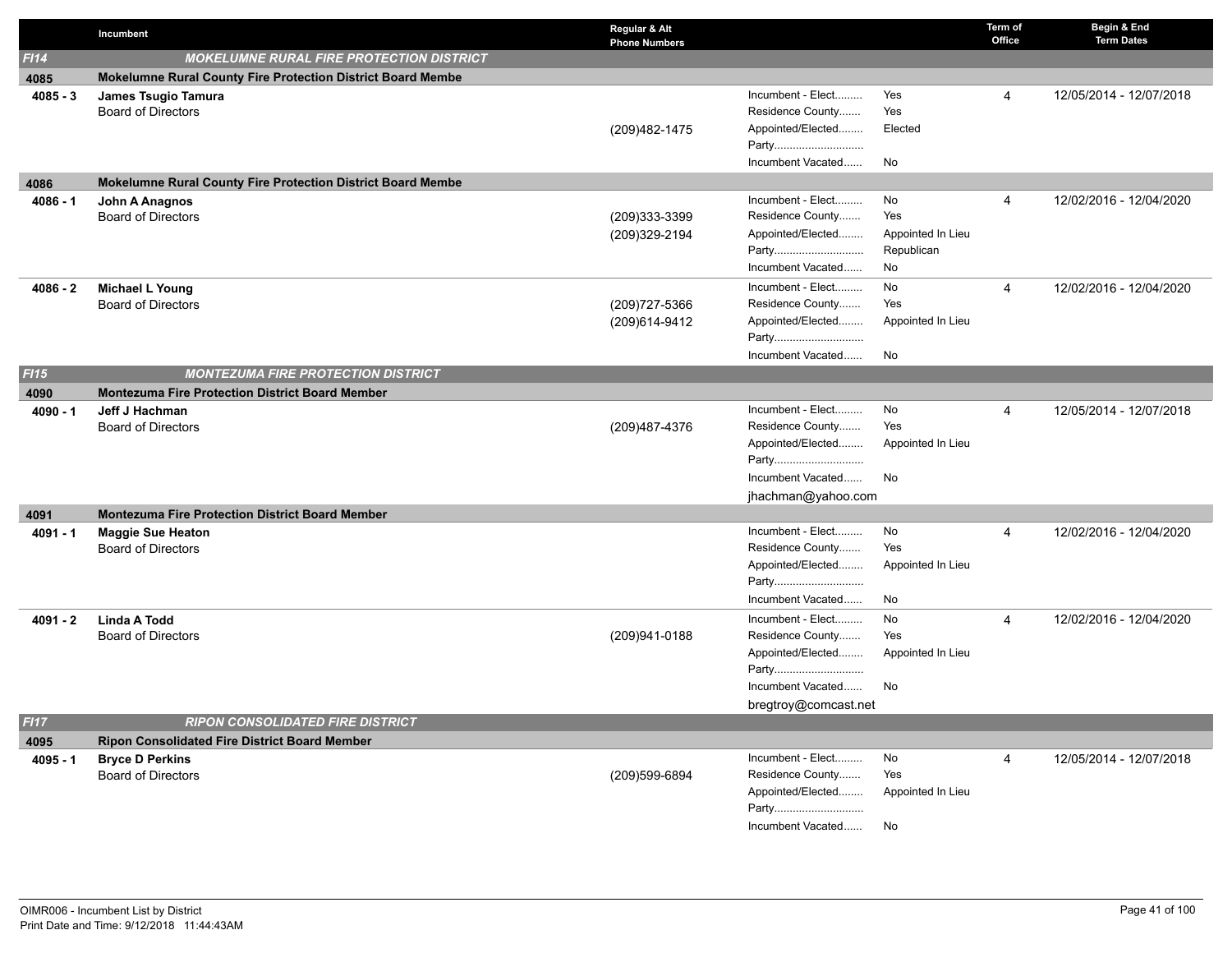|            | Incumbent                                                          | Regular & Alt<br><b>Phone Numbers</b> |                                       |                          | Term of<br>Office | Begin & End<br><b>Term Dates</b> |
|------------|--------------------------------------------------------------------|---------------------------------------|---------------------------------------|--------------------------|-------------------|----------------------------------|
| F117       | <b>RIPON CONSOLIDATED FIRE DISTRICT</b>                            |                                       |                                       |                          |                   |                                  |
| 4095       | <b>Ripon Consolidated Fire District Board Member</b>               |                                       |                                       |                          |                   |                                  |
| $4095 - 2$ | <b>Harrison Lee Gibbs</b>                                          |                                       | Incumbent - Elect                     | No                       | 4                 | 12/05/2014 - 12/07/2018          |
|            | <b>Board of Directors</b>                                          |                                       | Residence County                      | Yes                      |                   |                                  |
|            |                                                                    | (209)404-7330x                        | Appointed/Elected                     | Appointed In Lieu        |                   |                                  |
|            |                                                                    |                                       | Party                                 |                          |                   |                                  |
|            |                                                                    |                                       | Incumbent Vacated                     | No                       |                   |                                  |
| 4096       | <b>Ripon Consolidated Fire District Board Member</b>               |                                       |                                       |                          |                   |                                  |
| 4096 - 1   | <b>Donald W Wever</b>                                              |                                       | Incumbent - Elect<br>Residence County | No<br>Yes                | 4                 | 12/02/2016 - 12/04/2020          |
|            | <b>Board of Directors</b>                                          | (209)599-3638                         | Appointed/Elected                     | Appointed In Lieu        |                   |                                  |
|            |                                                                    | (209)599-3638                         | Party                                 |                          |                   |                                  |
|            |                                                                    |                                       | Incumbent Vacated                     | No                       |                   |                                  |
| 4096 - 2   | <b>Tamra Dee Spade</b>                                             |                                       | Incumbent - Elect                     | No                       | 4                 | 12/02/2016 - 12/04/2020          |
|            | <b>Board of Directors</b>                                          | (209)620-6859x                        | Residence County                      | Yes                      |                   |                                  |
|            |                                                                    | (209)599-7475x____                    | Appointed/Elected                     | Appointed In Lieu        |                   |                                  |
|            |                                                                    |                                       | Party                                 |                          |                   |                                  |
|            |                                                                    |                                       | Incumbent Vacated                     | No                       |                   |                                  |
|            |                                                                    |                                       | T1SPADE@AOL.COM                       |                          |                   |                                  |
| $4096 - 3$ | <b>Matthew Cultrera</b>                                            |                                       | Incumbent - Elect                     | No                       | 4                 | 12/02/2016 - 12/04/2020          |
|            | <b>Board of Directors</b>                                          | (209)480-6153                         | Residence County                      | Yes                      |                   |                                  |
|            |                                                                    | (925)423-0626                         | Appointed/Elected                     | Appointed In Lieu        |                   |                                  |
|            |                                                                    |                                       | Party                                 |                          |                   |                                  |
|            |                                                                    |                                       | Incumbent Vacated                     | No                       |                   |                                  |
| F121       | <b>THORNTON RURAL FIRE PROTECTION DISTRICT</b>                     |                                       |                                       |                          |                   |                                  |
| 5000       | <b>Thornton Rural County Fire Protection District Board Member</b> |                                       |                                       |                          |                   |                                  |
| $5000 - 1$ | Frank A Yoka                                                       |                                       | Incumbent - Elect                     | No                       | 4                 | 12/01/2017 - 12/03/2021          |
|            | <b>Board of Directors</b>                                          |                                       | Residence County<br>Appointed/Elected | Yes<br>Appointed In Lieu |                   |                                  |
|            |                                                                    |                                       | Party                                 |                          |                   |                                  |
|            |                                                                    |                                       | Incumbent Vacated                     | No                       |                   |                                  |
| $5000 - 2$ | <b>Leonard O Clark</b>                                             |                                       | Incumbent - Elect                     | No                       | 4                 | 12/01/2017 - 12/03/2021          |
|            | <b>Board of Directors</b>                                          | (209)794-2734                         | Residence County                      | Yes                      |                   |                                  |
|            |                                                                    |                                       | Appointed/Elected                     | Appointed In Lieu        |                   |                                  |
|            |                                                                    |                                       | Party                                 |                          |                   |                                  |
|            |                                                                    |                                       | Incumbent Vacated                     | No                       |                   |                                  |
| $5000 - 3$ | Jim D Allan                                                        |                                       | Incumbent - Elect                     | No                       | 4                 | 12/01/2017 - 12/03/2021          |
|            | <b>Board of Directors</b>                                          | (209) 794-8131                        | Residence County                      | Yes                      |                   |                                  |
|            |                                                                    |                                       | Appointed/Elected                     | Appointed In Lieu        |                   |                                  |
|            |                                                                    |                                       | Party                                 |                          |                   |                                  |
|            |                                                                    |                                       | Incumbent Vacated                     | No                       |                   |                                  |
| 5001       | Thornton Rural County Fire Protection District Board Member        |                                       |                                       |                          |                   |                                  |
| $5001 - 1$ | <b>Everen Orlin Watkins</b>                                        |                                       | Incumbent - Elect                     | No                       | 4                 | 12/04/2015 - 12/06/2019          |
|            | <b>Board of Directors</b>                                          | (209)327-0815                         | Residence County                      | Yes                      |                   |                                  |
|            |                                                                    |                                       | Appointed/Elected                     | Appointed In Lieu        |                   |                                  |
|            |                                                                    |                                       | Party                                 |                          |                   |                                  |
|            |                                                                    |                                       | Incumbent Vacated                     | No                       |                   |                                  |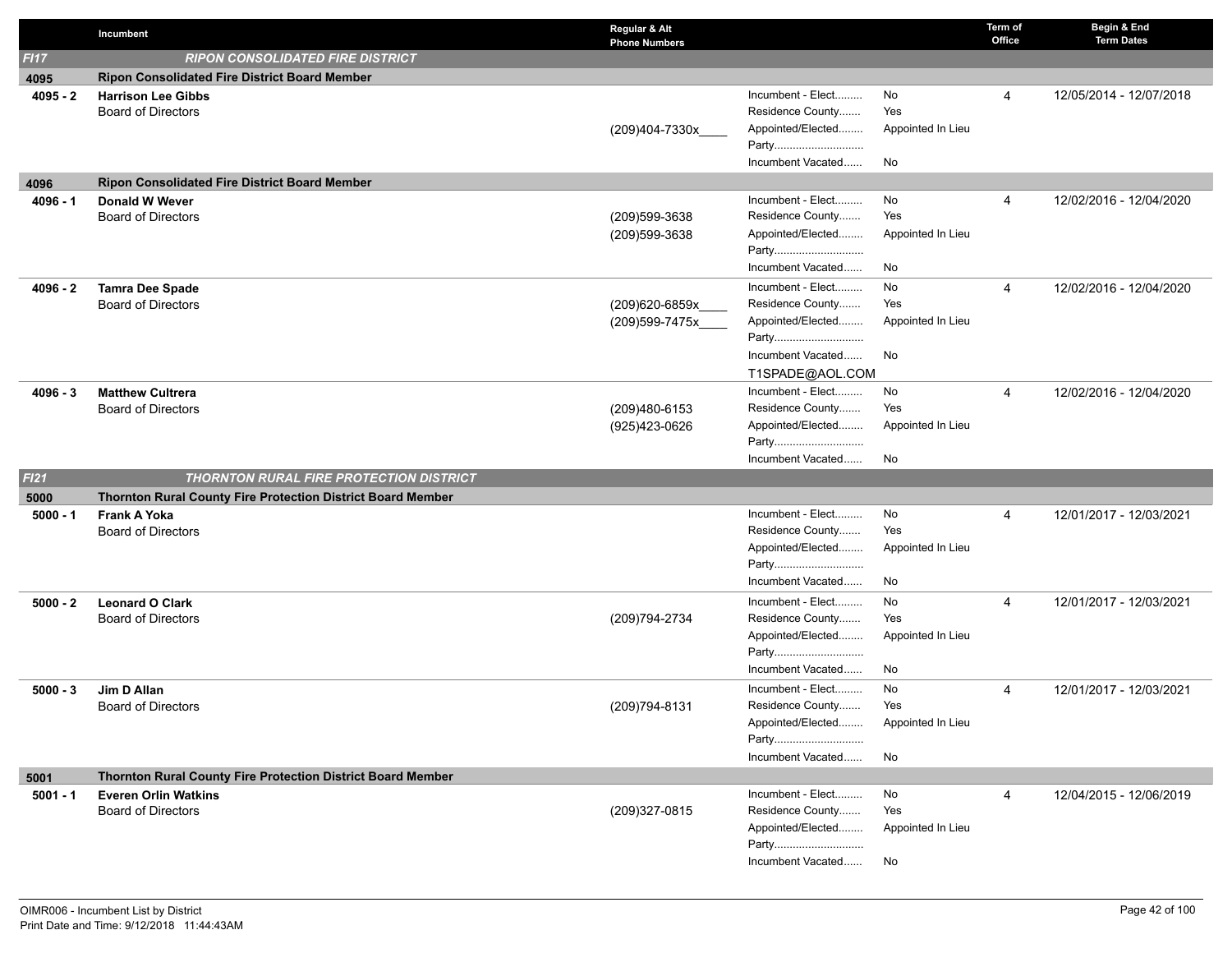|            | Incumbent                                                          | Regular & Alt<br><b>Phone Numbers</b> |                             |                   | Term of<br>Office | Begin & End<br><b>Term Dates</b> |
|------------|--------------------------------------------------------------------|---------------------------------------|-----------------------------|-------------------|-------------------|----------------------------------|
| FI21       | THORNTON RURAL FIRE PROTECTION DISTRICT                            |                                       |                             |                   |                   |                                  |
| 5001       | <b>Thornton Rural County Fire Protection District Board Member</b> |                                       |                             |                   |                   |                                  |
| $5001 - 2$ | <b>William T Stokes</b>                                            |                                       | Incumbent - Elect           | No                | 4                 | 12/04/2015 - 12/06/2019          |
|            | <b>Board of Directors</b>                                          | (209) 794-2183                        | Residence County            | Yes               |                   |                                  |
|            |                                                                    |                                       | Appointed/Elected           | Appointed In Lieu |                   |                                  |
|            |                                                                    |                                       | Party                       |                   |                   |                                  |
|            |                                                                    |                                       | Incumbent Vacated           | No                |                   |                                  |
| FI22       | <b>TRACY RURAL FIRE PROTECTION DISTRICT</b>                        |                                       |                             |                   |                   |                                  |
| 5005       | Tracy Rural County Fire Protection District Board Member           |                                       |                             |                   |                   |                                  |
| $5005 - 1$ | John C Vieira                                                      |                                       | Incumbent - Elect           | No                | 4                 | 12/05/2014 - 12/07/2018          |
|            | <b>Board of Directors</b>                                          | (209)835-4532                         | Residence County            | Yes               |                   |                                  |
|            |                                                                    | (209)481-4431                         | Appointed/Elected           | Appointed In Lieu |                   |                                  |
|            |                                                                    |                                       | Party                       | Democratic        |                   |                                  |
|            |                                                                    |                                       | Incumbent Vacated           | No                |                   |                                  |
| $5005 - 2$ | John Muniz Jr                                                      |                                       | Incumbent - Elect           | No                | 4                 | 12/05/2014 - 12/07/2018          |
|            | <b>Board of Directors</b>                                          | (209)992-6740                         | Residence County            | Yes               |                   |                                  |
|            |                                                                    |                                       | Appointed/Elected           | Appointed In Lieu |                   |                                  |
|            |                                                                    |                                       | Party                       |                   |                   |                                  |
|            |                                                                    |                                       | Incumbent Vacated           | No                |                   |                                  |
|            |                                                                    |                                       | jlmuniz2006@aol.com         |                   |                   |                                  |
| $5005 - 3$ | Peter A Reece                                                      |                                       | Incumbent - Elect           | No                | 4                 | 12/05/2018 - 12/07/2018          |
|            | <b>Board of Directors</b>                                          | (209)836-0058                         | Residence County            | Yes               |                   |                                  |
|            |                                                                    |                                       | Appointed/Elected<br>Party  | Appointed In Lieu |                   |                                  |
|            |                                                                    |                                       | Incumbent Vacated           | No                |                   |                                  |
|            |                                                                    |                                       |                             |                   |                   |                                  |
| 5006       | <b>Tracy Rural County Fire Protection District Board Member</b>    |                                       | Incumbent - Elect           | Yes               | 4                 | 12/02/2016 - 12/04/2020          |
| $5006 - 1$ | <b>Timothy J Smith</b><br><b>Board of Directors</b>                | (209)839-0890                         | Residence County            | Yes               |                   |                                  |
|            |                                                                    | (209)839-0890                         | Appointed/Elected           | Elected           |                   |                                  |
|            |                                                                    |                                       | Party                       |                   |                   |                                  |
|            |                                                                    |                                       | Incumbent Vacated           | No                |                   |                                  |
| $5006 - 2$ | <b>Tiffany Paige Watrous</b>                                       |                                       | Incumbent - Elect           | Yes               | 4                 | 12/02/2016 - 12/04/2020          |
|            | <b>Board of Directors</b>                                          | (209) 834-1183                        | Residence County            | Yes               |                   |                                  |
|            |                                                                    |                                       | Appointed/Elected           | Elected           |                   |                                  |
|            |                                                                    |                                       | Party                       |                   |                   |                                  |
|            |                                                                    |                                       | Incumbent Vacated           | No                |                   |                                  |
|            |                                                                    |                                       | TPWATROUS@HOTMAIL.COM       |                   |                   |                                  |
| FI23       | <b>TUXEDO-COUNTRY CLUB FIRE PROTECTION DISTRICT</b>                |                                       |                             |                   |                   |                                  |
| 5010       | Tuxedo-Country Club Fire Protection District Board Member          |                                       |                             |                   |                   |                                  |
| $5010 - 1$ | James E Larson                                                     |                                       | Incumbent - Elect           | No                | 4                 | 12/05/2014 - 12/07/2018          |
|            | <b>Board of Directors</b>                                          | (209) 942-2185                        | Residence County            | Yes               |                   |                                  |
|            |                                                                    | (209)9388637                          | Appointed/Elected           | Appointed In Lieu |                   |                                  |
|            |                                                                    | Fax: (209)983-1263                    | Party                       |                   |                   |                                  |
|            |                                                                    |                                       | Incumbent Vacated           | No                |                   |                                  |
|            |                                                                    |                                       | jlarsonfamily@sbcglobal.net |                   |                   |                                  |
| 5011       | Tuxedo-Country Club Fire Protection District Board Member          |                                       |                             |                   |                   |                                  |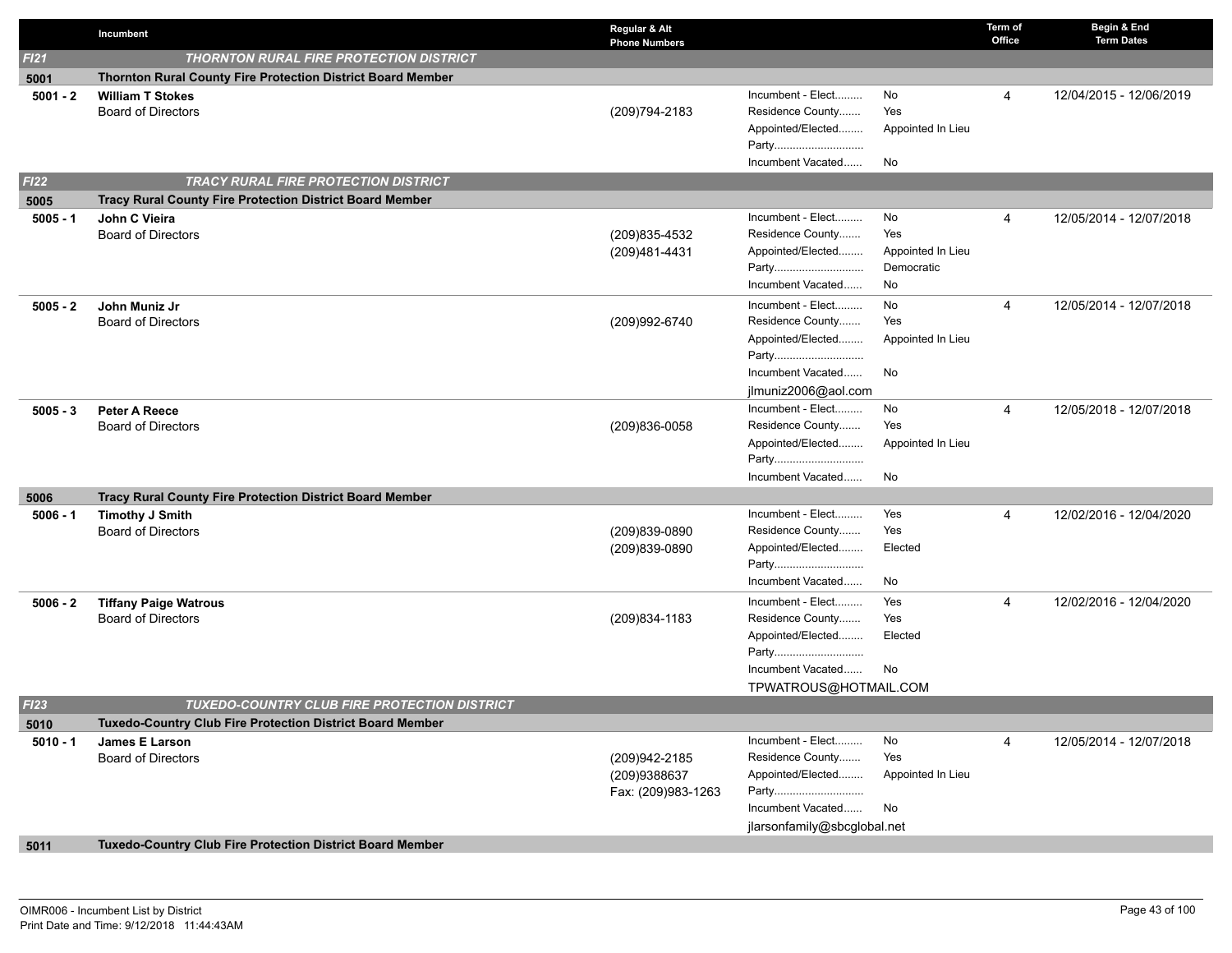| FI23<br><b>TUXEDO-COUNTRY CLUB FIRE PROTECTION DISTRICT</b><br><b>Tuxedo-Country Club Fire Protection District Board Member</b><br>5011<br>Incumbent - Elect<br>No<br>4<br>12/02/2016 - 12/04/2020<br>$5011 - 1$<br><b>Richard A Matuska</b><br>Residence County<br>Yes<br><b>Board of Directors</b><br>Appointed/Elected<br>Appointed In Lieu<br>Party<br>Incumbent Vacated<br>No<br>Incumbent - Elect<br>No<br><b>Robert J Clark</b><br>4<br>12/02/2016 - 12/04/2020<br>$5011 - 2$<br>Residence County<br>Yes<br><b>Board of Directors</b><br>(209)469-9551<br>Appointed/Elected<br>Appointed In Lieu<br>Party |  |
|------------------------------------------------------------------------------------------------------------------------------------------------------------------------------------------------------------------------------------------------------------------------------------------------------------------------------------------------------------------------------------------------------------------------------------------------------------------------------------------------------------------------------------------------------------------------------------------------------------------|--|
|                                                                                                                                                                                                                                                                                                                                                                                                                                                                                                                                                                                                                  |  |
|                                                                                                                                                                                                                                                                                                                                                                                                                                                                                                                                                                                                                  |  |
|                                                                                                                                                                                                                                                                                                                                                                                                                                                                                                                                                                                                                  |  |
|                                                                                                                                                                                                                                                                                                                                                                                                                                                                                                                                                                                                                  |  |
|                                                                                                                                                                                                                                                                                                                                                                                                                                                                                                                                                                                                                  |  |
|                                                                                                                                                                                                                                                                                                                                                                                                                                                                                                                                                                                                                  |  |
|                                                                                                                                                                                                                                                                                                                                                                                                                                                                                                                                                                                                                  |  |
|                                                                                                                                                                                                                                                                                                                                                                                                                                                                                                                                                                                                                  |  |
|                                                                                                                                                                                                                                                                                                                                                                                                                                                                                                                                                                                                                  |  |
|                                                                                                                                                                                                                                                                                                                                                                                                                                                                                                                                                                                                                  |  |
|                                                                                                                                                                                                                                                                                                                                                                                                                                                                                                                                                                                                                  |  |
| Incumbent Vacated<br>No                                                                                                                                                                                                                                                                                                                                                                                                                                                                                                                                                                                          |  |
| FI24<br>WATERLOO-MORADA RURAL FIRE PROTECTION DISTRICT                                                                                                                                                                                                                                                                                                                                                                                                                                                                                                                                                           |  |
| Waterloo-Morada Rural Fire Protection District Board Member<br>5015                                                                                                                                                                                                                                                                                                                                                                                                                                                                                                                                              |  |
| Incumbent - Elect<br>No<br>4<br>12/05/2014 - 12/07/2018<br>$5015 - 1$<br><b>Marc L Youngblood</b>                                                                                                                                                                                                                                                                                                                                                                                                                                                                                                                |  |
| Residence County<br><b>Board of Directors</b><br>Yes<br>(209)931-0670                                                                                                                                                                                                                                                                                                                                                                                                                                                                                                                                            |  |
| Appointed/Elected<br>Appointed In Lieu                                                                                                                                                                                                                                                                                                                                                                                                                                                                                                                                                                           |  |
| Party                                                                                                                                                                                                                                                                                                                                                                                                                                                                                                                                                                                                            |  |
| Incumbent Vacated<br>No                                                                                                                                                                                                                                                                                                                                                                                                                                                                                                                                                                                          |  |
| Incumbent - Elect<br>Yes<br>12/05/2014 - 12/07/2018<br>$\overline{4}$<br><b>Robert W Byington</b><br>$5015 - 2$                                                                                                                                                                                                                                                                                                                                                                                                                                                                                                  |  |
| Residence County<br>Yes<br><b>Board of Directors</b><br>(209)956-1920                                                                                                                                                                                                                                                                                                                                                                                                                                                                                                                                            |  |
| Appointed/Elected<br>Elected                                                                                                                                                                                                                                                                                                                                                                                                                                                                                                                                                                                     |  |
| Party                                                                                                                                                                                                                                                                                                                                                                                                                                                                                                                                                                                                            |  |
| Incumbent Vacated<br>No                                                                                                                                                                                                                                                                                                                                                                                                                                                                                                                                                                                          |  |
| rbyington@stocktondodge.com                                                                                                                                                                                                                                                                                                                                                                                                                                                                                                                                                                                      |  |
| Incumbent - Elect<br>Yes<br>12/05/2014 - 12/07/2018<br>$5015 - 3$<br><b>Ralph P Lucchetti</b><br>4                                                                                                                                                                                                                                                                                                                                                                                                                                                                                                               |  |
| Residence County<br>Yes<br><b>Board of Directors</b><br>(209)931-9063                                                                                                                                                                                                                                                                                                                                                                                                                                                                                                                                            |  |
| Appointed/Elected<br>(209)931-9063<br>Elected                                                                                                                                                                                                                                                                                                                                                                                                                                                                                                                                                                    |  |
| Party                                                                                                                                                                                                                                                                                                                                                                                                                                                                                                                                                                                                            |  |
| Incumbent Vacated<br>No                                                                                                                                                                                                                                                                                                                                                                                                                                                                                                                                                                                          |  |
| Waterloo-Morada Rural Fire Protection District Board Member<br>5016                                                                                                                                                                                                                                                                                                                                                                                                                                                                                                                                              |  |
| Incumbent - Elect<br>No<br>12/02/2016 - 12/04/2020<br><b>Clayton Titus</b><br>4<br>$5016 - 1$                                                                                                                                                                                                                                                                                                                                                                                                                                                                                                                    |  |
| Residence County<br><b>Board of Directors</b><br>(209)931-1092<br>Yes                                                                                                                                                                                                                                                                                                                                                                                                                                                                                                                                            |  |
| (209)931-1092<br>Appointed/Elected<br>Appointed In Lieu                                                                                                                                                                                                                                                                                                                                                                                                                                                                                                                                                          |  |
| Fax: (209)931-9437<br>Party                                                                                                                                                                                                                                                                                                                                                                                                                                                                                                                                                                                      |  |
| Incumbent Vacated<br>No                                                                                                                                                                                                                                                                                                                                                                                                                                                                                                                                                                                          |  |
| claytitus@comcast.net                                                                                                                                                                                                                                                                                                                                                                                                                                                                                                                                                                                            |  |
| Incumbent - Elect<br>No<br>12/02/2016 - 12/04/2020<br>William J Snyder<br>$\overline{4}$<br>$5016 - 2$                                                                                                                                                                                                                                                                                                                                                                                                                                                                                                           |  |
| Residence County<br>Yes<br><b>Board of Directors</b><br>(209)931-0218                                                                                                                                                                                                                                                                                                                                                                                                                                                                                                                                            |  |
| Appointed/Elected<br>Appointed In Lieu                                                                                                                                                                                                                                                                                                                                                                                                                                                                                                                                                                           |  |
| Party                                                                                                                                                                                                                                                                                                                                                                                                                                                                                                                                                                                                            |  |
| Incumbent Vacated<br>No                                                                                                                                                                                                                                                                                                                                                                                                                                                                                                                                                                                          |  |
| FI25<br><b>WOODBRIDGE RURAL FIRE PROTECTION DISTRICT</b>                                                                                                                                                                                                                                                                                                                                                                                                                                                                                                                                                         |  |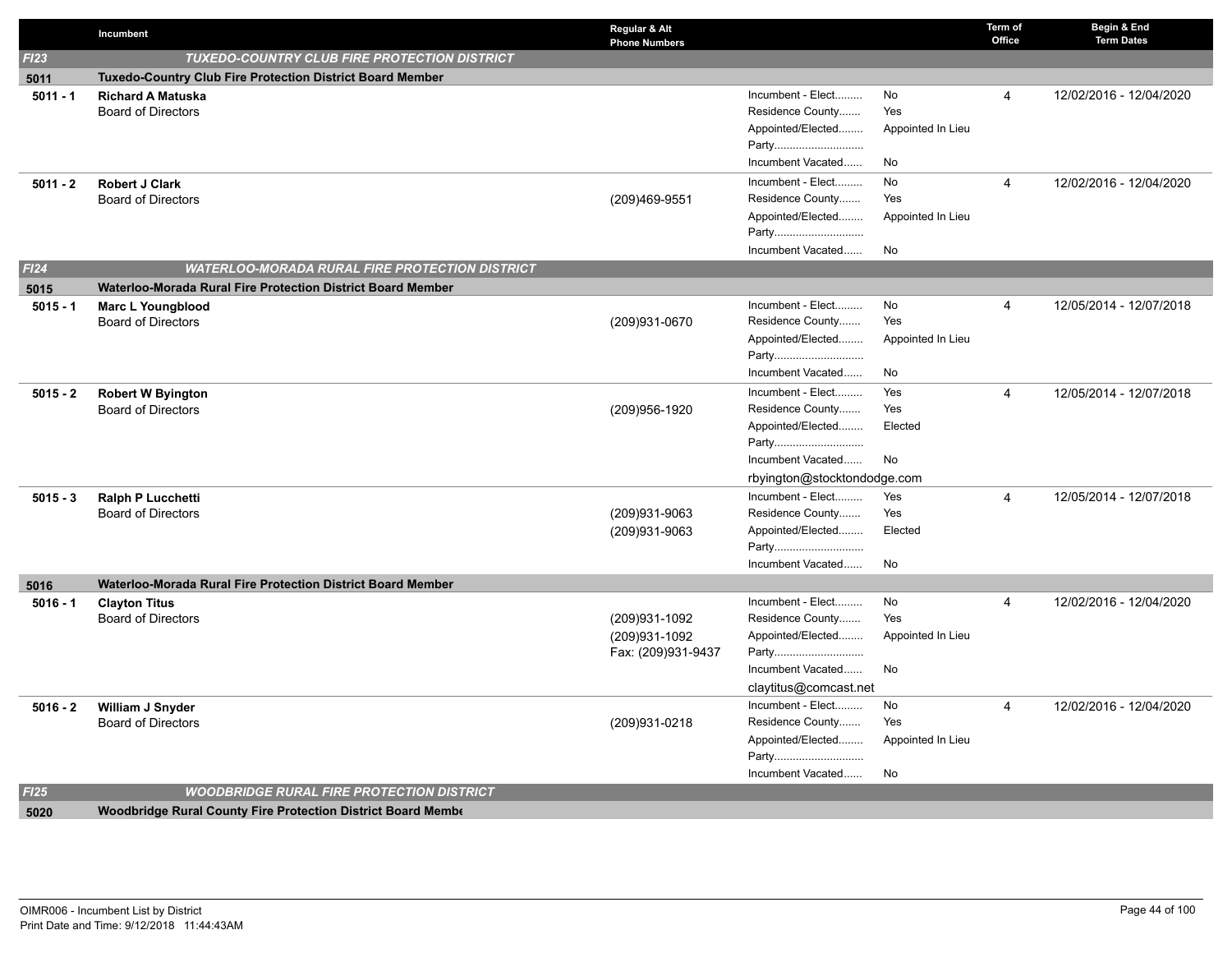|            | Incumbent                                                    | Regular & Alt<br><b>Phone Numbers</b> |                            |                   | Term of<br>Office | Begin & End<br><b>Term Dates</b> |
|------------|--------------------------------------------------------------|---------------------------------------|----------------------------|-------------------|-------------------|----------------------------------|
| FI25       | <b>WOODBRIDGE RURAL FIRE PROTECTION DISTRICT</b>             |                                       |                            |                   |                   |                                  |
| 5020       | Woodbridge Rural County Fire Protection District Board Membe |                                       |                            |                   |                   |                                  |
| $5020 - 1$ | <b>Thomas P Alexander</b>                                    |                                       | Incumbent - Elect          | No                | 4                 | 12/05/2014 - 12/07/2018          |
|            | <b>Board of Directors</b>                                    | (209)334-9112                         | Residence County           | Yes               |                   |                                  |
|            |                                                              | (209)369-2680                         | Appointed/Elected          | Appointed In Lieu |                   |                                  |
|            |                                                              | Fax: (209)334-1311                    | Party                      | Republican        |                   |                                  |
|            |                                                              |                                       | Incumbent Vacated          | No                |                   |                                  |
| $5020 - 2$ | Loren W Moore Jr                                             |                                       | Incumbent - Elect          | No                | 4                 | 12/05/2014 - 12/07/2018          |
|            | <b>Board of Directors</b>                                    | (209)333-2858                         | Residence County           | Yes               |                   |                                  |
|            |                                                              | (209)327-8461                         | Appointed/Elected          | Appointed In Lieu |                   |                                  |
|            |                                                              |                                       | Party                      |                   |                   |                                  |
|            |                                                              |                                       | Incumbent Vacated          | No                |                   |                                  |
|            |                                                              |                                       | llmoorefarms@yahoo.com     |                   |                   |                                  |
| $5020 - 3$ | <b>Richard A Gerlack</b>                                     |                                       | Incumbent - Elect          | No                | 4                 | 12/05/2014 - 12/07/2018          |
|            | <b>Board of Directors</b>                                    | (209)333-2031                         | Residence County           | Yes               |                   |                                  |
|            |                                                              | (209) 712-8451                        | Appointed/Elected          | Appointed In Lieu |                   |                                  |
|            |                                                              |                                       | Party<br>Incumbent Vacated | No                |                   |                                  |
|            |                                                              |                                       |                            |                   |                   |                                  |
| 5021       | Woodbridge Rural County Fire Protection District Board Membe |                                       | Incumbent - Elect          | No                |                   |                                  |
| $5021 - 1$ | David R Duke<br><b>Board of Directors</b>                    | (209)368-3539                         | Residence County           | Yes               | 4                 | 12/02/2016 - 12/04/2020          |
|            |                                                              | (209) 986-2178                        | Appointed/Elected          | Appointed In Lieu |                   |                                  |
|            |                                                              |                                       | Party                      |                   |                   |                                  |
|            |                                                              |                                       | Incumbent Vacated          | No                |                   |                                  |
| $5021 - 2$ | Michael L Manna                                              |                                       | Incumbent - Elect          | No                | 4                 | 12/02/2016 - 12/04/2020          |
|            | <b>Board of Directors</b>                                    | (209)334-9202                         | Residence County           | Yes               |                   |                                  |
|            |                                                              | (209)334-9202                         | Appointed/Elected          | Appointed In Lieu |                   |                                  |
|            |                                                              | Fax: (209)333-0918                    | Party                      |                   |                   |                                  |
|            |                                                              |                                       | Incumbent Vacated          | No                |                   |                                  |
|            |                                                              |                                       | zinman104@aol.com          |                   |                   |                                  |
| $IR01 - 1$ | <b>Banta Carbona Irrigation Dist-Div 1</b>                   |                                       |                            |                   |                   |                                  |
| 5031       | Banta Carbona Irrigation Division 1 Board Member             |                                       |                            |                   |                   |                                  |
| $5031 - 1$ | <b>Glenn S Robertson</b>                                     |                                       | Incumbent - Elect          | No                | 4                 | 12/04/2015 - 12/06/2019          |
|            | <b>Board of Directors</b>                                    | (209) 835-5676                        | Residence County           | Yes               |                   |                                  |
|            |                                                              |                                       | Appointed/Elected          | Appointed In Lieu |                   |                                  |
|            |                                                              |                                       | Party                      |                   |                   |                                  |
|            |                                                              |                                       | Incumbent Vacated          | No                |                   |                                  |
| $IR01 - 2$ | <b>Banta Carbona Irrigation Dist-Div 2</b>                   |                                       |                            |                   |                   |                                  |
| 5032       | Banta Carbona Irrigation Division 2 Board Member             |                                       |                            |                   |                   |                                  |
| $5032 - 1$ | <b>Annette M Elissagaray</b>                                 |                                       | Incumbent - Elect          | No                | 4                 | 12/01/2017 - 12/03/2021          |
|            | <b>Board of Directors</b>                                    | (209) 832-3252                        | Residence County           | Yes               |                   |                                  |
|            |                                                              | (209) 832-3252                        | Appointed/Elected          | Appointed In Lieu |                   |                                  |
|            |                                                              |                                       | Party<br>Incumbent Vacated | No                |                   |                                  |
| $IRO1 - 3$ |                                                              |                                       |                            |                   |                   |                                  |
|            | <b>Banta Carbona Irrigation Dist-Div 3</b>                   |                                       |                            |                   |                   |                                  |
| 5033       | <b>Banta Carbona Irrigation Division 3 Board Member</b>      |                                       |                            |                   |                   |                                  |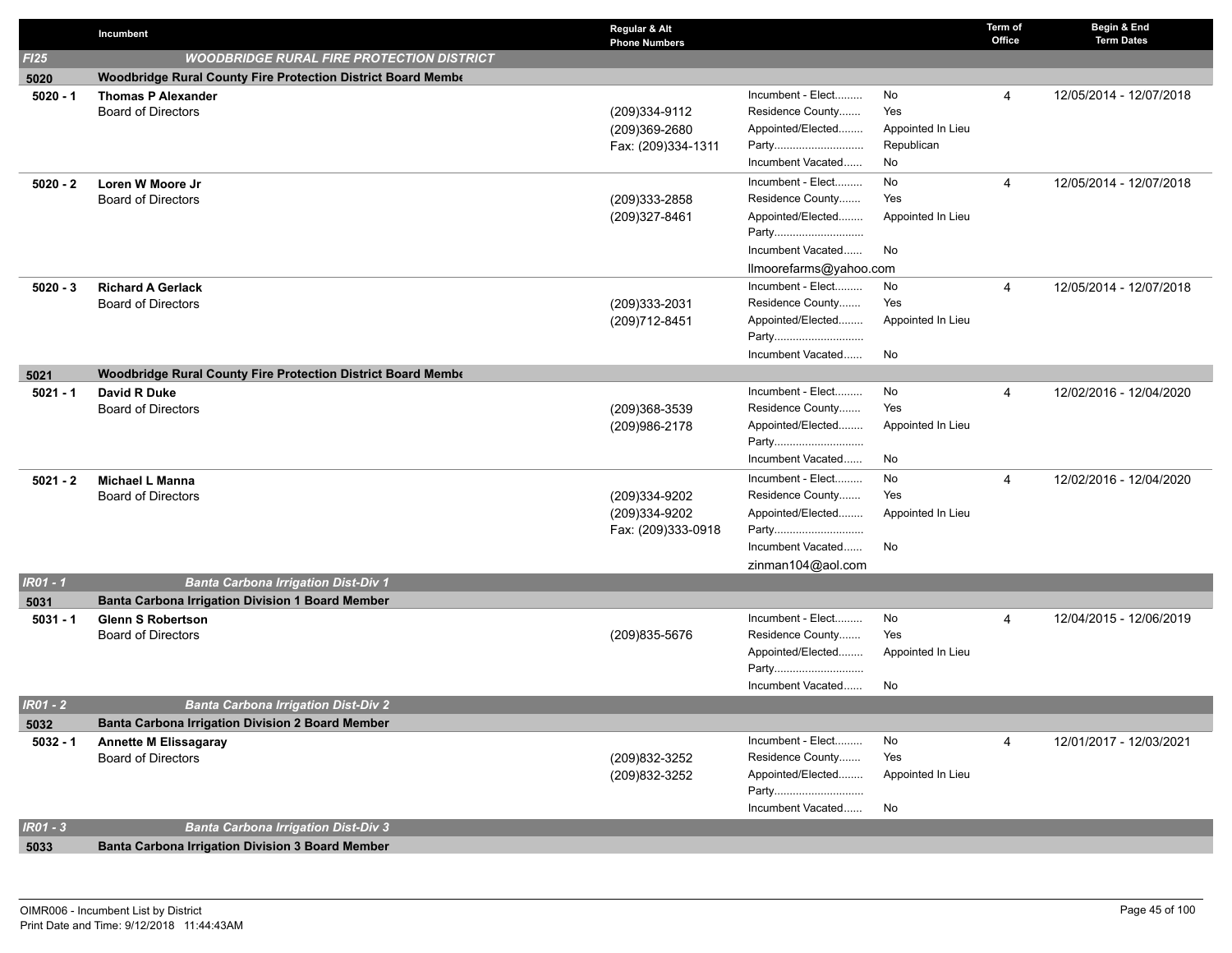|                 | Incumbent                                                      | Regular & Alt<br><b>Phone Numbers</b> |                                       |                   | Term of<br>Office | Begin & End<br><b>Term Dates</b> |
|-----------------|----------------------------------------------------------------|---------------------------------------|---------------------------------------|-------------------|-------------------|----------------------------------|
| $IRO1 - 3$      | <b>Banta Carbona Irrigation Dist-Div 3</b>                     |                                       |                                       |                   |                   |                                  |
| 5033            | <b>Banta Carbona Irrigation Division 3 Board Member</b>        |                                       |                                       |                   |                   |                                  |
| $5033 - 1$      | <b>James M Mc Leod</b>                                         |                                       | Incumbent - Elect                     | No                | 4                 | 12/01/2017 - 12/03/2021          |
|                 | <b>Board of Directors</b>                                      |                                       | Residence County                      | Yes               |                   |                                  |
|                 |                                                                |                                       | Appointed/Elected                     | Appointed In Lieu |                   |                                  |
|                 |                                                                |                                       | Party                                 |                   |                   |                                  |
|                 |                                                                |                                       | Incumbent Vacated                     | No                |                   |                                  |
| $IR01 - 4$      | <b>Banta Carbona Irrigation Dist-Div 4</b>                     |                                       |                                       |                   |                   |                                  |
| 5034            | <b>Banta Carbona Irrigation Division 4 Board Member</b>        |                                       |                                       |                   |                   |                                  |
| $5034 - 1$      | <b>Keith E Robertson</b>                                       |                                       | Incumbent - Elect                     | No                | $\overline{4}$    | 12/04/2015 - 12/06/2019          |
|                 | <b>Board of Directors</b>                                      |                                       | Residence County                      | Yes               |                   |                                  |
|                 |                                                                |                                       | Appointed/Elected                     | Appointed In Lieu |                   |                                  |
|                 |                                                                |                                       | Party                                 |                   |                   |                                  |
|                 |                                                                |                                       | Incumbent Vacated                     | No                |                   |                                  |
| <b>IR01 - 5</b> | <b>Banta Carbona Irrigation Dist-Div 5</b>                     |                                       |                                       |                   |                   |                                  |
| 5035            | <b>Banta Carbona Irrigation Division 5 Board Member</b>        |                                       |                                       |                   |                   |                                  |
| $5035 - 1$      | <b>James Michael Thoming</b>                                   |                                       | Incumbent - Elect<br>Residence County | No<br>Yes         | 4                 | 12/04/2015 - 12/06/2019          |
|                 | <b>Board of Directors</b>                                      | (209)836-3913                         | Appointed/Elected                     | Appointed In Lieu |                   |                                  |
|                 |                                                                |                                       | Party                                 |                   |                   |                                  |
|                 |                                                                |                                       | Incumbent Vacated                     | No                |                   |                                  |
| $IR02 - 1$      | <b>Naglee Burke Irrigation Dist-Div 1-2015</b>                 |                                       |                                       |                   |                   |                                  |
| 5051            | <b>Naglee Burk Irrigation District Division 1 Board Member</b> |                                       |                                       |                   |                   |                                  |
| $5051 - 1$      | <b>Sue Lindly Ohlendorf</b>                                    |                                       | Incumbent - Elect                     | No                | $\overline{4}$    | 12/04/2015 - 12/06/2019          |
|                 | <b>Board of Directors</b>                                      | (209)835-4880x                        | Residence County                      | Yes               |                   |                                  |
|                 |                                                                |                                       | Appointed/Elected                     | Appointed In Lieu |                   |                                  |
|                 |                                                                |                                       |                                       |                   |                   |                                  |
|                 |                                                                |                                       | Incumbent Vacated                     | No                |                   |                                  |
| $IRO2 - 2$      | <b>Naglee Burke Irrigation Dist-Div 2-2015</b>                 |                                       |                                       |                   |                   |                                  |
| 5052            | <b>Naglee Burk Irrigation District Division 2 Board Member</b> |                                       |                                       |                   |                   |                                  |
| $5052 - 1$      | John C Vieira                                                  |                                       | Incumbent - Elect                     | No                | $\overline{4}$    | 12/01/2017 - 12/03/2021          |
|                 | <b>Board of Directors</b>                                      |                                       | Residence County                      | Yes               |                   |                                  |
|                 |                                                                |                                       | Appointed/Elected                     | Appointed In Lieu |                   |                                  |
|                 |                                                                |                                       | Party                                 |                   |                   |                                  |
|                 |                                                                |                                       | Incumbent Vacated                     | No                |                   |                                  |
| $IRO2 - 3$      | <b>Naglee Burke Irrigation Dist-Div 3-2015</b>                 |                                       |                                       |                   |                   |                                  |
| 5053            | <b>Naglee Burk Irrigation District Division 3 Board Member</b> |                                       |                                       |                   |                   |                                  |
| $5053 - 1$      | <b>Leonard D Alegre</b>                                        |                                       | Incumbent - Elect                     | No                | $\overline{4}$    | 12/04/2015 - 12/06/2019          |
|                 | <b>Board of Directors</b>                                      | (209) 835-4621                        | Residence County                      | Yes               |                   |                                  |
|                 |                                                                |                                       | Appointed/Elected                     | Appointed In Lieu |                   |                                  |
|                 |                                                                |                                       | Party                                 |                   |                   |                                  |
| $IR02 - 4$      |                                                                |                                       | Incumbent Vacated                     | No                |                   |                                  |
|                 | <b>Naglee Burke Irrigation Dist-Div 4-2015</b>                 |                                       |                                       |                   |                   |                                  |
| 5054            | <b>Naglee Burk Irrigation District Division 4 Board Member</b> |                                       |                                       |                   |                   |                                  |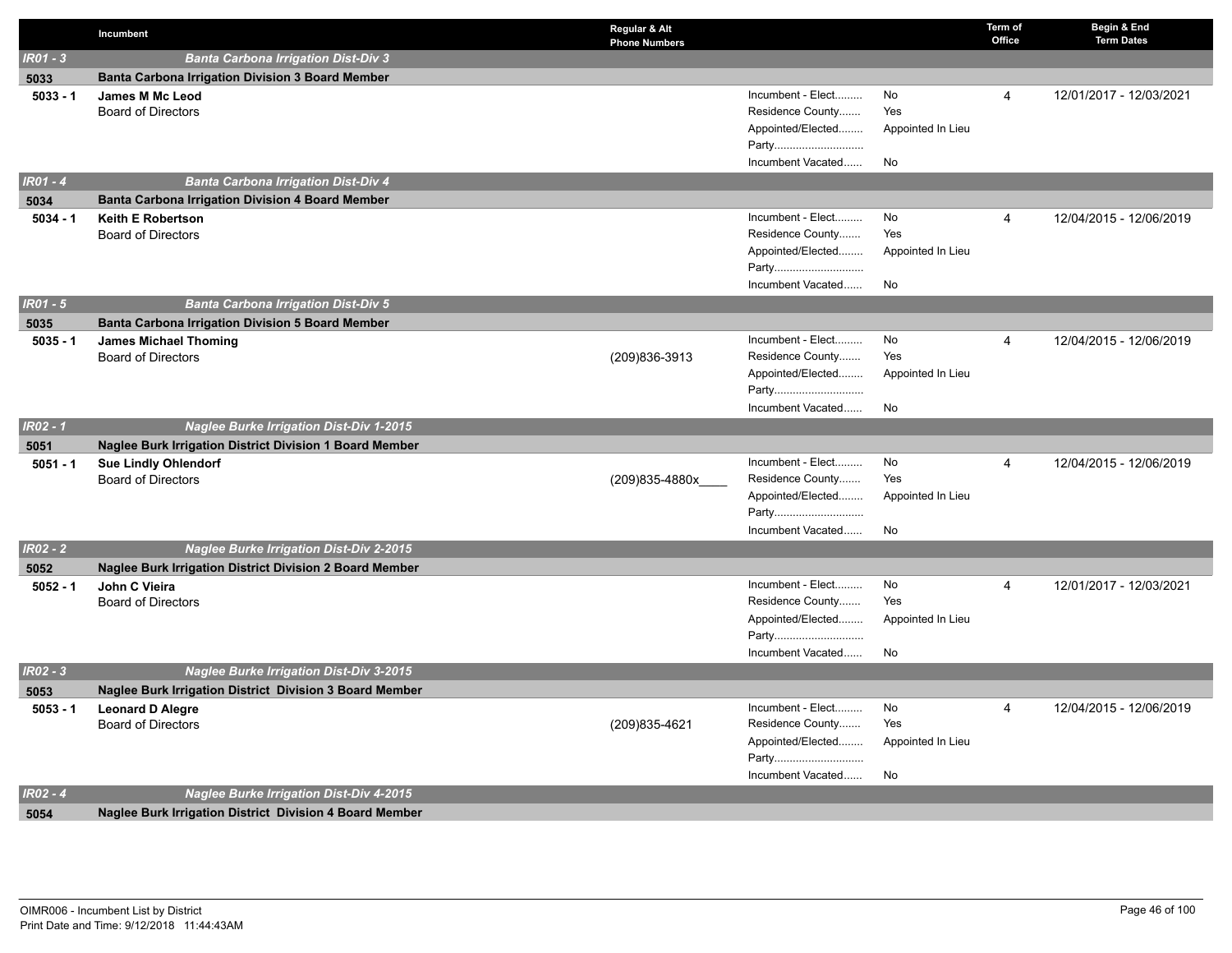|            | Incumbent                                               | Regular & Alt<br><b>Phone Numbers</b> |                            |                   | Term of<br>Office | Begin & End<br><b>Term Dates</b> |
|------------|---------------------------------------------------------|---------------------------------------|----------------------------|-------------------|-------------------|----------------------------------|
| $IR02 - 4$ | <b>Naglee Burke Irrigation Dist-Div 4-2015</b>          |                                       |                            |                   |                   |                                  |
| 5054       | Naglee Burk Irrigation District Division 4 Board Member |                                       |                            |                   |                   |                                  |
| $5054 - 1$ | <b>Greg A Wright</b>                                    |                                       | Incumbent - Elect          | No                | 4                 | 12/01/2017 - 12/03/2021          |
|            | <b>Board of Directors</b>                               | (209)836-5855                         | Residence County           | Yes               |                   |                                  |
|            |                                                         |                                       | Appointed/Elected          | Appointed In Lieu |                   |                                  |
|            |                                                         |                                       | Party                      | Republican        |                   |                                  |
|            |                                                         |                                       | Incumbent Vacated          | No                |                   |                                  |
| $IR02 - 5$ |                                                         |                                       | gwright1@pacbell.net       |                   |                   |                                  |
|            | <b>Naglee Burke Irrigation Dist-Div 5-2015</b>          |                                       |                            |                   |                   |                                  |
| 5055       | Naglee Burk Irrigation District Division 5 Board Member |                                       | Incumbent - Elect          | No                | 4                 |                                  |
| $5055 - 1$ | Henry J Tosta Jr<br><b>Board of Directors</b>           | (209) 836-1286                        | Residence County           | Yes               |                   | 12/01/2017 - 12/03/2021          |
|            |                                                         |                                       | Appointed/Elected          | Appointed In Lieu |                   |                                  |
|            |                                                         |                                       | Party                      |                   |                   |                                  |
|            |                                                         |                                       | Incumbent Vacated          | No                |                   |                                  |
| $IR03 - 1$ | <b>SOUTH SAN JOAQUIN IRRIGATION DISTRICT-DIVISION 1</b> |                                       |                            |                   |                   |                                  |
| 5071       | South San Joaquin Irrigation Division 1 Board Member    |                                       |                            |                   |                   |                                  |
| $5071 - 1$ | <b>Robert A Holmes</b>                                  |                                       | Incumbent - Elect          | No                | 4                 | 12/05/2014 - 12/07/2018          |
|            | <b>Board of Directors</b>                               | (209)484-7678                         | Residence County           | Yes               |                   |                                  |
|            |                                                         |                                       | Appointed/Elected          | Appointed In Lieu |                   |                                  |
|            |                                                         |                                       | Party                      |                   |                   |                                  |
|            |                                                         |                                       | Incumbent Vacated          | No                |                   |                                  |
| $IR03 - 2$ | <b>SOUTH SAN JOAQUIN IRRIGATION DISTRICT-DIVISION 2</b> |                                       | homer@velociter.net        |                   |                   |                                  |
| 5072       | South San Joaquin Irrigation Division 2 Board Member    |                                       |                            |                   |                   |                                  |
| $5072 - 1$ | <b>Ralph E Roos</b>                                     |                                       | Incumbent - Elect          | No                | 4                 | 12/05/2014 - 12/07/2018          |
|            | <b>Board of Directors</b>                               | (209)599-2862                         | Residence County           | Yes               |                   |                                  |
|            |                                                         |                                       | Appointed/Elected          | Appointed In Lieu |                   |                                  |
|            |                                                         |                                       | Party                      | Republican        |                   |                                  |
|            |                                                         |                                       | Incumbent Vacated          | No                |                   |                                  |
| $IR03 - 3$ | <b>SOUTH SAN JOAQUIN IRRIGATION DISTRICT-DIVISION 3</b> |                                       |                            |                   |                   |                                  |
| 5073       | South San Joaquin Irrigation Division 3 Board Member    |                                       |                            |                   |                   |                                  |
| $5073 - 1$ | David Kamper                                            |                                       | Incumbent - Elect          | No                | 4                 | 12/02/2016 - 12/04/2020          |
|            | <b>Board of Directors</b>                               |                                       | Residence County           | Yes               |                   |                                  |
|            |                                                         |                                       | Appointed/Elected          | Appointed In Lieu |                   |                                  |
|            |                                                         |                                       | Party<br>Incumbent Vacated | No                |                   |                                  |
|            |                                                         |                                       | djkamper@verizon.net       |                   |                   |                                  |
| $IR03 - 4$ | SOUTH SAN JOAQUIN IRRIGATION DISTRICT-DIVISION 4        |                                       |                            |                   |                   |                                  |
| 5074       | South San Joaquin Irrigation Division 4 Board Member    |                                       |                            |                   |                   |                                  |
| $5074 - 1$ | Dale R Kuil                                             |                                       | Incumbent - Elect          | Yes               | 4                 | 12/02/2016 - 12/04/2020          |
|            | <b>Board of Directors</b>                               | (209)599-4960                         | Residence County           | Yes               |                   |                                  |
|            |                                                         | (209)599-4960                         | Appointed/Elected          | Elected           |                   |                                  |
|            |                                                         | Fax: (209)599-7474                    | Party                      |                   |                   |                                  |
|            |                                                         |                                       | Incumbent Vacated          | No                |                   |                                  |
| $IR03 - 5$ | <b>SOUTH SAN JOAQUIN IRRIGATION DISTRICT-DIVISION 5</b> |                                       |                            |                   |                   |                                  |
| 5075       | South San Joaquin Irrigation Division 5 Board Member    |                                       |                            |                   |                   |                                  |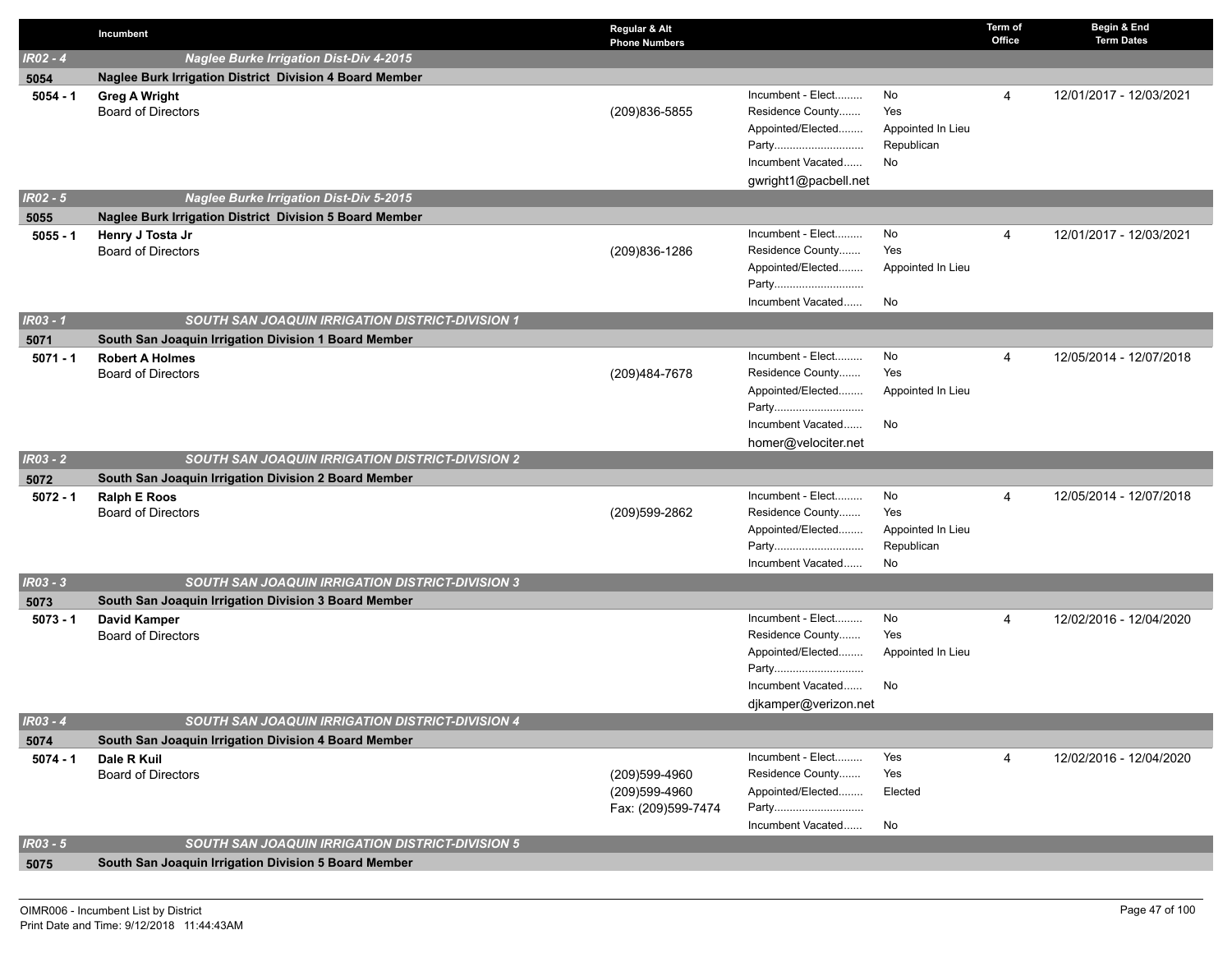|                 | Incumbent                                                | Regular & Alt<br><b>Phone Numbers</b> |                                       |                   | Term of<br>Office | Begin & End<br><b>Term Dates</b> |
|-----------------|----------------------------------------------------------|---------------------------------------|---------------------------------------|-------------------|-------------------|----------------------------------|
| $IR03 - 5$      | <b>SOUTH SAN JOAQUIN IRRIGATION DISTRICT-DIVISION 5</b>  |                                       |                                       |                   |                   |                                  |
| 5075            | South San Joaquin Irrigation Division 5 Board Member     |                                       |                                       |                   |                   |                                  |
| $5075 - 1$      | John G Holbrook                                          |                                       | Incumbent - Elect                     | No                | 4                 | 12/02/2016 - 12/04/2020          |
|                 | <b>Board of Directors</b>                                |                                       | Residence County                      | Yes               |                   |                                  |
|                 |                                                          |                                       | Appointed/Elected                     | Appointed In Lieu |                   |                                  |
|                 |                                                          |                                       | Party                                 |                   |                   |                                  |
|                 |                                                          |                                       | Incumbent Vacated                     | No                |                   |                                  |
|                 |                                                          |                                       | jgholbrooksr@gmail.com                |                   |                   |                                  |
| <b>IR04 - 1</b> | <b>West Side Irrigation Dist-Div 1</b>                   |                                       |                                       |                   |                   |                                  |
| 6001            | West Side Irrigation District Division 1 Board Member    |                                       |                                       |                   |                   |                                  |
| $6001 - 1$      | <b>Thomas E Pereira</b><br><b>Board of Directors</b>     | (209)835-2393                         | Incumbent - Elect<br>Residence County | No<br>Yes         | 4                 | 12/05/2014 - 12/07/2018          |
|                 |                                                          | (209)321-6764                         | Appointed/Elected                     | Appointed In Lieu |                   |                                  |
|                 |                                                          | Fax: (209)835-5393                    | Party                                 |                   |                   |                                  |
|                 |                                                          |                                       | Incumbent Vacated                     | No                |                   |                                  |
|                 |                                                          |                                       | tom.pereira@yrc.com                   |                   |                   |                                  |
| $IR04 - 2$      | <b>West Side Irrigation Dist-Div 2</b>                   |                                       |                                       |                   |                   |                                  |
| 6002            | West Side Irrigation District Division 2 Board Member    |                                       |                                       |                   |                   |                                  |
| $6002 - 1$      | <b>Westside Irrig Div 2 Vacant</b>                       |                                       | Incumbent - Elect                     | No                | 4                 | 12/05/2014 - 12/07/2018          |
|                 | <b>Board of Directors</b>                                |                                       | Residence County                      | No                |                   |                                  |
|                 |                                                          |                                       | Appointed/Elected                     | Elected           |                   |                                  |
|                 |                                                          |                                       | Party                                 |                   |                   |                                  |
|                 |                                                          |                                       | Incumbent Vacated                     | Yes               |                   |                                  |
| IR04 - 3        | <b>West Side Irrigation Dist-Div 3</b>                   |                                       |                                       |                   |                   |                                  |
| 6003            | West Side Irrigation District Division 3 Board Member    |                                       |                                       |                   |                   |                                  |
| $6003 - 1$      | <b>Stephen Robert Serpa</b><br><b>Board of Directors</b> | (209) 835-1545                        | Incumbent - Elect<br>Residence County | No<br>Yes         | 4                 | 12/05/2014 - 12/07/2018          |
|                 |                                                          |                                       | Appointed/Elected                     | Appointed In Lieu |                   |                                  |
|                 |                                                          |                                       | Party                                 |                   |                   |                                  |
|                 |                                                          |                                       | Incumbent Vacated                     | No                |                   |                                  |
| <b>IR04 - 4</b> | <b>West Side Irrigation Dist-Div 4</b>                   |                                       |                                       |                   |                   |                                  |
| 6004            | West Side Irrigation District Division 4 Board Member    |                                       |                                       |                   |                   |                                  |
| $6004 - 1$      | <b>Randy N Mattos</b>                                    |                                       | Incumbent - Elect                     | No                | 4                 | 12/02/2016 - 12/04/2020          |
|                 | <b>Board of Directors</b>                                | (209) 835-1388                        | Residence County                      | Yes               |                   |                                  |
|                 |                                                          |                                       | Appointed/Elected                     | Appointed In Lieu |                   |                                  |
|                 |                                                          |                                       | Party                                 |                   |                   |                                  |
|                 |                                                          |                                       | Incumbent Vacated                     | No                |                   |                                  |
| $IR04 - 5$      | <b>West Side Irrigation Dist-Div 5</b>                   |                                       |                                       |                   |                   |                                  |
| 6005            | West Side Irrigation District Division 5 Board Member    |                                       | Incumbent - Elect                     | No                |                   | 12/02/2016 - 12/04/2020          |
| $6005 - 1$      | <b>Peter Jack Alvarez</b><br><b>Board of Directors</b>   | (209) 835-0734                        | Residence County                      | Yes               | 4                 |                                  |
|                 |                                                          |                                       | Appointed/Elected                     | Appointed In Lieu |                   |                                  |
|                 |                                                          |                                       | Party                                 |                   |                   |                                  |
|                 |                                                          |                                       | Incumbent Vacated                     | No                |                   |                                  |
| IR05 - 1        | <b>Woodbridge Irrigation Dist - Division 1</b>           |                                       |                                       |                   |                   |                                  |
| 6021            | Woodbridge Irrigation District Division 1 Board Member   |                                       |                                       |                   |                   |                                  |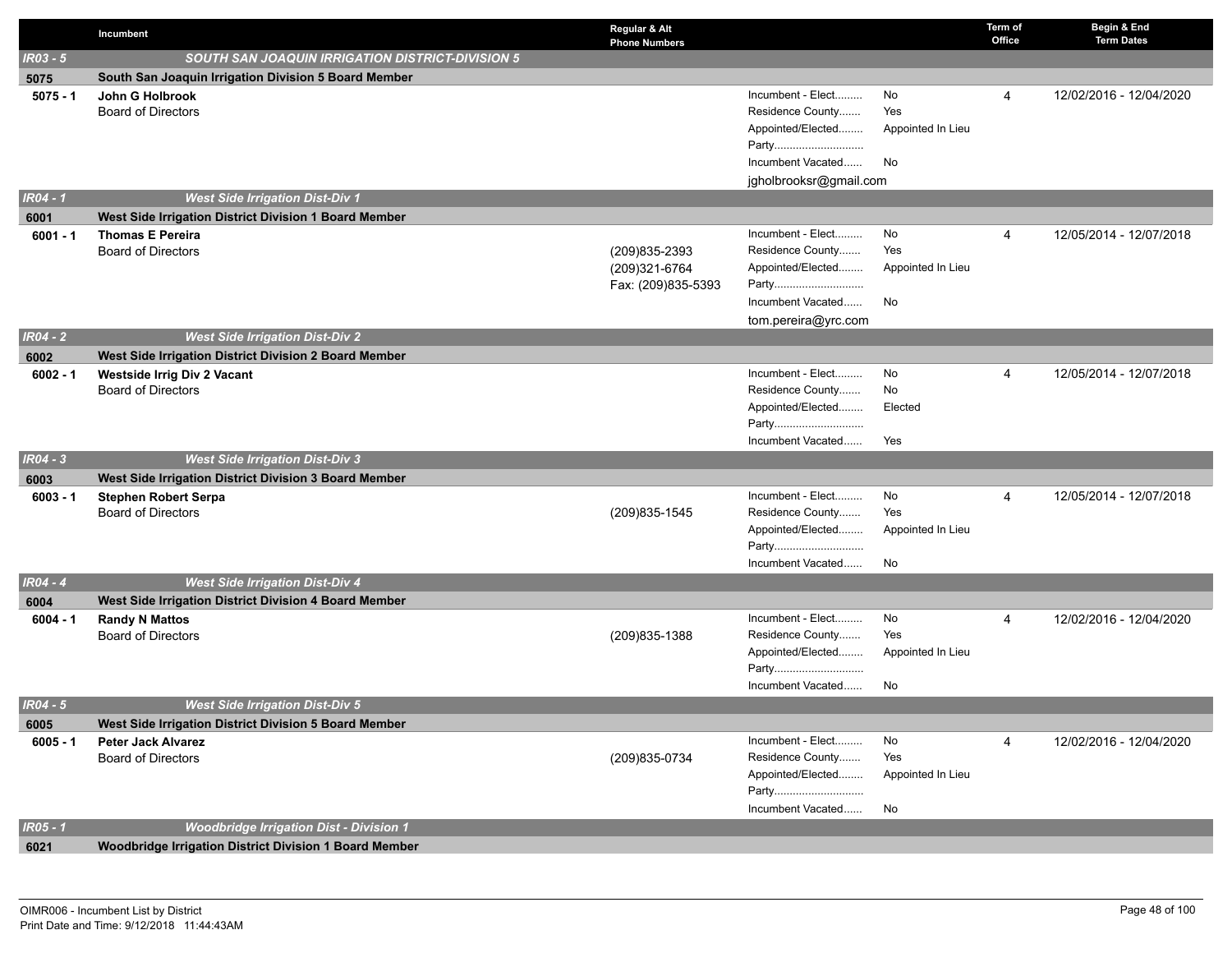|                 | Incumbent                                                   | Regular & Alt<br><b>Phone Numbers</b>                 |                                                                                                                        |                                                             | Term of<br>Office | Begin & End<br><b>Term Dates</b> |
|-----------------|-------------------------------------------------------------|-------------------------------------------------------|------------------------------------------------------------------------------------------------------------------------|-------------------------------------------------------------|-------------------|----------------------------------|
| <b>IR05 - 1</b> | <b>Woodbridge Irrigation Dist - Division 1</b>              |                                                       |                                                                                                                        |                                                             |                   |                                  |
| 6021            | Woodbridge Irrigation District Division 1 Board Member      |                                                       |                                                                                                                        |                                                             |                   |                                  |
| $6021 - 1$      | <b>William T Stokes</b><br><b>Board of Directors</b>        | (209) 794-2183<br>(209)481-3165<br>Fax: (209)794-2652 | Incumbent - Elect<br>Residence County<br>Appointed/Elected<br>Party<br>Incumbent Vacated                               | No<br>Yes<br>Appointed In Lieu<br>Republican<br>No          | 4                 | 12/05/2014 - 12/07/2018          |
| $IRO5 - 2$      | <b>Woodbridge Irrigation Dist - Division 2</b>              |                                                       |                                                                                                                        |                                                             |                   |                                  |
| 6022            | Woodbridge Irrigation District Division 2 Board Member      |                                                       |                                                                                                                        |                                                             |                   |                                  |
| $6022 - 1$      | Keith Byron Bussman<br><b>Board of Directors</b>            | (209) 625-8438                                        | Incumbent - Elect<br>Residence County<br>Appointed/Elected<br>Party<br>Incumbent Vacated                               | No<br>Yes<br>Appointed In Lieu<br>No Party Preference<br>No | 4                 | 12/02/2016 - 12/04/2020          |
| $IRO5 - 3$      | <b>Woodbridge Irrigation Dist - Division 3</b>              |                                                       |                                                                                                                        |                                                             |                   |                                  |
| 6023            | Woodbridge Irrigation District Division 3 Board Member      |                                                       |                                                                                                                        |                                                             |                   |                                  |
| $6023 - 1$      | <b>Henry Paul Van Exel</b><br><b>Board of Directors</b>     | (209)334-3292                                         | Incumbent - Elect<br>Residence County<br>Appointed/Elected<br>Party<br>Incumbent Vacated                               | No<br>Yes<br>Appointed In Lieu<br>No                        | $\overline{4}$    | 12/05/2014 - 12/07/2018          |
| $IR05 - 4$      | <b>Woodbridge Irrigation Dist - Division 4</b>              |                                                       |                                                                                                                        |                                                             |                   |                                  |
| 6024            | Woodbridge Irrigation District Division 4 Board Member      |                                                       |                                                                                                                        |                                                             |                   |                                  |
| $6024 - 1$      | <b>William D Shinn</b><br><b>Board of Directors</b>         | (209)369-4292x<br>(209)483-2696<br>Fax: (209)369-9782 | Incumbent - Elect<br>Residence County<br>Appointed/Elected<br>Party<br>Incumbent Vacated<br>bill@shinnranch.com        | No<br>Yes<br>Appointed In Lieu<br>No Party Preference<br>No | 4                 | 12/05/2014 - 12/07/2018          |
| $IR05 - 5$      | <b>Woodbridge Irrigation Dist - Division 5</b>              |                                                       |                                                                                                                        |                                                             |                   |                                  |
| 6025            | Woodbridge Irrigation District Division 5 Board Member      |                                                       |                                                                                                                        |                                                             |                   |                                  |
| $6025 - 1$      | <b>Eddie F Lucchesi</b><br><b>Board of Directors</b>        | (209)368-4465                                         | Incumbent - Elect<br>Residence County<br>Appointed/Elected<br>Party<br>Incumbent Vacated<br>elucchesi@worldnet.att.net | No<br>Yes<br>Appointed In Lieu<br>No                        | 4                 | 12/02/2016 - 12/04/2020          |
| <b>IR06 - 2</b> | <b>Oakdale Irrigation Dist-Div 2</b>                        |                                                       |                                                                                                                        |                                                             |                   |                                  |
| 6050            | Oakdale Irrigation District Division 2 Board Member         |                                                       |                                                                                                                        |                                                             |                   |                                  |
| $6050 - 1$      | <b>Herman Doornenbal Jr</b><br><b>Board of Directors</b>    | Fax: (209)838-7813                                    | Incumbent - Elect<br>Residence County<br>Appointed/Elected<br>Party<br>Incumbent Vacated<br>Traxnstax@yahoo.com        | Yes<br>Yes<br>Elected<br>No                                 | 4                 | 12/01/2017 - 12/02/2022          |
| $IRO7 - 4$      | <b>Byron-Bethany Irrigation Dist-Div 4 2010</b>             |                                                       |                                                                                                                        |                                                             |                   |                                  |
| 6064            | Byron-Bethany Irrigation District, Division IV Board Member |                                                       |                                                                                                                        |                                                             |                   |                                  |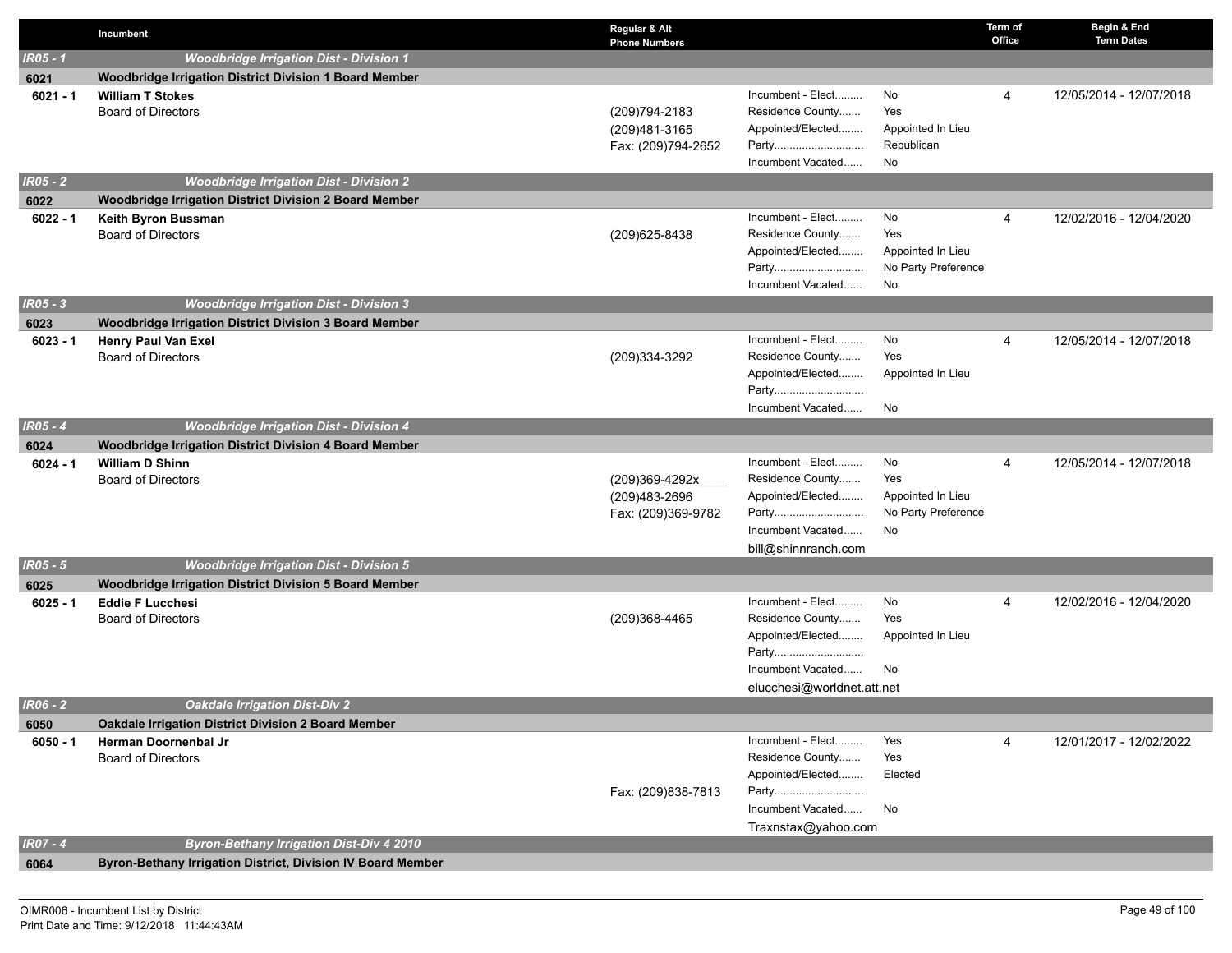|                 | Incumbent                                                    | Regular & Alt<br><b>Phone Numbers</b> |                                       |                   | Term of<br>Office | Begin & End<br><b>Term Dates</b> |
|-----------------|--------------------------------------------------------------|---------------------------------------|---------------------------------------|-------------------|-------------------|----------------------------------|
| $IR07 - 4$      | <b>Byron-Bethany Irrigation Dist-Div 4 2010</b>              |                                       |                                       |                   |                   |                                  |
| 6064            | Byron-Bethany Irrigation District, Division IV Board Member  |                                       |                                       |                   |                   |                                  |
| $6064 - 1$      | <b>Felix Musco</b>                                           |                                       | Incumbent - Elect                     | No                | 4                 | 12/02/2016 - 12/04/2020          |
|                 | <b>Board of Directors</b>                                    | (209)836-4600                         | Residence County                      | No                |                   |                                  |
|                 |                                                              | (209)815-3587                         | Appointed/Elected                     | Appointed In Lieu |                   |                                  |
|                 |                                                              |                                       | Party                                 |                   |                   |                                  |
|                 |                                                              |                                       | Incumbent Vacated                     | No                |                   |                                  |
|                 |                                                              |                                       | felix@olives.com                      |                   |                   |                                  |
| <b>IR07 - 5</b> | <b>Byron-Bethany Irrigation Dist-Div 5 2010</b>              |                                       |                                       |                   |                   |                                  |
| 6065            | Byron-Bethany Irrigation District, Division V Board Member   |                                       |                                       |                   |                   |                                  |
| $6065 - 1$      | <b>Russell S Kagehiro</b><br><b>Board of Directors</b>       |                                       | Incumbent - Elect<br>Residence County | No<br>Yes         | 4                 | 12/02/2016 - 12/04/2020          |
|                 |                                                              |                                       | Appointed/Elected                     | Appointed In Lieu |                   |                                  |
|                 |                                                              | Fax: (209)832-7251                    | Party                                 |                   |                   |                                  |
|                 |                                                              |                                       | Incumbent Vacated                     | No                |                   |                                  |
|                 |                                                              |                                       | rkagehiro@hotmail.com                 |                   |                   |                                  |
| <b>IR07 - 6</b> | <b>Byron-Bethany Irrigation Dist-Div 6 2010</b>              |                                       |                                       |                   |                   |                                  |
| 6066            | Byron-Bethany Irrigation District, Division VI Board Member  |                                       |                                       |                   |                   |                                  |
| $6066 - 1$      | <b>Charles Jack Tuso</b>                                     |                                       | Incumbent - Elect                     | No                | 4                 | 12/05/2014 - 12/07/2018          |
|                 | <b>Board of Directors</b>                                    | (209)479-5952                         | Residence County                      | Yes               |                   |                                  |
|                 |                                                              |                                       | Appointed/Elected                     | Appointed In Lieu |                   |                                  |
|                 |                                                              |                                       | Party                                 |                   |                   |                                  |
|                 |                                                              |                                       | Incumbent Vacated                     | No                |                   |                                  |
| <b>IR07 - 7</b> | <b>Byron-Bethany Irrigation Dist-Div 7 2010</b>              |                                       |                                       |                   |                   |                                  |
| 6067            | Byron-Bethany Irrigation District, Division VII Board Member |                                       |                                       |                   |                   |                                  |
| $6067 - 1$      | Jeffrey L Brown                                              |                                       | Incumbent - Elect                     | No                | 4                 | 12/02/2016 - 12/04/2020          |
|                 | <b>Board of Directors</b>                                    |                                       | Residence County                      | Yes               |                   |                                  |
|                 |                                                              |                                       | Appointed/Elected                     | Appointed In Lieu |                   |                                  |
|                 |                                                              | Fax: (209)839-8268                    | Party                                 |                   |                   |                                  |
|                 |                                                              |                                       | Incumbent Vacated                     | No                |                   |                                  |
|                 |                                                              |                                       | jeffreybrown1966@yahoo.com            |                   |                   |                                  |
| IR08 - 1        | <b>West Stanislaus Irrigation Dist-Div 1</b>                 |                                       |                                       |                   |                   |                                  |
| 6071            | West Stanislaus Irrigation Division 1 Board Member           |                                       |                                       |                   |                   |                                  |
| $6071 - 1$      | <b>Bobby Yamamoto</b>                                        | (209)894-3091                         | Incumbent - Elect<br>Residence County | No<br>Yes         | 4                 | 12/01/2017 - 12/03/2021          |
|                 | <b>Board of Directors</b>                                    |                                       | Appointed/Elected                     | Appointed In Lieu |                   |                                  |
|                 |                                                              | Fax: (209)894-5476                    | Party                                 |                   |                   |                                  |
|                 |                                                              |                                       | Incumbent Vacated                     | No                |                   |                                  |
| <b>IR09</b>     | <b>CALIFORNIA IRRIGATION DISTRICT</b>                        |                                       |                                       |                   |                   |                                  |
| 7701            | <b>CALIFORNIA IRRIGATION LANDOWNER DISTRICT</b>              |                                       |                                       |                   |                   |                                  |
| 7701 - 1        | <b>Gerald Trevor Smith</b>                                   |                                       | Incumbent - Elect                     | No                | 4                 | 12/01/2017 - 12/03/2021          |
|                 | <b>CALIFORNIA IRRIGATION DISTRICT</b>                        |                                       | Residence County                      | Yes               |                   |                                  |
|                 |                                                              |                                       | Appointed/Elected                     | Appointed In Lieu |                   |                                  |
|                 |                                                              |                                       | Party                                 |                   |                   |                                  |
|                 |                                                              |                                       | Incumbent Vacated                     | No                |                   |                                  |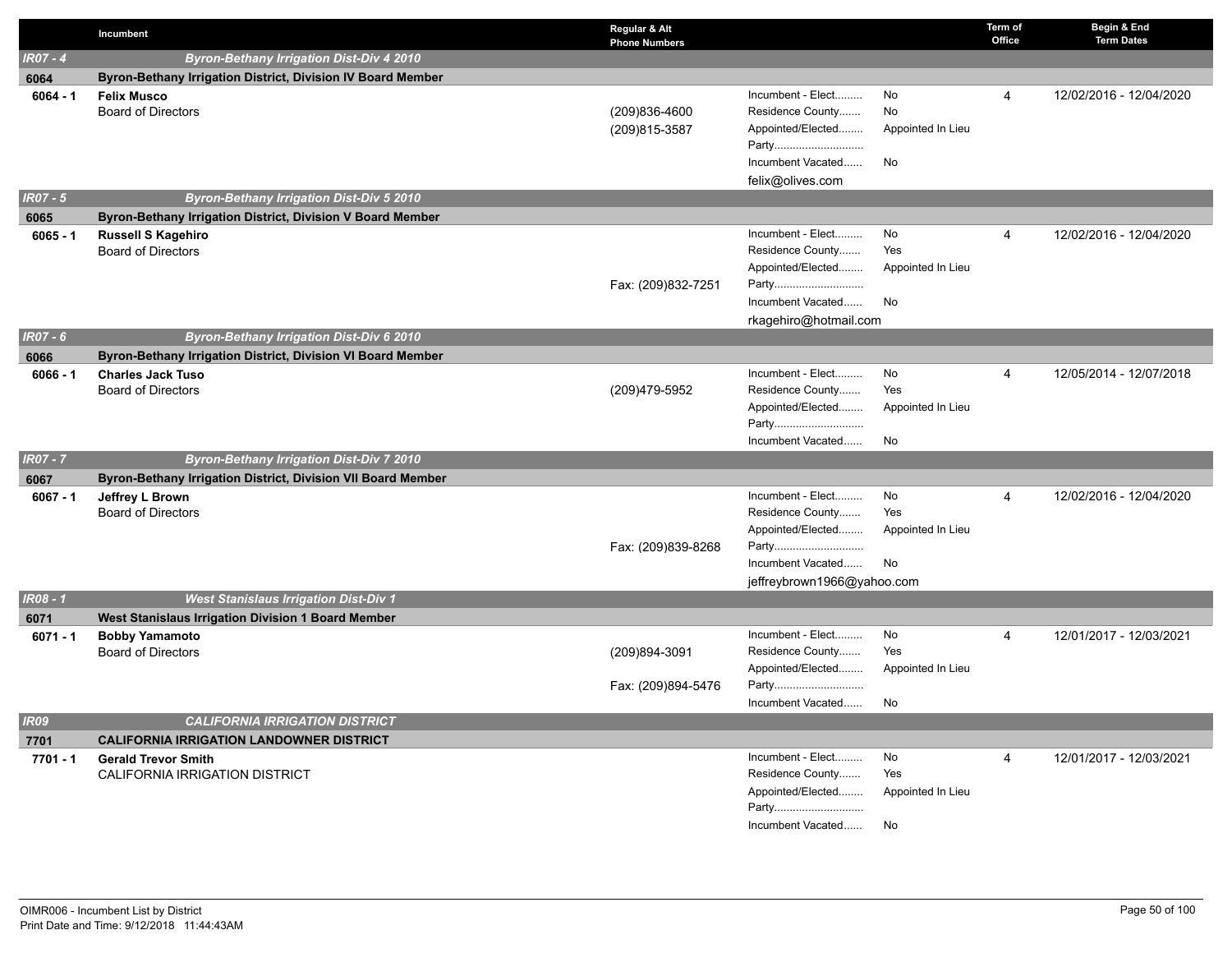|             | Incumbent                                       | Regular & Alt<br><b>Phone Numbers</b> |                            |                    | Term of<br>Office | Begin & End<br><b>Term Dates</b> |
|-------------|-------------------------------------------------|---------------------------------------|----------------------------|--------------------|-------------------|----------------------------------|
| <b>IR09</b> | <b>CALIFORNIA IRRIGATION DISTRICT</b>           |                                       |                            |                    |                   |                                  |
| 7701        | <b>CALIFORNIA IRRIGATION LANDOWNER DISTRICT</b> |                                       |                            |                    |                   |                                  |
| 7701 - 2    | <b>Clifton Taylor</b>                           |                                       | Incumbent - Elect          | No                 | $\overline{4}$    | 12/01/2017 - 12/03/2021          |
|             | <b>CALIFORNIA IRRIGATION DISTRICT</b>           |                                       | Residence County           | No                 |                   |                                  |
|             |                                                 |                                       | Appointed/Elected          | Appointed In Lieu  |                   |                                  |
|             |                                                 |                                       | Party                      |                    |                   |                                  |
|             |                                                 |                                       | Incumbent Vacated          | No                 |                   |                                  |
| 7702        | <b>CALIFORNIA IRRIGATION LANDOWNER DISTRICT</b> |                                       |                            |                    |                   |                                  |
| 7702 - 1    | <b>California Irrig Dist. Vacant</b>            |                                       | Incumbent - Elect          | No                 | $\overline{4}$    | 12/04/2015 - 12/06/2019          |
|             | CALIFORNIA IRRIGATION DISTRICT                  |                                       | Residence County           | No                 |                   |                                  |
|             |                                                 |                                       | Appointed/Elected          | Elected            |                   |                                  |
|             |                                                 |                                       | Party                      |                    |                   |                                  |
|             |                                                 |                                       | Incumbent Vacated          | Yes                |                   |                                  |
| IR10        | <b>LATHROP IRRIGATION DISTRICT</b>              |                                       |                            |                    |                   |                                  |
| 7752        | <b>LATHROP IRRIGATION LANDOWNER DISTRICT</b>    |                                       |                            |                    |                   |                                  |
| $7752 - 1$  | <b>Lynn Morris Sutton</b>                       |                                       | Incumbent - Elect          | No                 | $\overline{4}$    | 12/07/2012 - 05/06/2016          |
|             | <b>LATHROP IRRIGATION DISTRICT</b>              | (209)904-4787                         | Residence County           | No                 |                   |                                  |
|             |                                                 |                                       | Appointed/Elected          | Appointed To Vacan |                   |                                  |
|             |                                                 |                                       | Party                      |                    |                   |                                  |
|             |                                                 |                                       | Incumbent Vacated          | No                 |                   |                                  |
|             |                                                 |                                       | LYNNSUT@COMCAST.NET        |                    |                   |                                  |
| 7753        | <b>LATHROP IRRIGATION LANDOWNER DISTRICT</b>    |                                       |                            |                    |                   |                                  |
| 7753 - 1    | <b>Susan B Cochran</b>                          |                                       | Incumbent - Elect          | No                 | $\overline{4}$    | 12/05/2014 - 05/07/2018          |
|             | LATHROP IRRIGATION DISTRICT                     | (209)838-0648                         | Residence County           | Yes                |                   |                                  |
|             |                                                 |                                       | Appointed/Elected          | Appointed In Lieu  |                   |                                  |
|             |                                                 | Fax: (209)858-2041                    | Party                      |                    |                   |                                  |
|             |                                                 |                                       | Incumbent Vacated          | No                 |                   |                                  |
| $7753 - 2$  | <b>Randall K Bradley</b>                        |                                       | Incumbent - Elect          | No                 | $\overline{4}$    | 12/03/2010 - 05/07/2018          |
|             | LATHROP IRRIGATION DISTRICT                     | (209) 835-5421                        | Residence County           | Yes                |                   |                                  |
|             |                                                 |                                       | Appointed/Elected          | Appointed In Lieu  |                   |                                  |
|             |                                                 |                                       | Party                      |                    |                   |                                  |
|             |                                                 |                                       | Incumbent Vacated          | No                 |                   |                                  |
| MAC01       | <b>French Camp Municipal Advisory Council</b>   |                                       |                            |                    |                   |                                  |
| 6081        | <b>French Camp Municipal Advisory Council</b>   |                                       | Incumbent - Elect          | <b>No</b>          |                   |                                  |
| $6081 - 1$  | French Camp Mac(16)-1 Vacant                    |                                       | Residence County           | No                 | 4                 | 12/07/2012 - 12/02/2016          |
|             | <b>Board of Directors</b>                       |                                       | Appointed/Elected          | Elected            |                   |                                  |
|             |                                                 |                                       | Party                      |                    |                   |                                  |
|             |                                                 |                                       | Incumbent Vacated          | Yes                |                   |                                  |
|             |                                                 |                                       |                            |                    |                   |                                  |
| $6081 - 2$  | French Camp MAC(16)-2 Vacant                    |                                       | Incumbent - Elect          | No                 | $\overline{4}$    | 12/07/2012 - 12/02/2016          |
|             | <b>Board of Directors</b>                       |                                       | Residence County           | No                 |                   |                                  |
|             |                                                 |                                       | Appointed/Elected          | Elected            |                   |                                  |
|             |                                                 |                                       | Party<br>Incumbent Vacated |                    |                   |                                  |
|             |                                                 |                                       |                            | Yes                |                   |                                  |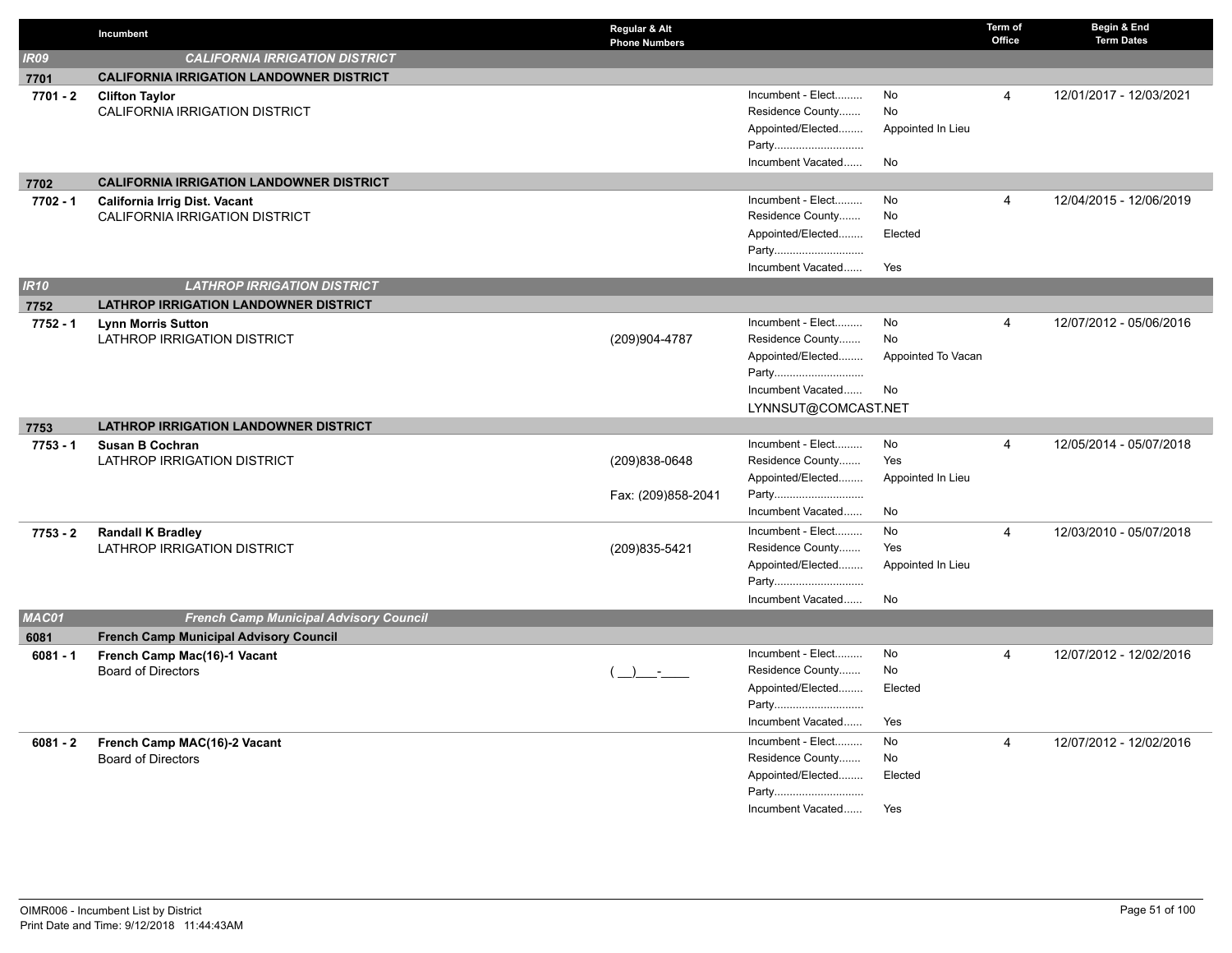|            | Incumbent                                              | Regular & Alt<br><b>Phone Numbers</b> | Term of<br>Office          | Begin & End<br><b>Term Dates</b> |
|------------|--------------------------------------------------------|---------------------------------------|----------------------------|----------------------------------|
| MAC01      | <b>French Camp Municipal Advisory Council</b>          |                                       |                            |                                  |
| 6081       | <b>French Camp Municipal Advisory Council</b>          |                                       |                            |                                  |
| $6081 - 3$ | French Camp Mac(16)-3 Vacant                           | Incumbent - Elect                     | No<br>$\overline{4}$       | 12/07/2012 - 12/02/2016          |
|            | <b>Board of Directors</b>                              | Residence County<br>$(\_)$ -          | No                         |                                  |
|            |                                                        | Appointed/Elected                     | Elected                    |                                  |
|            |                                                        | Party                                 |                            |                                  |
|            |                                                        | Incumbent Vacated                     | Yes                        |                                  |
| MAC02      | <b>Thornton Municipal Advisory Council</b>             |                                       |                            |                                  |
| 6095       | <b>Thornton Municipal Advisory Council</b>             |                                       |                            |                                  |
| $6095 - 1$ | Thornton MAC(18)-1 Vacant                              | Incumbent - Elect                     | No<br>4                    | 12/05/2014 - 12/07/2018          |
|            | <b>Board of Directors</b>                              | Residence County                      | No                         |                                  |
|            |                                                        | Appointed/Elected<br>Party            | Elected                    |                                  |
|            |                                                        | Incumbent Vacated                     | Yes                        |                                  |
|            |                                                        | Incumbent - Elect                     | No<br>$\overline{4}$       | 12/05/2014 - 12/07/2018          |
| $6095 - 2$ | Thornton MAC(18)-2 Vacant<br><b>Board of Directors</b> | Residence County                      | No                         |                                  |
|            |                                                        | Appointed/Elected                     | Elected                    |                                  |
|            |                                                        | Party                                 |                            |                                  |
|            |                                                        | Incumbent Vacated                     | Yes                        |                                  |
| $6095 - 3$ | Thornton MAC(18)-3 Vacant                              | Incumbent - Elect                     | No<br>4                    | 12/05/2014 - 12/07/2018          |
|            | <b>Board of Directors</b>                              | Residence County                      | No                         |                                  |
|            |                                                        | Appointed/Elected                     | Elected                    |                                  |
|            |                                                        | Party                                 |                            |                                  |
|            |                                                        | Incumbent Vacated                     | Yes                        |                                  |
| $6095 - 4$ | Thornton MAC(18)-4 Vacant                              | Incumbent - Elect                     | No<br>$\overline{4}$       | 12/05/2014 - 12/07/2018          |
|            | <b>Board of Directors</b>                              | Residence County                      | No                         |                                  |
|            |                                                        | Appointed/Elected                     | Elected                    |                                  |
|            |                                                        | Party                                 |                            |                                  |
|            |                                                        | Incumbent Vacated                     | Yes                        |                                  |
| 6096       | <b>Thornton Municipal Advisory Council</b>             |                                       |                            |                                  |
| $6096 - 1$ | Thornton MAC(16)-1 Vacant<br><b>Board of Directors</b> | Incumbent - Elect<br>Residence County | No<br>$\overline{4}$<br>No | 12/07/2012 - 12/02/2016          |
|            |                                                        | Appointed/Elected                     | Elected                    |                                  |
|            |                                                        | Party                                 |                            |                                  |
|            |                                                        | Incumbent Vacated                     | Yes                        |                                  |
| $6096 - 2$ | Thornton MAC(16)-2 Vacant                              | Incumbent - Elect                     | No<br>$\overline{4}$       | 12/07/2012 - 12/02/2016          |
|            | <b>Board of Directors</b>                              | Residence County                      | No                         |                                  |
|            |                                                        | Appointed/Elected                     | Elected                    |                                  |
|            |                                                        | Party                                 |                            |                                  |
|            |                                                        | Incumbent Vacated                     | Yes                        |                                  |
| $6096 - 3$ | Thornton MAC(16)-3 Vacant                              | Incumbent - Elect                     | No<br>$\overline{4}$       | 12/07/2012 - 12/02/2016          |
|            | <b>Board of Directors</b>                              | Residence County                      | No                         |                                  |
|            |                                                        | Appointed/Elected                     | Elected                    |                                  |
|            |                                                        | Party                                 |                            |                                  |
|            |                                                        | Incumbent Vacated                     | Yes                        |                                  |
| MAC03      | <b>Linden Municipal Advisory Council</b>               |                                       |                            |                                  |
| 6083       | <b>Linden Municipal Advisory Council</b>               |                                       |                            |                                  |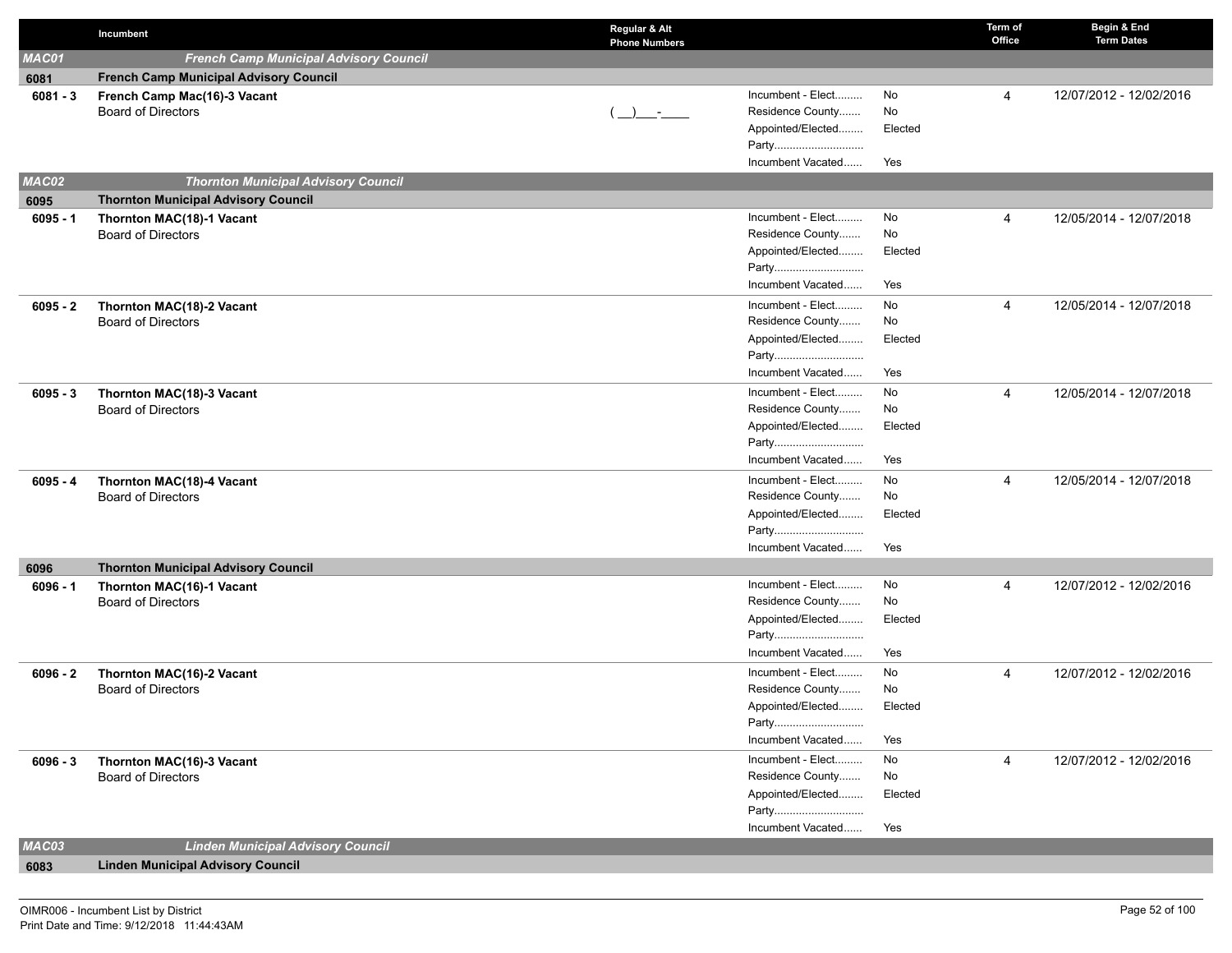|            | Incumbent                                   | Regular & Alt<br><b>Phone Numbers</b> |                      |                   | Term of<br>Office | Begin & End<br><b>Term Dates</b> |
|------------|---------------------------------------------|---------------------------------------|----------------------|-------------------|-------------------|----------------------------------|
| MAC03      | <b>Linden Municipal Advisory Council</b>    |                                       |                      |                   |                   |                                  |
| 6083       | <b>Linden Municipal Advisory Council</b>    |                                       |                      |                   |                   |                                  |
| $6083 - 1$ | Linden Mac(18)-1 Vacant                     |                                       | Incumbent - Elect    | No                | 4                 | 12/05/2014 - 12/07/2018          |
|            | <b>Board of Directors</b>                   |                                       | Residence County     | No                |                   |                                  |
|            |                                             |                                       | Appointed/Elected    | Elected           |                   |                                  |
|            |                                             |                                       | Party                |                   |                   |                                  |
|            |                                             |                                       | Incumbent Vacated    | Yes               |                   |                                  |
| $6083 - 2$ | Linden Mac(18)-2 Vacant                     |                                       | Incumbent - Elect    | No                | 4                 | 12/05/2014 - 12/07/2018          |
|            | <b>Board of Directors</b>                   |                                       | Residence County     | No                |                   |                                  |
|            |                                             |                                       | Appointed/Elected    | Elected           |                   |                                  |
|            |                                             |                                       | Party                |                   |                   |                                  |
|            |                                             |                                       | Incumbent Vacated    | Yes               |                   |                                  |
| $6083 - 3$ | Linden MAC(18)-3 Vacant                     |                                       | Incumbent - Elect    | No                | 4                 | 12/05/2014 - 12/07/2018          |
|            | <b>Board of Directors</b>                   | $\rightarrow$                         | Residence County     | No                |                   |                                  |
|            |                                             |                                       | Appointed/Elected    | Elected           |                   |                                  |
|            |                                             |                                       | Party                |                   |                   |                                  |
|            |                                             |                                       | Incumbent Vacated    | Yes               |                   |                                  |
| 6084       | <b>Linden Municipal Advisory Council</b>    |                                       |                      |                   |                   |                                  |
| $6084 - 1$ | Linden Mac(16)-1 Vacant                     |                                       | Incumbent - Elect    | No                | 4                 | 12/07/2012 - 12/02/2016          |
|            | <b>Board Of Directors</b>                   |                                       | Residence County     | No                |                   |                                  |
|            |                                             |                                       | Appointed/Elected    | Elected           |                   |                                  |
|            |                                             |                                       | Party                |                   |                   |                                  |
|            |                                             |                                       | Incumbent Vacated    | Yes               |                   |                                  |
| $6084 - 2$ | Linden MAC(16)-2 Vacant                     |                                       | Incumbent - Elect    | No                | 4                 | 12/07/2012 - 12/02/2016          |
|            | <b>Board Of Directors</b>                   |                                       | Residence County     | No                |                   |                                  |
|            |                                             |                                       | Appointed/Elected    | Elected           |                   |                                  |
|            |                                             |                                       | Party                |                   |                   |                                  |
|            |                                             |                                       | Incumbent Vacated    | Yes               |                   |                                  |
| $6084 - 3$ | Linden MAC(16)-3 Vacant                     |                                       | Incumbent - Elect    | No                | 4                 | 12/07/2012 - 12/02/2016          |
|            | <b>Board Of Directors</b>                   |                                       | Residence County     | No                |                   |                                  |
|            |                                             |                                       | Appointed/Elected    | Elected           |                   |                                  |
|            |                                             |                                       | Party                |                   |                   |                                  |
|            |                                             |                                       | Incumbent Vacated    | Yes               |                   |                                  |
| $6084 - 4$ | Linden Mac(16)-4 Vacant                     |                                       | Incumbent - Elect    | No                | 4                 | 12/07/2012 - 12/02/2016          |
|            | <b>Board Of Directors</b>                   |                                       | Residence County     | No                |                   |                                  |
|            |                                             |                                       | Appointed/Elected    | Elected           |                   |                                  |
|            |                                             |                                       | Party                |                   |                   |                                  |
|            |                                             |                                       | Incumbent Vacated    | Yes               |                   |                                  |
| MAC04      | <b>Lockeford Municipal Advisory Council</b> |                                       |                      |                   |                   |                                  |
| 6090       | <b>Lockeford Municipal Advisory Council</b> |                                       |                      |                   |                   |                                  |
| $6090 - 1$ | Jessica Lauren Smith                        |                                       | Incumbent - Elect    | No                | 4                 | 12/07/2012 - 12/02/2016          |
|            | Board of Directors                          |                                       | Residence County     | Yes               |                   |                                  |
|            |                                             | (209) 759-3531                        | Appointed/Elected    | Appointed In Lieu |                   |                                  |
|            |                                             |                                       | Party                |                   |                   |                                  |
|            |                                             |                                       | Incumbent Vacated No |                   |                   |                                  |
|            |                                             |                                       | jt_smith09@yahoo.com |                   |                   |                                  |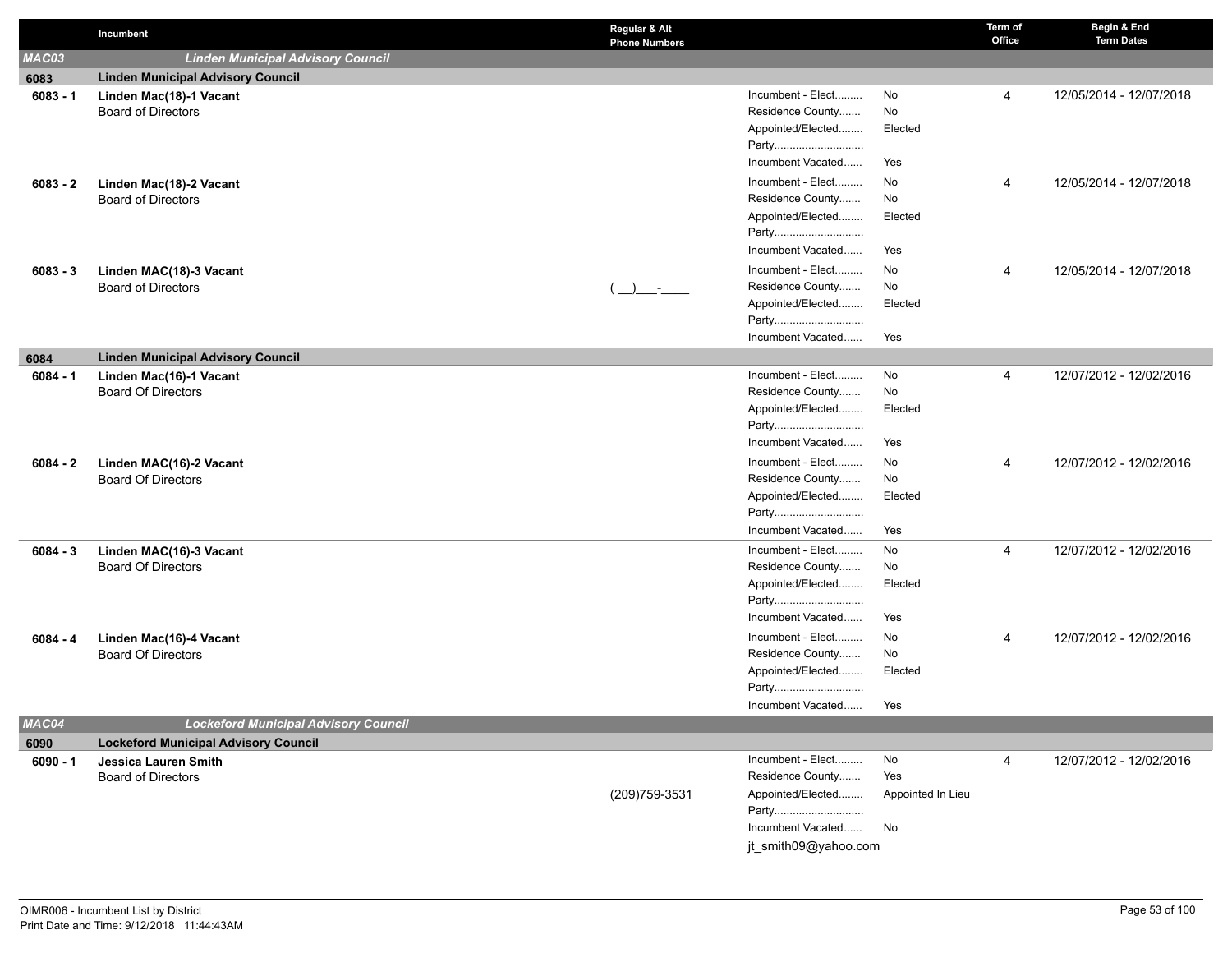|            | Incumbent                                                       | Regular & Alt<br><b>Phone Numbers</b> |                                       |                                 | Term of<br>Office | Begin & End<br><b>Term Dates</b> |
|------------|-----------------------------------------------------------------|---------------------------------------|---------------------------------------|---------------------------------|-------------------|----------------------------------|
| MAC04      | <b>Lockeford Municipal Advisory Council</b>                     |                                       |                                       |                                 |                   |                                  |
| 6090       | <b>Lockeford Municipal Advisory Council</b>                     |                                       |                                       |                                 |                   |                                  |
| $6090 - 2$ | <b>Matthew Lorentzen</b>                                        |                                       | Incumbent - Elect                     | No                              | 4                 | 12/07/2012 - 12/02/2016          |
|            | <b>Board of Directors</b>                                       | (209) 727-5899                        | Residence County                      | Yes                             |                   |                                  |
|            |                                                                 | (209)460-6071                         | Appointed/Elected                     | Appointed In Lieu               |                   |                                  |
|            |                                                                 |                                       | Party                                 |                                 |                   |                                  |
|            |                                                                 |                                       | Incumbent Vacated                     | No                              |                   |                                  |
|            |                                                                 |                                       | mkl00424@gmail.com                    |                                 |                   | 12/07/2012 - 12/02/2016          |
| $6090 - 3$ | Lockeford Mac(16)-3 Vacant<br><b>Board of Directors</b>         |                                       | Incumbent - Elect<br>Residence County | No<br>No                        | $\overline{4}$    |                                  |
|            |                                                                 |                                       | Appointed/Elected                     | Elected                         |                   |                                  |
|            |                                                                 |                                       | Party                                 |                                 |                   |                                  |
|            |                                                                 |                                       | Incumbent Vacated                     | Yes                             |                   |                                  |
| $6090 - 4$ | Lockeford MAC(16)-4 Vacant                                      |                                       | Incumbent - Elect                     | No                              | 4                 | 12/07/2012 - 12/02/2016          |
|            | <b>Board of Directors</b>                                       |                                       | Residence County                      | No                              |                   |                                  |
|            |                                                                 |                                       | Appointed/Elected                     | Elected                         |                   |                                  |
|            |                                                                 |                                       | Party                                 |                                 |                   |                                  |
|            |                                                                 |                                       | Incumbent Vacated                     | Yes                             |                   |                                  |
| 6091       | <b>Lockeford Municipal Advisory Council</b>                     |                                       |                                       |                                 |                   |                                  |
| $6091 - 1$ | <b>Todd Dalton Williams</b>                                     |                                       | Incumbent - Elect                     | No                              | 4                 | 12/05/2014 - 12/07/2018          |
|            | <b>Board of Directors</b>                                       | (209)333-8757                         | Residence County                      | Yes                             |                   |                                  |
|            |                                                                 |                                       | Appointed/Elected<br>Party            | Appointed In Lieu<br>Democratic |                   |                                  |
|            |                                                                 |                                       | Incumbent Vacated                     | No                              |                   |                                  |
| $6091 - 2$ | <b>Rodney Scott Baker</b>                                       |                                       | Incumbent - Elect                     | No                              | 4                 | 12/05/2014 - 12/07/2018          |
|            | <b>Board of Directors</b>                                       | (209) 727-5117                        | Residence County                      | Yes                             |                   |                                  |
|            |                                                                 |                                       | Appointed/Elected                     | Appointed In Lieu               |                   |                                  |
|            |                                                                 |                                       | Party                                 |                                 |                   |                                  |
|            |                                                                 |                                       | Incumbent Vacated                     | No                              |                   |                                  |
| $6091 - 3$ | <b>Patricia L Stetson</b>                                       |                                       | Incumbent - Elect                     | No                              | 4                 | 12/05/2014 - 12/07/2018          |
|            | <b>Board of Directors</b>                                       | (209) 727-3471                        | Residence County                      | Yes                             |                   |                                  |
|            |                                                                 |                                       | Appointed/Elected                     | Appointed In Lieu               |                   |                                  |
|            |                                                                 |                                       | Party                                 |                                 |                   |                                  |
|            |                                                                 |                                       | Incumbent Vacated                     | No                              |                   |                                  |
| MAC05      | <b>Woodbridge Municipal Advisory Council</b>                    |                                       |                                       |                                 |                   |                                  |
| 6086       | <b>Woodbridge Municipal Advisory Council</b><br>Edwin F Wall Jr |                                       | Incumbent - Elect                     | No                              | 4                 | 12/05/2014 - 12/07/2018          |
| $6086 - 1$ | <b>Board of Directors</b>                                       | (209)334-4716                         | Residence County                      | Yes                             |                   |                                  |
|            |                                                                 |                                       | Appointed/Elected                     | Appointed In Lieu               |                   |                                  |
|            |                                                                 |                                       | Party                                 |                                 |                   |                                  |
|            |                                                                 |                                       | Incumbent Vacated                     | No                              |                   |                                  |
|            |                                                                 |                                       | wudbrdgguy@hotmail.com                |                                 |                   |                                  |
| $6086 - 2$ | Woodbridge MAC(18)-2 Vacant                                     |                                       | Incumbent - Elect                     | No                              | 4                 | 12/05/2014 - 12/07/2018          |
|            | <b>Board of Directors</b>                                       |                                       | Residence County                      | No                              |                   |                                  |
|            |                                                                 |                                       | Appointed/Elected                     | Elected                         |                   |                                  |
|            |                                                                 |                                       | Party                                 |                                 |                   |                                  |
|            |                                                                 |                                       | Incumbent Vacated                     | Yes                             |                   |                                  |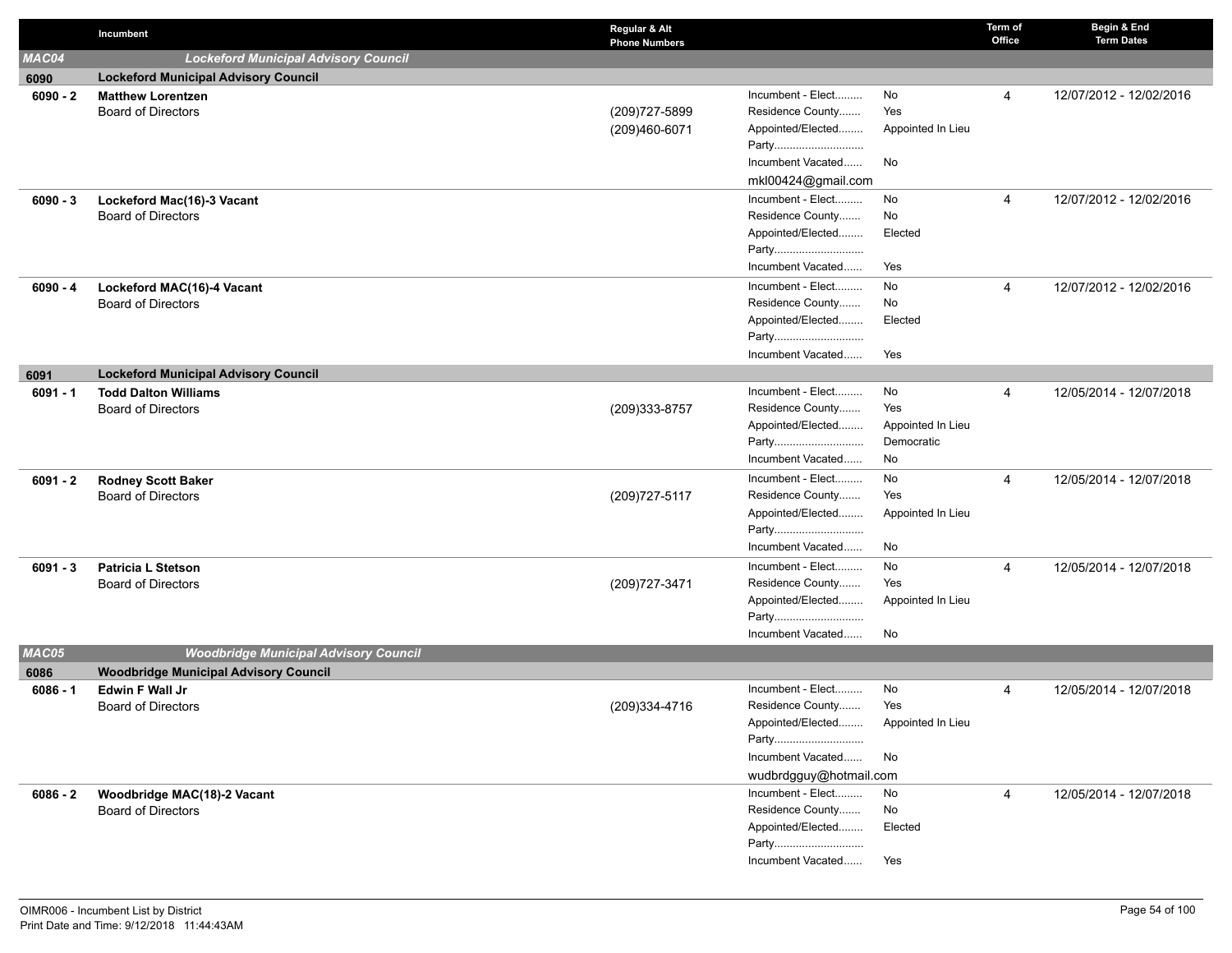|            | Incumbent                                    | Regular & Alt<br><b>Phone Numbers</b> |                            |                   | Term of<br>Office | Begin & End<br><b>Term Dates</b> |
|------------|----------------------------------------------|---------------------------------------|----------------------------|-------------------|-------------------|----------------------------------|
| MAC05      | <b>Woodbridge Municipal Advisory Council</b> |                                       |                            |                   |                   |                                  |
| 6086       | <b>Woodbridge Municipal Advisory Council</b> |                                       |                            |                   |                   |                                  |
| $6086 - 3$ | Donald M Brown                               |                                       | Incumbent - Elect          | No                | 4                 | 12/05/2014 - 12/07/2018          |
|            | <b>Board of Directors</b>                    | (209)369-2237                         | Residence County           | Yes               |                   |                                  |
|            |                                              |                                       | Appointed/Elected          | Appointed In Lieu |                   |                                  |
|            |                                              |                                       | Party                      |                   |                   |                                  |
|            |                                              |                                       | Incumbent Vacated          | No                |                   |                                  |
|            |                                              |                                       | dwellsbrown@gmail.com      |                   |                   |                                  |
| 6087       | <b>Woodbridge Municipal Advisory Council</b> |                                       |                            |                   |                   |                                  |
| $6087 - 1$ | <b>Mary Rose Avanti</b>                      |                                       | Incumbent - Elect          | No                | 4                 | 12/07/2012 - 12/02/2016          |
|            | <b>Board of Directors</b>                    | (209)333-9280                         | Residence County           | Yes               |                   |                                  |
|            |                                              |                                       | Appointed/Elected<br>Party | Appointed In Lieu |                   |                                  |
|            |                                              |                                       | Incumbent Vacated          | No                |                   |                                  |
| $6087 - 2$ | <b>Mark Daniel Lewis</b>                     |                                       | Incumbent - Elect          | No                | $\overline{4}$    | 12/07/2012 - 12/02/2016          |
|            | <b>Board of Directors</b>                    | (209)368-8225                         | Residence County           | Yes               |                   |                                  |
|            |                                              |                                       | Appointed/Elected          | Appointed In Lieu |                   |                                  |
|            |                                              |                                       | Party                      |                   |                   |                                  |
|            |                                              |                                       | Incumbent Vacated          | No                |                   |                                  |
|            |                                              |                                       | medicmdl@gmail.com         |                   |                   |                                  |
| $6087 - 3$ | Lee C Boyer                                  |                                       | Incumbent - Elect          | No                | $\overline{4}$    | 12/07/2012 - 12/02/2016          |
|            | <b>Board of Directors</b>                    |                                       | Residence County           | Yes               |                   |                                  |
|            |                                              |                                       | Appointed/Elected          | Appointed In Lieu |                   |                                  |
|            |                                              |                                       | Party                      |                   |                   |                                  |
|            |                                              |                                       | Incumbent Vacated          | No                |                   |                                  |
| $6087 - 4$ | <b>Douglas Lasley Field</b>                  |                                       | Incumbent - Elect          | No                | 4                 | 12/07/2012 - 12/02/2016          |
|            | <b>Board of Directors</b>                    | (209)366-2925                         | Residence County           | Yes               |                   |                                  |
|            |                                              |                                       | Appointed/Elected          | Appointed In Lieu |                   |                                  |
|            |                                              | Fax: (209)366-2925                    | Party                      |                   |                   |                                  |
|            |                                              |                                       | Incumbent Vacated          | No                |                   |                                  |
| MAC06      | <b>Morada Municipal Advisory Council</b>     |                                       | dougofield@gmail.com       |                   |                   |                                  |
| 6088       | <b>Morada Municipal Advisory Council</b>     |                                       |                            |                   |                   |                                  |
| $6088 - 1$ | <b>Patrick J Gotelli</b>                     |                                       | Incumbent - Elect          | No                | 4                 | 12/05/2014 - 12/07/2018          |
|            | <b>Board of Directors</b>                    | (209)931-0750                         | Residence County           | Yes               |                   |                                  |
|            |                                              |                                       | Appointed/Elected          | Appointed In Lieu |                   |                                  |
|            |                                              |                                       | Party                      |                   |                   |                                  |
|            |                                              |                                       | Incumbent Vacated          | No                |                   |                                  |
| $6088 - 2$ | Jerald A Herrmann                            |                                       | Incumbent - Elect          | No                | 4                 | 12/05/2014 - 12/07/2018          |
|            | <b>Board of Directors</b>                    |                                       | Residence County           | Yes               |                   |                                  |
|            |                                              |                                       | Appointed/Elected          | Appointed In Lieu |                   |                                  |
|            |                                              |                                       | Party                      |                   |                   |                                  |
|            |                                              |                                       | Incumbent Vacated          | No                |                   |                                  |
| $6088 - 3$ | <b>Timothy K Arnold</b>                      |                                       | Incumbent - Elect          | No                | 4                 | 12/05/2014 - 12/07/2018          |
|            | <b>Board of Directors</b>                    | (209)931-1437                         | Residence County           | Yes               |                   |                                  |
|            |                                              |                                       | Appointed/Elected          | Appointed In Lieu |                   |                                  |
|            |                                              |                                       | Party                      |                   |                   |                                  |
|            |                                              |                                       | Incumbent Vacated          | No                |                   |                                  |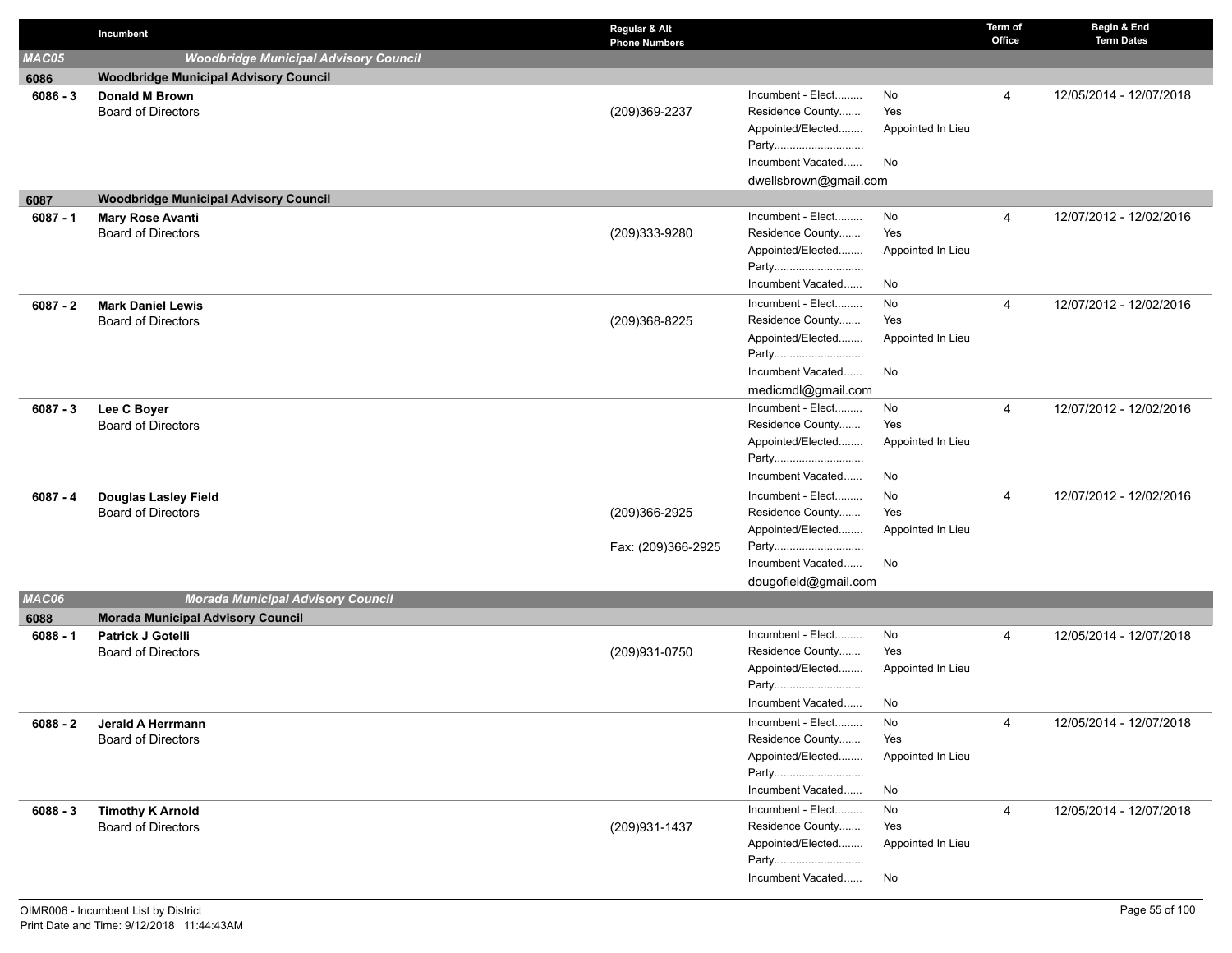|             | Incumbent                                          | Regular & Alt<br><b>Phone Numbers</b> |                                       |                   | Term of<br>Office | Begin & End<br><b>Term Dates</b> |
|-------------|----------------------------------------------------|---------------------------------------|---------------------------------------|-------------------|-------------------|----------------------------------|
| MAC06       | <b>Morada Municipal Advisory Council</b>           |                                       |                                       |                   |                   |                                  |
| 6088        | <b>Morada Municipal Advisory Council</b>           |                                       |                                       |                   |                   |                                  |
| $6088 - 4$  | <b>Kenneth N Meleyco</b>                           |                                       | Incumbent - Elect                     | No                | 4                 | 12/05/2014 - 12/07/2018          |
|             | <b>Board of Directors</b>                          | (209)931-0785                         | Residence County                      | Yes               |                   |                                  |
|             |                                                    |                                       | Appointed/Elected                     | Appointed In Lieu |                   |                                  |
|             |                                                    |                                       | Party                                 |                   |                   |                                  |
|             |                                                    |                                       | Incumbent Vacated                     | No                |                   |                                  |
| 6089        | <b>Morada Municipal Advisory Council</b>           |                                       |                                       |                   |                   |                                  |
| $6089 - 1$  | <b>Kurt W Cooper</b>                               |                                       | Incumbent - Elect                     | No                | 4                 | 12/07/2012 - 12/02/2016          |
|             | <b>Board of Directors</b>                          |                                       | Residence County                      | Yes               |                   |                                  |
|             |                                                    |                                       | Appointed/Elected                     | Appointed In Lieu |                   |                                  |
|             |                                                    |                                       | Party                                 |                   |                   |                                  |
|             |                                                    |                                       | Incumbent Vacated                     | No                |                   |                                  |
|             |                                                    |                                       | ohruge@yahoo.com                      |                   |                   |                                  |
| $6089 - 2$  | Danny J Nunes<br><b>Board of Directors</b>         | (209)931-9010                         | Incumbent - Elect<br>Residence County | No<br>Yes         | $\overline{4}$    | 12/07/2012 - 12/02/2016          |
|             |                                                    | (209)479-1463                         | Appointed/Elected                     | Appointed In Lieu |                   |                                  |
|             |                                                    | Fax: (209)943-2741                    | Party                                 |                   |                   |                                  |
|             |                                                    |                                       | Incumbent Vacated                     | No                |                   |                                  |
|             |                                                    |                                       | djnunes66@gmail.com                   |                   |                   |                                  |
| $6089 - 3$  | <b>Sharon D Stewart</b>                            |                                       | Incumbent - Elect                     | No                | 4                 | 12/07/2012 - 12/02/2016          |
|             | <b>Board of Directors</b>                          | (209) 931-9451                        | Residence County                      | Yes               |                   |                                  |
|             |                                                    |                                       | Appointed/Elected                     | Appointed In Lieu |                   |                                  |
|             |                                                    |                                       | Party                                 |                   |                   |                                  |
|             |                                                    |                                       | Incumbent Vacated                     | No                |                   |                                  |
| <b>SA01</b> | <b>Country Club Sanitary District</b>              |                                       |                                       |                   |                   |                                  |
| 7010        | <b>Country Club Sanitary District Board Member</b> |                                       |                                       |                   |                   |                                  |
| 7010 - 1    | James J Hoblitzell IV                              |                                       | Incumbent - Elect                     | No                | 4                 | 12/01/2017 - 12/03/2021          |
|             | <b>Board of Directors</b>                          |                                       | Residence County                      | Yes               |                   |                                  |
|             |                                                    |                                       | Appointed/Elected                     | Appointed In Lieu |                   |                                  |
|             |                                                    |                                       | Party                                 |                   |                   |                                  |
|             |                                                    |                                       | Incumbent Vacated                     | No                |                   |                                  |
| $7010 - 2$  | John E Dalrymple                                   |                                       | Incumbent - Elect                     | No                | 4                 | 12/01/2017 - 12/03/2021          |
|             | <b>Board of Directors</b>                          |                                       | Residence County                      | Yes               |                   |                                  |
|             |                                                    |                                       | Appointed/Elected                     | Appointed In Lieu |                   |                                  |
|             |                                                    |                                       | Party                                 |                   |                   |                                  |
|             |                                                    |                                       | Incumbent Vacated                     | No                |                   |                                  |
| 7011        | <b>Country Club Sanitary District Board Member</b> |                                       |                                       |                   |                   |                                  |
| 7011 - 1    | <b>Spencer L Tracy</b>                             |                                       | Incumbent - Elect                     | No                | 4                 | 12/04/2015 - 12/06/2019          |
|             | <b>Board of Directors</b>                          |                                       | Residence County                      | Yes               |                   |                                  |
|             |                                                    |                                       | Appointed/Elected<br>Party            | Appointed In Lieu |                   |                                  |
|             |                                                    |                                       | Incumbent Vacated                     | No                |                   |                                  |
|             |                                                    |                                       | Incumbent - Elect                     | No                |                   |                                  |
| 7011 - 2    | Kevin L Huff<br><b>Board of Directors</b>          | (209)943-6605                         | Residence County                      | Yes               | 4                 | 12/04/2015 - 12/06/2019          |
|             |                                                    |                                       | Appointed/Elected                     | Appointed In Lieu |                   |                                  |
|             |                                                    |                                       | Party                                 |                   |                   |                                  |
|             |                                                    |                                       | Incumbent Vacated                     | No                |                   |                                  |
|             |                                                    |                                       |                                       |                   |                   |                                  |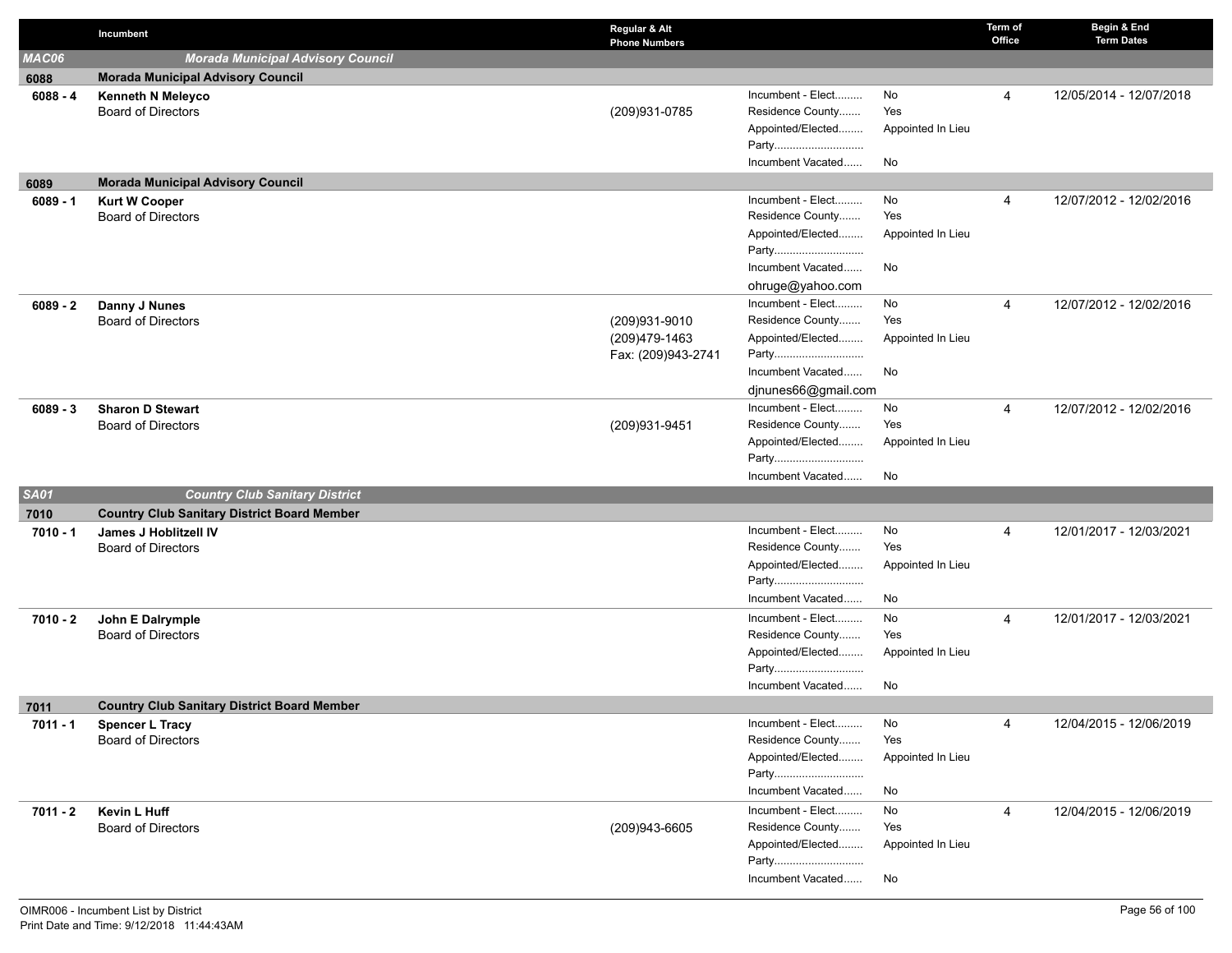|             | Incumbent                                                     | Regular & Alt<br><b>Phone Numbers</b> |                            |                    | Term of<br>Office | Begin & End<br><b>Term Dates</b> |
|-------------|---------------------------------------------------------------|---------------------------------------|----------------------------|--------------------|-------------------|----------------------------------|
| <b>SA01</b> | <b>Country Club Sanitary District</b>                         |                                       |                            |                    |                   |                                  |
| 7011        | <b>Country Club Sanitary District Board Member</b>            |                                       |                            |                    |                   |                                  |
| $7011 - 3$  | James E Larson                                                |                                       | Incumbent - Elect          | No                 | 4                 | 12/04/2015 - 12/06/2019          |
|             | <b>Board of Directors</b>                                     | (209)942-2185                         | Residence County           | Yes                |                   |                                  |
|             |                                                               |                                       | Appointed/Elected          | Appointed In Lieu  |                   |                                  |
|             |                                                               |                                       | Party                      |                    |                   |                                  |
|             |                                                               |                                       | Incumbent Vacated          | No                 |                   |                                  |
| <b>SA02</b> | <b>Woodbridge Sanitary District</b>                           |                                       |                            |                    |                   |                                  |
| 7015        | <b>Woodbridge Sanitary District Board Member</b>              |                                       | Incumbent - Elect          |                    |                   |                                  |
| $7015 - 1$  | Douglas K Colucci<br><b>Board of Directors</b>                | (209)339-9139                         | Residence County           | No<br>Yes          | 4                 | 12/05/2014 - 12/07/2018          |
|             |                                                               |                                       | Appointed/Elected          | Appointed In Lieu  |                   |                                  |
|             |                                                               |                                       | Party                      |                    |                   |                                  |
|             |                                                               |                                       | Incumbent Vacated          | No                 |                   |                                  |
| $7015 - 2$  | <b>Glenda Elaine Harris Wall</b>                              |                                       | Incumbent - Elect          | No                 | 4                 | 12/05/2014 - 12/07/2018          |
|             | <b>Board of Directors</b>                                     | (209)334-4716                         | Residence County           | Yes                |                   |                                  |
|             |                                                               | (209)329-4301                         | Appointed/Elected          | Appointed In Lieu  |                   |                                  |
|             |                                                               |                                       | Party                      |                    |                   |                                  |
|             |                                                               |                                       | Incumbent Vacated          | No                 |                   |                                  |
|             |                                                               |                                       | wudbrdggal@hotmail.com     |                    |                   |                                  |
| $7015 - 3$  | <b>Lawrence J Norvall</b>                                     |                                       | Incumbent - Elect          | No                 | 4                 | 12/05/2014 - 12/07/2018          |
|             | <b>Board of Directors</b>                                     |                                       | Residence County           | Yes                |                   |                                  |
|             |                                                               |                                       | Appointed/Elected<br>Party | Appointed To Vacan |                   |                                  |
|             |                                                               |                                       | Incumbent Vacated          | No                 |                   |                                  |
|             |                                                               |                                       | iflyf1b@yahoo.com          |                    |                   |                                  |
| 7016        | <b>Woodbridge Sanitary District Board Member</b>              |                                       |                            |                    |                   |                                  |
| $7016 - 1$  | <b>Paul R Best</b>                                            |                                       | Incumbent - Elect          | No                 | 4                 | 12/02/2016 - 12/04/2020          |
|             | <b>Board of Directors</b>                                     | (209)333-1685                         | Residence County           | Yes                |                   |                                  |
|             |                                                               |                                       | Appointed/Elected          | Appointed In Lieu  |                   |                                  |
|             |                                                               |                                       | Party                      | Republican         |                   |                                  |
|             |                                                               |                                       | Incumbent Vacated          | No                 |                   |                                  |
| $7016 - 2$  | <b>Bruce Alan Henz</b>                                        |                                       | Incumbent - Elect          | No                 | 4                 | 12/02/2016 - 12/04/2020          |
|             | <b>Board of Directors</b>                                     | (916)500-3679                         | Residence County           | Yes                |                   |                                  |
|             |                                                               | (408) 605-8492                        | Appointed/Elected          | Appointed To Vacan |                   |                                  |
|             |                                                               |                                       | Party<br>Incumbent Vacated | No                 |                   |                                  |
|             |                                                               |                                       | bhencz2@yahoo.com          |                    |                   |                                  |
| $SCO1 - 1$  | Stockton Unified School Dist. Trustee Area No. 1              |                                       |                            |                    |                   |                                  |
| 2601        | Stockton Unified School Dist., Trustee Area No. 1 Board Membe |                                       |                            |                    |                   |                                  |
| 2601 - 1    | <b>Cecelia Mendez</b>                                         |                                       | Incumbent - Elect          | Yes                | 4                 | 12/02/2016 - 12/04/2020          |
|             | Governing Board Member,                                       |                                       | Residence County           | Yes                |                   |                                  |
|             |                                                               | (209)639-6813                         | Appointed/Elected          | Elected            |                   |                                  |
|             |                                                               |                                       | Party                      |                    |                   |                                  |
|             |                                                               |                                       | Incumbent Vacated          | No                 |                   |                                  |
|             |                                                               |                                       | cici81363@aol.com          |                    |                   |                                  |
| $SCO1 - 2$  | <b>Stockton Unified School Dist. Trustee Area No. 2</b>       |                                       |                            |                    |                   |                                  |
| 2602        | Stockton Unified School Dist., Trustee Area No. 2 Board Membe |                                       |                            |                    |                   |                                  |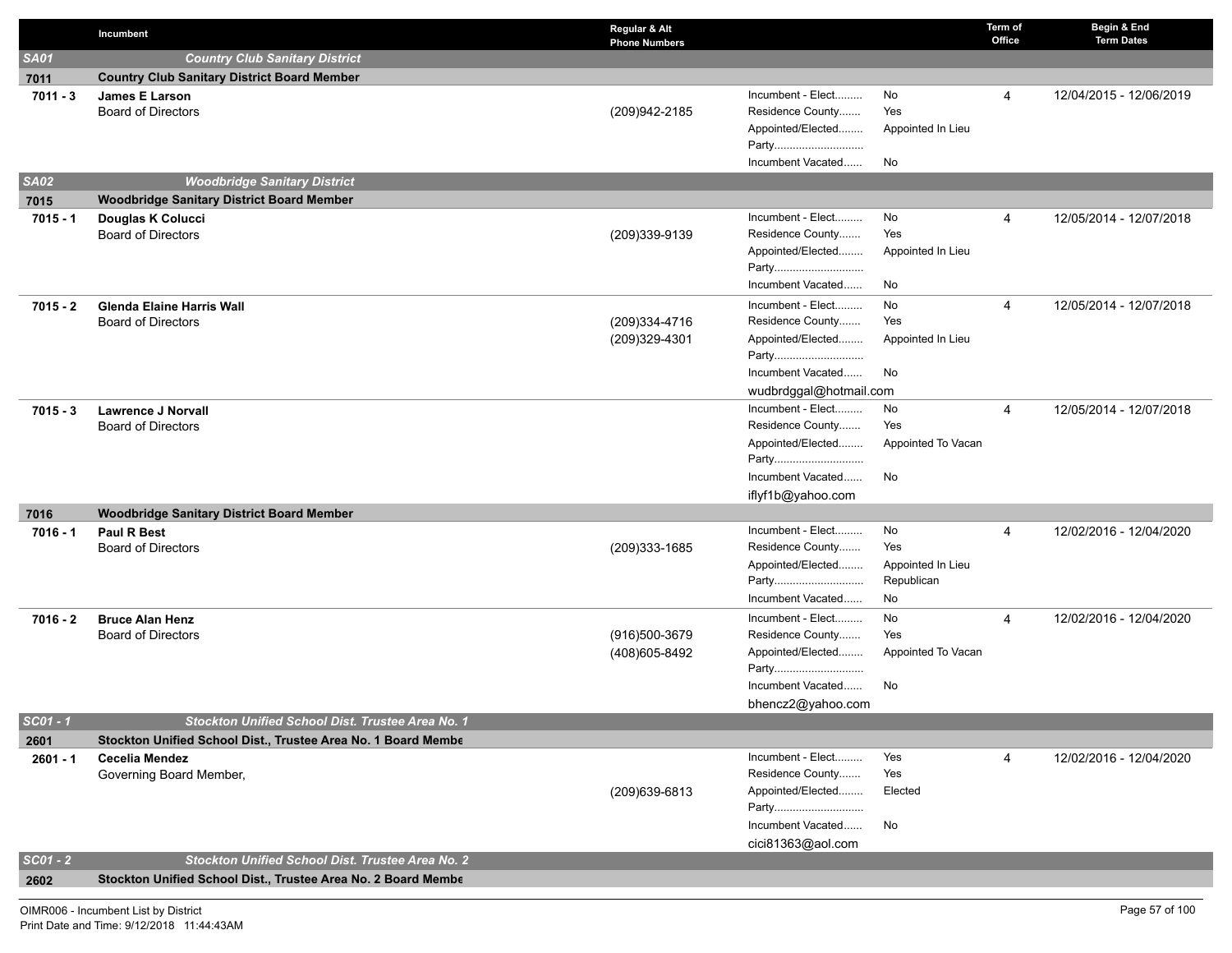|            | Incumbent                                                     | Regular & Alt<br><b>Phone Numbers</b> |                                                                                                                                                                 | Term of<br>Office | Begin & End<br><b>Term Dates</b> |
|------------|---------------------------------------------------------------|---------------------------------------|-----------------------------------------------------------------------------------------------------------------------------------------------------------------|-------------------|----------------------------------|
| $SCO1 - 2$ | Stockton Unified School Dist. Trustee Area No. 2              |                                       |                                                                                                                                                                 |                   |                                  |
| 2602       | Stockton Unified School Dist., Trustee Area No. 2 Board Membe |                                       |                                                                                                                                                                 |                   |                                  |
| $2602 - 1$ | <b>Marjorie Andrea Burrise</b><br>Governing Board Member,     | (209)982-0192<br>(209)405-6129        | Incumbent - Elect<br>Yes<br>Residence County<br>Yes<br>Appointed/Elected<br>Elected<br>Democratic<br>Party<br>Incumbent Vacated<br>No<br>Burrise4susd@gmail.com | 4                 | 12/05/2014 - 12/07/2018          |
| $SCO1 - 3$ | Stockton Unified School Dist. Trustee Area No. 3              |                                       |                                                                                                                                                                 |                   |                                  |
| 2603       | Stockton Unified School Dist., Trustee Area No. 3 Board Membe |                                       |                                                                                                                                                                 |                   |                                  |
| $2603 - 1$ | <b>Kathleen A Garcia</b><br>Governing Board Member,           | (209)463-8159<br>(209)662-4161x____   | Incumbent - Elect<br>Yes<br>Residence County<br>Yes<br>Appointed/Elected<br>Elected<br>Party<br>Incumbent Vacated<br>No                                         | 4                 | 12/02/2016 - 12/04/2020          |
| $SCO1 - 4$ | Stockton Unified School Dist. Trustee Area No. 4              |                                       |                                                                                                                                                                 |                   |                                  |
| 2604       | Stockton Unified School Dist., Trustee Area No. 4 Board Membe |                                       |                                                                                                                                                                 |                   |                                  |
| $2604 - 1$ | Lange Parks Luntao<br>Governing Board Member,                 | (209)298-1026<br>(209)423-1942        | Incumbent - Elect<br>Yes<br>Residence County<br>Yes<br>Appointed/Elected<br>Elected<br>Party<br>Incumbent Vacated<br>No                                         | 4                 | 12/02/2016 - 12/04/2020          |
| $SCO1 - 5$ | Stockton Unified School Dist. Trustee Area No. 5              |                                       |                                                                                                                                                                 |                   |                                  |
| 2605       | Stockton Unified School Dist., Trustee Area No. 5 Board Membe |                                       |                                                                                                                                                                 |                   |                                  |
| $2605 - 1$ | <b>Maria Sonia Mendez</b><br>Governing Board Member           | (209)800-1976<br>(209)800-1976        | Incumbent - Elect<br>Yes<br>Residence County<br>Yes<br>Appointed/Elected<br>Elected<br>Party<br>Incumbent Vacated<br>No<br>mendez4susd2014@gmail.com            | 4                 | 12/05/2014 - 12/07/2018          |
| $SCO1 - 6$ | Stockton Unified School Dist. Trustee Area No. 6              |                                       |                                                                                                                                                                 |                   |                                  |
| 2606       | Stockton Unified School Dist., Trustee Area No. 6 Board Membe |                                       |                                                                                                                                                                 |                   |                                  |
| $2606 - 1$ | <b>Angela L Phillips</b><br>Governing Board Member,           | (209) 373-0773                        | Incumbent - Elect<br>Yes<br>Residence County<br>Yes<br>Appointed/Elected<br>Elected<br>Democratic<br>Incumbent Vacated<br>No<br>angelap.04@gmail.com            | 4                 | 12/05/2014 - 12/07/2018          |
| $SCO1 - 7$ | Stockton Unified School Dist. Trustee Area No. 7              |                                       |                                                                                                                                                                 |                   |                                  |
| 2607       | Stockton Unified School Dist., Trustee Area No. 7 Board Membe |                                       |                                                                                                                                                                 |                   |                                  |
| $2607 - 1$ | <b>Steven L Smith</b><br>Governing Board Member,              | (209)956-9299                         | Incumbent - Elect<br>Yes<br>Residence County<br>Yes<br>Appointed/Elected<br>Elected<br>Party<br>Incumbent Vacated<br>No<br>ssmith2005@sbcglobal.net             | 4                 | 12/05/2014 - 12/07/2018          |
| $SCO2 - 1$ | Lincoln Unified School Dist. Trustee Area No. 1               |                                       |                                                                                                                                                                 |                   |                                  |
| 2621       | Lincoln Unified School Dist., Trustee Area No. 1 Board Member |                                       |                                                                                                                                                                 |                   |                                  |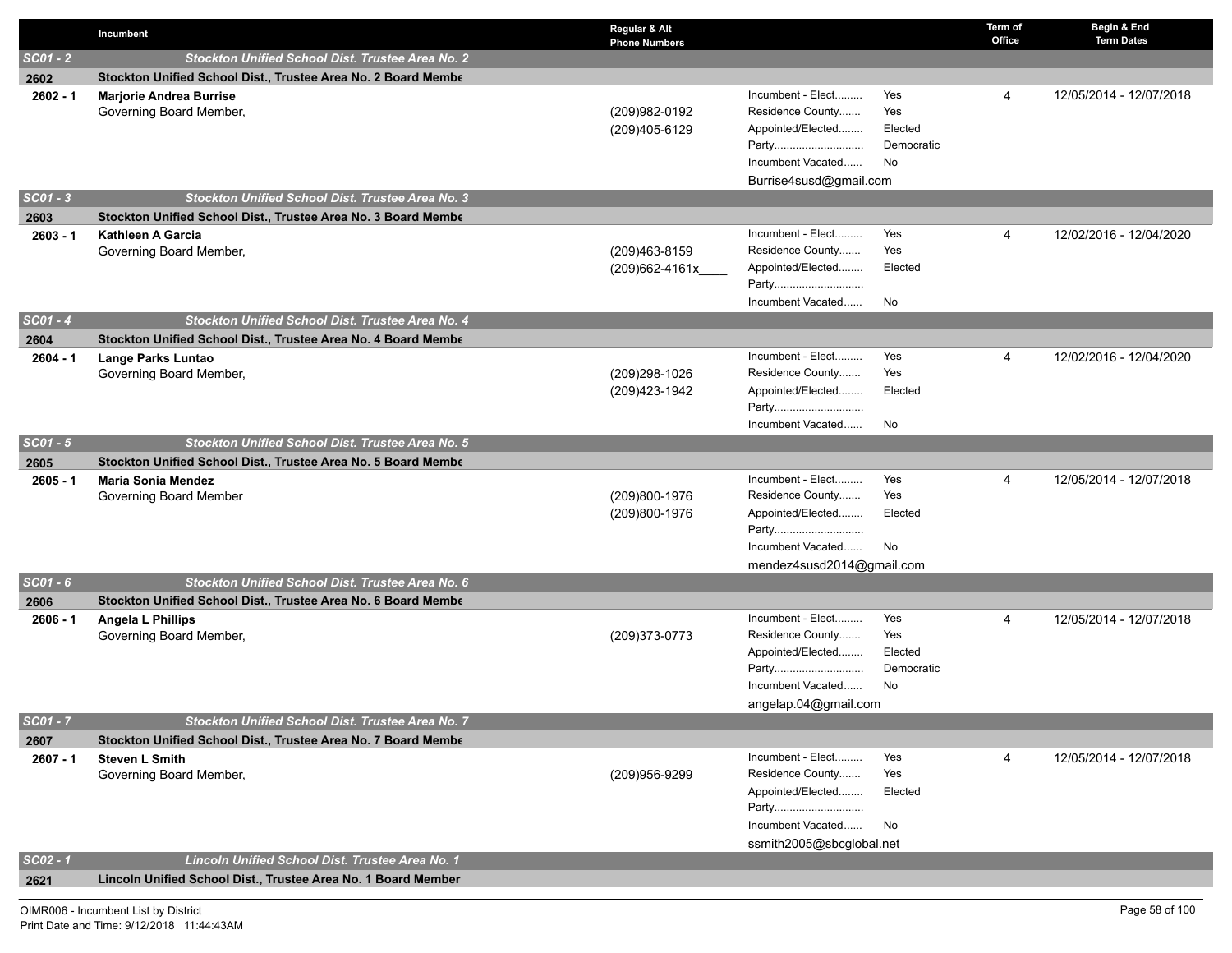|                    | Incumbent                                                                                                   | Regular & Alt<br><b>Phone Numbers</b> |                                                                                                                         |                                                     | Term of<br>Office | Begin & End<br><b>Term Dates</b> |
|--------------------|-------------------------------------------------------------------------------------------------------------|---------------------------------------|-------------------------------------------------------------------------------------------------------------------------|-----------------------------------------------------|-------------------|----------------------------------|
| $SCO2 - 1$         | Lincoln Unified School Dist. Trustee Area No. 1                                                             |                                       |                                                                                                                         |                                                     |                   |                                  |
| 2621               | Lincoln Unified School Dist., Trustee Area No. 1 Board Member                                               |                                       |                                                                                                                         |                                                     |                   |                                  |
| $2621 - 1$         | Jennifer L Van De Pol<br>Governing Board Member,                                                            | (209) 951-7796                        | Incumbent - Elect<br>Residence County<br>Appointed/Elected<br>Party<br>Incumbent Vacated                                | No<br>Yes<br>Appointed To Vacan<br>Republican<br>No | $\overline{4}$    | 12/05/2014 - 12/07/2018          |
| $SCO2 - 2$         | Lincoln Unified School Dist. Trustee Area No. 2                                                             |                                       |                                                                                                                         |                                                     |                   |                                  |
| 2622               | Lincoln Unified School Dist., Trustee Area No. 2 Board Member                                               |                                       |                                                                                                                         |                                                     |                   |                                  |
| $2622 - 1$         | <b>Norris W Palmer</b><br>Governing Board Member,                                                           | (209)464-0287                         | Incumbent - Elect<br>Residence County<br>Appointed/Elected<br>Party<br>Incumbent Vacated<br>norris.palmer@sbcglobal.net | Yes<br>Yes<br>Elected<br>No                         | 4                 | 12/02/2016 - 12/04/2020          |
| $SCO2 - 3$         | Lincoln Unified School Dist. Trustee Area No. 3                                                             |                                       |                                                                                                                         |                                                     |                   |                                  |
| 2623               | Lincoln Unified School Dist., Trustee Area No. 3 Board Member                                               |                                       |                                                                                                                         |                                                     |                   |                                  |
| $2623 - 1$         | <b>Donald Eric Ruhstaller</b><br>Governing Board Member,                                                    | (209)476-0755<br>(209)601-6547        | Incumbent - Elect<br>Residence County<br>Appointed/Elected<br>Party<br>Incumbent Vacated                                | No<br>Yes<br>Appointed In Lieu<br>No                | 4                 | 12/05/2014 - 12/07/2018          |
| $SCO2 - 4$         | Lincoln Unified School Dist. Trustee Area No. 4                                                             |                                       |                                                                                                                         |                                                     |                   |                                  |
| 2624               | Lincoln Unified School Dist., Trustee Area No. 4 Board Member                                               |                                       |                                                                                                                         |                                                     |                   |                                  |
| $2624 - 1$         | Kathleen M Solari<br>Governing Board Member,                                                                | X —<br>Fax: (209)957-0841             | Incumbent - Elect<br>Residence County<br>Appointed/Elected<br>Party<br>Incumbent Vacated                                | No<br>Yes<br>Appointed In Lieu<br>No                | 4                 | 12/02/2016 - 12/04/2020          |
| $SCO2 - 5$         | Lincoln Unified School Dist. Trustee Area No. 5                                                             |                                       | ksolari@iacopi.com                                                                                                      |                                                     |                   |                                  |
|                    |                                                                                                             |                                       |                                                                                                                         |                                                     |                   |                                  |
| 2625<br>$2625 - 1$ | Lincoln Unified School Dist., Trustee Area No. 5 Board Member<br>Anthony L Yadon<br>Governing Board Member, | (209)478-4554x1013<br>(209) 275-2487  | Incumbent - Elect<br>Residence County<br>Appointed/Elected<br>Party<br>Incumbent Vacated<br>tyadon @yahoo.com           | Yes<br>Yes<br>Appointed In Lieu<br>Republican<br>No | 4                 | 12/05/2014 - 12/07/2018          |
| $SCO3 - 1$         | <b>Manteca Unified School Dist Trustee 1</b>                                                                |                                       |                                                                                                                         |                                                     |                   |                                  |
| 2631               | Manteca Unified School Dist., Trustee Area No. 1 Board Member                                               |                                       |                                                                                                                         |                                                     |                   |                                  |
| $2631 - 1$         | Eric Alan Duncan Sr<br>Governing Board Member,                                                              | (209) 271-8778                        | Incumbent - Elect<br>Residence County<br>Appointed/Elected<br>Party<br>Incumbent Vacated<br>ericduncan9262@gmail.com    | Yes<br>Yes<br>Elected<br>Democratic<br>No           | 4                 | 12/02/2016 - 12/04/2020          |
| $SCO3 - 2$         | <b>Manteca Unified School Dist Trustee 2</b>                                                                |                                       |                                                                                                                         |                                                     |                   |                                  |
| 2632               | Manteca Unified School Dist., Trustee Area No. 2 Board Member                                               |                                       |                                                                                                                         |                                                     |                   |                                  |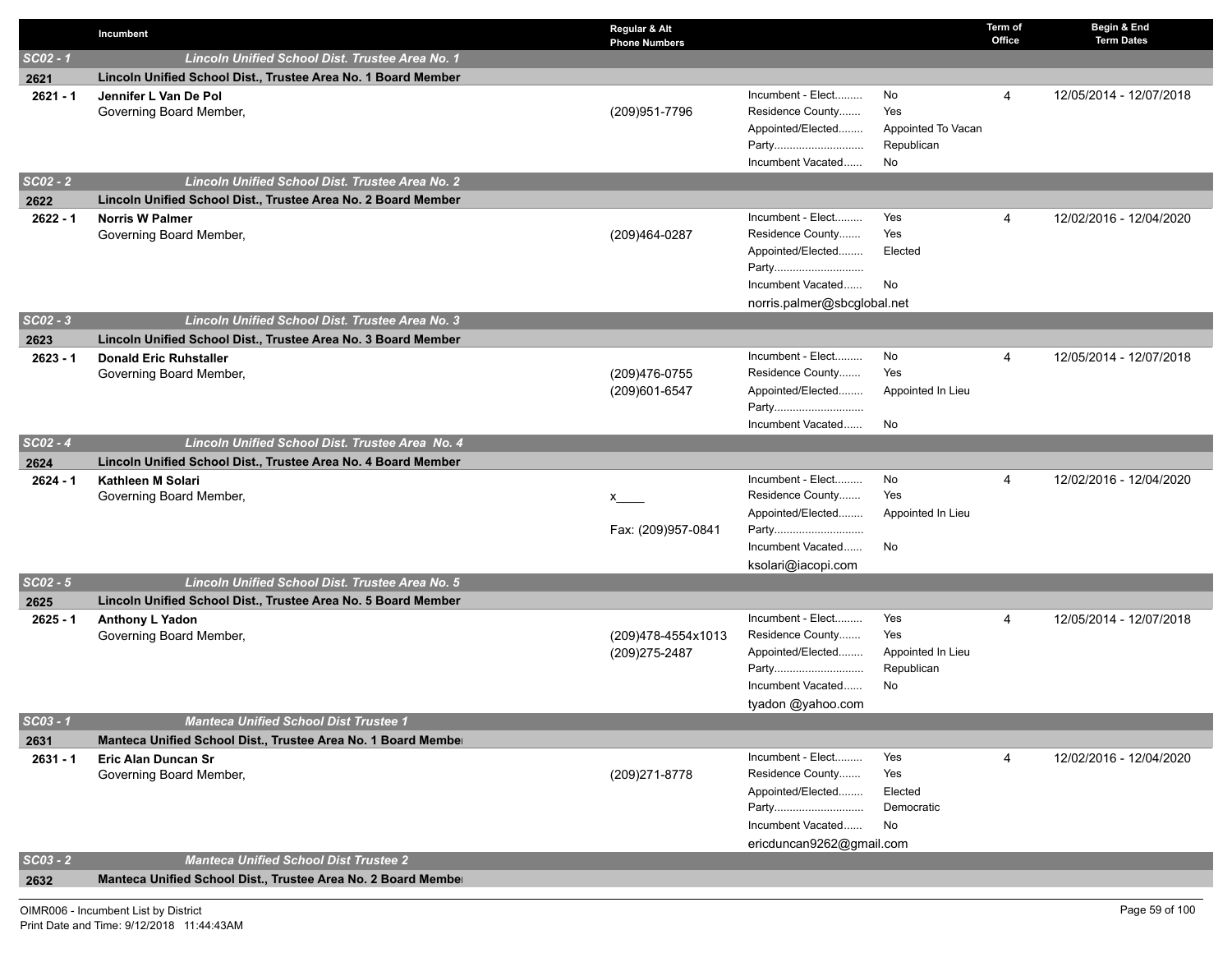|            | Incumbent                                                     | Regular & Alt<br><b>Phone Numbers</b> |                            |                   | Term of<br>Office | Begin & End<br><b>Term Dates</b> |
|------------|---------------------------------------------------------------|---------------------------------------|----------------------------|-------------------|-------------------|----------------------------------|
| $SCO3 - 2$ | <b>Manteca Unified School Dist Trustee 2</b>                  |                                       |                            |                   |                   |                                  |
| 2632       | Manteca Unified School Dist., Trustee Area No. 2 Board Member |                                       |                            |                   |                   |                                  |
| $2632 - 1$ | <b>Kathy Marlene Howe</b>                                     |                                       | Incumbent - Elect          | Yes               | 4                 | 12/05/2014 - 12/07/2018          |
|            | Governing Board Member,                                       | (209) 825-3350                        | Residence County           | Yes               |                   |                                  |
|            |                                                               |                                       | Appointed/Elected          | Elected           |                   |                                  |
|            |                                                               |                                       | Party                      |                   |                   |                                  |
|            |                                                               |                                       | Incumbent Vacated          | No                |                   |                                  |
| $SCO3 - 3$ | <b>Manteca Unified School Dist Trustee 3</b>                  |                                       |                            |                   |                   |                                  |
| 2633       | Manteca Unified School Dist., Trustee Area No. 3 Board Member |                                       |                            |                   |                   |                                  |
| $2633 - 1$ | <b>Michael Douglas Seelye</b>                                 |                                       | Incumbent - Elect          | Yes               | 4                 | 12/02/2016 - 12/04/2020          |
|            | Governing Board Member,                                       | (209)239-1959x_                       | Residence County           | Yes               |                   |                                  |
|            |                                                               | x                                     | Appointed/Elected<br>Party | Elected           |                   |                                  |
|            |                                                               |                                       | Incumbent Vacated          | No                |                   |                                  |
| $SCO3 - 4$ | <b>Manteca Unified School Dist Trustee 4</b>                  |                                       |                            |                   |                   |                                  |
| 2634       | Manteca Unified School Dist., Trustee Area No. 4 Board Member |                                       |                            |                   |                   |                                  |
| $2634 - 1$ | <b>Nancy S Teicheira</b>                                      |                                       | Incumbent - Elect          | No                | 4                 | 12/05/2014 - 12/07/2018          |
|            | Governing Board Member,                                       | (209) 823-2820                        | Residence County           | Yes               |                   |                                  |
|            |                                                               |                                       | Appointed/Elected          | Appointed In Lieu |                   |                                  |
|            |                                                               |                                       | Party                      |                   |                   |                                  |
|            |                                                               |                                       | Incumbent Vacated          | No                |                   |                                  |
| $SCO3 - 5$ | <b>Manteca Unified School Dist Trustee 5</b>                  |                                       |                            |                   |                   |                                  |
| 2635       | Manteca Unified SchoolDist., Trustee Area No. 5 Board Member  |                                       |                            |                   |                   |                                  |
| $2635 - 1$ | <b>Ruth E Moore</b>                                           |                                       | Incumbent - Elect          | Yes               | 4                 | 12/05/2014 - 12/07/2018          |
|            | Governing Board Member,                                       | (209) 823-5160                        | Residence County           | Yes               |                   |                                  |
|            |                                                               |                                       | Appointed/Elected          | Elected           |                   |                                  |
|            |                                                               |                                       | Party                      |                   |                   |                                  |
|            |                                                               |                                       | Incumbent Vacated          | No                |                   |                                  |
|            |                                                               |                                       | revlynmr@aol.com           |                   |                   |                                  |
| $SCO3 - 6$ | <b>Manteca Unified School Dist Trustee 6</b>                  |                                       |                            |                   |                   |                                  |
| 2636       | Manteca Unified School Dist., Trustee Area No. 6 Board Member |                                       | Incumbent - Elect          | No                |                   | 12/05/2014 - 12/07/2018          |
| $2636 - 1$ | <b>Stephen Jerrold Schluer</b><br>Governing Board Member,     | (209)239-4060                         | Residence County           | Yes               | 4                 |                                  |
|            |                                                               |                                       | Appointed/Elected          | Appointed In Lieu |                   |                                  |
|            |                                                               | Fax: $($ __ $)$ __ -                  | Party                      |                   |                   |                                  |
|            |                                                               |                                       | Incumbent Vacated          | No                |                   |                                  |
|            |                                                               |                                       | PD1736@AOL.COM             |                   |                   |                                  |
| $SCO3 - 7$ | <b>Manteca Unified School Dist Trustee 7</b>                  |                                       |                            |                   |                   |                                  |
| 2637       | Manteca Unified School Dist., Trustee Area No. 7 Board Member |                                       |                            |                   |                   |                                  |
| $2637 - 1$ | <b>Robert C Wallace</b>                                       |                                       | Incumbent - Elect          | No                | 4                 | 12/02/2016 - 12/04/2020          |
|            | Governing Board Member,                                       | (209) 823-3993                        | Residence County           | Yes               |                   |                                  |
|            |                                                               | (209) 679-2836                        | Appointed/Elected          | Appointed In Lieu |                   |                                  |
|            |                                                               | Fax: (209)599-0033                    | Party                      |                   |                   |                                  |
|            |                                                               |                                       | Incumbent Vacated          | No                |                   |                                  |
| $SC04 - 1$ | <b>Escalon Unifed School Dist. Trustee Area 1</b>             |                                       |                            |                   |                   |                                  |
| 2651       | Escalon Unified School Dist., Trustee Area No. 1 Board Member |                                       |                            |                   |                   |                                  |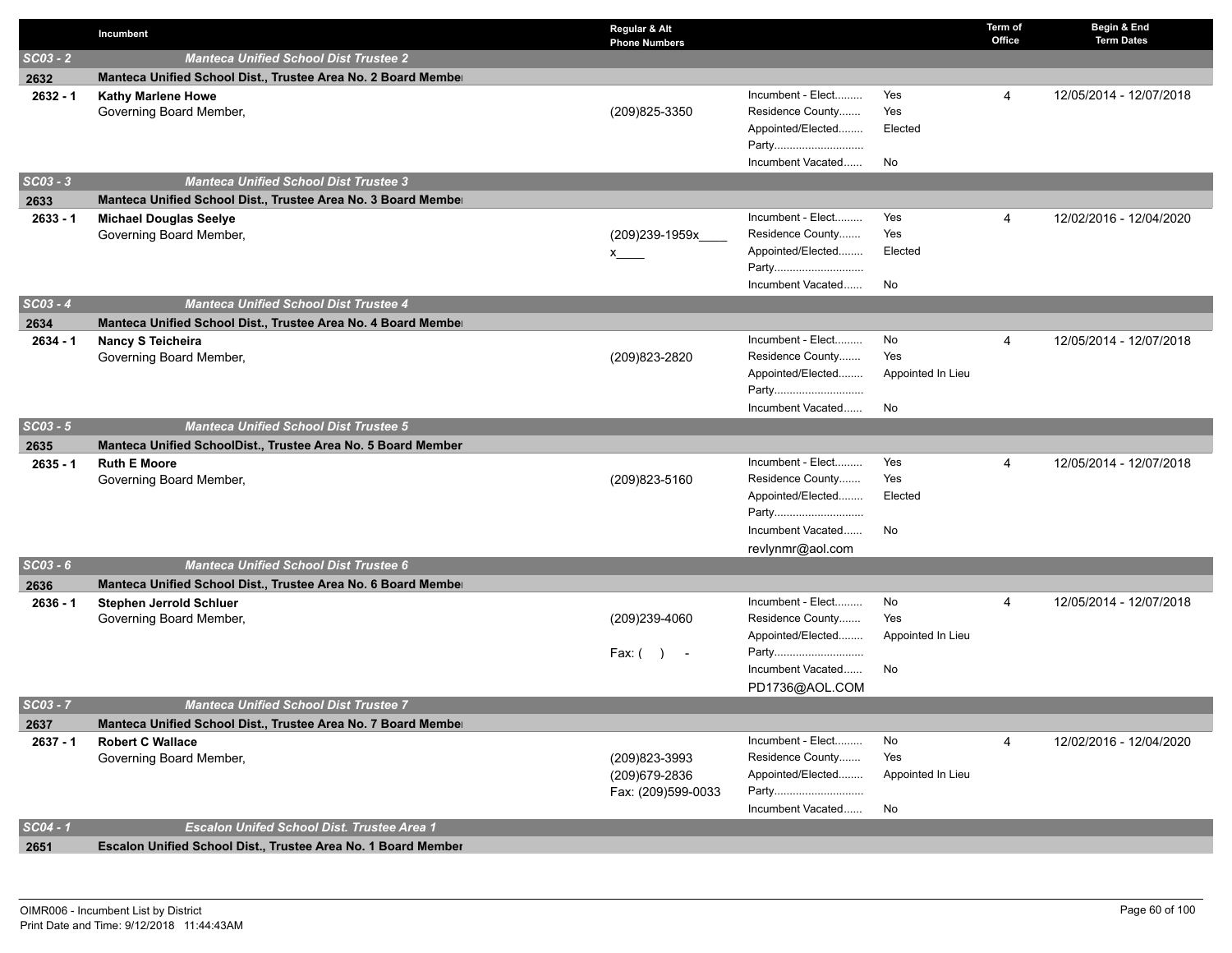|                    | Incumbent                                                                                | Regular & Alt<br><b>Phone Numbers</b> |                                                            |                                 | Term of<br>Office | Begin & End<br><b>Term Dates</b> |
|--------------------|------------------------------------------------------------------------------------------|---------------------------------------|------------------------------------------------------------|---------------------------------|-------------------|----------------------------------|
| $SC04 - 1$         | <b>Escalon Unifed School Dist. Trustee Area 1</b>                                        |                                       |                                                            |                                 |                   |                                  |
| 2651               | Escalon Unified School Dist., Trustee Area No. 1 Board Member                            |                                       |                                                            |                                 |                   |                                  |
| $2651 - 1$         | <b>Richard Omer Thompson</b><br>Governing Board Member,                                  | (209)463-8048                         | Incumbent - Elect<br>Residence County<br>Appointed/Elected | No<br>Yes<br>Appointed In Lieu  | 4                 | 12/05/2014 - 12/07/2018          |
|                    |                                                                                          |                                       | Party<br>Incumbent Vacated                                 | No                              |                   |                                  |
| $SC04 - 2$         | <b>Escalon Unified School Dist. Trustee Area 2</b>                                       |                                       |                                                            |                                 |                   |                                  |
| 2652               | Escalon Unified School Dist., Trustee Area No. 2 Board Member                            |                                       |                                                            |                                 |                   |                                  |
| $2652 - 1$         | <b>Kate Isidra Powell</b><br>Governing Board Member,                                     | (209)838-8360                         | Incumbent - Elect<br>Residence County                      | No<br>Yes                       | 4                 | 12/05/2014 - 12/07/2018          |
|                    |                                                                                          |                                       | Appointed/Elected<br>Party                                 | Appointed In Lieu               |                   |                                  |
|                    |                                                                                          |                                       | Incumbent Vacated                                          | No                              |                   |                                  |
|                    |                                                                                          |                                       | everettkate82@yahoo.com                                    |                                 |                   |                                  |
| $SC04 - 3$         | <b>Escalon Unified School Dist. Trustee Area 3</b>                                       |                                       |                                                            |                                 |                   |                                  |
| 2653<br>$2653 - 1$ | Escalon Unified School Dist., Trustee Area No. 3 Board Member<br><b>Nicholas A Caton</b> |                                       | Incumbent - Elect                                          | Yes                             | 4                 | 12/02/2016 - 12/04/2020          |
|                    | Governing Board Member                                                                   | (209)380-7083                         | Residence County                                           | Yes                             |                   |                                  |
|                    |                                                                                          | (209)482-1013                         | Appointed/Elected<br>Party                                 | Elected                         |                   |                                  |
|                    |                                                                                          |                                       | Incumbent Vacated                                          | No                              |                   |                                  |
|                    |                                                                                          |                                       | nickcatonpmz@gmail.com                                     |                                 |                   |                                  |
| $SC04 - 4$         | <b>Escalon Unified School Dist. Trustee Area 4</b>                                       |                                       |                                                            |                                 |                   |                                  |
| 2654               | Escalon Unified School Dist., Trustee Area No. 4 Board Member                            |                                       |                                                            |                                 |                   |                                  |
| $2654 - 1$         | <b>Martha Coelho</b>                                                                     |                                       | Incumbent - Elect                                          | No<br>Yes                       | 4                 | 12/02/2016 - 12/04/2020          |
|                    | Governing Board Member                                                                   | (209)838-6896<br>(209)5058898         | Residence County<br>Appointed/Elected                      | Appointed In Lieu               |                   |                                  |
|                    |                                                                                          |                                       | Party                                                      |                                 |                   |                                  |
|                    |                                                                                          |                                       | Incumbent Vacated                                          | No                              |                   |                                  |
|                    |                                                                                          |                                       | marthacoelho@att.net                                       |                                 |                   |                                  |
| $SC04 - 5$         | <b>Escalon Unified School Dist. Trustee Area 5</b>                                       |                                       |                                                            |                                 |                   |                                  |
| 2655               | Escalon Unified School Dist., Trustee Area No. 5 Board Member                            |                                       |                                                            |                                 |                   |                                  |
| $2655 - 1$         | John R Largent                                                                           |                                       | Incumbent - Elect<br>Residence County                      | Yes<br>Yes                      | 4                 | 12/05/2014 - 12/07/2018          |
|                    | Governing Board Member                                                                   | (209)484-2719<br>(209) 838-2214       | Appointed/Elected                                          | Elected                         |                   |                                  |
|                    |                                                                                          |                                       | Party                                                      |                                 |                   |                                  |
|                    |                                                                                          |                                       | Incumbent Vacated                                          | No.                             |                   |                                  |
|                    |                                                                                          |                                       | LARGENTJ@SBCGLOBAL.NET                                     |                                 |                   |                                  |
| $SCO5 - 1$         | <b>Linden Unified School Dist. Trustee Area 1</b>                                        |                                       |                                                            |                                 |                   |                                  |
| 2671               | Linden Unified School Dist., Trustee Area No. 1 Board Member                             |                                       |                                                            |                                 |                   |                                  |
| $2671 - 1$         | <b>Theresa L Dondero</b>                                                                 |                                       | Incumbent - Elect                                          | No                              | 4                 | 12/05/2014 - 12/07/2018          |
|                    | Governing Board Member                                                                   | (209)931-2634                         | Residence County<br>Appointed/Elected                      | Yes                             |                   |                                  |
|                    |                                                                                          | (209)401-9785                         | Party                                                      | Appointed In Lieu<br>Republican |                   |                                  |
|                    |                                                                                          |                                       | Incumbent Vacated                                          | No                              |                   |                                  |
|                    |                                                                                          |                                       | jtdondero@gmail.com                                        |                                 |                   |                                  |
| $SCO5 - 2$         | <b>Linden Unified School Dist. Trustee Area 2</b>                                        |                                       |                                                            |                                 |                   |                                  |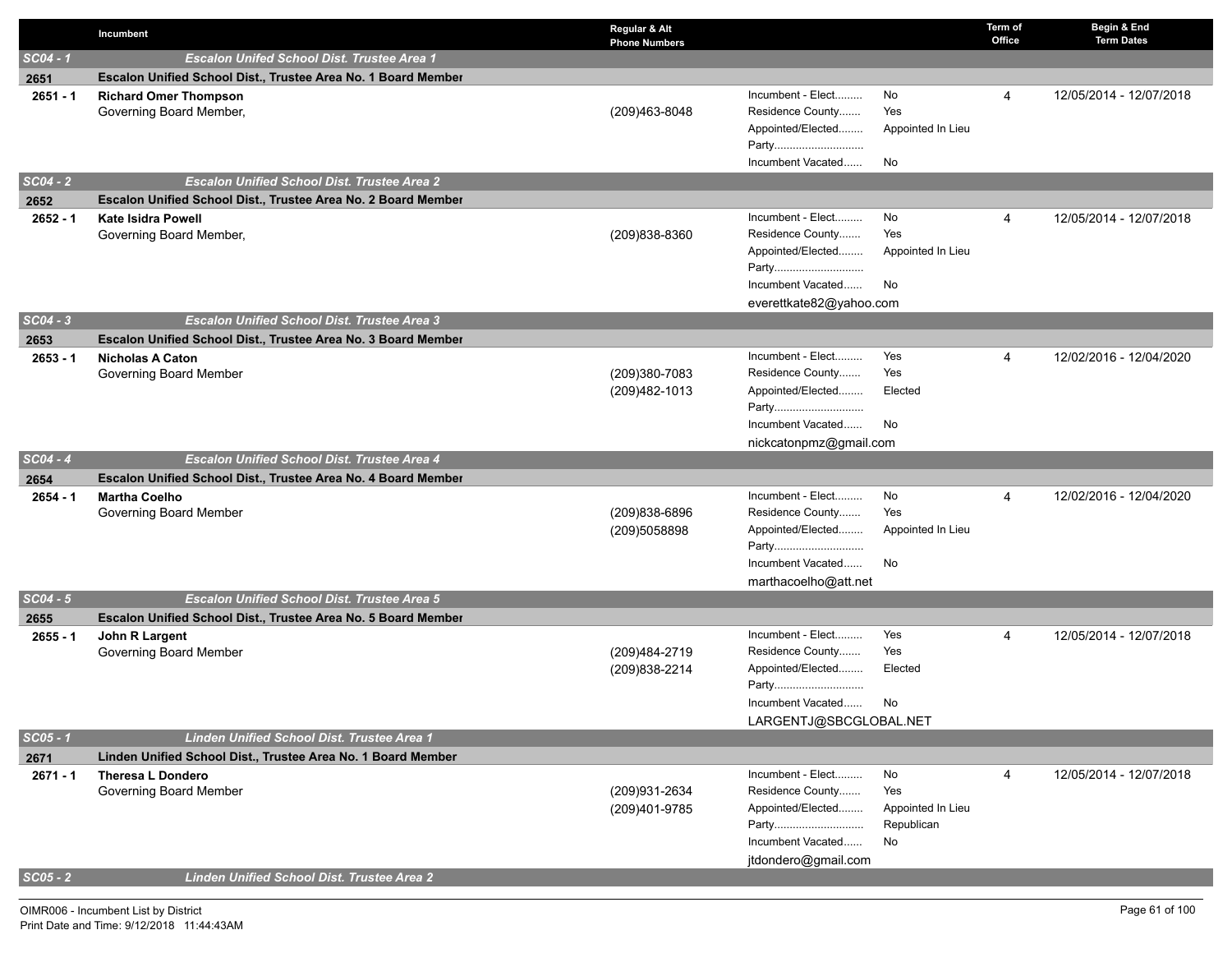|            | Incumbent                                                     | Regular & Alt<br><b>Phone Numbers</b>                 |                                                                                                                    |                                       | Term of<br>Office | Begin & End<br><b>Term Dates</b> |
|------------|---------------------------------------------------------------|-------------------------------------------------------|--------------------------------------------------------------------------------------------------------------------|---------------------------------------|-------------------|----------------------------------|
| $SCO5 - 2$ | <b>Linden Unified School Dist. Trustee Area 2</b>             |                                                       |                                                                                                                    |                                       |                   |                                  |
| 2672       | Linden Unified School Dist., Trustee Area No. 2 Board Member  |                                                       |                                                                                                                    |                                       |                   |                                  |
| $2672 - 1$ | <b>Denise L Moore</b><br>Governing Board Member               |                                                       | Incumbent - Elect<br>Residence County<br>Appointed/Elected                                                         | No<br>Yes<br>Appointed In Lieu        | 4                 | 12/02/2016 - 12/04/2020          |
|            |                                                               |                                                       | Party<br>Incumbent Vacated                                                                                         | No                                    |                   |                                  |
| $SCO5 - 3$ | Linden Unified School Dist. Trustee Area 3                    |                                                       |                                                                                                                    |                                       |                   |                                  |
| 2673       | Linden Unified School Dist., Trustee Area No. 3 Board Member  |                                                       |                                                                                                                    |                                       |                   |                                  |
| $2673 - 1$ | <b>Clayton Titus</b><br>Governing Board Member                | (209)401-1074<br>(209)931-1092<br>Fax: (209)931-9437  | Incumbent - Elect<br>Residence County<br>Appointed/Elected<br>Party<br>Incumbent Vacated                           | No<br>Yes<br>Appointed In Lieu<br>No  | 4                 | 12/05/2014 - 12/07/2018          |
| $SC05 - 4$ | <b>Linden Unified School Dist. Trustee Area 4</b>             |                                                       |                                                                                                                    |                                       |                   |                                  |
| 2674       | Linden Unified School Dist., Trustee Area No. 4 Board Member  |                                                       |                                                                                                                    |                                       |                   |                                  |
| $2674 - 1$ | Jay J Colombini<br>Governing Board Member                     | (209)334-1101<br>(209) 887-3338<br>Fax: (209)367-2467 | Incumbent - Elect<br>Residence County<br>Appointed/Elected<br>Party<br>Incumbent Vacated<br>jjcolombini@aol.com    | No<br>Yes<br>Appointed In Lieu<br>No  | $\overline{4}$    | 12/05/2014 - 12/07/2018          |
| $SCO5 - 5$ | <b>Linden Unified School Dist. Trustee Area 5</b>             |                                                       |                                                                                                                    |                                       |                   |                                  |
| 2675       | Linden Unified School Dist., Trustee Area No. 5 Board Member  |                                                       |                                                                                                                    |                                       |                   |                                  |
| $2675 - 1$ | <b>Eric James Nims</b><br>Governing Board Member              | (209)481-2203                                         | Incumbent - Elect<br>Residence County<br>Appointed/Elected<br>Party<br>Incumbent Vacated<br>enimstrustee@gmail.com | No<br>Yes<br>Appointed In Lieu<br>No  | $\overline{4}$    | 12/05/2014 - 12/07/2018          |
| $SCO5 - 6$ | Linden Unified School Dist. Trustee Area 6                    |                                                       |                                                                                                                    |                                       |                   |                                  |
| 2676       | Linden Unified School Dist., Trustee Area No. 6 Board Member  |                                                       |                                                                                                                    |                                       |                   |                                  |
| $2676 - 1$ | <b>Jose Manuel Marin</b><br>Governing Board Member            | (209)898-9201                                         | Incumbent - Elect<br>Residence County<br>Appointed/Elected<br>Party<br>Incumbent Vacated<br>Kmarin19@hotmail.com   | No<br>Yes<br>Appointed To Vacan<br>No | 4                 | 12/02/2016 - 12/04/2020          |
| $SC05 - 7$ | Linden Unified School Dist. Trustee Area 7                    |                                                       |                                                                                                                    |                                       |                   |                                  |
| 2677       | Linden Unified School Dist., Trustee Area No. 7 Board Member  |                                                       |                                                                                                                    |                                       |                   |                                  |
| $2677 - 1$ | <b>Kirstin A Holtberg</b><br>Governing Board Member           | (209)969-3274                                         | Incumbent - Elect<br>Residence County<br>Appointed/Elected<br>Party<br>Incumbent Vacated<br>gkkmh@comcast.net      | No<br>Yes<br>Appointed In Lieu<br>No  | 4                 | 12/02/2016 - 12/04/2020          |
| $SC06 - 1$ | Lodi Unified School Dist. Trustee Area 1                      |                                                       |                                                                                                                    |                                       |                   |                                  |
| 2701       | Lodi Unified School District, Trustee Area No. 1 Board Member |                                                       |                                                                                                                    |                                       |                   |                                  |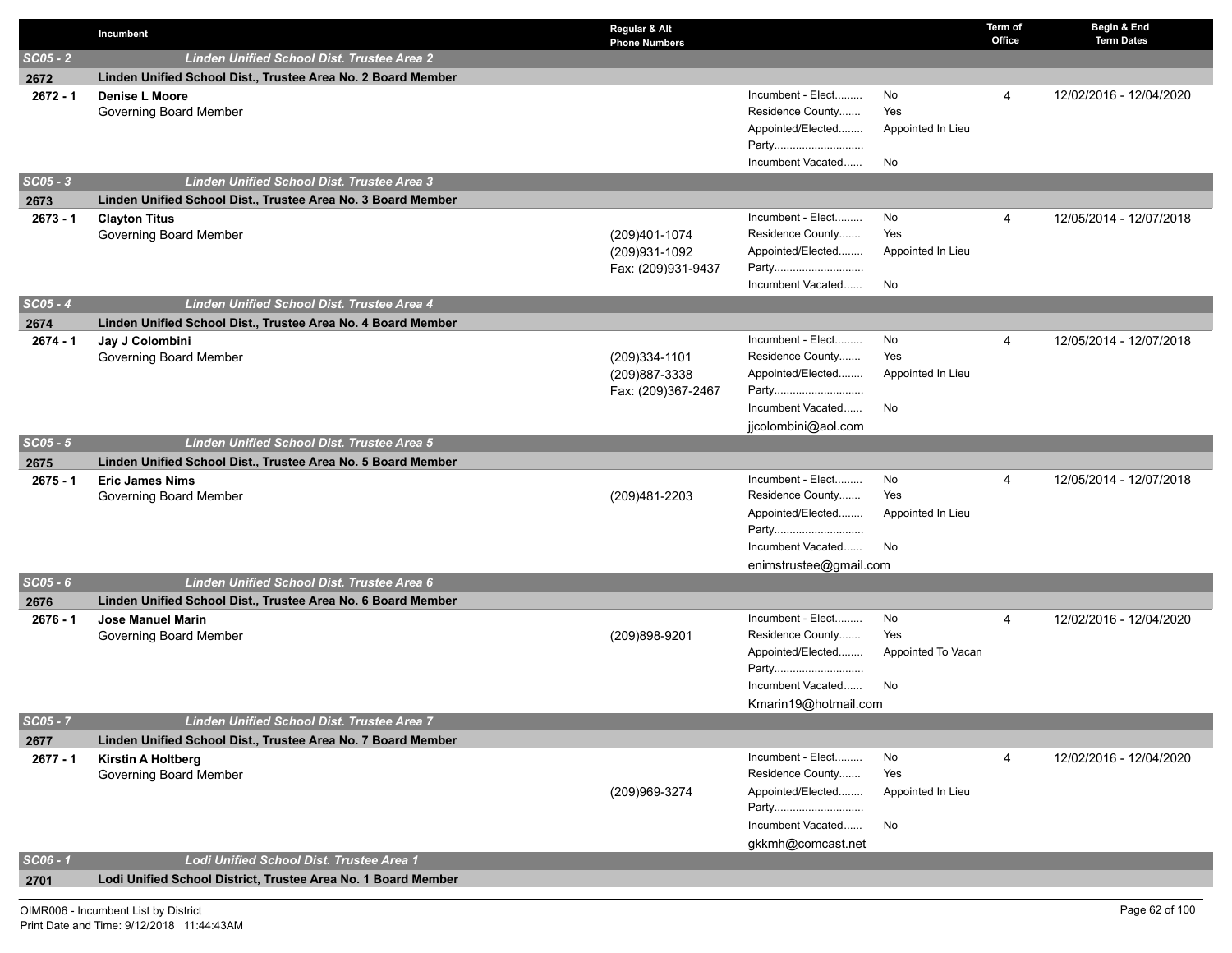|            | Incumbent                                                     | Regular & Alt<br><b>Phone Numbers</b> |                                       |                   | Term of<br>Office | Begin & End<br><b>Term Dates</b> |
|------------|---------------------------------------------------------------|---------------------------------------|---------------------------------------|-------------------|-------------------|----------------------------------|
| $SC06 - 1$ | Lodi Unified School Dist. Trustee Area 1                      |                                       |                                       |                   |                   |                                  |
| 2701       | Lodi Unified School District, Trustee Area No. 1 Board Member |                                       |                                       |                   |                   |                                  |
| $2701 - 1$ | <b>Bonita M Cassel</b>                                        |                                       | Incumbent - Elect                     | No                | 4                 | 12/05/2014 - 12/07/2018          |
|            | Governing Board Member                                        |                                       | Residence County                      | Yes               |                   |                                  |
|            |                                                               |                                       | Appointed/Elected                     | Appointed In Lieu |                   |                                  |
|            |                                                               |                                       | Party                                 |                   |                   |                                  |
|            |                                                               |                                       | Incumbent Vacated                     | No                |                   |                                  |
| $SC06 - 2$ | Lodi Unified School Dist. Trustee Area 2                      |                                       |                                       |                   |                   |                                  |
| 2702       | Lodi Unified School District, Trustee Area No. 2 Board Member |                                       |                                       |                   |                   |                                  |
| $2702 - 1$ | <b>Gary A Knackstedt</b>                                      |                                       | Incumbent - Elect                     | Yes<br>Yes        | 4                 | 12/02/2016 - 12/04/2020          |
|            | Governing Board Member                                        |                                       | Residence County<br>Appointed/Elected | Elected           |                   |                                  |
|            |                                                               |                                       | Party                                 |                   |                   |                                  |
|            |                                                               |                                       | Incumbent Vacated                     | No                |                   |                                  |
| $SC06 - 3$ | Lodi Unified School Dist. Trustee Area 3                      |                                       |                                       |                   |                   |                                  |
| 2703       | Lodi Unified School District, Trustee Area No. 3 Board Member |                                       |                                       |                   |                   |                                  |
| $2703 - 1$ | George Jackson Neely                                          |                                       | Incumbent - Elect                     | Yes               | 4                 | 12/05/2014 - 12/07/2018          |
|            | Governing Board Member                                        | (209)329-5152                         | Residence County                      | Yes               |                   |                                  |
|            |                                                               |                                       | Appointed/Elected                     | Elected           |                   |                                  |
|            |                                                               | Fax: (209)340-1820                    | Party                                 |                   |                   |                                  |
|            |                                                               |                                       | Incumbent Vacated                     | No                |                   |                                  |
| $SC06 - 4$ | Lodi Unified School Dist. Trustee Area 4                      |                                       |                                       |                   |                   |                                  |
| 2704       | Lodi Unified School District, Trustee Area No. 4 Board Member |                                       |                                       |                   |                   |                                  |
| $2704 - 1$ | Daryl R Talken                                                |                                       | Incumbent - Elect                     | Yes               | 4                 | 12/05/2014 - 12/07/2018          |
|            | Governing Board Member                                        | (209)365-0721                         | Residence County                      | Yes               |                   |                                  |
|            |                                                               |                                       | Appointed/Elected                     | Elected           |                   |                                  |
|            |                                                               |                                       | Party                                 | Republican        |                   |                                  |
|            |                                                               |                                       | Incumbent Vacated                     | No                |                   |                                  |
| $SC06 - 5$ | Lodi Unified School Dist. Trustee Area 5                      |                                       | JDTALKEN@ATTBI.COM                    |                   |                   |                                  |
| 2705       | Lodi Unified School District, Trustee Area No. 5 Board Member |                                       |                                       |                   |                   |                                  |
| $2705 - 1$ | <b>Ronald E Heberle</b>                                       |                                       | Incumbent - Elect                     | No                | 4                 | 12/05/2014 - 12/07/2018          |
|            | Governing Board Member                                        | (209)334-5533                         | Residence County                      | Yes               |                   |                                  |
|            |                                                               | (209) 747-5376                        | Appointed/Elected                     | Appointed In Lieu |                   |                                  |
|            |                                                               | Fax: (209)369-0821                    | Party                                 |                   |                   |                                  |
|            |                                                               |                                       | Incumbent Vacated                     | No                |                   |                                  |
|            |                                                               |                                       | ronheberle@gmail.com                  |                   |                   |                                  |
| $SC06 - 6$ | Lodi Unified School Dist. Trustee Area 6                      |                                       |                                       |                   |                   |                                  |
| 2706       | Lodi Unified School District, Trustee Area No. 6 Board Member |                                       |                                       |                   |                   |                                  |
| $2706 - 1$ | <b>Ronald John Freitas</b>                                    |                                       | Incumbent - Elect                     | No                | 4                 | 12/02/2016 - 12/04/2020          |
|            | Governing Board Member                                        | (209)334-2340                         | Residence County                      | Yes               |                   |                                  |
|            |                                                               |                                       | Appointed/Elected                     | Appointed In Lieu |                   |                                  |
|            |                                                               |                                       | Party<br>Incumbent Vacated            | No                |                   |                                  |
| SC06 - 7   | Lodi Unified School Dist. Trustee Area 7                      |                                       |                                       |                   |                   |                                  |
| 2707       | Lodi Unified School District, Trustee Area No. 7 Board Member |                                       |                                       |                   |                   |                                  |
|            |                                                               |                                       |                                       |                   |                   |                                  |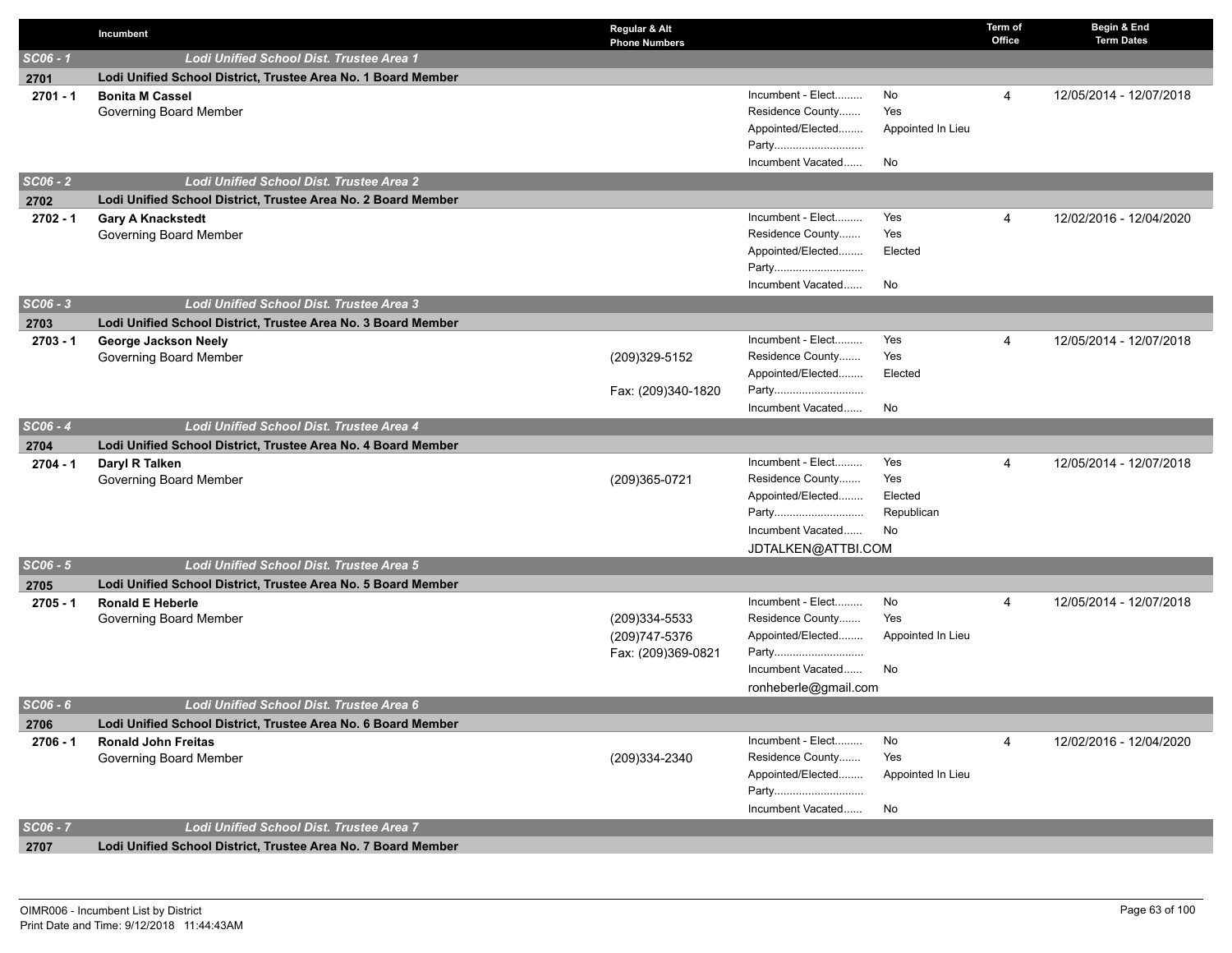|                    | Incumbent                                                                                                          | Regular & Alt<br><b>Phone Numbers</b>                 |                                                                                                                 |                                                    | Term of<br>Office | Begin & End<br><b>Term Dates</b> |
|--------------------|--------------------------------------------------------------------------------------------------------------------|-------------------------------------------------------|-----------------------------------------------------------------------------------------------------------------|----------------------------------------------------|-------------------|----------------------------------|
| $SC06 - 7$         | Lodi Unified School Dist. Trustee Area 7                                                                           |                                                       |                                                                                                                 |                                                    |                   |                                  |
| 2707               | Lodi Unified School District, Trustee Area No. 7 Board Member                                                      |                                                       |                                                                                                                 |                                                    |                   |                                  |
| $2707 - 1$         | Joe Nava<br>Governing Board Member                                                                                 | (209)952-6106                                         | Incumbent - Elect<br>Residence County<br>Appointed/Elected<br>Party<br>Incumbent Vacated                        | No<br>Yes<br>Appointed In Lieu<br>No               | 4                 | 12/02/2016 - 12/04/2020          |
| SC07 - 1           | <b>RIPON UNIFIED SCHOOL DISTRICT-1</b>                                                                             |                                                       | coachnava@sbcglobal.net                                                                                         |                                                    |                   |                                  |
|                    |                                                                                                                    |                                                       |                                                                                                                 |                                                    |                   |                                  |
| 2721<br>$2721 - 1$ | Ripon Unified School Dist., Trustee Area No. 1 Board Member<br><b>Chad Loreto Huskey</b><br>Governing Board Member | (209)599-3956                                         | Incumbent - Elect<br>Residence County<br>Appointed/Elected<br>Party<br>Incumbent Vacated<br>chad4rusd@gmail.com | No<br>Yes<br>Appointed In Lieu<br>Republican<br>No | 4                 | 12/05/2014 - 12/07/2018          |
| $SCO7 - 2$         | <b>RIPON UNIFIED SCHOOL DISTRICT-2</b>                                                                             |                                                       |                                                                                                                 |                                                    |                   |                                  |
| 2722               | Ripon Unified School Dist., Trustee Area No. 2 Board Member                                                        |                                                       |                                                                                                                 |                                                    |                   |                                  |
| $2722 - 1$         | <b>Ernest A Tyhurst</b><br>Governing Board Member                                                                  | (209) 599-3131<br>Fax: (209)599-2685                  | Incumbent - Elect<br>Residence County<br>Appointed/Elected<br>Party<br>Incumbent Vacated<br>tyhurst@aol.com     | No<br>Yes<br>Appointed In Lieu<br>No               | 4                 | 12/05/2014 - 12/07/2018          |
| $SCO7 - 3$         | <b>RIPON UNIFIED SCHOOL DISTRICT-3</b>                                                                             |                                                       |                                                                                                                 |                                                    |                   |                                  |
| 2723               | Ripon Unified School Dist., Trustee Area No. 3 Board Member                                                        |                                                       |                                                                                                                 |                                                    |                   |                                  |
| $2723 - 1$         | <b>Christopher L Oase</b><br>Governing Board Member                                                                | (209)599-3408<br>Fax: (209)599-6263                   | Incumbent - Elect<br>Residence County<br>Appointed/Elected<br>Party<br>Incumbent Vacated                        | No<br>Yes<br>Appointed In Lieu<br>No               | 4                 | 12/05/2014 - 12/07/2018          |
| $SCO7 - 4$         | <b>RIPON UNIFIED SCHOOL DISTRICT-4</b>                                                                             |                                                       | kitoase@yahoo.com                                                                                               |                                                    |                   |                                  |
| 2724               | Ripon Unified School Dist., Trustee Area No. 4 Board Member                                                        |                                                       |                                                                                                                 |                                                    |                   |                                  |
| $2724 - 1$         | <b>Caroline Hutto</b><br>Governing Board Member                                                                    | (209) 253-0156<br>(209)985-0199<br>Fax: (209)599-6955 | Incumbent - Elect<br>Residence County<br>Appointed/Elected<br>Party<br>Incumbent Vacated                        | No<br>Yes<br>Appointed In Lieu<br>No               | 4                 | 12/02/2016 - 12/04/2020          |
| $SCO7 - 5$         | <b>RIPON UNIFIED SCHOOL DISTRICT-5</b>                                                                             |                                                       |                                                                                                                 |                                                    |                   |                                  |
| 2725               | Ripon Unified School Dist., Trustee Area No. 5 Board Member                                                        |                                                       |                                                                                                                 |                                                    |                   |                                  |
| $2725 - 1$         | <b>Christina Marie Orlando</b><br>Governing Board Member                                                           | (559)917-5116                                         | Incumbent - Elect<br>Residence County<br>Appointed/Elected<br>Party<br>Incumbent Vacated<br>misscr1@aol.com     | No<br>Yes<br>Appointed In Lieu<br>No               | 4                 | 12/02/2016 - 12/04/2020          |
| SC08               | <b>TRACY UNIFIED SCHOOL DISTRICT</b>                                                                               |                                                       |                                                                                                                 |                                                    |                   |                                  |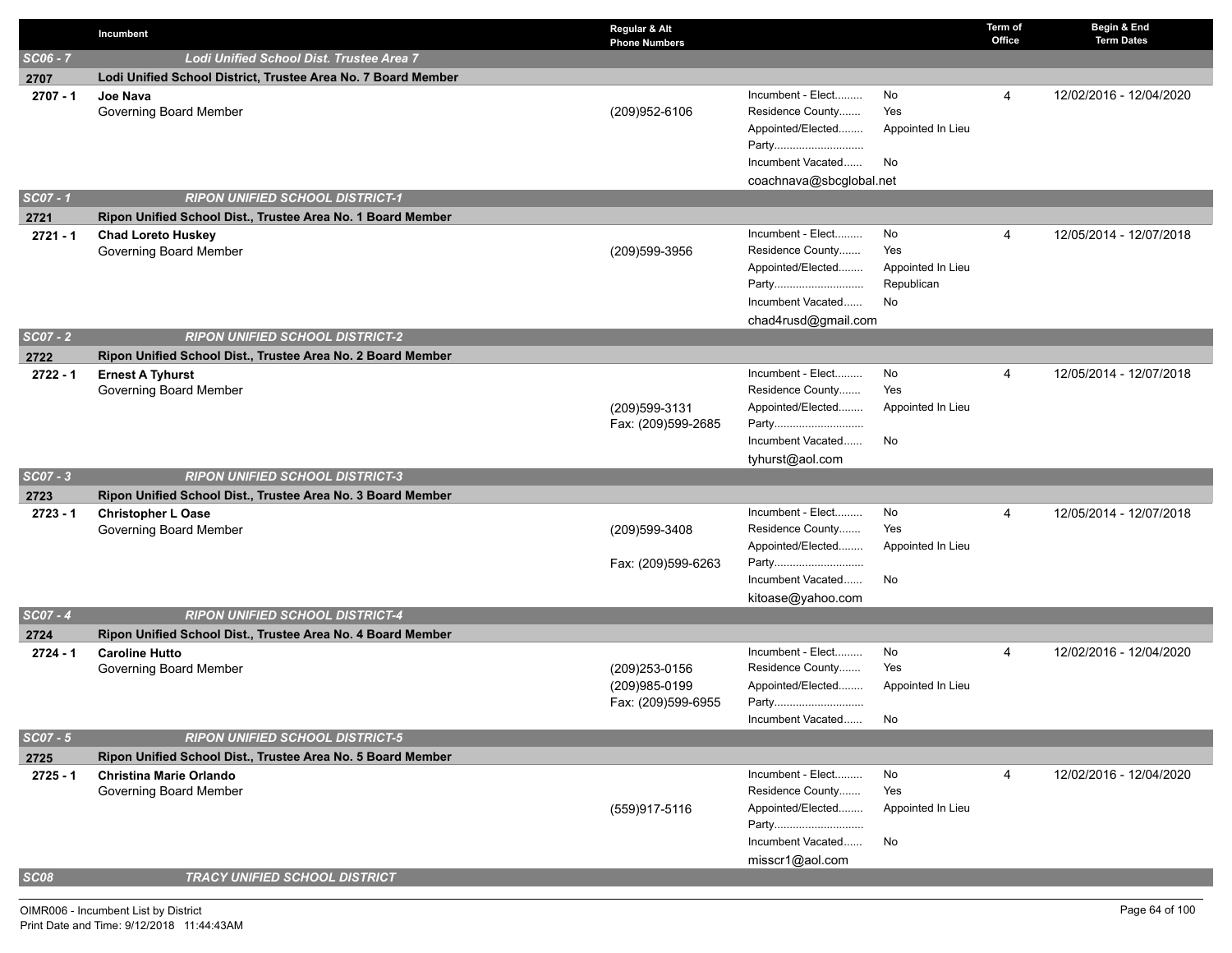|            | Incumbent                                          | Regular & Alt<br><b>Phone Numbers</b> |                             |                   | Term of<br>Office | Begin & End<br><b>Term Dates</b> |
|------------|----------------------------------------------------|---------------------------------------|-----------------------------|-------------------|-------------------|----------------------------------|
| SC08       | <b>TRACY UNIFIED SCHOOL DISTRICT</b>               |                                       |                             |                   |                   |                                  |
| 2740       | <b>Tracy Unified School District Board Member</b>  |                                       |                             |                   |                   |                                  |
| $2740 - 1$ | <b>Ted L Guzman</b>                                |                                       | Incumbent - Elect           | No.               | 4                 | 12/05/2014 - 12/07/2018          |
|            | Governing Board Member                             | (209)649-6793                         | Residence County            | Yes               |                   |                                  |
|            |                                                    | (209) 835-9722                        | Appointed/Elected           | Appointed In Lieu |                   |                                  |
|            |                                                    |                                       | Party                       |                   |                   |                                  |
|            |                                                    |                                       | Incumbent Vacated           | No                |                   |                                  |
|            |                                                    |                                       | ted.guzman@sbcglobal.net    |                   |                   |                                  |
| $2740 - 2$ | <b>Gregory M Silva</b>                             |                                       | Incumbent - Elect           | No                | 4                 | 12/05/2014 - 12/07/2018          |
|            | Governing Board Member                             | (209)836-6029                         | Residence County            | Yes               |                   |                                  |
|            |                                                    | (209) 836-1947                        | Appointed/Elected           | Appointed In Lieu |                   |                                  |
|            |                                                    |                                       | Party<br>Incumbent Vacated  | No                |                   |                                  |
|            |                                                    |                                       | greg.silva@comcast.net      |                   |                   |                                  |
|            |                                                    |                                       | Incumbent - Elect           | No                | $\overline{4}$    | 12/05/2014 - 12/07/2018          |
| $2740 - 3$ | Juana Leticia Dement<br>Governing Board Member     | (209)832-5002x                        | Residence County            | Yes               |                   |                                  |
|            |                                                    | (209)914-0635                         | Appointed/Elected           | Appointed In Lieu |                   |                                  |
|            |                                                    | Fax: (209)833-0221                    | Party                       | Democratic        |                   |                                  |
|            |                                                    |                                       | Incumbent Vacated           | No                |                   |                                  |
|            |                                                    |                                       | juanadement@gmail.com       |                   |                   |                                  |
| $2740 - 4$ | <b>David Kelly Lewis</b>                           |                                       | Incumbent - Elect           | No                | $\overline{4}$    | 12/05/2014 - 12/07/2018          |
|            | Governing Board Member                             | (209)832-3433                         | Residence County            | Yes               |                   |                                  |
|            |                                                    |                                       | Appointed/Elected           | Appointed In Lieu |                   |                                  |
|            |                                                    |                                       | Party                       |                   |                   |                                  |
|            |                                                    |                                       | Incumbent Vacated           | No                |                   |                                  |
| 2741       | <b>Tracy Unified School District Board Member</b>  |                                       |                             |                   |                   |                                  |
| $2741 - 1$ | Virgilia A Costa                                   |                                       | Incumbent - Elect           | Yes               | 4                 | 12/02/2016 - 12/04/2020          |
|            | Governing Board Member                             | (209)833-9198                         | Residence County            | Yes               |                   |                                  |
|            |                                                    |                                       | Appointed/Elected<br>Party  | Elected           |                   |                                  |
|            |                                                    |                                       | Incumbent Vacated           | No                |                   |                                  |
|            |                                                    |                                       | jillcosta@sbcglobal.net     |                   |                   |                                  |
| $2741 - 2$ | <b>Daniel Tavares Arriola</b>                      |                                       | Incumbent - Elect           | Yes               | $\overline{4}$    | 12/02/2016 - 12/04/2020          |
|            | Governing Board Member                             |                                       | Residence County            | Yes               |                   |                                  |
|            |                                                    | (209)834-5905                         | Appointed/Elected           | Elected           |                   |                                  |
|            |                                                    |                                       | Party                       |                   |                   |                                  |
|            |                                                    |                                       | Incumbent Vacated           | No                |                   |                                  |
|            |                                                    |                                       | dan@dtalawfirm.com          |                   |                   |                                  |
| $2741 - 3$ | <b>Sondra Lee Gilbert</b>                          |                                       | Incumbent - Elect           | Yes               | 4                 | 12/02/2016 - 12/04/2020          |
|            | Governing Board Member                             | (209)834-5834                         | Residence County            | Yes               |                   |                                  |
|            |                                                    | (209)740-6049                         | Appointed/Elected           | Elected           |                   |                                  |
|            |                                                    |                                       | Party                       |                   |                   |                                  |
|            |                                                    |                                       | Incumbent Vacated           | No                |                   |                                  |
|            |                                                    |                                       | rn_sondra.gilbert@yahoo.com |                   |                   |                                  |
| SC09       | <b>GALT JOINT UNION HIGH SCHOOL DISTRICT</b>       |                                       |                             |                   |                   |                                  |
| 2745       | Galt Joint Union High School District Board Member |                                       |                             |                   |                   |                                  |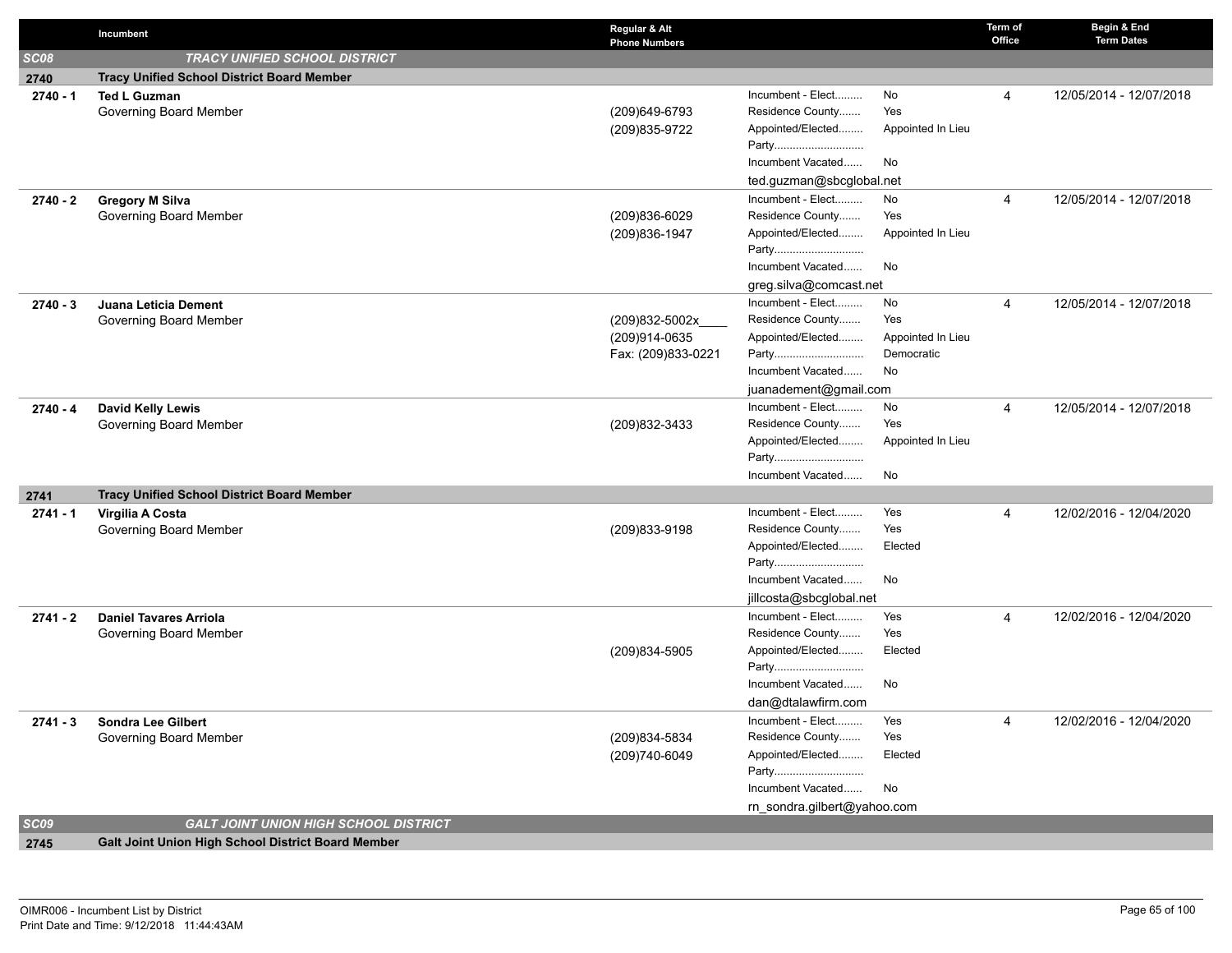|             | Incumbent                                            | Regular & Alt<br><b>Phone Numbers</b> |                                              |                   | Term of<br>Office | Begin & End<br><b>Term Dates</b> |
|-------------|------------------------------------------------------|---------------------------------------|----------------------------------------------|-------------------|-------------------|----------------------------------|
| <b>SC09</b> | <b>GALT JOINT UNION HIGH SCHOOL DISTRICT</b>         |                                       |                                              |                   |                   |                                  |
| 2745        | Galt Joint Union High School District Board Member   |                                       |                                              |                   |                   |                                  |
| $2745 - 1$  | <b>Matthew Pratton</b>                               |                                       | Incumbent - Elect                            | No                | 4                 | 12/05/2014 - 12/07/2018          |
|             | Governing Board Member                               | (209)745-5677                         | Residence County                             | No                |                   |                                  |
|             |                                                      |                                       | Appointed/Elected                            | Appointed In Lieu |                   |                                  |
|             |                                                      |                                       | Party                                        |                   |                   |                                  |
|             |                                                      |                                       | Incumbent Vacated                            | No                |                   |                                  |
|             |                                                      |                                       | rfamily10@sbcglobal.net<br>Incumbent - Elect | Yes               |                   |                                  |
| $2745 - 2$  | <b>Patrick W Maple</b><br>Governing Board Member     | (209)475-5753                         | Residence County                             | No                | $\overline{4}$    | 12/05/2014 - 12/07/2018          |
|             |                                                      | (209)470-5020                         | Appointed/Elected                            | Elected           |                   |                                  |
|             |                                                      |                                       | Party                                        |                   |                   |                                  |
|             |                                                      |                                       | Incumbent Vacated                            | No                |                   |                                  |
|             |                                                      |                                       | roofrangess@hotmail.com                      |                   |                   |                                  |
| $2745 - 3$  | Angela Marie Daprato                                 |                                       | Incumbent - Elect                            | Yes               | $\overline{4}$    | 12/05/2014 - 12/07/2018          |
|             | Governing Board Member                               | (209)745-9241                         | Residence County                             | No                |                   |                                  |
|             |                                                      |                                       | Appointed/Elected                            | Elected           |                   |                                  |
|             |                                                      |                                       | Party                                        |                   |                   |                                  |
|             |                                                      |                                       | Incumbent Vacated                            | No                |                   |                                  |
|             |                                                      |                                       | adaprato@aol.com                             |                   |                   |                                  |
| 2746        | Galt Joint Union High School District Board Member   |                                       |                                              |                   |                   |                                  |
| $2746 - 1$  | <b>Daniel K Denier</b>                               |                                       | Incumbent - Elect                            | Yes               | $\overline{4}$    | 12/02/2016 - 12/04/2020          |
|             | Governing Board Member                               |                                       | Residence County                             | No                |                   |                                  |
|             |                                                      |                                       | Appointed/Elected                            | Elected           |                   |                                  |
|             |                                                      |                                       | Party<br>Incumbent Vacated                   | No                |                   |                                  |
|             |                                                      |                                       | daningalt@aol.com                            |                   |                   |                                  |
|             |                                                      |                                       | Incumbent - Elect                            | Yes               | $\overline{4}$    | 12/02/2016 - 12/04/2020          |
| $2746 - 2$  | <b>Terry Parker-Owning</b><br>Governing Board Member | (209)810-0720                         | Residence County                             | No                |                   |                                  |
|             |                                                      |                                       | Appointed/Elected                            | Elected           |                   |                                  |
|             |                                                      | Fax: (209)745-1572                    | Party                                        |                   |                   |                                  |
|             |                                                      |                                       | Incumbent Vacated                            | No                |                   |                                  |
|             |                                                      |                                       | terry@parkerrealtygalt.com                   |                   |                   |                                  |
| <b>SC10</b> | <b>OAKDALE JOINT UNIFIED SCHOOL DISTRICT</b>         |                                       |                                              |                   |                   |                                  |
| 2751        | Oakdale Joint USD, Trustee Area No. 1 Board Member   |                                       |                                              |                   |                   |                                  |
| $2751 - 1$  | <b>Larry Betschart</b>                               |                                       | Incumbent - Elect                            | Yes               | $\overline{4}$    | 12/04/2015 - 12/06/2019          |
|             | Governing Board Member                               | (209)988-5725                         | Residence County                             | No                |                   |                                  |
|             |                                                      |                                       | Appointed/Elected                            | Elected           |                   |                                  |
|             |                                                      |                                       | Party                                        |                   |                   |                                  |
|             |                                                      |                                       | Incumbent Vacated                            | No                |                   |                                  |
| 2752        | Oakdale Joint USD, Trustee Area No. 2 Board Member   |                                       |                                              |                   |                   |                                  |
| 2752 - 1    | <b>Diane Gilbert</b>                                 |                                       | Incumbent - Elect                            | Yes               | 4                 | 12/06/2013 - 12/01/2017          |
|             | Governing Board Member                               | (209)847-6200                         | Residence County<br>Appointed/Elected        | No<br>Elected     |                   |                                  |
|             |                                                      | (209)848-2450                         | Party                                        |                   |                   |                                  |
|             |                                                      |                                       | Incumbent Vacated                            | No                |                   |                                  |
|             |                                                      |                                       | dstoneoak@aol.com                            |                   |                   |                                  |
|             |                                                      |                                       |                                              |                   |                   |                                  |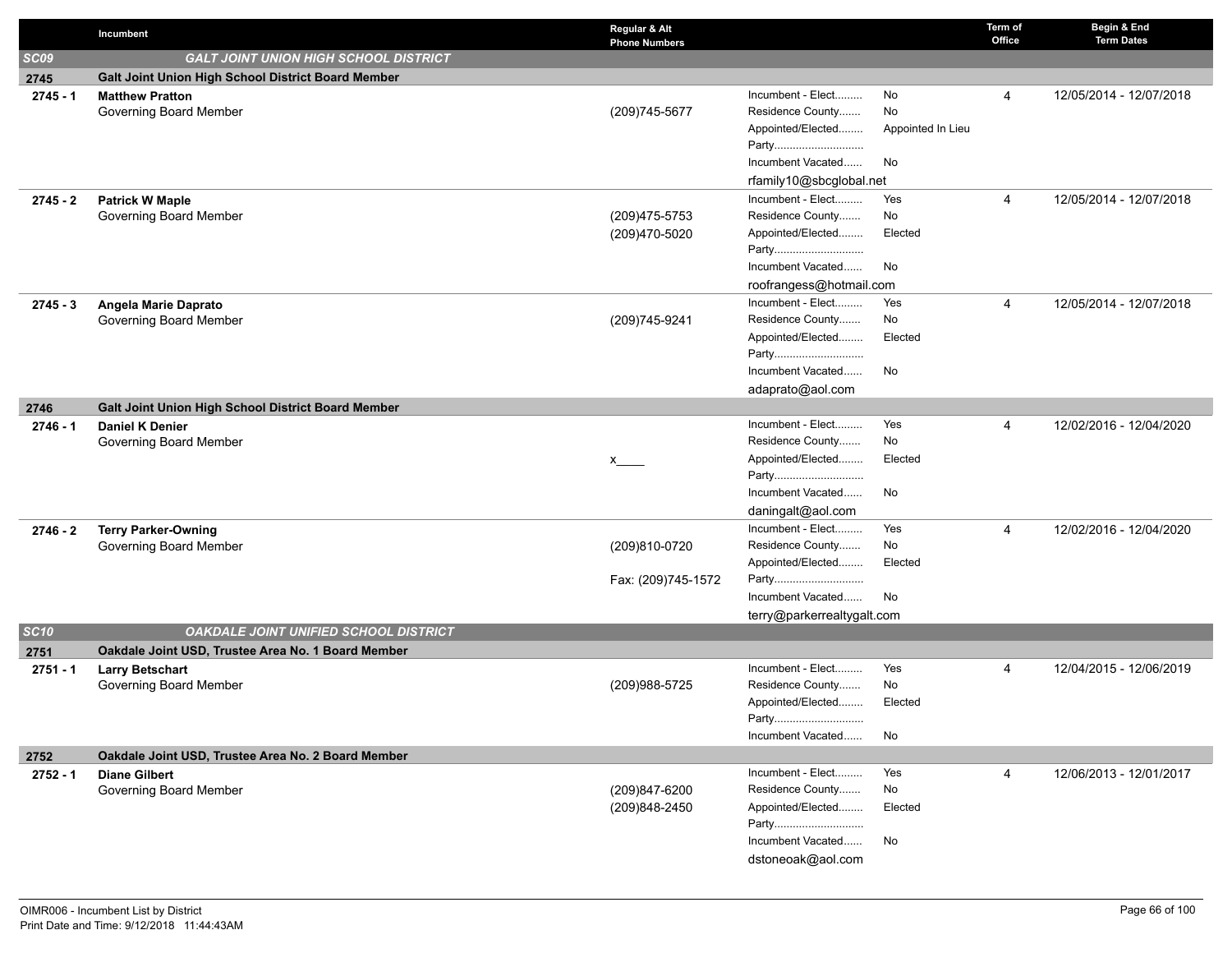|             | Incumbent                                                     | Regular & Alt<br><b>Phone Numbers</b> |                            |                   | Term of<br>Office | Begin & End<br><b>Term Dates</b> |
|-------------|---------------------------------------------------------------|---------------------------------------|----------------------------|-------------------|-------------------|----------------------------------|
| <b>SC10</b> | OAKDALE JOINT UNIFIED SCHOOL DISTRICT                         |                                       |                            |                   |                   |                                  |
| 2752        | Oakdale Joint USD, Trustee Area No. 2 Board Member            |                                       |                            |                   |                   |                                  |
| $2752 - 2$  | <b>Mike House</b>                                             |                                       | Incumbent - Elect          | Yes               | 4                 | 12/06/2013 - 12/01/2017          |
|             | Governing Board Member                                        | (209)848-4884                         | Residence County           | No                |                   |                                  |
|             |                                                               |                                       | Appointed/Elected          | Elected           |                   |                                  |
|             |                                                               |                                       | Party                      |                   |                   |                                  |
|             |                                                               |                                       | Incumbent Vacated          | No                |                   |                                  |
| $2752 - 3$  | <b>Barbara Shook</b>                                          |                                       | Incumbent - Elect          | Yes               | 4                 | 12/06/2013 - 12/01/2017          |
|             | Governing Board Member                                        | (209)601-4507                         | Residence County           | No                |                   |                                  |
|             |                                                               |                                       | Appointed/Elected          | Elected           |                   |                                  |
|             |                                                               |                                       | Party                      |                   |                   |                                  |
|             |                                                               |                                       | Incumbent Vacated          | No                |                   |                                  |
|             |                                                               |                                       | barbarashook14637@aol.com  |                   |                   |                                  |
| 2753        | Oakdale Joint USD, Trustee Area No. 2 Board Member, 2-Years I |                                       |                            |                   |                   |                                  |
| $2753 - 1$  | <b>Tina Shatswell</b>                                         |                                       | Incumbent - Elect          | No                | $\overline{2}$    | 12/04/2015 - 12/06/2019          |
|             | Governing Board Member                                        | $\rightarrow$ $-$                     | Residence County           | No                |                   |                                  |
|             |                                                               |                                       | Appointed/Elected          | Appointed In Lieu |                   |                                  |
|             |                                                               |                                       | Party                      |                   |                   |                                  |
|             |                                                               |                                       | Incumbent Vacated          | No                |                   |                                  |
| SC11        | <b>LAMMERSVILLE JOINT UNIFIED SCHOOL DIST</b>                 |                                       |                            |                   |                   |                                  |
| 2730        | <b>Lammersville Jt. Unified School District Board Member</b>  |                                       | Incumbent - Elect          |                   |                   |                                  |
| $2730 - 1$  | <b>Colin Nelson Clements</b><br>Governing Board Member        | (925)383-2294                         | Residence County           | Yes<br>Yes        | 4                 | 12/05/2014 - 12/07/2018          |
|             |                                                               | (209)836-8762                         | Appointed/Elected          | Elected           |                   |                                  |
|             |                                                               |                                       | Party                      |                   |                   |                                  |
|             |                                                               |                                       | Incumbent Vacated          | No                |                   |                                  |
|             |                                                               |                                       | colinclementscpa@gmail.com |                   |                   |                                  |
| 2730 - 2    | <b>Sharon Joy Lampel</b>                                      |                                       | Incumbent - Elect          | Yes               | 4                 | 12/05/2014 - 12/07/2018          |
|             | Governing Board Member                                        | (209)830-9002                         | Residence County           | Yes               |                   |                                  |
|             |                                                               | (209)830-9002                         | Appointed/Elected          | Elected           |                   |                                  |
|             |                                                               |                                       | Party                      |                   |                   |                                  |
|             |                                                               |                                       | Incumbent Vacated          | No                |                   |                                  |
|             |                                                               |                                       | slampel@ymail.com          |                   |                   |                                  |
| 2731        | Lammersville Jt. Unified School District Board Member         |                                       |                            |                   |                   |                                  |
| $2731 - 1$  | <b>David Anthony Pombo</b>                                    |                                       | Incumbent - Elect          | Yes               | 4                 | 12/02/2016 - 12/04/2020          |
|             | Governing Board Member                                        | (209)832-0440                         | Residence County           | Yes               |                   |                                  |
|             |                                                               |                                       | Appointed/Elected          | Elected           |                   |                                  |
|             |                                                               |                                       | Party                      |                   |                   |                                  |
|             |                                                               |                                       | Incumbent Vacated          | No                |                   |                                  |
|             |                                                               |                                       | DAVIDAPOMBO@EARTHLINK.NET  |                   |                   |                                  |
| 2731 - 2    | <b>Matthew Douglas Balzarini</b>                              |                                       | Incumbent - Elect          | Yes               | 4                 | 12/02/2016 - 12/04/2020          |
|             | Governing Board Member                                        | (209)833-8202                         | Residence County           | Yes               |                   |                                  |
|             |                                                               |                                       | Appointed/Elected          | Elected           |                   |                                  |
|             |                                                               |                                       | Party                      |                   |                   |                                  |
|             |                                                               |                                       | Incumbent Vacated          | No                |                   |                                  |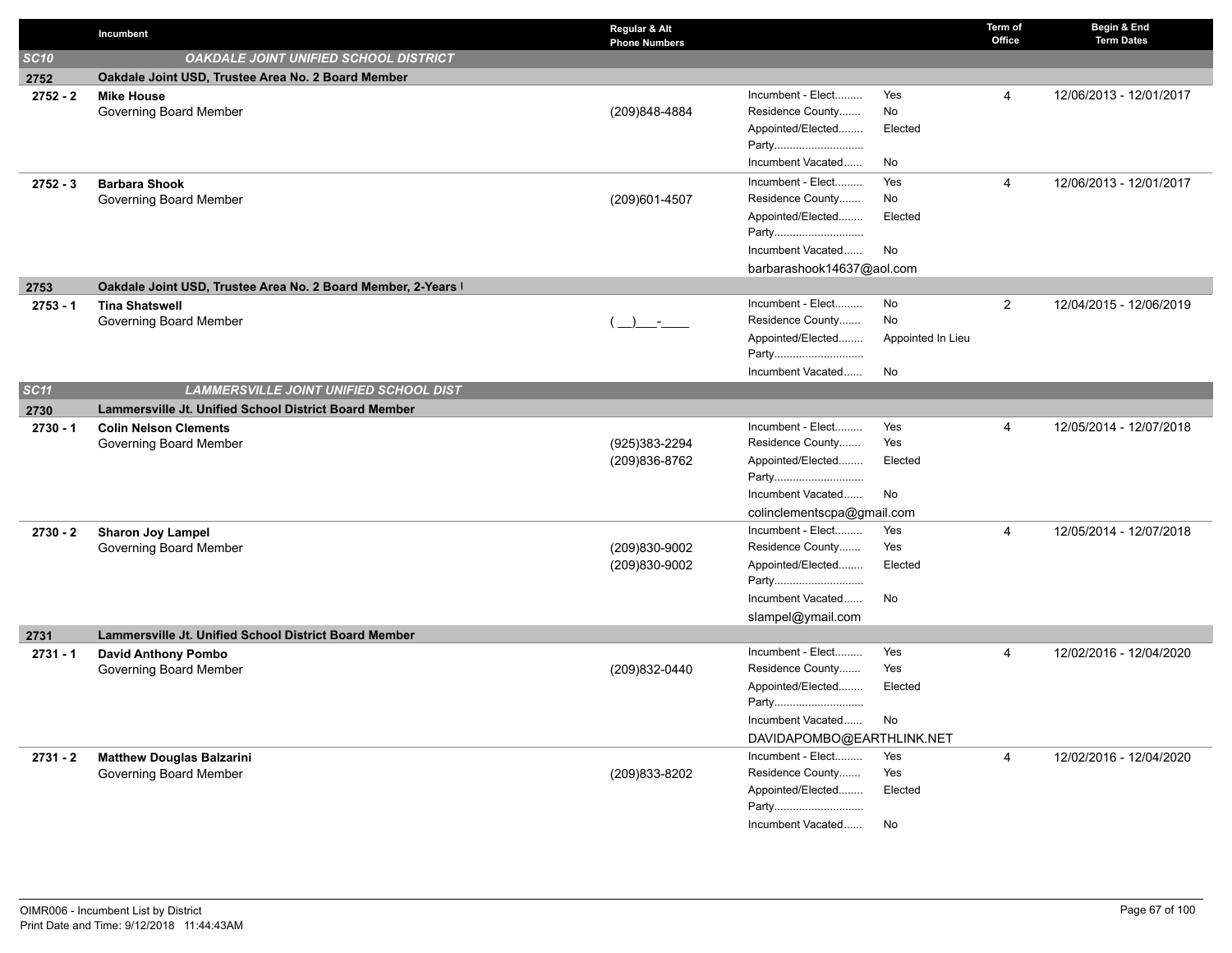|            | Incumbent                                             | Regular & Alt<br><b>Phone Numbers</b> |                                                   |                     | Term of<br>Office | Begin & End<br><b>Term Dates</b> |
|------------|-------------------------------------------------------|---------------------------------------|---------------------------------------------------|---------------------|-------------------|----------------------------------|
| SC11       | <b>LAMMERSVILLE JOINT UNIFIED SCHOOL DIST</b>         |                                       |                                                   |                     |                   |                                  |
| 2731       | Lammersville Jt. Unified School District Board Member |                                       |                                                   |                     |                   |                                  |
| $2731 - 3$ | <b>Anne M Goodrich</b>                                |                                       | Incumbent - Elect                                 | Yes                 | 4                 | 12/02/2016 - 12/04/2020          |
|            | Governing Board Member                                | (209)830-8133                         | Residence County                                  | Yes                 |                   |                                  |
|            |                                                       |                                       | Appointed/Elected                                 | Elected             |                   |                                  |
|            |                                                       |                                       | Party                                             | Democratic          |                   |                                  |
|            |                                                       |                                       | Incumbent Vacated                                 | No                  |                   |                                  |
| SEO3       | <b>BANTA SCHOOL DISTRICT</b>                          |                                       |                                                   |                     |                   |                                  |
| 2780       | <b>Banta Elementary School District Board Member</b>  |                                       |                                                   |                     |                   |                                  |
| $2780 - 1$ | Joe Perry                                             |                                       | Incumbent - Elect                                 | Yes                 | 4                 | 12/05/2014 - 12/07/2018          |
|            | Governing Board Member                                | (209)992-6086                         | Residence County                                  | Yes                 |                   |                                  |
|            |                                                       | (209) 835-7803                        | Appointed/Elected                                 | Elected             |                   |                                  |
|            |                                                       | Fax: (209)830-1834                    | Party<br>Incumbent Vacated                        |                     |                   |                                  |
|            |                                                       |                                       |                                                   | No                  |                   |                                  |
| 2780 - 2   | <b>Frank I Silva</b>                                  |                                       | Incumbent - Elect<br>Residence County             | Yes<br>Yes          | 4                 | 12/05/2014 - 12/07/2018          |
|            | Governing Board Member                                | (209) 835-7803                        | Appointed/Elected                                 | Elected             |                   |                                  |
|            |                                                       | (209)481-4009<br>Fax: (209)830-1834   | Party                                             |                     |                   |                                  |
|            |                                                       |                                       | Incumbent Vacated                                 | No                  |                   |                                  |
| 2781       | <b>Banta Elementary School District Board Member</b>  |                                       |                                                   |                     |                   |                                  |
| $2781 - 1$ | <b>Patricia A Speer</b>                               |                                       | Incumbent - Elect                                 | Yes                 | 4                 | 12/02/2016 - 12/04/2020          |
|            | Governing Board Member                                |                                       | Residence County                                  | Yes                 |                   |                                  |
|            |                                                       | (209)321-0936                         | Appointed/Elected                                 | Elected             |                   |                                  |
|            |                                                       |                                       | Party                                             |                     |                   |                                  |
|            |                                                       |                                       | Incumbent Vacated                                 | No                  |                   |                                  |
|            |                                                       |                                       | patricia@speerdocs.com                            |                     |                   |                                  |
| SE05       | <b>JEFFERSON SCHOOL DISTRICT</b>                      |                                       |                                                   |                     |                   |                                  |
| 2790       | Jefferson Elementary School District Board Member     |                                       |                                                   |                     |                   |                                  |
| 2790 - 1   | <b>Brian James Jackman</b>                            |                                       | Incumbent - Elect                                 | No                  | 4                 | 12/05/2014 - 12/07/2018          |
|            | Governing Board Member                                | (209)830-9231                         | Residence County                                  | Yes                 |                   |                                  |
|            |                                                       | (209)830-1289                         | Appointed/Elected                                 | Appointed In Lieu   |                   |                                  |
|            |                                                       |                                       | Party                                             |                     |                   |                                  |
|            |                                                       |                                       | Incumbent Vacated                                 | No                  |                   |                                  |
|            |                                                       |                                       | BRIAN.JACKMAN@POSTFUTURE.COM<br>Incumbent - Elect | No                  |                   |                                  |
| $2790 - 2$ | <b>Daniel F Wells</b><br>Governing Board Member       | (209) 832-7551                        | Residence County                                  | Yes                 | 4                 | 12/05/2014 - 12/07/2018          |
|            |                                                       | (209) 832-7551                        | Appointed/Elected                                 | Appointed In Lieu   |                   |                                  |
|            |                                                       | Fax: (209)830-0882                    | Party                                             | No Party Preference |                   |                                  |
|            |                                                       |                                       | Incumbent Vacated                                 | No                  |                   |                                  |
| $2790 - 3$ | <b>Philip S Raya</b>                                  |                                       | Incumbent - Elect                                 | No                  | 4                 | 12/05/2014 - 12/07/2018          |
|            | Governing Board Member                                | (209) 832-3642                        | Residence County                                  | Yes                 |                   |                                  |
|            |                                                       | (209) 221-9678                        | Appointed/Elected                                 | Appointed To Vacan  |                   |                                  |
|            |                                                       | Fax: (209)931-8648                    | Party                                             |                     |                   |                                  |
|            |                                                       |                                       | Incumbent Vacated                                 | No                  |                   |                                  |
| 2791       | Jefferson Elementary School District Board Member     |                                       |                                                   |                     |                   |                                  |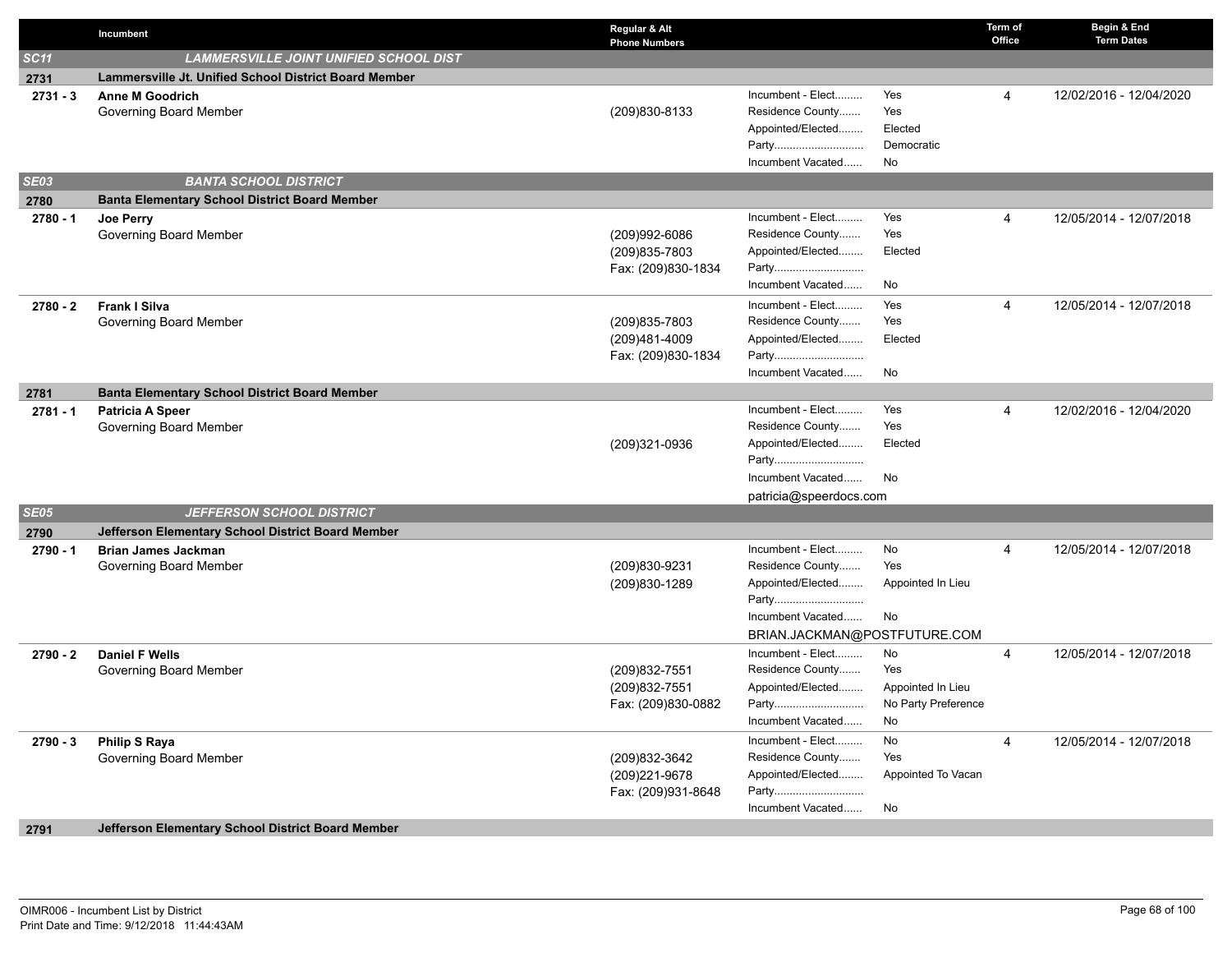|             | Incumbent                                                                      | Regular & Alt<br><b>Phone Numbers</b> |                            |                   | Term of<br>Office | Begin & End<br><b>Term Dates</b> |
|-------------|--------------------------------------------------------------------------------|---------------------------------------|----------------------------|-------------------|-------------------|----------------------------------|
| <b>SE05</b> | <b>JEFFERSON SCHOOL DISTRICT</b>                                               |                                       |                            |                   |                   |                                  |
| 2791        | Jefferson Elementary School District Board Member                              |                                       |                            |                   |                   |                                  |
| $2791 - 1$  | Deborah M Scott-Wingo                                                          |                                       | Incumbent - Elect          | No                | $\overline{4}$    | 12/02/2016 - 12/04/2020          |
|             | Governing Board Member                                                         | (209)836-0470                         | Residence County           | Yes               |                   |                                  |
|             |                                                                                | (209)484-2828                         | Appointed/Elected          | Appointed In Lieu |                   |                                  |
|             |                                                                                |                                       | Party                      |                   |                   |                                  |
|             |                                                                                |                                       | Incumbent Vacated          | No                |                   |                                  |
|             |                                                                                |                                       | dwingo@sjcoe.net           |                   |                   |                                  |
| 2791 - 2    | Peter J Carlson                                                                |                                       | Incumbent - Elect          | No                | $\overline{4}$    | 12/02/2016 - 12/04/2020          |
|             | Governing Board Member                                                         |                                       | Residence County           | Yes               |                   |                                  |
|             |                                                                                | (209)992-6211                         | Appointed/Elected          | Appointed In Lieu |                   |                                  |
|             |                                                                                |                                       | Party                      |                   |                   |                                  |
|             |                                                                                |                                       | Incumbent Vacated          | No                |                   |                                  |
|             |                                                                                |                                       | peter.carlson@acgov.org    |                   |                   |                                  |
| <b>SE07</b> | <b>NEW JERUSALEM SCHOOL DISTRICT</b>                                           |                                       |                            |                   |                   |                                  |
| 2801        | New Jerusalem Elementary School District Board Member                          |                                       |                            |                   |                   |                                  |
| 2801 - 1    | <b>William M Koster</b>                                                        |                                       | Incumbent - Elect          | No                | $\overline{4}$    | 12/05/2014 - 12/07/2018          |
|             | Governing Board Member                                                         | (209)470-5889                         | Residence County           | Yes               |                   |                                  |
|             |                                                                                | (209)836-4690                         | Appointed/Elected          | Appointed In Lieu |                   |                                  |
|             |                                                                                |                                       | Party                      | Republican        |                   |                                  |
|             |                                                                                |                                       | Incumbent Vacated          | No                |                   |                                  |
| $2801 - 2$  | <b>Stephen R Bogetti</b>                                                       |                                       | Incumbent - Elect          | No                | $\overline{4}$    | 12/05/2014 - 12/07/2018          |
|             | Governing Board Member                                                         | (209)836-4243                         | Residence County           | Yes               |                   |                                  |
|             |                                                                                |                                       | Appointed/Elected<br>Party | Appointed In Lieu |                   |                                  |
|             |                                                                                |                                       | Incumbent Vacated          | No                |                   |                                  |
|             |                                                                                |                                       |                            |                   |                   |                                  |
| 2802        | New Jerusalem Elementary School District Board Member<br><b>Michael M Petz</b> |                                       | Incumbent - Elect          | No                | $\overline{4}$    |                                  |
| $2802 - 1$  | Governing Board Member                                                         | (209)836-4936                         | Residence County           | Yes               |                   | 12/02/2016 - 12/04/2020          |
|             |                                                                                |                                       | Appointed/Elected          | Appointed In Lieu |                   |                                  |
|             |                                                                                |                                       | Party                      | Republican        |                   |                                  |
|             |                                                                                |                                       | Incumbent Vacated          | No                |                   |                                  |
| <b>SE09</b> | <b>GALT JOINT UNION SCHOOL DISTRICT</b>                                        |                                       |                            |                   |                   |                                  |
| 2806        | <b>Galt Joint Union Elementary School District Board Member</b>                |                                       |                            |                   |                   |                                  |
| $2806 - 1$  | <b>Kevin Papineau</b>                                                          |                                       | Incumbent - Elect          | No                | $\overline{4}$    | 12/05/2014 - 12/07/2018          |
|             | Governing Board Member                                                         | $(916)753-3463$                       | Residence County           | No                |                   |                                  |
|             |                                                                                | (209) 745-2785                        | Appointed/Elected          | Appointed In Lieu |                   |                                  |
|             |                                                                                |                                       | Party                      |                   |                   |                                  |
|             |                                                                                |                                       | Incumbent Vacated          | No                |                   |                                  |
| $2806 - 2$  | <b>Grace Yvonne Malson</b>                                                     |                                       | Incumbent - Elect          | No                | $\overline{4}$    | 12/05/2014 - 12/07/2018          |
|             | Governing Board Member                                                         | (209)712-0560                         | Residence County           | No                |                   |                                  |
|             |                                                                                |                                       | Appointed/Elected          | Appointed In Lieu |                   |                                  |
|             |                                                                                |                                       | Party                      |                   |                   |                                  |
|             |                                                                                |                                       | Incumbent Vacated          | No                |                   |                                  |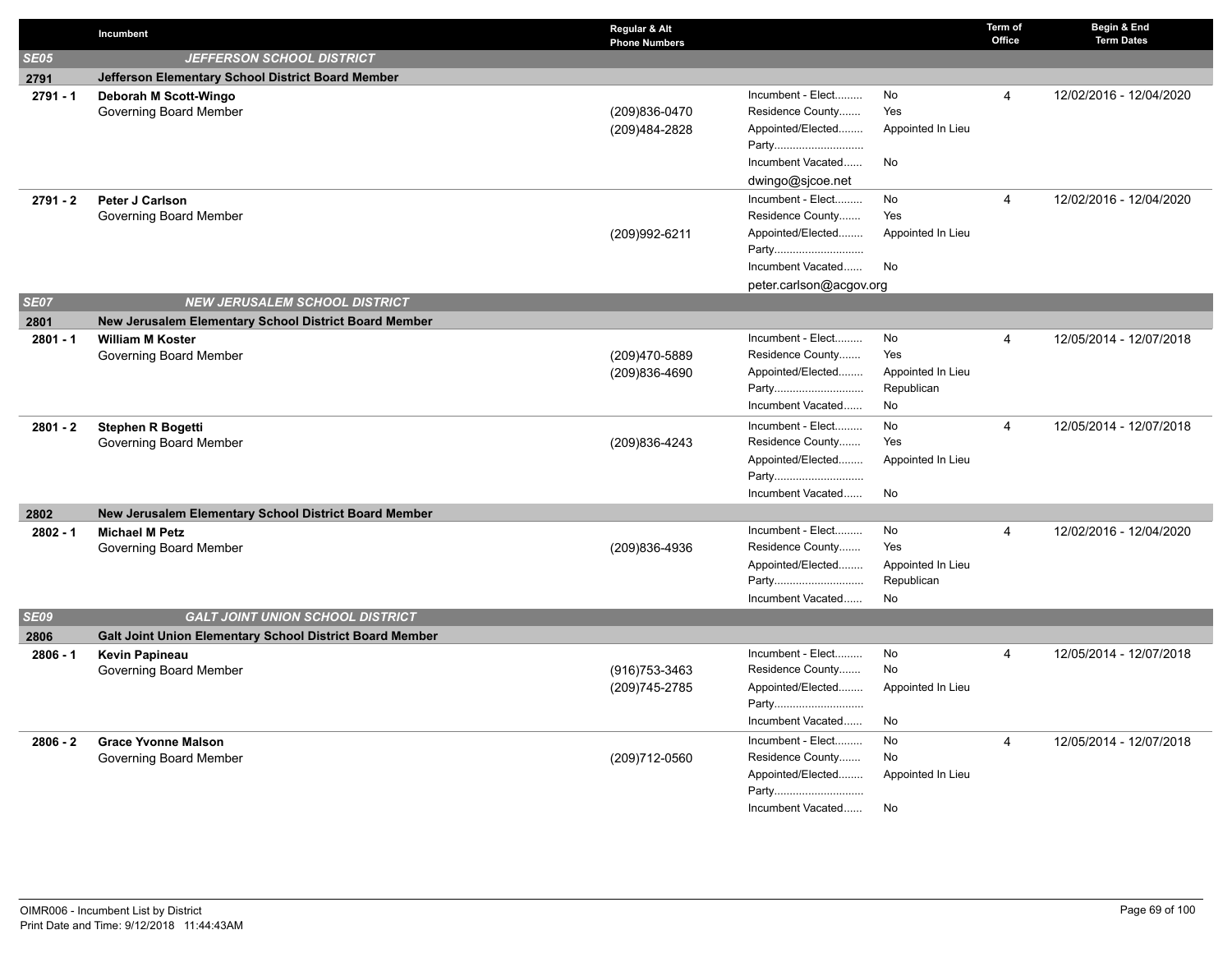|                    | Incumbent                                                                    | Regular & Alt<br><b>Phone Numbers</b> |                                                                                                                      |                                            | Term of<br>Office | Begin & End<br><b>Term Dates</b> |
|--------------------|------------------------------------------------------------------------------|---------------------------------------|----------------------------------------------------------------------------------------------------------------------|--------------------------------------------|-------------------|----------------------------------|
| <b>SE09</b>        | <b>GALT JOINT UNION SCHOOL DISTRICT</b>                                      |                                       |                                                                                                                      |                                            |                   |                                  |
| 2806               | Galt Joint Union Elementary School District Board Member                     |                                       |                                                                                                                      |                                            |                   |                                  |
| $2806 - 3$         | <b>Wesley B Cagle</b><br>Governing Board Member                              | (209)744-8922<br>(209)914-1285        | Incumbent - Elect<br>Residence County<br>Appointed/Elected<br>Party<br>Incumbent Vacated                             | No<br>No<br>Appointed In Lieu<br>No        | 4                 | 12/05/2014 - 12/07/2018          |
| 2807               | Galt Joint Union Elementary School District Board Member                     |                                       |                                                                                                                      |                                            |                   |                                  |
| $2807 - 1$         | <b>Matthew Christopher Felix</b><br>Governing Board Member                   | (209)327-7597                         | Incumbent - Elect<br>Residence County<br>Appointed/Elected<br>Party<br>Incumbent Vacated<br>gogibby@comcast.net      | No<br>No<br>Appointed In Lieu<br>No        | 4                 | 12/02/2016 - 12/04/2020          |
| $2807 - 2$         | John Gordon<br>Governing Board Member                                        | (209)712-8815                         | Incumbent - Elect<br>Residence County<br>Appointed/Elected<br>Party<br>Incumbent Vacated<br>johngordon1@netscape.net | No<br>No<br>Appointed In Lieu<br>No        | 4                 | 12/02/2016 - 12/04/2020          |
| <b>SE10</b>        | <b>NEW HOPE SCHOOL DISTRICT</b>                                              |                                       |                                                                                                                      |                                            |                   |                                  |
| 2810               | <b>New Hope School District Board Member</b>                                 |                                       |                                                                                                                      |                                            |                   |                                  |
| $2810 - 1$         | Jane M Springmeyer<br>Governing Board Member                                 | (209)794-2856<br>Fax: (209)794-0544   | Incumbent - Elect<br>Residence County<br>Appointed/Elected<br>Party                                                  | No<br>Yes<br>Appointed In Lieu             | 4                 | 12/05/2014 - 12/07/2018          |
| $2810 - 2$         | <b>Leonard O Clark</b><br>Governing Board Member                             | (209) 257-7755<br>(209)794-2734       | Incumbent Vacated<br>Incumbent - Elect<br>Residence County<br>Appointed/Elected<br>Party<br>Incumbent Vacated        | No<br>No<br>Yes<br>Appointed In Lieu<br>No | 4                 | 12/05/2014 - 12/07/2018          |
| 2811               | New Hope School District Board Member                                        |                                       |                                                                                                                      |                                            |                   |                                  |
| $2811 - 1$         | <b>Jose Luis Torres</b><br>Governing Board Member                            | (209)993-1981                         | Incumbent - Elect<br>Residence County<br>Appointed/Elected<br>Party<br>Incumbent Vacated                             | No<br>Yes<br>Appointed In Lieu<br>No       | 4                 | 12/02/2016 - 12/04/2020          |
| <b>SE11</b>        | OAK VIEW UNION SCHOOL DISTRICT                                               |                                       |                                                                                                                      |                                            |                   |                                  |
| 2815<br>$2815 - 1$ | Oak View Union Elementary School District Board Member<br><b>Mark A Huft</b> |                                       | Incumbent - Elect                                                                                                    | No                                         | 4                 | 12/05/2014 - 12/07/2018          |
|                    | Governing Board Member                                                       | (209)367-1040<br>Fax: (209)367-1040   | Residence County<br>Appointed/Elected<br>Party<br>Incumbent Vacated<br>m.huft@juno.com                               | Yes<br>Appointed In Lieu<br>No             |                   |                                  |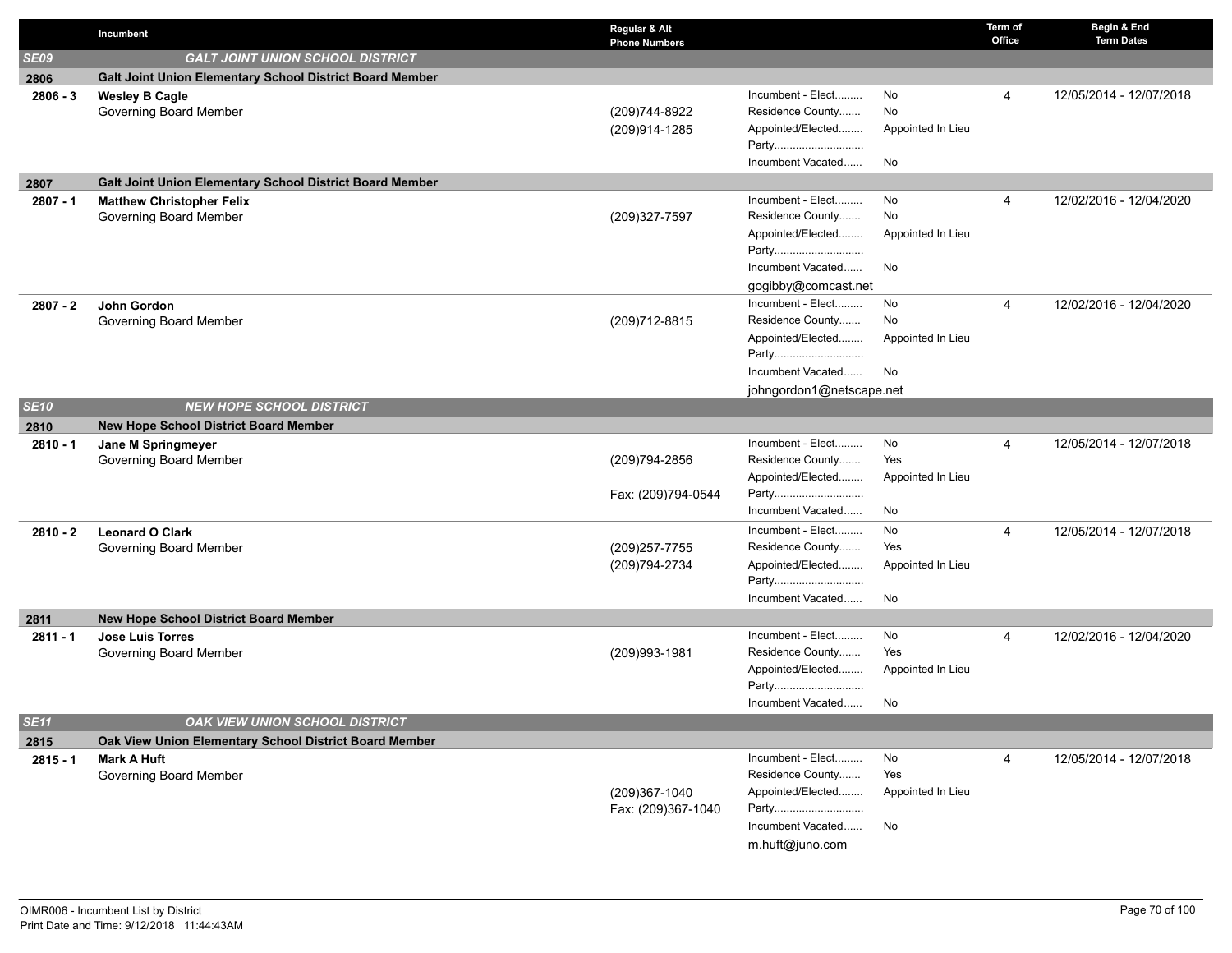|                    | Incumbent                                              | Regular & Alt<br><b>Phone Numbers</b> |                                       |                   | Term of<br>Office | Begin & End<br><b>Term Dates</b> |
|--------------------|--------------------------------------------------------|---------------------------------------|---------------------------------------|-------------------|-------------------|----------------------------------|
| <b>SE11</b>        | <b>OAK VIEW UNION SCHOOL DISTRICT</b>                  |                                       |                                       |                   |                   |                                  |
| 2815               | Oak View Union Elementary School District Board Member |                                       |                                       |                   |                   |                                  |
| $2815 - 2$         | <b>Dustin Edward Mc Donald</b>                         |                                       | Incumbent - Elect                     | Yes               | 4                 | 12/05/2014 - 12/07/2018          |
|                    | Governing Board Member                                 | (209)366-6880                         | Residence County                      | Yes               |                   |                                  |
|                    |                                                        | (209)993-4235                         | Appointed/Elected                     | Elected           |                   |                                  |
|                    |                                                        |                                       | Party                                 | Republican        |                   |                                  |
|                    |                                                        |                                       | Incumbent Vacated                     | No                |                   |                                  |
|                    |                                                        |                                       | demcdonald@apexretrig.com             |                   |                   |                                  |
| $2815 - 3$         | Norman O Pearson                                       |                                       | Incumbent - Elect                     | Yes               | 4                 | 12/05/2014 - 12/07/2018          |
|                    | Governing Board Member                                 | (209)334-3630                         | Residence County                      | Yes               |                   |                                  |
|                    |                                                        | (209)369-2547                         | Appointed/Elected                     | Elected           |                   |                                  |
|                    |                                                        |                                       | Incumbent Vacated                     | Republican        |                   |                                  |
|                    |                                                        |                                       |                                       | No                |                   |                                  |
|                    | Oak View Union Elementary School District Board Member |                                       | norman.cpa@sbcglobal.net              |                   |                   |                                  |
| 2816<br>$2816 - 1$ | <b>Ann K Ullrich</b>                                   |                                       | Incumbent - Elect                     | No                | 4                 | 12/02/2016 - 12/04/2020          |
|                    | Governing Board Member                                 | (209)481-5489                         | Residence County                      | Yes               |                   |                                  |
|                    |                                                        |                                       | Appointed/Elected                     | Appointed In Lieu |                   |                                  |
|                    |                                                        |                                       | Party                                 |                   |                   |                                  |
|                    |                                                        |                                       | Incumbent Vacated                     | No                |                   |                                  |
|                    |                                                        |                                       | ann@parkerrealtygalt.com              |                   |                   |                                  |
| $2816 - 2$         | <b>Tamera Nicole Van Houten</b>                        |                                       | Incumbent - Elect                     | No                | 4                 | 12/02/2016 - 12/04/2020          |
|                    | Governing Board Member                                 | (209)993-1006                         | Residence County                      | Yes               |                   |                                  |
|                    |                                                        | (209)369-46804276                     | Appointed/Elected                     | Appointed In Lieu |                   |                                  |
|                    |                                                        |                                       | Party                                 |                   |                   |                                  |
|                    |                                                        |                                       | Incumbent Vacated                     | No                |                   |                                  |
|                    |                                                        |                                       | TNRAUSSER@AOL.COM                     |                   |                   |                                  |
| <b>SE12</b>        | VALLEY HOME JOINT SCHOOL DISTRICT                      |                                       |                                       |                   |                   |                                  |
| 2820               | Valley Home Joint School District Board Member         |                                       |                                       |                   |                   |                                  |
| $2820 - 2$         | Julie Marie Haynes                                     |                                       | Incumbent - Elect<br>Residence County | Yes<br>Yes        | 4                 | 12/06/2013 - 12/01/2017          |
|                    | Governing Board Member                                 |                                       | Appointed/Elected                     | Elected           |                   |                                  |
|                    |                                                        |                                       | Party                                 |                   |                   |                                  |
|                    |                                                        |                                       | Incumbent Vacated                     | No                |                   |                                  |
| $2820 - 2$         | <b>Christopher D Hempleman</b>                         |                                       | Incumbent - Elect                     | Yes               | 4                 | 12/06/2013 - 12/01/2017          |
|                    | Governing Board Member                                 | (209)404-9970                         | Residence County                      | No                |                   |                                  |
|                    |                                                        |                                       | Appointed/Elected                     | Elected           |                   |                                  |
|                    |                                                        |                                       | Party                                 |                   |                   |                                  |
|                    |                                                        |                                       | Incumbent Vacated                     | No                |                   |                                  |
|                    |                                                        |                                       | chris@hemlemans.com                   |                   |                   |                                  |
| 2821               | Valley Home Joint School District Board Member         |                                       |                                       |                   |                   |                                  |
| 2821 - 1           | <b>Shanna Springer</b>                                 |                                       | Incumbent - Elect                     | No                | 4                 | 12/04/2015 - 12/06/2019          |
|                    | Governing Board Member                                 | (209)606-4945                         | Residence County                      | No                |                   |                                  |
|                    |                                                        |                                       | Appointed/Elected                     | Appointed In Lieu |                   |                                  |
|                    |                                                        |                                       | Party                                 |                   |                   |                                  |
|                    |                                                        |                                       | Incumbent Vacated                     | No                |                   |                                  |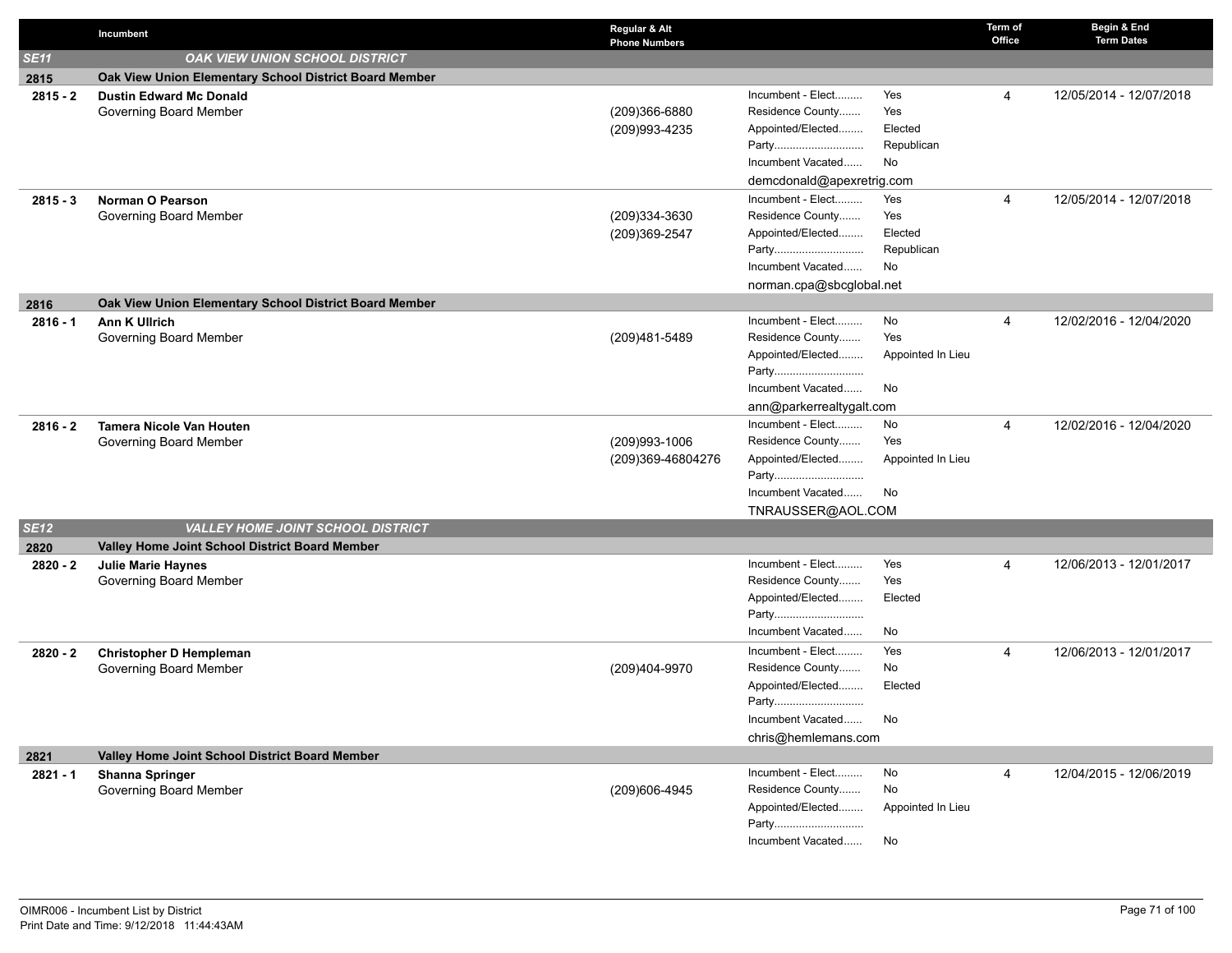|             | Incumbent                                                   | Regular & Alt<br><b>Phone Numbers</b> |                                                            |                               | Term of<br>Office | Begin & End<br><b>Term Dates</b> |
|-------------|-------------------------------------------------------------|---------------------------------------|------------------------------------------------------------|-------------------------------|-------------------|----------------------------------|
| <b>SE12</b> | <b>VALLEY HOME JOINT SCHOOL DISTRICT</b>                    |                                       |                                                            |                               |                   |                                  |
| 2821        | Valley Home Joint School District Board Member              |                                       |                                                            |                               |                   |                                  |
| $2821 - 2$  | <b>Onan Rice</b><br>Governing Board Member                  | (209) 985-7466                        | Incumbent - Elect<br>Residence County<br>Appointed/Elected | No<br>No<br>Appointed In Lieu | 4                 | 12/04/2015 - 12/06/2019          |
|             |                                                             |                                       | Party<br>Incumbent Vacated                                 | No                            |                   |                                  |
| $2821 - 3$  | <b>Valley Home School Vacant</b><br>Governing Board Member  |                                       | Incumbent - Elect<br>Residence County                      | No<br>No                      | $\overline{4}$    | 12/04/2015 - 12/06/2019          |
|             |                                                             |                                       | Appointed/Elected<br>Party                                 | Elected                       |                   |                                  |
|             |                                                             |                                       | Incumbent Vacated                                          | Yes                           |                   |                                  |
| <b>WA01</b> | <b>Stockton-East Water Dist</b>                             |                                       |                                                            |                               |                   |                                  |
| 7021        | <b>Stockton-East Water District Division 1 Board Member</b> |                                       |                                                            |                               |                   |                                  |
| $7021 - 1$  | <b>Richard Eugene Atkins</b>                                |                                       | Incumbent - Elect                                          | No                            | 4                 | 12/02/2016 - 12/04/2020          |
|             | <b>Board of Directors</b>                                   | (209) 887-3593                        | Residence County                                           | Yes                           |                   |                                  |
|             |                                                             | (209) 887-1015                        | Appointed/Elected<br>Party                                 | Appointed In Lieu             |                   |                                  |
|             |                                                             |                                       | Incumbent Vacated                                          | No                            |                   |                                  |
|             |                                                             |                                       | riche5@hotmail.com                                         |                               |                   |                                  |
| 7022        | <b>Stockton-East Water District Division 2 Board Member</b> |                                       |                                                            |                               |                   |                                  |
| 7022 - 1    | <b>Andrew J Watkins</b>                                     |                                       | Incumbent - Elect<br>Residence County                      | No<br>Yes                     | 4                 | 12/05/2014 - 12/07/2018          |
|             | <b>Board of Directors</b>                                   |                                       | Appointed/Elected                                          | Appointed In Lieu             |                   |                                  |
|             |                                                             |                                       | Party                                                      |                               |                   |                                  |
|             |                                                             |                                       | Incumbent Vacated                                          | No                            |                   |                                  |
| 7023        | <b>Stockton-East Water District Division 3 Board Member</b> |                                       |                                                            |                               |                   |                                  |
| 7023 - 1    | <b>Alvin G Cortopassi</b>                                   |                                       | Incumbent - Elect                                          | No                            | 4                 | 12/02/2016 - 12/04/2020          |
|             | <b>Board of Directors</b>                                   |                                       | Residence County                                           | Yes                           |                   |                                  |
|             |                                                             | (209)931-2563                         | Appointed/Elected                                          | Appointed In Lieu             |                   |                                  |
|             |                                                             | Fax: (209)931-9021                    | Party                                                      |                               |                   |                                  |
|             |                                                             |                                       | Incumbent Vacated                                          | No                            |                   |                                  |
|             |                                                             |                                       | alvincortopassi@comcast.net                                |                               |                   |                                  |
| 7024        | Stockton-East Water District Division 4 Board Member        |                                       |                                                            |                               |                   |                                  |
| 7024 - 1    | <b>Melvin John Panizza</b>                                  |                                       | Incumbent - Elect<br>Residence County                      | No<br>Yes                     | 4                 | 12/02/2016 - 12/04/2020          |
|             | <b>Board of Directors</b>                                   | (209)478-9696<br>(209) 483 - 3388     | Appointed/Elected                                          | Appointed In Lieu             |                   |                                  |
|             |                                                             |                                       | Party                                                      |                               |                   |                                  |
|             |                                                             |                                       | Incumbent Vacated                                          | No                            |                   |                                  |
|             |                                                             |                                       | melpanizza@aol.com                                         |                               |                   |                                  |
| 7025        | <b>Stockton-East Water District Division 5 Board Member</b> |                                       |                                                            |                               |                   |                                  |
| $7025 - 1$  | Paul M Sanguinetti                                          |                                       | Incumbent - Elect                                          | No                            | 4                 | 12/05/2014 - 12/07/2018          |
|             | <b>Board of Directors</b>                                   | (209)466-0672                         | Residence County                                           | Yes                           |                   |                                  |
|             |                                                             | Fax: (209)937-9706                    | Appointed/Elected<br>Party                                 | Appointed In Lieu             |                   |                                  |
|             |                                                             |                                       | Incumbent Vacated                                          | No                            |                   |                                  |
|             |                                                             |                                       | sanguinetti_ranch@msn.com                                  |                               |                   |                                  |
| 7026        | Stockton-East Water District Division 6 Board Member        |                                       |                                                            |                               |                   |                                  |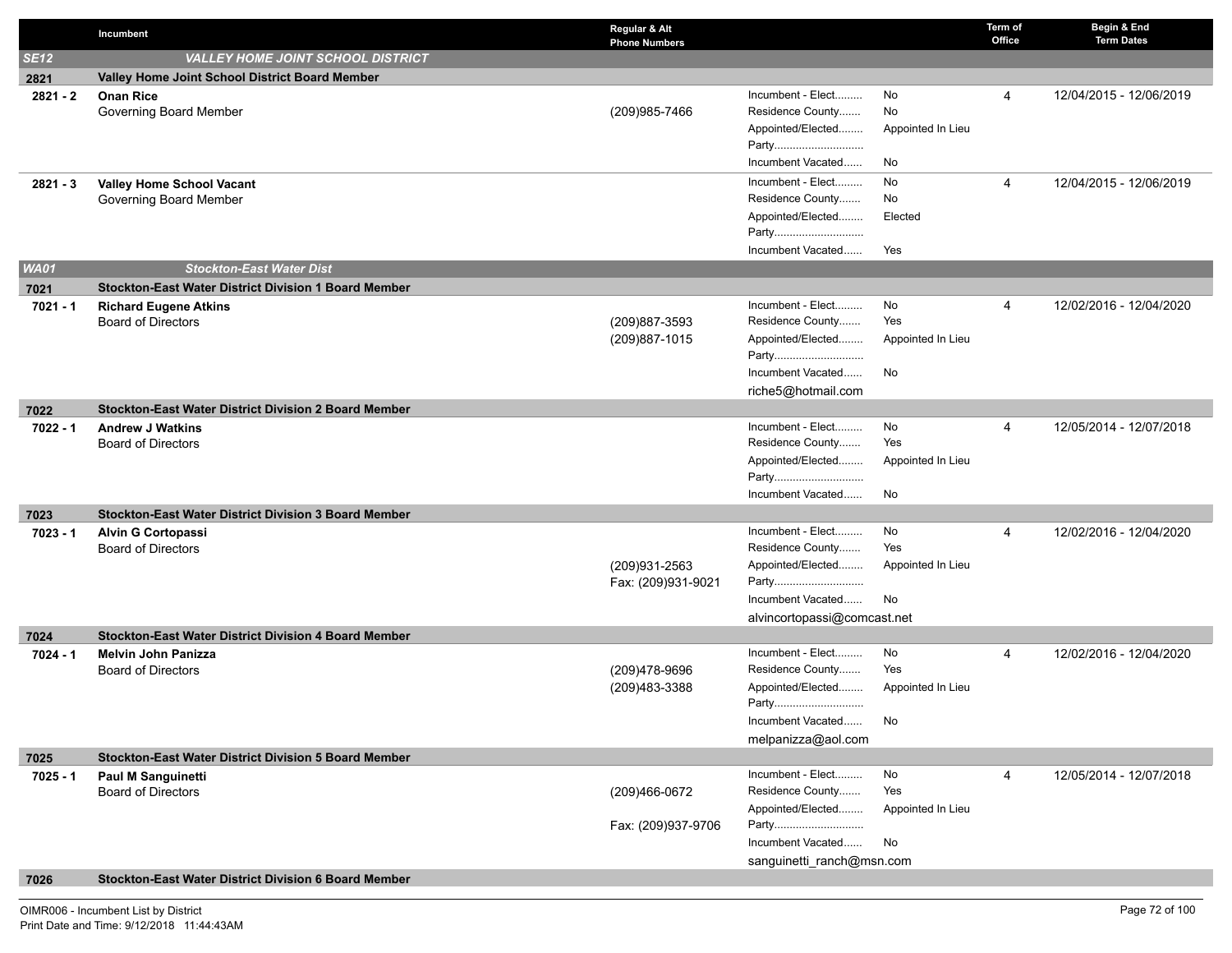|             | Incumbent                                                     | Regular & Alt<br><b>Phone Numbers</b> |                                       |                   | Term of<br>Office | Begin & End<br><b>Term Dates</b> |
|-------------|---------------------------------------------------------------|---------------------------------------|---------------------------------------|-------------------|-------------------|----------------------------------|
| <b>WA01</b> | <b>Stockton-East Water Dist</b>                               |                                       |                                       |                   |                   |                                  |
| 7026        | Stockton-East Water District Division 6 Board Member          |                                       |                                       |                   |                   |                                  |
| 7026 - 1    | <b>Loralee H Mc Gaughey</b>                                   |                                       | Incumbent - Elect                     | Yes               | $\overline{4}$    | 12/05/2014 - 12/07/2018          |
|             | <b>Board of Directors</b>                                     | (209)478-6706                         | Residence County                      | Yes               |                   |                                  |
|             |                                                               | (209) 644-3740                        | Appointed/Elected                     | Elected           |                   |                                  |
|             |                                                               | Fax: (209)644-3755                    | Party                                 |                   |                   |                                  |
|             |                                                               |                                       | Incumbent Vacated                     | No                |                   |                                  |
|             |                                                               |                                       | loralee@gotnet.net                    |                   |                   |                                  |
| 7027        | Stockton-East Water District Division 7 Board Member          |                                       |                                       |                   |                   |                                  |
| 7027 - 1    | <b>Thomas Wade McGurk</b>                                     |                                       | Incumbent - Elect                     | Yes               | $\overline{4}$    | 12/05/2014 - 12/07/2018          |
|             | <b>Board of Directors</b>                                     |                                       | Residence County                      | Yes               |                   |                                  |
|             |                                                               |                                       | Appointed/Elected                     | Elected           |                   |                                  |
|             |                                                               | Fax: (209)464-6127                    | Party                                 |                   |                   |                                  |
|             |                                                               |                                       | Incumbent Vacated                     | No                |                   |                                  |
| <b>WA03</b> | Linden County Water Dist-In Stockton-East                     |                                       |                                       |                   |                   |                                  |
| 7040        | <b>Linden County Water District Board Member</b>              |                                       | Incumbent - Elect                     | No                |                   |                                  |
| 7040 - 1    | <b>David Quentin Fletcher</b><br><b>Board of Directors</b>    | (209)887-3202                         | Residence County                      | Yes               | 4                 | 12/05/2014 - 12/07/2018          |
|             |                                                               |                                       | Appointed/Elected                     | Appointed In Lieu |                   |                                  |
|             |                                                               |                                       | Party                                 |                   |                   |                                  |
|             |                                                               |                                       | Incumbent Vacated                     | No                |                   |                                  |
|             |                                                               |                                       | dgfletch@comcast.net                  |                   |                   |                                  |
| 7040 - 2    | <b>Clifford M Powell</b>                                      |                                       | Incumbent - Elect                     | No                | 4                 | 12/05/2014 - 12/07/2018          |
|             | <b>Board of Directors</b>                                     | $(209)$ -                             | Residence County                      | Yes               |                   |                                  |
|             |                                                               |                                       | Appointed/Elected                     | Appointed In Lieu |                   |                                  |
|             |                                                               |                                       | Party                                 |                   |                   |                                  |
|             |                                                               |                                       | Incumbent Vacated                     | No                |                   |                                  |
| 7041        | <b>Linden County Water District Board Member</b>              |                                       |                                       |                   |                   |                                  |
| 7041 - 1    | <b>Samuel F Fonzi</b>                                         |                                       | Incumbent - Elect                     | No                | 4                 | 12/02/2016 - 12/04/2020          |
|             | <b>Board of Directors</b>                                     |                                       | Residence County                      | Yes               |                   |                                  |
|             |                                                               |                                       | Appointed/Elected                     | Appointed In Lieu |                   |                                  |
|             |                                                               |                                       | Party                                 |                   |                   |                                  |
|             |                                                               |                                       | Incumbent Vacated                     | No                |                   |                                  |
| 7041 - 2    | <b>Myron L Blanton</b>                                        |                                       | Incumbent - Elect                     | No                | $\overline{4}$    | 12/02/2016 - 12/04/2020          |
|             | Board of Directors                                            | (209)887-9266                         | Residence County                      | Yes               |                   |                                  |
|             |                                                               |                                       | Appointed/Elected                     | Appointed In Lieu |                   |                                  |
|             |                                                               |                                       | Party<br>Incumbent Vacated            | Democratic        |                   |                                  |
|             |                                                               |                                       |                                       | No                |                   |                                  |
| $7041 - 3$  | <b>Paul James Brennan</b><br><b>Board of Directors</b>        |                                       | Incumbent - Elect<br>Residence County | No<br>Yes         | 4                 | 12/02/2016 - 12/04/2020          |
|             |                                                               |                                       | Appointed/Elected                     | Appointed In Lieu |                   |                                  |
|             |                                                               |                                       | Party                                 |                   |                   |                                  |
|             |                                                               |                                       | Incumbent Vacated                     | No                |                   |                                  |
| WC01 - 1    | Central San Joaquin Water Consv Dist-Div 1                    |                                       |                                       |                   |                   |                                  |
| 7051        | Central S.J. Water District Conservation, Div. 1 Board Member |                                       |                                       |                   |                   |                                  |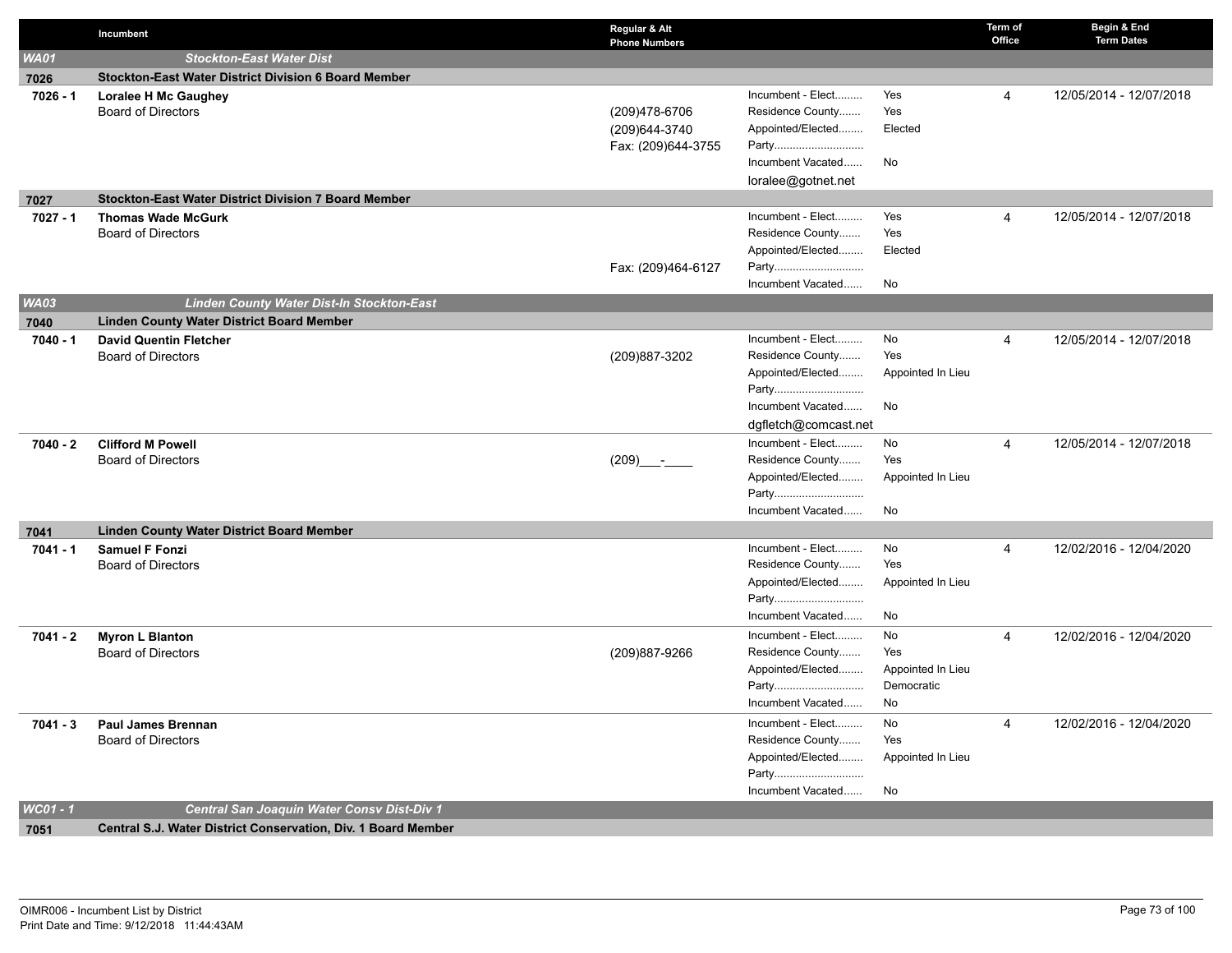|            | Incumbent                                                     | Regular & Alt<br><b>Phone Numbers</b> |                            |                   | Term of<br>Office | Begin & End<br><b>Term Dates</b> |
|------------|---------------------------------------------------------------|---------------------------------------|----------------------------|-------------------|-------------------|----------------------------------|
| $WC01 - 1$ | Central San Joaquin Water Consv Dist-Div 1                    |                                       |                            |                   |                   |                                  |
| 7051       | Central S.J. Water District Conservation, Div. 1 Board Member |                                       |                            |                   |                   |                                  |
| $7051 - 1$ | <b>Central S J Water Cons Div 1 Vacant</b>                    |                                       | Incumbent - Elect          | No                | 4                 | 12/02/2016 - 12/04/2020          |
|            | <b>Board of Directors</b>                                     |                                       | Residence County           | No                |                   |                                  |
|            |                                                               |                                       | Appointed/Elected          | Elected           |                   |                                  |
|            |                                                               |                                       | Party                      |                   |                   |                                  |
|            |                                                               |                                       | Incumbent Vacated          | Yes               |                   |                                  |
| $WC01 - 2$ | Central San Joaquin Water Consv Dist-Div 2                    |                                       |                            |                   |                   |                                  |
| 7052       | Central S.J. Water Conservation District, Div. 2 Board Member |                                       |                            |                   |                   |                                  |
| $7052 - 1$ | <b>Grant O Thompson</b>                                       |                                       | Incumbent - Elect          | No                | 4                 | 12/05/2014 - 12/07/2018          |
|            | <b>Board of Directors</b>                                     | (209)462-5941                         | Residence County           | Yes               |                   |                                  |
|            |                                                               |                                       | Appointed/Elected          | Appointed In Lieu |                   |                                  |
|            |                                                               |                                       | Party                      |                   |                   |                                  |
|            |                                                               |                                       | Incumbent Vacated          | No                |                   |                                  |
| $WC01 - 3$ | Central San Joaquin Water Consv Dist-Div 3                    |                                       |                            |                   |                   |                                  |
| 7053       | Central S.J. Water Conservation District, Div. 3 Board Member |                                       |                            |                   |                   |                                  |
| $7053 - 1$ | James R Nilsson                                               |                                       | Incumbent - Elect          | No                | 4                 | 12/05/2014 - 12/07/2018          |
|            | <b>Board of Directors</b>                                     | (209)465-7500                         | Residence County           | Yes               |                   |                                  |
|            |                                                               |                                       | Appointed/Elected          | Appointed In Lieu |                   |                                  |
|            |                                                               |                                       | Party<br>Incumbent Vacated | No                |                   |                                  |
| $WC01 - 4$ | Central San Joaquin Water Consy Dist-Div 4                    |                                       |                            |                   |                   |                                  |
|            |                                                               |                                       |                            |                   |                   |                                  |
| 7054       | Central S.J. Water Conservation District, Div. 4 Board Member |                                       | Incumbent - Elect          | No                | $\overline{4}$    | 12/02/2016 - 12/04/2020          |
| $7054 - 1$ | <b>Richard W Veldstra</b><br><b>Board of Directors</b>        |                                       | Residence County           | Yes               |                   |                                  |
|            |                                                               |                                       | Appointed/Elected          | Appointed In Lieu |                   |                                  |
|            |                                                               |                                       | Party                      |                   |                   |                                  |
|            |                                                               |                                       | Incumbent Vacated          | No                |                   |                                  |
| $WC01 - 5$ | <b>Central San Joaquin Water Consy Dist-Div 5</b>             |                                       |                            |                   |                   |                                  |
| 7055       | Central S.J. Water Conservation District, Div. 5 Board Member |                                       |                            |                   |                   |                                  |
| $7055 - 1$ | <b>Eugene E Caffese</b>                                       |                                       | Incumbent - Elect          | No                | 4                 | 12/05/2014 - 12/07/2018          |
|            | <b>Board of Directors</b>                                     | (209)463-8067                         | Residence County           | Yes               |                   |                                  |
|            |                                                               |                                       | Appointed/Elected          | Appointed In Lieu |                   |                                  |
|            |                                                               |                                       | Party                      |                   |                   |                                  |
|            |                                                               |                                       | Incumbent Vacated          | No                |                   |                                  |
| WC01 - 6   | Central San Joaquin Water Consv Dist-Div 6                    |                                       |                            |                   |                   |                                  |
| 7056       | Central S.J. Water Conservation District, Div. 6 Board Member |                                       |                            |                   |                   |                                  |
| 7056 - 1   | <b>Anthony A Chiappe</b>                                      |                                       | Incumbent - Elect          | No                | 4                 | 12/02/2016 - 12/04/2020          |
|            | <b>Board of Directors</b>                                     | (209)465-4828                         | Residence County           | Yes               |                   |                                  |
|            |                                                               | (209) 471-5791                        | Appointed/Elected          | Appointed In Lieu |                   |                                  |
|            |                                                               |                                       | Party                      |                   |                   |                                  |
|            |                                                               |                                       | Incumbent Vacated          | No                |                   |                                  |
| WC01 - 7   | Central San Joaquin Water Consv Dist-Div 7                    |                                       |                            |                   |                   |                                  |
| 7057       | Central S.J. Water Conservation District, Div. 7 Board Member |                                       |                            |                   |                   |                                  |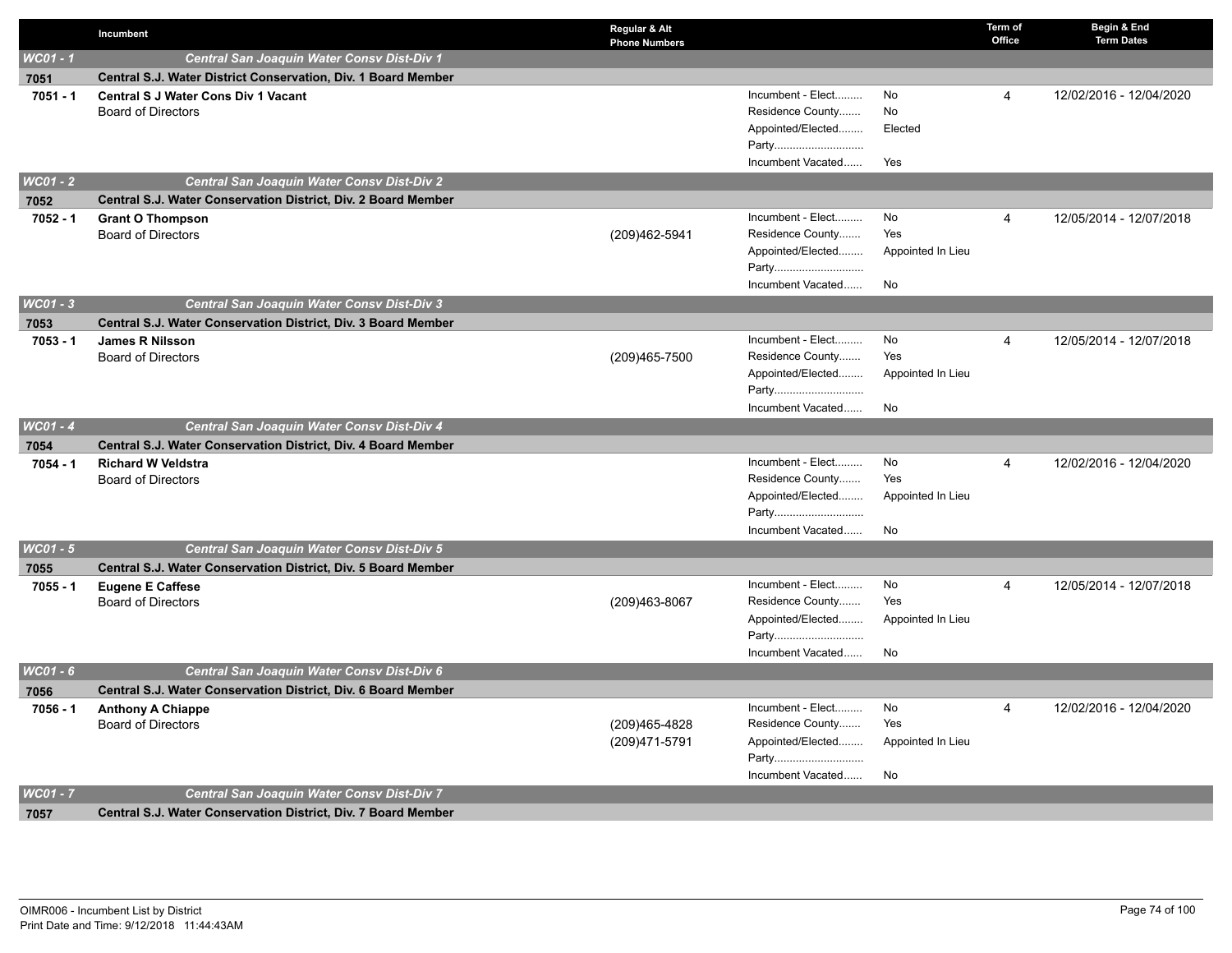|            | Incumbent                                                     | Regular & Alt<br><b>Phone Numbers</b> |                                       |                                  | Term of<br>Office | Begin & End<br><b>Term Dates</b> |
|------------|---------------------------------------------------------------|---------------------------------------|---------------------------------------|----------------------------------|-------------------|----------------------------------|
| WC01 - 7   | Central San Joaquin Water Consv Dist-Div 7                    |                                       |                                       |                                  |                   |                                  |
| 7057       | Central S.J. Water Conservation District, Div. 7 Board Member |                                       |                                       |                                  |                   |                                  |
| $7057 - 1$ | <b>Richard Albert Wagner</b>                                  |                                       | Incumbent - Elect                     | No                               | 4                 | 12/05/2014 - 12/07/2018          |
|            | <b>Board of Directors</b>                                     | (209) 838-1165                        | Residence County                      | Yes                              |                   |                                  |
|            |                                                               |                                       | Appointed/Elected                     | Appointed To Vacan               |                   |                                  |
|            |                                                               |                                       | Party                                 |                                  |                   |                                  |
|            |                                                               |                                       | Incumbent Vacated                     | No                               |                   |                                  |
| WC02 - 1   | North San Joaquin Water Consv Dist-Div 1                      |                                       |                                       |                                  |                   |                                  |
| 7071       | North S.J. Water Conservation District, Div. 1 Board Member   |                                       |                                       |                                  |                   |                                  |
| 7071 - 1   | David R Simpson                                               |                                       | Incumbent - Elect                     | No                               | 4                 | 12/05/2014 - 12/07/2018          |
|            | <b>Board of Directors</b>                                     | (209)369-8760                         | Residence County                      | Yes                              |                   |                                  |
|            |                                                               |                                       | Appointed/Elected                     | Appointed In Lieu                |                   |                                  |
|            |                                                               |                                       | Party<br>Incumbent Vacated            | No                               |                   |                                  |
| $WC02 - 2$ | North San Joaquin Water Consv Dist-Div 2                      |                                       |                                       |                                  |                   |                                  |
|            | North S.J. Water Conservation District, Div. 2 Board Member   |                                       |                                       |                                  |                   |                                  |
| 7072       |                                                               |                                       | Incumbent - Elect                     | No                               | $\overline{4}$    | 12/02/2016 - 12/04/2020          |
| 7072 - 1   | <b>Thomas R Flinn</b><br><b>Board of Directors</b>            |                                       | Residence County                      | Yes                              |                   |                                  |
|            |                                                               |                                       | Appointed/Elected                     | Appointed To Vacan               |                   |                                  |
|            |                                                               |                                       | Party                                 |                                  |                   |                                  |
|            |                                                               |                                       | Incumbent Vacated                     | No                               |                   |                                  |
| WC02 - 3   | <b>North San Joaquin Water Consv Dist-Div 3</b>               |                                       |                                       |                                  |                   |                                  |
| 7073       | North S.J. Water Conservation District, Div. 3 Board Member   |                                       |                                       |                                  |                   |                                  |
| $7073 - 1$ | Joseph F Valente                                              |                                       | Incumbent - Elect                     | No                               | 4                 | 12/02/2016 - 12/04/2020          |
|            | <b>Board of Directors</b>                                     | (209)334-4999                         | Residence County                      | Yes                              |                   |                                  |
|            |                                                               | (209)481-0611                         | Appointed/Elected                     | Appointed In Lieu                |                   |                                  |
|            |                                                               |                                       | Party                                 |                                  |                   |                                  |
|            |                                                               |                                       | Incumbent Vacated                     | No                               |                   |                                  |
|            |                                                               |                                       | jcvalente@softcom.net                 |                                  |                   |                                  |
| $WCO2 - 4$ | North San Joaquin Water Consv Dist-Div 4                      |                                       |                                       |                                  |                   |                                  |
| 7074       | North S.J. Water Conservation District, Div. 4 Board Member   |                                       |                                       |                                  |                   |                                  |
| 7074 - 1   | <b>Charles E Starr III</b>                                    |                                       | Incumbent - Elect                     | No                               | $\overline{4}$    | 12/05/2014 - 12/07/2018          |
|            | <b>Board of Directors</b>                                     | (209)368-9293                         | Residence County<br>Appointed/Elected | Yes                              |                   |                                  |
|            |                                                               |                                       | Party                                 | Appointed To Vacan<br>Republican |                   |                                  |
|            |                                                               |                                       | Incumbent Vacated                     | No                               |                   |                                  |
| $WC02 - 5$ | <b>North San Joaquin Water Consv Dist-Div 5</b>               |                                       |                                       |                                  |                   |                                  |
| 7075       | North S.J. Water Conservation District, Div. 5 Board Member   |                                       |                                       |                                  |                   |                                  |
| 7075 - 1   | Marden Wilber Jr                                              |                                       | Incumbent - Elect                     | No                               | 4                 | 12/05/2014 - 12/07/2018          |
|            | <b>Board of Directors</b>                                     | (209) 759-3914                        | Residence County                      | Yes                              |                   |                                  |
|            |                                                               |                                       | Appointed/Elected                     | Appointed In Lieu                |                   |                                  |
|            |                                                               |                                       | Party                                 |                                  |                   |                                  |
|            |                                                               |                                       | Incumbent Vacated                     | No                               |                   |                                  |
| ZLPD1      | <b>Lockeford Protection District No. 1</b>                    |                                       |                                       |                                  |                   |                                  |
| 7760       | <b>Lockeford Prot Dist 1 Board Member</b>                     |                                       |                                       |                                  |                   |                                  |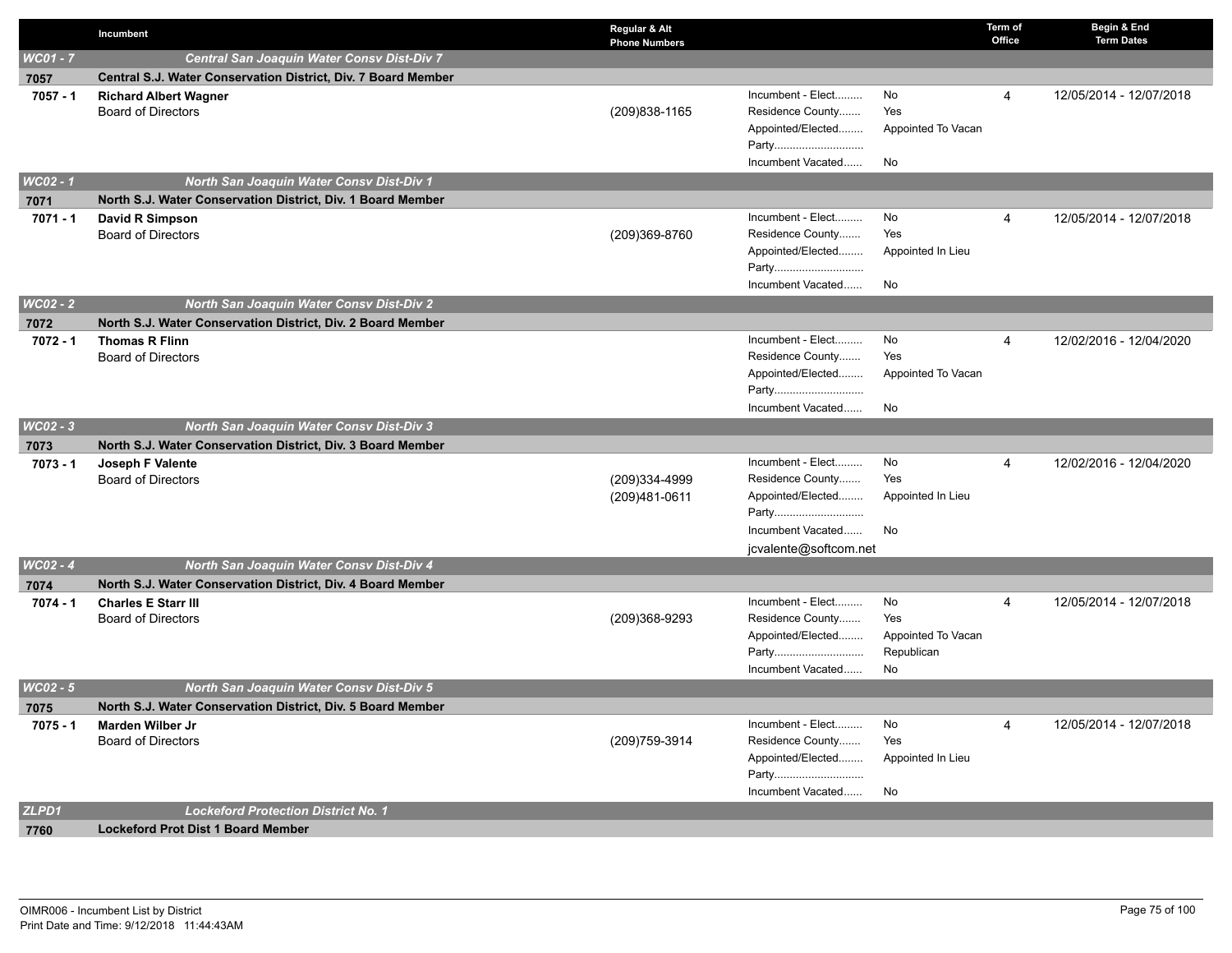|            | Incumbent                                                           | Regular & Alt<br><b>Phone Numbers</b> |                                                            |                                 | Term of<br>Office | Begin & End<br><b>Term Dates</b> |
|------------|---------------------------------------------------------------------|---------------------------------------|------------------------------------------------------------|---------------------------------|-------------------|----------------------------------|
| ZLPD1      | <b>Lockeford Protection District No. 1</b>                          |                                       |                                                            |                                 |                   |                                  |
| 7760       | <b>Lockeford Prot Dist 1 Board Member</b>                           |                                       |                                                            |                                 |                   |                                  |
| 7760 - 1   | <b>Christopher John Locke</b><br>Lockeford Protection District No.1 | (209) 727-5727                        | Incumbent - Elect<br>Residence County<br>Appointed/Elected | No.<br>Yes<br>Appointed In Lieu | 4                 | 12/05/2014 - 12/07/2018          |
|            |                                                                     |                                       | Party<br>Incumbent Vacated                                 | No                              |                   |                                  |
| 7761       | <b>Lockeford Prot Dist 1 Board Member</b>                           |                                       |                                                            |                                 |                   |                                  |
| 7761 - 1   | <b>Christy W Locke</b><br>Lockeford Protection District No.1        |                                       | Incumbent - Elect<br>Residence County<br>Appointed/Elected | No<br>Yes<br>Appointed In Lieu  | 4                 | 12/02/2016 - 12/04/2020          |
|            |                                                                     |                                       | Party<br>Incumbent Vacated                                 | No                              |                   |                                  |
| 7761 - 2   | John X Galeazzi                                                     |                                       | Incumbent - Elect                                          | No                              | 4                 | 12/02/2016 - 12/04/2020          |
|            | Lockeford Protection District No.1                                  | (209) 982-0813                        | Residence County                                           | No                              |                   |                                  |
|            |                                                                     |                                       | Appointed/Elected<br>Party                                 | Appointed In Lieu               |                   |                                  |
|            |                                                                     |                                       | Incumbent Vacated                                          | No                              |                   |                                  |
| ZZR01      | <b>Union Island Reclamation Dist. No. 1</b>                         |                                       |                                                            |                                 |                   |                                  |
| 8701       | <b>Reclamation Dist No 1 Board Member</b>                           |                                       |                                                            |                                 |                   |                                  |
| $8701 - 1$ | Paul J Marchini                                                     |                                       | Incumbent - Elect                                          | No                              | 4                 | 12/02/2016 - 12/04/2020          |
|            | Union Island Reclamation District No 1                              |                                       | Residence County                                           | Yes                             |                   |                                  |
|            |                                                                     |                                       | Appointed/Elected                                          | Appointed In Lieu               |                   |                                  |
|            |                                                                     |                                       | Party                                                      |                                 |                   |                                  |
|            |                                                                     |                                       | Incumbent Vacated                                          | No                              |                   |                                  |
| $8701 - 2$ | <b>Nicholas L Mussi</b>                                             |                                       | Incumbent - Elect                                          | No                              | 4                 | 12/02/2016 - 12/04/2020          |
|            | Union Island Reclamation District No 1                              | (209)465-4115                         | Residence County<br>Appointed/Elected                      | Yes                             |                   |                                  |
|            |                                                                     |                                       | Party                                                      | Appointed In Lieu               |                   |                                  |
|            |                                                                     |                                       | Incumbent Vacated                                          | No                              |                   |                                  |
| 8702       | <b>Reclamation Dist. No. 1 Board Member</b>                         |                                       |                                                            |                                 |                   |                                  |
| $8702 - 1$ | <b>Bruno P Marchini</b>                                             |                                       | Incumbent - Elect                                          | No                              | $\mathbf 0$       | 12/05/2014 - 12/07/2018          |
|            | Union Island Reclamation District No. 1                             | (209)463-9790                         | Residence County                                           | No                              |                   |                                  |
|            |                                                                     |                                       | Appointed/Elected                                          | Appointed In Lieu               |                   |                                  |
|            |                                                                     |                                       | Party                                                      |                                 |                   |                                  |
|            |                                                                     |                                       | Incumbent Vacated                                          | No                              |                   |                                  |
| ZZR02      | <b>Union Island Reclamation Dist. No. 2</b>                         |                                       |                                                            |                                 |                   |                                  |
| 8706       | <b>Reclamation Dist No 2 Board Member</b>                           |                                       |                                                            |                                 |                   |                                  |
| 8706 - 1   | Robert Korbel Ferguson                                              |                                       | Incumbent - Elect                                          | No                              | 4                 | 12/02/2016 - 12/04/2020          |
|            | Union Island Reclamation District No 2                              | (209)478-3466                         | Residence County<br>Appointed/Elected                      | Yes<br>Appointed In Lieu        |                   |                                  |
|            |                                                                     |                                       | Party                                                      |                                 |                   |                                  |
|            |                                                                     |                                       | Incumbent Vacated                                          | No                              |                   |                                  |
| $8706 - 2$ | <b>Thomas John Sarale</b>                                           |                                       | Incumbent - Elect                                          | No                              | 4                 | 12/02/2016 - 12/04/2020          |
|            | Union Island Reclamation District No 2                              | (209)969-2555                         | Residence County                                           | Yes                             |                   |                                  |
|            |                                                                     |                                       | Appointed/Elected                                          | Appointed In Lieu               |                   |                                  |
|            |                                                                     |                                       | Party                                                      |                                 |                   |                                  |
|            |                                                                     |                                       | Incumbent Vacated                                          | No                              |                   |                                  |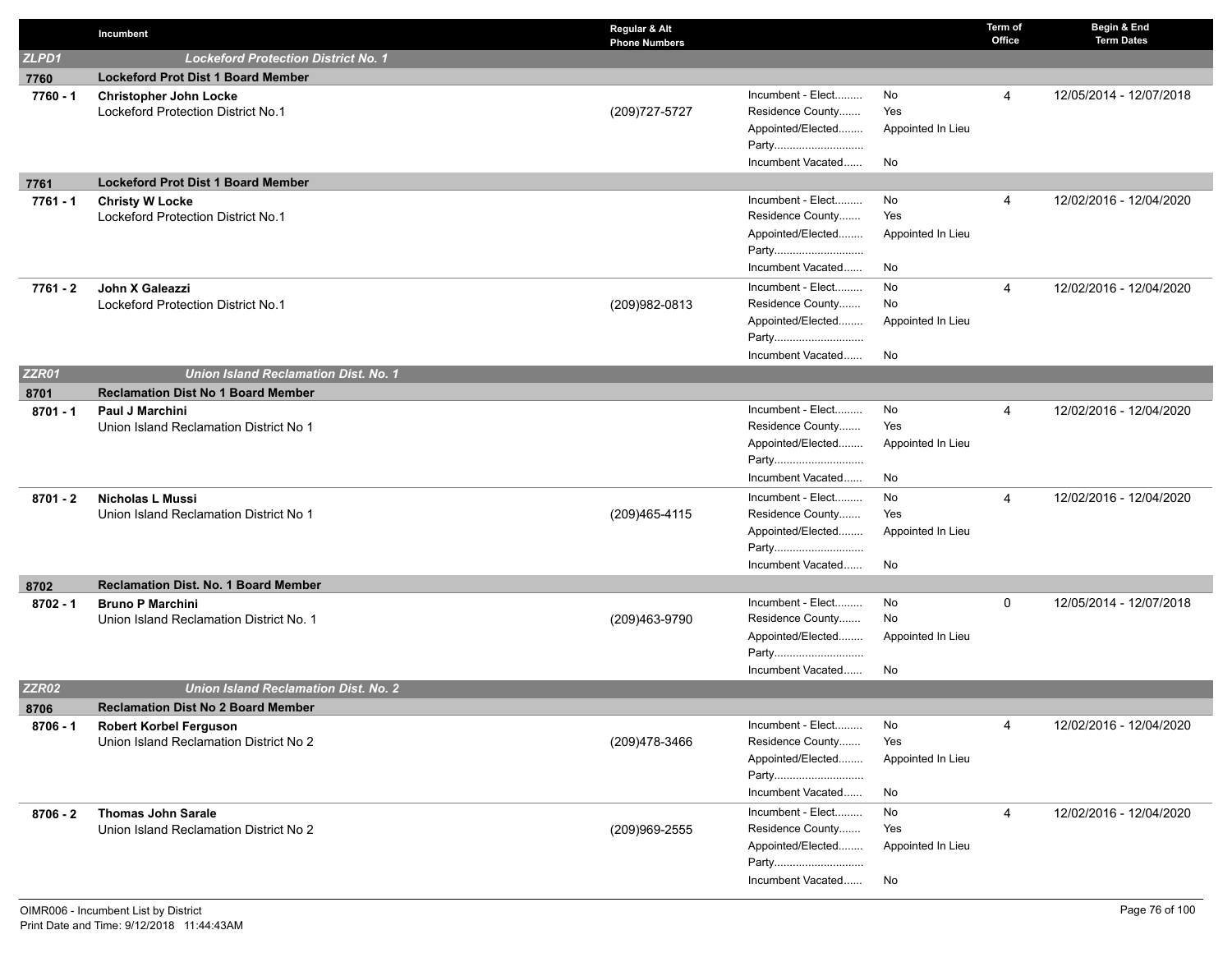|              | Incumbent                                   | Regular & Alt<br><b>Phone Numbers</b> |                            |                    | Term of<br>Office | Begin & End<br><b>Term Dates</b> |
|--------------|---------------------------------------------|---------------------------------------|----------------------------|--------------------|-------------------|----------------------------------|
| <b>ZZR02</b> | <b>Union Island Reclamation Dist. No. 2</b> |                                       |                            |                    |                   |                                  |
| 8707         | <b>Reclamation Dist No 2 Board Member</b>   |                                       |                            |                    |                   |                                  |
| $8707 - 1$   | Louis A Casale Jr                           |                                       | Incumbent - Elect          | No                 | 4                 | 12/05/2014 - 12/07/2018          |
|              | Union Island Reclamation District No 2      | (209) 957-3133                        | Residence County           | Yes                |                   |                                  |
|              |                                             |                                       | Appointed/Elected          | Appointed In Lieu  |                   |                                  |
|              |                                             |                                       | Party                      |                    |                   |                                  |
|              |                                             |                                       | Incumbent Vacated          | No                 |                   |                                  |
| <b>ZZR03</b> | <b>Reclamation District No. 17</b>          |                                       |                            |                    |                   |                                  |
| 8711         | <b>Reclamation Dist No 17 Board Member</b>  |                                       |                            |                    |                   |                                  |
| $8711 - 1$   | <b>Henry C Long</b>                         |                                       | Incumbent - Elect          | No                 | 4                 | 12/06/2013 - 12/01/2017          |
|              | <b>Reclamation District No 17</b>           | (209) 982-1356                        | Residence County           | Yes                |                   |                                  |
|              |                                             |                                       | Appointed/Elected          | Appointed In Lieu  |                   |                                  |
|              |                                             |                                       | Party                      |                    |                   |                                  |
|              |                                             |                                       | Incumbent Vacated          | No                 |                   |                                  |
| 8712         | <b>Reclamation Dist No 17 Board Member</b>  |                                       |                            |                    |                   |                                  |
| $8712 - 1$   | Donald L Widmer                             |                                       | Incumbent - Elect          | No                 | 4                 | 12/04/2015 - 12/06/2019          |
|              | <b>Reclamation District No 17</b>           | (209) 982-1512                        | Residence County           | No                 |                   |                                  |
|              |                                             |                                       | Appointed/Elected          | Appointed In Lieu  |                   |                                  |
|              |                                             |                                       | Party                      |                    |                   |                                  |
|              |                                             |                                       | Incumbent Vacated          | No                 |                   |                                  |
| $8712 - 2$   | <b>Michael S Robinson</b>                   |                                       | Incumbent - Elect          | No                 | 4                 | 12/04/2015 - 12/06/2019          |
|              | Reclamation District No 17                  |                                       | Residence County           | No                 |                   |                                  |
|              |                                             |                                       | Appointed/Elected<br>Party | Appointed In Lieu  |                   |                                  |
|              |                                             |                                       | Incumbent Vacated          | No                 |                   |                                  |
| <b>ZZR04</b> | <b>Reclamation District No. 38</b>          |                                       |                            |                    |                   |                                  |
| 8716         | <b>Reclamation Dist No 38 Board Member</b>  |                                       |                            |                    |                   |                                  |
| $8716 - 1$   | <b>Dawit Zeleke</b>                         |                                       | Incumbent - Elect          | No                 | 4                 | 12/02/2011 - 12/04/2015          |
|              | Reclamation District No 38                  |                                       | Residence County           | No                 |                   |                                  |
|              |                                             |                                       | Appointed/Elected          | Appointed In Lieu  |                   |                                  |
|              |                                             |                                       | Party                      |                    |                   |                                  |
|              |                                             |                                       | Incumbent Vacated          | No                 |                   |                                  |
| $8716 - 2$   | RD 38 Vacant                                |                                       | Incumbent - Elect          | No                 | 4                 | 12/02/2011 - 12/04/2015          |
|              | <b>Reclamation District No 38</b>           | $\rightarrow$                         | Residence County           | No                 |                   |                                  |
|              |                                             |                                       | Appointed/Elected          | Elected            |                   |                                  |
|              |                                             |                                       | Party                      |                    |                   |                                  |
|              |                                             |                                       | Incumbent Vacated          | Yes                |                   |                                  |
| 8717         | <b>Reclamation Dist No 38 Board Member</b>  |                                       |                            |                    |                   |                                  |
| $8717 - 1$   | <b>Amelia Raquel</b>                        |                                       | Incumbent - Elect          | No                 | 4                 | 12/06/2013 - 12/01/2017          |
|              | Reclamation District No 38                  |                                       | Residence County           | No                 |                   |                                  |
|              |                                             |                                       | Appointed/Elected          | Appointed To Vacan |                   |                                  |
|              |                                             |                                       | Party                      |                    |                   |                                  |
|              |                                             |                                       | Incumbent Vacated          | No                 |                   |                                  |
| <b>ZZR05</b> | <b>Reclamation District No. 348</b>         |                                       |                            |                    |                   |                                  |
| 8721         | <b>Reclamation Dist No 348 Board Member</b> |                                       |                            |                    |                   |                                  |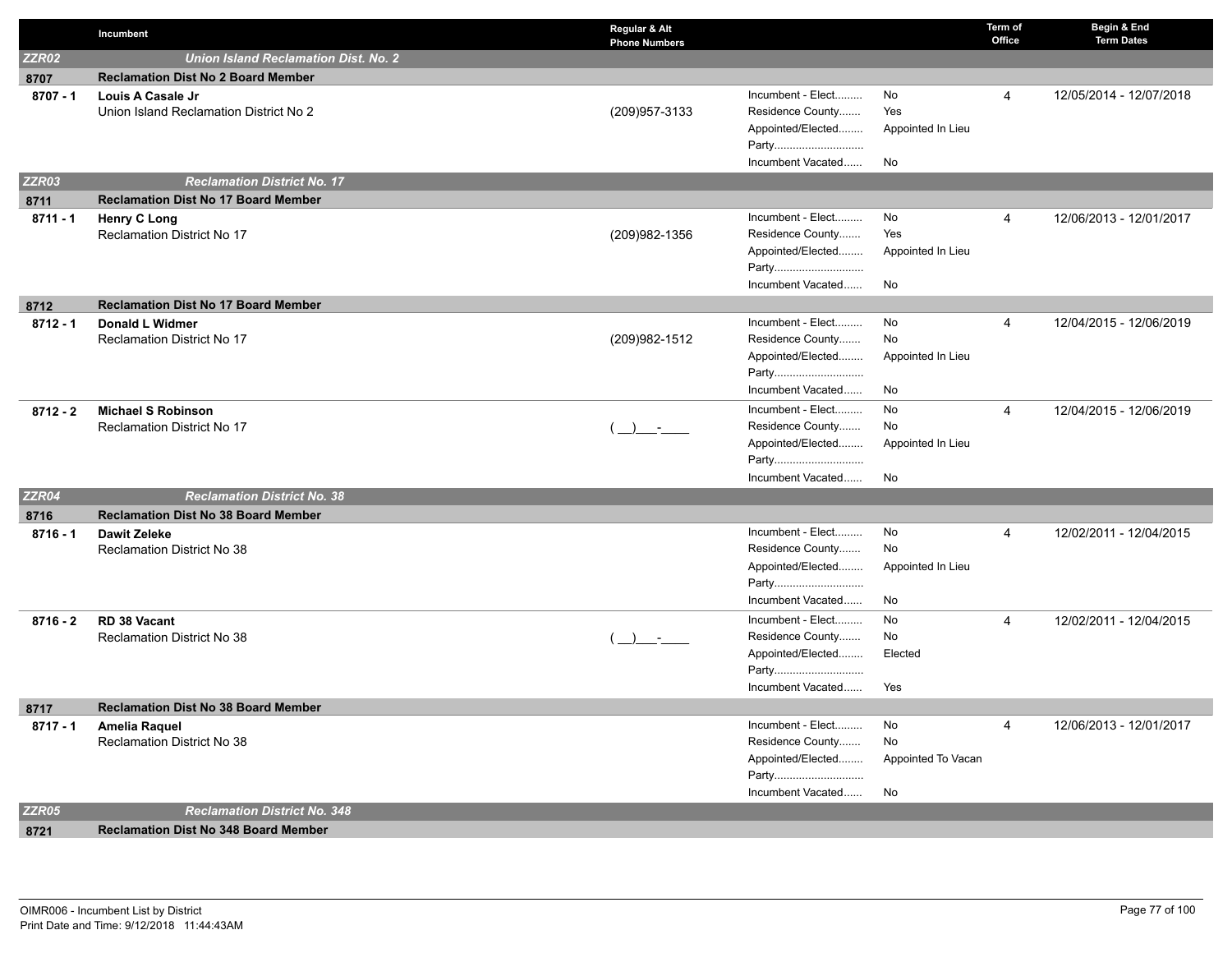|              | Incumbent                                                              | Regular & Alt<br><b>Phone Numbers</b> |                            |                    | Term of<br>Office | Begin & End<br><b>Term Dates</b> |
|--------------|------------------------------------------------------------------------|---------------------------------------|----------------------------|--------------------|-------------------|----------------------------------|
| <b>ZZR05</b> | <b>Reclamation District No. 348</b>                                    |                                       |                            |                    |                   |                                  |
| 8721         | <b>Reclamation Dist No 348 Board Member</b>                            |                                       |                            |                    |                   |                                  |
| $8721 - 1$   | Jason Glen Spaletta                                                    |                                       | Incumbent - Elect          | No                 | $\overline{4}$    | 12/06/2013 - 12/01/2017          |
|              | Reclamation District No 348 Board Of Trustees                          | (209)333-2093                         | Residence County           | No                 |                   |                                  |
|              |                                                                        |                                       | Appointed/Elected          | Appointed In Lieu  |                   |                                  |
|              |                                                                        |                                       | Party                      |                    |                   |                                  |
|              |                                                                        |                                       | Incumbent Vacated          | No                 |                   |                                  |
| 8722         | <b>Reclamation Dist No 348 Board Member</b>                            |                                       |                            |                    |                   |                                  |
| $8722 - 1$   | <b>Aleck E Dambacher III</b>                                           |                                       | Incumbent - Elect          | No                 | $\overline{4}$    | 12/04/2015 - 12/06/2019          |
|              | Reclamation District No 348 Board Of Trustees                          | (209) 794-2172                        | Residence County           | No                 |                   |                                  |
|              |                                                                        |                                       | Appointed/Elected          | Appointed In Lieu  |                   |                                  |
|              |                                                                        |                                       | Party                      |                    |                   |                                  |
|              |                                                                        |                                       | Incumbent Vacated          | No                 |                   |                                  |
| $8722 - 2$   | <b>William T Stokes</b>                                                |                                       | Incumbent - Elect          | No                 | $\overline{4}$    | 12/04/2015 - 12/06/2019          |
|              | Reclamation District No 348 Board Of Trustees                          | (209) 794-2183                        | Residence County           | Yes                |                   |                                  |
|              |                                                                        |                                       | Appointed/Elected<br>Party | Appointed In Lieu  |                   |                                  |
|              |                                                                        |                                       | Incumbent Vacated          | No                 |                   |                                  |
| <b>ZZR06</b> | <b>Reclamation District No. 404</b>                                    |                                       |                            |                    |                   |                                  |
|              | <b>Reclamation Dist No 404 Board Member</b>                            |                                       |                            |                    |                   |                                  |
| 8726         |                                                                        |                                       | Incumbent - Elect          | No                 | $\overline{4}$    | 12/06/2013 - 12/01/2017          |
| $8726 - 1$   | <b>R Gary Lambdin</b><br>Reclamation District No 404 Board Of Trustees | (209) 474-1189                        | Residence County           | No                 |                   |                                  |
|              |                                                                        |                                       | Appointed/Elected          | Appointed In Lieu  |                   |                                  |
|              |                                                                        |                                       | Party                      |                    |                   |                                  |
|              |                                                                        |                                       | Incumbent Vacated          | No                 |                   |                                  |
| 8727         | <b>Reclamation Dist No 404 Board Member</b>                            |                                       |                            |                    |                   |                                  |
| $8727 - 1$   | <b>Jason Cashman</b>                                                   |                                       | Incumbent - Elect          | No                 | $\overline{4}$    | 12/04/2015 - 12/06/2019          |
|              | Reclamation District No 404 Board Of Trustees                          |                                       | Residence County           | No                 |                   |                                  |
|              |                                                                        |                                       | Appointed/Elected          | Appointed In Lieu  |                   |                                  |
|              |                                                                        |                                       | Party                      |                    |                   |                                  |
|              |                                                                        |                                       | Incumbent Vacated          | No                 |                   |                                  |
| $8727 - 2$   | C Mel Lytle                                                            |                                       | Incumbent - Elect          | No                 | $\overline{4}$    | 12/04/2015 - 12/06/2019          |
|              | Reclamation District No 404 Board Of Trustees                          | (209) 832-4591                        | Residence County           | Yes                |                   |                                  |
|              |                                                                        |                                       | Appointed/Elected          | Appointed In Lieu  |                   |                                  |
|              |                                                                        |                                       | Party                      |                    |                   |                                  |
|              |                                                                        |                                       | Incumbent Vacated          | No                 |                   |                                  |
| <b>ZZR07</b> | <b>Reclamation District No. 524</b>                                    |                                       |                            |                    |                   |                                  |
| 8731         | <b>Reclamation Dist No 524 Board Member</b>                            |                                       |                            |                    |                   |                                  |
| $8731 - 1$   | Loren C Ohm                                                            |                                       | Incumbent - Elect          | No                 | $\overline{4}$    | 12/06/2013 - 12/01/2017          |
|              | Reclamation District No 524 Board Of Trustees                          | (209)465-8158                         | Residence County           | Yes                |                   |                                  |
|              |                                                                        |                                       | Appointed/Elected          | Appointed To Vacan |                   |                                  |
|              |                                                                        |                                       | Party                      |                    |                   |                                  |
|              |                                                                        |                                       | Incumbent Vacated          | No                 |                   |                                  |
| 8732         | <b>Reclamation Dist No 524 Board Member</b>                            |                                       |                            |                    |                   |                                  |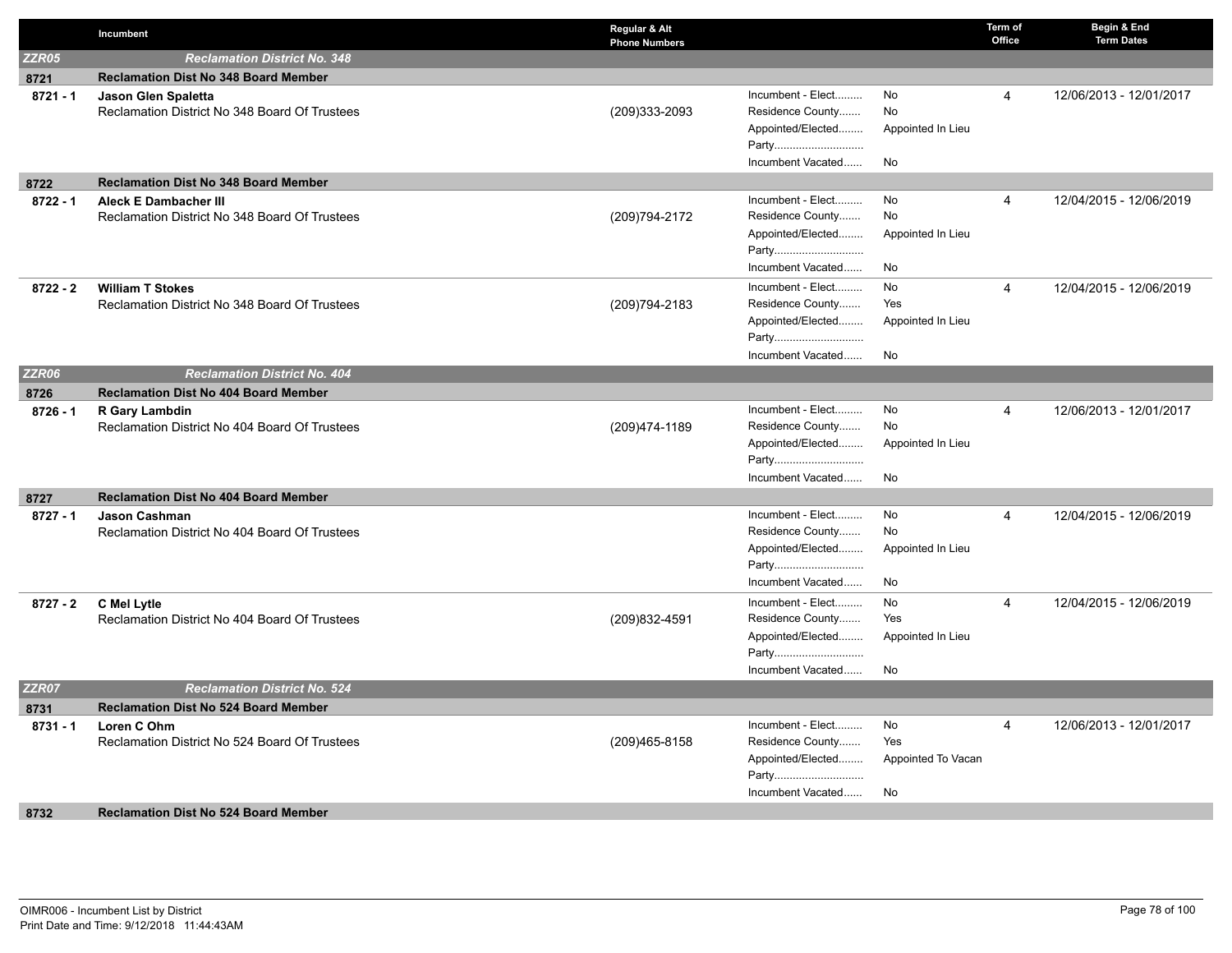|              | Incumbent                                     | Regular & Alt<br><b>Phone Numbers</b> |                    | Term of<br>Office | Begin & End<br><b>Term Dates</b> |
|--------------|-----------------------------------------------|---------------------------------------|--------------------|-------------------|----------------------------------|
| <b>ZZR07</b> | <b>Reclamation District No. 524</b>           |                                       |                    |                   |                                  |
| 8732         | <b>Reclamation Dist No 524 Board Member</b>   |                                       |                    |                   |                                  |
| $8732 - 1$   | <b>Mario Anthony Jaques</b>                   | Incumbent - Elect                     | No                 | 4                 | 12/04/2015 - 12/06/2019          |
|              | Reclamation District No 524 Board Of Trustees | Residence County<br>(209)482-1191     | No                 |                   |                                  |
|              |                                               | Appointed/Elected                     | Appointed In Lieu  |                   |                                  |
|              |                                               | Party<br>Incumbent Vacated            |                    |                   |                                  |
|              |                                               |                                       | No                 |                   |                                  |
| $8732 - 2$   | <b>Rudy M Mussi</b>                           | Incumbent - Elect<br>Residence County | No<br>No           | 4                 | 12/04/2015 - 12/06/2019          |
|              | Reclamation District No 524 Board Of Trustees | Appointed/Elected                     | Appointed In Lieu  |                   |                                  |
|              |                                               | Party                                 |                    |                   |                                  |
|              |                                               | Incumbent Vacated                     | No                 |                   |                                  |
| <b>ZZR08</b> | <b>Reclamation District No. 544</b>           |                                       |                    |                   |                                  |
| 8736         | <b>Reclamation Dist No 544 Board Member</b>   |                                       |                    |                   |                                  |
| $8736 - 1$   | Jerry Newton Robinson                         | Incumbent - Elect                     | No                 | $\overline{4}$    | 12/02/2016 - 12/04/2020          |
|              | Reclamation District No 544 Board Of Trustees | Residence County<br>(209)462-5965     | No                 |                   |                                  |
|              |                                               | Appointed/Elected                     | Appointed In Lieu  |                   |                                  |
|              |                                               | Party                                 |                    |                   |                                  |
|              |                                               | Incumbent Vacated                     | No                 |                   |                                  |
| $8736 - 2$   | Joseph P Ratto Jr                             | Incumbent - Elect                     | No                 | $\overline{4}$    | 12/02/2016 - 12/04/2020          |
|              | Reclamation District No 544 Board Of Trustees | Residence County<br>(209)462-4738     | No                 |                   |                                  |
|              |                                               | Appointed/Elected<br>Party            | Appointed In Lieu  |                   |                                  |
|              |                                               | Incumbent Vacated                     | No                 |                   |                                  |
| 8737         | <b>Reclamation Dist No 544 Board Member</b>   |                                       |                    |                   |                                  |
| $8737 - 1$   | <b>Richard D Mesa</b>                         | Incumbent - Elect                     | No                 | 4                 | 12/05/2014 - 12/07/2018          |
|              | Reclamation District No 544                   | Residence County                      | No                 |                   |                                  |
|              |                                               | Appointed/Elected                     | Appointed In Lieu  |                   |                                  |
|              |                                               | Party                                 |                    |                   |                                  |
|              |                                               | Incumbent Vacated                     | No                 |                   |                                  |
| <b>ZZR09</b> | <b>Reclamation District No. 548</b>           |                                       |                    |                   |                                  |
| 8741         | <b>Reclamation Dist No 548 Board Member</b>   |                                       |                    |                   |                                  |
| $8741 - 1$   | Joe M Olagaray                                | Incumbent - Elect<br>Residence County | No<br>Yes          | 4                 | 12/06/2013 - 12/01/2017          |
|              | Reclamation District No 548 Board Of Trustees | (209)368-4221<br>Appointed/Elected    | Appointed In Lieu  |                   |                                  |
|              |                                               | Party                                 |                    |                   |                                  |
|              |                                               | Incumbent Vacated                     | No                 |                   |                                  |
| 8742         | <b>Reclamation Dist No 548 Board Member</b>   |                                       |                    |                   |                                  |
| 8742 - 1     | George G Biagi                                | Incumbent - Elect                     | No                 | 4                 | 12/04/2015 - 12/06/2019          |
|              | Reclamation District No 548 Board Of Trustees | Residence County<br>(209)474-7850     | No                 |                   |                                  |
|              |                                               | Appointed/Elected                     | Appointed In Lieu  |                   |                                  |
|              |                                               | Party                                 |                    |                   |                                  |
|              |                                               | Incumbent Vacated                     | No                 |                   |                                  |
| 8742 - 2     | <b>Rob Kammerer</b>                           | Incumbent - Elect                     | No                 | 4                 | 12/04/2015 - 12/06/2019          |
|              | Reclamation District No 548 Board Of Trustees | Residence County                      | No                 |                   |                                  |
|              |                                               | Appointed/Elected                     | Appointed To Vacan |                   |                                  |
|              |                                               | Party                                 |                    |                   |                                  |
|              |                                               | Incumbent Vacated                     | No                 |                   |                                  |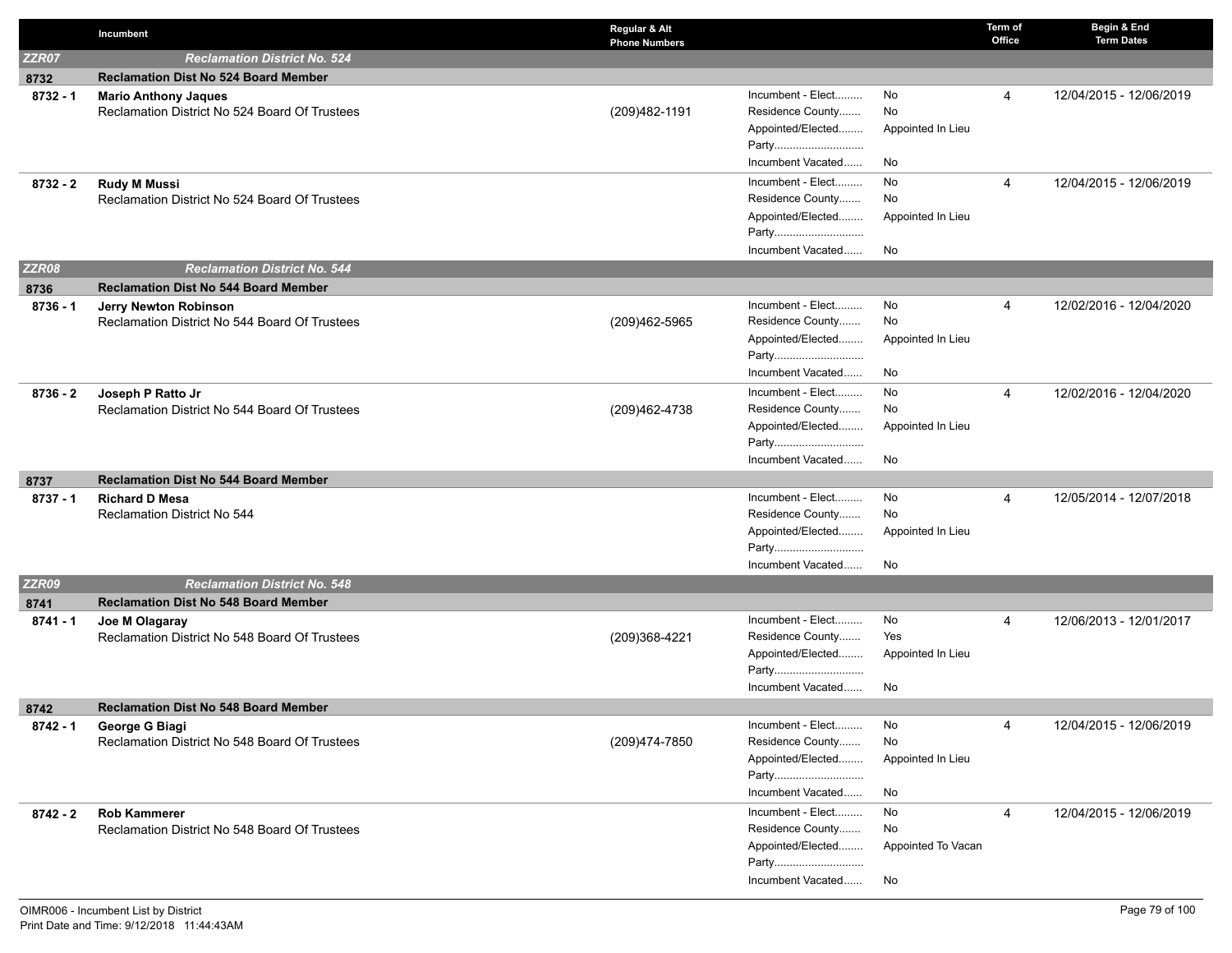|              | Incumbent                                                           | Regular & Alt<br><b>Phone Numbers</b> |                                       |                   | Term of<br>Office | Begin & End<br><b>Term Dates</b> |
|--------------|---------------------------------------------------------------------|---------------------------------------|---------------------------------------|-------------------|-------------------|----------------------------------|
| <b>ZZR10</b> | <b>Reclamation District No. 684</b>                                 |                                       |                                       |                   |                   |                                  |
| 8746         | <b>Reclamation Dist No 684 Board Member</b>                         |                                       |                                       |                   |                   |                                  |
| $8746 - 1$   | <b>Kurt D Sharp</b>                                                 |                                       | Incumbent - Elect                     | No                | 4                 | 12/06/2013 - 12/01/2017          |
|              | Reclamation District No 684 Board Of Trustees                       | (209)462-9743                         | Residence County                      | Yes               |                   |                                  |
|              |                                                                     |                                       | Appointed/Elected                     | Appointed In Lieu |                   |                                  |
|              |                                                                     |                                       | Party                                 |                   |                   |                                  |
|              |                                                                     |                                       | Incumbent Vacated                     | No                |                   |                                  |
| 8747         | <b>Reclamation Dist No 684 Board Member</b>                         |                                       |                                       |                   |                   |                                  |
| $8747 - 1$   | John J Armanino Jr                                                  |                                       | Incumbent - Elect                     | No                | 4                 | 12/04/2015 - 12/06/2019          |
|              | Reclamation District No 684 Board Of Trustees                       |                                       | Residence County                      | No                |                   |                                  |
|              |                                                                     |                                       | Appointed/Elected                     | Appointed In Lieu |                   |                                  |
|              |                                                                     |                                       | Party                                 |                   |                   |                                  |
|              |                                                                     |                                       | Incumbent Vacated                     | No                |                   |                                  |
| $8747 - 2$   | <b>Robert Alan Giovannoni</b>                                       |                                       | Incumbent - Elect                     | No                | 4                 | 12/04/2015 - 12/06/2019          |
|              | Reclamation District No 684 Board Of Trustees                       | (209) 473-2070                        | Residence County                      | No                |                   |                                  |
|              |                                                                     |                                       | Appointed/Elected                     | Appointed In Lieu |                   |                                  |
|              |                                                                     |                                       | Party                                 |                   |                   |                                  |
|              |                                                                     |                                       | Incumbent Vacated                     | No                |                   |                                  |
| <b>ZZR11</b> | <b>Reclamation District No. 756</b>                                 |                                       |                                       |                   |                   |                                  |
| 8751         | <b>Reclamation Dist No 756 Board Member</b>                         |                                       |                                       |                   |                   |                                  |
| $8751 - 1$   | David A Forkel                                                      |                                       | Incumbent - Elect                     | No                | $\overline{4}$    | 12/05/2014 - 12/07/2018          |
|              | Reclamation District No 756 Board Of Trustees                       |                                       | Residence County<br>Appointed/Elected | No                |                   |                                  |
|              |                                                                     |                                       | Party                                 | Appointed In Lieu |                   |                                  |
|              |                                                                     |                                       | Incumbent Vacated                     | No                |                   |                                  |
|              |                                                                     |                                       | Incumbent - Elect                     |                   |                   |                                  |
| $8751 - 2$   | <b>Kris Kaiser</b><br>Reclamation District No 756 Board Of Trustees |                                       | Residence County                      | No<br>No          | 4                 | 12/05/2014 - 12/07/2018          |
|              |                                                                     |                                       | Appointed/Elected                     | Appointed In Lieu |                   |                                  |
|              |                                                                     |                                       | Party                                 |                   |                   |                                  |
|              |                                                                     |                                       | Incumbent Vacated                     | <b>No</b>         |                   |                                  |
| 8752         | <b>Reclamation Dist No 756 Board Member</b>                         |                                       |                                       |                   |                   |                                  |
| $8752 - 1$   | <b>Randall Neudeck</b>                                              |                                       | Incumbent - Elect                     | No                | $\overline{4}$    | 12/02/2016 - 12/04/2020          |
|              | Reclamation District No 756                                         |                                       | Residence County                      | No                |                   |                                  |
|              |                                                                     |                                       | Appointed/Elected                     | Appointed In Lieu |                   |                                  |
|              |                                                                     |                                       | Party                                 |                   |                   |                                  |
|              |                                                                     |                                       | Incumbent Vacated                     | No                |                   |                                  |
| <b>ZZR12</b> | <b>Reclamation District No. 773</b>                                 |                                       |                                       |                   |                   |                                  |
| 8756         | <b>Reclamation Dist No 773 Board Member</b>                         |                                       |                                       |                   |                   |                                  |
| $8756 - 1$   | Joseph Paul Bacchetti                                               |                                       | Incumbent - Elect                     | No                | 4                 | 12/06/2013 - 12/01/2017          |
|              | Reclamation District No 773 Board Of Trustees                       | (209) 836-5142                        | Residence County                      | Yes               |                   |                                  |
|              |                                                                     |                                       | Appointed/Elected                     | Appointed In Lieu |                   |                                  |
|              |                                                                     |                                       | Party                                 |                   |                   |                                  |
|              |                                                                     |                                       | Incumbent Vacated                     | No.               |                   |                                  |
| 8757         | <b>Reclamation Dist No 773 Board Member</b>                         |                                       |                                       |                   |                   |                                  |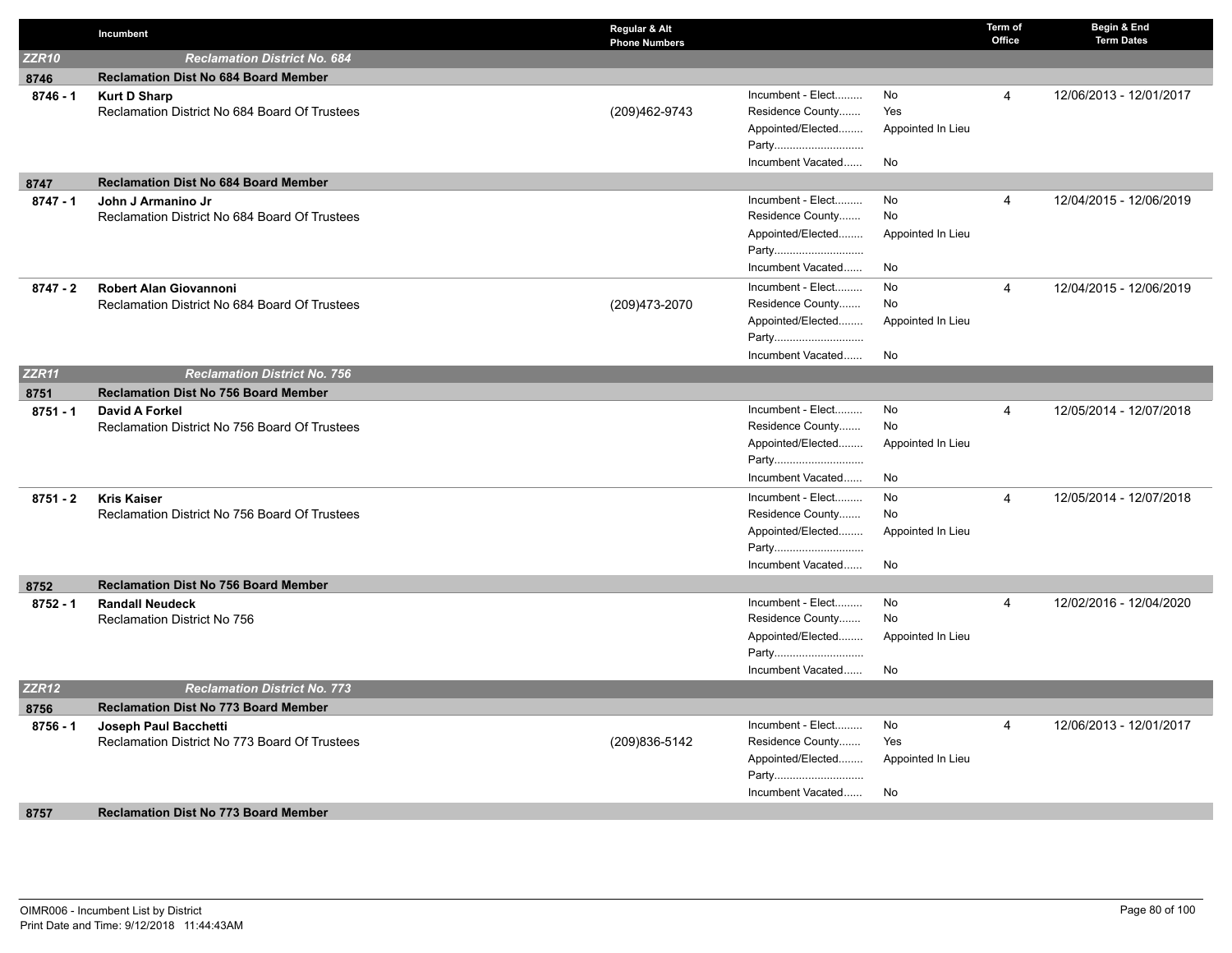|                    | Incumbent                                                                | Regular & Alt<br><b>Phone Numbers</b> |                                                            |                               | Term of<br>Office | Begin & End<br><b>Term Dates</b> |
|--------------------|--------------------------------------------------------------------------|---------------------------------------|------------------------------------------------------------|-------------------------------|-------------------|----------------------------------|
| <b>ZZR12</b>       | <b>Reclamation District No. 773</b>                                      |                                       |                                                            |                               |                   |                                  |
| 8757               | <b>Reclamation Dist No 773 Board Member</b>                              |                                       |                                                            |                               |                   |                                  |
| $8757 - 1$         | <b>Mark R Bacchetti</b><br>Reclamation District No 773 Board Of Trustees |                                       | Incumbent - Elect<br>Residence County<br>Appointed/Elected | No<br>No<br>Appointed In Lieu | 4                 | 12/04/2015 - 12/06/2019          |
|                    |                                                                          |                                       | Party<br>Incumbent Vacated                                 | No                            |                   |                                  |
| $8757 - 2$         | Leo B Arnaudo<br>Reclamation District No 773 Board Of Trustees           |                                       | Incumbent - Elect<br>Residence County                      | No<br>No                      | $\overline{4}$    | 12/04/2015 - 12/06/2019          |
|                    |                                                                          |                                       | Appointed/Elected<br>Party<br>Incumbent Vacated            | Appointed In Lieu<br>No       |                   |                                  |
| <b>ZZR13</b>       | <b>Reclamation District No. 828</b>                                      |                                       |                                                            |                               |                   |                                  |
|                    | <b>Reclamation Dist No 828 Board Member</b>                              |                                       |                                                            |                               |                   |                                  |
| 8761<br>$8761 - 1$ | <b>William L Mendelson</b>                                               |                                       | Incumbent - Elect                                          | No                            | 4                 | 12/06/2013 - 12/01/2017          |
|                    | Reclamation District No 828 Board Of Trustees                            | (209)948-5485                         | Residence County                                           | Yes                           |                   |                                  |
|                    |                                                                          |                                       | Appointed/Elected<br>Party                                 | Appointed In Lieu             |                   |                                  |
|                    |                                                                          |                                       | Incumbent Vacated                                          | No                            |                   |                                  |
| 8762               | <b>Reclamation Dist No 828 Board Member</b>                              |                                       |                                                            |                               |                   |                                  |
| $8762 - 1$         | <b>Deborah Provost</b>                                                   |                                       | Incumbent - Elect                                          | Yes                           | 4                 | 12/04/2015 - 12/06/2019          |
|                    | Reclamation District No 828 Board Of Trustees                            |                                       | Residence County                                           | No                            |                   |                                  |
|                    |                                                                          |                                       | Appointed/Elected                                          | Elected                       |                   |                                  |
|                    |                                                                          |                                       | Party                                                      |                               |                   |                                  |
|                    |                                                                          |                                       | Incumbent Vacated                                          | No                            |                   |                                  |
| $8762 - 2$         | <b>Paul Marsh</b>                                                        |                                       | Incumbent - Elect                                          | No                            | 4                 | 12/04/2015 - 12/06/2019          |
|                    | Reclamation District No 828 Board Of Trustees                            |                                       | Residence County<br>Appointed/Elected                      | No<br>Appointed To Vacan      |                   |                                  |
|                    |                                                                          |                                       | Party                                                      |                               |                   |                                  |
|                    |                                                                          |                                       | Incumbent Vacated                                          | No                            |                   |                                  |
| <b>ZZR14</b>       | <b>Reclamation District No. 1007</b>                                     |                                       |                                                            |                               |                   |                                  |
| 8766               | <b>Reclamation Dist No 1007 Board Member</b>                             |                                       |                                                            |                               |                   |                                  |
| 8766 - 1           | John C Vieira                                                            |                                       | Incumbent - Elect                                          | No                            | $\overline{4}$    | 12/06/2013 - 12/01/2017          |
|                    | Reclamation District No 1007 Board Of Trustees                           |                                       | Residence County                                           | Yes                           |                   |                                  |
|                    |                                                                          |                                       | Appointed/Elected                                          | Appointed In Lieu             |                   |                                  |
|                    |                                                                          |                                       | Party                                                      |                               |                   |                                  |
|                    |                                                                          |                                       | Incumbent Vacated                                          | No                            |                   |                                  |
| 8767               | <b>Reclamation Dist No 1007 Board Member</b>                             |                                       |                                                            |                               |                   |                                  |
| $8767 - 1$         | <b>Betty J Galli</b><br>Reclamation District No 1007 Board Of Trustees   | (209)836-4046                         | Incumbent - Elect<br>Residence County                      | No<br>No                      | 4                 | 12/04/2015 - 12/06/2019          |
|                    |                                                                          |                                       | Appointed/Elected                                          | Appointed In Lieu             |                   |                                  |
|                    |                                                                          |                                       | Party                                                      |                               |                   |                                  |
|                    |                                                                          |                                       | Incumbent Vacated                                          | No                            |                   |                                  |
| 8767 - 2           | Jerry A Soares Jr                                                        |                                       | Incumbent - Elect                                          | No                            | 4                 | 12/04/2015 - 12/06/2019          |
|                    | Reclamation District No 1007 Board Of Trustees                           | (209)599-4503                         | Residence County                                           | No                            |                   |                                  |
|                    |                                                                          |                                       | Appointed/Elected                                          | Appointed In Lieu             |                   |                                  |
|                    |                                                                          |                                       | Party                                                      |                               |                   |                                  |
|                    |                                                                          |                                       | Incumbent Vacated                                          | No                            |                   |                                  |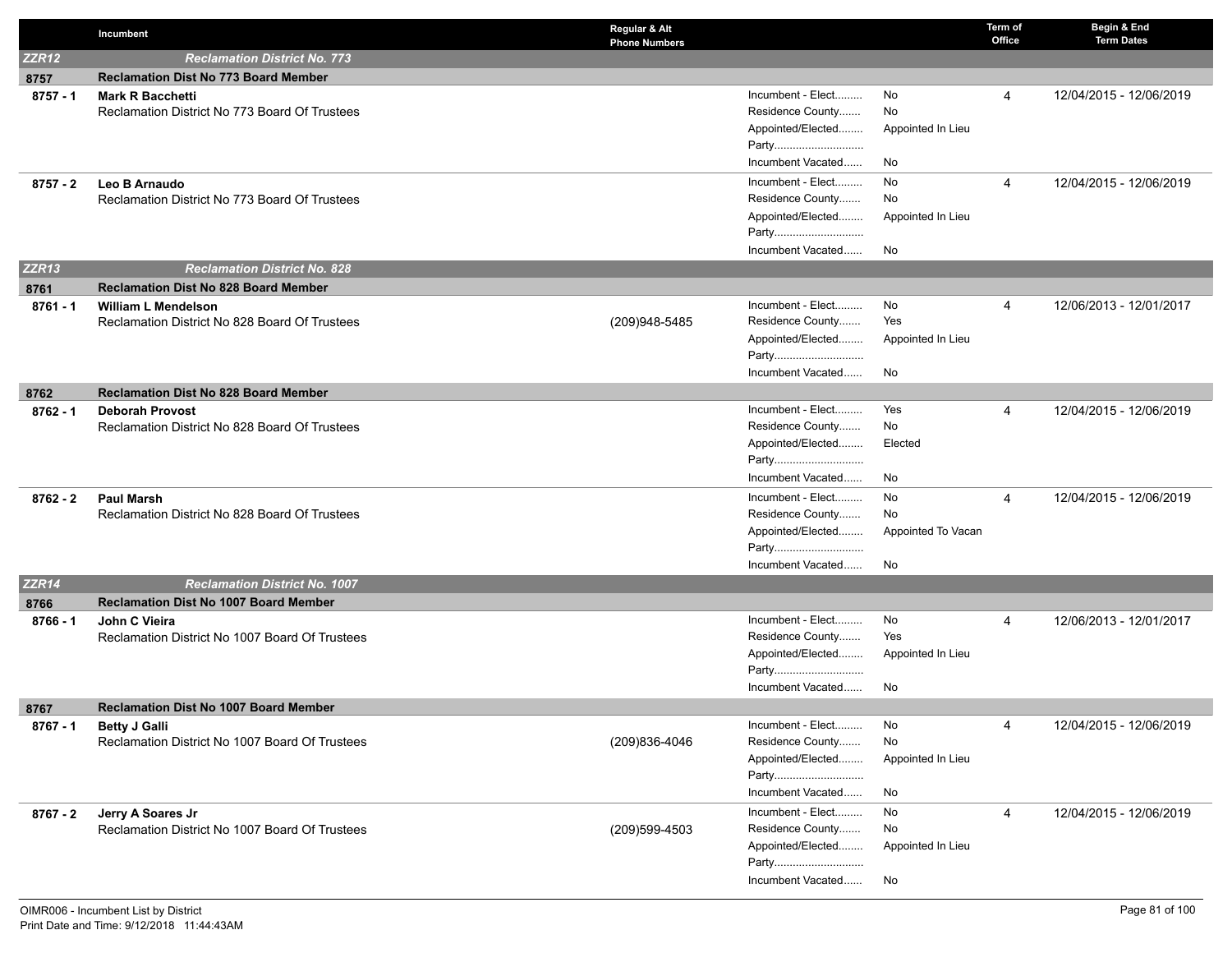|                    | Incumbent                                                                               | Regular & Alt<br><b>Phone Numbers</b> |                                       |                   | Term of<br>Office | Begin & End<br><b>Term Dates</b> |
|--------------------|-----------------------------------------------------------------------------------------|---------------------------------------|---------------------------------------|-------------------|-------------------|----------------------------------|
| <b>ZZR15</b>       | <b>Reclamation District No. 1608</b>                                                    |                                       |                                       |                   |                   |                                  |
| 8771               | <b>Reclamation Dist No 1608 Board Member</b>                                            |                                       |                                       |                   |                   |                                  |
| $8771 - 1$         | <b>Andrew G Meyers</b>                                                                  |                                       | Incumbent - Elect                     | No                | 4                 | 12/06/2013 - 12/01/2017          |
|                    | Reclamation District No 1608 Board Of Trustees                                          |                                       | Residence County                      | Yes               |                   |                                  |
|                    |                                                                                         |                                       | Appointed/Elected                     | Appointed In Lieu |                   |                                  |
|                    |                                                                                         |                                       | Party                                 |                   |                   |                                  |
|                    |                                                                                         |                                       | Incumbent Vacated                     | No                |                   |                                  |
| 8772               | <b>Reclamation Dist No 1608 Board Member</b>                                            |                                       |                                       |                   |                   |                                  |
| $8772 - 1$         | <b>Michael R Panzer</b>                                                                 |                                       | Incumbent - Elect                     | No                | 4                 | 12/04/2015 - 12/06/2019          |
|                    | Reclamation District No 1608 Board Of Trustees                                          | (209)951-0431                         | Residence County                      | No                |                   |                                  |
|                    |                                                                                         |                                       | Appointed/Elected                     | Appointed In Lieu |                   |                                  |
|                    |                                                                                         |                                       | Party<br>Incumbent Vacated            | No                |                   |                                  |
|                    |                                                                                         |                                       |                                       |                   |                   |                                  |
| $8772 - 2$         | <b>Brett Lewis Tholborn</b>                                                             |                                       | Incumbent - Elect                     | No                | 4                 | 12/04/2015 - 12/06/2019          |
|                    | Reclamation District No 1608 Board Of Trustees                                          | (209)477-6438                         | Residence County                      | Yes               |                   |                                  |
|                    |                                                                                         |                                       | Appointed/Elected<br>Party            | Appointed In Lieu |                   |                                  |
|                    |                                                                                         |                                       | Incumbent Vacated                     | No                |                   |                                  |
| <b>ZZR16</b>       | <b>Reclamation District No. 1614</b>                                                    |                                       |                                       |                   |                   |                                  |
|                    | <b>Reclamation Dist No 1614 Board Member</b>                                            |                                       |                                       |                   |                   |                                  |
| 8776<br>$8776 - 1$ | <b>Ben B Koch</b>                                                                       |                                       | Incumbent - Elect                     | Yes               | 4                 | 12/02/2016 - 12/04/2020          |
|                    | Reclamation District No 1614 Board Of Trustees                                          | (209)465-8075                         | Residence County                      | Yes               |                   |                                  |
|                    |                                                                                         |                                       | Appointed/Elected                     | Elected           |                   |                                  |
|                    |                                                                                         |                                       | Party                                 |                   |                   |                                  |
|                    |                                                                                         |                                       | Incumbent Vacated                     | No                |                   |                                  |
| $8776 - 2$         | Kevin Kauffman                                                                          |                                       | Incumbent - Elect                     | Yes               | 4                 | 12/02/2016 - 12/04/2020          |
|                    | Reclamation District No 1614 Board Of Trustees                                          | (209)887-2962                         | Residence County                      | Yes               |                   |                                  |
|                    |                                                                                         |                                       | Appointed/Elected                     | Elected           |                   |                                  |
|                    |                                                                                         |                                       | Party                                 |                   |                   |                                  |
|                    |                                                                                         |                                       | Incumbent Vacated                     | No                |                   |                                  |
| 8777               | <b>Reclamation Dist No 1614 Board Member</b>                                            |                                       |                                       |                   |                   |                                  |
| 8777 - 1           | <b>William V Dunning</b>                                                                |                                       | Incumbent - Elect                     | No                | 4                 | 12/05/2014 - 12/07/2018          |
|                    | Reclamation District No 1614                                                            | (209)464-5552                         | Residence County                      | Yes               |                   |                                  |
|                    |                                                                                         |                                       | Appointed/Elected                     | Appointed In Lieu |                   |                                  |
|                    |                                                                                         |                                       | Party                                 |                   |                   |                                  |
|                    |                                                                                         |                                       | Incumbent Vacated                     | No                |                   |                                  |
| ZZR17              | <b>Venice Island Reclamation District No. 2023</b>                                      |                                       |                                       |                   |                   |                                  |
| 8781               | <b>Reclamation Dist No 2023 Board Member</b>                                            |                                       |                                       |                   |                   |                                  |
| 8781 - 1           | J Philip DiNapoli                                                                       |                                       | Incumbent - Elect<br>Residence County | No                | 4                 | 12/02/2016 - 12/04/2020          |
|                    | Venice Island Reclamation District No 2023 Board Of Trustees                            |                                       | Appointed/Elected                     | No                |                   |                                  |
|                    |                                                                                         |                                       | Party                                 | Appointed In Lieu |                   |                                  |
|                    |                                                                                         |                                       | Incumbent Vacated                     | No                |                   |                                  |
|                    |                                                                                         |                                       | Incumbent - Elect                     | No                |                   | 12/02/2016 - 12/04/2020          |
| 8781 - 2           | <b>Charles T Foscue</b><br>Venice Island Reclamation District No 2023 Board Of Trustees |                                       | Residence County                      | No                | 4                 |                                  |
|                    |                                                                                         |                                       | Appointed/Elected                     | Appointed In Lieu |                   |                                  |
|                    |                                                                                         |                                       | Party                                 |                   |                   |                                  |
|                    |                                                                                         |                                       | Incumbent Vacated                     | No                |                   |                                  |
|                    |                                                                                         |                                       |                                       |                   |                   |                                  |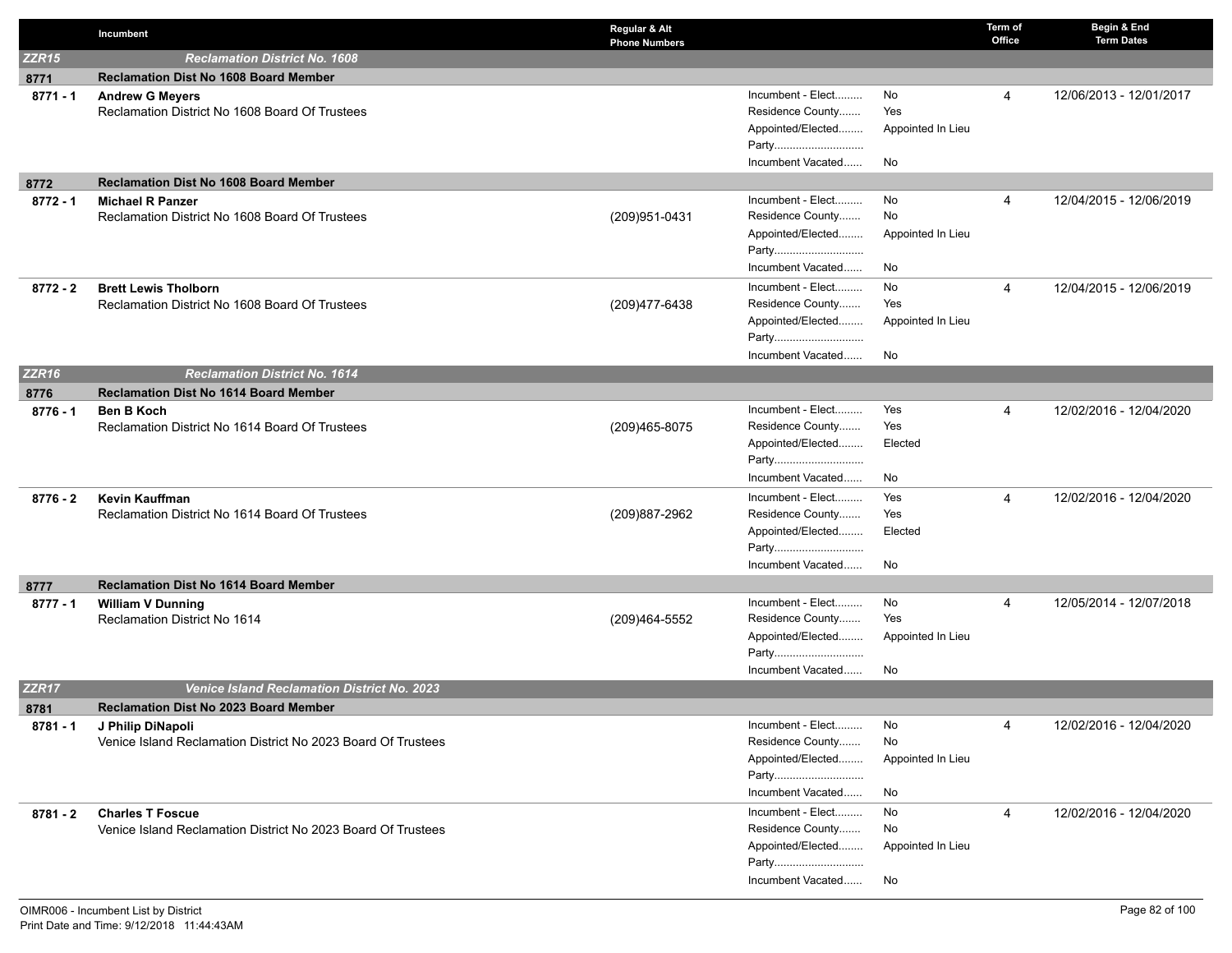|                   | Incumbent                                                  | Regular & Alt<br><b>Phone Numbers</b> |                   | Term of<br>Office | Begin & End<br><b>Term Dates</b> |
|-------------------|------------------------------------------------------------|---------------------------------------|-------------------|-------------------|----------------------------------|
| ZZR <sub>17</sub> | <b>Venice Island Reclamation District No. 2023</b>         |                                       |                   |                   |                                  |
| 8782              | <b>Reclamation Dist No 2023 Board Member</b>               |                                       |                   |                   |                                  |
| $8782 - 1$        | <b>Reclamation Dist 2023 Vacant</b>                        | Incumbent - Elect                     | No                | $\overline{4}$    | 12/03/2010 - 12/05/2014          |
|                   | Venice Island Reclamation District No 2023                 | Residence County                      | No                |                   |                                  |
|                   |                                                            | Appointed/Elected                     | Elected           |                   |                                  |
|                   |                                                            | Party                                 |                   |                   |                                  |
|                   |                                                            | Incumbent Vacated                     | Yes               |                   |                                  |
| <b>ZZR18</b>      | <b>Delta Farms Reclamation District No. 2027</b>           |                                       |                   |                   |                                  |
| 8786              | <b>Reclamation Dist No 2027 Board Member</b>               |                                       |                   |                   |                                  |
| $8786 - 1$        | <b>Anthony A Marnell II</b>                                | Incumbent - Elect                     | No                | 4                 | 12/02/2016 - 12/04/2020          |
|                   | Delta Farms Reclamation District No 2027 Board Of Trustees | Residence County                      | No                |                   |                                  |
|                   |                                                            | Appointed/Elected                     | Appointed In Lieu |                   |                                  |
|                   |                                                            | Party                                 |                   |                   |                                  |
|                   |                                                            | Incumbent Vacated                     | No                |                   |                                  |
| $8786 - 2$        | <b>Anthony A Marnell III</b>                               | Incumbent - Elect                     | No                | $\overline{4}$    | 12/02/2016 - 12/04/2020          |
|                   | Delta Farms Reclamation District No 2027 Board Of Trustees | Residence County                      | No                |                   |                                  |
|                   |                                                            | Appointed/Elected                     | Appointed In Lieu |                   |                                  |
|                   |                                                            | Party                                 |                   |                   |                                  |
|                   |                                                            | Incumbent Vacated                     | No                |                   |                                  |
| $8786 - 3$        | <b>Meredith C Ellis</b>                                    | Incumbent - Elect                     | No                | $\overline{4}$    | 12/02/2016 - 12/04/2020          |
|                   | Delta Farms Reclamation District No 2027 Board Of Trustees | Residence County                      | No                |                   |                                  |
|                   |                                                            | Appointed/Elected                     | Appointed In Lieu |                   |                                  |
|                   |                                                            | Party                                 |                   |                   |                                  |
|                   |                                                            | Incumbent Vacated                     | No                |                   |                                  |
| ZZR <sub>19</sub> | <b>Delta Farms Reclamation District No. 2028</b>           |                                       |                   |                   |                                  |
| 8791              | <b>Reclamation Dist No 2028 Board Member</b>               |                                       |                   |                   |                                  |
| $8791 - 1$        | <b>David A Forkel</b>                                      | Incumbent - Elect                     | No<br>No          | $\overline{4}$    | 12/02/2016 - 12/04/2020          |
|                   | Delta Farms Reclamation District No 2028 Board Of Trustees | Residence County                      |                   |                   |                                  |
|                   |                                                            | Appointed/Elected<br>Party            | Appointed In Lieu |                   |                                  |
|                   |                                                            | Incumbent Vacated                     | No                |                   |                                  |
|                   |                                                            |                                       |                   |                   |                                  |
| $8791 - 2$        | <b>Randall Neudeck</b>                                     | Incumbent - Elect<br>Residence County | No<br>No          | $\overline{4}$    | 12/02/2016 - 12/04/2020          |
|                   | Delta Farms Reclamation District No 2028 Board Of Trustees | Appointed/Elected                     | Appointed In Lieu |                   |                                  |
|                   |                                                            | Party                                 |                   |                   |                                  |
|                   |                                                            | Incumbent Vacated                     | No                |                   |                                  |
|                   | <b>Reclamation Dist No 2028 Board Member</b>               |                                       |                   |                   |                                  |
| 8792              | <b>Kris Kaiser</b>                                         | Incumbent - Elect                     | No                | $\overline{4}$    | 12/05/2014 - 12/07/2018          |
| $8792 - 1$        | Delta Farms Reclamation District No 2028                   | Residence County                      | Yes               |                   |                                  |
|                   |                                                            | Appointed/Elected                     | Appointed In Lieu |                   |                                  |
|                   |                                                            | Party                                 |                   |                   |                                  |
|                   |                                                            | Incumbent Vacated                     | No                |                   |                                  |
| <b>ZZR20</b>      | <b>Delta Farms Reclamation District No. 2029</b>           |                                       |                   |                   |                                  |
| 8796              | <b>Reclamation Dist No 2029 Board Member</b>               |                                       |                   |                   |                                  |
|                   |                                                            |                                       |                   |                   |                                  |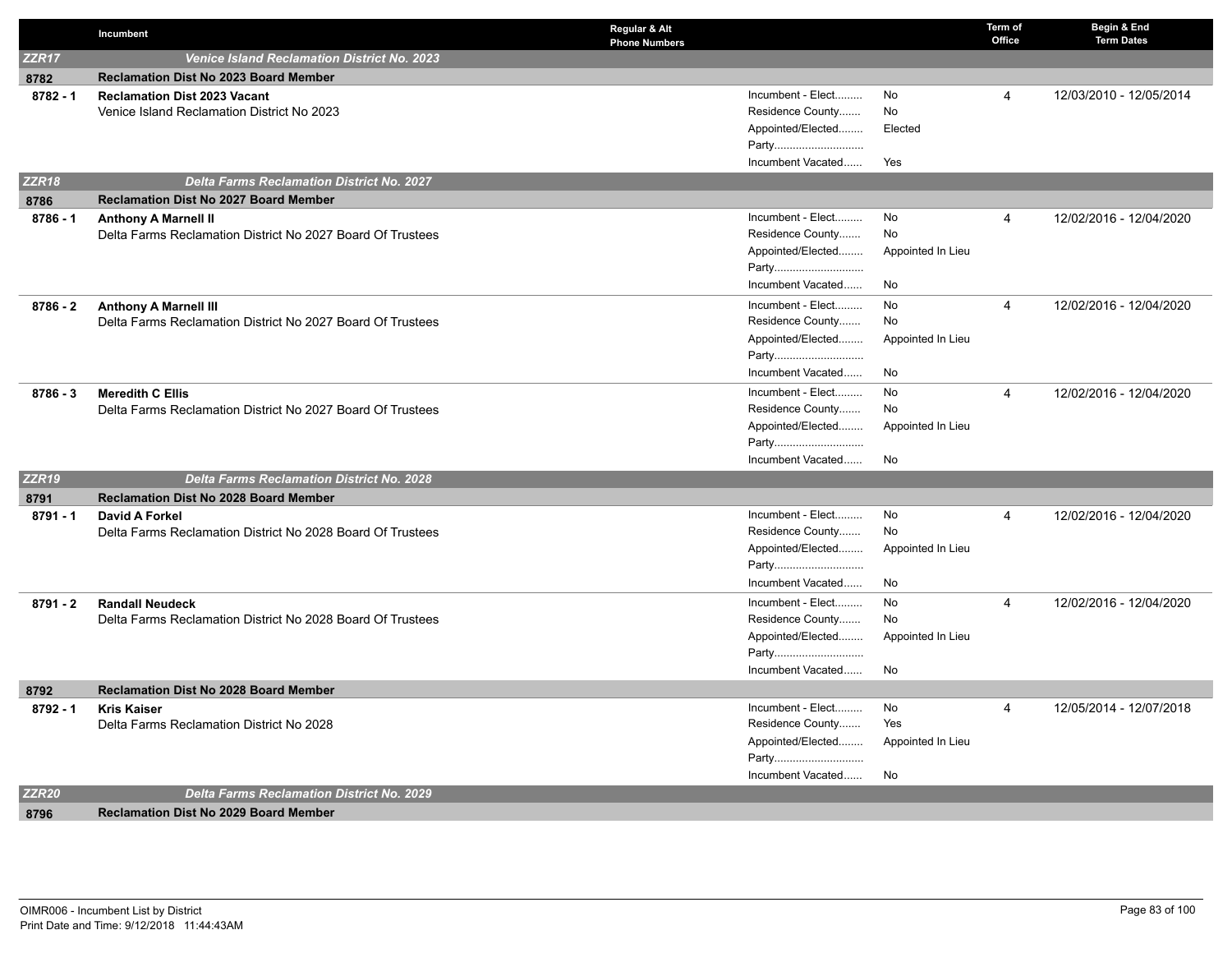|                   | Incumbent                                                                        | Regular & Alt<br><b>Phone Numbers</b> |                    | Term of<br>Office | Begin & End<br><b>Term Dates</b> |
|-------------------|----------------------------------------------------------------------------------|---------------------------------------|--------------------|-------------------|----------------------------------|
| ZZR <sub>20</sub> | <b>Delta Farms Reclamation District No. 2029</b>                                 |                                       |                    |                   |                                  |
| 8796              | <b>Reclamation Dist No 2029 Board Member</b>                                     |                                       |                    |                   |                                  |
| 8796 - 1          | <b>Michael Lee Quartaroli</b>                                                    | Incumbent - Elect                     | No                 | 4                 | 12/06/2013 - 12/01/2017          |
|                   | Delta Farms Reclamation District No 2029 Board Of Trustees                       | Residence County                      | Yes                |                   |                                  |
|                   |                                                                                  | Appointed/Elected                     | Appointed In Lieu  |                   |                                  |
|                   |                                                                                  | Party                                 | Democratic         |                   |                                  |
|                   |                                                                                  | Incumbent Vacated                     | No.                |                   |                                  |
| 8797              | <b>Reclamation Dist No 2029 Board Member</b>                                     |                                       |                    |                   |                                  |
| $8797 - 1$        | <b>Benjamin A Kolber</b>                                                         | Incumbent - Elect                     | No                 | 4                 | 12/04/2015 - 12/06/2019          |
|                   | Delta Farms Reclamation District No 2029 Board Of Trustees                       | Residence County                      | Yes                |                   |                                  |
|                   |                                                                                  | Appointed/Elected<br>Party            | Appointed In Lieu  |                   |                                  |
|                   |                                                                                  | Incumbent Vacated                     | No                 |                   |                                  |
|                   |                                                                                  | Incumbent - Elect                     | No                 |                   |                                  |
| 8797 - 2          | John K Rocha<br>Delta Farms Reclamation District No 2029 Board Of Trustees       | Residence County<br>(209)477-6740     | Yes                | $\overline{4}$    | 12/04/2015 - 12/06/2019          |
|                   |                                                                                  | Appointed/Elected                     | Appointed In Lieu  |                   |                                  |
|                   |                                                                                  | Party                                 |                    |                   |                                  |
|                   |                                                                                  | Incumbent Vacated                     | No                 |                   |                                  |
| ZZR <sub>21</sub> | <b>Delta Farms Reclamation District No. 2030</b>                                 |                                       |                    |                   |                                  |
| 8801              | <b>Reclamation Dist No 2030 Board Member</b>                                     |                                       |                    |                   |                                  |
| $8801 - 1$        | <b>Dennis Garemeyer</b>                                                          | Incumbent - Elect                     | No                 | 4                 | 12/06/2013 - 12/01/2017          |
|                   | Delta Farms Reclamation District No 2030 Board Of Trustees                       | Residence County                      | No                 |                   |                                  |
|                   |                                                                                  | Appointed/Elected                     | Appointed In Lieu  |                   |                                  |
|                   |                                                                                  | Party                                 |                    |                   |                                  |
|                   |                                                                                  | Incumbent Vacated                     | No                 |                   |                                  |
| 8802              | Reclamation Dist No 2030 Board Member                                            |                                       |                    |                   |                                  |
| $8802 - 1$        | <b>Jody Garcia</b><br>Delta Farms Reclamation District No 2030 Board Of Trustees | Incumbent - Elect<br>Residence County | No<br>Yes          | 4                 | 12/04/2015 - 12/06/2019          |
|                   |                                                                                  | (209) 957-0666<br>Appointed/Elected   | Appointed In Lieu  |                   |                                  |
|                   |                                                                                  | Party                                 |                    |                   |                                  |
|                   |                                                                                  | Incumbent Vacated                     | No.                |                   |                                  |
| $8802 - 2$        | <b>James Paroli</b>                                                              | Incumbent - Elect                     | No                 | 4                 | 12/04/2015 - 12/06/2019          |
|                   | Delta Farms Reclamation District No 2030 Board Of Trustees                       | Residence County                      | No                 |                   |                                  |
|                   |                                                                                  | Appointed/Elected                     | Appointed In Lieu  |                   |                                  |
|                   |                                                                                  | Party                                 |                    |                   |                                  |
|                   |                                                                                  | Incumbent Vacated                     | No                 |                   |                                  |
| ZZR <sub>22</sub> | <b>Brack Reclamation District No. 2033</b>                                       |                                       |                    |                   |                                  |
| 8806              | <b>Reclamation Dist No 2033 Board Member</b>                                     |                                       |                    |                   |                                  |
| $8806 - 1$        | <b>Eric Merlo</b>                                                                | Incumbent - Elect                     | No                 | 4                 | 12/06/2013 - 12/01/2017          |
|                   | Brack Reclamation District No 2033 Board Of Trustees                             | Residence County<br>(209)463-0491     | Yes                |                   |                                  |
|                   |                                                                                  | Appointed/Elected                     | Appointed In Lieu  |                   |                                  |
|                   |                                                                                  | Party<br>Incumbent Vacated            | No                 |                   |                                  |
|                   |                                                                                  | Incumbent - Elect                     | No                 |                   | 12/06/2013 - 12/01/2017          |
| $8806 - 2$        | Joseph J Mytych<br>Brack Reclamation District No 2033 Board Of Trustees          | Residence County<br>(209)333-2459     | Yes                | 4                 |                                  |
|                   |                                                                                  | Appointed/Elected                     | Appointed To Vacan |                   |                                  |
|                   |                                                                                  | Party                                 |                    |                   |                                  |
|                   |                                                                                  | Incumbent Vacated                     | No                 |                   |                                  |
|                   |                                                                                  |                                       |                    |                   |                                  |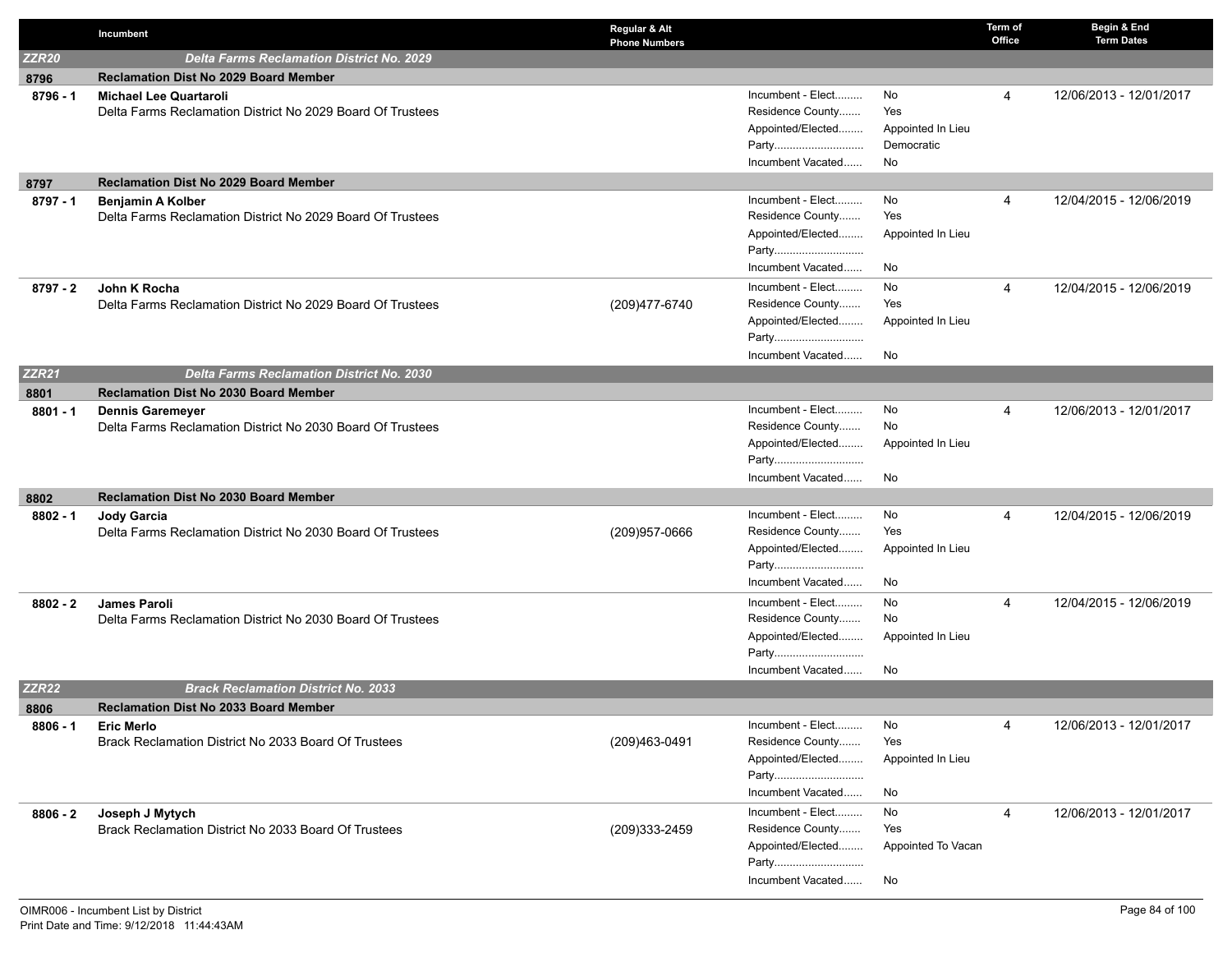|              | Incumbent                                                                        | Regular & Alt<br><b>Phone Numbers</b> |                                                                                          |                                      | Term of<br>Office | Begin & End<br><b>Term Dates</b> |
|--------------|----------------------------------------------------------------------------------|---------------------------------------|------------------------------------------------------------------------------------------|--------------------------------------|-------------------|----------------------------------|
| <b>ZZR22</b> | <b>Brack Reclamation District No. 2033</b>                                       |                                       |                                                                                          |                                      |                   |                                  |
| 8807         | <b>Reclamation Dist No 2033 Board Member</b>                                     |                                       |                                                                                          |                                      |                   |                                  |
| $8807 - 1$   | <b>Donald G Lenz</b><br>Brack Reclamation District No 2033 Board Of Trustees     | (209)476-1256                         | Incumbent - Elect<br>Residence County<br>Appointed/Elected<br>Party<br>Incumbent Vacated | No<br>Yes<br>Appointed In Lieu<br>No | 4                 | 12/04/2015 - 12/06/2019          |
| $8807 - 2$   | <b>Scott G Mello</b><br>Brack Reclamation District No 2033 Board Of Trustees     |                                       | Incumbent - Elect<br>Residence County<br>Appointed/Elected<br>Party<br>Incumbent Vacated | No<br>Yes<br>Appointed In Lieu<br>No | 4                 | 12/04/2015 - 12/06/2019          |
| $8807 - 3$   | <b>Frank D Mills</b><br>Brack Reclamation District No 2033 Board Of Trustees     |                                       | Incumbent - Elect<br>Residence County<br>Appointed/Elected<br>Party<br>Incumbent Vacated | Yes<br>No<br>Elected<br>No           | 4                 | 12/04/2015 - 12/06/2019          |
| <b>ZZR23</b> | <b>Rindge Reclamation District No. 2037</b>                                      |                                       |                                                                                          |                                      |                   |                                  |
| 8811         | <b>Reclamation Dist No 2037 Board Member</b>                                     |                                       |                                                                                          |                                      |                   |                                  |
| $8811 - 1$   | <b>Jeff Klein</b><br>Rindge Reclamation District No 2037 Board Of Trustees       |                                       | Incumbent - Elect<br>Residence County<br>Appointed/Elected<br>Party<br>Incumbent Vacated | No<br>Yes<br>Appointed In Lieu<br>No | 4                 | 12/06/2013 - 12/01/2017          |
| $8811 - 2$   | Douglass M Eberhardt II<br>Rindge Reclamation District No 2037 Board Of Trustees | (209)941-1343                         | Incumbent - Elect<br>Residence County<br>Appointed/Elected<br>Party<br>Incumbent Vacated | No<br>Yes<br>Appointed In Lieu<br>No | $\overline{4}$    | 12/06/2013 - 12/01/2017          |
| 8812         | <b>Reclamation Dist No 2037 Board Member</b>                                     |                                       |                                                                                          |                                      |                   |                                  |
| $8812 - 1$   | <b>Bradley Hellwigt</b><br>Rindge Reclamation District No 2037 Board Of Trustees |                                       | Incumbent - Elect<br>Residence County<br>Appointed/Elected<br>Party<br>Incumbent Vacated | No<br>Yes<br>Appointed In Lieu<br>No | $\overline{4}$    | 12/04/2015 - 12/06/2019          |
| <b>ZZR24</b> | <b>Rindge Reclamation District No. 2038</b>                                      |                                       |                                                                                          |                                      |                   |                                  |
| 8816         | <b>Reclamation Dist No 2038 Board Member</b>                                     |                                       |                                                                                          |                                      |                   |                                  |
| $8816 - 1$   | <b>Kevin Jones</b><br>Rindge Reclamation District No 2038 Board Of Trustees      |                                       | Incumbent - Elect<br>Residence County<br>Appointed/Elected<br>Party<br>Incumbent Vacated | No<br>Yes<br>Appointed In Lieu<br>No | 4                 | 12/06/2013 - 12/01/2017          |
| 8817         | <b>Reclamation Dist No 2038 Board Member</b>                                     |                                       |                                                                                          |                                      |                   |                                  |
| $8817 - 1$   | <b>Bernard te Velde</b><br>Rindge Reclamation District No 2038 Board Of Trustees |                                       | Incumbent - Elect<br>Residence County<br>Appointed/Elected<br>Party<br>Incumbent Vacated | No<br>No<br>Appointed In Lieu<br>No  | 4                 | 12/04/2015 - 12/06/2019          |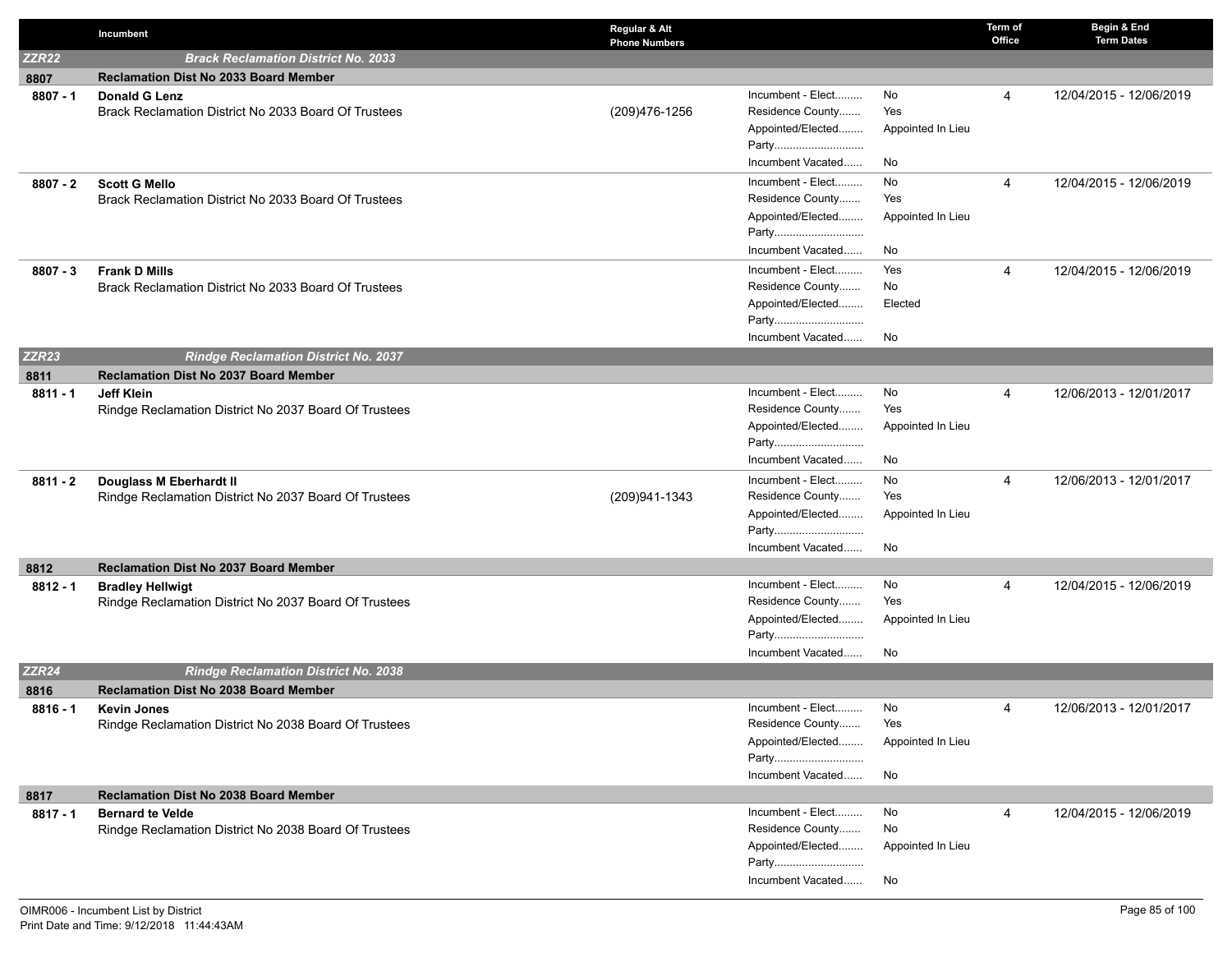|                   | Incumbent                                                                          | Regular & Alt<br><b>Phone Numbers</b> |                   | Term of<br>Office | Begin & End<br><b>Term Dates</b> |
|-------------------|------------------------------------------------------------------------------------|---------------------------------------|-------------------|-------------------|----------------------------------|
| ZZR <sub>24</sub> | <b>Rindge Reclamation District No. 2038</b>                                        |                                       |                   |                   |                                  |
| 8817              | <b>Reclamation Dist No 2038 Board Member</b>                                       |                                       |                   |                   |                                  |
| $8817 - 2$        | Henry J Foppiano III                                                               | Incumbent - Elect                     | No                | 4                 | 12/04/2015 - 12/06/2019          |
|                   | Rindge Reclamation District No 2038 Board Of Trustees                              | Residence County<br>(209) 931-2137    | Yes               |                   |                                  |
|                   |                                                                                    | Appointed/Elected                     | Appointed In Lieu |                   |                                  |
|                   |                                                                                    | Party                                 |                   |                   |                                  |
|                   |                                                                                    | Incumbent Vacated                     | No                |                   |                                  |
| <b>ZZR25</b>      | <b>Rindge Reclamation District No. 2039</b>                                        |                                       |                   |                   |                                  |
| 8821              | <b>Reclamation Dist No 2039 Board Member</b>                                       |                                       |                   |                   |                                  |
| $8821 - 1$        | <b>Stephen Barsoom</b>                                                             | Incumbent - Elect                     | No                | $\overline{4}$    | 12/06/2013 - 12/01/2017          |
|                   | Rindge Reclamation District No 2039 Board Of Trustees                              | Residence County                      | No                |                   |                                  |
|                   |                                                                                    | Appointed/Elected                     | Appointed In Lieu |                   |                                  |
|                   |                                                                                    | Party                                 |                   |                   |                                  |
|                   |                                                                                    | Incumbent Vacated                     | No                |                   |                                  |
| 8821 - 2          | <b>James P Barsoom</b>                                                             | Incumbent - Elect                     | No                | 4                 | 12/06/2013 - 12/01/2017          |
|                   | Rindge Reclamation District No 2039 Board Of Trustees                              | Residence County                      | No                |                   |                                  |
|                   |                                                                                    | Appointed/Elected<br>Party            | Appointed In Lieu |                   |                                  |
|                   |                                                                                    | Incumbent Vacated                     | No                |                   |                                  |
|                   |                                                                                    |                                       |                   |                   |                                  |
| 8822              | <b>Reclamation Dist No 2039 Board Member</b>                                       | Incumbent - Elect                     | No                |                   | 12/04/2015 - 12/06/2019          |
| 8822 - 1          | <b>James DeFremery IV</b><br>Rindge Reclamation District No 2039 Board Of Trustees | Residence County                      | No                | 4                 |                                  |
|                   |                                                                                    | Appointed/Elected                     | Appointed In Lieu |                   |                                  |
|                   |                                                                                    | Party                                 |                   |                   |                                  |
|                   |                                                                                    | Incumbent Vacated                     | No                |                   |                                  |
| $8822 - 2$        | <b>Kurt D Sharp</b>                                                                | Incumbent - Elect                     | No                | $\overline{4}$    | 12/04/2015 - 12/06/2019          |
|                   | Rindge Reclamation District No 2039 Board Of Trustees                              | Residence County<br>(209)462-9743     | Yes               |                   |                                  |
|                   |                                                                                    | Appointed/Elected                     | Appointed In Lieu |                   |                                  |
|                   |                                                                                    | Party                                 |                   |                   |                                  |
|                   |                                                                                    | Incumbent Vacated                     | No                |                   |                                  |
| $8822 - 3$        | <b>Coleman Foley</b>                                                               | Incumbent - Elect                     | No                | 4                 | 12/04/2015 - 12/06/2019          |
|                   | Rindge Reclamation District No 2039 Board Of Trustees                              | Residence County                      | No                |                   |                                  |
|                   |                                                                                    | Appointed/Elected                     | Appointed In Lieu |                   |                                  |
|                   |                                                                                    | Party                                 |                   |                   |                                  |
|                   |                                                                                    | Incumbent Vacated                     | No                |                   |                                  |
| <b>ZZR26</b>      | <b>Victoria Island Reclamation District No. 2040</b>                               |                                       |                   |                   |                                  |
| 8826              | <b>Reclamation Dist No 2040 Board Member</b>                                       |                                       |                   |                   |                                  |
| $8826 - 1$        | <b>James Jerkovich</b>                                                             | Incumbent - Elect                     | No                | 4                 | 12/06/2013 - 12/01/2017          |
|                   | Victoria Island Reclamation District No 2040 Board Of Trustees                     | Residence County                      | No                |                   |                                  |
|                   |                                                                                    | Appointed/Elected                     | Appointed In Lieu |                   |                                  |
|                   |                                                                                    | Party                                 |                   |                   |                                  |
|                   |                                                                                    | Incumbent Vacated                     | No                |                   |                                  |
| 8827              | <b>Reclamation Dist No 2040 Board Member</b>                                       |                                       |                   |                   |                                  |
| $8827 - 1$        | <b>Graydon Nichols</b>                                                             | Incumbent - Elect                     | No                | 4                 | 12/04/2015 - 12/06/2019          |
|                   | Victoria Island Reclamation District No 2040 Board Of Trustees                     | Residence County<br>Appointed/Elected | No                |                   |                                  |
|                   |                                                                                    | Party                                 | Appointed In Lieu |                   |                                  |
|                   |                                                                                    | Incumbent Vacated                     | No                |                   |                                  |
|                   |                                                                                    |                                       |                   |                   |                                  |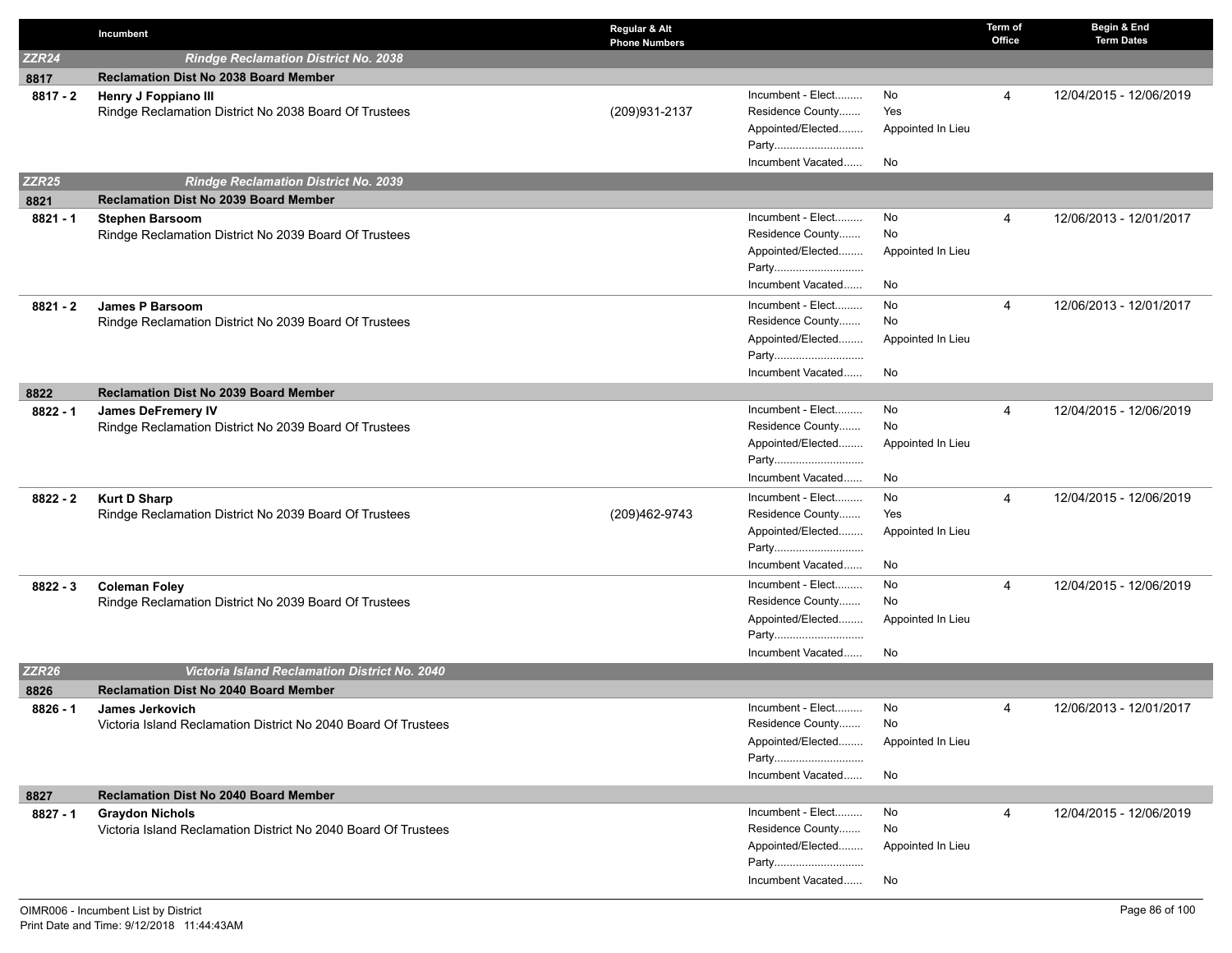|              | Incumbent                                                                            | Regular & Alt<br><b>Phone Numbers</b> |                   | Term of<br>Office | Begin & End<br><b>Term Dates</b> |
|--------------|--------------------------------------------------------------------------------------|---------------------------------------|-------------------|-------------------|----------------------------------|
| <b>ZZR26</b> | <b>Victoria Island Reclamation District No. 2040</b>                                 |                                       |                   |                   |                                  |
| 8827         | <b>Reclamation Dist No 2040 Board Member</b>                                         |                                       |                   |                   |                                  |
| $8827 - 2$   | <b>Eileen Nichols Christin</b>                                                       | Incumbent - Elect                     | No                | 4                 | 12/04/2015 - 12/06/2019          |
|              | Victoria Island Reclamation District No 2040 Board Of Trustees                       | Residence County                      | Yes               |                   |                                  |
|              |                                                                                      | Appointed/Elected                     | Appointed In Lieu |                   |                                  |
|              |                                                                                      | Party                                 |                   |                   |                                  |
|              |                                                                                      | Incumbent Vacated                     | No                |                   |                                  |
| <b>ZZR27</b> | <b>Medford Island Reclamation District No. 2041</b>                                  |                                       |                   |                   |                                  |
| 8831         | <b>Reclamation Dist No 2041 Board Member</b>                                         |                                       |                   |                   |                                  |
| $8831 - 1$   | <b>RD 2041 - 2017 Vacant</b>                                                         | Incumbent - Elect                     | No                | 4                 | 12/06/2013 - 12/01/2017          |
|              | Medford Island Reclamation District No 2041 Board Of Trustees                        | Residence County<br>Appointed/Elected | No<br>Elected     |                   |                                  |
|              |                                                                                      | Party                                 |                   |                   |                                  |
|              |                                                                                      | Incumbent Vacated                     | Yes               |                   |                                  |
|              |                                                                                      | Incumbent - Elect                     | No                |                   |                                  |
| 8831 - 2     | Jeffrey L Weinstein<br>Medford Island Reclamation District No 2041 Board Of Trustees | Residence County                      | Yes               | $\overline{4}$    | 12/06/2013 - 12/01/2017          |
|              |                                                                                      | Appointed/Elected                     | Appointed In Lieu |                   |                                  |
|              |                                                                                      | Party                                 |                   |                   |                                  |
|              |                                                                                      | Incumbent Vacated                     | No                |                   |                                  |
| 8832         | <b>Reclamation Dist No 2041 Board Member</b>                                         |                                       |                   |                   |                                  |
| $8832 - 1$   | RD 2041 Vacant                                                                       | Incumbent - Elect                     | No                | $\overline{4}$    | 12/04/2015 - 12/06/2019          |
|              | Medford Island Reclamation District No 2041 Board Of Trustees                        | Residence County                      | Yes               |                   |                                  |
|              |                                                                                      | Appointed/Elected                     | Elected           |                   |                                  |
|              |                                                                                      | Party                                 |                   |                   |                                  |
|              |                                                                                      | Incumbent Vacated                     | Yes               |                   |                                  |
| <b>ZZR28</b> | <b>Delta Farms Reclamation District No. 2042</b>                                     |                                       |                   |                   |                                  |
| 8836         | <b>Reclamation Dist No 2042 Board Member</b>                                         |                                       |                   |                   |                                  |
| $8836 - 1$   | <b>Marc William Hardy</b>                                                            | Incumbent - Elect                     | No                | 4                 | 12/06/2013 - 12/01/2017          |
|              | Delta Farms Reclamation District No 2042 Board Of Trustees                           | Residence County<br>(209)955-2533     | Yes               |                   |                                  |
|              |                                                                                      | Appointed/Elected                     | Appointed In Lieu |                   |                                  |
|              |                                                                                      | Party                                 |                   |                   |                                  |
|              |                                                                                      | Incumbent Vacated                     | No                |                   |                                  |
| $8836 - 2$   | <b>Carlo Thompson III</b>                                                            | Incumbent - Elect                     | No                | $\overline{4}$    | 12/06/2013 - 12/01/2017          |
|              | Delta Farms Reclamation District No 2042 Board Of Trustees                           | Residence County                      | Yes               |                   |                                  |
|              |                                                                                      | Appointed/Elected<br>Party            | Appointed In Lieu |                   |                                  |
|              |                                                                                      | Incumbent Vacated                     | No                |                   |                                  |
| 8837         | <b>Reclamation Dist No 2042 Board Member</b>                                         |                                       |                   |                   |                                  |
| 8837 - 1     | <b>Jeff Morgan</b>                                                                   | Incumbent - Elect                     | No                | 4                 | 12/04/2015 - 12/06/2019          |
|              | Delta Farms Reclamation District No 2042 Board Of Trustees                           | Residence County<br>(209) 473-2213    | No                |                   |                                  |
|              |                                                                                      | Appointed/Elected                     | Appointed In Lieu |                   |                                  |
|              |                                                                                      | Party                                 |                   |                   |                                  |
|              |                                                                                      | Incumbent Vacated                     | No                |                   |                                  |
| 8837 - 2     | <b>Brian Healy</b>                                                                   | Incumbent - Elect                     | No                | 4                 | 12/04/2015 - 12/06/2019          |
|              | Delta Farms Reclamation District No 2042 Board Of Trustees                           | Residence County                      | Yes               |                   |                                  |
|              |                                                                                      | Appointed/Elected                     | Appointed In Lieu |                   |                                  |
|              |                                                                                      | Party                                 |                   |                   |                                  |
|              |                                                                                      | Incumbent Vacated                     | No                |                   |                                  |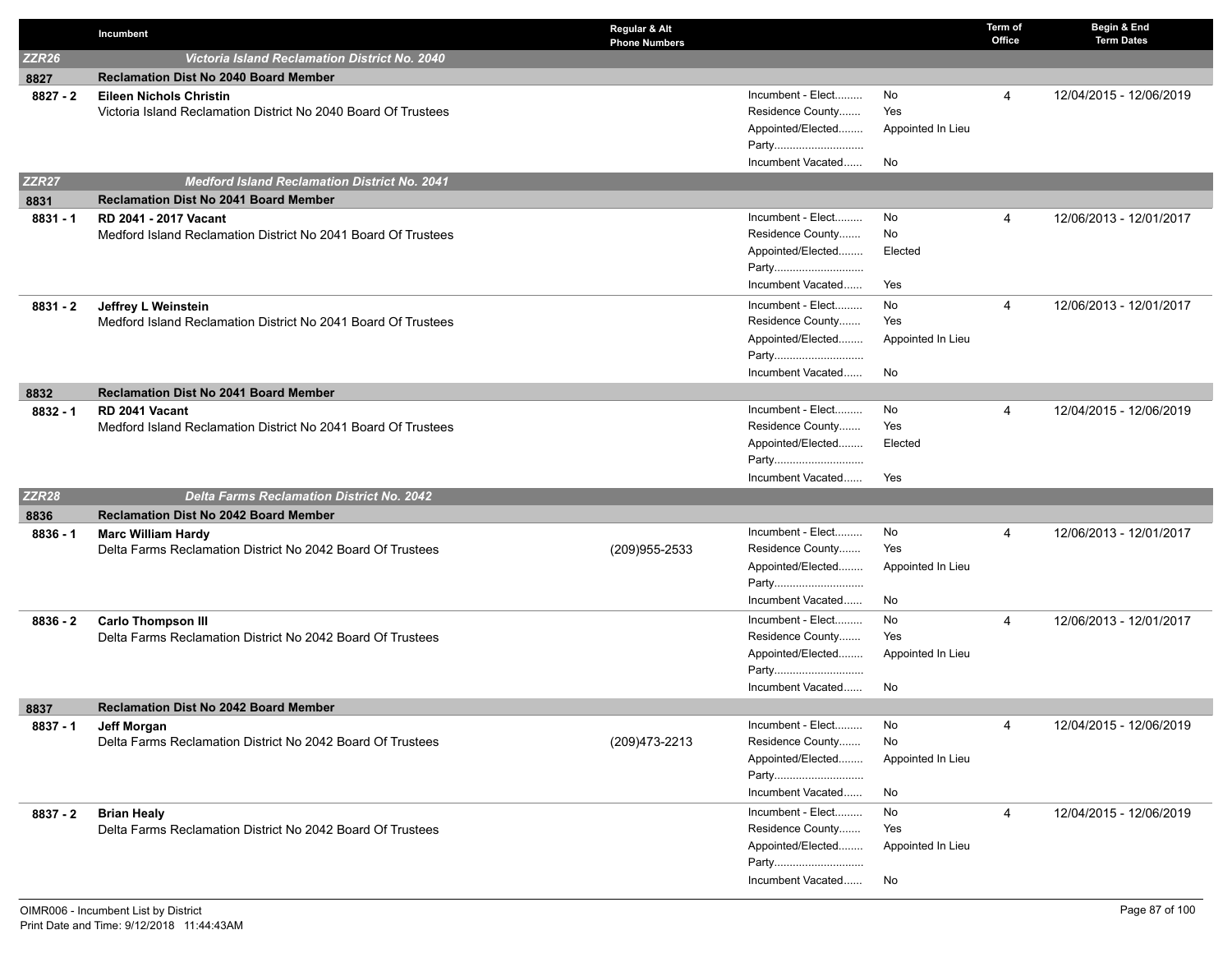|                   | Incumbent                                                                           | Regular & Alt<br><b>Phone Numbers</b> |                                       |                   | Term of<br>Office | Begin & End<br><b>Term Dates</b> |
|-------------------|-------------------------------------------------------------------------------------|---------------------------------------|---------------------------------------|-------------------|-------------------|----------------------------------|
| ZZR <sub>28</sub> | <b>Delta Farms Reclamation District No. 2042</b>                                    |                                       |                                       |                   |                   |                                  |
| 8837              | <b>Reclamation Dist No 2042 Board Member</b>                                        |                                       |                                       |                   |                   |                                  |
| $8837 - 3$        | <b>Karen Garrett</b>                                                                |                                       | Incumbent - Elect                     | No                | 4                 | 12/04/2015 - 12/06/2019          |
|                   | Delta Farms Reclamation District No 2042 Board Of Trustees                          | (209)602-1020                         | Residence County                      | Yes               |                   |                                  |
|                   |                                                                                     |                                       | Appointed/Elected                     | Appointed In Lieu |                   |                                  |
|                   |                                                                                     |                                       | Party                                 |                   |                   |                                  |
|                   |                                                                                     |                                       | Incumbent Vacated                     | No                |                   |                                  |
| <b>ZZR29</b>      | <b>Delta Farms Reclamation District No. 2044</b>                                    |                                       |                                       |                   |                   |                                  |
| 8841              | <b>Reclamation Dist No 2044 Board Member</b>                                        |                                       |                                       |                   |                   |                                  |
| $8841 - 1$        | Henry J Foppiano III                                                                |                                       | Incumbent - Elect                     | No                | 4                 | 12/06/2013 - 12/01/2017          |
|                   | Delta Farms Reclamation District No 2044 Board Of Trustees                          | (209) 931-2137                        | Residence County                      | Yes               |                   |                                  |
|                   |                                                                                     |                                       | Appointed/Elected                     | Appointed In Lieu |                   |                                  |
|                   |                                                                                     |                                       | Party<br>Incumbent Vacated            | No                |                   |                                  |
|                   |                                                                                     |                                       |                                       |                   |                   |                                  |
| 8841 - 2          | John Jackson                                                                        |                                       | Incumbent - Elect                     | No                | 4                 | 12/06/2013 - 12/01/2017          |
|                   | Delta Farms Reclamation District No 2044 Board Of Trustees                          |                                       | Residence County                      | No                |                   |                                  |
|                   |                                                                                     |                                       | Appointed/Elected<br>Party            | Appointed In Lieu |                   |                                  |
|                   |                                                                                     |                                       | Incumbent Vacated                     | No                |                   |                                  |
|                   |                                                                                     |                                       |                                       |                   |                   |                                  |
| $8841 - 3$        | <b>Nick Marchetti</b><br>Delta Farms Reclamation District No 2044 Board Of Trustees |                                       | Incumbent - Elect<br>Residence County | No<br>No          | 4                 | 12/06/2013 - 12/01/2017          |
|                   |                                                                                     |                                       | Appointed/Elected                     | Appointed In Lieu |                   |                                  |
|                   |                                                                                     |                                       | Party                                 |                   |                   |                                  |
|                   |                                                                                     |                                       | Incumbent Vacated                     | No                |                   |                                  |
| 8842              | <b>Reclamation Dist No 2044 Board Member</b>                                        |                                       |                                       |                   |                   |                                  |
| $8842 - 1$        | Victor J Leonardini                                                                 |                                       | Incumbent - Elect                     | No                | 4                 | 12/04/2015 - 12/06/2019          |
|                   | Delta Farms Reclamation District No 2044 Board Of Trustees                          | (209)462-2425                         | Residence County                      | Yes               |                   |                                  |
|                   |                                                                                     |                                       | Appointed/Elected                     | Appointed In Lieu |                   |                                  |
|                   |                                                                                     |                                       | Party                                 |                   |                   |                                  |
|                   |                                                                                     |                                       | Incumbent Vacated                     | No                |                   |                                  |
| $8842 - 2$        | <b>Andrew P Solari</b>                                                              |                                       | Incumbent - Elect                     | No                | 4                 | 12/04/2015 - 12/06/2019          |
|                   | Delta Farms Reclamation District No 2044 Board Of Trustees                          | (209)465-6689                         | Residence County                      | Yes               |                   |                                  |
|                   |                                                                                     |                                       | Appointed/Elected                     | Appointed In Lieu |                   |                                  |
|                   |                                                                                     |                                       | Party                                 |                   |                   |                                  |
|                   |                                                                                     |                                       | Incumbent Vacated                     | No                |                   |                                  |
| <b>ZZR30</b>      | <b>Pescadero Reclamation District No. 2058</b>                                      |                                       |                                       |                   |                   |                                  |
| 8846              | <b>Reclamation Dist No 2058 Board Member</b>                                        |                                       |                                       |                   |                   |                                  |
| 8846 - 1          | <b>Natalino Roberto Bacchetti</b>                                                   |                                       | Incumbent - Elect                     | No                | 4                 | 12/04/2015 - 12/06/2019          |
|                   | Pescadero Reclamation District No 2058 Board Of Trustees                            | (209) 835-4324                        | Residence County                      | Yes               |                   |                                  |
|                   |                                                                                     |                                       | Appointed/Elected                     | Appointed In Lieu |                   |                                  |
|                   |                                                                                     |                                       | Party                                 |                   |                   |                                  |
|                   |                                                                                     |                                       | Incumbent Vacated                     | No                |                   |                                  |
| 8847              | <b>Reclamation Dist No 2058 Board Member</b>                                        |                                       |                                       |                   |                   |                                  |
| $8847 - 1$        | <b>Richard A Pellegri</b>                                                           |                                       | Incumbent - Elect                     | No                | 4                 | 12/06/2013 - 12/01/2017          |
|                   | Pescadero Reclamation District No 2058 Board Of Trustees                            |                                       | Residence County                      | Yes               |                   |                                  |
|                   |                                                                                     |                                       | Appointed/Elected                     | Appointed In Lieu |                   |                                  |
|                   |                                                                                     |                                       | Party<br>Incumbent Vacated            | No                |                   |                                  |
|                   |                                                                                     |                                       |                                       |                   |                   |                                  |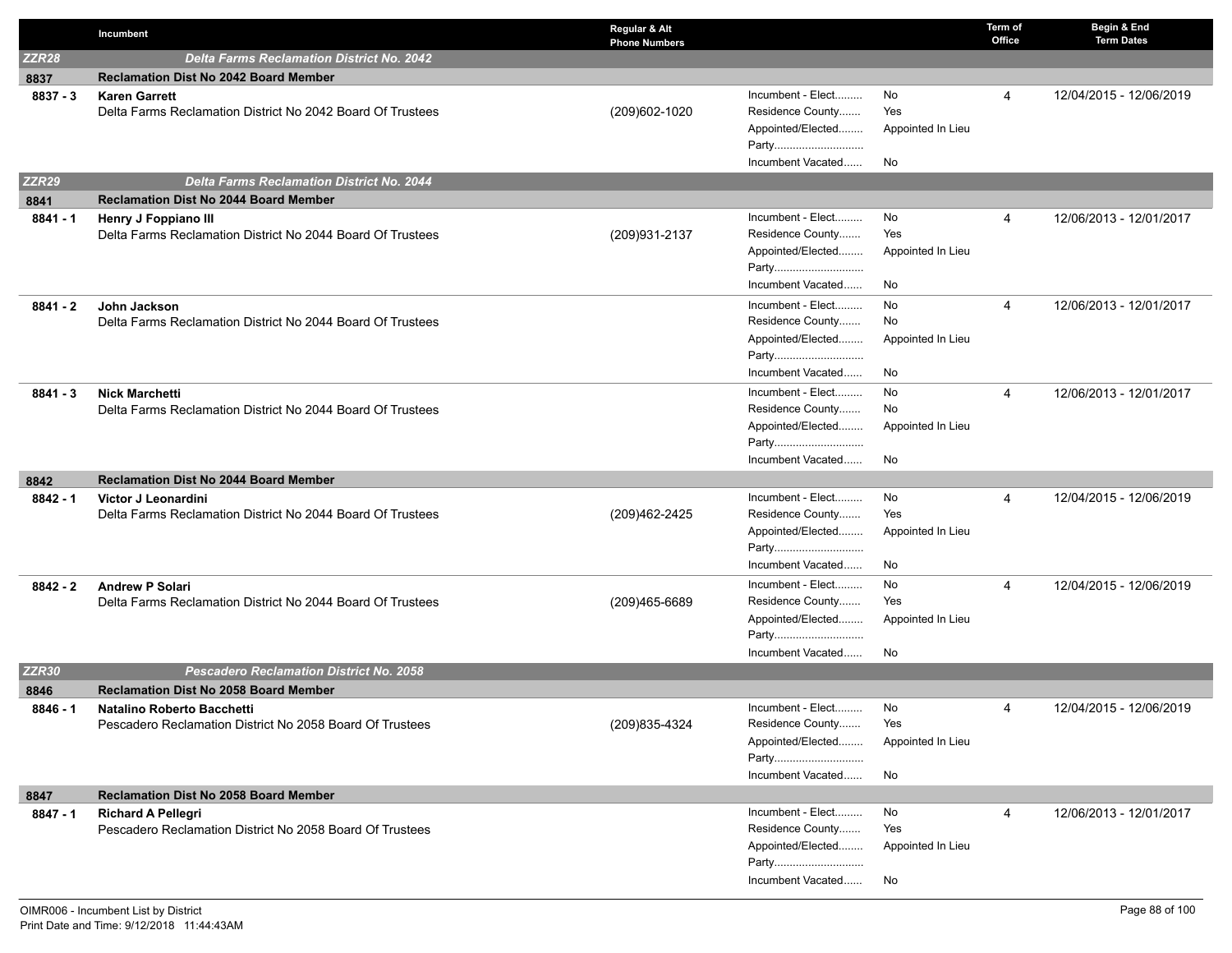|              | Incumbent                                                     | Regular & Alt<br><b>Phone Numbers</b> |                                       |                   | Term of<br>Office | Begin & End<br><b>Term Dates</b> |
|--------------|---------------------------------------------------------------|---------------------------------------|---------------------------------------|-------------------|-------------------|----------------------------------|
| <b>ZZR30</b> | <b>Pescadero Reclamation District No. 2058</b>                |                                       |                                       |                   |                   |                                  |
| 8847         | <b>Reclamation Dist No 2058 Board Member</b>                  |                                       |                                       |                   |                   |                                  |
| $8847 - 2$   | <b>Greg Pombo</b>                                             |                                       | Incumbent - Elect                     | No                | 4                 | 12/06/2013 - 12/01/2017          |
|              | Pescadero Reclamation District No 2058 Board Of Trustees      | (209)836-1300                         | Residence County                      | Yes               |                   |                                  |
|              |                                                               |                                       | Appointed/Elected                     | Appointed In Lieu |                   |                                  |
|              |                                                               |                                       | Party                                 |                   |                   |                                  |
|              |                                                               |                                       | Incumbent Vacated                     | No                |                   |                                  |
| <b>ZZR31</b> | <b>Island Reclamation District No. 2062</b>                   |                                       |                                       |                   |                   |                                  |
| 8851         | <b>Reclamation Dist No 2062 Board Member</b>                  |                                       |                                       |                   |                   |                                  |
| $8851 - 1$   | <b>William Scott</b>                                          |                                       | Incumbent - Elect<br>Residence County | No                | 4                 | 12/06/2013 - 12/01/2017          |
|              | Island Reclamation District No 2062 Board Of Trustees         |                                       |                                       | No                |                   |                                  |
|              |                                                               |                                       | Appointed/Elected<br>Party            | Appointed In Lieu |                   |                                  |
|              |                                                               |                                       | Incumbent Vacated                     | No                |                   |                                  |
| 8852         | <b>Reclamation Dist No 2062 Board Member</b>                  |                                       |                                       |                   |                   |                                  |
| $8852 - 1$   | <b>Ramon Batista</b>                                          |                                       | Incumbent - Elect                     | No                | 4                 | 12/04/2015 - 12/06/2019          |
|              | Island Reclamation District No 2062 Board Of Trustees         |                                       | Residence County                      | No                |                   |                                  |
|              |                                                               |                                       | Appointed/Elected                     | Appointed In Lieu |                   |                                  |
|              |                                                               |                                       | Party                                 |                   |                   |                                  |
|              |                                                               |                                       | Incumbent Vacated                     | No                |                   |                                  |
| 8852 - 2     | <b>Susan E Dellosso</b>                                       |                                       | Incumbent - Elect                     | No                | 4                 | 12/04/2015 - 12/06/2019          |
|              | Island Reclamation District No 2062 Board Of Trustees         | (209)982-9309                         | Residence County                      | Yes               |                   |                                  |
|              |                                                               |                                       | Appointed/Elected                     | Appointed In Lieu |                   |                                  |
|              |                                                               |                                       | Party                                 |                   |                   |                                  |
|              |                                                               |                                       | Incumbent Vacated                     | No                |                   |                                  |
| ZZR32        | <b>River Junction Reclamation District No. 2064</b>           |                                       |                                       |                   |                   |                                  |
| 8856         | <b>Reclamation Dist No 2064 Board Member</b>                  |                                       |                                       |                   |                   |                                  |
| $8856 - 1$   | RD 2064 - 2017 Vacant                                         |                                       | Incumbent - Elect                     | No                | $\overline{4}$    | 12/06/2013 - 12/01/2017          |
|              | River Junction Reclamation District No 2064 Board Of Trustees |                                       | Residence County                      | No                |                   |                                  |
|              |                                                               |                                       | Appointed/Elected                     | Elected           |                   |                                  |
|              |                                                               |                                       | Party<br>Incumbent Vacated            |                   |                   |                                  |
|              |                                                               |                                       |                                       | Yes               |                   |                                  |
| $8856 - 2$   | RD 2064 - 2017 Vacant                                         |                                       | Incumbent - Elect<br>Residence County | No<br>No          | 4                 | 12/06/2013 - 12/01/2017          |
|              | River Junction Reclamation District No 2064 Board Of Trustees |                                       | Appointed/Elected                     | Elected           |                   |                                  |
|              |                                                               |                                       | Party                                 |                   |                   |                                  |
|              |                                                               |                                       | Incumbent Vacated                     | Yes               |                   |                                  |
| 8857         | <b>Reclamation Dist No 2064 Board Member</b>                  |                                       |                                       |                   |                   |                                  |
| 8857 - 1     | John Van Till Jr                                              |                                       | Incumbent - Elect                     | Yes               | 4                 | 12/04/2015 - 12/06/2019          |
|              | River Junction Reclamation District No 2064 Board Of Trustees |                                       | Residence County                      | No                |                   |                                  |
|              |                                                               |                                       | Appointed/Elected                     | Elected           |                   |                                  |
|              |                                                               |                                       | Party                                 |                   |                   |                                  |
|              |                                                               |                                       | Incumbent Vacated                     | No                |                   |                                  |
| <b>ZZR33</b> | <b>Woodward Island Reclamation District No. 2072</b>          |                                       |                                       |                   |                   |                                  |
| 8861         | <b>Reclamation Dist No 2072 Board Member</b>                  |                                       |                                       |                   |                   |                                  |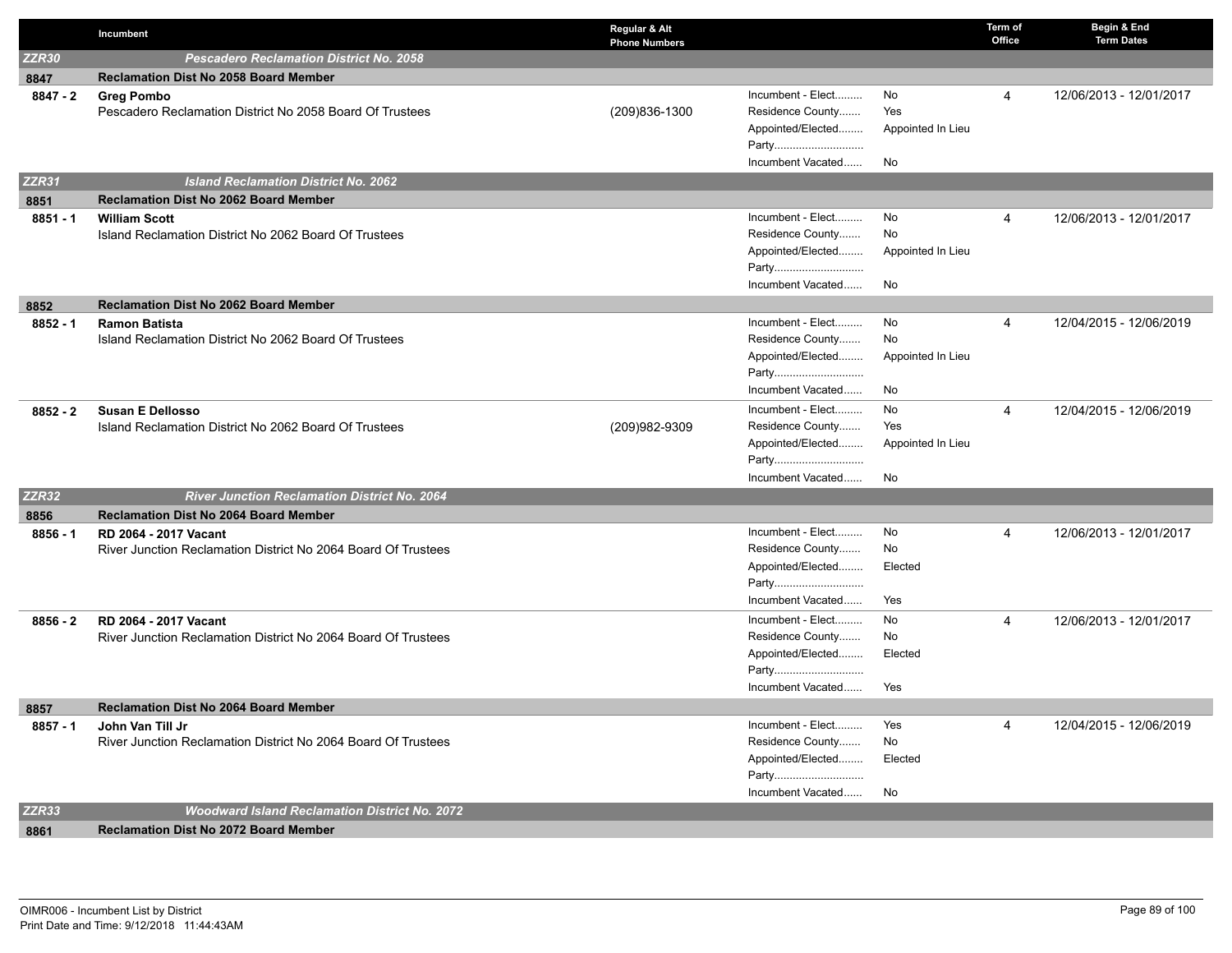|            | Incumbent                                                                 | Regular & Alt<br><b>Phone Numbers</b> |                                       |                   | Term of<br>Office | Begin & End<br><b>Term Dates</b> |
|------------|---------------------------------------------------------------------------|---------------------------------------|---------------------------------------|-------------------|-------------------|----------------------------------|
| ZZR33      | <b>Woodward Island Reclamation District No. 2072</b>                      |                                       |                                       |                   |                   |                                  |
| 8861       | <b>Reclamation Dist No 2072 Board Member</b>                              |                                       |                                       |                   |                   |                                  |
| $8861 - 1$ | <b>Peter John Lucchesi</b>                                                |                                       | Incumbent - Elect                     | No                | 4                 | 12/06/2013 - 12/01/2017          |
|            | Woodward Island Reclamation District No 2072 Board Of Trustees            | (209) 473-8727                        | Residence County                      | Yes               |                   |                                  |
|            |                                                                           |                                       | Appointed/Elected                     | Appointed In Lieu |                   |                                  |
|            |                                                                           |                                       | Party                                 |                   |                   |                                  |
|            |                                                                           |                                       | Incumbent Vacated                     | No                |                   |                                  |
| 8862       | <b>Reclamation Dist No 2072 Board Member</b>                              |                                       |                                       |                   |                   |                                  |
| $8862 - 1$ | <b>Kurt D Sharp</b>                                                       |                                       | Incumbent - Elect                     | No<br>Yes         | 4                 | 12/04/2015 - 12/06/2019          |
|            | Woodward Island Reclamation District No 2072 Board Of Trustees            | (209)462-9743                         | Residence County<br>Appointed/Elected |                   |                   |                                  |
|            |                                                                           |                                       | Party                                 | Appointed In Lieu |                   |                                  |
|            |                                                                           |                                       | Incumbent Vacated                     | No                |                   |                                  |
|            | <b>Coleman Foley</b>                                                      |                                       | Incumbent - Elect                     | No                | 4                 | 12/04/2015 - 12/06/2019          |
| $8862 - 2$ | Woodward Island Reclamation District No 2072 Board Of Trustees            |                                       | Residence County                      | No                |                   |                                  |
|            |                                                                           |                                       | Appointed/Elected                     | Appointed In Lieu |                   |                                  |
|            |                                                                           |                                       | Party                                 |                   |                   |                                  |
|            |                                                                           |                                       | Incumbent Vacated                     | No                |                   |                                  |
| ZZR34      | <b>Reclamation District No. 2074</b>                                      |                                       |                                       |                   |                   |                                  |
| 8866       | <b>Reclamation Dist No 2074 Board Member</b>                              |                                       |                                       |                   |                   |                                  |
| 8866 - 1   | <b>Robert L Ripken</b>                                                    |                                       | Incumbent - Elect                     | No                | 4                 | 12/06/2013 - 12/01/2017          |
|            | Reclamation District No 2074 Board Of Trustees                            |                                       | Residence County                      | Yes               |                   |                                  |
|            |                                                                           |                                       | Appointed/Elected                     | Appointed In Lieu |                   |                                  |
|            |                                                                           |                                       | Party                                 |                   |                   |                                  |
|            |                                                                           |                                       | Incumbent Vacated                     | No                |                   |                                  |
| 8867       | <b>Reclamation Dist No 2074 Board Member</b>                              |                                       |                                       |                   |                   |                                  |
| $8867 - 1$ | <b>Nelson Edward Bahler</b>                                               |                                       | Incumbent - Elect                     | No                | 4                 | 12/04/2015 - 12/06/2019          |
|            | Reclamation District No 2074 Board Of Trustees                            | (209)956-5401                         | Residence County                      | Yes               |                   |                                  |
|            |                                                                           |                                       | Appointed/Elected<br>Party            | Appointed In Lieu |                   |                                  |
|            |                                                                           |                                       | Incumbent Vacated                     | No                |                   |                                  |
|            |                                                                           |                                       | Incumbent - Elect                     | No                | 4                 | 12/04/2015 - 12/06/2019          |
| $8867 - 2$ | <b>William A Murphy</b><br>Reclamation District No 2074 Board Of Trustees | (209)886-5477                         | Residence County                      | Yes               |                   |                                  |
|            |                                                                           |                                       | Appointed/Elected                     | Appointed In Lieu |                   |                                  |
|            |                                                                           |                                       | Party                                 |                   |                   |                                  |
|            |                                                                           |                                       | Incumbent Vacated                     | No                |                   |                                  |
| ZZR35      | <b>Mc Mullin Reclamation District No. 2075</b>                            |                                       |                                       |                   |                   |                                  |
| 8871       | <b>Reclamation Dist No 2075 Board Member</b>                              |                                       |                                       |                   |                   |                                  |
| $8871 - 1$ | <b>Loren Haworth</b>                                                      |                                       | Incumbent - Elect                     | No                | 4                 | 12/06/2013 - 12/01/2017          |
|            | Mc Mullin Reclamation District No 2075. Board Of Trustees                 |                                       | Residence County                      | Yes               |                   |                                  |
|            |                                                                           |                                       | Appointed/Elected                     | Appointed In Lieu |                   |                                  |
|            |                                                                           |                                       | Party                                 |                   |                   |                                  |
|            |                                                                           |                                       | Incumbent Vacated                     | No                |                   |                                  |
| 8871 - 2   | <b>Brian S Mizuno</b>                                                     |                                       | Incumbent - Elect                     | No                | 4                 | 12/06/2013 - 12/01/2017          |
|            | Mc Mullin Reclamation District No 2075. Board Of Trustees                 | (209) 836-5077                        | Residence County                      | Yes               |                   |                                  |
|            |                                                                           |                                       | Appointed/Elected                     | Appointed In Lieu |                   |                                  |
|            |                                                                           |                                       | Party                                 |                   |                   |                                  |
|            |                                                                           |                                       | Incumbent Vacated                     | No                |                   |                                  |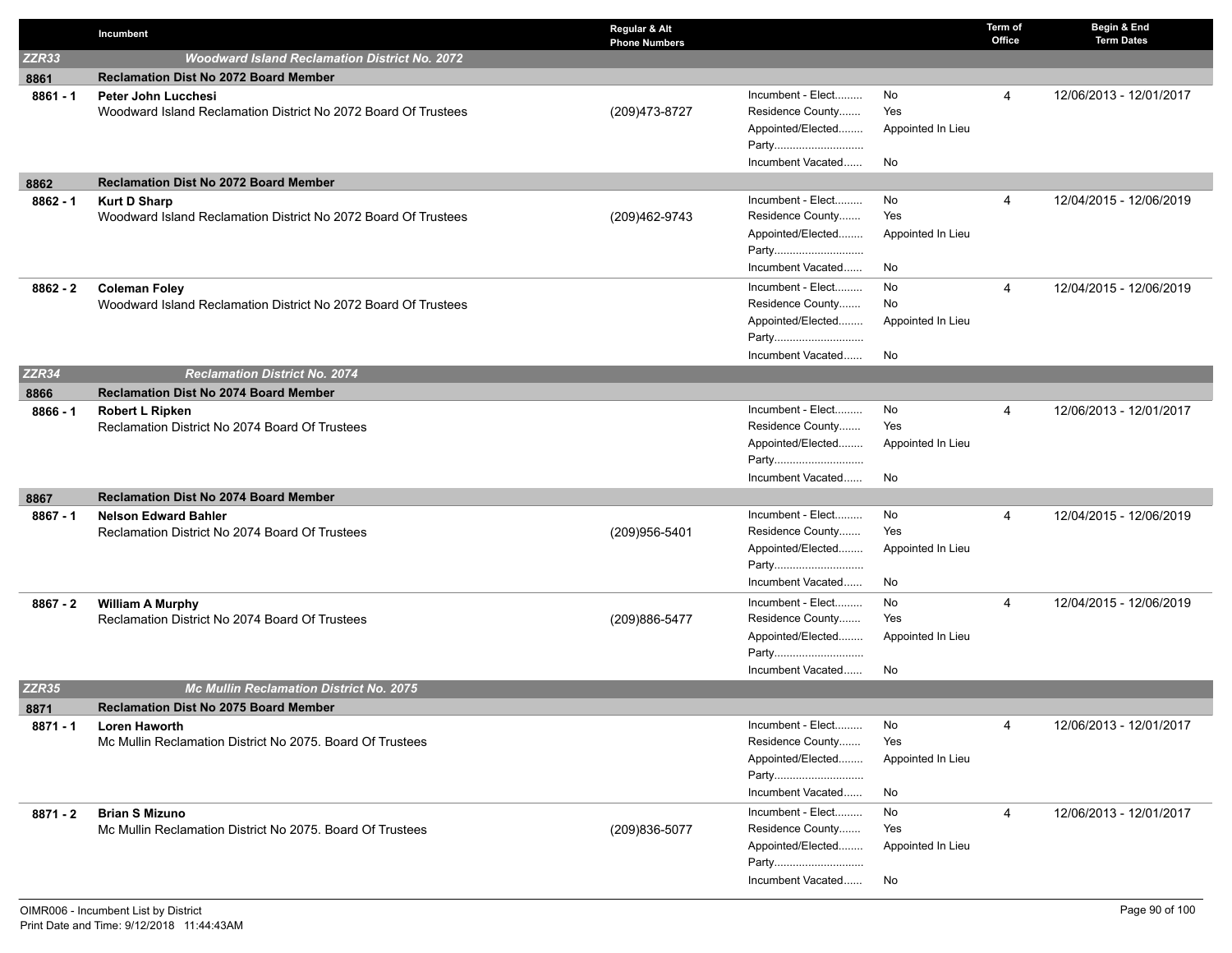|                   | Incumbent                                                | Regular & Alt<br><b>Phone Numbers</b> |                   | Term of<br>Office | Begin & End<br><b>Term Dates</b> |
|-------------------|----------------------------------------------------------|---------------------------------------|-------------------|-------------------|----------------------------------|
| ZZR35             | <b>Mc Mullin Reclamation District No. 2075</b>           |                                       |                   |                   |                                  |
| 8872              | <b>Reclamation Dist No 2075 Board Member</b>             |                                       |                   |                   |                                  |
| $8872 - 1$        | Eddy Jo Cardoza                                          | Incumbent - Elect                     | No                | 4                 | 12/04/2015 - 12/06/2019          |
|                   | Mc Mullin Reclamation District No 2075 Board Of Trustees | Residence County                      | Yes               |                   |                                  |
|                   |                                                          | Appointed/Elected                     | Appointed In Lieu |                   |                                  |
|                   |                                                          | Party                                 |                   |                   |                                  |
|                   |                                                          | Incumbent Vacated                     | No                |                   |                                  |
| $8872 - 2$        | <b>Gerrit Hofman</b>                                     | Incumbent - Elect                     | No                | 4                 | 12/04/2015 - 12/06/2019          |
|                   | Mc Mullin Reclamation District No 2075 Board Of Trustees | Residence County                      | Yes               |                   |                                  |
|                   |                                                          | Appointed/Elected<br>Party            | Appointed In Lieu |                   |                                  |
|                   |                                                          | Incumbent Vacated                     | No                |                   |                                  |
| $8872 - 3$        | <b>Raymond J Quaresma</b>                                | Incumbent - Elect                     | No                | 4                 | 12/04/2015 - 12/06/2019          |
|                   | Mc Mullin Reclamation District No 2075 Board Of Trustees | Residence County                      | Yes               |                   |                                  |
|                   |                                                          | Appointed/Elected                     | Appointed In Lieu |                   |                                  |
|                   |                                                          | Party                                 |                   |                   |                                  |
|                   |                                                          | Incumbent Vacated                     | No                |                   |                                  |
| ZZR <sub>36</sub> | <b>Kasson Reclamation District No. 2085</b>              |                                       |                   |                   |                                  |
| 8876              | <b>Reclamation Dist No 2085 Board Member</b>             |                                       |                   |                   |                                  |
| $8876 - 1$        | <b>Robert L Pombo</b>                                    | Incumbent - Elect                     | No                | 4                 | 12/06/2013 - 12/01/2017          |
|                   | Kasson Reclamation District No 2085 Board Of Trustees    | Residence County                      | Yes               |                   |                                  |
|                   |                                                          | Appointed/Elected                     | Appointed In Lieu |                   |                                  |
|                   |                                                          | Party                                 |                   |                   |                                  |
|                   |                                                          | Incumbent Vacated                     | No                |                   |                                  |
| $8876 - 2$        | <b>Scot Alan Deutschlander</b>                           | Incumbent - Elect                     | No                | 4                 | 12/06/2013 - 12/01/2017          |
|                   | Kasson Reclamation District No 2085 Board Of Trustees    | Residence County                      | Yes               |                   |                                  |
|                   |                                                          | Appointed/Elected<br>Party            | Appointed In Lieu |                   |                                  |
|                   |                                                          | Incumbent Vacated                     | No                |                   |                                  |
| $8876 - 3$        | <b>Ralph Timan</b>                                       | Incumbent - Elect                     | No                | 4                 | 12/06/2013 - 12/01/2017          |
|                   | Kasson Reclamation District No 2085 Board Of Trustees    | Residence County<br>(209) 836-2815    | Yes               |                   |                                  |
|                   |                                                          | Appointed/Elected                     | Appointed In Lieu |                   |                                  |
|                   |                                                          | Party                                 |                   |                   |                                  |
|                   |                                                          | Incumbent Vacated                     | No                |                   |                                  |
| 8877              | <b>Reclamation Dist No 2085 Board Member</b>             |                                       |                   |                   |                                  |
| $8877 - 1$        | <b>William D Fisher</b>                                  | Incumbent - Elect                     | No                | 4                 | 12/02/2011 - 12/04/2015          |
|                   | Kasson Reclamation District No 2085 Board Of Trustees    | Residence County                      | Yes               |                   |                                  |
|                   |                                                          | Appointed/Elected                     | Appointed In Lieu |                   |                                  |
|                   |                                                          | Party                                 |                   |                   |                                  |
|                   |                                                          | Incumbent Vacated                     | No                |                   |                                  |
| 8877 - 2          | Robert "Craig" Smith                                     | Incumbent - Elect<br>Residence County | No<br>Yes         | $\overline{4}$    | 12/02/2011 - 12/04/2015          |
|                   | Kasson Reclamation District No 2085 Board Of Trustees    | (209) 835-3566                        |                   |                   |                                  |
|                   |                                                          | Appointed/Elected<br>Party            | Appointed In Lieu |                   |                                  |
|                   |                                                          | Incumbent Vacated                     | No                |                   |                                  |
| ZZR37             | <b>Reclamation District No. 2086 - Canal Ranch</b>       |                                       |                   |                   |                                  |
| 8881              | <b>Reclamation Dist No 2086 Board Member</b>             |                                       |                   |                   |                                  |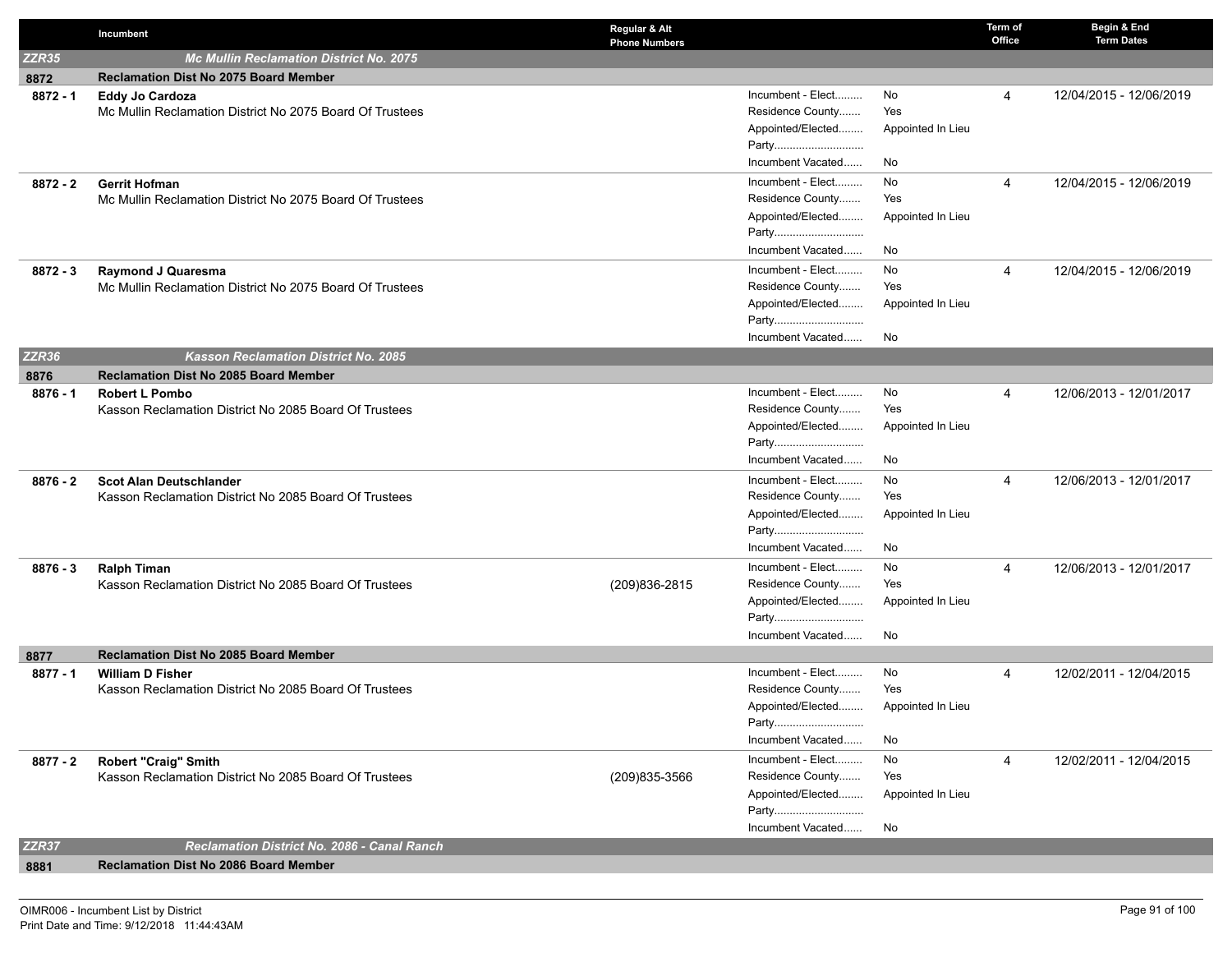|            | Incumbent                                                                             | Regular & Alt<br><b>Phone Numbers</b> |                                                                                          |                                                    | Term of<br>Office | Begin & End<br><b>Term Dates</b> |
|------------|---------------------------------------------------------------------------------------|---------------------------------------|------------------------------------------------------------------------------------------|----------------------------------------------------|-------------------|----------------------------------|
| ZZR37      | <b>Reclamation District No. 2086 - Canal Ranch</b>                                    |                                       |                                                                                          |                                                    |                   |                                  |
| 8881       | <b>Reclamation Dist No 2086 Board Member</b>                                          |                                       |                                                                                          |                                                    |                   |                                  |
| $8881 - 1$ | <b>James P Stoltman</b><br>Canal Ranch Reclamation District No 2086 Board Of Trustees | (209)334-2075                         | Incumbent - Elect<br>Residence County<br>Appointed/Elected<br>Party<br>Incumbent Vacated | No<br>Yes<br>Appointed To Vacan<br>No              | 4                 | 12/06/2013 - 12/01/2017          |
| $8881 - 2$ | Dean Albert Cortopassi<br>Canal Ranch Reclamation District No 2086 Board Of Trustees  | (209)948-0792                         | Incumbent - Elect<br>Residence County<br>Appointed/Elected<br>Party<br>Incumbent Vacated | No<br>Yes<br>Appointed To Vacan<br>No              | 4                 | 12/06/2013 - 12/01/2017          |
| 8882       | <b>Reclamation Dist No 2086 Board Member</b>                                          |                                       |                                                                                          |                                                    |                   |                                  |
| $8882 - 1$ | <b>Donald G Lenz</b><br>Canal Ranch Reclamation District No 2086 Board Of Trustees    | (209) 476-1256                        | Incumbent - Elect<br>Residence County<br>Appointed/Elected<br>Party<br>Incumbent Vacated | No<br>Yes<br>Appointed In Lieu<br>No               | 4                 | 12/04/2015 - 12/06/2019          |
| ZZR38      | <b>Stark Reclamation District No. 2089</b>                                            |                                       |                                                                                          |                                                    |                   |                                  |
| 8886       | <b>Reclamation Dist No 2089 Board Member</b>                                          |                                       |                                                                                          |                                                    |                   |                                  |
| $8886 - 1$ | <b>Kent D Gikas</b><br>Stark Reclamation District No 2089 Board Of Trustees           | (209)477-6014                         | Incumbent - Elect<br>Residence County<br>Appointed/Elected<br>Party<br>Incumbent Vacated | No<br>Yes<br>Appointed In Lieu<br>Republican<br>No | 4                 | 12/02/2016 - 12/04/2020          |
| $8886 - 2$ | <b>Stanley Bettencourt</b><br>Stark Reclamation District No 2089 Board Of Trustees    |                                       | Incumbent - Elect<br>Residence County<br>Appointed/Elected<br>Party<br>Incumbent Vacated | No<br>Yes<br>Appointed In Lieu<br>No               | 4                 | 12/02/2016 - 12/04/2020          |
| 8887       | <b>Reclamation Dist No 2089 Board Member</b>                                          |                                       |                                                                                          |                                                    |                   |                                  |
| $8887 - 1$ | <b>Mario Anthony Jaques</b><br>Stark Reclamation District No 2089                     | (209)482-1191                         | Incumbent - Elect<br>Residence County<br>Appointed/Elected<br>Party<br>Incumbent Vacated | No<br>Yes<br>Appointed In Lieu<br>No               | 4                 | 12/05/2014 - 12/07/2018          |
| ZZR39      | <b>Walthall Reclamation District No. 2094</b>                                         |                                       |                                                                                          |                                                    |                   |                                  |
| 8892       | <b>Reclamation Dist No 2094 Board Member</b>                                          |                                       |                                                                                          |                                                    |                   |                                  |
| 8892 - 1   | <b>Brian S Mizuno</b><br>Walthall Reclamation District No 2094 Board Of Trustees      | (209) 836-5077                        | Incumbent - Elect<br>Residence County<br>Appointed/Elected<br>Party<br>Incumbent Vacated | No<br>Yes<br>Appointed In Lieu<br>No               | 4                 | 12/07/2012 - 12/02/2016          |
| 8892 - 2   | Albert G Boyce Jr<br>Walthall Reclamation District No 2094 Board Of Trustees          | (209) 823-1611                        | Incumbent - Elect<br>Residence County<br>Appointed/Elected<br>Party<br>Incumbent Vacated | No<br>Yes<br>Appointed In Lieu<br>No               | 4                 | 12/07/2012 - 12/02/2016          |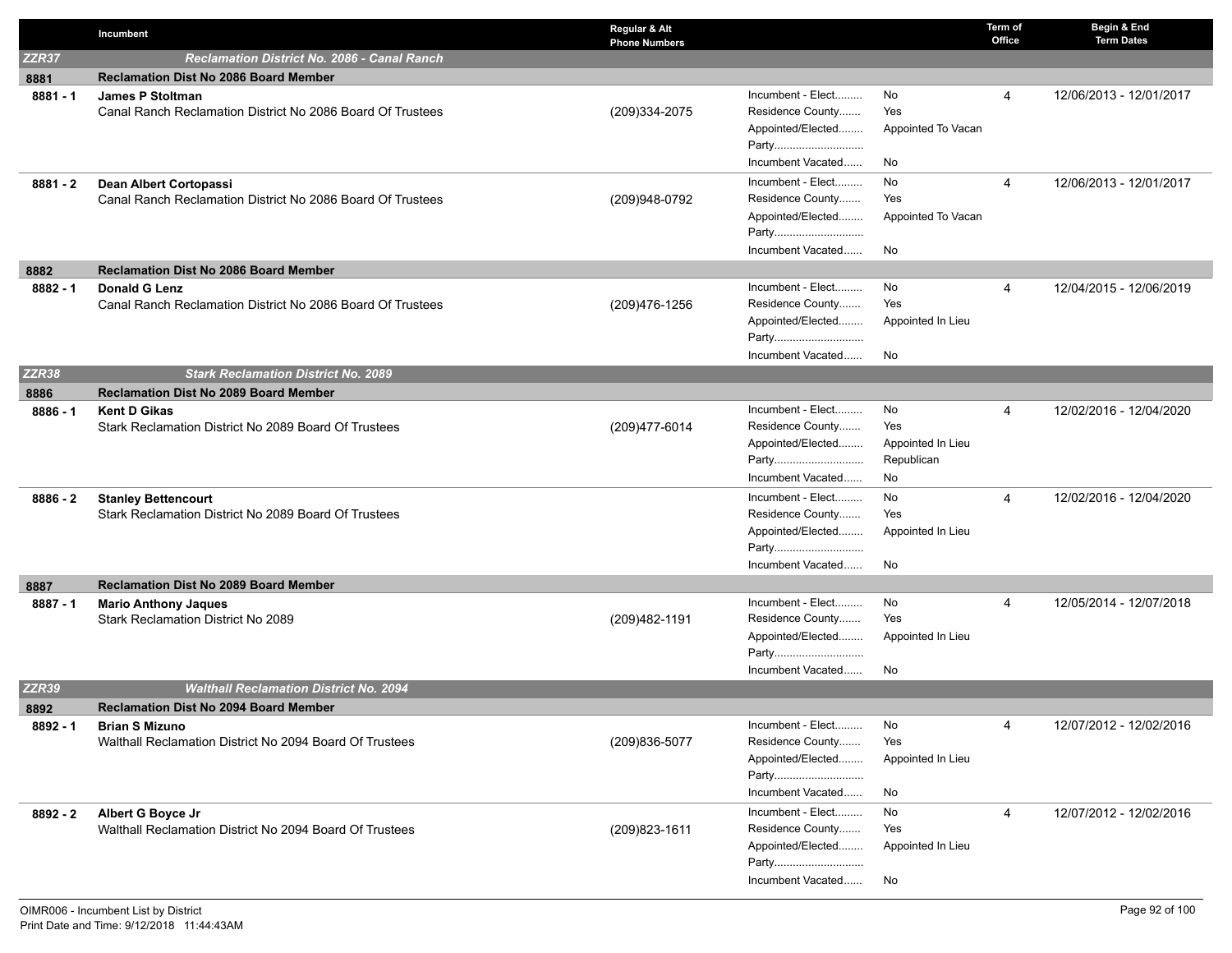|              | Incumbent                                                                                 | Regular & Alt<br><b>Phone Numbers</b> |                                       |                   | Term of<br>Office | Begin & End<br><b>Term Dates</b> |
|--------------|-------------------------------------------------------------------------------------------|---------------------------------------|---------------------------------------|-------------------|-------------------|----------------------------------|
| <b>ZZR39</b> | <b>Walthall Reclamation District No. 2094</b>                                             |                                       |                                       |                   |                   |                                  |
| 8892         | <b>Reclamation Dist No 2094 Board Member</b>                                              |                                       |                                       |                   |                   |                                  |
| $8892 - 3$   | <b>Albert G Boyce</b>                                                                     |                                       | Incumbent - Elect                     | No                | 4                 | 12/07/2012 - 12/02/2016          |
|              | Walthall Reclamation District No 2094 Board Of Trustees                                   |                                       | Residence County                      | Yes               |                   |                                  |
|              |                                                                                           |                                       | Appointed/Elected                     | Appointed In Lieu |                   |                                  |
|              |                                                                                           |                                       | Party                                 |                   |                   |                                  |
|              |                                                                                           |                                       | Incumbent Vacated                     | No                |                   |                                  |
| <b>ZZR40</b> | <b>Paradise Junction Reclamation District No. 2095</b>                                    |                                       |                                       |                   |                   |                                  |
| 8896         | <b>Reclamation Dist No 2095 Board Member</b>                                              |                                       |                                       |                   |                   |                                  |
| $8896 - 1$   | John Silva                                                                                |                                       | Incumbent - Elect                     | No<br>Yes         | 4                 | 12/06/2013 - 12/01/2017          |
|              | Paradise Junction Reclamation District No 2095 Board Of Trustees                          | (209) 835-2522                        | Residence County<br>Appointed/Elected | Appointed In Lieu |                   |                                  |
|              |                                                                                           |                                       | Party                                 |                   |                   |                                  |
|              |                                                                                           |                                       | Incumbent Vacated                     | No                |                   |                                  |
|              |                                                                                           |                                       | Incumbent - Elect                     | No                | 4                 | 12/06/2013 - 12/01/2017          |
| $8896 - 2$   | <b>Robert L Pombo</b><br>Paradise Junction Reclamation District No 2095 Board Of Trustees |                                       | Residence County                      | Yes               |                   |                                  |
|              |                                                                                           |                                       | Appointed/Elected                     | Appointed In Lieu |                   |                                  |
|              |                                                                                           |                                       | Party                                 |                   |                   |                                  |
|              |                                                                                           |                                       | Incumbent Vacated                     | No                |                   |                                  |
| 8897         | <b>Reclamation Dist No 2095 Board Member</b>                                              |                                       |                                       |                   |                   |                                  |
| 8897 - 1     | <b>Ernest J Pombo Jr</b>                                                                  |                                       | Incumbent - Elect                     | No                | 4                 | 12/04/2015 - 12/06/2019          |
|              | Paradise Junction Reclamation District No 2095 Board Of Trustees                          | (209)835-4949                         | Residence County                      | Yes               |                   |                                  |
|              |                                                                                           |                                       | Appointed/Elected                     | Appointed In Lieu |                   |                                  |
|              |                                                                                           |                                       | Party                                 |                   |                   |                                  |
|              |                                                                                           |                                       | Incumbent Vacated                     | No                |                   |                                  |
| <b>ZZR41</b> | <b>Wetherbee Lake Reclamation District No. 2096</b>                                       |                                       |                                       |                   |                   |                                  |
| 8901         | <b>Reclamation Dist No 2096 Board Member</b>                                              |                                       |                                       |                   |                   |                                  |
| $8901 - 1$   | <b>Paul Richard Banicki</b>                                                               |                                       | Incumbent - Elect                     | No                | 4                 | 12/06/2013 - 12/01/2017          |
|              | Wetherbee Lake Reclamation District No 2096 Board Of Trustees                             | (209)825-6028                         | Residence County                      | Yes               |                   |                                  |
|              |                                                                                           |                                       | Appointed/Elected                     | Appointed In Lieu |                   |                                  |
|              |                                                                                           |                                       | Party                                 |                   |                   |                                  |
|              |                                                                                           |                                       | Incumbent Vacated                     | No.               |                   |                                  |
| $8901 - 2$   | <b>Armon Robeck</b>                                                                       |                                       | Incumbent - Elect                     | No                | 4                 | 12/06/2013 - 12/01/2017          |
|              | Wetherbee Lake Reclamation District No 2096 Board Of Trustees                             |                                       | Residence County                      | Yes               |                   |                                  |
|              |                                                                                           |                                       | Appointed/Elected                     | Appointed In Lieu |                   |                                  |
|              |                                                                                           |                                       | Party<br>Incumbent Vacated            | No                |                   |                                  |
|              |                                                                                           |                                       |                                       |                   |                   |                                  |
| $8901 - 3$   | <b>Jay Murray</b><br>Wetherbee Lake Reclamation District No 2096 Board Of Trustees        |                                       | Incumbent - Elect<br>Residence County | No<br>No          | 4                 | 12/06/2013 - 12/01/2017          |
|              |                                                                                           |                                       | Appointed/Elected                     | Appointed In Lieu |                   |                                  |
|              |                                                                                           |                                       | Party                                 |                   |                   |                                  |
|              |                                                                                           |                                       | Incumbent Vacated                     | No                |                   |                                  |
| 8902         | <b>Reclamation Dist No 2096 Board Member</b>                                              |                                       |                                       |                   |                   |                                  |
| 8902 - 1     | <b>Stacey L Cody</b>                                                                      |                                       | Incumbent - Elect                     | No                | 4                 | 12/04/2015 - 12/06/2019          |
|              | Wetherbee Lake Reclamation District No 2096 Board Of Trustees                             | (209)239-6052                         | Residence County                      | Yes               |                   |                                  |
|              |                                                                                           |                                       | Appointed/Elected                     | Appointed In Lieu |                   |                                  |
|              |                                                                                           |                                       | Party                                 |                   |                   |                                  |
|              |                                                                                           |                                       | Incumbent Vacated                     | No                |                   |                                  |
|              |                                                                                           |                                       |                                       |                   |                   |                                  |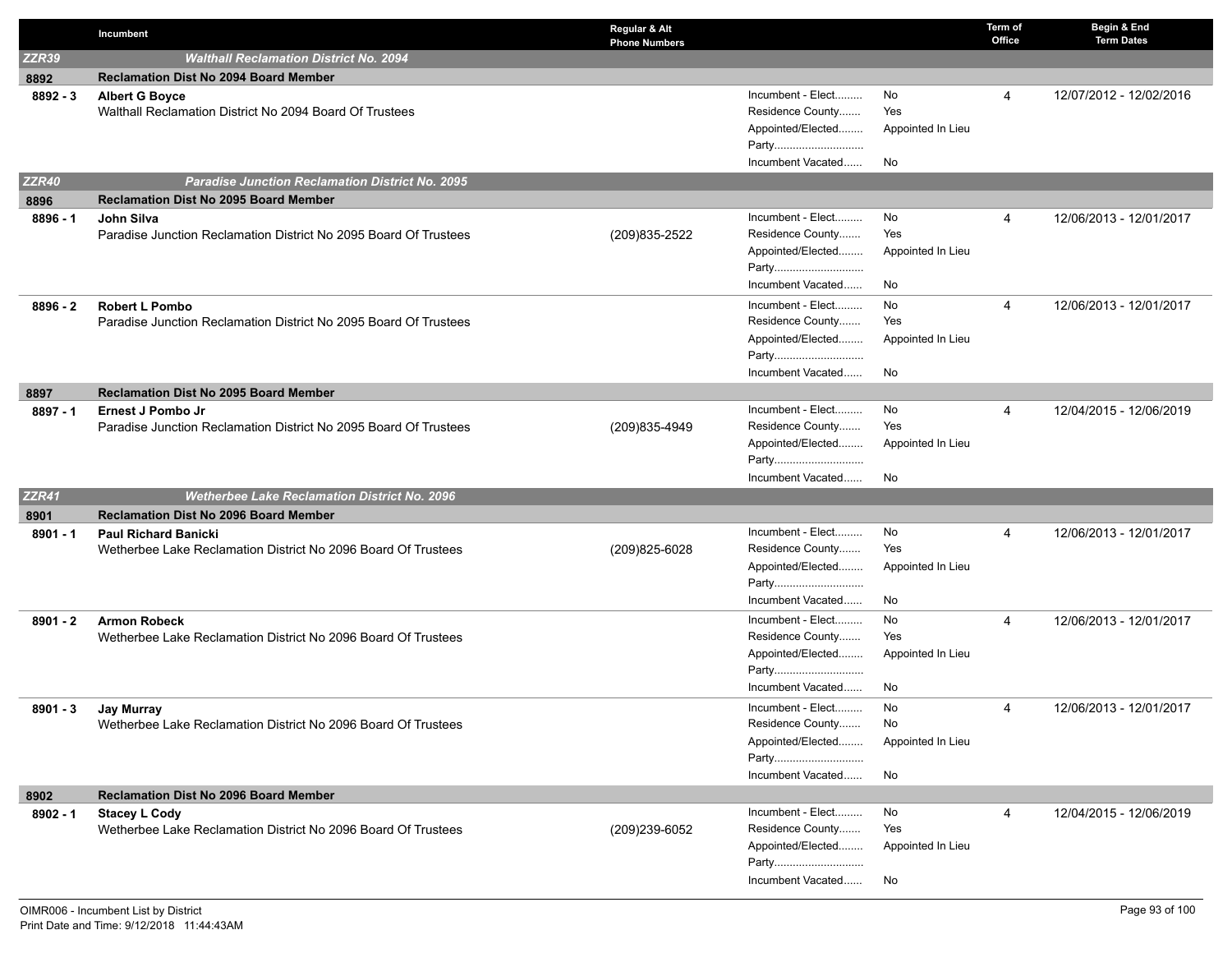|              | Incumbent                                                                       | Regular & Alt<br><b>Phone Numbers</b> |                   | <b>Term of</b><br>Office | Begin & End<br><b>Term Dates</b> |
|--------------|---------------------------------------------------------------------------------|---------------------------------------|-------------------|--------------------------|----------------------------------|
| <b>ZZR41</b> | <b>Wetherbee Lake Reclamation District No. 2096</b>                             |                                       |                   |                          |                                  |
| 8902         | <b>Reclamation Dist No 2096 Board Member</b>                                    |                                       |                   |                          |                                  |
| $8902 - 2$   | <b>Randy Barker</b>                                                             | Incumbent - Elect                     | No                | 4                        | 12/04/2015 - 12/06/2019          |
|              | Wetherbee Lake Reclamation District No 2096 Board Of Trustees                   | Residence County                      | Yes               |                          |                                  |
|              |                                                                                 | Appointed/Elected                     | Appointed In Lieu |                          |                                  |
|              |                                                                                 | Party                                 |                   |                          |                                  |
|              |                                                                                 | Incumbent Vacated                     | No                |                          |                                  |
| <b>ZZR42</b> | <b>Mossdale Reclamation District No. 2107</b>                                   |                                       |                   |                          |                                  |
| 8906         | <b>Reclamation Dist No 2107 Board Member</b>                                    |                                       |                   |                          |                                  |
| $8906 - 1$   | <b>Robert Brown</b>                                                             | Incumbent - Elect<br>Residence County | No<br>Yes         | $\overline{4}$           | 12/06/2013 - 12/01/2017          |
|              | Mossdale Reclamation District No 2107 Board Of Trustees                         | Appointed/Elected                     |                   |                          |                                  |
|              |                                                                                 | Party                                 | Appointed In Lieu |                          |                                  |
|              |                                                                                 | Incumbent Vacated                     | No                |                          |                                  |
|              |                                                                                 | Incumbent - Elect                     | No                | $\overline{4}$           | 12/06/2013 - 12/01/2017          |
| $8906 - 2$   | <b>Ramon Batista</b><br>Mossdale Reclamation District No 2107 Board Of Trustees | Residence County                      | Yes               |                          |                                  |
|              |                                                                                 | Appointed/Elected                     | Appointed In Lieu |                          |                                  |
|              |                                                                                 | Party                                 |                   |                          |                                  |
|              |                                                                                 | Incumbent Vacated                     | No                |                          |                                  |
| 8907         | <b>Reclamation Dist No 2107 Board Member</b>                                    |                                       |                   |                          |                                  |
| $8907 - 1$   | <b>Rudy Dell'Osso</b>                                                           | Incumbent - Elect                     | No                | 4                        | 12/04/2015 - 12/06/2019          |
|              | Mossdale Reclamation District No 2107 Board Of Trustees                         | Residence County<br>(209)982-0833     | Yes               |                          |                                  |
|              |                                                                                 | Appointed/Elected                     | Appointed In Lieu |                          |                                  |
|              |                                                                                 | Party                                 |                   |                          |                                  |
|              |                                                                                 | Incumbent Vacated                     | No                |                          |                                  |
| <b>ZZR43</b> | <b>Reclamation District No. 2108 - Tinley Island</b>                            |                                       |                   |                          |                                  |
| 8911         | <b>Reclamation Dist No 2108 Board Member</b>                                    |                                       |                   |                          |                                  |
| $8911 - 1$   | RD 2108 - 2017 Vacant                                                           | Incumbent - Elect                     | No                | 4                        | 12/06/2013 - 12/01/2017          |
|              | Tinley Island Reclamation District No 2108 Board Of Trustees                    | Residence County                      | No                |                          |                                  |
|              |                                                                                 | Appointed/Elected                     | Elected           |                          |                                  |
|              |                                                                                 | Party<br>Incumbent Vacated            | Yes               |                          |                                  |
|              |                                                                                 |                                       | No                |                          |                                  |
| $8911 - 2$   | RD 2108 - 2017 Vacant                                                           | Incumbent - Elect<br>Residence County | No                | 4                        | 12/06/2013 - 12/01/2017          |
|              | Tinley Island Reclamation District No 2108 Board Of Trustees                    | Appointed/Elected                     | Elected           |                          |                                  |
|              |                                                                                 | Party                                 |                   |                          |                                  |
|              |                                                                                 | Incumbent Vacated                     | Yes               |                          |                                  |
| 8912         | <b>Reclamation Dist No 2108 Board Member</b>                                    |                                       |                   |                          |                                  |
| $8912 - 1$   | <b>Hans P Treuenfels</b>                                                        | Incumbent - Elect                     | No                | 4                        | 12/04/2015 - 12/06/2019          |
|              | Tinsley Island Reclamation District No 2108 Board Of Trustees                   | Residence County                      | No                |                          |                                  |
|              |                                                                                 | Appointed/Elected                     | Appointed In Lieu |                          |                                  |
|              |                                                                                 | Party                                 |                   |                          |                                  |
|              |                                                                                 | Incumbent Vacated                     | No                |                          |                                  |
| 8912 - 2     | John Siegel                                                                     | Incumbent - Elect                     | No                | 4                        | 12/04/2015 - 12/06/2019          |
|              | Tinsley Island Reclamation District No 2108 Board Of Trustees                   | Residence County                      | No                |                          |                                  |
|              |                                                                                 | Appointed/Elected                     | Appointed In Lieu |                          |                                  |
|              |                                                                                 | Party                                 |                   |                          |                                  |
|              |                                                                                 | Incumbent Vacated                     | No                |                          |                                  |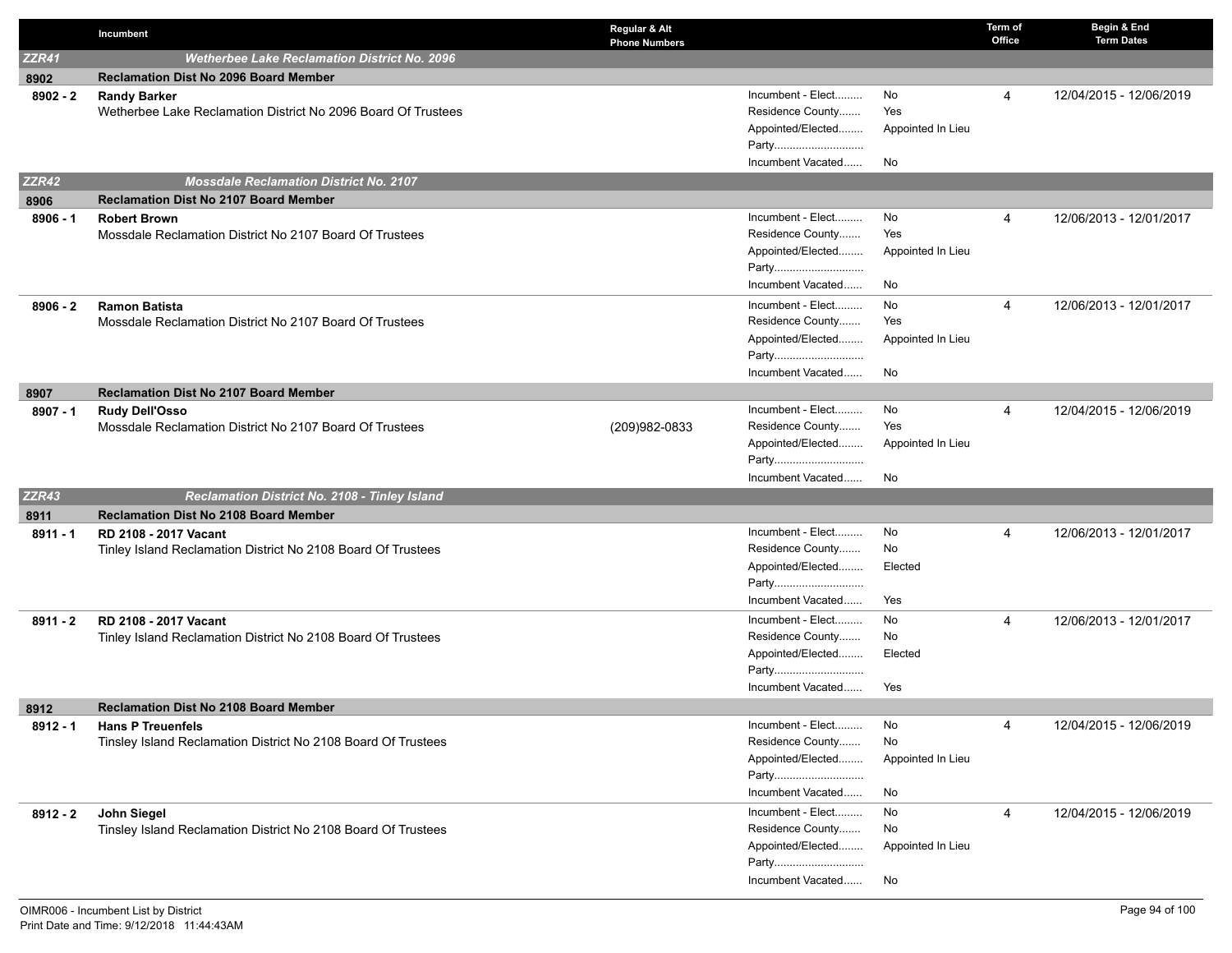|              | Incumbent                                                     | Regular & Alt<br><b>Phone Numbers</b> |                   | Term of<br>Office | Begin & End<br><b>Term Dates</b> |
|--------------|---------------------------------------------------------------|---------------------------------------|-------------------|-------------------|----------------------------------|
| ZZR43        | Reclamation District No. 2108 - Tinley Island                 |                                       |                   |                   |                                  |
| 8913         | <b>Reclamation Dist No 2108 Board Member</b>                  |                                       |                   |                   |                                  |
| $8913 - 3$   | <b>Thomas M Quigg</b>                                         | Incumbent - Elect                     | No                | 4                 | 12/06/2013 - 12/01/2017          |
|              | Tinsley Island Reclamation District No 2108 Board of Trustees | Residence County                      | No                |                   |                                  |
|              |                                                               | Appointed/Elected                     | Appointed In Lieu |                   |                                  |
|              |                                                               | Party                                 |                   |                   |                                  |
|              |                                                               | Incumbent Vacated                     | No                |                   |                                  |
| ZZR44        | <b>Fay Island Reclamation District No. 2113</b>               |                                       |                   |                   |                                  |
| 8916         | <b>Reclamation Dist No 2113 Board Member</b>                  |                                       |                   |                   |                                  |
| $8916 - 1$   | <b>William L Edwards</b>                                      | Incumbent - Elect                     | No                | 4                 | 12/06/2013 - 12/01/2017          |
|              | Fay Island Reclamation District No 2113 Board Of Trustees     | Residence County                      | No                |                   |                                  |
|              |                                                               | Appointed/Elected                     | Appointed In Lieu |                   |                                  |
|              |                                                               | Party                                 |                   |                   |                                  |
|              |                                                               | Incumbent Vacated                     | No                |                   |                                  |
| $8916 - 2$   | <b>Cree Adams Edwards</b>                                     | Incumbent - Elect                     | No                | 4                 | 12/06/2013 - 12/01/2017          |
|              | Fay Island Reclamation District No 2113 Board Of Trustees     | Residence County                      | No                |                   |                                  |
|              |                                                               | Appointed/Elected                     | Appointed In Lieu |                   |                                  |
|              |                                                               | Party                                 |                   |                   |                                  |
|              |                                                               | Incumbent Vacated                     | No                |                   |                                  |
| 8917         | <b>Reclamation Dist No 2113 Board Member</b>                  |                                       |                   |                   |                                  |
| $8917 - 1$   | <b>Paul Cleveland Edwards</b>                                 | Incumbent - Elect                     | No                | 4                 | 12/04/2015 - 12/06/2019          |
|              | Fay Island Reclamation District No 2113 Board Of Trustees     | Residence County                      | No                |                   |                                  |
|              |                                                               | Appointed/Elected<br>Party            | Appointed In Lieu |                   |                                  |
|              |                                                               | Incumbent Vacated                     | No                |                   |                                  |
| <b>ZZR46</b> | <b>Shima Tract Reclamation District No. 2115</b>              |                                       |                   |                   |                                  |
| 8926         | <b>Reclamation Dist No 2115 Board Member</b>                  |                                       |                   |                   |                                  |
| $8926 - 1$   | John C Kelley Jr                                              | Incumbent - Elect                     | No                | 4                 | 12/06/2013 - 12/01/2017          |
|              | Shima Tract Reclamation District No 2115 Baord Of Trustees    | Residence County                      | Yes               |                   |                                  |
|              |                                                               | Appointed/Elected                     | Appointed In Lieu |                   |                                  |
|              |                                                               | Party                                 |                   |                   |                                  |
|              |                                                               | Incumbent Vacated                     | No                |                   |                                  |
| 8927         | <b>Reclamation Dist No 2115 Board Member</b>                  |                                       |                   |                   |                                  |
| 8927 - 1     | John C Kelley III                                             | Incumbent - Elect                     | No                | 4                 | 12/04/2015 - 12/06/2019          |
|              | Shima Tract Reclamation District No 2115 Board Of Trustees    | Residence County                      | Yes               |                   |                                  |
|              |                                                               | Appointed/Elected                     | Appointed In Lieu |                   |                                  |
|              |                                                               | Party                                 |                   |                   |                                  |
|              |                                                               | Incumbent Vacated                     | No                |                   |                                  |
| 8927 - 2     | Justin Z Kelley                                               | Incumbent - Elect                     | No                | 4                 | 12/02/2011 - 12/04/2015          |
|              | Shima Tract Reclamation District No 2115 Board Of Trustees    | Residence County<br>(209)472-1489     | Yes               |                   |                                  |
|              |                                                               | Appointed/Elected                     | Appointed In Lieu |                   |                                  |
|              |                                                               | Party                                 |                   |                   |                                  |
|              |                                                               | Incumbent Vacated                     | No                |                   |                                  |
| <b>ZZR47</b> | <b>Holt Station Reclamation District No. 2116</b>             |                                       |                   |                   |                                  |
| 8931         | <b>Reclamation Dist No 2116 Board Member</b>                  |                                       |                   |                   |                                  |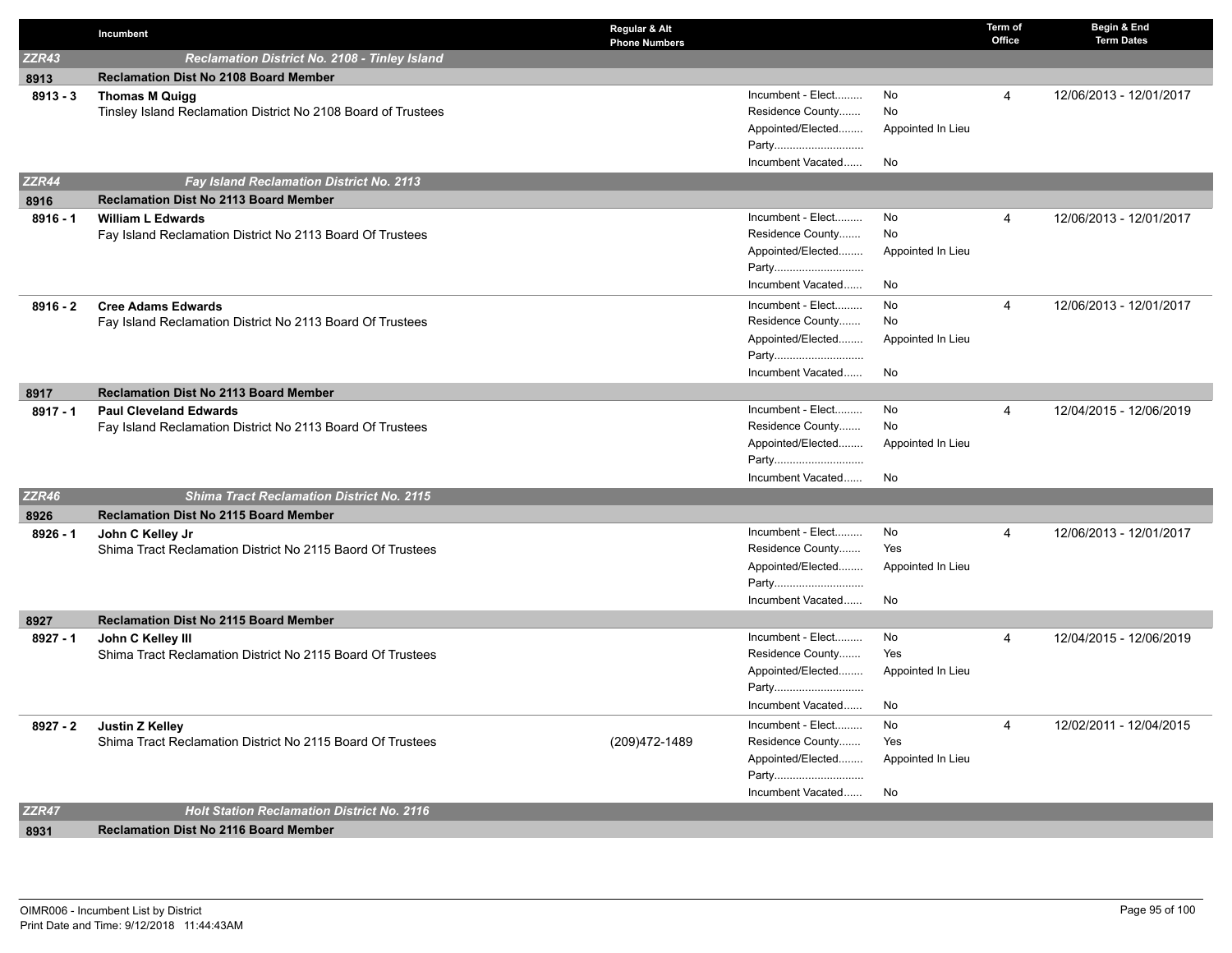|              | Incumbent                                                                   | Regular & Alt<br><b>Phone Numbers</b> |                                       |                   | Term of<br>Office | Begin & End<br><b>Term Dates</b> |
|--------------|-----------------------------------------------------------------------------|---------------------------------------|---------------------------------------|-------------------|-------------------|----------------------------------|
| ZZR47        | <b>Holt Station Reclamation District No. 2116</b>                           |                                       |                                       |                   |                   |                                  |
| 8931         | <b>Reclamation Dist No 2116 Board Member</b>                                |                                       |                                       |                   |                   |                                  |
| $8931 - 1$   | Devon Susanne De Paoli                                                      |                                       | Incumbent - Elect                     | No                | 4                 | 12/06/2013 - 12/01/2017          |
|              | Holt Station Reclamation District No 2116 Board Of Trustees                 | (209)479-9795                         | Residence County                      | Yes               |                   |                                  |
|              |                                                                             |                                       | Appointed/Elected                     | Appointed In Lieu |                   |                                  |
|              |                                                                             |                                       | Party                                 |                   |                   |                                  |
|              |                                                                             |                                       | Incumbent Vacated                     | No                |                   |                                  |
| 8932         | <b>Reclamation Dist No 2116 Board Member</b>                                |                                       |                                       |                   |                   |                                  |
| $8932 - 1$   | Kimberlyn Keeney                                                            |                                       | Incumbent - Elect                     | No                | 4                 | 12/04/2015 - 12/06/2019          |
|              | Holt Station Reclamation District No 2116 Board Of Trustees                 |                                       | Residence County                      | Yes               |                   |                                  |
|              |                                                                             |                                       | Appointed/Elected                     | Appointed In Lieu |                   |                                  |
|              |                                                                             |                                       | Party                                 |                   |                   |                                  |
|              |                                                                             |                                       | Incumbent Vacated                     | No                |                   |                                  |
| $8932 - 2$   | RD 2116 Vacant                                                              |                                       | Incumbent - Elect                     | No                | 4                 | 12/04/2015 - 12/06/2019          |
|              | Holt Station Reclamation District No 2116 Board Of Trustees                 |                                       | Residence County                      | No                |                   |                                  |
|              |                                                                             |                                       | Appointed/Elected                     | Elected           |                   |                                  |
|              |                                                                             |                                       | Party                                 |                   |                   |                                  |
|              |                                                                             |                                       | Incumbent Vacated                     | Yes               |                   |                                  |
| <b>ZZR48</b> | <b>New Island Reclamation District No. 2118</b>                             |                                       |                                       |                   |                   |                                  |
| 8936         | <b>Reclamation Dist No 2118 Board Member</b>                                |                                       |                                       |                   |                   |                                  |
| $8936 - 0$   | <b>Jason Cashman</b>                                                        |                                       | Incumbent - Elect<br>Residence County | No<br>No          | 4                 | 12/02/2016 - 12/04/2020          |
|              | New Island Reclamation District No 2118 Board Of Trustees                   |                                       | Appointed/Elected                     |                   |                   |                                  |
|              |                                                                             |                                       | Party                                 | Appointed In Lieu |                   |                                  |
|              |                                                                             |                                       | Incumbent Vacated                     | No                |                   |                                  |
|              |                                                                             |                                       | Incumbent - Elect                     | No                |                   |                                  |
| $8936 - 1$   | Jeff Wingfield<br>New Island Reclamation District No 2118 Board Of Trustees |                                       | Residence County                      | No                | 4                 | 12/02/2016 - 12/04/2020          |
|              |                                                                             |                                       | Appointed/Elected                     | Appointed In Lieu |                   |                                  |
|              |                                                                             |                                       | Party                                 |                   |                   |                                  |
|              |                                                                             |                                       | Incumbent Vacated                     | No                |                   |                                  |
| $8936 - 2$   | <b>Jason Katindoy</b>                                                       |                                       | Incumbent - Elect                     | No                | 4                 | 12/02/2016 - 12/04/2020          |
|              | New Island Reclamation District No 2118 Board Of Trustees                   |                                       | Residence County                      | No                |                   |                                  |
|              |                                                                             |                                       | Appointed/Elected                     | Appointed In Lieu |                   |                                  |
|              |                                                                             |                                       | Party                                 |                   |                   |                                  |
|              |                                                                             |                                       | Incumbent Vacated                     | No                |                   |                                  |
| ZZR49        | Wright-Elmwood Tract Reclam.dist. No. 2119                                  |                                       |                                       |                   |                   |                                  |
| 8941         | <b>Reclamation Dist No 2119 Board Member</b>                                |                                       |                                       |                   |                   |                                  |
| 8941 - 1     | <b>Eugene A Muzio</b>                                                       |                                       | Incumbent - Elect                     | No.               | 4                 | 12/06/2013 - 12/01/2017          |
|              | Wright-Elmwood Tract Reclamation Dist No 2119 Board Of Trustees             | (209)931-0609                         | Residence County                      | Yes               |                   |                                  |
|              |                                                                             |                                       | Appointed/Elected                     | Appointed In Lieu |                   |                                  |
|              |                                                                             |                                       | Party                                 |                   |                   |                                  |
|              |                                                                             |                                       | Incumbent Vacated                     | No                |                   |                                  |
| 8942         | <b>Reclamation Dist No 2119 Board Member</b>                                |                                       |                                       |                   |                   |                                  |
| $8942 - 1$   | <b>Nelson B Bahler</b>                                                      |                                       | Incumbent - Elect                     | No                | 4                 | 12/04/2015 - 12/06/2019          |
|              | Wright-Elmwood Tract Reclamation Dist No 2119 Board Of Trustees             |                                       | Residence County                      | Yes               |                   |                                  |
|              |                                                                             |                                       | Appointed/Elected                     | Appointed In Lieu |                   |                                  |
|              |                                                                             |                                       | Party                                 |                   |                   |                                  |
|              |                                                                             |                                       | Incumbent Vacated                     | No                |                   |                                  |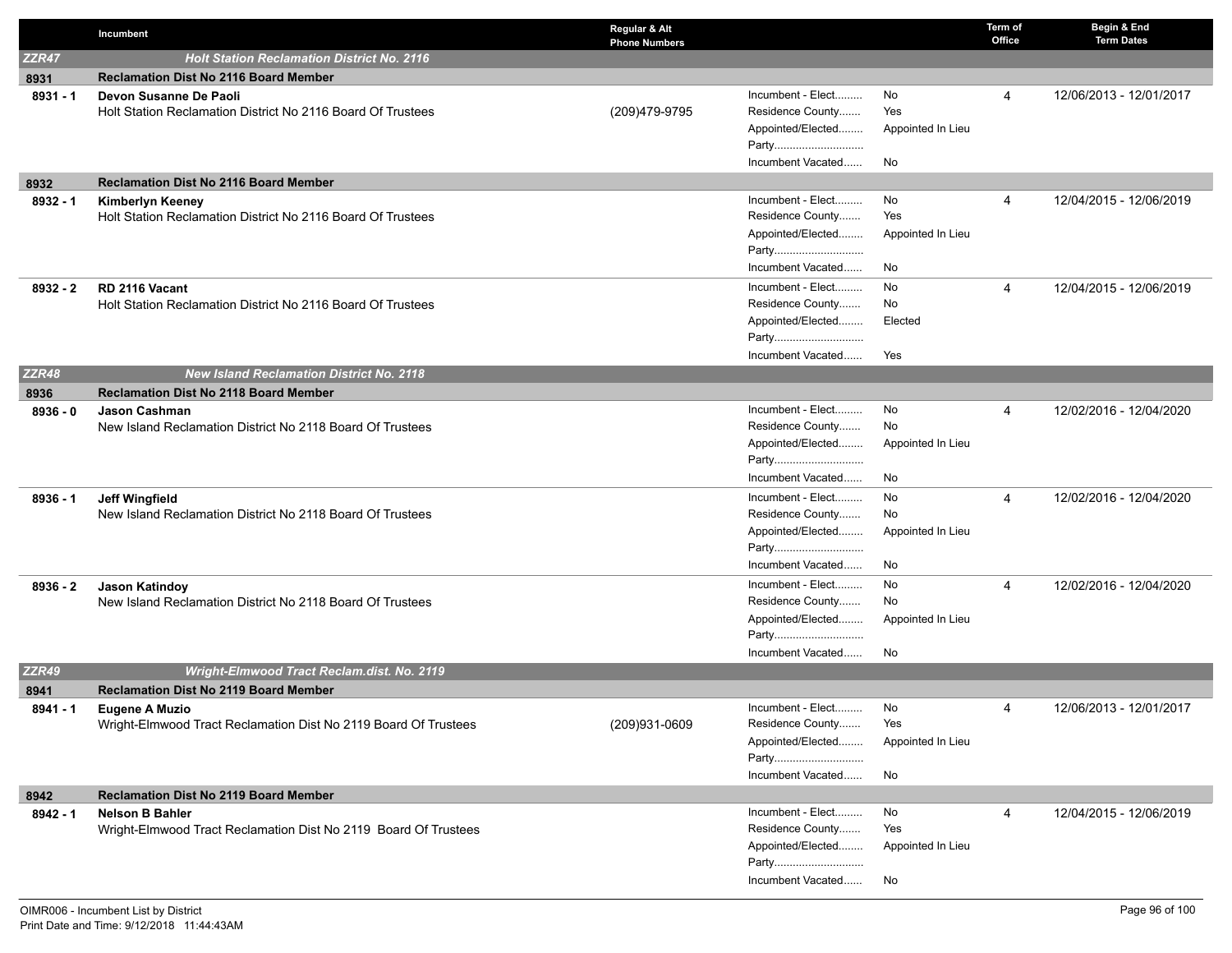|              | Incumbent                                                                 | Regular & Alt<br><b>Phone Numbers</b> |                            |                   | Term of<br>Office | Begin & End<br><b>Term Dates</b> |
|--------------|---------------------------------------------------------------------------|---------------------------------------|----------------------------|-------------------|-------------------|----------------------------------|
| <b>ZZR49</b> | Wright-Elmwood Tract Reclam.dist. No. 2119                                |                                       |                            |                   |                   |                                  |
| 8942         | <b>Reclamation Dist No 2119 Board Member</b>                              |                                       |                            |                   |                   |                                  |
| $8942 - 2$   | <b>Alvin G Cortopassi</b>                                                 |                                       | Incumbent - Elect          | No                | 4                 | 12/04/2015 - 12/06/2019          |
|              | Wright-Elmwood Tract Reclamation Dist No 2119 Board Of Trustees           |                                       | Residence County           | Yes               |                   |                                  |
|              |                                                                           |                                       | Appointed/Elected          | Appointed In Lieu |                   |                                  |
|              |                                                                           |                                       | Party                      |                   |                   |                                  |
|              |                                                                           |                                       | Incumbent Vacated          | No                |                   |                                  |
| <b>ZZR51</b> | <b>Reclamation District No. 2126</b>                                      |                                       |                            |                   |                   |                                  |
| 8946         | Reclamation Dist No 2126 Board Member                                     |                                       |                            |                   |                   |                                  |
| $8946 - 1$   | <b>Marc William Hardy</b>                                                 |                                       | Incumbent - Elect          | No                | 4                 | 12/04/2015 - 12/06/2019          |
|              | Reclamation District No 2126 Board Of Trustees                            | (209) 955-2533                        | Residence County           | Yes               |                   |                                  |
|              |                                                                           |                                       | Appointed/Elected          | Appointed In Lieu |                   |                                  |
|              |                                                                           |                                       | Party<br>Incumbent Vacated |                   |                   |                                  |
|              |                                                                           |                                       |                            | No                |                   |                                  |
| 8947         | <b>Reclamation Dist No 2126 Board Member</b>                              |                                       | Incumbent - Elect          | No                |                   |                                  |
| $8947 - 1$   | <b>Karen E Garrett</b><br>Reclamation District No 2126 Board Of Trustees  | (209)473-2213                         | Residence County           | Yes               | $\overline{4}$    | 12/06/2013 - 12/01/2017          |
|              |                                                                           |                                       | Appointed/Elected          | Appointed In Lieu |                   |                                  |
|              |                                                                           |                                       | Party                      |                   |                   |                                  |
|              |                                                                           |                                       | Incumbent Vacated          | No                |                   |                                  |
| 8947 - 2     | Dan Wood                                                                  |                                       | Incumbent - Elect          | No                | 4                 | 12/06/2013 - 12/01/2017          |
|              | Reclamation District No 2126 Board Of Trustees                            |                                       | Residence County           | Yes               |                   |                                  |
|              |                                                                           |                                       | Appointed/Elected          | Appointed In Lieu |                   |                                  |
|              |                                                                           |                                       | Party                      |                   |                   |                                  |
|              |                                                                           |                                       | Incumbent Vacated          | No                |                   |                                  |
| <b>ZZR52</b> | <b>Reclamation District No.403</b>                                        |                                       |                            |                   |                   |                                  |
| 8723         | Reclamation Dist No. 403 Board Member                                     |                                       |                            |                   |                   |                                  |
| $8723 - 1$   | <b>Jason Cashman</b>                                                      |                                       | Incumbent - Elect          | No                | 4                 | 12/06/2013 - 12/01/2017          |
|              | Reclamation District No. 403 Board of Trustees                            |                                       | Residence County           | No                |                   |                                  |
|              |                                                                           |                                       | Appointed/Elected          | Appointed In Lieu |                   |                                  |
|              |                                                                           |                                       | Party                      |                   |                   |                                  |
|              |                                                                           |                                       | Incumbent Vacated          | No                |                   |                                  |
| 8724         | <b>Reclamation Dist. No. 403 Board Member</b>                             |                                       | Incumbent - Elect          | No                |                   | 12/04/2015 - 12/06/2019          |
| $8724 - 1$   | Juan Gabriel Villanueva<br>Reclamation District No. 403 Board of Trustees |                                       | Residence County           | No                | 4                 |                                  |
|              |                                                                           |                                       | Appointed/Elected          | Appointed In Lieu |                   |                                  |
|              |                                                                           |                                       | Party                      |                   |                   |                                  |
|              |                                                                           |                                       | Incumbent Vacated          | No                |                   |                                  |
| 8724 - 2     | <b>Jeff Vine</b>                                                          |                                       | Incumbent - Elect          | No                | 4                 | 12/04/2015 - 12/06/2019          |
|              | Reclamation District No. 403 Board of Trustees                            |                                       | Residence County           | No                |                   |                                  |
|              |                                                                           |                                       | Appointed/Elected          | Appointed In Lieu |                   |                                  |
|              |                                                                           |                                       | Party                      |                   |                   |                                  |
|              |                                                                           |                                       | Incumbent Vacated          | No                |                   |                                  |
| ZZSW01       | Dos Reis Storm Water District                                             |                                       |                            |                   |                   |                                  |
| 7720         | <b>DOS REIS STORM WATER LANDOWNER</b>                                     |                                       |                            |                   |                   |                                  |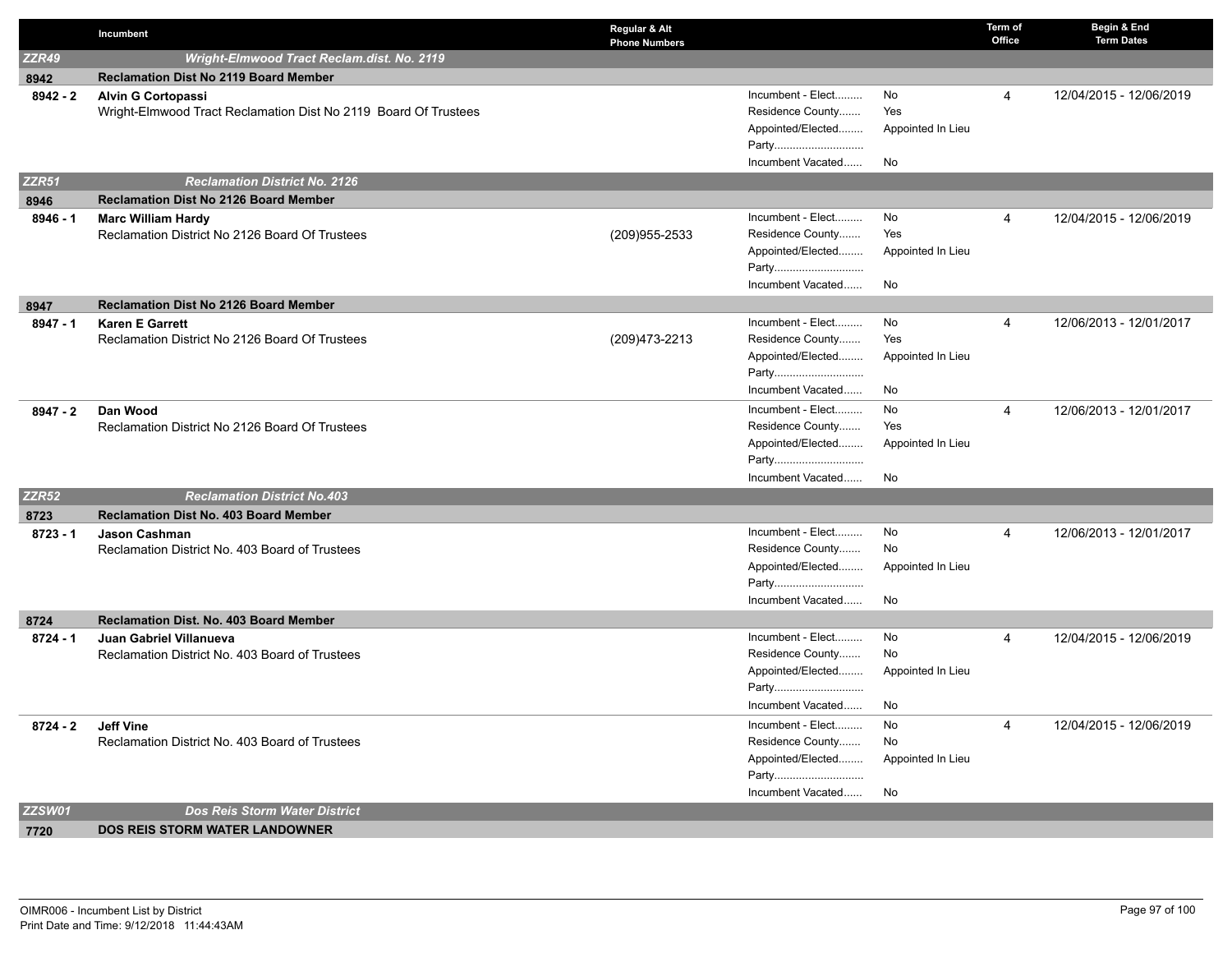|              | Incumbent                                 | Regular & Alt<br><b>Phone Numbers</b> |          | Term of<br>Office | Begin & End<br><b>Term Dates</b> |
|--------------|-------------------------------------------|---------------------------------------|----------|-------------------|----------------------------------|
| ZZSW01       | <b>Dos Reis Storm Water District</b>      |                                       |          |                   |                                  |
| 7720         | <b>DOS REIS STORM WATER LANDOWNER</b>     |                                       |          |                   |                                  |
| 7720 - 1     | <b>Vacant-DosReis Storm Water</b>         | Incumbent - Elect                     | No       | 4                 | 12/06/2013 - 12/01/2017          |
|              | DOS REIS STORM WATER DISTRICT             | Residence County                      | No       |                   |                                  |
|              |                                           | Appointed/Elected                     | Elected  |                   |                                  |
|              |                                           | Party                                 |          |                   |                                  |
|              |                                           | Incumbent Vacated                     | Yes      |                   |                                  |
| 7721         | <b>DOS REIS STORM WATER LANDOWNER</b>     |                                       |          |                   |                                  |
| 7721 - 1     | Vacant-DosReis Storm Water                | Incumbent - Elect                     | No       | 4                 | 12/02/2011 - 12/04/2015          |
|              | DOS REIS STORM WATER DISTRICT             | Residence County                      | No       |                   |                                  |
|              |                                           | Appointed/Elected                     | Elected  |                   |                                  |
|              |                                           | Party                                 |          |                   |                                  |
|              |                                           | Incumbent Vacated                     | Yes      |                   |                                  |
| 7721 - 2     | <b>Vacant-DosReis Storm Water</b>         | Incumbent - Elect                     | No       | 4                 | 12/02/2011 - 12/04/2015          |
|              | DOS REIS STORM WATER DISTRICT             | Residence County<br>$\rightarrow$     | No       |                   |                                  |
|              |                                           | Appointed/Elected                     | Elected  |                   |                                  |
|              |                                           | Party<br>Incumbent Vacated            |          |                   |                                  |
|              |                                           |                                       | Yes      |                   |                                  |
| <b>ZZW01</b> | <b>Nyjo Water District</b>                |                                       |          |                   |                                  |
| 7715         | NYJO WATER DISTRICT LANDOWNER             |                                       |          |                   |                                  |
| $7715 - 1$   | <b>Vacant-NYJO Water Distict</b>          | Incumbent - Elect<br>Residence County | No<br>No | 4                 | 12/02/2011 - 12/04/2015          |
|              |                                           | Appointed/Elected                     | Elected  |                   |                                  |
|              |                                           | Party                                 |          |                   |                                  |
|              |                                           | Incumbent Vacated                     | Yes      |                   |                                  |
| $7715 - 2$   | <b>Vacant-NYJO Water District</b>         | Incumbent - Elect                     | No       | 4                 | 12/02/2011 - 12/04/2015          |
|              |                                           | Residence County                      | No       |                   |                                  |
|              |                                           | Appointed/Elected                     | Elected  |                   |                                  |
|              |                                           |                                       |          |                   |                                  |
|              |                                           | Incumbent Vacated                     | Yes      |                   |                                  |
| 7715 - 3     | <b>Vacant-NYJO Water Distict</b>          | Incumbent - Elect                     | No       | 4                 | 12/02/2011 - 12/04/2015          |
|              |                                           | Residence County                      | No       |                   |                                  |
|              |                                           | Appointed/Elected                     | Elected  |                   |                                  |
|              |                                           | Party                                 |          |                   |                                  |
|              |                                           | Incumbent Vacated                     | Yes      |                   |                                  |
| 7716         | NYJO WATER DISTRICT LANDOWNER             |                                       |          |                   |                                  |
| 7716 - 1     | <b>Vacant-NYJO Water Distict</b>          | Incumbent - Elect                     | No       | $\overline{4}$    | 12/06/2013 - 12/01/2017          |
|              |                                           | Residence County                      | No       |                   |                                  |
|              |                                           | Appointed/Elected                     | Elected  |                   |                                  |
|              |                                           | Party                                 |          |                   |                                  |
|              |                                           | Incumbent Vacated                     | Yes      |                   |                                  |
| 7716 - 2     | <b>Vacant-NYJO Water District</b>         | Incumbent - Elect                     | No       | 4                 | 12/06/2013 - 12/01/2017          |
|              |                                           | Residence County                      | No       |                   |                                  |
|              |                                           | Appointed/Elected                     | Elected  |                   |                                  |
|              |                                           | Party<br>Incumbent Vacated            |          |                   |                                  |
|              |                                           |                                       | Yes      |                   |                                  |
| <b>ZZW02</b> | <b>Oakwood Lake Water District</b>        |                                       |          |                   |                                  |
| 7705         | Oakwood Lake Water Landowner Voting Dist. |                                       |          |                   |                                  |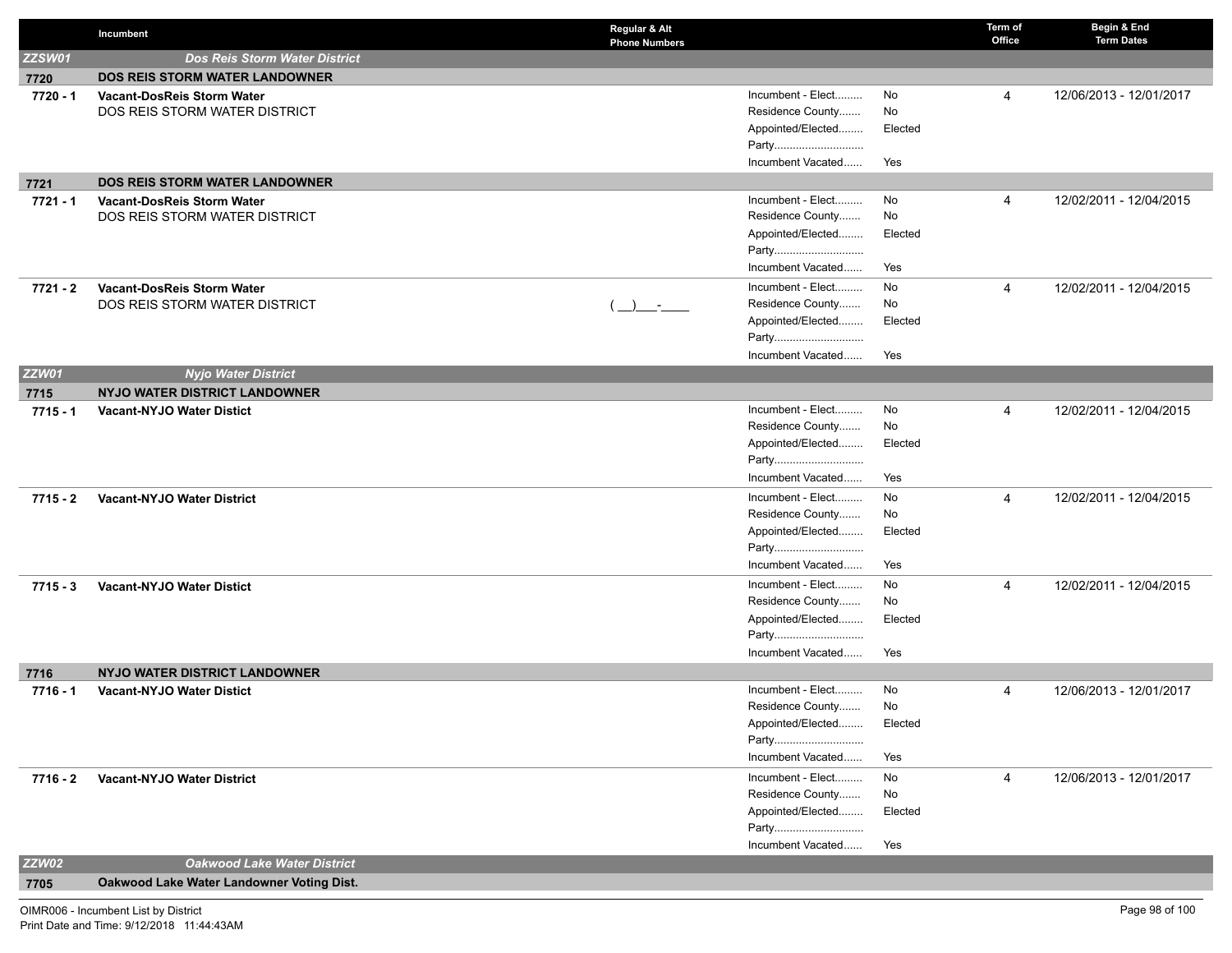|                   | Incumbent                                                | Regular & Alt<br><b>Phone Numbers</b> |                            |                   | Term of<br>Office | Begin & End<br><b>Term Dates</b> |
|-------------------|----------------------------------------------------------|---------------------------------------|----------------------------|-------------------|-------------------|----------------------------------|
| ZZW02             | <b>Oakwood Lake Water District</b>                       |                                       |                            |                   |                   |                                  |
| 7705              | Oakwood Lake Water Landowner Voting Dist.                |                                       |                            |                   |                   |                                  |
| 7705 - 1          | <b>Nelson Edward Bahler</b>                              |                                       | Incumbent - Elect          | No                | 4                 | 12/01/2017 - 12/03/2021          |
|                   | Oakwood Lake Water District                              | (209)956-5401                         | Residence County           | Yes               |                   |                                  |
|                   |                                                          |                                       | Appointed/Elected          | Appointed In Lieu |                   |                                  |
|                   |                                                          |                                       | Party                      |                   |                   |                                  |
|                   |                                                          |                                       | Incumbent Vacated          | No                |                   |                                  |
| 7705 - 2          | Timothy E. Smith                                         |                                       | Incumbent - Elect          | No                | 4                 | 12/01/2017 - 12/03/2021          |
|                   | Oakwood Lake Water District                              |                                       | Residence County           | Yes               |                   |                                  |
|                   |                                                          |                                       | Appointed/Elected          | Appointed In Lieu |                   |                                  |
|                   |                                                          |                                       | Party                      |                   |                   |                                  |
|                   |                                                          |                                       | Incumbent Vacated          | No                |                   |                                  |
| 7705 - 3          | <b>Gene Oliver</b>                                       |                                       | Incumbent - Elect          | No                | 4                 | 12/01/2017 - 12/03/2021          |
|                   | Oakwood Lake Water District                              |                                       | Residence County           | No                |                   |                                  |
|                   |                                                          |                                       | Appointed/Elected          | Appointed In Lieu |                   |                                  |
|                   |                                                          |                                       | Party                      |                   |                   |                                  |
|                   |                                                          |                                       | Incumbent Vacated          | No                |                   |                                  |
|                   |                                                          |                                       | g0J04941@YAHOO.COM         |                   |                   |                                  |
| 7706              | Oakwood Lake Water Landowner Voting Dist.                |                                       |                            |                   |                   |                                  |
| 7706 - 1          | <b>Chester Lau</b>                                       |                                       | Incumbent - Elect          | No                | 4                 | 12/04/2015 - 12/06/2019          |
|                   | Oakwood Lake Water District                              |                                       | Residence County           | Yes               |                   |                                  |
|                   |                                                          |                                       | Appointed/Elected<br>Party | Appointed In Lieu |                   |                                  |
|                   |                                                          |                                       | Incumbent Vacated          | No                |                   |                                  |
|                   |                                                          |                                       | Incumbent - Elect          | Yes               | 4                 |                                  |
| 7706 - 2          | <b>Steven John Marino</b><br>Oakwood Lake Water District |                                       | Residence County           | Yes               |                   | 12/04/2015 - 12/06/2019          |
|                   |                                                          |                                       | Appointed/Elected          | Elected           |                   |                                  |
|                   |                                                          |                                       | Party                      |                   |                   |                                  |
|                   |                                                          |                                       | Incumbent Vacated          | No                |                   |                                  |
| ZZWA01 - 1        | <b>Central Delta Water Agency - Division 1</b>           |                                       |                            |                   |                   |                                  |
| 7731              | Central Delta Water #1 Landowner Voting Dist.            |                                       |                            |                   |                   |                                  |
| 7731 - 1          | George G Biagi                                           |                                       | Incumbent - Elect          | No                | 4                 | 12/01/2017 - 12/03/2021          |
|                   | Central Delta Water Agency Division 1                    | (209)474-7850                         | Residence County           | Yes               |                   |                                  |
|                   |                                                          |                                       | Appointed/Elected          | Appointed In Lieu |                   |                                  |
|                   |                                                          |                                       | Party                      |                   |                   |                                  |
|                   |                                                          |                                       | Incumbent Vacated          | No                |                   |                                  |
| <b>ZZWA01 - 2</b> | <b>Central Delta Water Agency - Division 2</b>           |                                       |                            |                   |                   |                                  |
| 7732              | Central Delta Water #2 Landowner Voting Dist.            |                                       |                            |                   |                   |                                  |
| 7732 - 1          | <b>Rudy M Mussi</b>                                      |                                       | Incumbent - Elect          | No                | 4                 | 12/04/2015 - 12/06/2019          |
|                   | Central Delta Water Agency Division 2                    |                                       | Residence County           | Yes               |                   |                                  |
|                   |                                                          |                                       | Appointed/Elected          | Appointed In Lieu |                   |                                  |
|                   |                                                          |                                       | Party                      |                   |                   |                                  |
|                   |                                                          |                                       | Incumbent Vacated          | No                |                   |                                  |
| <b>ZZWA01 - 3</b> | <b>Central Delta Water Agency - Division 3</b>           |                                       |                            |                   |                   |                                  |
| 7733              | Central Delta Water #3 Landowner Voting Dist.            |                                       |                            |                   |                   |                                  |